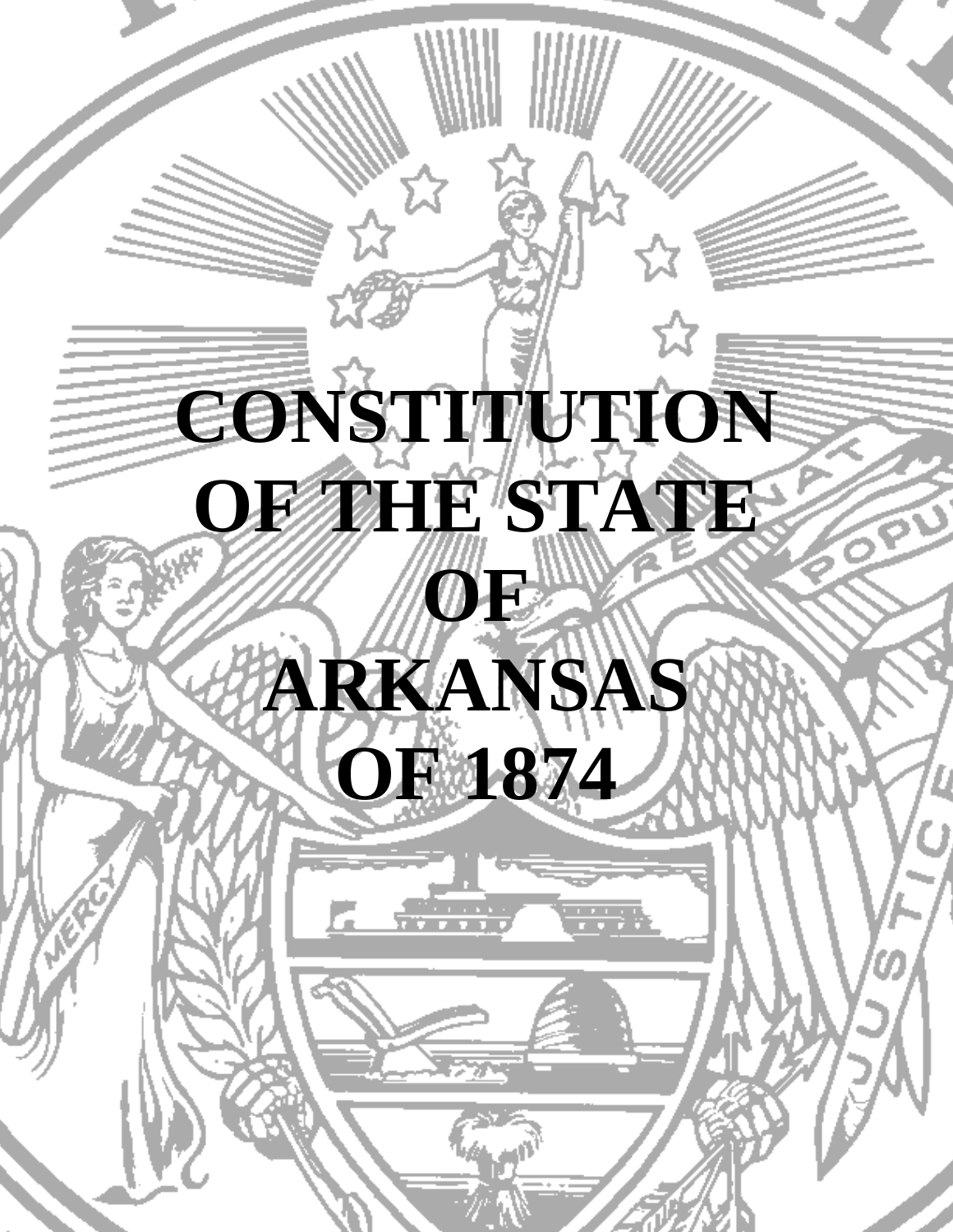# Constitution Of The State Of Arkansas Of 1874.

| Articles                                                                                      |  |
|-----------------------------------------------------------------------------------------------|--|
|                                                                                               |  |
|                                                                                               |  |
| Section:                                                                                      |  |
|                                                                                               |  |
|                                                                                               |  |
|                                                                                               |  |
|                                                                                               |  |
|                                                                                               |  |
|                                                                                               |  |
| 7. Jury trial - Right to - Waiver - Civil cases - Nine jurors agreeing. ------------------ 4  |  |
| 8. Criminal charges - Self-incrimination - Due process - Double jeopardy - Bail.---- 4        |  |
| 9. Excessive bail or punishment prohibited - Witnesses - Detention.------------------ 5       |  |
|                                                                                               |  |
|                                                                                               |  |
|                                                                                               |  |
|                                                                                               |  |
|                                                                                               |  |
|                                                                                               |  |
|                                                                                               |  |
|                                                                                               |  |
|                                                                                               |  |
|                                                                                               |  |
|                                                                                               |  |
| 22. Property rights - Taking without just compensation prohibited. ------------------- 6      |  |
|                                                                                               |  |
|                                                                                               |  |
|                                                                                               |  |
|                                                                                               |  |
| 27. Slavery - Standing armies - Military subordinate to civil power. ------------------- 7    |  |
|                                                                                               |  |
| 29. Enumeration of rights of people not exclusive of other rights -                           |  |
|                                                                                               |  |
|                                                                                               |  |
| Section:                                                                                      |  |
| 1. Qualifications of electors - Equal suffrage - Poll tax.--------------------------------- 9 |  |
|                                                                                               |  |
| 3. [Repealed.]                                                                                |  |
|                                                                                               |  |
| 5. [Repealed]                                                                                 |  |
|                                                                                               |  |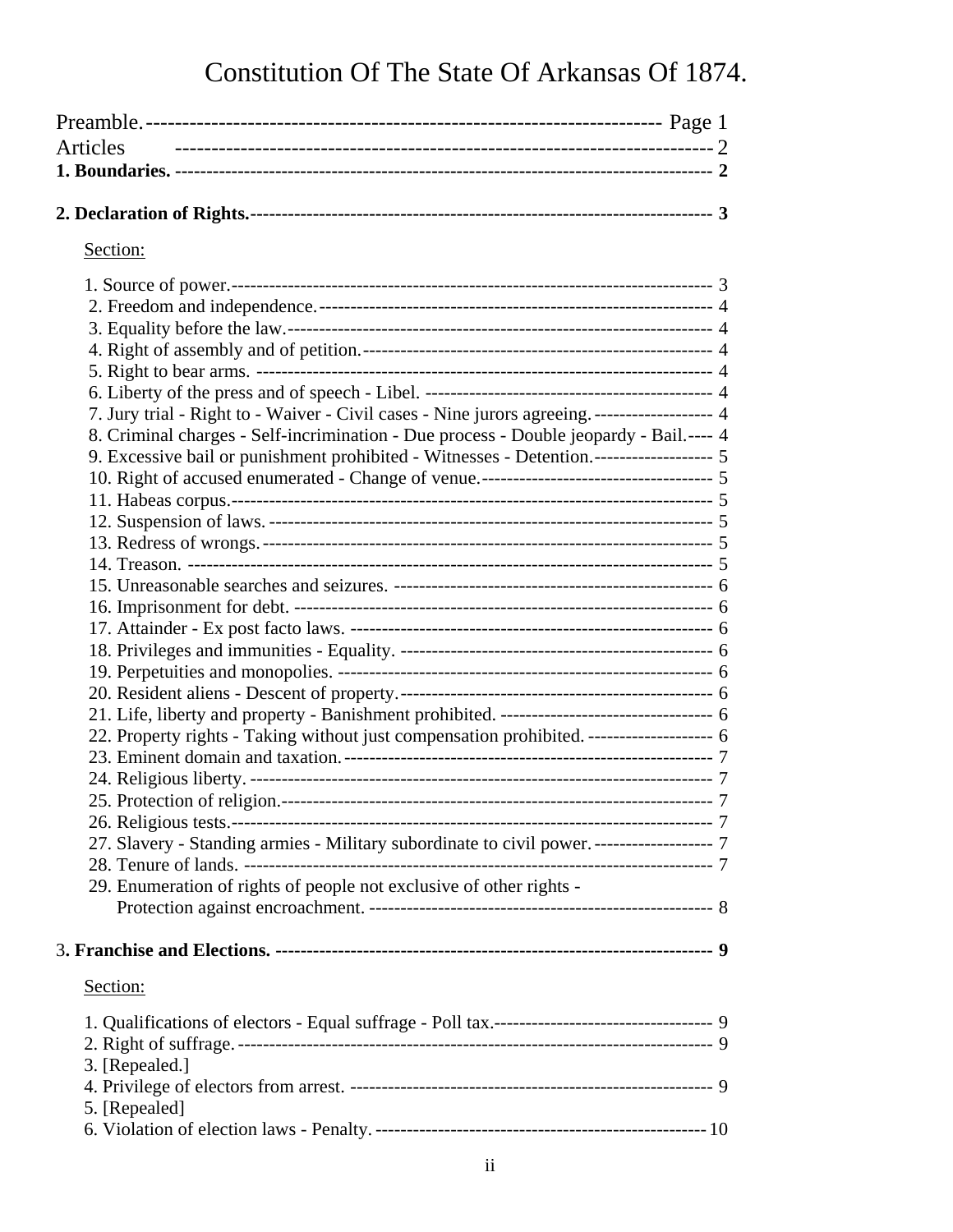| Section:                                                                                |  |
|-----------------------------------------------------------------------------------------|--|
|                                                                                         |  |
|                                                                                         |  |
|                                                                                         |  |
|                                                                                         |  |
| Section:                                                                                |  |
|                                                                                         |  |
|                                                                                         |  |
|                                                                                         |  |
|                                                                                         |  |
|                                                                                         |  |
|                                                                                         |  |
|                                                                                         |  |
|                                                                                         |  |
|                                                                                         |  |
|                                                                                         |  |
| 11. Appointment of officers - Qualifications of members - Quorum. ------------------ 18 |  |
|                                                                                         |  |
|                                                                                         |  |
|                                                                                         |  |
|                                                                                         |  |
|                                                                                         |  |
|                                                                                         |  |
|                                                                                         |  |
|                                                                                         |  |
|                                                                                         |  |
|                                                                                         |  |
|                                                                                         |  |
|                                                                                         |  |
|                                                                                         |  |
|                                                                                         |  |
|                                                                                         |  |
|                                                                                         |  |
|                                                                                         |  |
|                                                                                         |  |
|                                                                                         |  |
|                                                                                         |  |
| 32. Workmen's Compensation Laws - Actions for personal injuries. ------------------ 21  |  |
|                                                                                         |  |
|                                                                                         |  |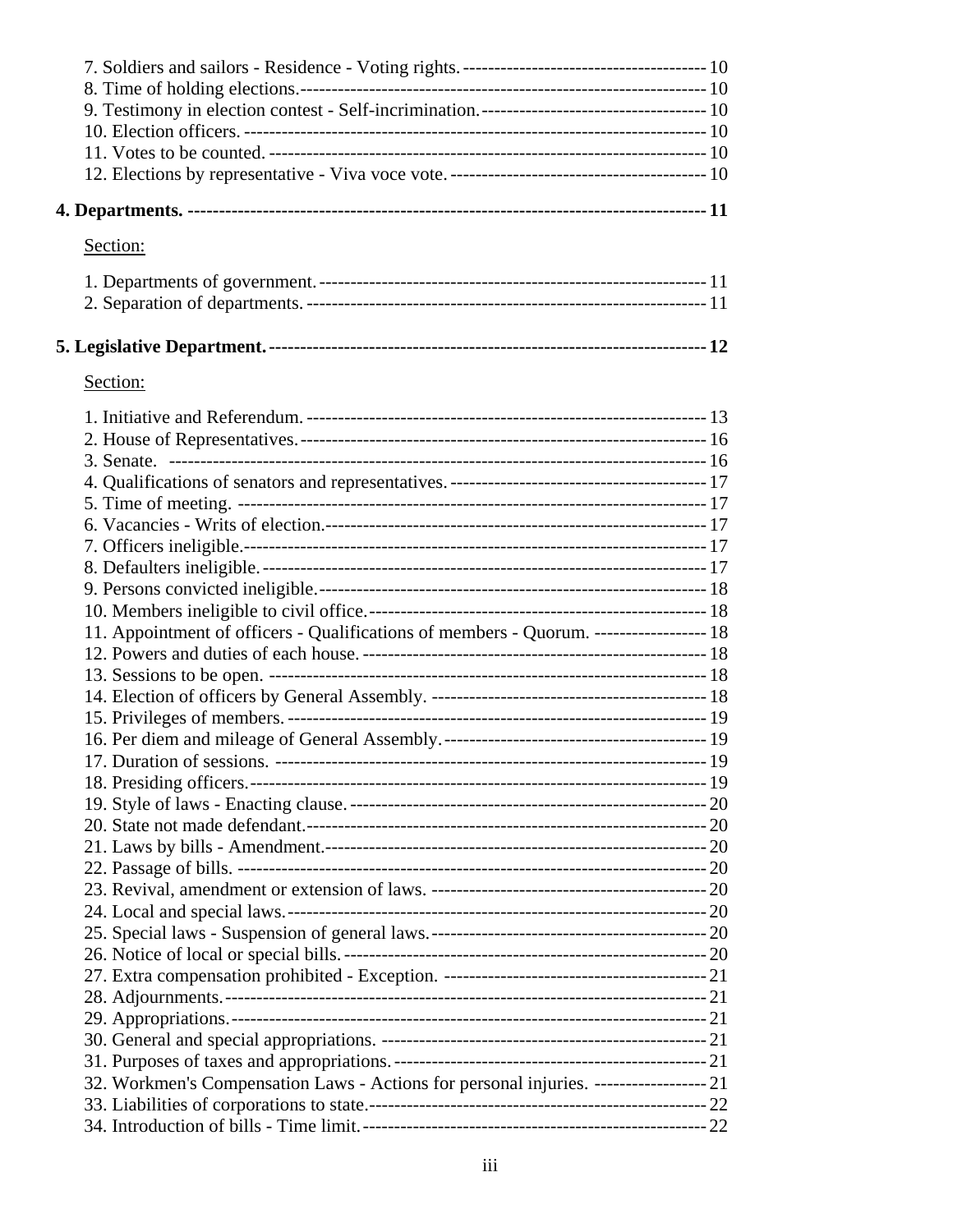| 41. Expenses incurred or authorized only by bill - Repealing clause. ------------------- 23 |  |
|---------------------------------------------------------------------------------------------|--|

# **[6. Executive Department. ----------------------------------------------------------------------- 24](#page-41-0)**

#### Section:

| 12. President of Senate succeeding to Governor's office. ----------------------------------- 26 |  |
|-------------------------------------------------------------------------------------------------|--|
|                                                                                                 |  |
|                                                                                                 |  |
|                                                                                                 |  |
|                                                                                                 |  |
|                                                                                                 |  |
|                                                                                                 |  |
| 19. Extraordinary sessions of General Assembly - Calling - Purposes. ---------------- 28        |  |
|                                                                                                 |  |
|                                                                                                 |  |
| 22. Duties of executive officers in general Dual office                                         |  |
|                                                                                                 |  |
|                                                                                                 |  |
|                                                                                                 |  |

# **[7. Judicial Department.-------------------------------------------------------------------------- 29](#page-46-0)**

| $1 - 18$ . [Repealed.]                                                                            |  |
|---------------------------------------------------------------------------------------------------|--|
| 19. Circuit clerks - Election - Term of office - Ex-officio duties -                              |  |
|                                                                                                   |  |
|                                                                                                   |  |
|                                                                                                   |  |
| 24 - 25. [Repealed.]                                                                              |  |
|                                                                                                   |  |
|                                                                                                   |  |
| 28. County courts - Jurisdiction - Single judge holding court. ------------------------------- 30 |  |
|                                                                                                   |  |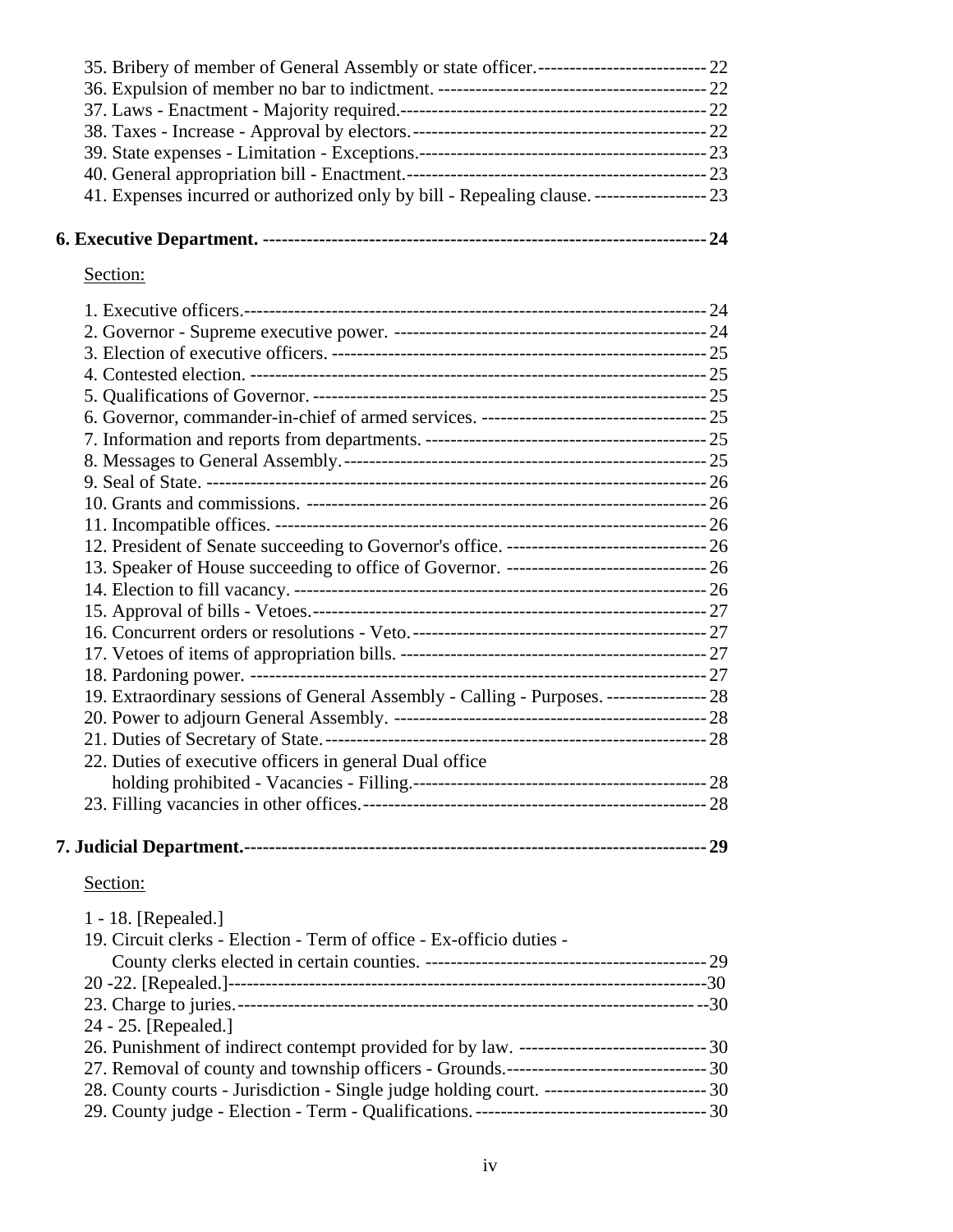| 30. Quorum court - County judge and justices of peace.--------------------------------- 31      |  |
|-------------------------------------------------------------------------------------------------|--|
| 32. [Repealed.]                                                                                 |  |
|                                                                                                 |  |
| 34 - 35 [Repealed.]                                                                             |  |
|                                                                                                 |  |
| 37. Compensation of county judge - Powers during absence of circuit judge. -------- 31          |  |
|                                                                                                 |  |
| 39 - 40. [Repealed.]                                                                            |  |
|                                                                                                 |  |
| 42 - 45. [Repealed.]                                                                            |  |
| 46. County executive officers - Compensation of county assessor.----------------------- 32      |  |
|                                                                                                 |  |
|                                                                                                 |  |
|                                                                                                 |  |
| 50. [Repealed.]                                                                                 |  |
| 51. Appeals from county or municipal allowances - Bond. ------------------------------ 33       |  |
|                                                                                                 |  |
|                                                                                                 |  |
| 8. Apportionment - Membership in General Assembly. -----------------------------------34        |  |
| Section:                                                                                        |  |
|                                                                                                 |  |
| 2. One hundred members in House of Representatives - Apportionment. ------------- 34            |  |
| 3. Senatorial districts - Thirty-five members of Senate. ----------------------------------- 34 |  |
|                                                                                                 |  |
| 5. Mandamus to compel Board of Apportionment to act. -------------------------------- 35        |  |
|                                                                                                 |  |
|                                                                                                 |  |
| Section:                                                                                        |  |
| 1. Personal property exemptions of persons not heads of families. --------------------- 36      |  |
|                                                                                                 |  |
| 3. Homestead exemption from legal process - Exceptions. ------------------------------- 36      |  |
|                                                                                                 |  |
|                                                                                                 |  |
|                                                                                                 |  |
| 7. Married woman's separate property - Right of disposition - ------------------------- 37      |  |
|                                                                                                 |  |
|                                                                                                 |  |
| 9. Exemptions under Constitution of 1868 - Existing obligations.----------------------- 38      |  |
|                                                                                                 |  |
|                                                                                                 |  |
| Section:                                                                                        |  |
|                                                                                                 |  |
| 2. State geologist - Creation of office - Appointment and removal. -------------------- 39      |  |
| 3. Exemption of mines and manufactures from taxation. ---------------------------------- 39     |  |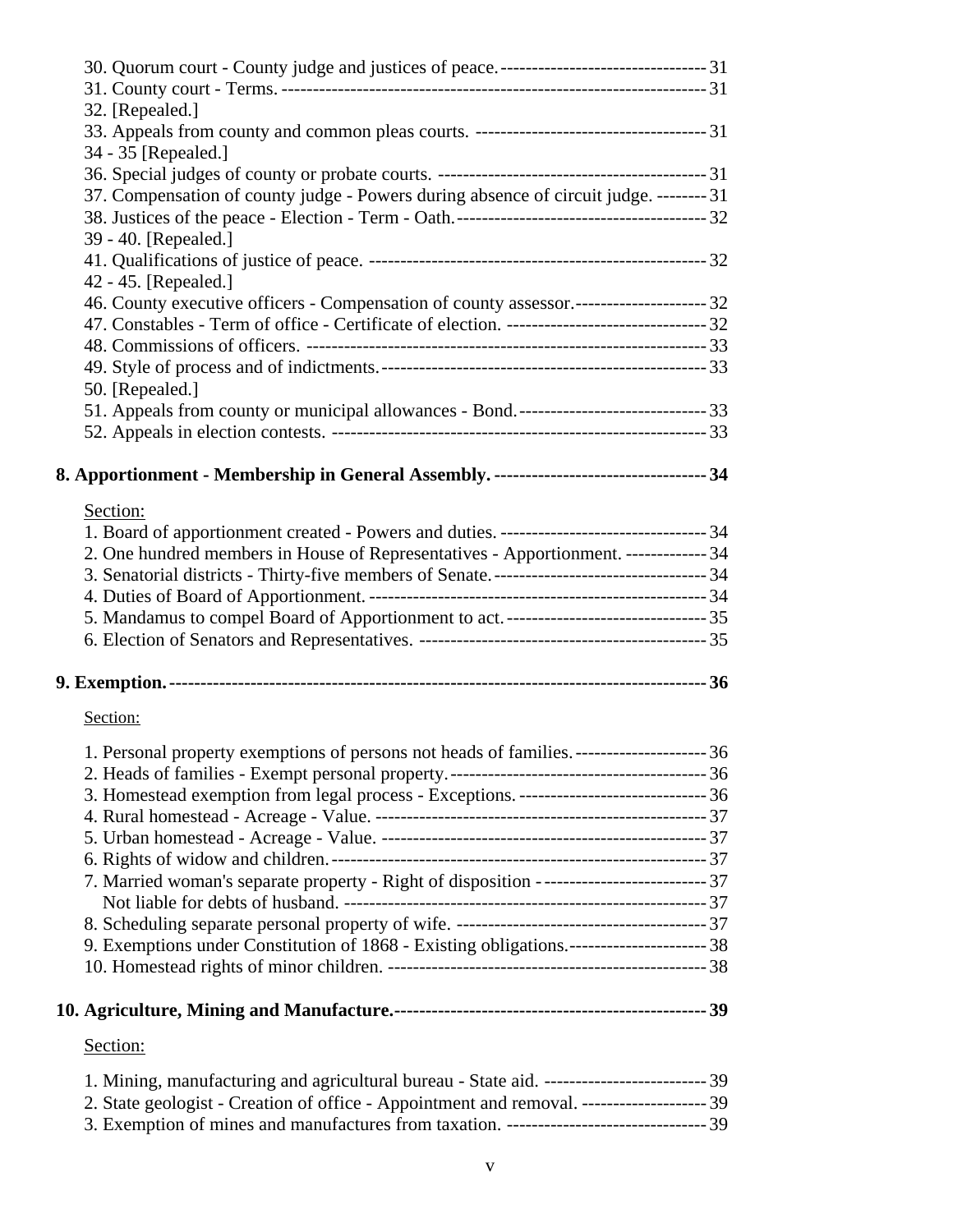| <b>11. Mili</b> |  |
|-----------------|--|
|-----------------|--|

# Section:

# **[12. Municipal and Private Corporations.---------------------------------------------------- 41](#page-58-0)**

# Section:

| 3. Cities and towns - Organization under general laws. ---------------------------------- 41 |  |
|----------------------------------------------------------------------------------------------|--|
| 4. Limitation on legislative and taxing power - Local bond issues.--------------------- 41   |  |
| 5. Political subdivisions not to become stockholders                                         |  |
|                                                                                              |  |
| 6. General incorporation laws - Charters - Revocation. -------------------------------- 42   |  |
|                                                                                              |  |
| 8. Private corporations - Issuance of stocks or bonds -                                      |  |
|                                                                                              |  |
| 9. Taking of property by corporation - Compensation. --------------------------------- 43    |  |
|                                                                                              |  |
|                                                                                              |  |
| 12. State not to assume liabilities of political subdivisions or private corporations -      |  |
|                                                                                              |  |
|                                                                                              |  |
|                                                                                              |  |
| Section:                                                                                     |  |
|                                                                                              |  |
|                                                                                              |  |
|                                                                                              |  |
| 3. Change of county seats - Conditions - New counties. ---------------------------------- 45 |  |
| 4. Lines of new counties - Distance from county seat                                         |  |
|                                                                                              |  |
|                                                                                              |  |
|                                                                                              |  |

# **[14. Education. -------------------------------------------------------------------------------------46](#page-63-0)**

| 3. School tax - Budget - Approval of tax rate (Const., Art. 14, § 3, |  |
|----------------------------------------------------------------------|--|
| as amended by Const. Amend. 11, Const. Amend. 40,                    |  |
|                                                                      |  |
|                                                                      |  |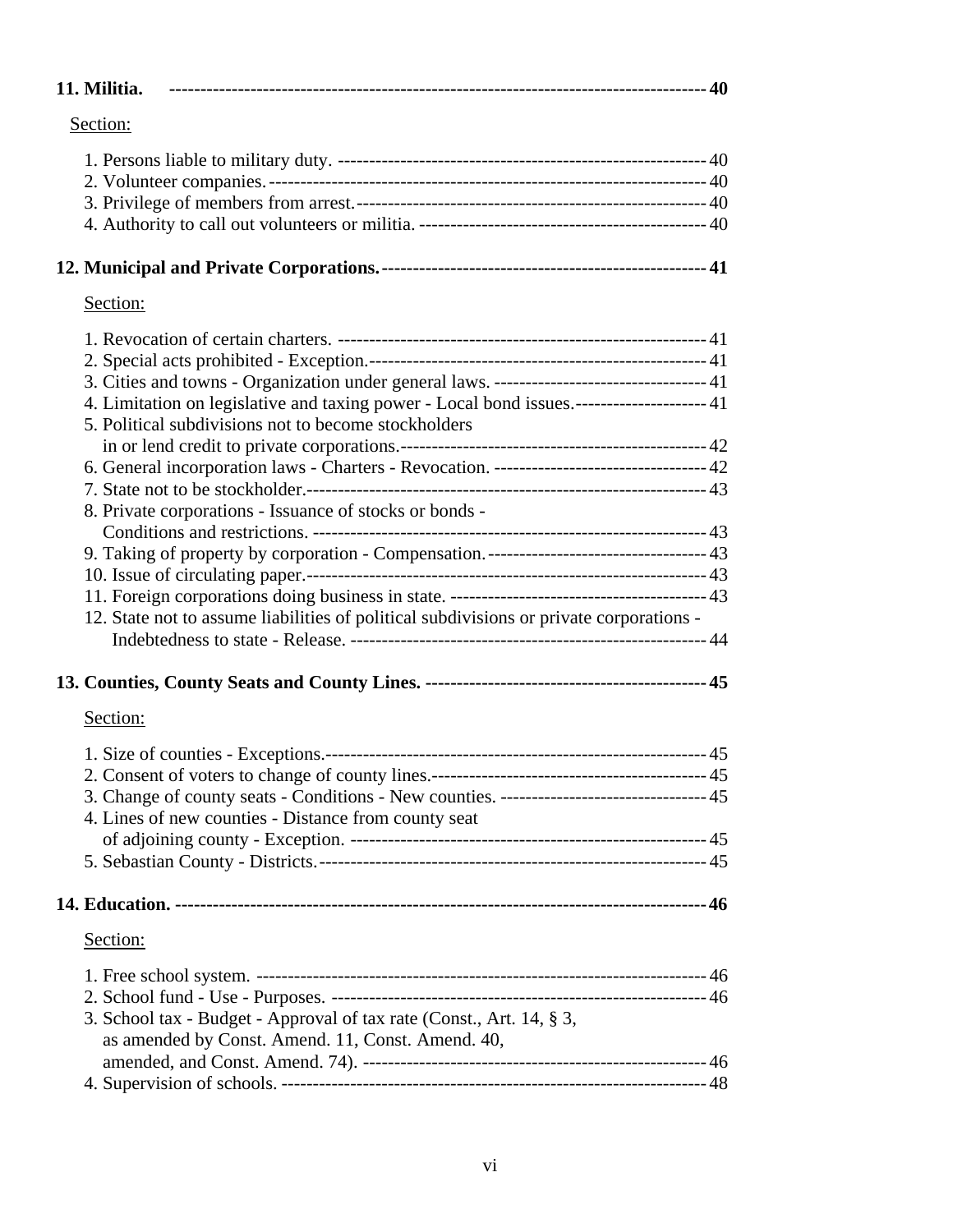| Section:                                                                                       |  |
|------------------------------------------------------------------------------------------------|--|
|                                                                                                |  |
| 2. Impeachment by House - Trial by Senate - Presiding officer. ------------------------ 49     |  |
|                                                                                                |  |
|                                                                                                |  |
| Section:                                                                                       |  |
|                                                                                                |  |
|                                                                                                |  |
| 3. Making profit out of or misusing public funds - Penalty. ------------------------------- 50 |  |
|                                                                                                |  |
| 5. Property taxed according to value - Procedures for valuation - Tax exemptions.--51          |  |
|                                                                                                |  |
|                                                                                                |  |
|                                                                                                |  |
|                                                                                                |  |
|                                                                                                |  |
|                                                                                                |  |
|                                                                                                |  |
|                                                                                                |  |
| 14. Procedure for adjustment of taxes after reappraisal                                        |  |
|                                                                                                |  |
| 15. Assessment of residential property and agricultural,                                       |  |
|                                                                                                |  |
| 16. Providing for exemption of value of residence of person 65 or over.--------------- 55      |  |
|                                                                                                |  |
| Section:                                                                                       |  |
|                                                                                                |  |
|                                                                                                |  |
|                                                                                                |  |
|                                                                                                |  |
| 5. Officers, agents and employees of carrier -                                                 |  |
|                                                                                                |  |
|                                                                                                |  |
|                                                                                                |  |
|                                                                                                |  |
|                                                                                                |  |
|                                                                                                |  |
|                                                                                                |  |
| 12. Damages by railroads to persons and property - Liability. ---------------------------- 58  |  |
|                                                                                                |  |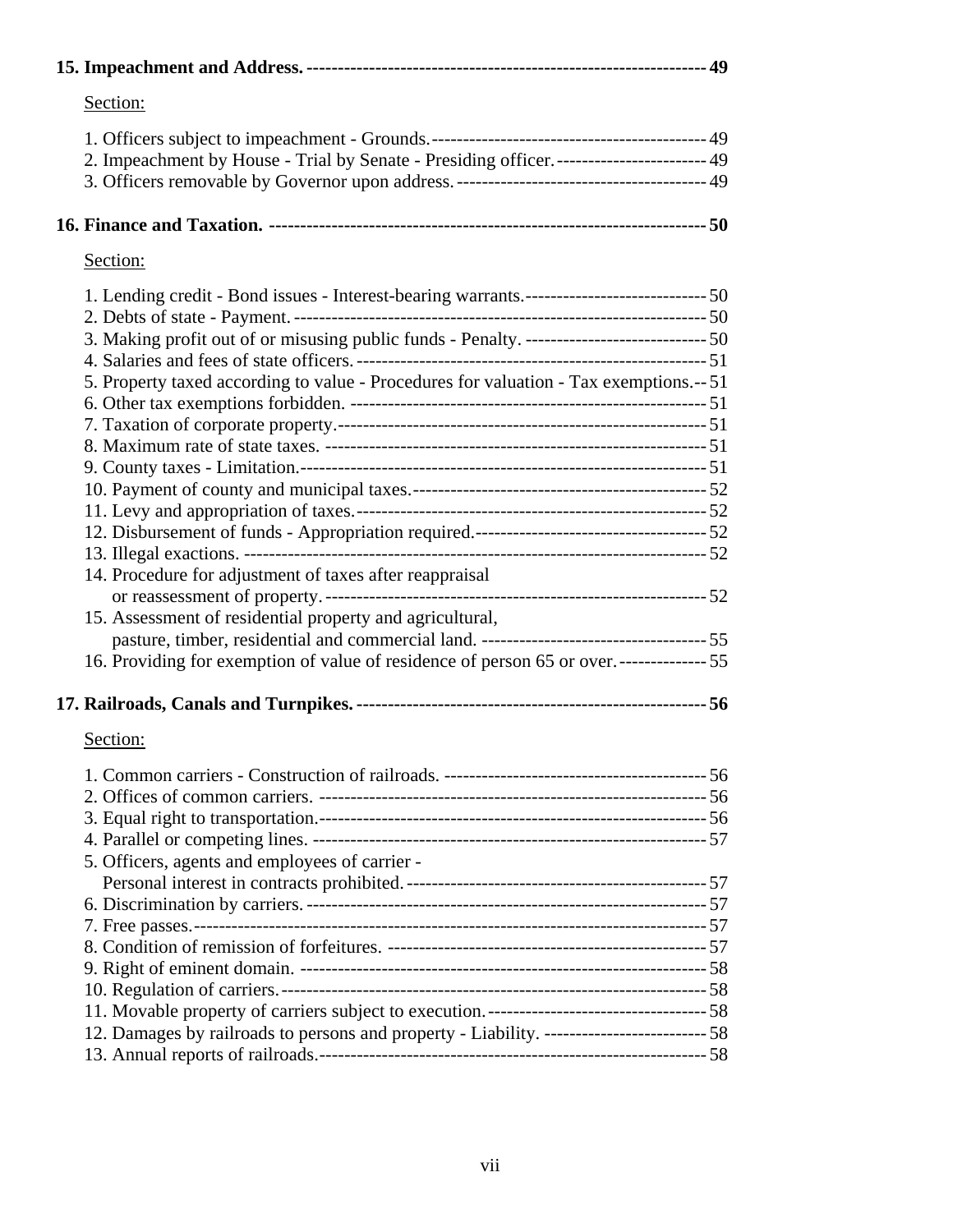| 6. |  |
|----|--|
|    |  |
| 8. |  |
|    |  |
|    |  |
|    |  |
|    |  |
|    |  |
|    |  |
|    |  |

# **[19. Miscellaneous Provisions. ------------------------------------------------------------------ 63](#page-80-0)**

| 1. Atheists disqualified from holding office or testifying as witness. ------------------- 63 |  |
|-----------------------------------------------------------------------------------------------|--|
|                                                                                               |  |
| 3. Elected or appointed officers - Qualifications of an elector required. --------------- 64  |  |
|                                                                                               |  |
|                                                                                               |  |
|                                                                                               |  |
|                                                                                               |  |
|                                                                                               |  |
|                                                                                               |  |
|                                                                                               |  |
| 11. Salaries of state officers - Increase or decrease                                         |  |
|                                                                                               |  |
|                                                                                               |  |
|                                                                                               |  |
|                                                                                               |  |
| 15. [Repealed.]                                                                               |  |
|                                                                                               |  |
|                                                                                               |  |
|                                                                                               |  |
|                                                                                               |  |
|                                                                                               |  |
| 21. Sureties on official bonds - Qualifications - Bonding companies.------------------ 67     |  |
|                                                                                               |  |
| 23. [Repealed.]                                                                               |  |
|                                                                                               |  |
|                                                                                               |  |
|                                                                                               |  |
|                                                                                               |  |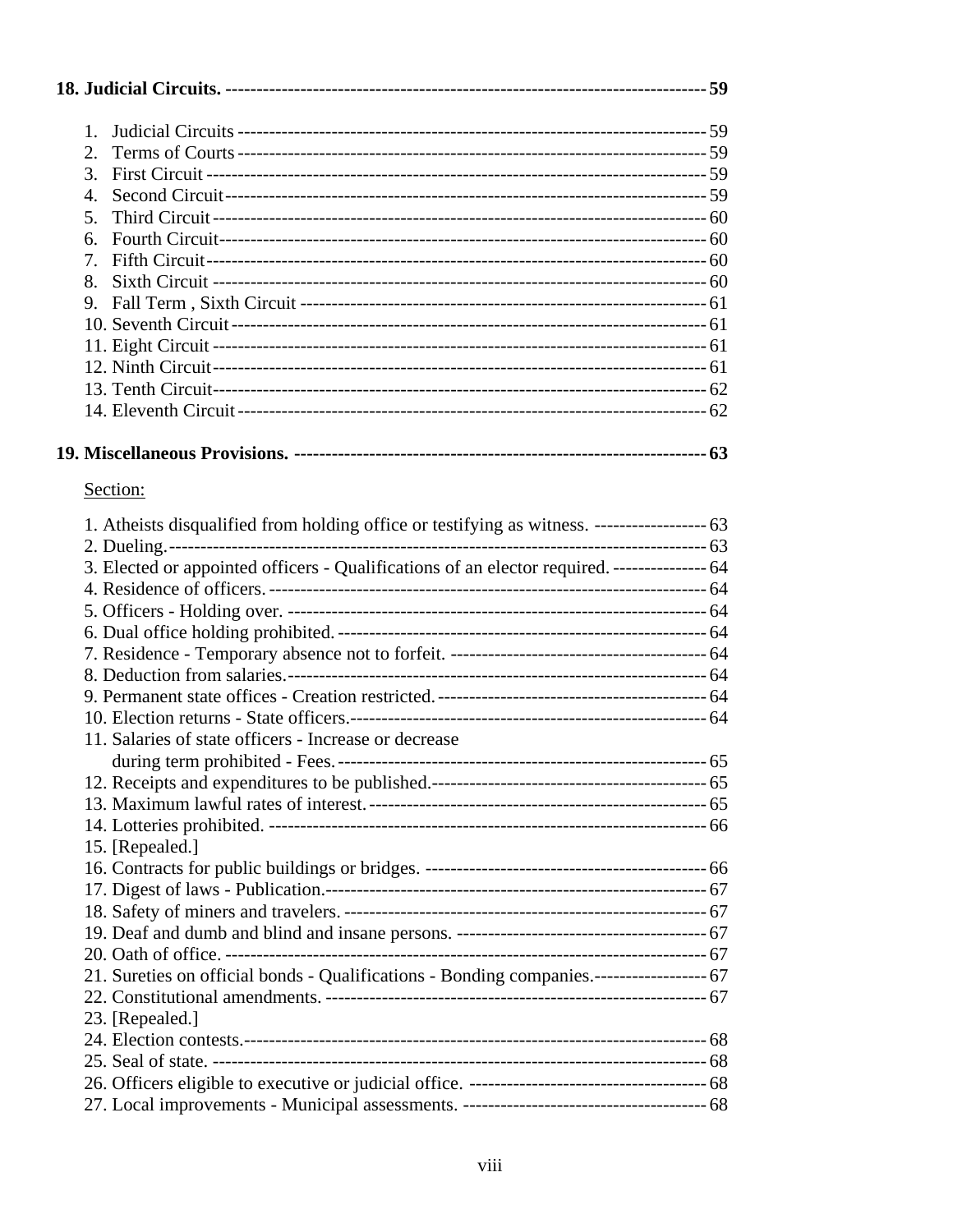| Section:                                                                            |  |
|-------------------------------------------------------------------------------------|--|
| 2. [Repealed.]                                                                      |  |
| 3. First general election.621                                                       |  |
|                                                                                     |  |
|                                                                                     |  |
|                                                                                     |  |
|                                                                                     |  |
|                                                                                     |  |
|                                                                                     |  |
|                                                                                     |  |
|                                                                                     |  |
|                                                                                     |  |
|                                                                                     |  |
|                                                                                     |  |
|                                                                                     |  |
|                                                                                     |  |
|                                                                                     |  |
|                                                                                     |  |
|                                                                                     |  |
|                                                                                     |  |
|                                                                                     |  |
|                                                                                     |  |
|                                                                                     |  |
|                                                                                     |  |
|                                                                                     |  |
|                                                                                     |  |
|                                                                                     |  |
|                                                                                     |  |
| Amendment:                                                                          |  |
|                                                                                     |  |
|                                                                                     |  |
|                                                                                     |  |
|                                                                                     |  |
| 5. Per Diem and Mileage of General Assembly (Const., Art. 5, § 16 Amended). ---- 79 |  |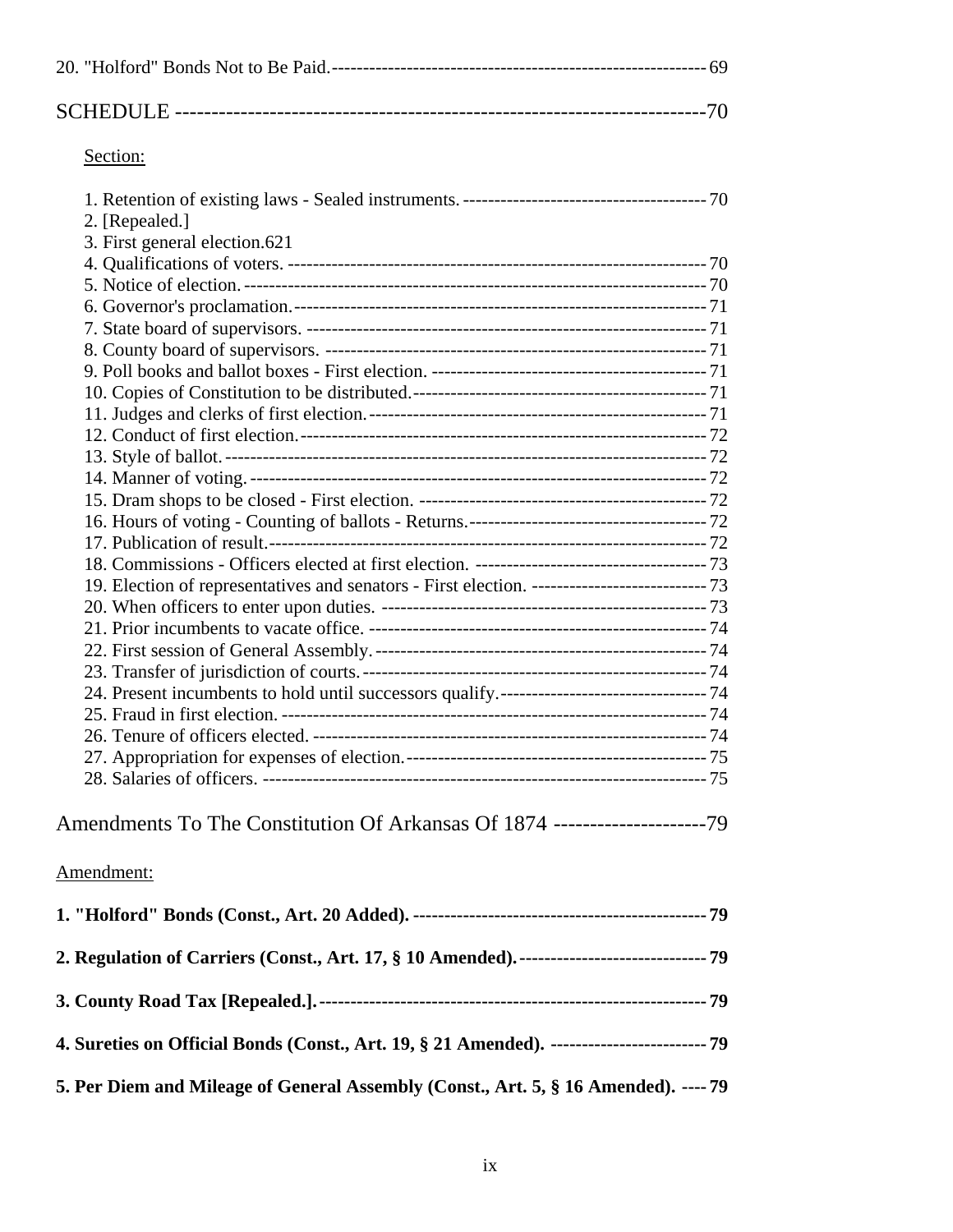| 6. Executive Department and Officers (Const.,                                                     |  |
|---------------------------------------------------------------------------------------------------|--|
|                                                                                                   |  |
| Section:                                                                                          |  |
|                                                                                                   |  |
| 2. Executive power vested in Governor and Lieutenant Governor.                                    |  |
|                                                                                                   |  |
|                                                                                                   |  |
| 5. Qualifications and duties of Lieutenant Governor                                               |  |
|                                                                                                   |  |
|                                                                                                   |  |
| 7. Initiative and Referendum (Const., Art. 5, § 1, Amended). --------------------------------- 81 |  |
|                                                                                                   |  |
|                                                                                                   |  |
| Section:                                                                                          |  |
|                                                                                                   |  |
|                                                                                                   |  |
| 10. Limitation on Legislative and Taxing Power (Const., Art. 12, § 4, Amended). -- 82             |  |
|                                                                                                   |  |
|                                                                                                   |  |
| 13. [Repealed.]                                                                                   |  |
|                                                                                                   |  |
|                                                                                                   |  |
|                                                                                                   |  |
|                                                                                                   |  |
|                                                                                                   |  |
|                                                                                                   |  |
|                                                                                                   |  |
|                                                                                                   |  |
| Section:                                                                                          |  |
|                                                                                                   |  |
|                                                                                                   |  |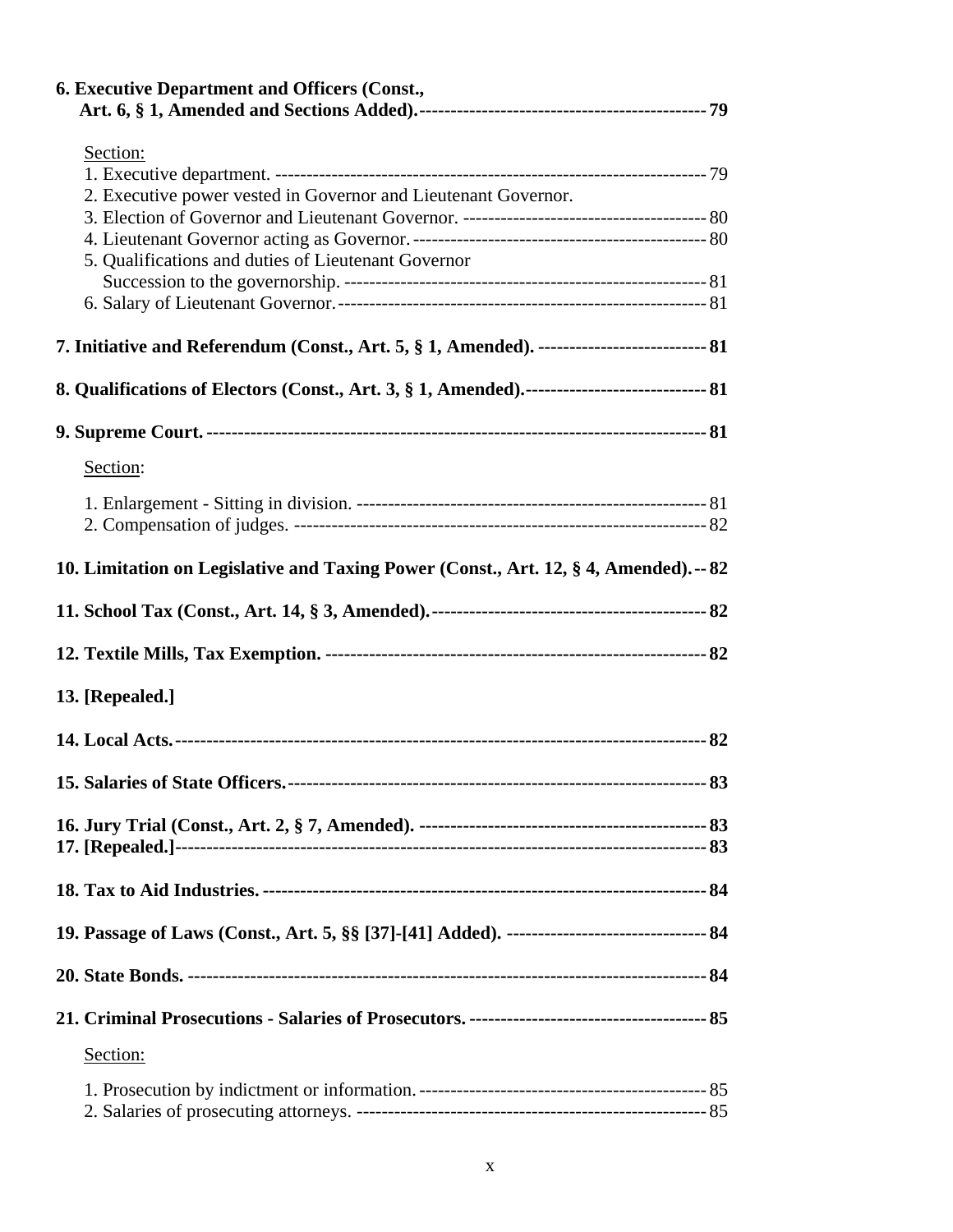| Section:                                                                                                                                                                            |  |
|-------------------------------------------------------------------------------------------------------------------------------------------------------------------------------------|--|
| 1. Homesteads of \$1,000.00 assessed valuation exempted from certain taxes. ------- 85<br>3. Legislature to restore tax funds eliminated hereby, and to pass enabling law. ----- 86 |  |
|                                                                                                                                                                                     |  |
| 24. Probate Courts - Circuit and County Clerks                                                                                                                                      |  |
| 25. [Repealed.]                                                                                                                                                                     |  |
| 26. Workers' Compensation (Const., Art. 5, § 32, Amended). ---------------------------------- 87                                                                                    |  |
| 27. Exempting New Manufacturing Establishment from Taxation.--------------------- 87                                                                                                |  |
|                                                                                                                                                                                     |  |
|                                                                                                                                                                                     |  |
| Section:                                                                                                                                                                            |  |
|                                                                                                                                                                                     |  |
|                                                                                                                                                                                     |  |
|                                                                                                                                                                                     |  |
|                                                                                                                                                                                     |  |
|                                                                                                                                                                                     |  |
|                                                                                                                                                                                     |  |
| Section:                                                                                                                                                                            |  |
|                                                                                                                                                                                     |  |
| 2. Result of election - Certification and proclamation - Tax levy. -------------------------- 89                                                                                    |  |
| 3. Raising, reducing or abolishing tax - Petition and election. -------------------------- 90                                                                                       |  |
|                                                                                                                                                                                     |  |
|                                                                                                                                                                                     |  |
| 31. Police and Firefighters' Retirement Salaries and Pensions. ------------------------- 91                                                                                         |  |
| Section:                                                                                                                                                                            |  |
|                                                                                                                                                                                     |  |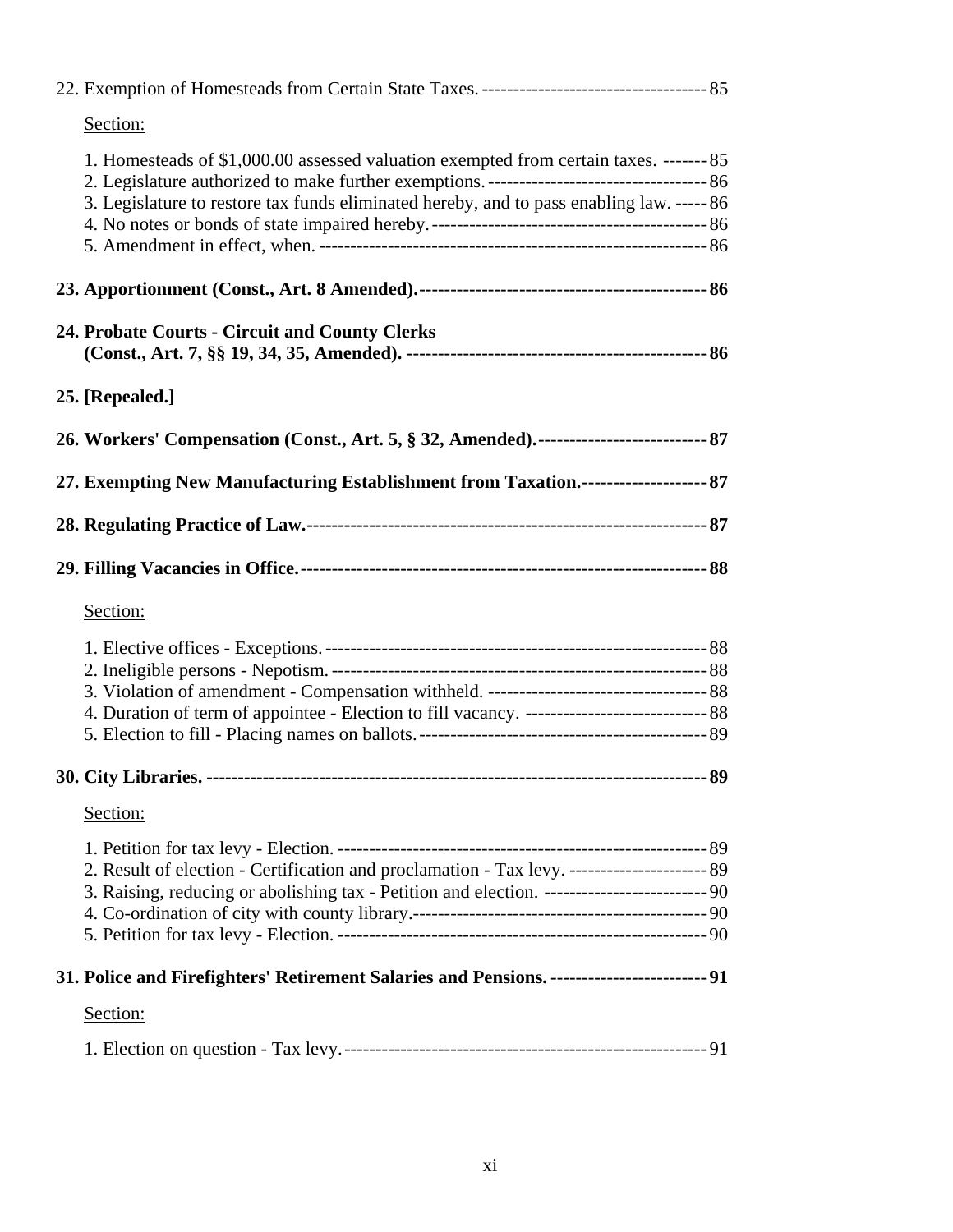| Section:                                                                                                                                                                                                                                                                                                                                                                                                                                                                              |  |
|---------------------------------------------------------------------------------------------------------------------------------------------------------------------------------------------------------------------------------------------------------------------------------------------------------------------------------------------------------------------------------------------------------------------------------------------------------------------------------------|--|
| 2. Result of election - Certification and proclamation - Tax levy. ---------------------- 92<br>3. Raising, reducing or abolishing tax - Petition and election. --------------------------- 93                                                                                                                                                                                                                                                                                        |  |
| 33. Boards and Commissions Governing State Institutions. ----------------------------- 93                                                                                                                                                                                                                                                                                                                                                                                             |  |
| Section:                                                                                                                                                                                                                                                                                                                                                                                                                                                                              |  |
| 2. Abolition or transfer of powers of board or commission - Restrictions. ------------ 94<br>3. Increase or decrease of members of board or commission prohibited. -------------- 94                                                                                                                                                                                                                                                                                                  |  |
|                                                                                                                                                                                                                                                                                                                                                                                                                                                                                       |  |
| Section:<br>1. Discrimination for or against union labor prohibited. -------------------------------- 94                                                                                                                                                                                                                                                                                                                                                                              |  |
| 35. Wild Life - Conservation - Arkansas State Game and Fish Commission. -------- 95                                                                                                                                                                                                                                                                                                                                                                                                   |  |
| Section:                                                                                                                                                                                                                                                                                                                                                                                                                                                                              |  |
| 2. Qualifications and appointment of members-Terms of office of first commission 95<br>4. Oath of office - Members serve without compensation - Expenses - Payment. ---- 96<br>7. Executive secretary and other personnel - Selection - Salaries and expenditures. - 96<br>8. Nepotism prohibited - Powers of arrest - Funds - Use - Purposes -<br>Game Protection Fund - Audit of accounts -<br>Resident hunting and fishing licenses - Powers of commission. ------------------- 96 |  |
|                                                                                                                                                                                                                                                                                                                                                                                                                                                                                       |  |
| <b>37. [Repealed.]</b>                                                                                                                                                                                                                                                                                                                                                                                                                                                                |  |
|                                                                                                                                                                                                                                                                                                                                                                                                                                                                                       |  |
| Section:                                                                                                                                                                                                                                                                                                                                                                                                                                                                              |  |
| 2. Result of election - Certification - Record - Tax levy - Funds - Disbursement. ---- 99<br>3. Raising, reducing or abolishing tax - Petition and election. --------------------------- 99                                                                                                                                                                                                                                                                                           |  |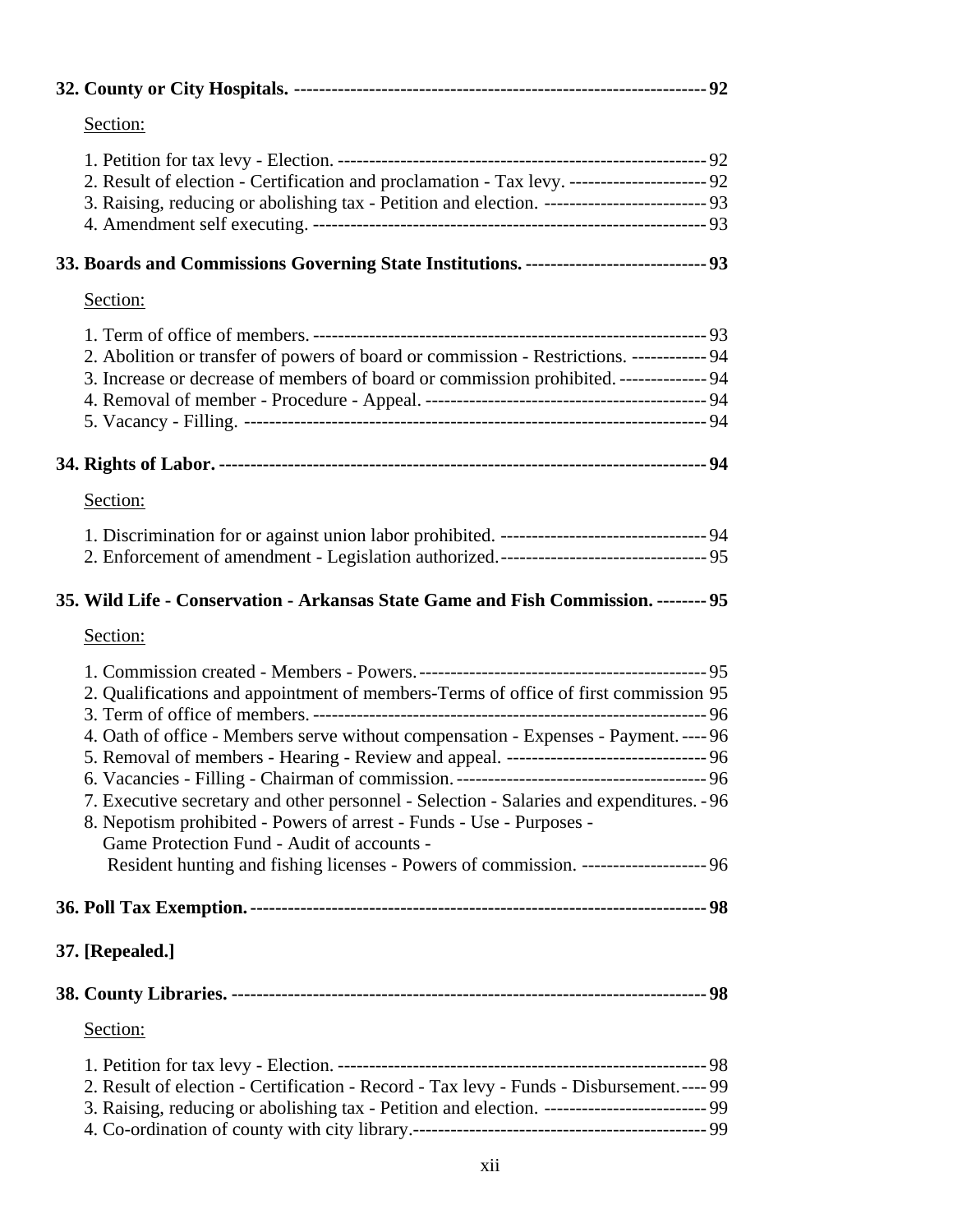| Section:                                                                              |  |
|---------------------------------------------------------------------------------------|--|
|                                                                                       |  |
| 40. School District Tax (Const., Art. 14, § 3,                                        |  |
|                                                                                       |  |
|                                                                                       |  |
| Section:                                                                              |  |
| 2. Qualifications and appointment of members-Terms of office of first commission102   |  |
| 4. Removal of members - Hearing - Review and appeal. ---------------------------- 102 |  |
|                                                                                       |  |
|                                                                                       |  |
| 44. [Repealed.]                                                                       |  |
| 45. Apportionment (Const., Art. 8, As Amended By Const. Amend. 23, Amended).103       |  |
| 46. Horse Racing and Pari-Mutuel Wagering at Hot Springs. ----------------------- 104 |  |
|                                                                                       |  |
| 48.-49 [Repealed.]                                                                    |  |
| 50. Elections Conducted by Ballot or Voting Machine (Const.,                          |  |
|                                                                                       |  |
| Section:                                                                              |  |
|                                                                                       |  |
| 3. [Repealed.]                                                                        |  |
|                                                                                       |  |
| Section:                                                                              |  |
|                                                                                       |  |
|                                                                                       |  |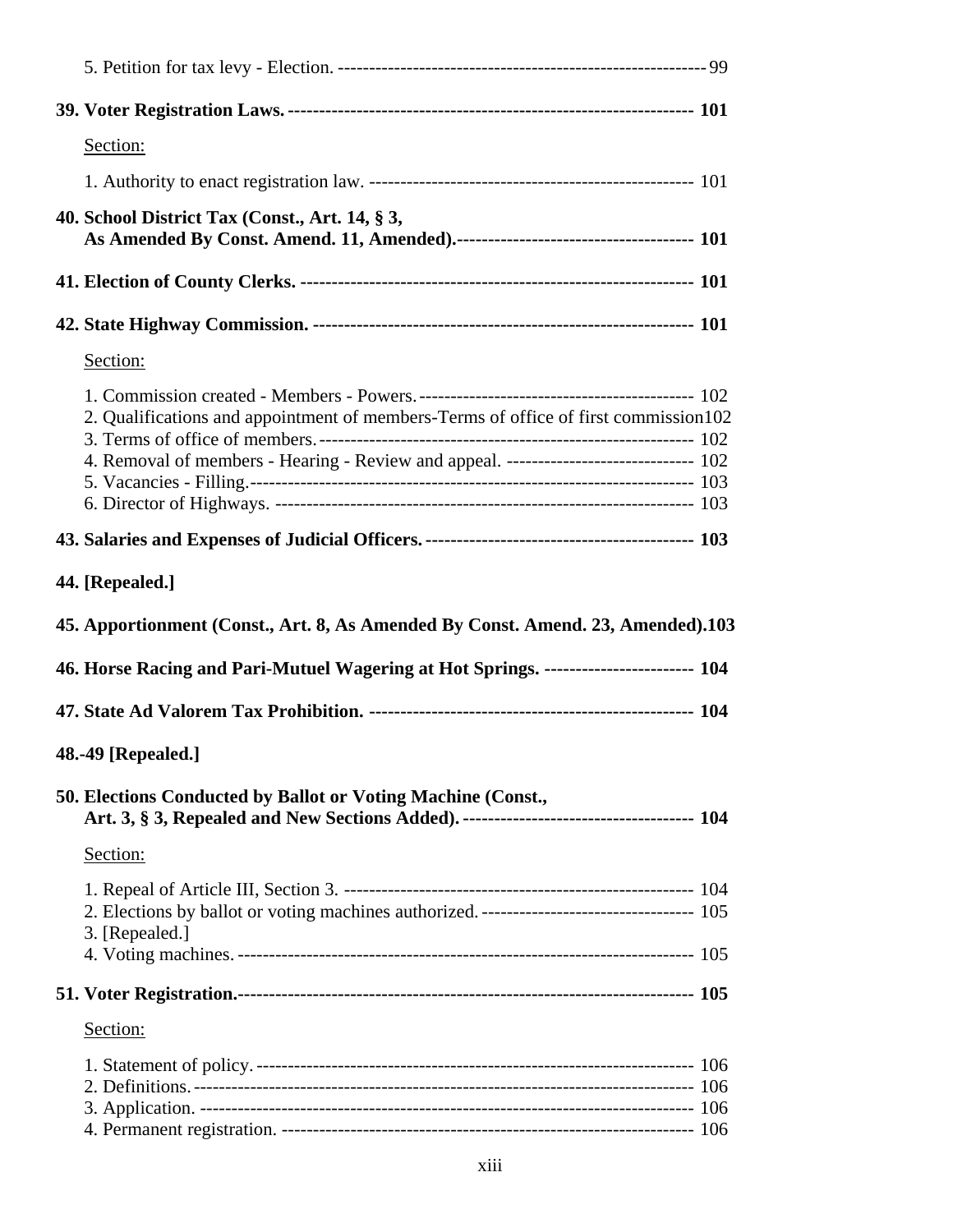| 8. Voter registration application records and reports.----------------------------------- 112  |  |
|------------------------------------------------------------------------------------------------|--|
|                                                                                                |  |
|                                                                                                |  |
|                                                                                                |  |
| 12. Loss or destruction of voter registration records. ----------------------------------- 118 |  |
|                                                                                                |  |
|                                                                                                |  |
|                                                                                                |  |
|                                                                                                |  |
|                                                                                                |  |
|                                                                                                |  |
|                                                                                                |  |
|                                                                                                |  |
|                                                                                                |  |
|                                                                                                |  |
| Section:                                                                                       |  |
| 1. General Assembly may establish districts to furnish community                               |  |
|                                                                                                |  |
| 2. Prior approval of majority of qualified voters in proposed district required. ----- 120     |  |
|                                                                                                |  |
|                                                                                                |  |
|                                                                                                |  |
| Section:                                                                                       |  |
|                                                                                                |  |
|                                                                                                |  |
|                                                                                                |  |
| Section:                                                                                       |  |
|                                                                                                |  |
| 2. Composition of quorum court - Power over elective offices.----------------------- 121       |  |
|                                                                                                |  |
|                                                                                                |  |
| 5. Compensation of county officers fixed by quorum court.--------------------------- 122       |  |
|                                                                                                |  |
|                                                                                                |  |
|                                                                                                |  |
| Section:                                                                                       |  |
|                                                                                                |  |
| 2. [Repealed.]                                                                                 |  |
| 3. [Repealed.]                                                                                 |  |
|                                                                                                |  |
|                                                                                                |  |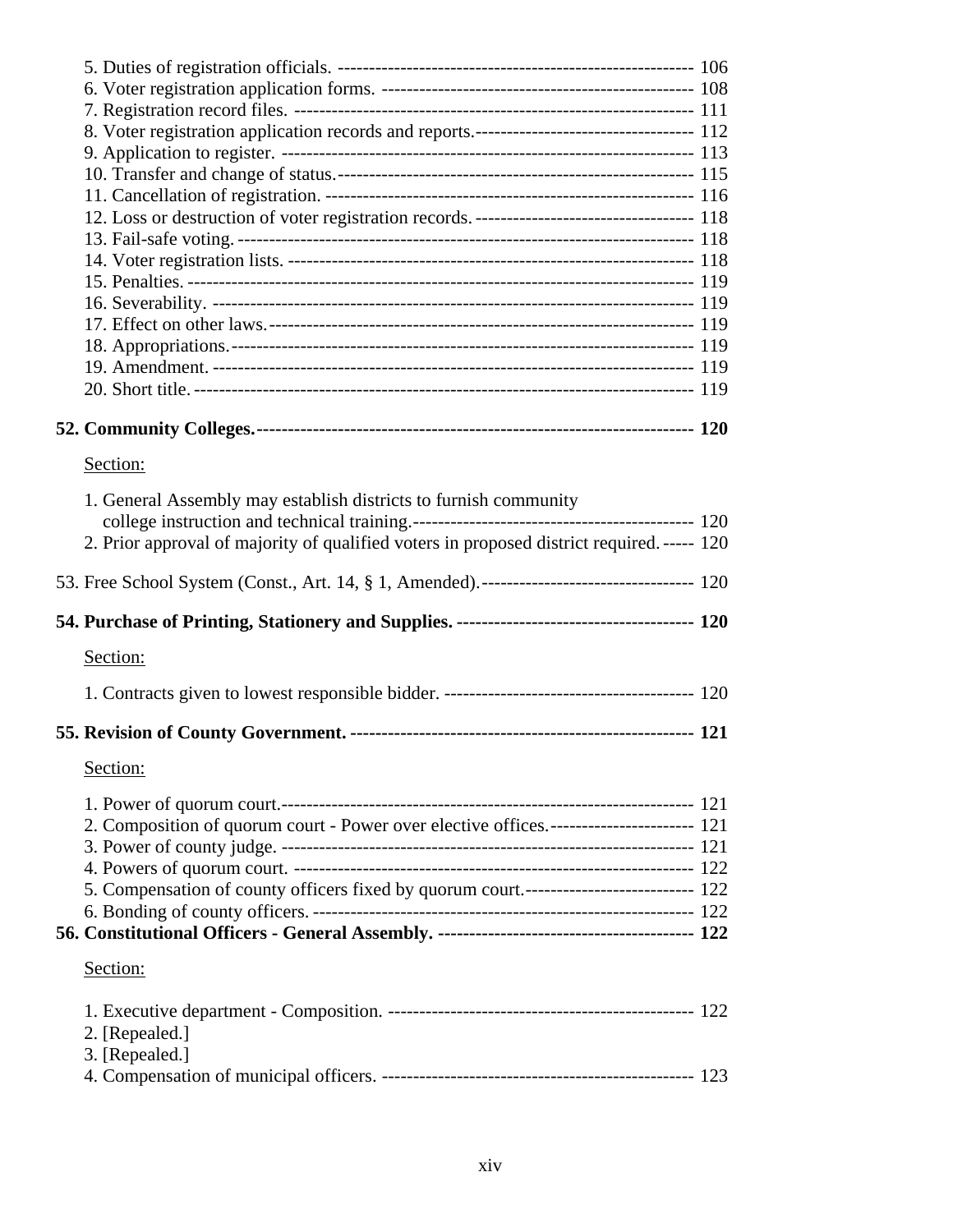| Section:                                                                                                                                                                                                                                                                                                                                                                                                                                                                                                                                                                                                                                                  |  |
|-----------------------------------------------------------------------------------------------------------------------------------------------------------------------------------------------------------------------------------------------------------------------------------------------------------------------------------------------------------------------------------------------------------------------------------------------------------------------------------------------------------------------------------------------------------------------------------------------------------------------------------------------------------|--|
|                                                                                                                                                                                                                                                                                                                                                                                                                                                                                                                                                                                                                                                           |  |
| 58. [Repealed.]                                                                                                                                                                                                                                                                                                                                                                                                                                                                                                                                                                                                                                           |  |
| 59. Taxation (Const., Art. 16, § 5 Repealed; §§ 5, 14, 15, 16 Added). ----------------- 123                                                                                                                                                                                                                                                                                                                                                                                                                                                                                                                                                               |  |
| 60. 1982 Interest Rate Control Amendment (Const., Art. 19, § 13, Amended). ---- 124                                                                                                                                                                                                                                                                                                                                                                                                                                                                                                                                                                       |  |
|                                                                                                                                                                                                                                                                                                                                                                                                                                                                                                                                                                                                                                                           |  |
|                                                                                                                                                                                                                                                                                                                                                                                                                                                                                                                                                                                                                                                           |  |
| Section:                                                                                                                                                                                                                                                                                                                                                                                                                                                                                                                                                                                                                                                  |  |
| 1. Local capital improvement bonds authorized - Election - Taxes<br>2. Issuance of bonds to secure and develop industry - Levy of tax -------------------- 125<br>4. Maximum rate of tax stated on ballot - Borrowing prior to issuance of bonds. -- 125<br>5. Special tax constitutes special fund - Disbursement of surplus.-------------------- 126<br>8. Taxes levied and bonds authorized prior to amendment.------------------------------ 126<br>9. Joint project of various governing bodies - Compact agreement elections.------- 126<br>63. Four Year Terms for State Constitutional Officers. -------------------------------- 127<br>Section: |  |
| 64. [Repealed.]                                                                                                                                                                                                                                                                                                                                                                                                                                                                                                                                                                                                                                           |  |
|                                                                                                                                                                                                                                                                                                                                                                                                                                                                                                                                                                                                                                                           |  |
| Section:                                                                                                                                                                                                                                                                                                                                                                                                                                                                                                                                                                                                                                                  |  |
| 4. Authority exclusive - Interest - Initiative and referendum. ------------------------- 129                                                                                                                                                                                                                                                                                                                                                                                                                                                                                                                                                              |  |
|                                                                                                                                                                                                                                                                                                                                                                                                                                                                                                                                                                                                                                                           |  |
| 67. Jurisdiction of Matters Relating to Juveniles and Bastardy.----------------------- 130                                                                                                                                                                                                                                                                                                                                                                                                                                                                                                                                                                |  |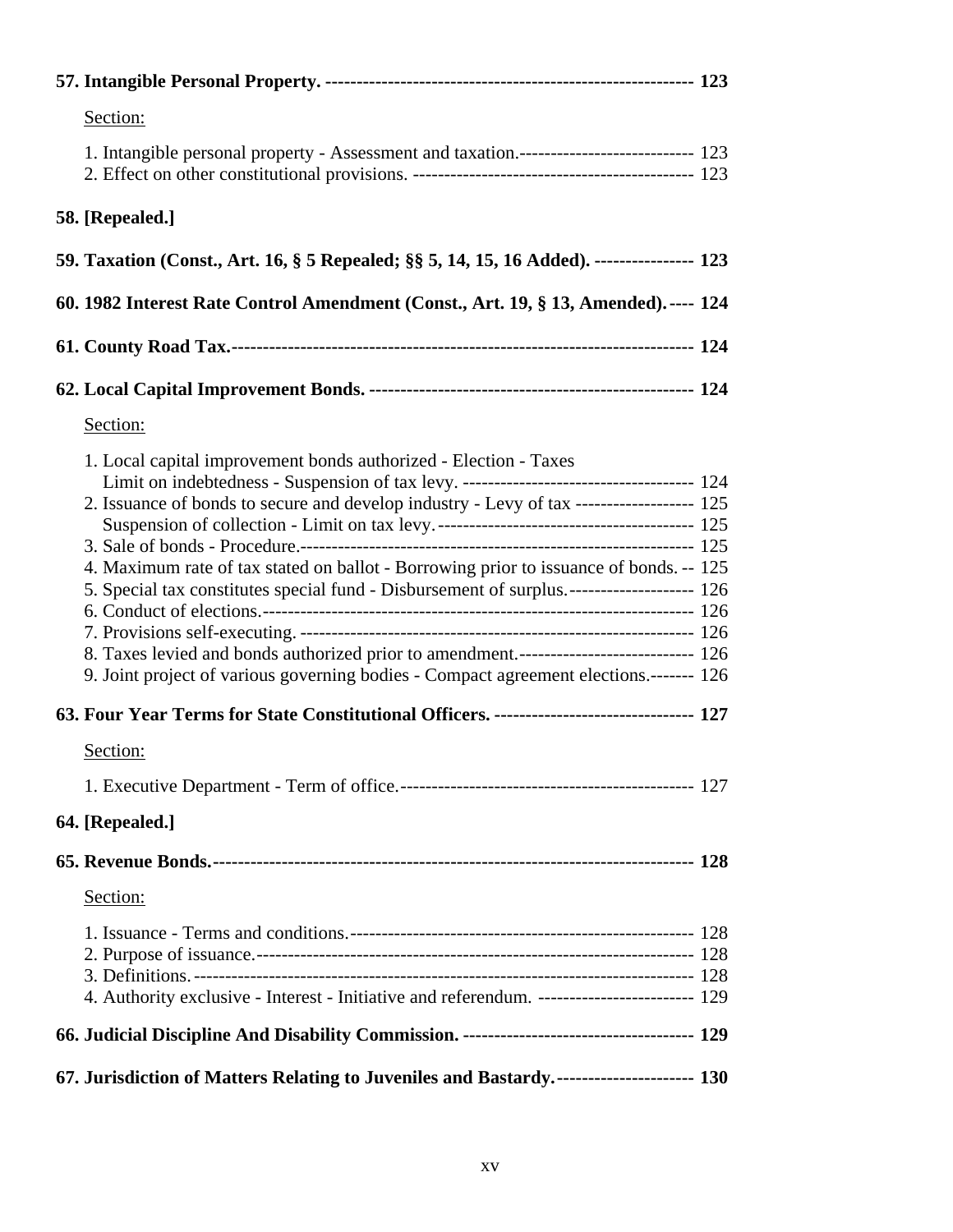| Section:                                                                                                                                                |     |
|---------------------------------------------------------------------------------------------------------------------------------------------------------|-----|
|                                                                                                                                                         |     |
| 69. Repeal of Amendment 44 (Protection of States' Rights).----------------------------- 131                                                             |     |
| 70. Executive Department and General Assembly Salaries -                                                                                                |     |
| Section:                                                                                                                                                |     |
| 1. Executive Department and General Assembly - Salaries -<br>2. Additional Constitutional amendments authorized.----------------------------------- 132 |     |
|                                                                                                                                                         |     |
|                                                                                                                                                         |     |
|                                                                                                                                                         |     |
| Section:                                                                                                                                                |     |
|                                                                                                                                                         |     |
| 2. Motor vehicles - Procedures for assessment and collection.------------------------- 132                                                              |     |
|                                                                                                                                                         |     |
| 72. City and County Library Amendment (Const. Amends)<br>.30 and 38, §§ 1 and 3, Amended, Const. Amends. 30 and 38, § 5, Added). ----- 133              |     |
| 73. Arkansas Term Limitation Amendment.---------------                                                                                                  | 134 |
| Section:                                                                                                                                                |     |
|                                                                                                                                                         |     |
|                                                                                                                                                         |     |
|                                                                                                                                                         |     |
|                                                                                                                                                         |     |
|                                                                                                                                                         |     |
|                                                                                                                                                         |     |
|                                                                                                                                                         |     |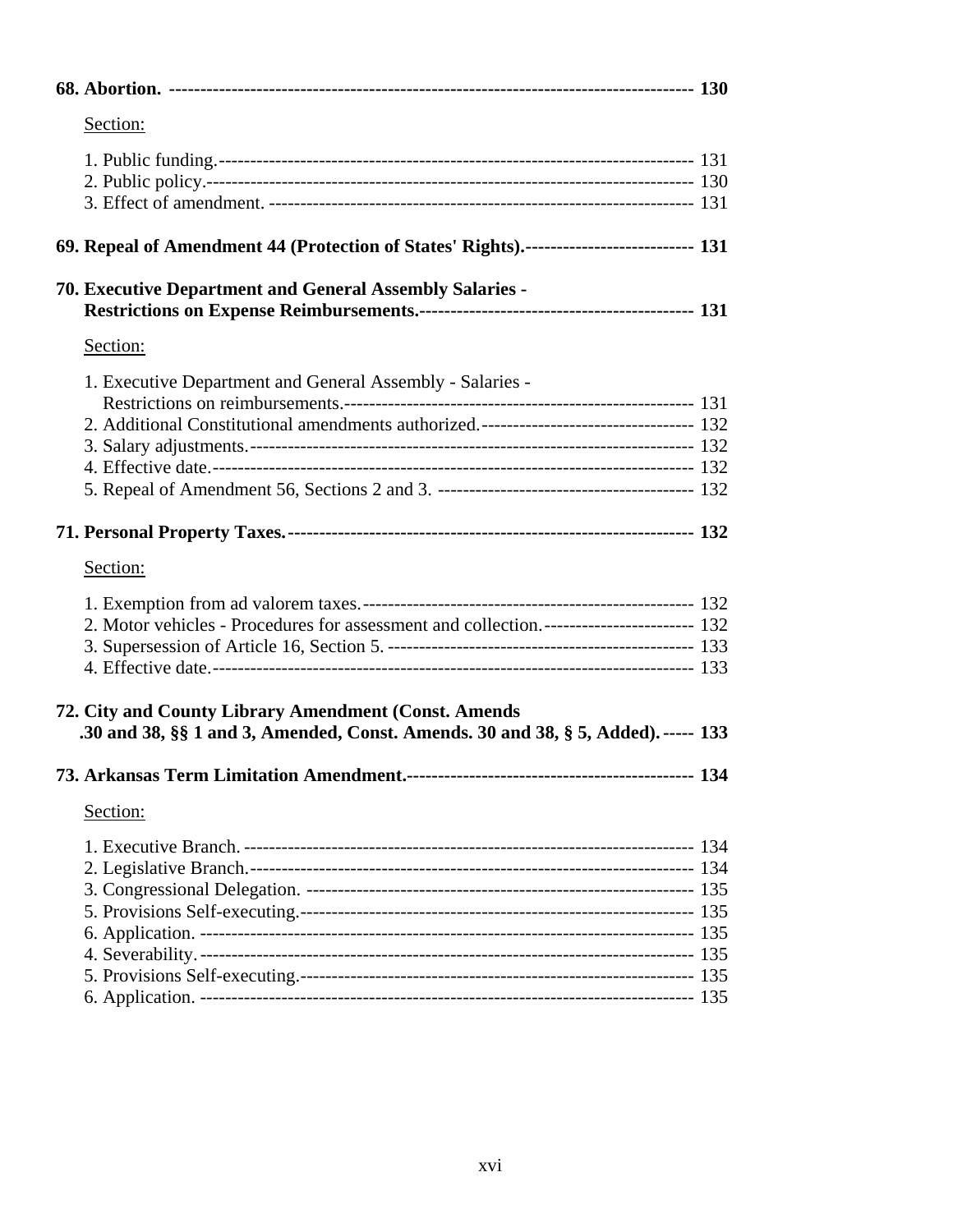| 74. School tax - Budget - Approval of tax rate (Const., Art. 14, § 3,<br>as amended by Const. Amend. 11 and Const. Amend. 40, amended).--------------- 135                                                                                                                 |  |
|----------------------------------------------------------------------------------------------------------------------------------------------------------------------------------------------------------------------------------------------------------------------------|--|
|                                                                                                                                                                                                                                                                            |  |
| Section:                                                                                                                                                                                                                                                                   |  |
|                                                                                                                                                                                                                                                                            |  |
| 76. The Congressional Term Limits Amendment of 1996 (Const.                                                                                                                                                                                                                |  |
| Section:                                                                                                                                                                                                                                                                   |  |
| 1. Congressional Delegation (Const. Amend. 73, § 3 amended). --------------------- 137                                                                                                                                                                                     |  |
| 77. Special Judges (Ark. Const. Art 7, §§ 9, 21, 22, repealed).------------------------- 142                                                                                                                                                                               |  |
| Section:                                                                                                                                                                                                                                                                   |  |
| 1. Repealed.                                                                                                                                                                                                                                                               |  |
|                                                                                                                                                                                                                                                                            |  |
| Section:                                                                                                                                                                                                                                                                   |  |
|                                                                                                                                                                                                                                                                            |  |
|                                                                                                                                                                                                                                                                            |  |
| Section:                                                                                                                                                                                                                                                                   |  |
| 2. Effect of county-wide reappraisal - Public utility and carrier exception. --------- 145<br>4. Income adjustments - Personal property millage rate - Uniform property tax rate<br>requirement - Reassessment - Rollback adjustments.-------------------------------- 146 |  |
|                                                                                                                                                                                                                                                                            |  |
| Section:                                                                                                                                                                                                                                                                   |  |
|                                                                                                                                                                                                                                                                            |  |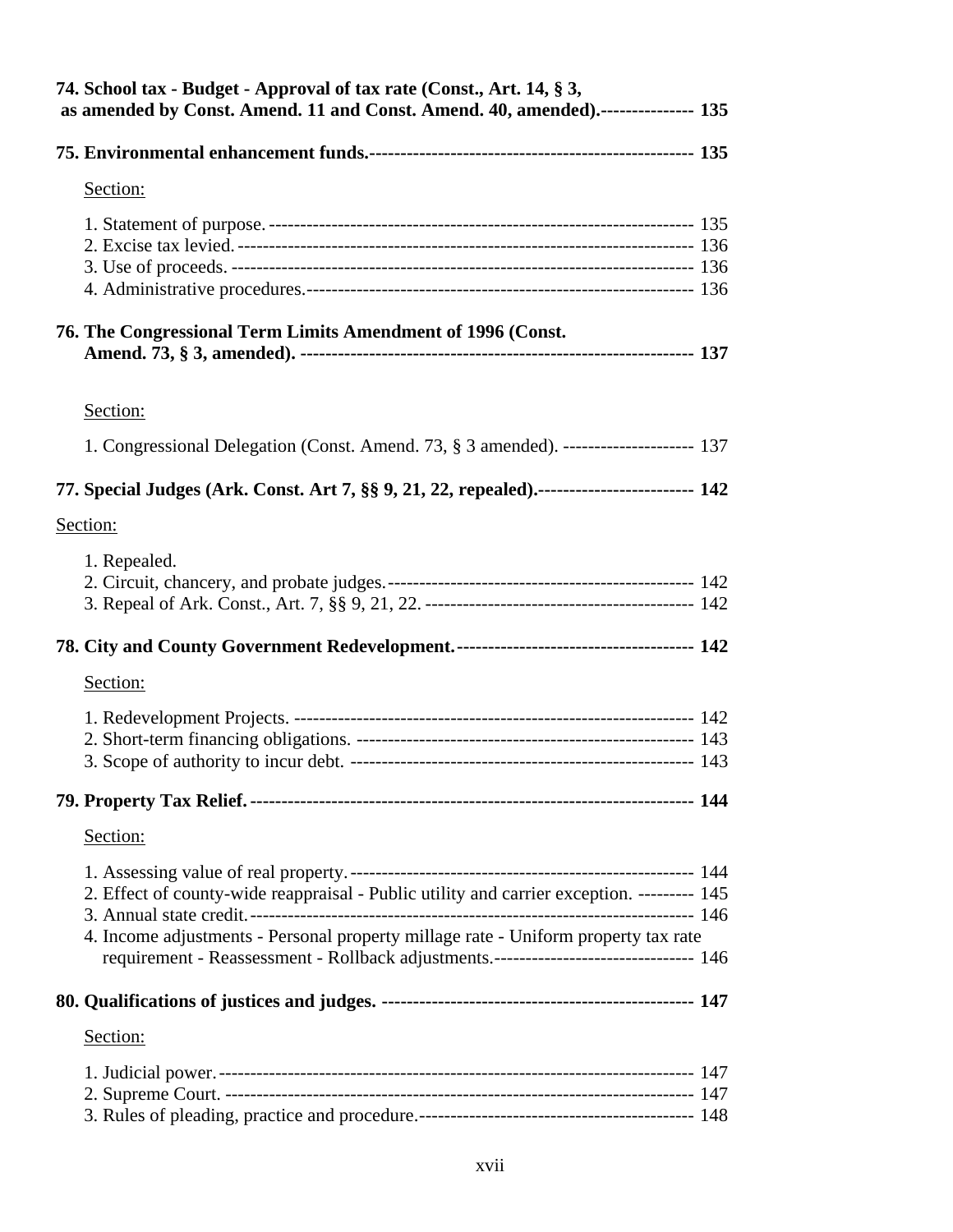| Section:<br>3. Capacity, rights, obligations, privileges, and immunities. -------------------------- 155<br>85. Concerning voting, qualifications of voters and election officers, |  |
|------------------------------------------------------------------------------------------------------------------------------------------------------------------------------------|--|
|                                                                                                                                                                                    |  |
|                                                                                                                                                                                    |  |
|                                                                                                                                                                                    |  |
|                                                                                                                                                                                    |  |
|                                                                                                                                                                                    |  |
|                                                                                                                                                                                    |  |
|                                                                                                                                                                                    |  |
|                                                                                                                                                                                    |  |
| 81. Protection of the Secrecy of Individual Votes                                                                                                                                  |  |
|                                                                                                                                                                                    |  |
|                                                                                                                                                                                    |  |
|                                                                                                                                                                                    |  |
|                                                                                                                                                                                    |  |
| 18. Election of Supreme Court Justices and Court of Appeals Judges.--------------- 151<br>19. Transition provisions, tenure of present justices and judges, and                    |  |
|                                                                                                                                                                                    |  |
|                                                                                                                                                                                    |  |
|                                                                                                                                                                                    |  |
|                                                                                                                                                                                    |  |
|                                                                                                                                                                                    |  |
|                                                                                                                                                                                    |  |
| 10. Jurisdiction, venue, circuits, districts and number of judges. --------------------- 149                                                                                       |  |
|                                                                                                                                                                                    |  |
|                                                                                                                                                                                    |  |
|                                                                                                                                                                                    |  |
|                                                                                                                                                                                    |  |
|                                                                                                                                                                                    |  |
|                                                                                                                                                                                    |  |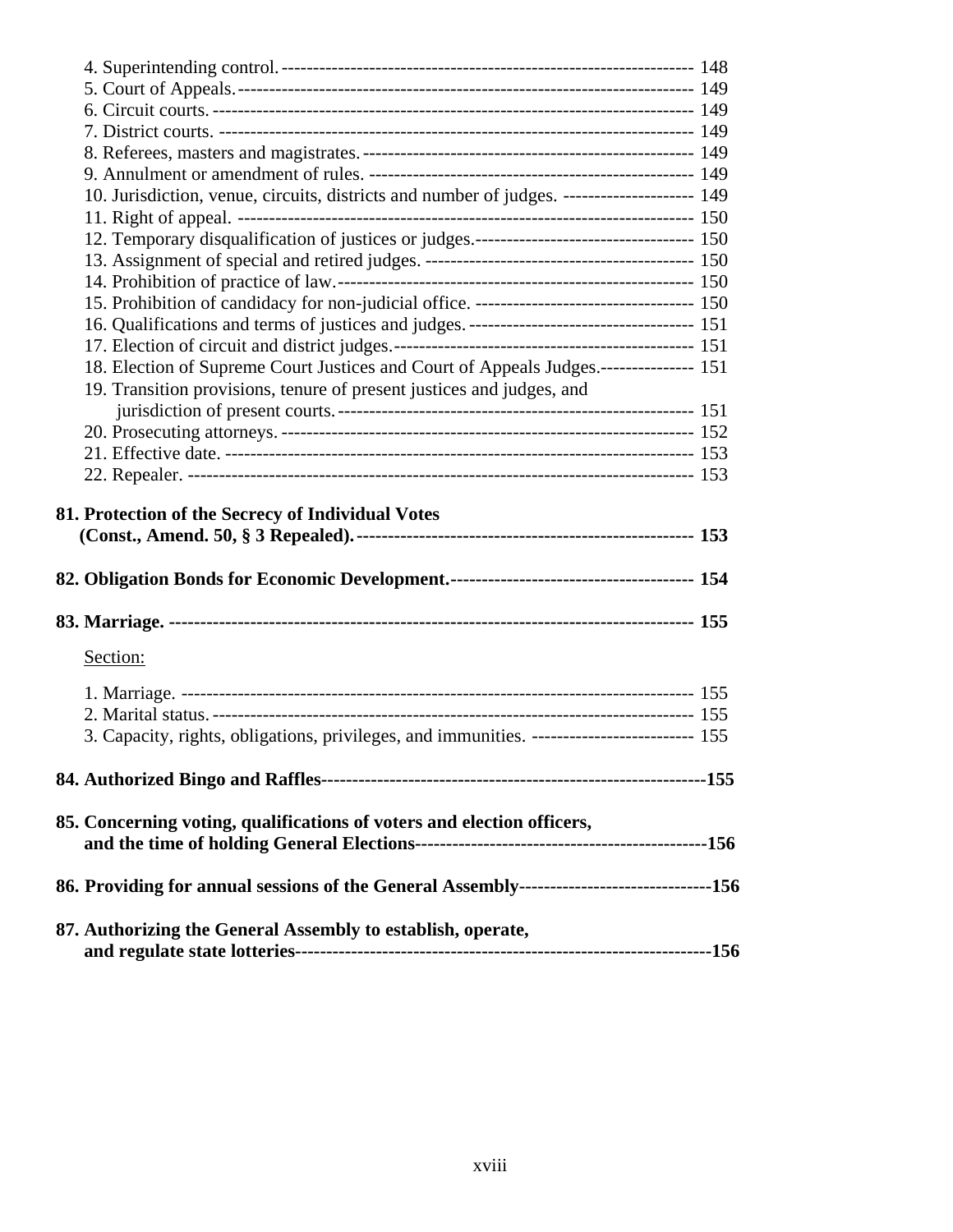# **Preamble.**

<span id="page-18-0"></span>We, the People of the State of Arkansas, grateful to Almighty God for the privilege of choosing our own form of government; for our civil and religious liberty; and desiring to perpetuate its blessings, and secure the same to our selves and posterity; do ordain and establish this Constitution.

——————————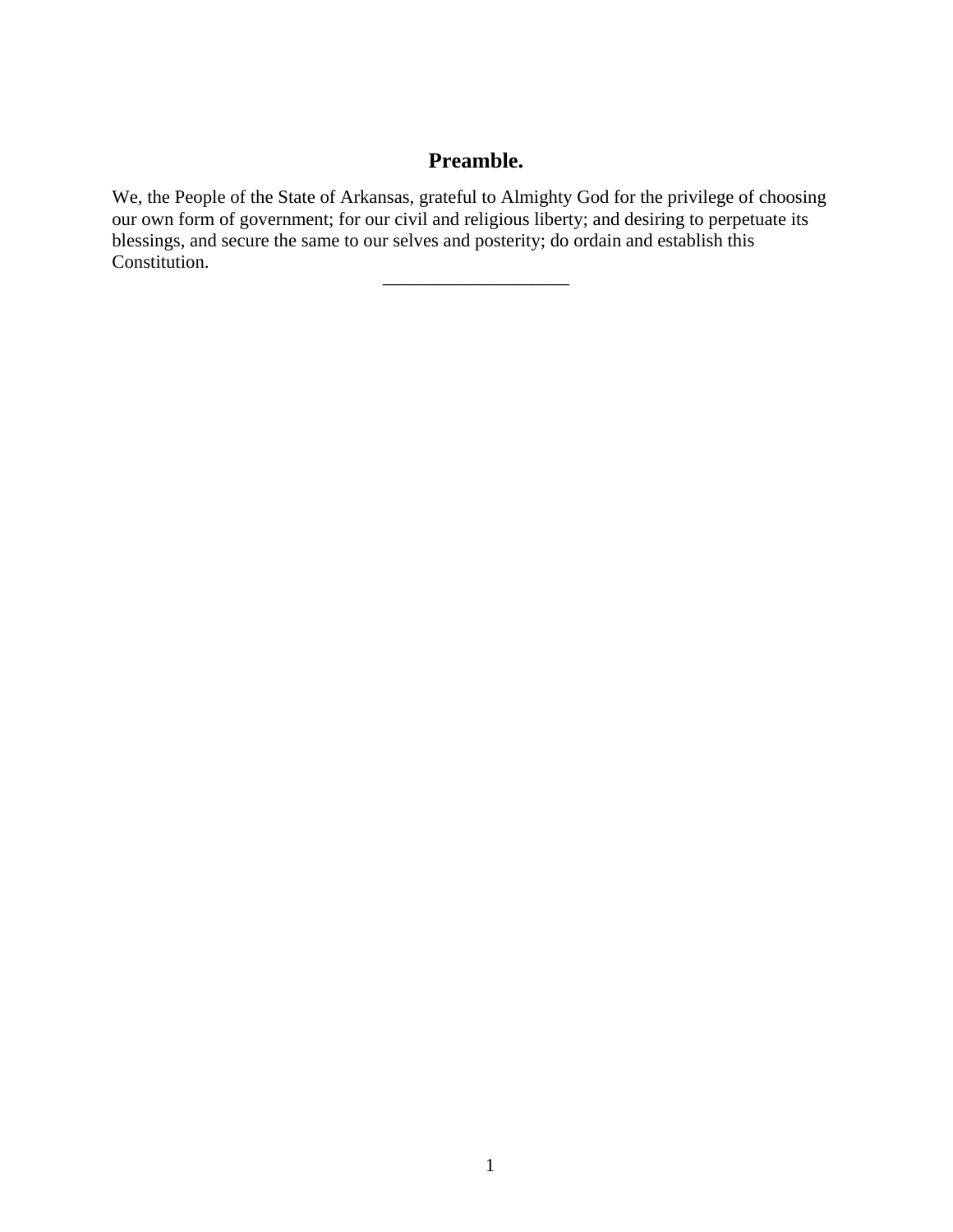# **Article 1.**

#### **Boundaries.**

<span id="page-19-0"></span>We do declare and establish, ratify and confirm, the following as the permanent boundaries of the State of Arkansas, that is to say: Beginning at the middle of the main channel of the Mississippi River, on the parallel of thirty-six degrees of north latitude, running thence west with said parallel of latitude to the middle of the main channel of the St. Francis River; thence up the main channel of said last-named river to the parallel of thirty-six degrees thirty minutes of north latitude; thence west with the southern boundary line of the State of Missouri to the southwest corner of said last-named state; thence to be bounded on the west to the north bank of Red River, as by act of Congress and treaties existing January 1, 1837, defining the western limits of the Territory of Arkansas, and to be bounded across and south of Red River by the boundary line of the State of Texas as far as to the northwest corner of the State of Louisiana; thence easterly with the northern boundary line of said last-named State to the middle of the main channel of the Mississippi River; thence up the middle of the main channel of said last-named river, including an island in said river known as "Belle Point Island," and all other land originally surveyed and included as a part of the Territory or State of Arkansas, to the thirty-sixth degree of north latitude, the place of beginning.

#### Seat of Government

The seat of government of the state of Arkansas shall be and remain at Little Rock, where it is now established.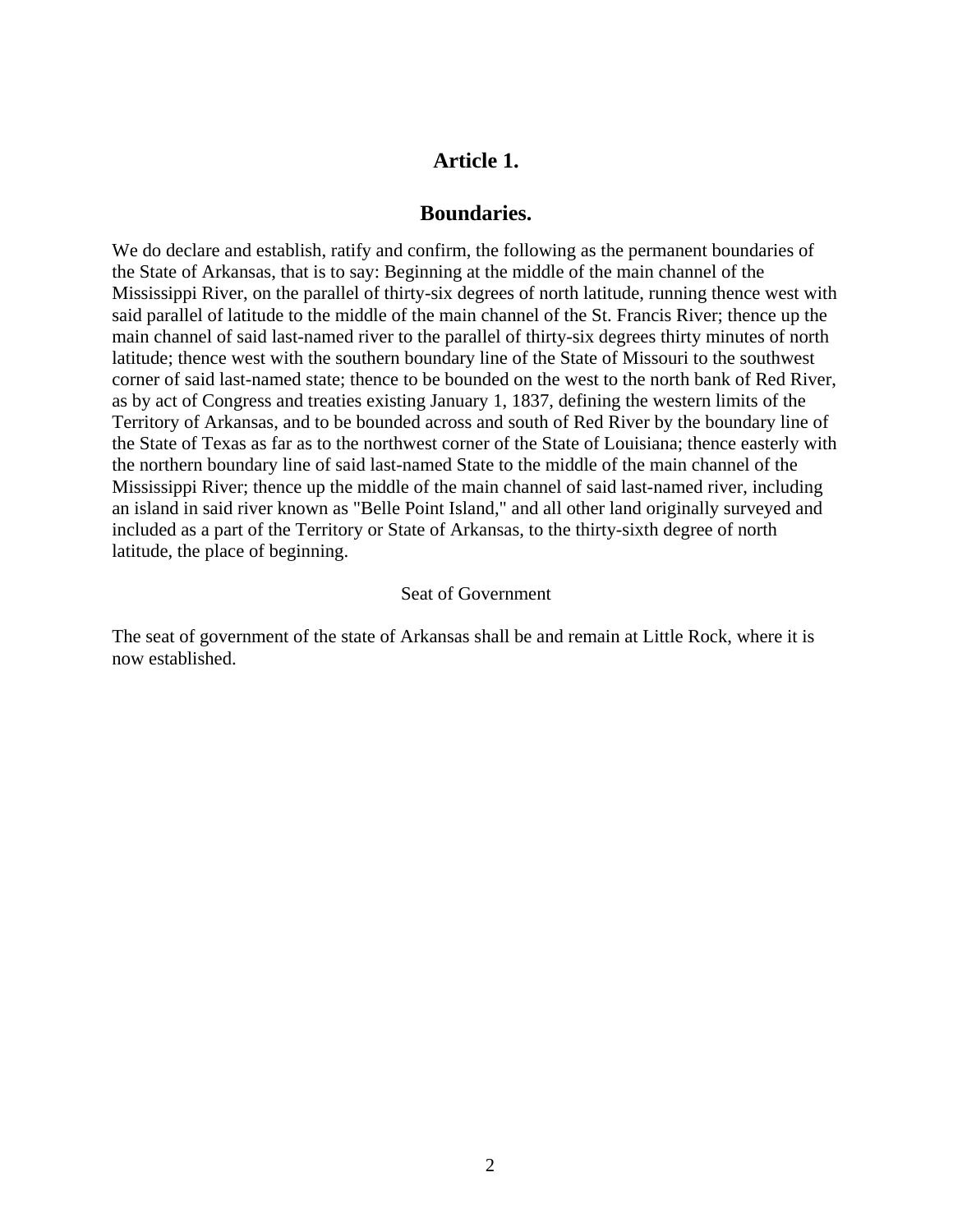# **Article 2.**

# **Declaration of Rights.**

<span id="page-20-0"></span>Section:

- 1. Source of power.
- 2. Freedom and independence.
- 3. Equality before the law.
- 4. Right of assembly and of petition.
- 5. Right to bear arms.
- 6. Liberty of the press and of speech Libel.
- 7. Jury trial Right to Waiver Civil cases Nine jurors agreeing.
- 8. Criminal charges Self-incrimination Due process Double jeopardy Bail.
- 9. Excessive bail or punishment prohibited Witnesses Detention.
- 10. Right of accused enumerated Change of venue.
- 11. Habeas corpus.
- 12. Suspension of laws.
- 13. Redress of wrongs.
- 14. Treason.
- 15. Unreasonable searches and seizures.
- 16. Imprisonment for debt.
- 17. Attainder Ex post facto laws.
- 18. Privileges and immunities Equality.
- 19. Perpetuities and monopolies.
- 20. Resident aliens Descent of property.
- 21. Life, liberty and property Banishment prohibited.
- 22. Property rights Taking without just compensation prohibited.
- 23. Eminent domain and taxation.
- 24. Religious liberty.
- 25. Protection of religion.
- 26. Religious tests.
- 27. Slavery Standing armies Military subordinate to civil power.
- 28. Tenure of lands.
- 29. Enumeration of rights of people not exclusive of other rights Protection against encroachment.

# **1. Source of power.**

All political power is inherent in the people and government is instituted for their protection, security and benefit; and they have the right to alter, reform or abolish the same, in such manner as they may think proper.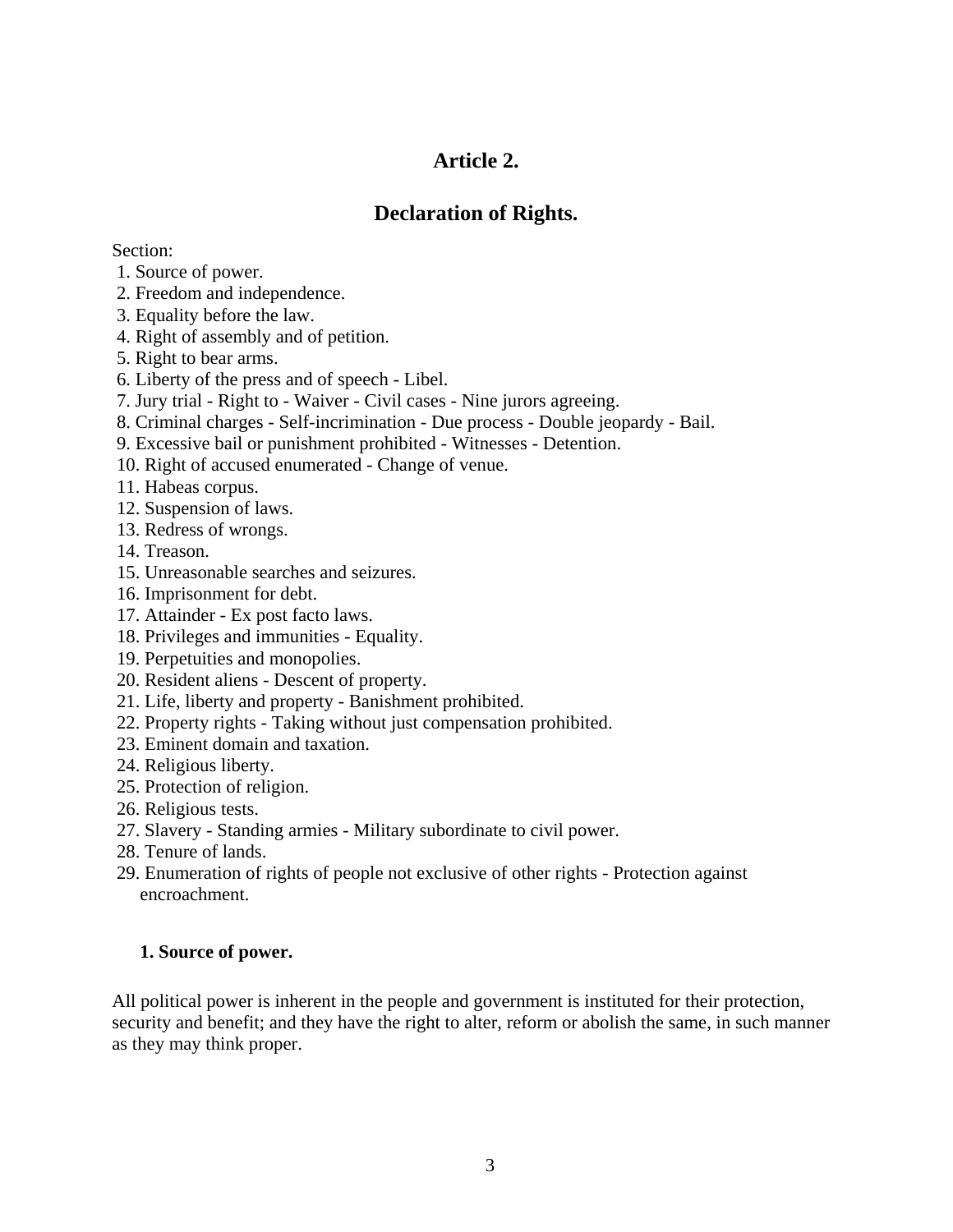#### <span id="page-21-0"></span>**2. Freedom and independence.**

All men are created equally free and independent, and have certain inherent and inalienable rights; amongst which are those of enjoying and defending life and liberty; of acquiring, possessing and protecting property, and reputation; and of pursuing their own happiness. To secure these rights governments are instituted among men, deriving their just powers from the consent of the governed.

#### **3. Equality before the law.**

The equality of all persons before the law is recognized, and shall ever remain inviolate; nor shall any citizen ever be deprived of any right, privilege or immunity; nor exempted from any burden or duty, on account of race, color or previous condition.

#### **4. Right of assembly and of petition.**

The right of the people peaceably to assemble, to consult for the common good; and to petition, by address or remonstrance, the government, or any department thereof, shall never be abridged.

#### **5. Right to bear arms.**

The citizens of this State shall have the right to keep and bear arms, for their common defense.

#### **6. Liberty of the press and of speech - Libel.**

The liberty of the press shall forever remain inviolate. The free communication of thoughts and opinions, is one of the invaluable rights of man; and all persons may freely write and publish their sentiments on all subjects, being responsible for the abuse of such right. In all criminal prosecutions for libel, the truth may be given in evidence to the jury; and, if it shall appear to the jury that the matter charged as libelous is true, and was published with good motives and for justifiable ends, the party charged shall be acquitted.

# **7. Jury trial - Right to - Waiver - Civil cases - Nine jurors agreeing.**

The right of trial by jury shall remain inviolate, and shall extend to all cases at law, without regard to the amount in controversy; but a jury trial may be waived by the parties in all cases in the manner prescribed by law; and in all jury trials in civil cases, where as many as nine of the jurors agree upon a verdict, the verdict so agreed upon shall be returned as the verdict of such jury, provided, however, that where a verdict is returned by less than twelve jurors all the jurors consenting to such verdict shall sign the same. [As amended by Const. Amend. 16.]

# **8. Criminal charges - Self-incrimination - Due process - Double jeopardy - Bail.**

No person shall be held to answer a criminal charge unless on the presentment or indictment of a grand jury, except in cases of impeachment or cases such as the General Assembly shall make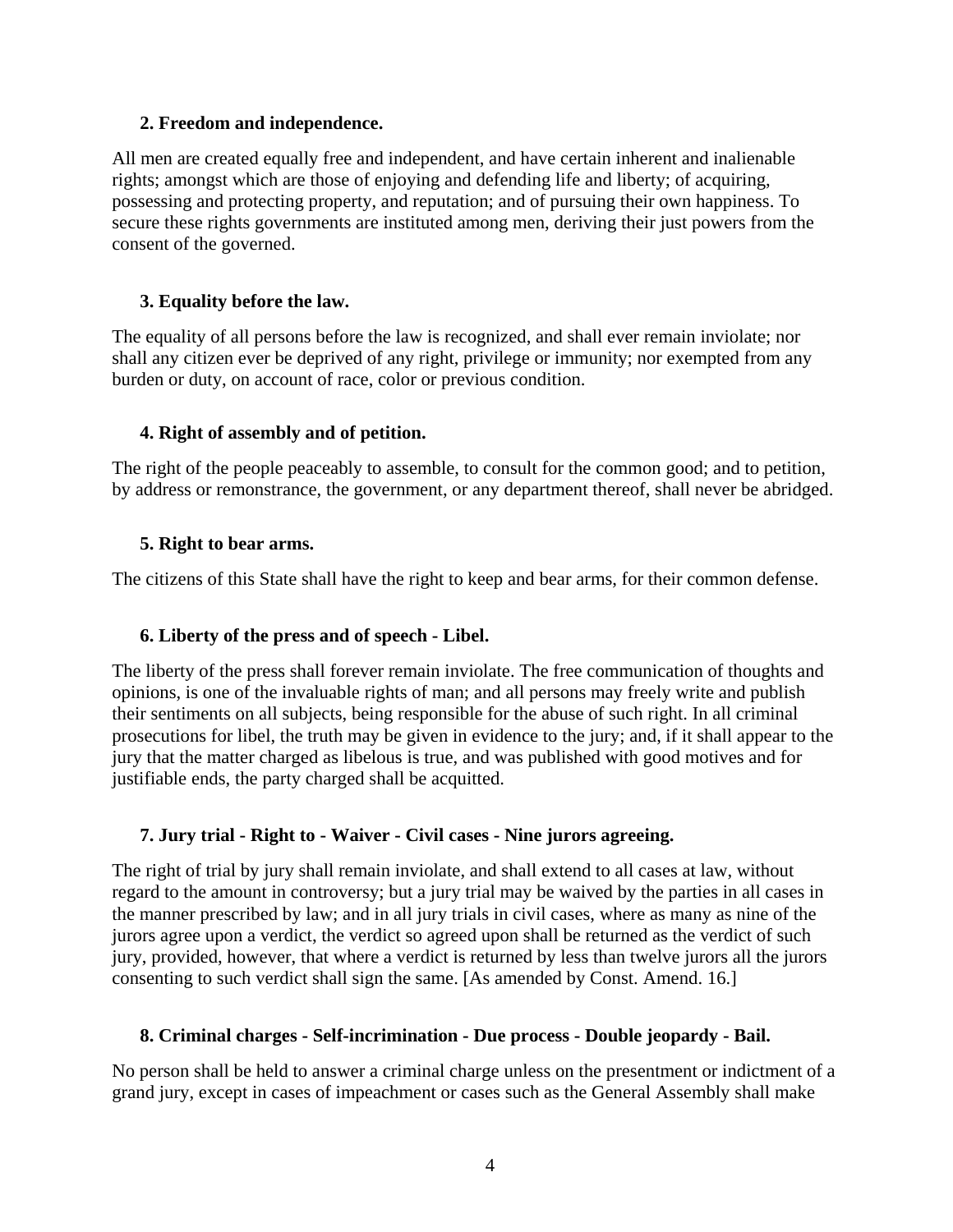<span id="page-22-0"></span>cognizable by justices of the peace, and courts of similar jurisdiction; or cases arising in the army and navy of the United States; or in the militia, when in actual service in time of war or public danger; and no person, for the same offense, shall be twice put in jeopardy of life or liberty; but if, in any criminal prosecution, the jury be divided in opinion, the court before which the trial shall be had, may, in its discretion, discharge the jury, and commit or bail the accused for trial, at the same or the next term of said court; nor shall any person be compelled, in any criminal case, to be a witness against himself; nor be deprived of life, liberty or property, without due process of law. All persons shall, before conviction, be bailable by sufficient sureties, except for capital offenses, when the proof is evident or the presumption great.

#### **9. Excessive bail or punishment prohibited - Witnesses - Detention.**

Excessive bail shall not be required; nor shall excessive fines be imposed; nor shall cruel or unusual punishments be inflicted; nor witnesses be unreasonably detained.

#### **10. Right of accused enumerated - Change of venue.**

In all criminal prosecutions, the accused shall enjoy the right to a speedy and public trial by an impartial jury of the county in which the crime shall have been committed; provided, that the venue may be changed to any other county of the judicial district in which the indictment is found, upon the application of the accused, in such manner as now is, or may be prescribed by law; and to be informed of the nature and cause of the accusation against him, and to have a copy thereof; and to be confronted with the witnesses against him; to have compulsory process for obtaining witnesses in his favor, and to be heard by himself and his counsel.

#### **11. Habeas corpus.**

The privilege of the writ of habeas corpus shall not be suspended; except by the General Assembly, in case of rebellion, insurrection or invasion, when the public safety may require it.

#### **12. Suspension of laws.**

No power of suspending or setting aside the law or laws of the State, shall ever be exercised, except by the General Assembly.

#### **13. Redress of wrongs.**

Every person is entitled to a certain remedy in the laws for all injuries or wrongs he may receive in his person, property or character; he ought to obtain justice freely, and without purchase; completely, and without denial; promptly and without delay; conformably to the laws.

#### **14. Treason.**

Treason against the State shall only consist in levying and making war against the same, or in adhering to its enemies, giving them aid and comfort. No person shall be convicted of treason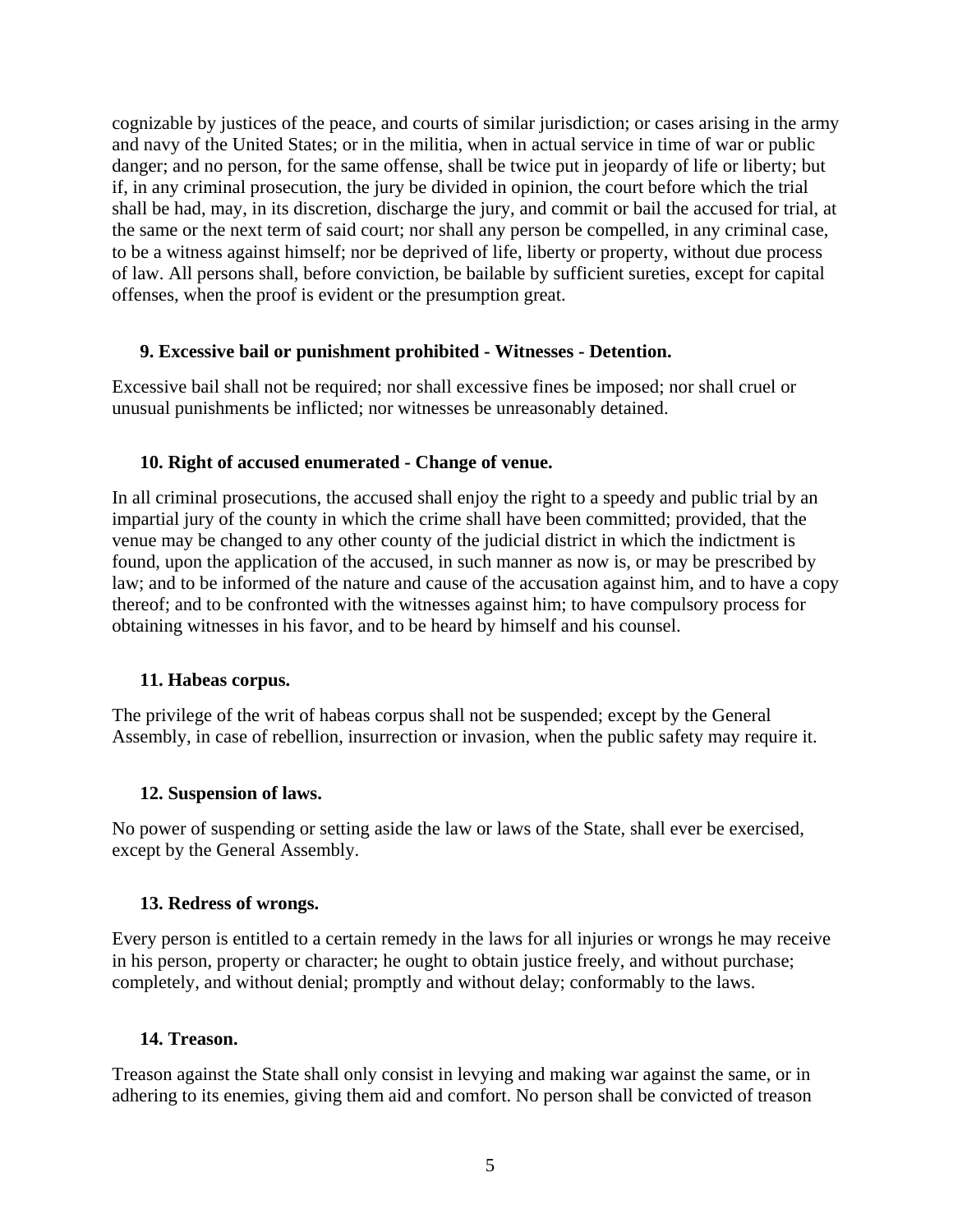<span id="page-23-0"></span>unless on the testimony of two witnesses to the same overt act, or on confession in open court.

#### **15. Unreasonable searches and seizures.**

The right of the people of this State to be secure in their persons, houses, papers, and effects, against unreasonable searches and seizures, shall not be violated; and no warrant shall issue, except upon probable cause, supported by oath or affirmation, and particularly describing the place to be searched, and the person or thing to be seized.

#### **16. Imprisonment for debt.**

No person shall be imprisoned for debt in any civil action, on mesne or final process, unless in cases of fraud.

#### **17. Attainder - Ex post facto laws.**

No bill of attainder, ex post facto law, or law impairing the obligation of contracts shall ever be passed; and no conviction shall work corruption of blood or forfeiture of estate.

#### **18. Privileges and immunities - Equality.**

The General Assembly shall not grant to any citizen, or class of citizens, privileges or immunities which, upon the same terms, shall not equally belong to all citizens.

#### **19. Perpetuities and monopolies.**

Perpetuities and monopolies are contrary to the genius of a republic, and shall not be allowed; nor shall any hereditary emoluments, privileges or honors ever be granted or conferred in this State.

#### **20. Resident aliens - Descent of property.**

No distinction shall ever be made by law, between resident aliens and citizens, in regard to the possession, enjoyment or descent of property.

#### **21. Life, liberty and property - Banishment prohibited.**

No person shall be taken, or imprisoned, or disseized of his estate, freehold, liberties or privileges; or outlawed, or in any manner destroyed, or deprived of his life, liberty or property; except by the judgment of his peers, or the law of the land; nor shall any person, under any circumstances, be exiled from the State.

#### **22. Property rights - Taking without just compensation prohibited.**

The right of property is before and higher than any constitutional sanction; and private property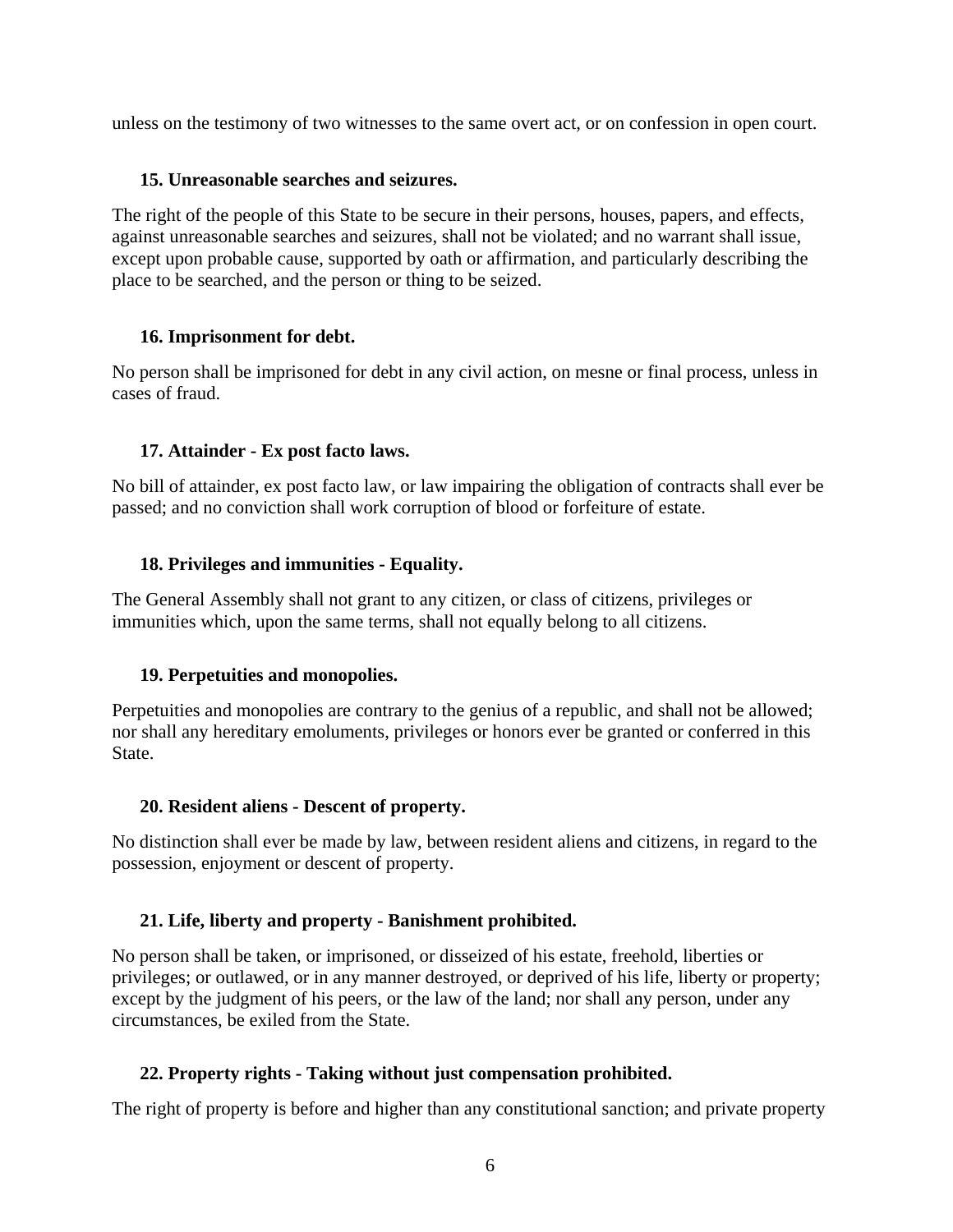<span id="page-24-0"></span>shall not be taken, appropriated or damaged for public use, without just compensation therefor.

#### **23. Eminent domain and taxation.**

The State's ancient right of eminent domain and of taxation, is herein fully and expressly conceded; and the General Assembly may delegate the taxing power, with the necessary restriction, to the State's subordinate political and municipal corporations, to the extent of providing for their existence, maintenance and well being, but no further.

# **24. Religious liberty.**

All men have a natural and indefeasible right to worship Almighty God according to the dictates of their own consciences; no man can, of right, be compelled to attend, erect, or support any place of worship; or to maintain any ministry against his consent. No human authority can, in any case or manner whatsoever, control or interfere with the right of conscience; and no preference shall ever be given, by law, to any religious establishment, denomination or mode of worship, above any other.

# **25. Protection of religion.**

Religion, morality and knowledge being essential to good government, the General Assembly shall enact suitable laws to protect every religious denomination in the peaceable enjoyment of its own mode of public worship.

# **26. Religious tests.**

No religious test shall ever be required of any person as a qualification to vote or hold office; nor shall any person be rendered incompetent to be a witness on account of his religious belief; but nothing herein shall be construed to dispense with oaths or affirmations.

# **27. Slavery - Standing armies - Military subordinate to civil power.**

There shall be no slavery in this State, nor involuntary servitude, except as a punishment for crime. No standing army shall be kept in time of peace; the military shall, at all times, be in strict subordination to the civil power; and no soldier shall be quartered in any house, or on any premises, without the consent of the owner, in time of peace; nor in time of war, except in a manner prescribed by law.

#### **28. Tenure of lands.**

All lands in this State are declared to be allodial; and feudal tenures of every description, with all their incidents, are prohibited.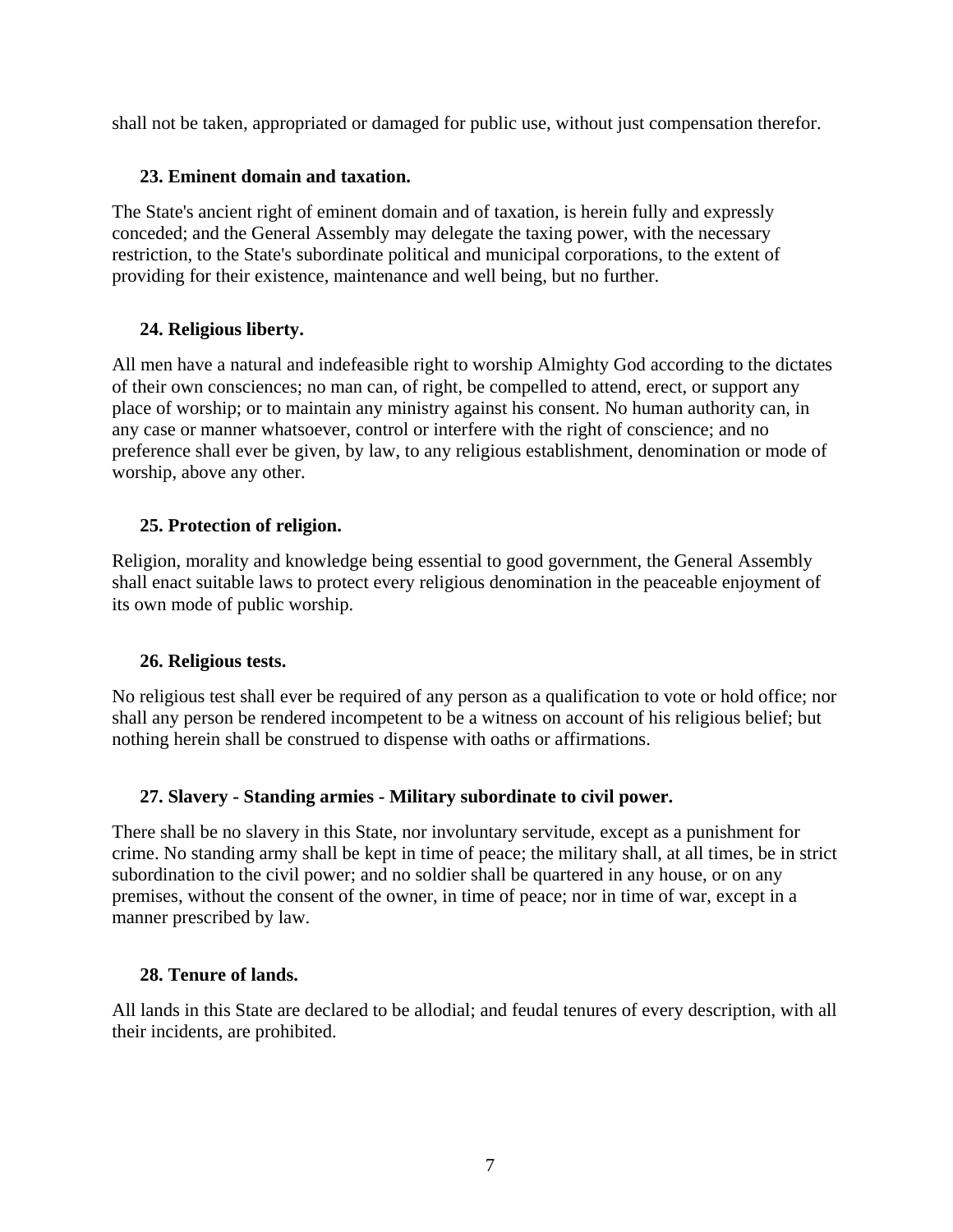#### <span id="page-25-0"></span>**29. Enumeration of rights of people not exclusive of other rights - Protection against encroachment.**

This enumeration of rights shall not be construed to deny or disparage others retained by the people; and to guard against any encroachments on the rights herein retained, or any transgression of any of the higher powers herein delegated, we declare that everything in this article is excepted out of the general powers of the government; and shall forever remain inviolate; and that all laws contrary thereto, or to the other provisions herein contained, shall be void.

——————————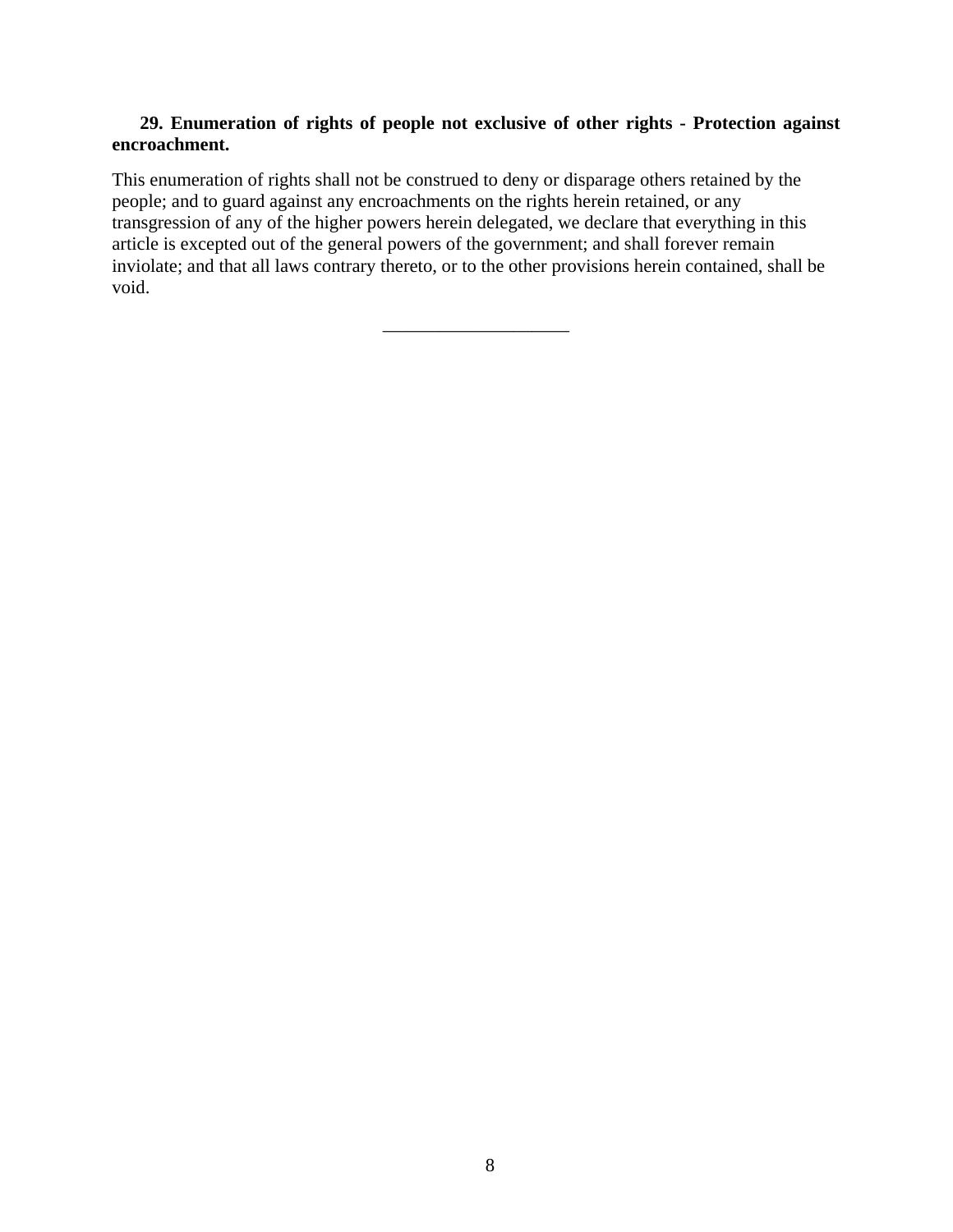# **Article 3.**

# **Franchise and Elections.**

<span id="page-26-0"></span>Section:

- 1. Qualifications of electors Equal suffrage Poll tax.
- 2. Right of suffrage.
- 3. [Repealed.]
- 4. Privilege of electors from arrest.
- 5. Idiots and insane persons.
- 6. Violation of election laws Penalty.
- 7. Soldiers and sailors Residence Voting rights.
- 8. Time of holding elections.
- 9. Testimony in election contest Self-incrimination.
- 10. Election officers.
- 11. Votes to be counted.
- 12. Elections by representative Viva voce vote.

#### **1. Qualifications of electors - Equal suffrage - Poll tax.**

 Except as otherwise provided by this Constitution, any person may vote in an election in this State who is:

- (1) A citizen of the United States
- (2) A resident of the State of Arkansas
- (3) At lease eighteen (18) years of age; and
- (4) Lawfully registered to vote in the election.

#### **2. Right of suffrage.**

Elections shall be free and equal. No power, civil or military, shall ever interfere to prevent the free exercise of the right of suffrage; nor shall any law be enacted, whereby such right shall be impaired or forfeited, except for the commission of a felony, upon lawful conviction thereof.

# **3. [Repealed.]**

#### **4. Privilege of electors from arrest.**

Electors shall, in all cases (except treason, felony and breach of the peace,) be privileged from arrest during their attendance at elections, and going to and from the same.

# **5. [Repealed]**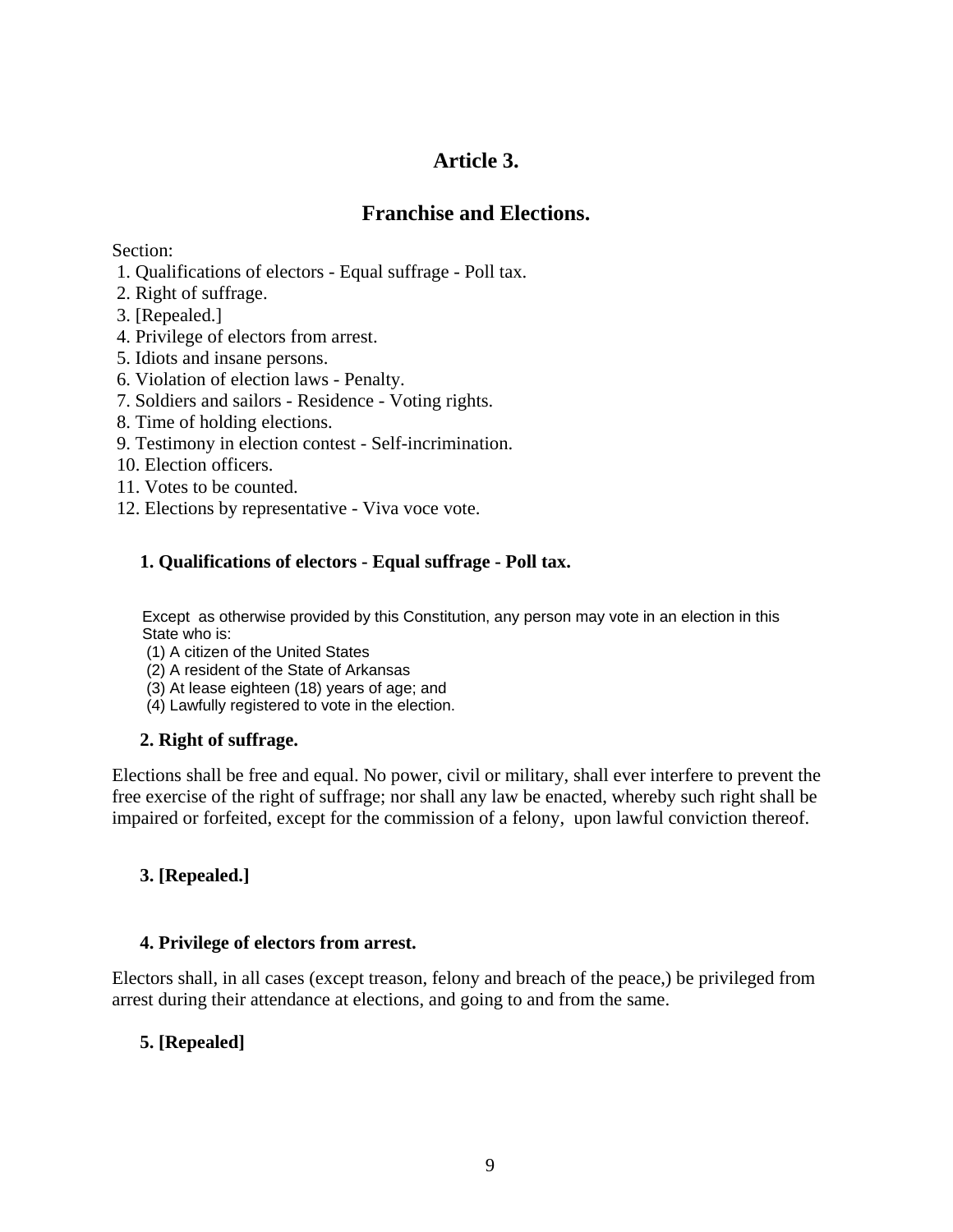#### <span id="page-27-0"></span>**6. Violation of election laws - Penalty.**

Any persons who shall be convicted of fraud, bribery, or other willful and corrupt violation of any election law of this State, shall be adjudged guilty of a felony, and disqualified from holding any office of trust or profit in this State.

#### **7. Soldiers and sailors - Residence - Voting rights.**

No soldier, sailor, or marine, in the military or naval service of the United States, shall acquire a residence by reason of being stationed on duty in this State.

#### **8. Time of holding elections.**

The general elections shall be held biennially, on the days and at times fixed by the General Assembly.

#### **9. Testimony in election contest - Self-incrimination.**

In trials of contested elections and in proceedings for the investigation of elections, no person shall be permitted to withhold his testimony on the ground that it may criminate himself or subject him to public infamy: but such testimony shall not be used against him in any judicial proceeding, except for perjury in giving such testimony.

#### **10. Election officers.**

The General Assembly shall determine the qualifications of an election officer.

#### **11. Votes to be counted.**

If the officers of any election shall unlawfully refuse or fail to receive, count, or return the vote or ballot of any qualified elector, such vote or ballot shall nevertheless be counted upon the trial of any contests arising out of said election.

——————————

#### **12. Elections by representative - Viva voce vote.**

All elections by persons acting in a representative capacity shall be viva voce.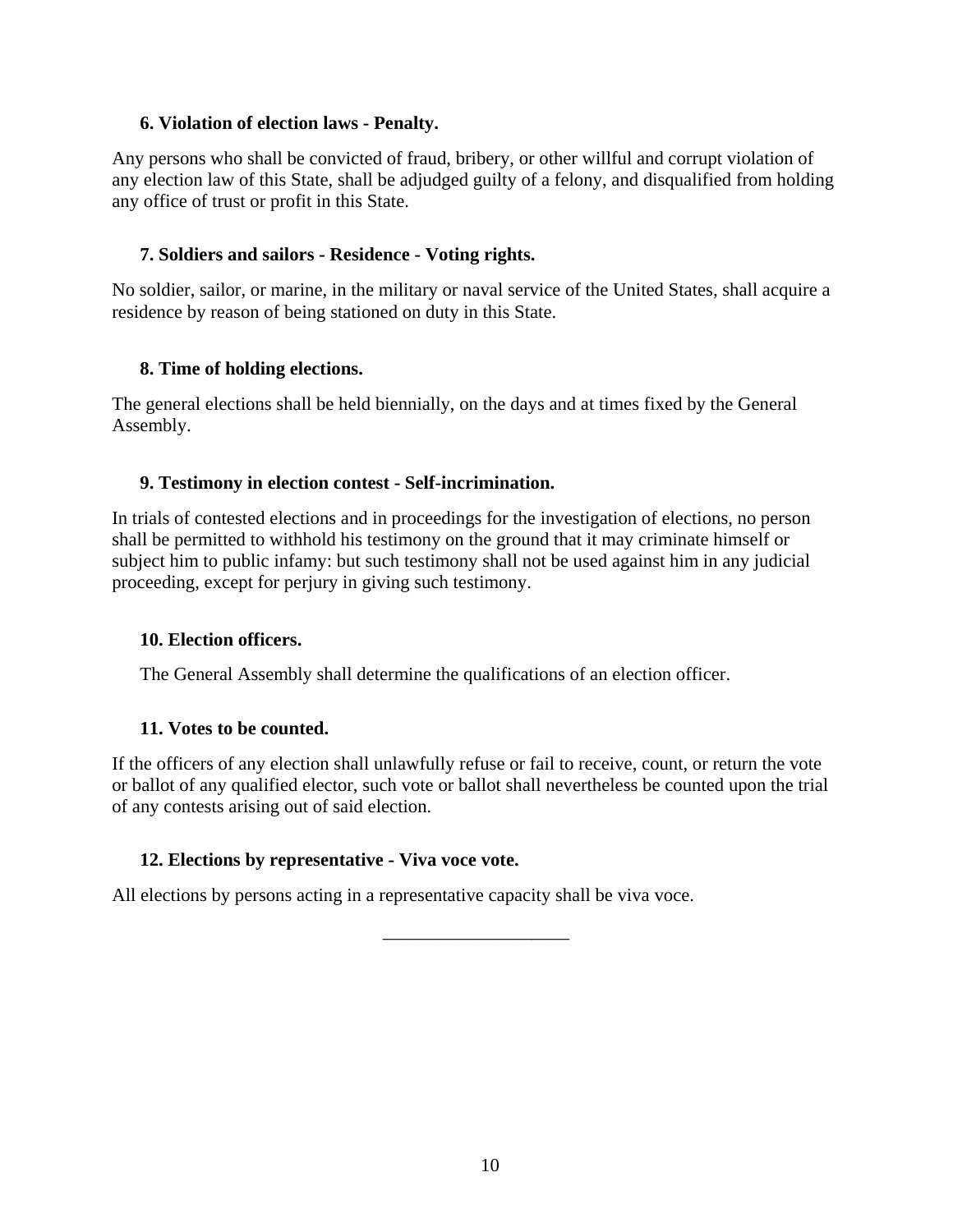# **Article 4.**

# **Departments.**

<span id="page-28-0"></span>Section:

- 1. Departments of government.
- 2. Separation of departments.

#### **1. Departments of government.**

The powers of the government of the State of Arkansas shall be divided into three distinct departments, each of them to be confided to a separate body of magistracy, to-wit: Those which are legislative, to one, those which are executive, to another, and those which are judicial, to another.

#### **2. Separation of departments.**

No person or collection of persons, being of one of these departments, shall exercise any power belonging to either of the others, except in the instances hereinafter expressly directed or permitted.

——————————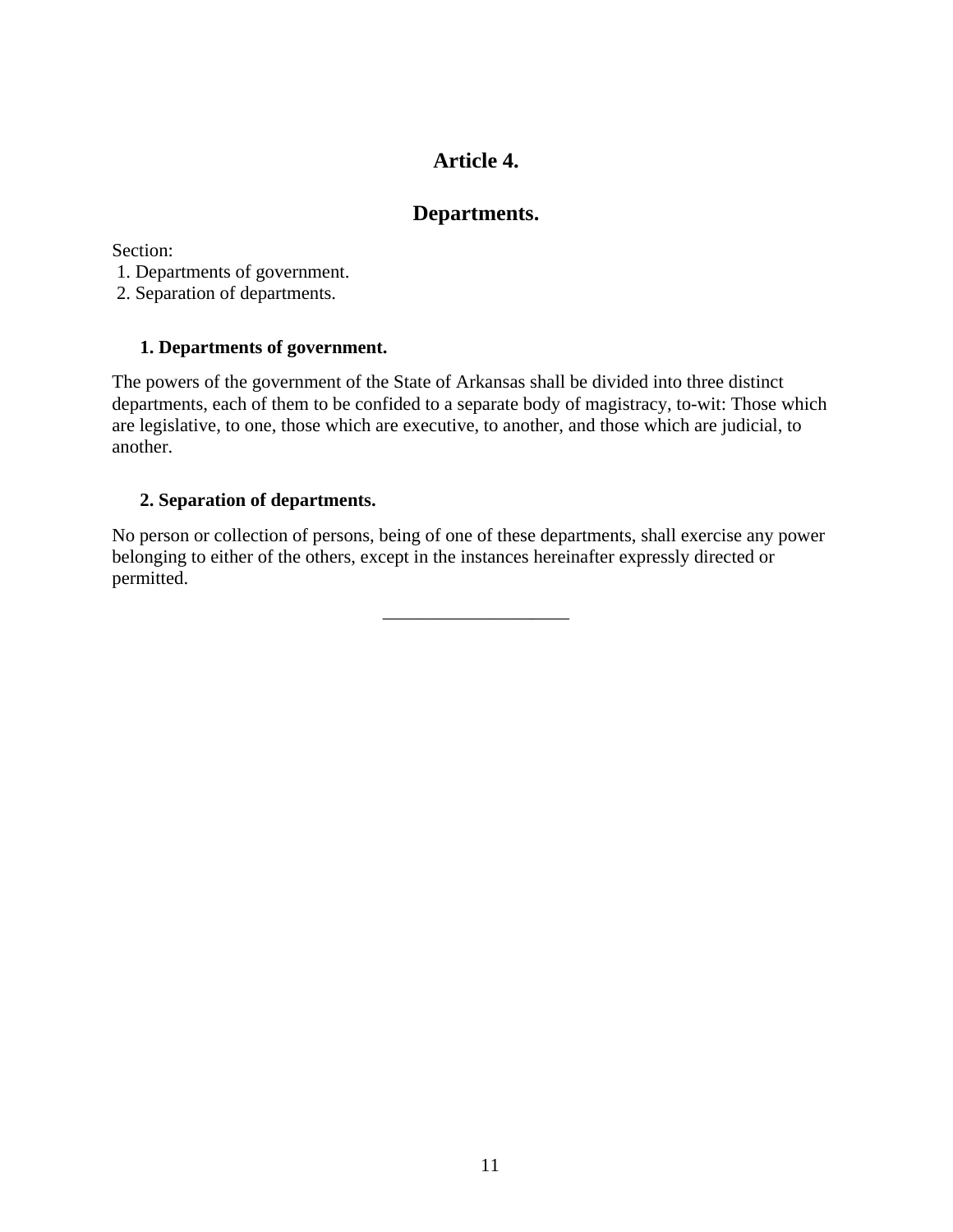# **Article 5.**

# **Legislative Department.**

- <span id="page-29-0"></span>1. Initiative and Referendum.
- 2. House of Representatives.
- 3. Senate.
- 4. Qualifications of senators and representatives.
- 5. Time of meeting.
- 6. Vacancies Writs of election.
- 7. Officers ineligible.
- 8. Defaulters ineligible.
- 9. Persons convicted ineligible.
- 10. Members ineligible to civil office.
- 11. Appointment of officers Qualifications of members Quorum.
- 12. Powers and duties of each house.
- 13. Sessions to be open.
- 14. Election of officers by General Assembly.
- 15. Privileges of members.
- 16. Per diem and mileage of General Assembly.
- 17. Duration of sessions.
- 18. Presiding officers.
- 19. Style of laws Enacting clause.
- 20. State not made defendant.
- 21. Laws by bills Amendment.
- 22. Passage of bills.
- 23. Revival, amendment or extension of laws.
- 24. Local and special laws.
- 25. Special laws Suspension of general laws.
- 26. Notice of local or special bills.
- 27. Extra compensation prohibited Exception.
- 28. Adjournments.
- 29. Appropriations.
- 30. General and special appropriations.
- 31. Purposes of taxes and appropriations.
- 32. Workmen's Compensation Laws Actions for personal injuries.
- 33. Liabilities of corporations to state.
- 34. Introduction of bills Time limit.
- 35. Bribery of member of General Assembly or state officer.
- 36. Expulsion of member no bar to indictment.
- 37. Laws Enactment Majority required.
- 38. Taxes Increase Approval by electors.
- 39. State expenses Limitation Exceptions.
- 40. General appropriation bill Enactment.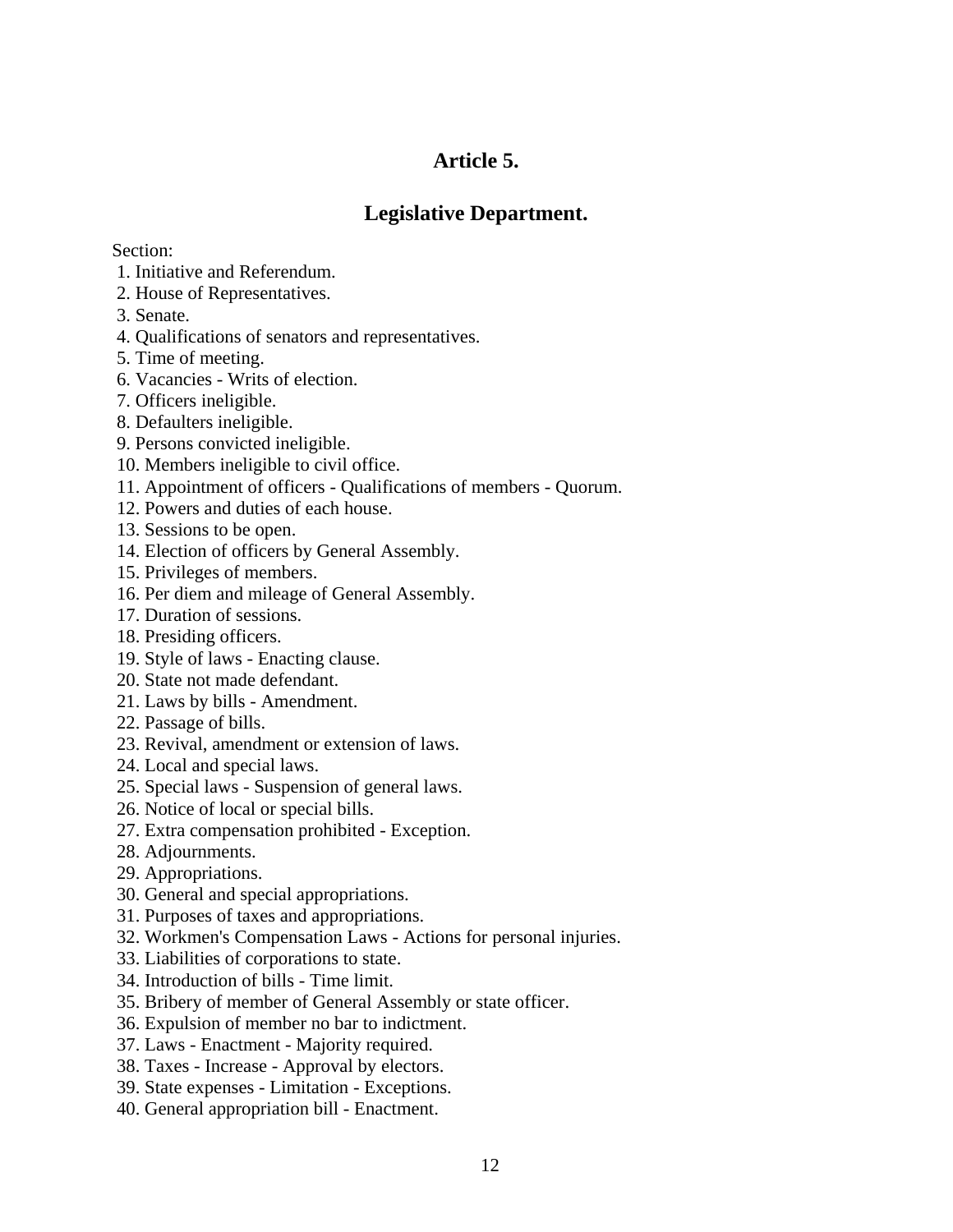<span id="page-30-0"></span>41. Expenses incurred or authorized only by bill - Repealing clause.

#### **1. Initiative and Referendum.**

The legislative power of the people of this State shall be vested in a General Assembly, which shall consist of the Senate and House of Representatives, but the people reserve to themselves the power to propose legislative measures, laws and amendments to the Constitution, and to enact or reject the same at the polls independent of the General Assembly; and also reserve the power, at their own option to approve or reject at the polls any entire act or any item of an appropriation bill.

**Initiative.** The first power reserved by the people is the initiative. Eight per cent of the legal voters may propose any law and ten per cent may propose a constitutional amendment by initiative petition and every such petition shall include the full text of the measure so proposed. Initiative petitions for state-wide measures shall be filed with the Secretary of State not less than four months before the election at which they are to be voted upon; provided, that at least thirty days before the aforementioned filing, the proposed measure shall have been published once, at the expense of the petitioners, in some paper of general circulation.

**Referendum.** The second power reserved by the people is the referendum, and any number not less than six per cent of the legal voters may, by petition, order the referendum against any general Act, or any item of an appropriation bill, or measure passed by the General Assembly, but the filing of a referendum petition against one or more items, sections or parts of any such act or measure shall not delay the remainder from becoming operative. Such petition shall be filed with the Secretary of State not later than ninety days after the final adjournment of the session at which such Act was passed, except when a recess or adjournment shall be taken temporarily for a longer period than ninety days, in which case such petition shall be filed not later than ninety days after such recess or temporary adjournment. Any measure referred to the people by referendum petition shall remain in abeyance until such vote is taken. The total number of votes cast for the office of Governor in the last preceding general election shall be the basis upon which the number of signatures of legal voters upon state-wide initiative and referendum petitions shall be computed.

Upon all initiative or referendum petitions provided for in any of the sections of this article, it shall be necessary to file from at least fifteen of the counties of the State, petitions bearing the signature of not less than one-half of the designated percentage of the electors of such county.

**Emergency.** If it shall be necessary for the preservation of the public peace, health and safety that a measure shall become effective without delay, such necessity shall be stated in one section, and if upon a yea and nay vote two-thirds of all the members elected to each house, or two-thirds of all the members elected to city or town councils, shall vote upon separate roll call in favor of the measure going into immediate operation, such emergency measure shall become effective without delay. It shall be necessary, however, to state the fact which constitutes such emergency. Provided, however, that an emergency shall not be declared on any franchise or special privilege or act creating any vested right or interest or alienating any property of the State. If a referendum is filed against any emergency measure such measure shall be a law until it is voted upon by the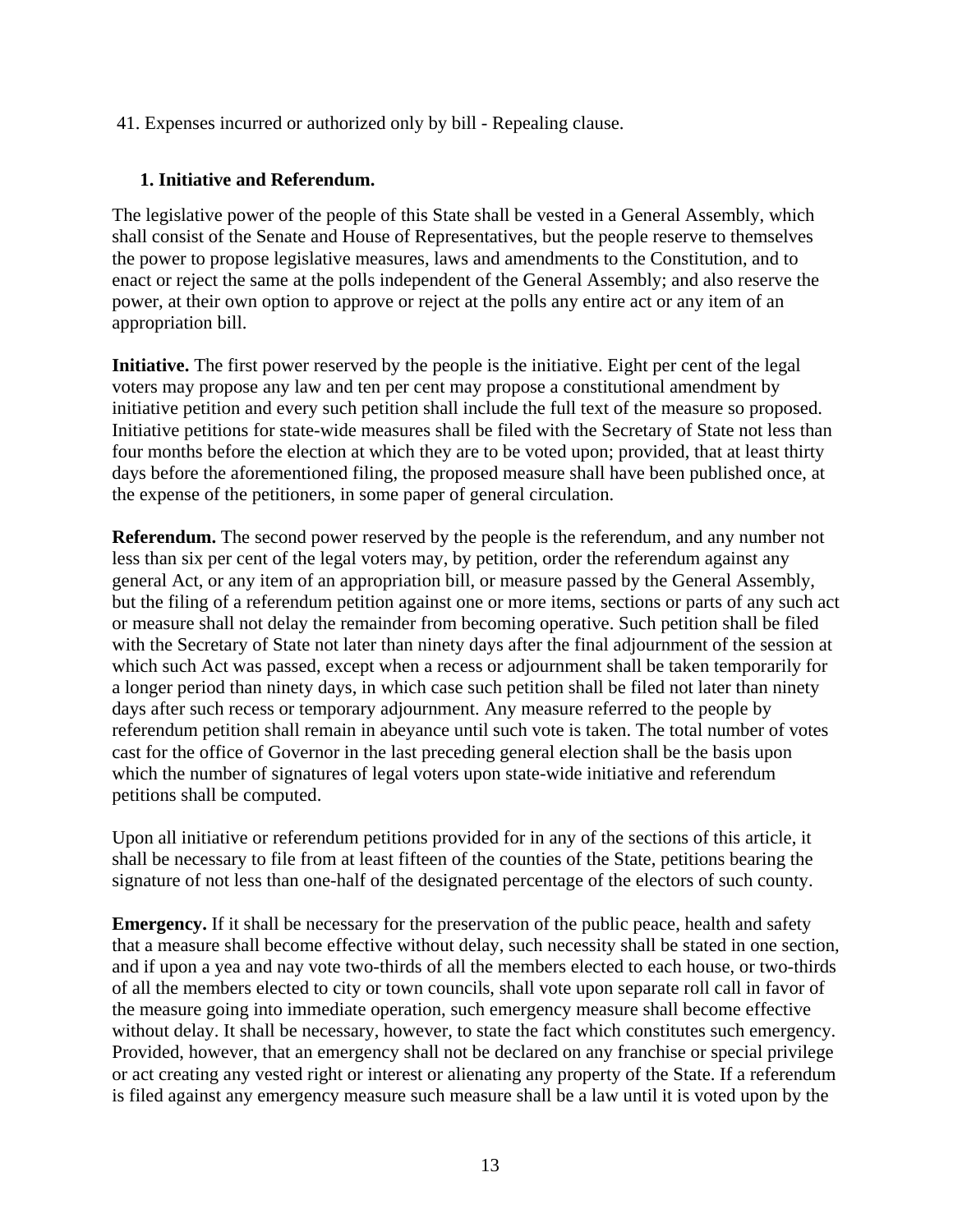people, and if it is then rejected by a majority of the electors voting thereon, it shall be thereby repealed. The provision of this sub-section shall apply to city or town councils.

**Local for Municipalities and Counties.** The initiative and referendum powers of the people are hereby further reserved to the legal voters of each municipality and county as to all local, special and municipal legislation of every character in and for their respective municipalities and counties, but no local legislation shall be enacted contrary to the Constitution or any general law of the State, and any general law shall have the effect of repealing any local legislation which is in conflict therewith.

Municipalities may provide for the exercise of the initiative and referendum as to their local legislation. General laws shall be enacted providing for the exercise of the initiative and referendum as to counties. Fifteen per cent of the legal voters of any municipality or county may order the referendum, or invoke the initiative upon any local measure. In municipalities the number of signatures required upon any petition shall be computed upon the total vote cast for the office of mayor at the last preceding general election; in counties upon the office of circuit clerk. In municipalities and counties the time for filing an initiative petition shall not be fixed at less than sixty days nor more than ninety days before the election at which it is to be voted upon; for a referendum petition at not less than thirty days nor more than ninety days after the passage of such measure by a municipal council; nor less than ninety days when filed against a local or special measure passed by the General Assembly.

Every extension, enlargement, grant, or conveyance of a franchise or any rights, property, easement, lease, or occupation of or in any road, street, alley or any part thereof in real property or interest in real property owned by municipalities, exceeding in value three hundred dollars, whether the same be by statute, ordinance, resolution, or otherwise, shall be subject to referendum and shall not be subject to emergency legislation.

#### General Provisions

**Definition.** The word "measure" as used herein includes any bill, law, resolution, ordinance, charter, constitutional amendment or legislative proposal or enactment of any character.

**No Veto.** The veto power of the Governor or mayor shall not extend to measures initiated by or referred to the people.

**Amendment and Repeal.** No measure approved by a vote of the people shall be amended or repealed by the General Assembly or by any city council, except upon a yea and nay vote on roll call of two-thirds of all the members elected to each house of the General Assembly, or of the city council, as the case may be.

**Election.** All measures initiated by the people whether for the State, county, city or town, shall be submitted only at the regular elections, either State, congressional or municipal, but referendum petitions may be referred to the people at special elections to be called by the proper official, and such special elections shall be called when fifteen per cent of the legal voters shall petition for such special election, and if the referendum is invoked as to any measure passed by a city or town council, such city or town council may order a special election.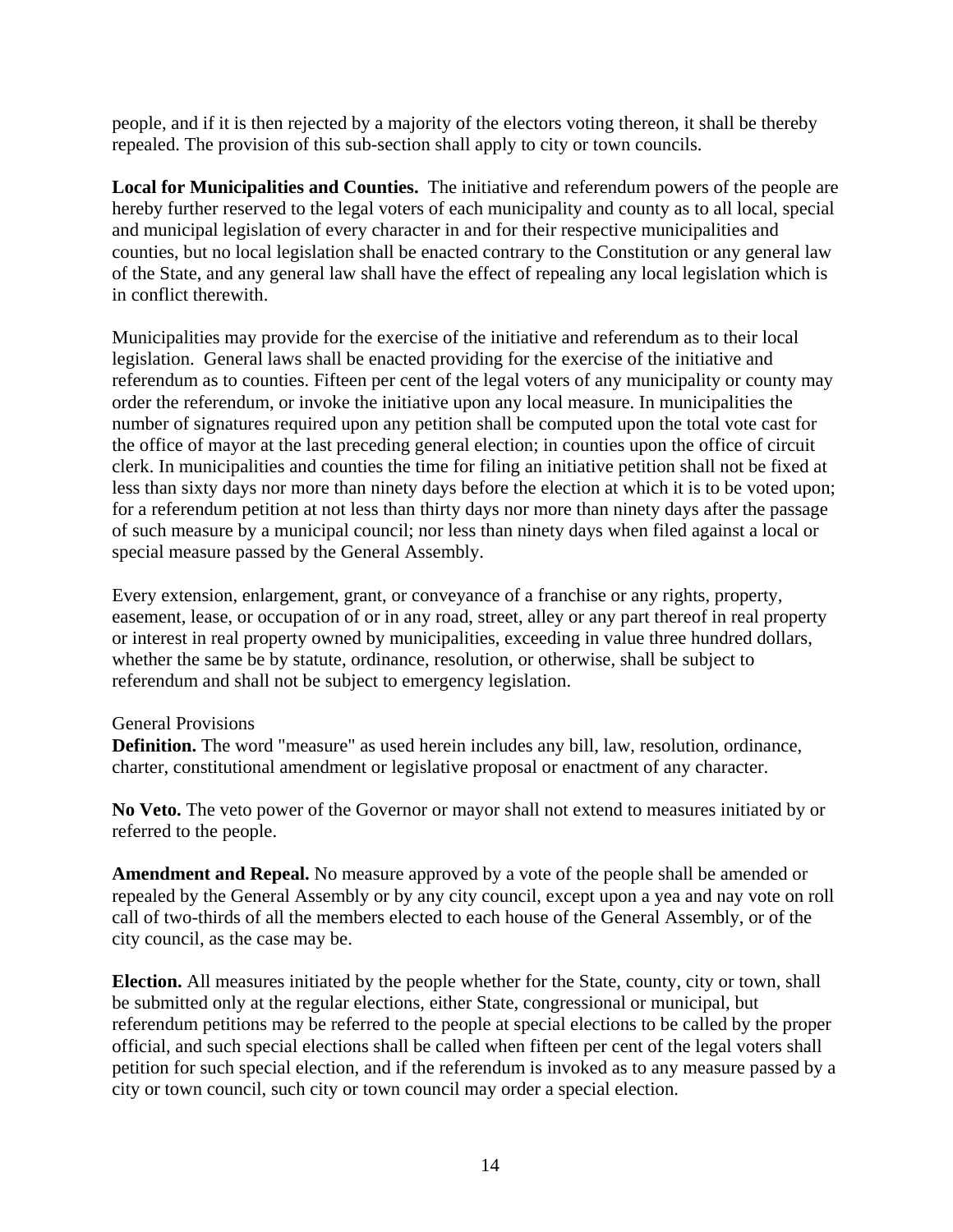**Majority.** Any measure submitted to the people as herein provided shall take effect and become a law when approved by a majority of the votes cast upon such measure, and not otherwise, and shall not be required to receive a majority of the electors voting at such election. Such measures shall be operative on and after the thirtieth day after the election at which it is approved, unless otherwise specified in the Act.

This section shall not be construed to deprive any member of the General Assembly of the right to introduce any measure, but no measure shall be submitted to the people by the General Assembly, except a proposed constitutional amendment or amendments as provided for in this Constitution.

**Canvass and Declaration of Results.** The result of the vote upon any State measure shall be canvassed and declared by the State Board of Election Commissioners (or legal substitute therefor); upon a municipal or county measure, by the county election commissioners (or legal substitute therefor).

**Conflicting Measures.** If conflicting measures initiated or referred to the people shall be approved by a majority of the votes severally cast for and against the same at the same election, the one receiving the highest number of affirmative votes shall become law.

#### The Petition

**Title.** At the time of filing petitions the exact title to be used on the ballot shall by the petitioners be submitted with the petition, and on state-wide measures, shall be submitted to the State Board of Election Commissioners, who shall certify such title to the Secretary of State, to be placed upon the ballot; on county and municipal measures such title shall be submitted to the county election board and shall by said board be placed upon the ballot in such county or municipal election.

**Limitation.** No limitation shall be placed upon the number of constitutional amendments, laws, or other measures which may be proposed and submitted to the people by either initiative or referendum petition as provided in this section. No petition shall be held invalid if it shall contain a greater number of signatures than required herein.

**Verification.** Only legal votes shall be counted upon petitions. Petitions may be circulated and presented in parts, but each part of any petition shall have attached thereto the affidavit of the person circulating the same, that all signatures thereon were made in the presence of the affiant, and that to the best of the affiant's knowledge and belief each signature is genuine, and that the person signing is a legal voter and no other affidavit or verification shall be required to establish the genuineness of such signatures.

**Sufficiency.** The sufficiency of all state-wide petitions shall be decided in the first instance by the Secretary of State, subject to review by the Supreme Court of the State, which shall have original and exclusive jurisdiction over all such causes. The sufficiency of all local petitions shall be decided in the first instance by the county clerk or the city clerk as the case may be, subject to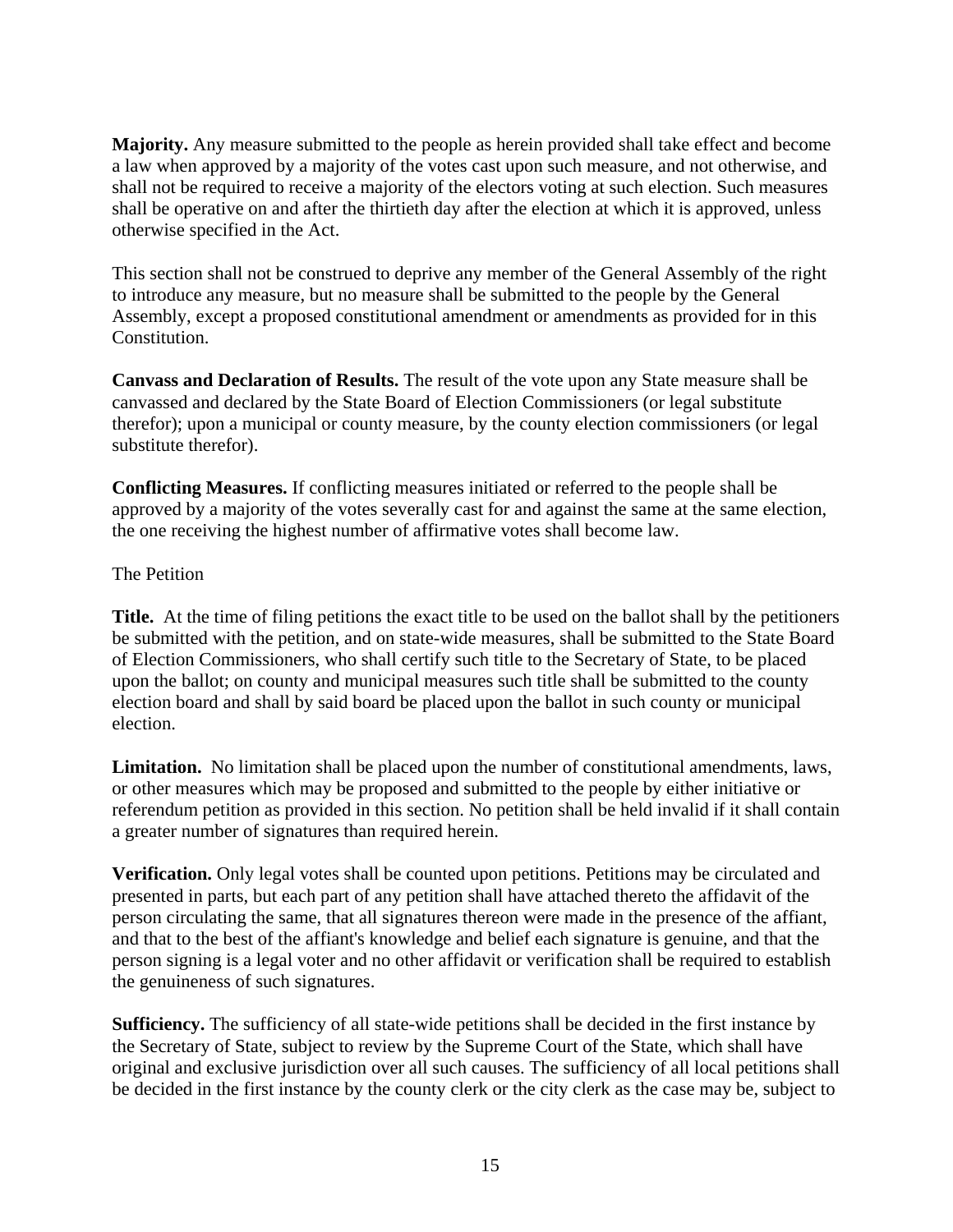<span id="page-33-0"></span>review by the chancery court.

**Court Decisions.** If the sufficiency of any petition is challenged such cause shall be a preference cause and shall be tried at once, but the failure of the courts to decide prior to the election as to the sufficiency of any such petition, shall not prevent the question from being placed upon the ballot at the election named in such petition, nor militate against the validity of such measure, if it shall have been approved by a vote of the people.

**Amendment of Petition.** If the Secretary of State, county clerk or city clerk, as the case may be, shall decide any petition to be insufficient, he shall without delay notify the sponsers of such petition, and permit at least thirty days from the date of such notification, in the instance of a state-wide petition, or ten days in the instance of a municipal or county petition, for correction or amendment. In the event of legal proceedings to prevent giving legal effect to any petition upon any grounds, the burden of proof shall be upon the person or persons attacking the validity of the petition.

**Unwarranted Restrictions Prohibited.** No law shall be passed to prohibit any person or persons from giving or receiving compensation for circulating petitions, nor to prohibit the circulation of petitions, nor in any manner interfering with the freedom of the people in procuring petitions; but laws shall be enacted prohibiting and penalizing perjury, forgery, and all other felonies or other fraudulent practices, in the securing of signatures or filing of petitions.

**Publication.** All measures submitted to a vote of the people by petition under the provisions of this section shall be published as is now, or hereafter may be provided by law.

**Enacting Clause.** The style of all bills initiated and submitted under the provisions of this section shall be, "Be It Enacted by the People of the State of Arkansas, (municipality or county, as the case may be)." In submitting measures to the people, the Secretary of State and all other officials shall be guided by the general election laws or municipal laws as the case may be until additional legislation is provided therefor.

**Self-Executing.** This section shall be self-executing, and all its provisions shall be treated as mandatory, but laws may be enacted to facilitate its operation. No legislation shall be enacted to restrict, hamper or impair the exercise of the rights herein reserved to the people. [As amended by Const. Amend. 7]

#### **2. House of Representatives.**

The House of Representatives shall consist of members to be chosen every second year, by the qualified electors of the several counties.

#### **3. Senate.**

The Senate shall consist of members to be chosen every four years, by the qualified electors of the several districts. At the first session of the Senate, the Senators shall divide themselves into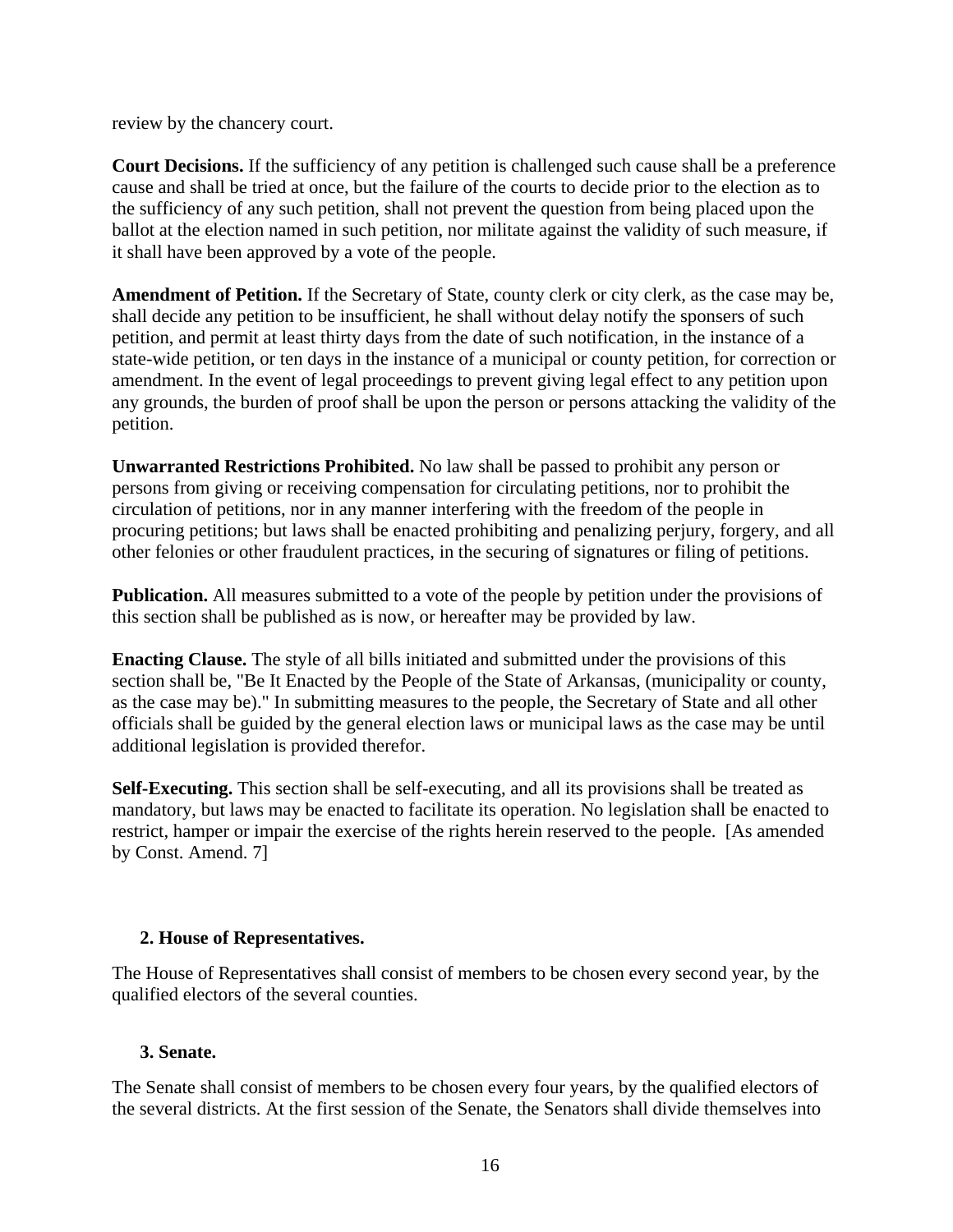<span id="page-34-0"></span>two classes, by lot, and the first class shall hold their places for two years only, after which all shall be elected for four years.

#### **4. Qualifications of senators and representatives.**

No person shall be a Senator or Representative who, at the time of his election, is not a citizen of the United States, nor any one who has not been for two years next preceding his election, a resident of this State, and for one year next preceding his election, a resident of the county or district whence he may be chosen. Senators shall be at least twenty-five years of age, and Representatives at least twenty-one years of age.

#### **5. Regular and fiscal sessions.**

(a) The General Assembly shall meet at the seat of government every year.

 (b) The General Assembly shall meet in regular session on the second Monday in January of each odd-numbered year to consider any bill or resolution. The General Assembly may alter the time at which the regular session begins.

 (c)(1) Beginning in 2010, the General Assembly shall meet in fiscal session on the second Monday in February of each even-numbered year to consider only appropriations bills. The General Assembly may alter the time at which the fiscal session begins.

 (2) A bill other than an appropriation bill may be considered in a fiscal session if twothirds (2/3) of the members of each house of the General Assembly approve consideration of the bill.

 (d) The General Assembly, by a vote of two-thirds (2/3) of the members elected to each house of the General Assembly, may alter the dates of the regular session and the fiscal session so that regular session occur in an even numbered years and the fiscal session occur in oddnumbered years.

#### **6. Vacancies - Writs of election.**

The Governor shall issue writs of election, to fill such vacancies as shall occur in either house of the General Assembly.

#### **7. Officers ineligible.**

No judge of the Supreme, Circuit or inferior courts of law or equity, Secretary of State, Attorney General for the State, Auditor or Treasurer, Recorder, clerk of any court of record, Sheriff, Coroner, member of Congress, nor any other person holding any lucrative office under the United States or this State (militia officers, justices of the peace, postmasters, officers of public schools and notaries excepted), shall be eligible to a seat in either house of the General Assembly.

#### **8. Defaulters ineligible.**

No person who now is, or shall be hereafter, a collector or holder of public money, nor any assistant or deputy of such holder or collector of public money, shall be eligible to a seat in either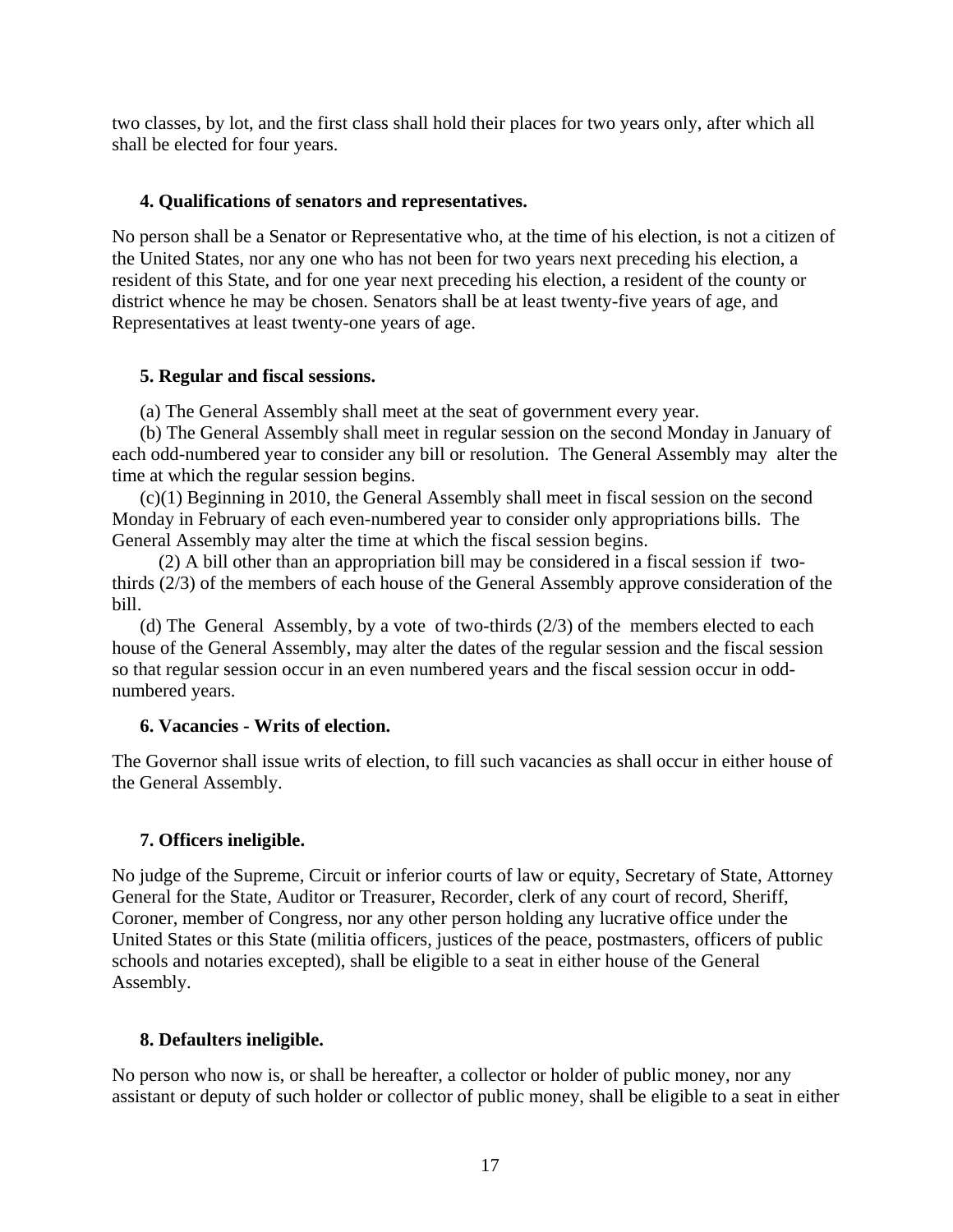<span id="page-35-0"></span>house of the General Assembly, nor to any office of trust or profit, until he shall have accounted for, and paid over, all sums for which he may have been liable.

#### **9. Persons convicted ineligible.**

No person hereafter convicted of embezzlement of public money, bribery, forgery or other infamous crime, shall be eligible to the General Assembly or capable of holding any office of trust or profit in this State.

#### **10. Members ineligible to civil office.**

No Senator or Representative shall, during the term for which he shall have been elected, be appointed or elected to any civil office under this State.

#### **11. Appointment of officers - Qualifications of members - Quorum.**

Each house shall appoint its own officers, and shall be sole judge of the qualifications, returns and elections of its own members. A majority of all the members elected to each house shall constitute a quorum to do business; but a smaller number may adjourn from day to day, and compel the attendance of absent members, in such manner and under such penalties as each house shall provide.

#### **12. Powers and duties of each house.**

Each house shall have power to determine the rules of its proceedings; and punish its members, or other persons, for contempt or disorderly behavior in its presence; enforce obedience to its process; to protect its members against violence or offers of bribes, or private solicitations; and, with the concurrence of two-thirds, expel a member; but not a second time for the same cause. A member expelled for corruption shall not, thereafter, be eligible to either house; and punishment for contempt, or disorderly behavior, shall not bar an indictment for the same offense. Each house shall keep a journal of its proceedings; and, from time to time, publish the same, except such parts as require secrecy; and the yeas and nays, on any question, shall, at the desire of any five members, be entered on the journals.

#### **13. Sessions to be open.**

The sessions of each house, and of committees of the whole, shall be open, unless when the business is such as ought to be kept secret.

# **14. Election of officers by General Assembly.**

Whenever an officer, civil or military, shall be appointed by the joint or concurrent vote of both houses, or by the separate vote of either house of the General Assembly, the vote shall be taken viva voce, and entered on the journals.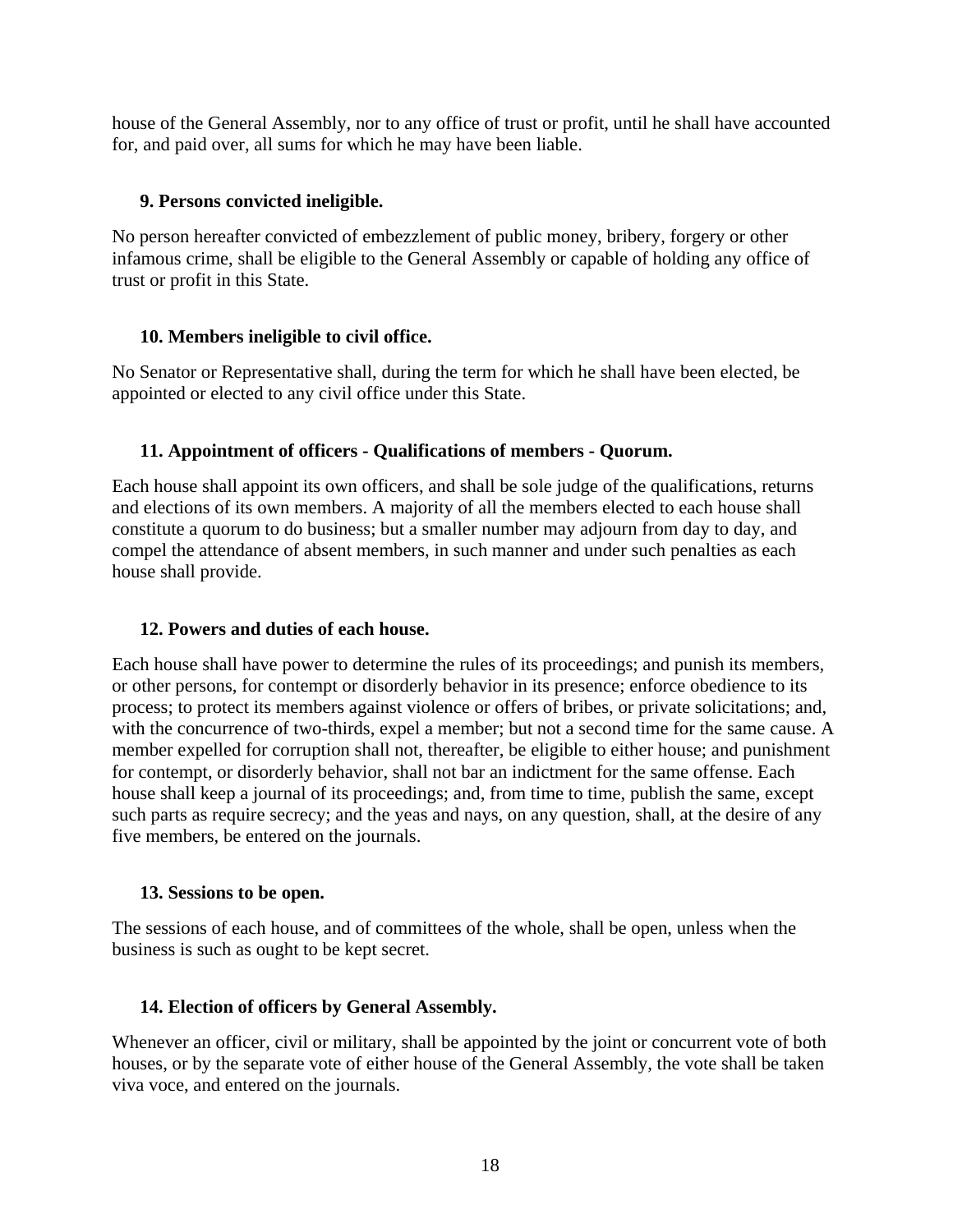#### **15. Privileges of members.**

The members of the General Assembly shall, in all cases except treason, felony, and breach or surety of the peace, be privileged from arrest during their attendance at the sessions of their respective houses; and, in going to and returning from the same; and, for any speech or debate in either house, they shall not be questioned in any other place.

#### **16. Per diem and mileage of General Assembly.**

Each member of the General Assembly shall receive six dollars per day for his services during the first sixty days of any regular session of the General Assembly, and if any regular session shall be extended, such member shall serve without further per diem. Each member of the General Assembly shall also receive ten cents per mile for each mile traveled in going to and returning from the seat of government, over the most direct and practicable route. When convened in extraordinary session by the Governor, they shall each receive three dollars per day for their services during the first fifteen days, and if such extraordinary session shall extend beyond fifteen days, they shall receive no further per diem. They shall be entitled to the same mileage for any extraordinary session as herein provided for regular sessions. The terms of all members of the General Assembly shall begin on the day of their election, and they shall receive no compensation, perquisite or allowance whatever, except as herein provided. [As amended by Const. Amend. 5.]

#### **17. Duration of sessions.**

 (a) A regular biennial sessions, shall not exceed sixty (60) calendar days in duration, unless extended by a vote of two-thirds (2/3) of the members elected to each house of the General Assembly. The regular biennial session shall not exceed thirty (75) calendar days in duration, unless extended by a vote of three-fourths (3/4) of the members elected to each house of the General Assembly.

(b) A fiscal session shall not exceed thirty (30) calendar days in duration, except that by a vote of three-fourths (3/4) of the members elected to each house of the General Assembly, a fiscal session may be extended one (1) time by no more that fifteen (15) calendar days. (c) Provided, that this section shall not apply when impeachments are pending

#### **18. Presiding officers.**

Each house, at the beginning of every regular session of the General Assembly, and whenever a vacancy may occur, shall elect from its members a presiding officer, to be styled, respectively, the President of the Senate, and the Speaker of the House of Representatives; and whenever, at the close of any session, it may appear that the term of the member elected President of the Senate will expire before the next regular session, the Senate shall elect another President from those members whose terms of office continue over, who shall qualify and remain President of the Senate until his successor may be elected and qualified; and who, in the case of a vacancy in the office of Governor, shall perform the duties and exercise the powers of Governor as elsewhere herein provided.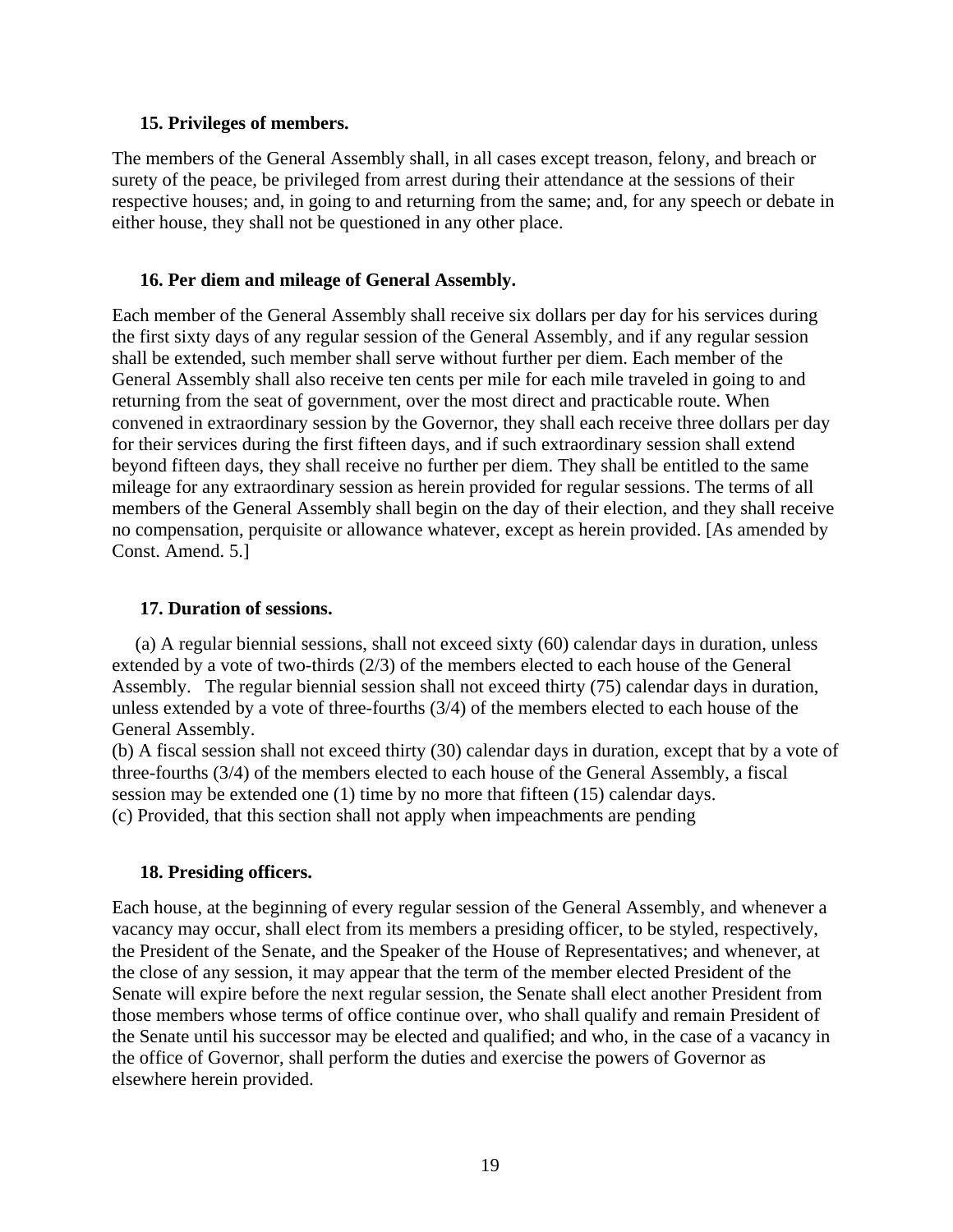#### **19. Style of laws - Enacting clause.**

The style of the laws of the State of Arkansas shall be: "Be it enacted by the General Assembly of the State of Arkansas."

#### **20. State not made defendant.**

The State of Arkansas shall never be made defendant in any of her courts.

#### **21. Laws by bills - Amendment.**

No law shall be passed except by bill, and no bill shall be so altered or amended on its passage through either house, as to change its original purpose.

#### **22. Passage of bills.**

Every bill shall be read at length, on three different days, in each house; unless the rules be suspended by two-thirds of the house, when the same may be read a second or third time on the same day; and no bill shall become a law unless, on its final passage, the vote be taken by yeas and nays; the names of the persons voting for and against the same be entered on the journal; and a majority of each house be recorded thereon as voting in its favor.

#### **23. Revival, amendment or extension of laws.**

No law shall be revived, amended, or the provisions thereof extended or conferred, by reference to its title only; but so much thereof as is revived, amended, extended or conferred, shall be reenacted and published at length.

#### **24. Local and special laws.**

The General Assembly shall not pass any local or special law, changing the venue in criminal cases; changing the names of persons, or adopting or legitimating children; granting divorces; vacating roads, streets or alleys.

#### **25. Special laws - Suspension of general laws.**

In all cases where a general law can be made applicable, no special law shall be enacted; nor shall the operation of any general law be suspended by the legislature for the benefit of any particular individual, corporation or association; nor where the courts have jurisdiction to grant the powers, or the privileges, or the relief asked for.

#### **26. Notice of local or special bills.**

No local or special bill shall be passed, unless notice of the intention to apply therefor shall have been published, in the locality where the matter or the thing to be affected may be situated;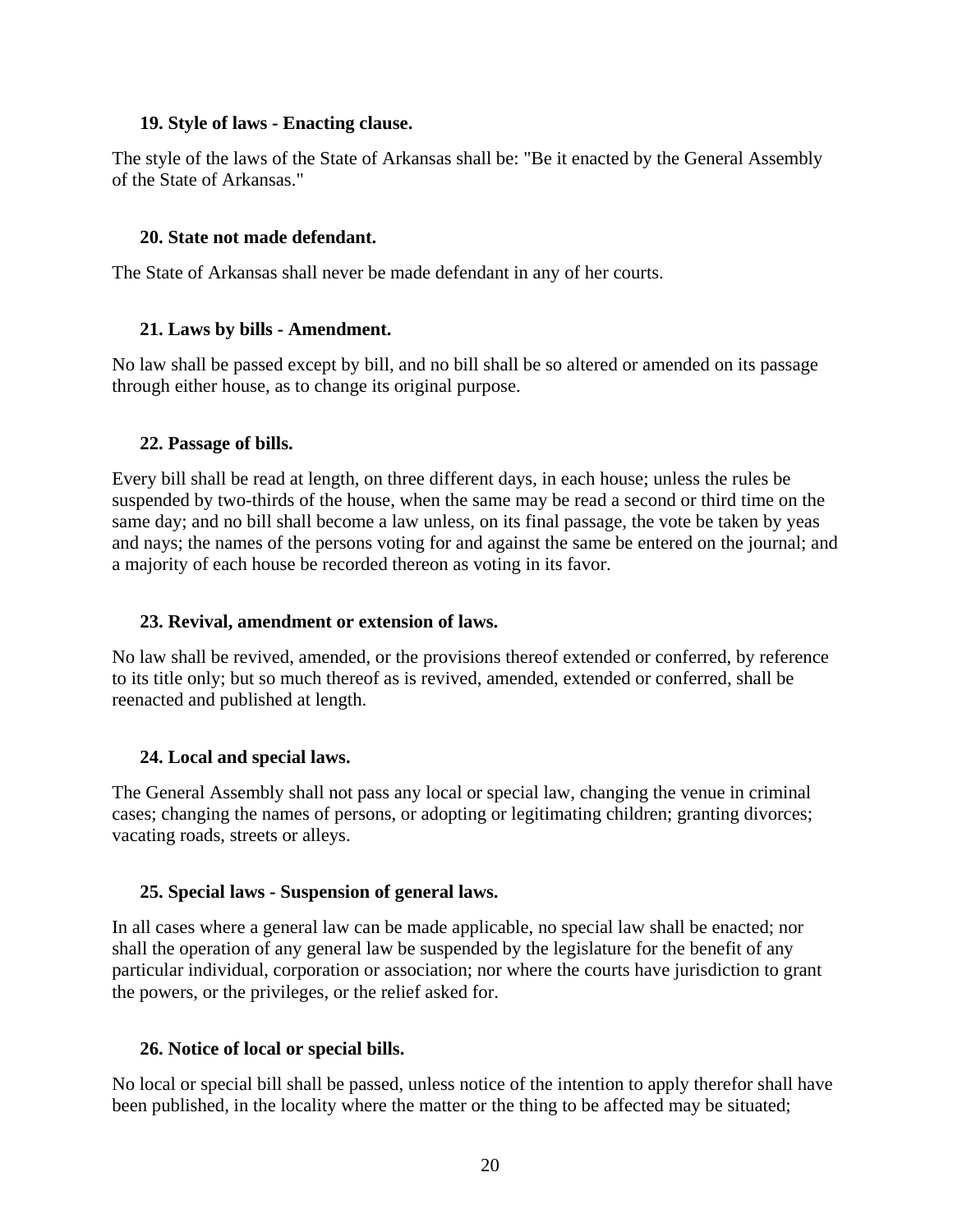which notice shall be, at least, thirty days prior to the introduction into the General Assembly of such bill, and in the manner to be provided by law. The evidence of such notice having been published, shall be exhibited in the General Assembly before such act shall be passed.

### **27. Extra compensation prohibited - Exception.**

No extra compensation shall be made to any officer, agent, employee, or contractor, after the service shall have been rendered, or the contract made; nor shall any money be appropriated or paid on any claim, the subject matter of which shall not have been provided for by preexisting laws; unless such compensation, or claim, be allowed by bill passed by two-thirds of the members elected to each branch of the General Assembly.

## **28. Adjournments.**

Neither house shall, without the consent of the other, adjourn for more than three days; nor to any other place than that in which the two houses shall be sitting.

## **29. Appropriations.**

No money shall be drawn from the treasury except in pursuance of specific appropriation made by law, the purpose of which shall be distinctly stated in the bill, and the maximum amount which may be drawn shall be specified in dollars and cents; and no appropriations made by the General Assembly after December 31, 2008, shall be for a longer period than one (1) fiscal year.

## **30. General and special appropriations.**

The general appropriation bill shall embrace nothing but appropriations for the ordinary expenses of the executive, legislative and judicial departments of the State; all other appropriations shall be made by separate bills, each embracing but one subject.

## **31. Purposes of taxes and appropriations.**

No State tax shall be allowed, or appropriation of money made, except to raise means for the payment of the just debts of the State, for defraying the necessary expenses of government, to sustain common schools, to repel invasion and suppress insurrection, except by a majority of two-thirds of both houses of the General Assembly.

## **32. Workmen's Compensation Laws - Actions for personal injuries.**

The General Assembly shall have power to enact laws prescribing the amount of compensation to be paid by employers for injuries to or death of employees, and to whom said payment shall be made. It shall have power to provide the means, methods, and forum for adjudicating claims arising under said laws, and for securing payment of same. Provided, that otherwise no law shall be enacted limiting the amount to be recovered for injuries resulting in death or for injuries to persons or property; and in case of death from such injuries the right of action shall survive, and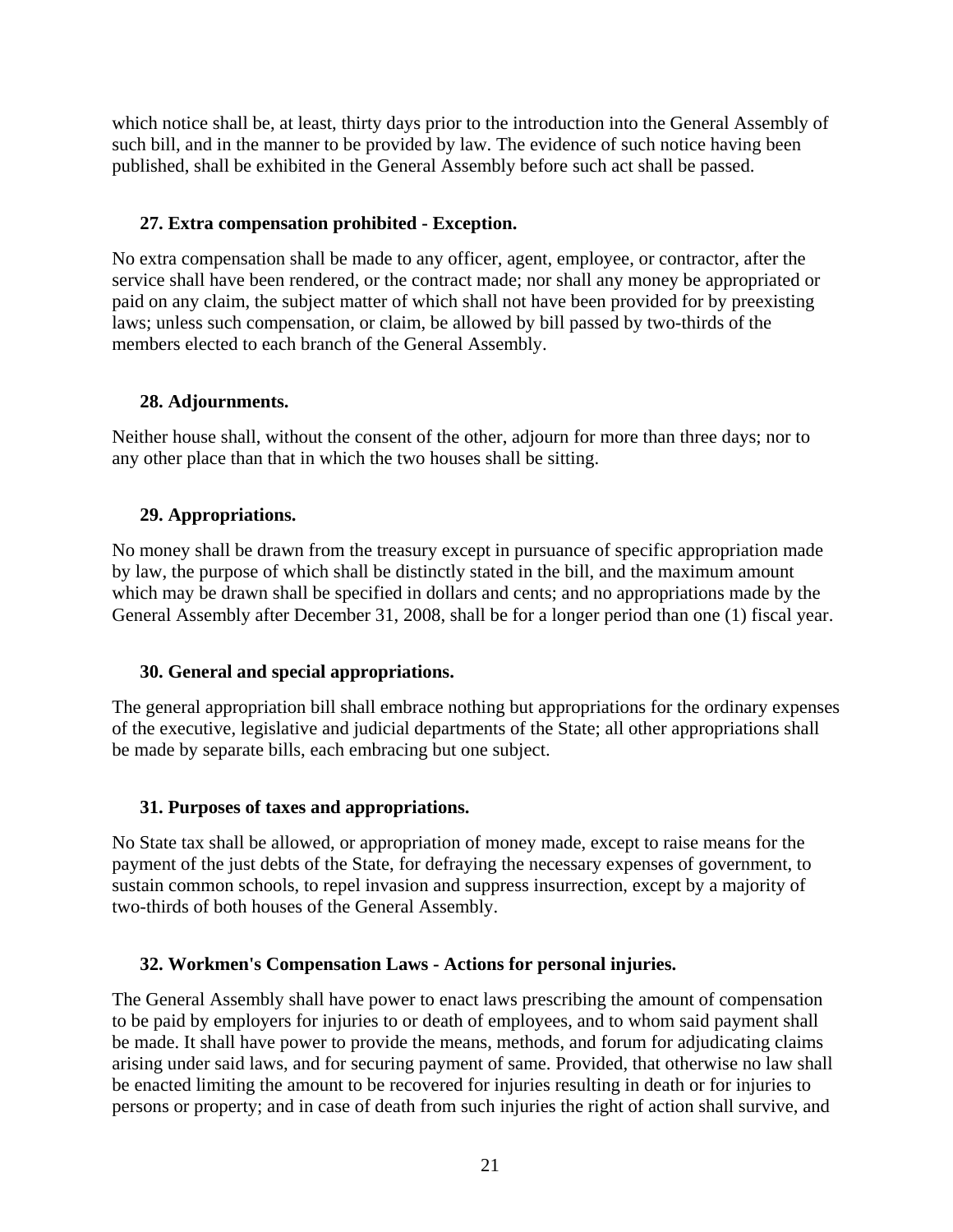the General Assembly shall prescribe for whose benefit such action shall be prosecuted. [As amended by Const. Amend. 26.]

#### **33. Liabilities of corporations to state.**

No obligation or liability of any railroad, or other corporation, held or owned by this State shall ever be exchanged, transferred, remitted, postponed or in any way diminished by the General Assembly; nor shall such liability or obligation be released, except by payment thereof into the State treasury.

#### **34. Introduction of bills - Time limit.**

No new bill shall be introduced into either house during the last three days of a regular of fiscal session.

#### **35. Bribery of member of General Assembly or state officer.**

Any person who shall, directly or indirectly, offer, give, or promise any money, or thing of value, testimonial, privilege or personal advantage to any executive or judicial officer, or member of the General Assembly; and any such executive or judicial officer, or member of the General Assembly, who shall receive or consent to receive any such consideration, either directly or indirectly, to influence his action in the performance or non performance of his public or official duty, shall be guilty of a felony, and be punished accordingly.

#### **36. Expulsion of member no bar to indictment.**

Proceedings to expel a member for a criminal offense, whether successful or not, shall not bar an indictment and punishment, under the criminal laws, for the same offense.

#### **37. Laws - Enactment - Majority required.**

§ 1. Not less than a majority of the members of each House of the General Assembly may enact a law. [As added to Art. 5 by Const. Amend. 19.]

#### **38. Taxes - Increase - Approval by electors.**

§ 2. None of the rates for property, excise, privilege or personal taxes, now levied shall be increased by the General Assembly except after the approval of the qualified electors voting thereon at an election, or in case of emergency, by the votes of three-fourths of the members elected to each House of the General Assembly. [As added to Art. 5 by Const. Amend. 19.]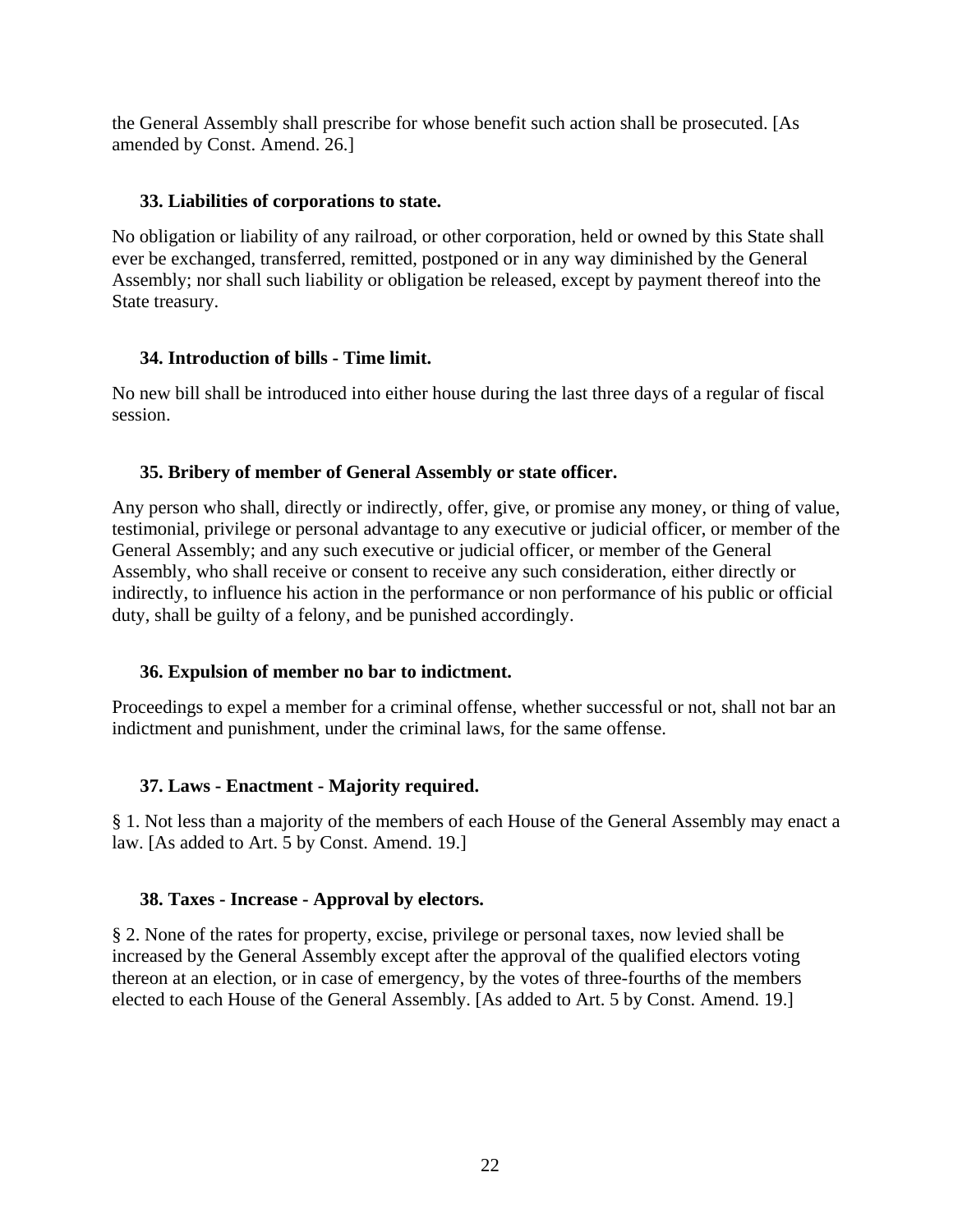#### **39. State expenses - Limitation - Exceptions.**

§ 3. Excepting monies raised or collected for educational purposes, highway purposes, to pay Confederate pensions and the just debts of the State, the General Assembly is hereby prohibited from appropriating or expending more than the sum of Two and One-Half Million Dollars for all purposes, for any fiscal year; provided the limit herein fixed may be exceeded by the votes of three-fourths of the members elected to each House of the General Assembly.

#### **40. General appropriation bill - Enactment.**

§ 4. In making appropriations for any fiscal year, the General Assembly shall first pass the General Appropriation Bill provided for in Section 30 of Article 5 of the Constitution, and no other appropriation bill may be enacted before that shall have been done.

#### **41. Expenses incurred or authorized only by bill - Repealing clause.**

§ 5. No expense shall be incurred or authorized for either House except by a bill duly passed by both Houses and approved by the Governor. [As added to Art. 5 by Const. Amend. 19.]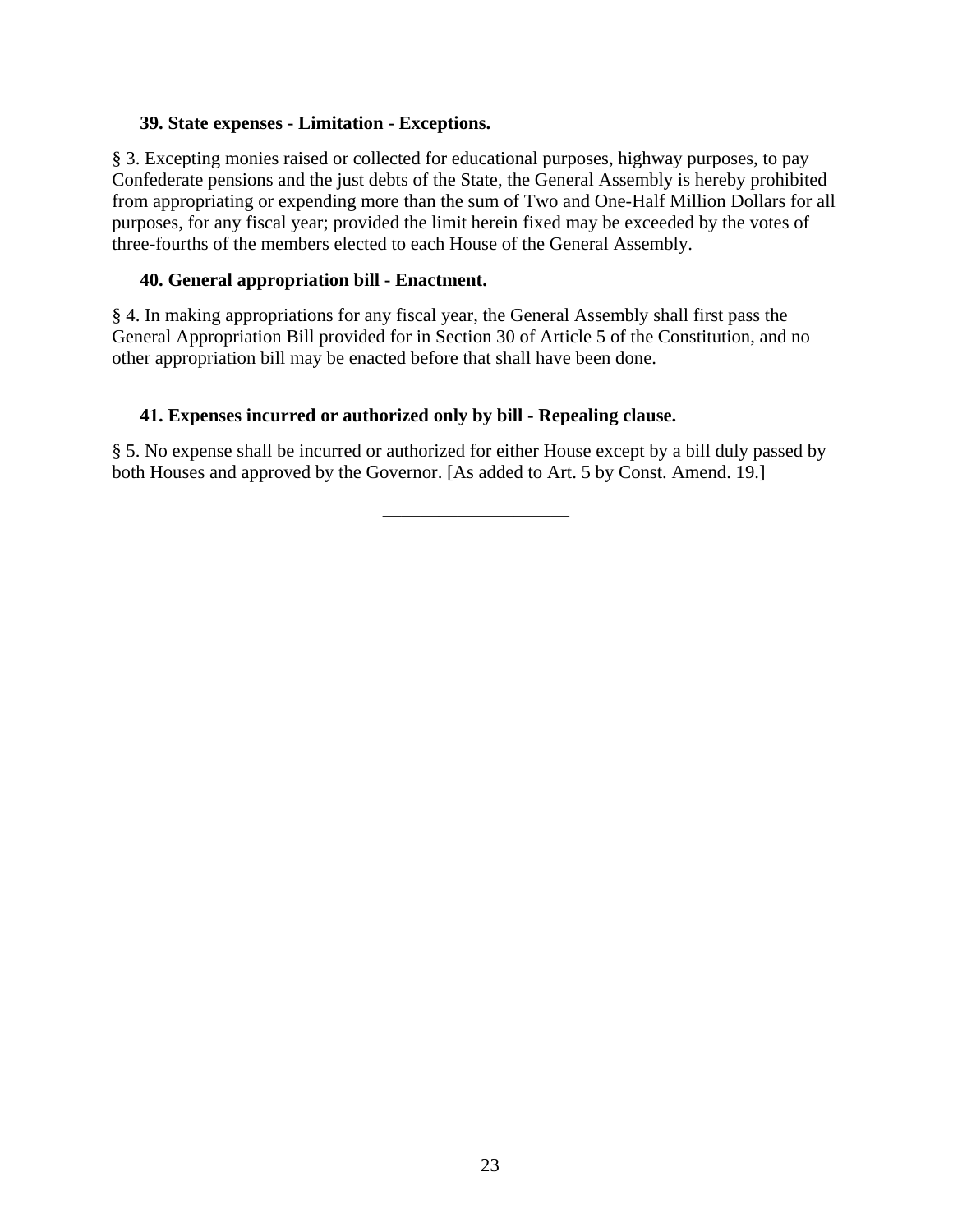# **Article 6.**

## **Executive Department.**

Section:

- 1. Executive officers.
- 2. Governor Supreme executive power.
- 3. Election of executive officers.
- 4. Contested election.
- 5. Qualifications of Governor.
- 6. Governor, commander-in-chief of armed services.
- 7. Information and reports from departments.
- 8. Messages to General Assembly.
- 9. Seal of State.
- 10. Grants and commissions.
- 11. Incompatible offices.
- 12. President of Senate succeeding to Governor's office.
- 13. Speaker of House succeeding to office of Governor.
- 14. Election to fill vacancy.
- 15. Approval of bills Vetoes.
- 16. Concurrent orders or resolutions Veto.
- 17. Vetoes of items of appropriation bills.
- 18. Pardoning power.
- 19. Extraordinary sessions of General Assembly Calling Purposes.
- 20. Power to adjourn General Assembly.
- 21. Duties of Secretary of State.
- 22. Duties of executive officers in general Dual office holding prohibited Vacancies Filling.
- 23. Filling vacancies in other offices.

#### **1. Executive officers.**

The executive department of this State shall consist of a Governor, Lieutenant Governor, Secretary of State, Treasurer of State, Auditor of State and Attorney General, all of whom shall keep their offices in person at the seat of government and hold their offices for the term of two years and until their successors are elected and qualified, and the General Assembly may provide by law for the establishment of the office of Commissioner of State Lands. [As amended by Const. Amend. 6, § 1.]

#### **2. Governor - Supreme executive power.**

The supreme executive power of this State shall be vested in a chief magistrate, who shall be styled "the Governor of the State of Arkansas."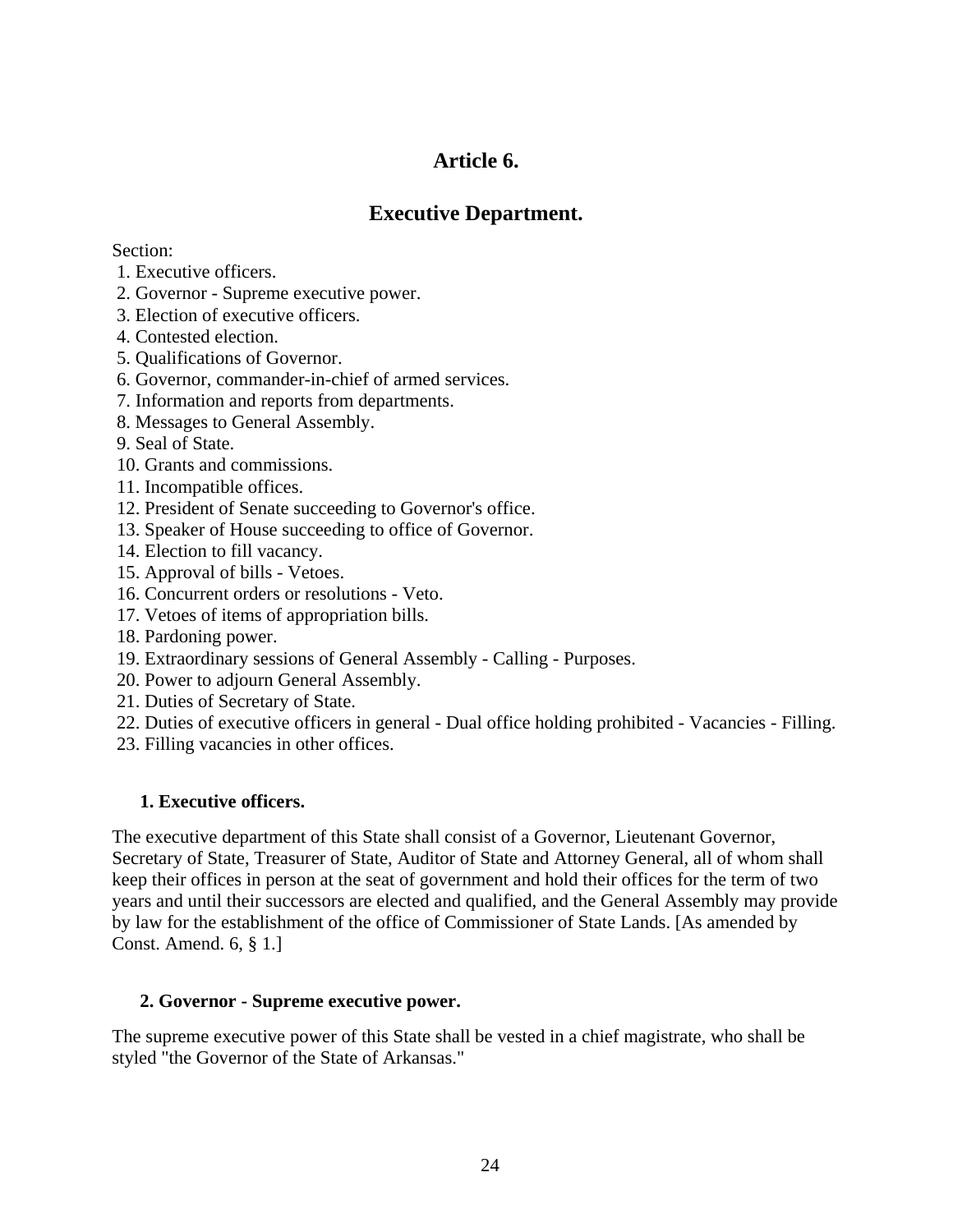#### **3. Election of executive officers.**

The Governor, Secretary of State, Treasurer of State, Auditor of State, and Attorney General shall be elected by the qualified electors of the State at large, at the time and places of voting for members of the General Assembly; the returns of each election therefor shall be sealed up separately and transmitted to the seat of government by the returning officers, and directed to the Speaker of the House of Representatives; who shall, during the first week of the session, open and publish the votes cast and given for each of the respective officers hereinbefore mentioned, in the presence of both houses of the General Assembly. The person having the highest number of votes, for each of the respective offices, shall be declared duly elected thereto; but if two or more shall be equal, and highest in votes for the same office, one of them shall be chosen by the joint vote of both houses of the General Assembly, and a majority of all the members elected shall be necessary to a choice.

#### **4. Contested election.**

Contested elections for Governor, Secretary of State, Treasurer of State, Auditor of State, and Attorney General shall be determined by the members of both houses of the General Assembly, in joint session; who shall have exclusive jurisdiction in trying and determining the same, except as hereinafter provided in the case of special elections; and all such contests shall be tried and determined at the first session of the General Assembly after the election in which the same shall have arisen.

#### **5. Qualifications of Governor.**

No person shall be eligible to the office of Governor except a citizen of the United States, who shall have attained the age of thirty years, and shall have been seven years a resident of this State.

#### **6. Governor, commander-in-chief of armed services.**

The Governor shall be commander-in-chief of the military and naval forces of this State, except when they shall be called into the actual service of the United States.

#### **7. Information and reports from departments.**

He may require information, in writing, from the officers of the executive department, on any subject relating to the duties of their respective offices; and shall see that the laws are faithfully executed.

#### **8. Messages to General Assembly.**

He shall give to the General Assembly, from time to time, and at the close of his official term, to the next General Assembly, information, by message, concerning the condition and government of the State; and recommend for their consideration such measures as he may deem expedient.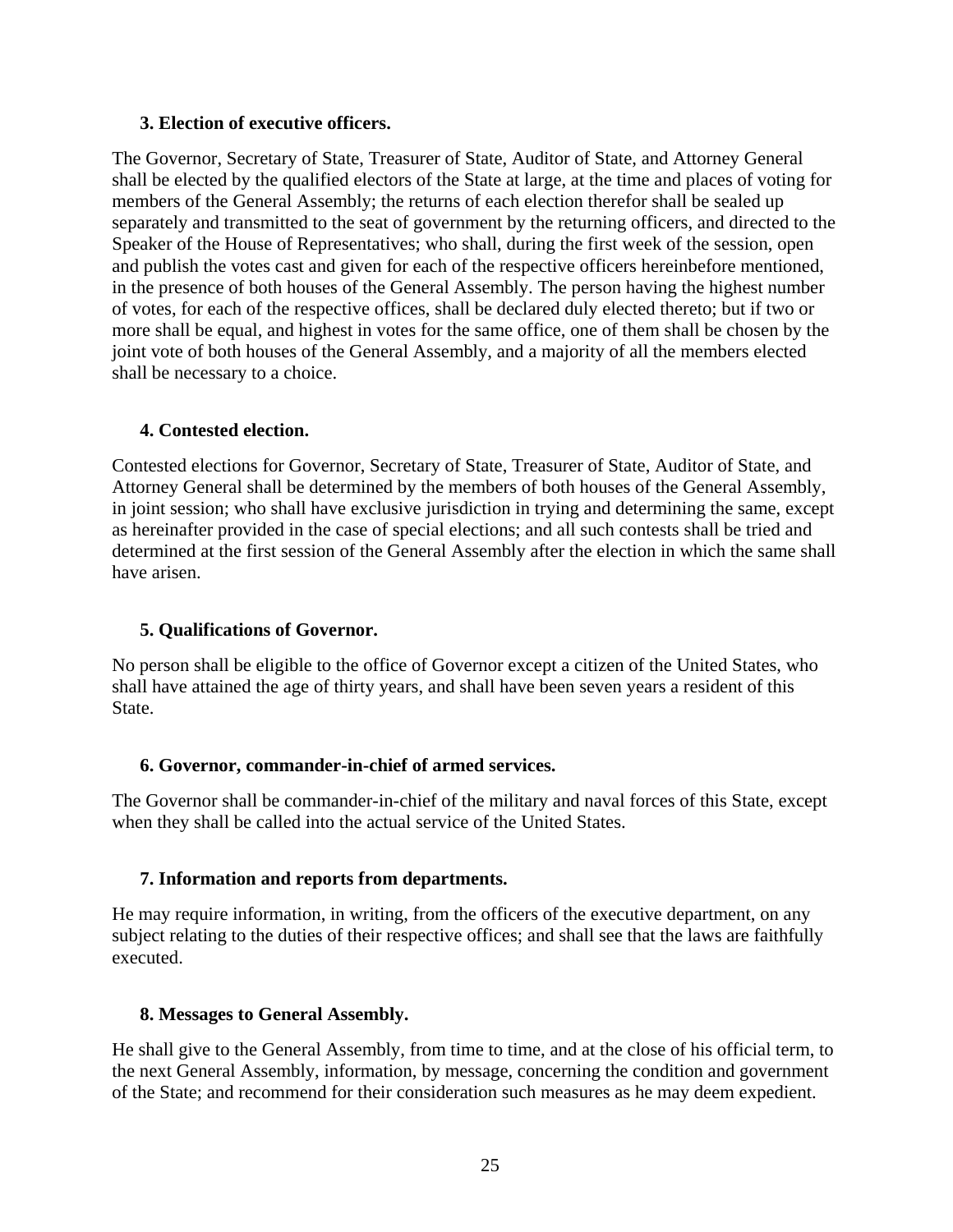#### **9. Seal of State.**

A seal of the State shall be kept by the Governor, used by him officially, and called the "Great Seal of the State of Arkansas."

#### **10. Grants and commissions.**

All grants and commissions shall be issued in the name, and by the authority, of the State of Arkansas; sealed with the great seal of the State; signed by the Governor, and attested by the Secretary of State.

#### **11. Incompatible offices.**

No member of Congress, or other person holding office under the authority of this State, or of the United States, shall exercise the office of Governor, except as herein provided.

#### **12. President of Senate succeeding to Governor's office.**

In case of the death, conviction on impeachment, failure to qualify, resignation, absence from the State, or other disability of the Governor, the powers, duties and emoluments of the office for the remainder of the term, or until the disability be removed, or a Governor elected and qualified, shall devolve upon, and accrue, to the President of the Senate.

#### **13. Speaker of House succeeding to office of Governor.**

If, during the vacancy of the office of Governor, the President of the Senate shall be impeached, removed from office, refuse to qualify, resign, die, or be absent from the State; the Speaker of the House of Representatives shall, in like manner, administer the government.

#### **14. Election to fill vacancy.**

Whenever the office of Governor shall have become vacant by death, resignation, removal from office or otherwise, provided such vacancy shall not happen within twelve months next before the expiration of the term of office for which the late Governor shall have been elected, the President of the Senate or Speaker of the House of Representatives, as the case may be, exercising the powers of Governor for the time being, shall immediately cause an election to be held to fill such vacancy, giving, by proclamation, sixty days, previous notice thereof, which election shall be governed by the same rules prescribed for general elections of Governor as far as applicable; the returns shall be made to the Secretary of State, and the acting Governor, Secretary of State and Attorney General shall constitute a board of canvassers, a majority of whom shall compare said returns and declare who is elected; and if there be a contested election, it shall be decided as may be provided by law.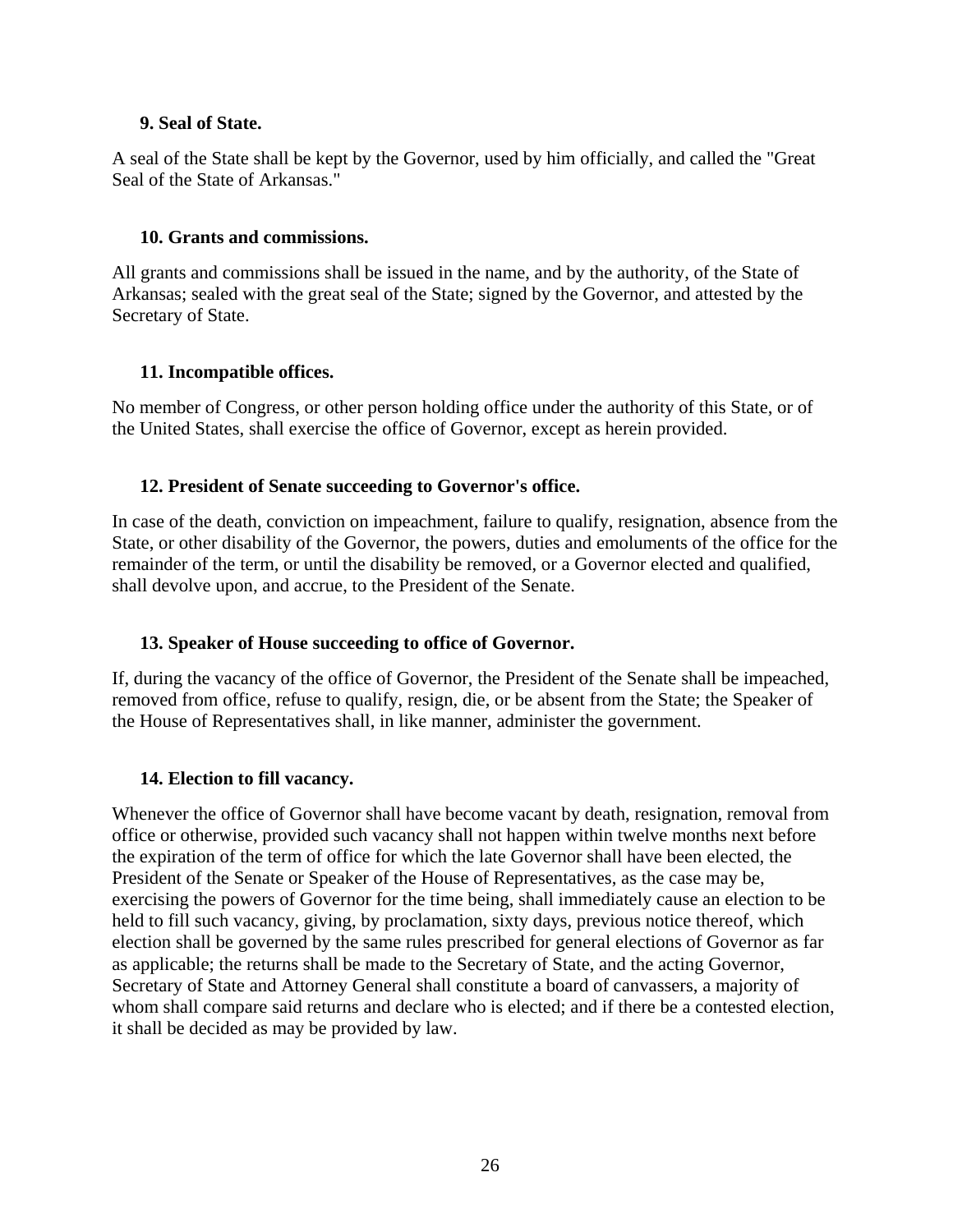#### **15. Approval of bills - Vetoes.**

Every bill which shall have passed both houses of the General Assembly, shall be presented to the Governor; if he approve it, he shall sign it; but if he shall not approve it, he shall return it, with his objections, to the house in which it originated; which house shall enter the objections at large upon their journal and proceed to reconsider it. If, after such reconsideration, a majority of the whole number elected to that house, shall agree to pass the bill, it shall be sent, with the objections, to the other house; by which, likewise, it shall be reconsidered; and, if approved by a majority of the whole number elected to that house, it shall be a law; but in such cases the vote of both houses shall be determined by "yeas and nays;" and the names of the members voting for or against the bill, shall be entered on the journals. If any bill shall not be returned by the Governor within five days, Sundays excepted, after it shall have been presented to him, the same shall be a law in like manner as if he had signed it; unless the General Assembly, by their adjournment, prevent its return; in which case it shall become a law, unless he shall file the same, with his objections, in the office of the Secretary of State, and give notice thereof, by public proclamation, within twenty days after such adjournment.

#### **16. Concurrent orders or resolutions - Veto.**

Every order or resolution in which the concurrence of both houses of the General Assembly may be necessary, except on questions of adjournment, shall be presented to the Governor, and, before it shall take effect, be approved by him; or, being disapproved, shall be repassed by both houses according to the rules and limitations prescribed in the case of a bill.

#### **17. Vetoes of items of appropriation bills.**

The Governor shall have power to disapprove any item, or items, of any bill making appropriation of money, embracing distinct items; and the part or parts of the bill approved shall be the law; and the item or items of appropriations disapproved, shall be void unless repassed according to the rules and limitations prescribed for the passage of other bills over the executive veto.

#### **18. Pardoning power.**

In all criminal and penal cases, except in those of treason and impeachment, the Governor shall have power to grant reprieves, commutations of sentence, and pardons, after conviction; and to remit fines and forfeitures, under such rules and regulations as shall be prescribed by law. In cases of treason, he shall have power, by and with the advice and consent of the Senate, to grant reprieves and pardons; and he may, in the recess of the Senate, respite the sentence until the adjournment of the next regular session of the General Assembly. He shall communicate to the General Assembly at every regular session each case of reprieve, commutation or pardon, with his reasons therefor; stating the name and crime of the convict, the sentence, its date, and the date of the commutation, pardon or reprieve.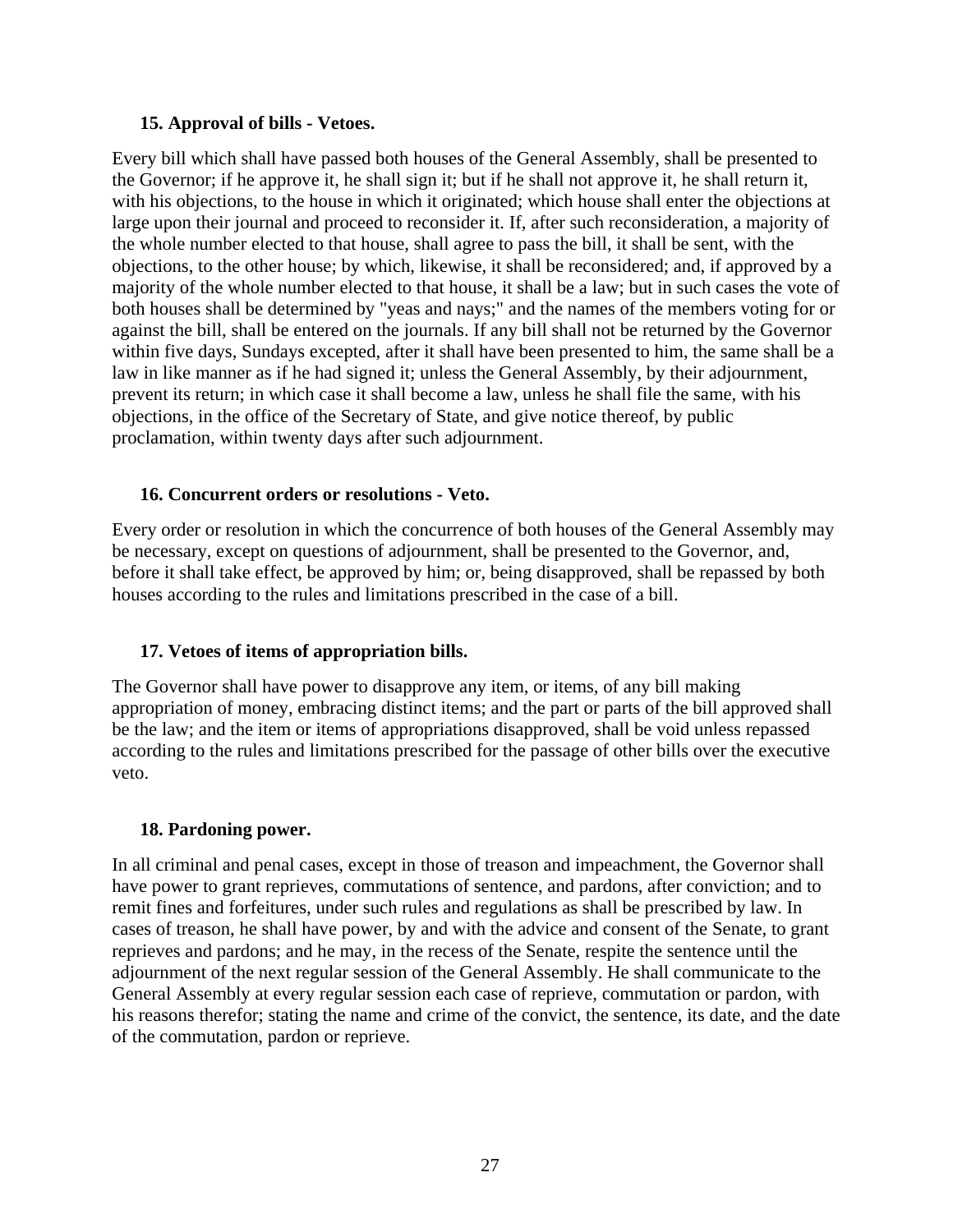#### **19. Extraordinary sessions of General Assembly - Calling - Purposes.**

The Governor may, by proclamation, on extraordinary occasions, convene the General Assembly at the seat of government, or at a different place, if that shall have become, since their last adjournment, dangerous from an enemy or contagious disease; and he shall specify in his proclamation the purpose for which they are convened; and no other business than that set forth therein shall be transacted until the same shall have been disposed of; after which they may, by a vote of two-thirds of all the members elected to both houses, entered upon their journals, remain in session not exceeding fifteen days.

#### **20. Power to adjourn General Assembly.**

In cases of disagreement between the two houses of the General Assembly, at a regular or special session, with respect to the time of adjournment, the Governor may, if the facts be certified to him by the presiding officers of the two houses, adjourn them to a time not beyond the day of their next meeting; and on account of danger from an enemy or disease, to such other place of safety as he may think proper.

#### **21. Duties of Secretary of State.**

The Secretary of State shall keep a full and accurate record of all the official acts and proceedings of the Governor; and, when required, lay the same with all papers, minutes and vouchers relating thereto, before either branch of the General Assembly. He shall also discharge the duties of Superintendent of Public Instruction, until otherwise provided by law.

#### **22. Duties of executive officers in general - Dual office holding prohibited - Vacancies - Filling.**

The Treasurer of State, Secretary of State, Auditor of State, and Attorney-General shall perform such duties as may be prescribed by law; they shall not hold any other office or commission, civil or military, in this State or under any State, or the United States, or any other power, at one and the same time; and in case of vacancy occurring in any of said offices, by death, resignation or otherwise, the Governor shall fill said office by appointment for the unexpired term.

#### **23. Filling vacancies in other offices.**

When any office, from any cause, may become vacant, and no mode is provided by the Constitution and laws for filling such vacancy, the Governor shall have the power to fill the same by granting a commission, which shall expire when the person elected to fill said office, at the next general election, shall be duly qualified.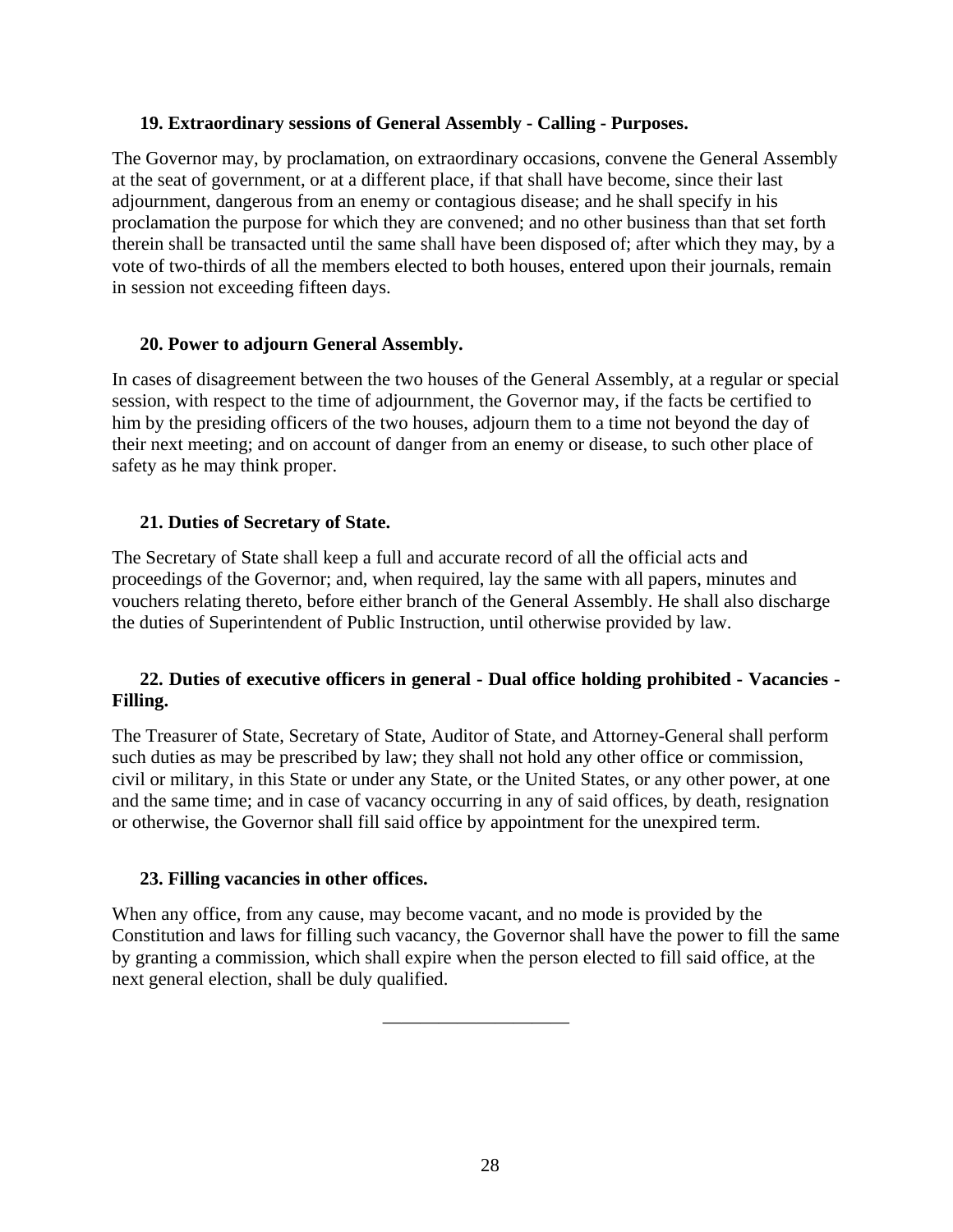## **Article 7.**

## **Judicial Department.**

#### Section:

- 1 18. [Repealed.]
- 19. Circuit clerks Election Term of office Ex-officio duties County clerks elected in certain counties.
- 20 22. [Repealed.]
- 23. Charge to juries.
- 24. [Repealed.]
- 25. [Repealed.]
- 26. Punishment of indirect contempt provided for by law.
- 27. Removal of county and township officers Grounds.
- 28. County courts Jurisdiction Single judge holding court.
- 29. County judge Election Term Qualifications.
- 30. Quorum court County judge and justices of peace.
- 31. County court Terms.
- 32. [Repealed.]
- 33. Appeals from county and common pleas courts.
- 34. [Repealed.]
- 35. [Repealed.]
- 36. Special judges of county or probate courts.
- 37. Compensation of county judge Powers during absence of circuit judge.
- 38. Justices of the peace Election Term Oath.
- 39. [Repealed.]
- 40. [Repealed.]
- 41. Qualifications of justice of peace.
- 42. [Repealed.]
- 43. [Repealed.]
- 44. [Repealed.]
- 45. [Repealed.]
- 46. County executive officers Compensation of county assessor.
- 47. Constables Term of office Certificate of election.
- 48. Commissions of officers.
- 49. Style of process and of indictments.
- 50. [Repealed.]
- 51. Appeals from county or municipal allowances Bond.
- 52. Appeals in election contests.

#### **§ 1 - 18. [Repealed.]**

#### **19. Circuit clerks - Election - Term of office - Ex-officio duties - County clerks elected in certain counties.**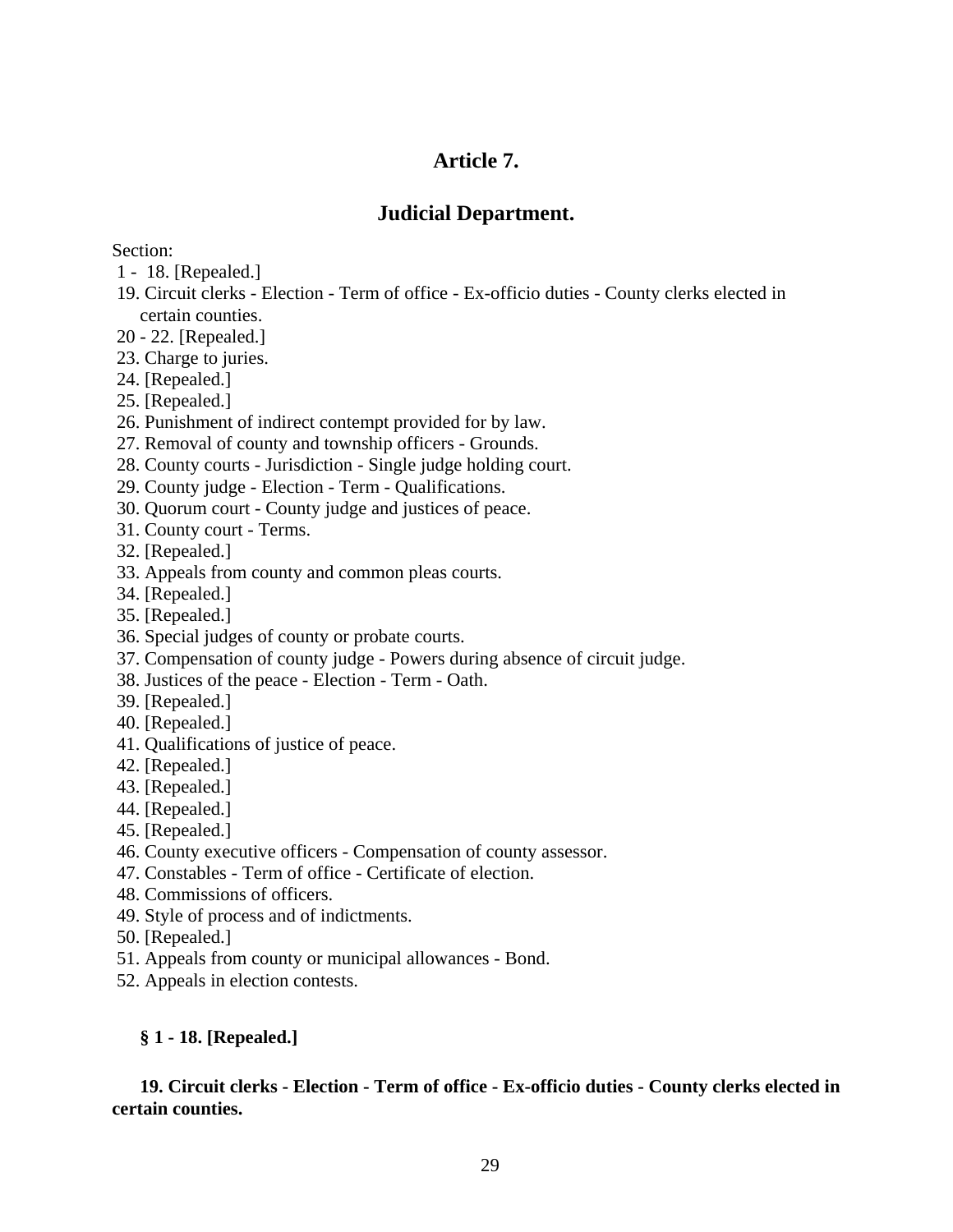The clerks of the circuit courts shall be elected by the qualified electors of the several counties for the term of two years, and shall be ex-officio clerks of the county and probate courts and recorder; provided, that in any county having a population exceeding fifteen thousand inhabitants, as shown by the last Federal census, there shall be elected a county clerk, in like manner as the clerk of the circuit court, and in such case the county clerk shall be ex-officio clerk of the probate court of such county until otherwise provided by the General Assembly. [As amended by Const. Amend. 24, § 3.]

## **§ 20 - 22. [Repealed.]**

## **23. Charge to juries.**

Judges shall not charge juries with regard to matters of fact, but shall declare the law; and, in jury trials, shall reduce their charge or instructions to writing, on the request of either party.

## **24. [Repealed.]**

## **25. [Repealed.]**

## **26. Punishment of indirect contempt provided for by law.**

The General Assembly shall have power to regulate, by law, the punishment of contempts; not committed in the presence or hearing of the courts, or in disobedience of process.

## **27. Removal of county and township officers - Grounds.**

The Circuit Court shall have jurisdiction upon information, presentment, or indictment, to remove any county or township officer from office for incompetency, corruption, gross immorality, criminal conduct, malfeasance, misfeasance or nonfeasance in office.

## **28. County courts - Jurisdiction - Single judge holding court.**

The County Courts shall have exclusive original jurisdiction in all matters relating to county taxes, roads, bridges, ferries, paupers, bastardy, vagrants, the apprenticeship of minors, the disbursement of money for county purposes, and in every other case that may be necessary to the internal improvement and local concerns of the respective counties. The County Court shall be held by one judge, except in cases otherwise herein provided.

## **29. County judge - Election - Term - Qualifications.**

The Judge of the County Court shall be elected by the qualified electors of the county for the term of two years. He shall be at least twenty-five years of age, a citizen of the United States, a man of upright character, of good business education, and a resident of the State for two years before his election; and a resident of the county at the time of his election, and during his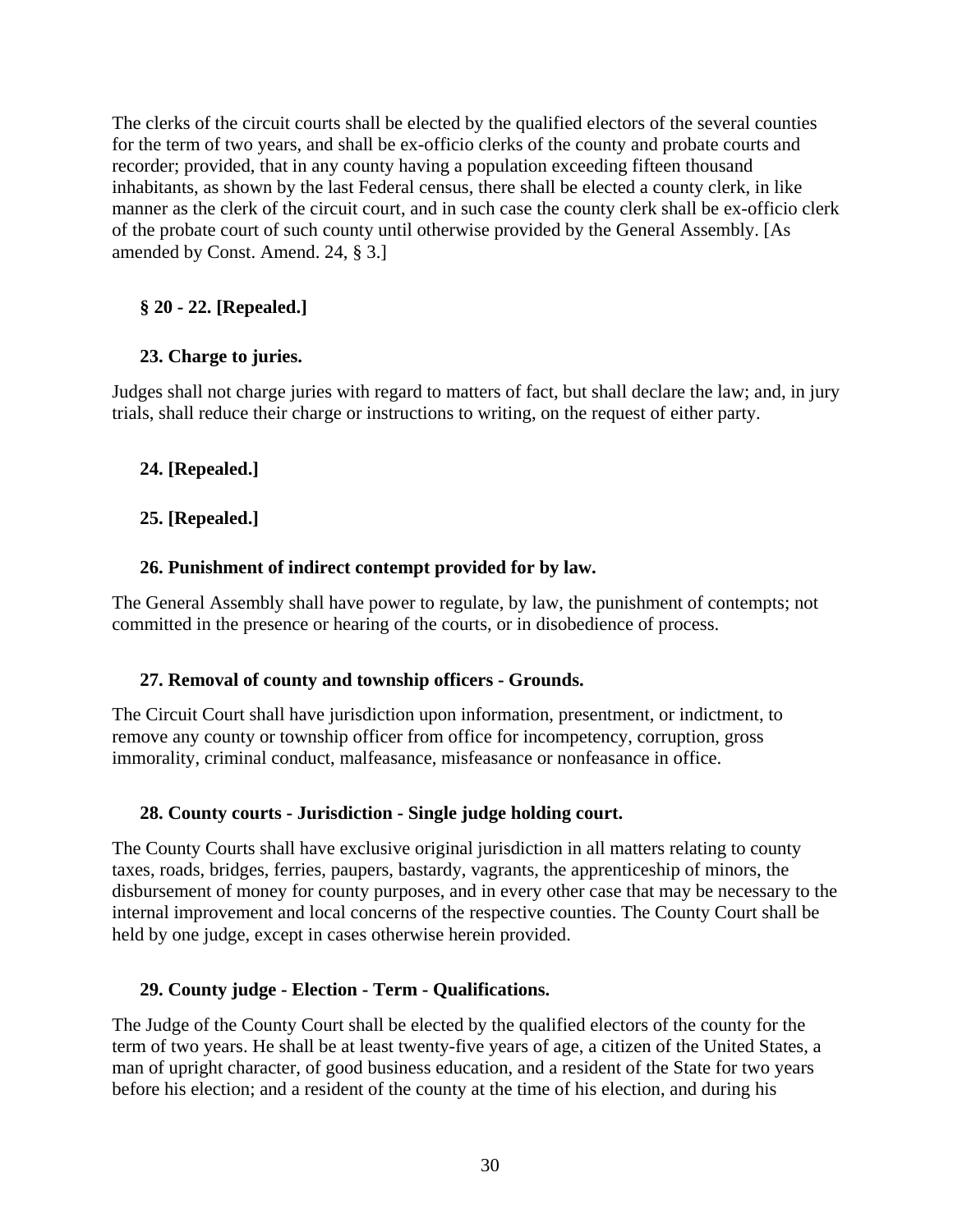continuance in office.

### **30. Quorum court - County judge and justices of peace.**

The Justices of the Peace of each county shall sit with and assist the County Judge in levying the county taxes, and in making appropriations for the expenses of the county, in the manner to be prescribed by law; and the County Judge, together with a majority of said Justices, shall constitute a quorum for such purposes; and in the absence of the County Judge a majority of the Justices of the Peace may constitute the court, who shall elect one of their number to preside. The General Assembly shall regulate by law the manner of compelling the attendance of such quorum.

## **31. County court - Terms.**

The terms of the County Courts shall be held at the times that are now prescribed for holding the Supervisors' Courts, or may hereafter be prescribed by law.

## **32. [Repealed.]**

## **33. Appeals from county and common pleas courts.**

Appeals from all judgments of County Courts or Courts of Common Pleas, when established, may be taken to the Circuit Court under such restrictions and regulations as may be prescribed by law.

#### **34. [Repealed.]**

**35. [Repealed.]** 

#### **36. Special judges of county or probate courts.**

Whenever a Judge of the County or Probate Court may be disqualified from presiding, in any cause or causes pending in his court, he shall certify the facts to the Governor of the State, who shall thereupon commission a special judge to preside in such cause or causes during the time said disqualification may continue, or until such cause or causes may be finally disposed of.

#### **37. Compensation of county judge - Powers during absence of circuit judge.**

The County Judge shall receive such compensation for his services as presiding Judge of the County Court, as Judge of the Court of Probate and Judge of the Court of Common Pleas, when established, as may be provided by law. In the absence of the Circuit Judge from the county, the County Judge shall have power to issue orders for injunctions and other provisional writs in their counties, returnable to the court having jurisdiction; provided, that either party may have such order reviewed by any superior Judge in vacation in such manner as shall be provided by law.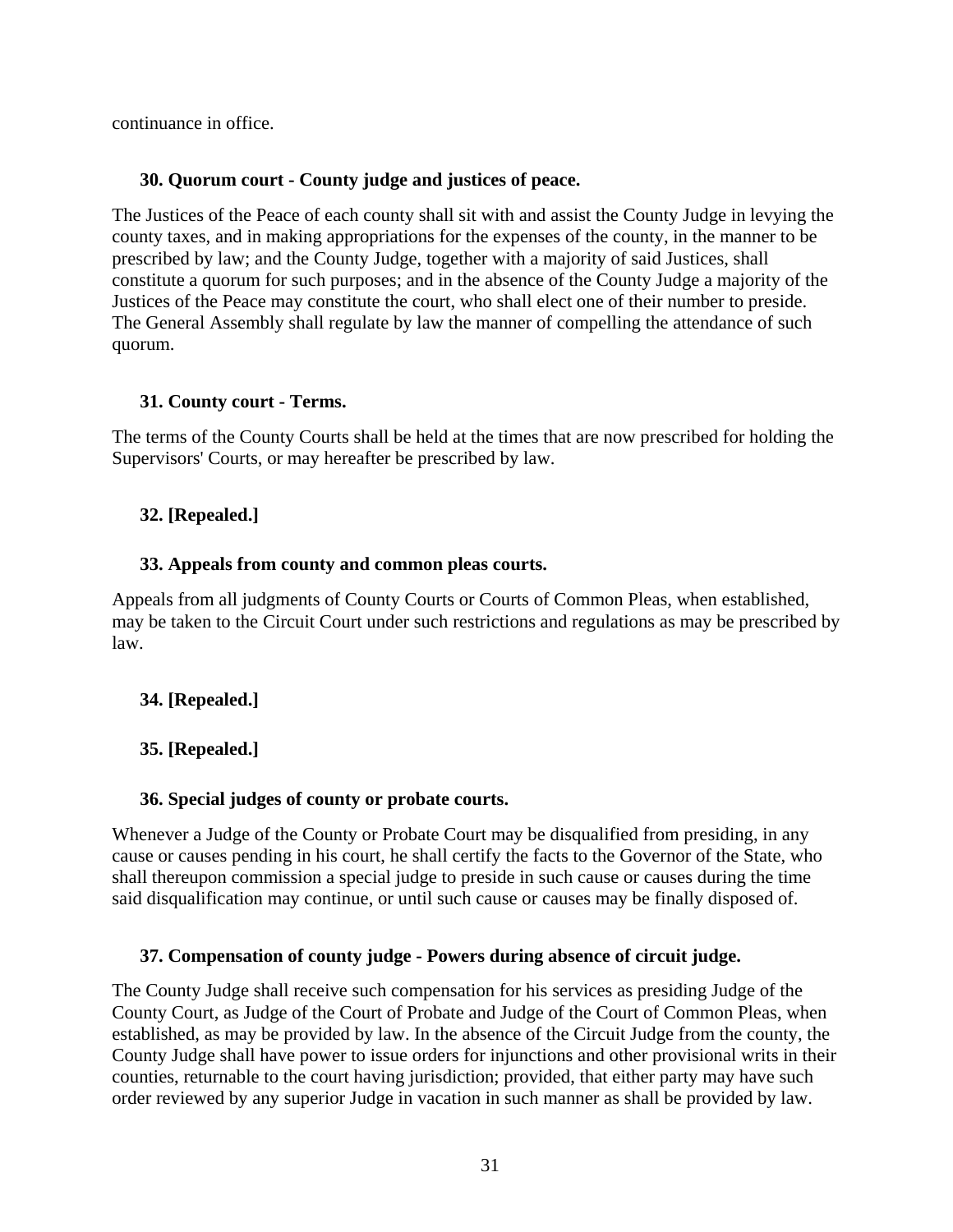The County Judge shall have power, in the absence of the Circuit Judge from the county, to issue, hear and determine writs of habeas corpus, under such regulations and restrictions as shall be provided by law.

### **38. Justices of the peace - Election - Term - Oath.**

The qualified electors of each township shall elect the Justices of the Peace for the term of two years; who shall be commissioned by the Governor, and their official oath shall be indorsed on the commission.

#### **39. [Repealed.]**

**40. [Repealed.]** 

## **41. Qualifications of justice of peace.**

A Justice of the Peace shall be a qualified elector and a resident of the township for which he is elected.

**42. [Repealed.]** 

**43. [Repealed.]** 

**44. [Repealed.]** 

**45. [Repealed.]** 

## **46. County executive officers - Compensation of county assessor.**

The qualified electors of each county shall elect one Sheriff, who shall be ex-officio collector of taxes, unless otherwise provided by law; one Assessor, one Coroner, one Treasurer, who shall be ex-officio treasurer of the common school fund of the county, and one County Surveyor; for the term of two years, with such duties as are now or may be prescribed by law: Provided, that no per centum shall ever be paid to assessors upon the valuation or assessment of property by them.

## **47. Constables - Term of office - Certificate of election.**

The qualified electors of each township shall elect the Constable for the term of two years, who shall be furnished, by the presiding Judge of the County Court, with a certificate of election, on which his official oath shall be indorsed.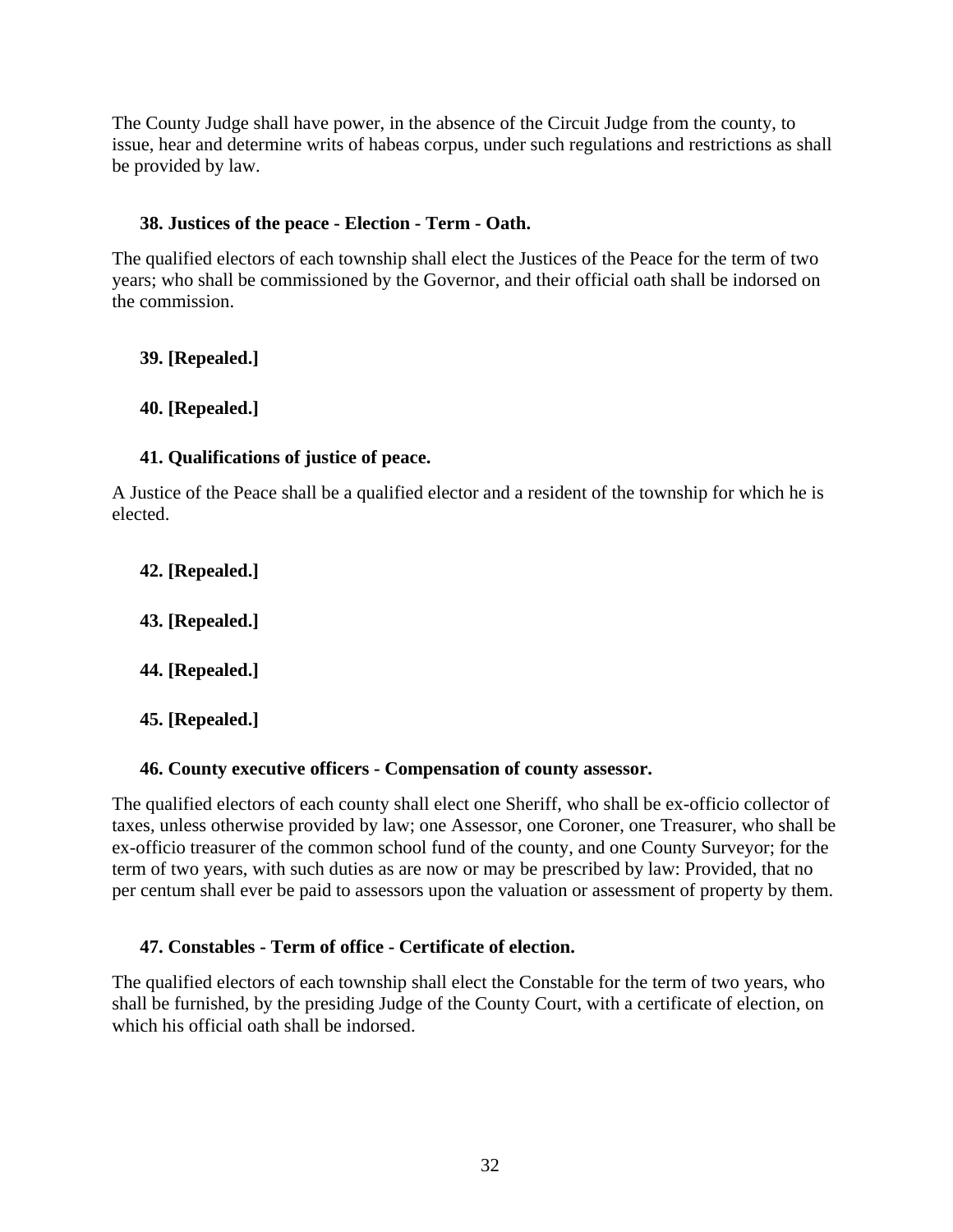#### **48. Commissions of officers.**

All officers provided for in this article, except Constables, shall be commissioned by the Governor.

#### **49. Style of process and of indictments.**

All writs and other judicial process, shall run in the name of the State of Arkansas, bear test and be signed by the clerks of the respective courts from which they issue. Indictments shall conclude: "Against the peace and dignity of the State of Arkansas."

## **50. [Repealed.]**

#### **51. Appeals from county or municipal allowances - Bond.**

That in all cases of allowances made for or against counties, cities or towns, an appeal shall lie to the Circuit Court of the county, at the instance of the party aggrieved, or on the intervention of any citizen or resident and tax payer of such county, city or town, on the same terms and conditions on which appeals may be granted to the Circuit Court in other cases; and the matter pertaining to any such allowance shall be tried in the Circuit Court de novo. In case an appeal be taken by any citizen, he shall give a bond, payable to the proper county, conditioned to prosecute the appeal, and save the county from costs on account of the same being taken.

#### **52. Appeals in election contests.**

That in all cases of contest for any county, township, or municipal office, an appeal shall lie at the instance of the party aggrieved, from any inferior board, council, or tribunal to the Circuit Court, on the same terms and conditions on which appeals may be granted to the Circuit Court in other cases, and on such appeals the case shall be tried de novo.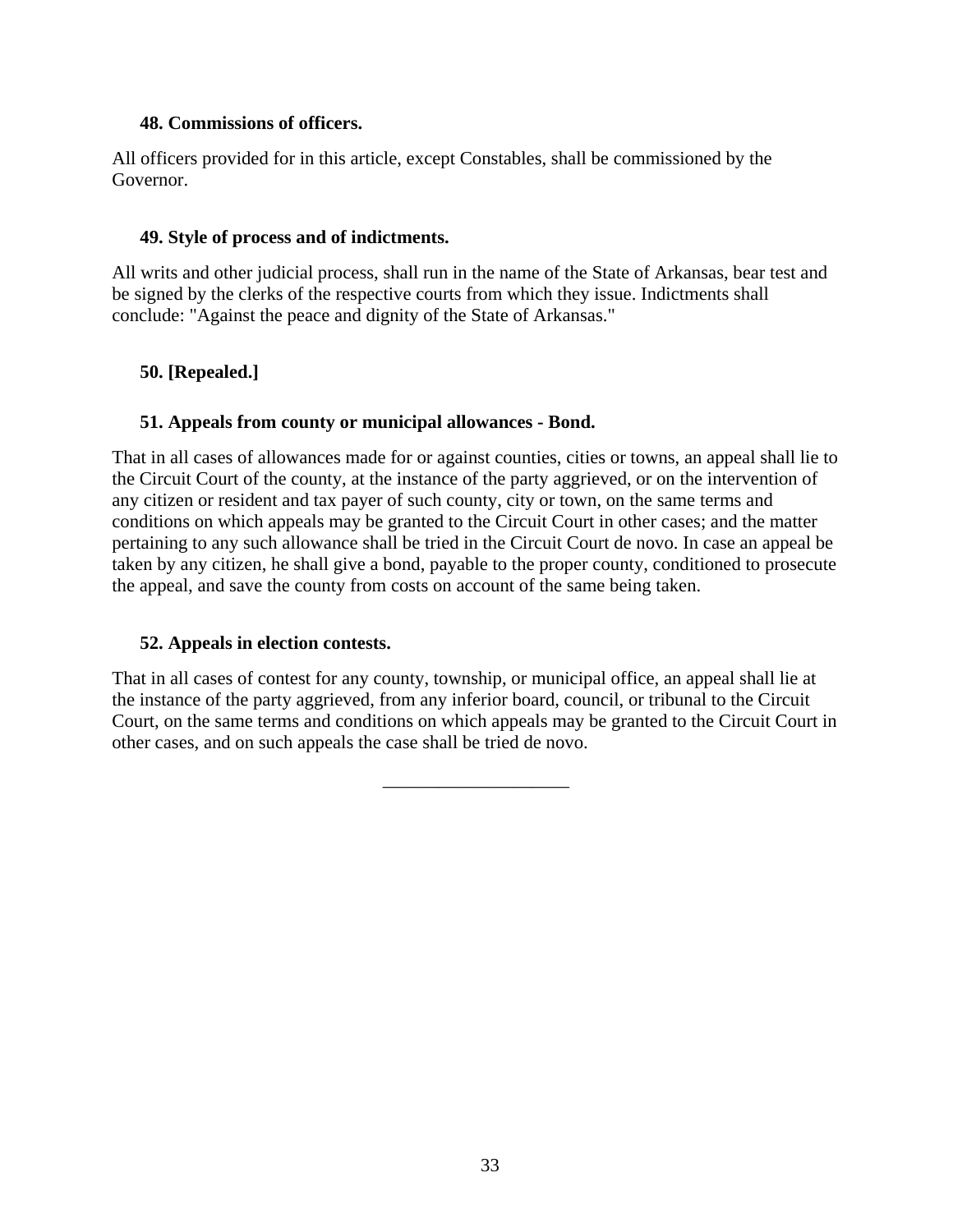# **Article 8.**

# **Apportionment - Membership in General Assembly.**

Section:

- 1. Board of apportionment created Powers and duties.
- 2. One hundred members in House of Representatives Apportionment.
- 3. Senatorial districts Thirty-five members of Senate.
- 4. Duties of Board of Apportionment.
- 5. Mandamus to compel Board of Apportionment to act.
- 6. Election of Senators and Representatives.

## **1. Board of apportionment created - Powers and duties.**

A Board to be known as "The Board of Apportionment," consisting of the Governor (who shall be Chairman), the Secretary of State and the Attorney General is hereby created and it shall be its imperative duty to make apportionment of representatives in accordance with the provisions hereof; the action of a majority in each instance shall be deemed the action of said board. [As amended by Const. Amends. 23 and 45.]

## **2. One hundred members in House of Representatives - Apportionment.**

The House of Representatives shall consist of one hundred members and each county existing at the time of any apportionment shall have at least one representative; the remaining members shall be equally distributed (as nearly as practicable) among the more populous counties of the State, in accordance with a ratio to be determined by the population of said counties as shown by the Federal census next preceding any apportionment hereunder. [As amended by Const. Amends. 23 and 45.]

## **3. Senatorial districts - Thirty-five members of Senate.**

The Senate shall consist of thirty-five members. Senatorial districts shall at all times consist of contiguous territory, and no county shall be divided in the formation of such districts. "The Board of Apportionment" hereby created shall, from time to time, divide the state into convenient senatorial districts in such manner as that the Senate shall be based upon the inhabitants of the state, each senator representing, as nearly as practicable, an equal number thereof; each district shall have at least one senator. [As amended by Const. Amend. 23.]

#### **4. Duties of Board of Apportionment.**

On or before February 1 immediately following each Federal census, said board shall reapportion the State for Representatives, and in each instance said board shall file its report with the Secretary of State, setting forth (a) the basis of population adopted for representatives; (b) the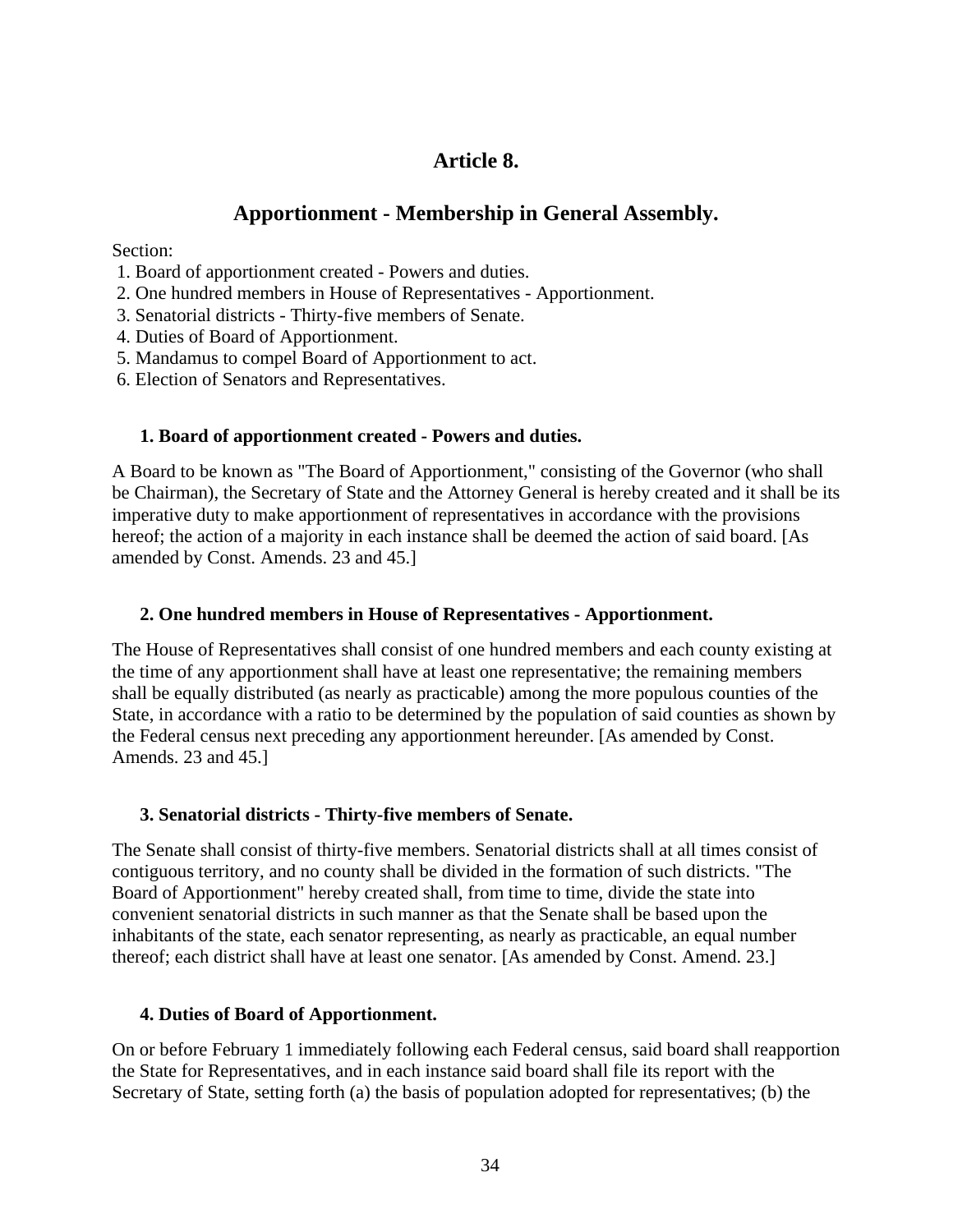number of representatives assigned to each county; whereupon, after 30 days from such filing date, the apportionment thus made shall become effective unless proceedings for revision be instituted in the Supreme Court within said period. [As amended by Const. Amends. 23 and 45.]

#### **5. Mandamus to compel Board of Apportionment to act.**

Original jurisdiction (to be exercised on application of any citizens and taxpayers) is hereby vested in the Supreme Court of the State (a) to compel (by mandamus or otherwise) the board to perform its duties as here directed and (b) to revise any arbitrary action of or abuse of discretion by the board in making such apportionment; provided any such application for revision shall be filed with said Court within 30 days after the filing of the report of apportionment by said board with the Secretary of State; if revised by the court, a certified copy of its judgment shall be by the clerk thereof forthwith transmitted to the Secretary of State, and thereupon be and become a substitute for the apportionment made by the board. [As amended by Const. Amends. 23 and 45.]

#### **6. Election of Senators and Representatives.**

At the next general election for State and County officers ensuing after any such apportionment, Representatives shall be elected in accordance therewith, Senators shall be elected henceforth according to the apportionment now existing, and their respective terms of office shall begin on January 1 next following. Senators shall be elected for a term of four years at the expiration of their present terms of office. [As amended by Const. Amends. 23 and 45.]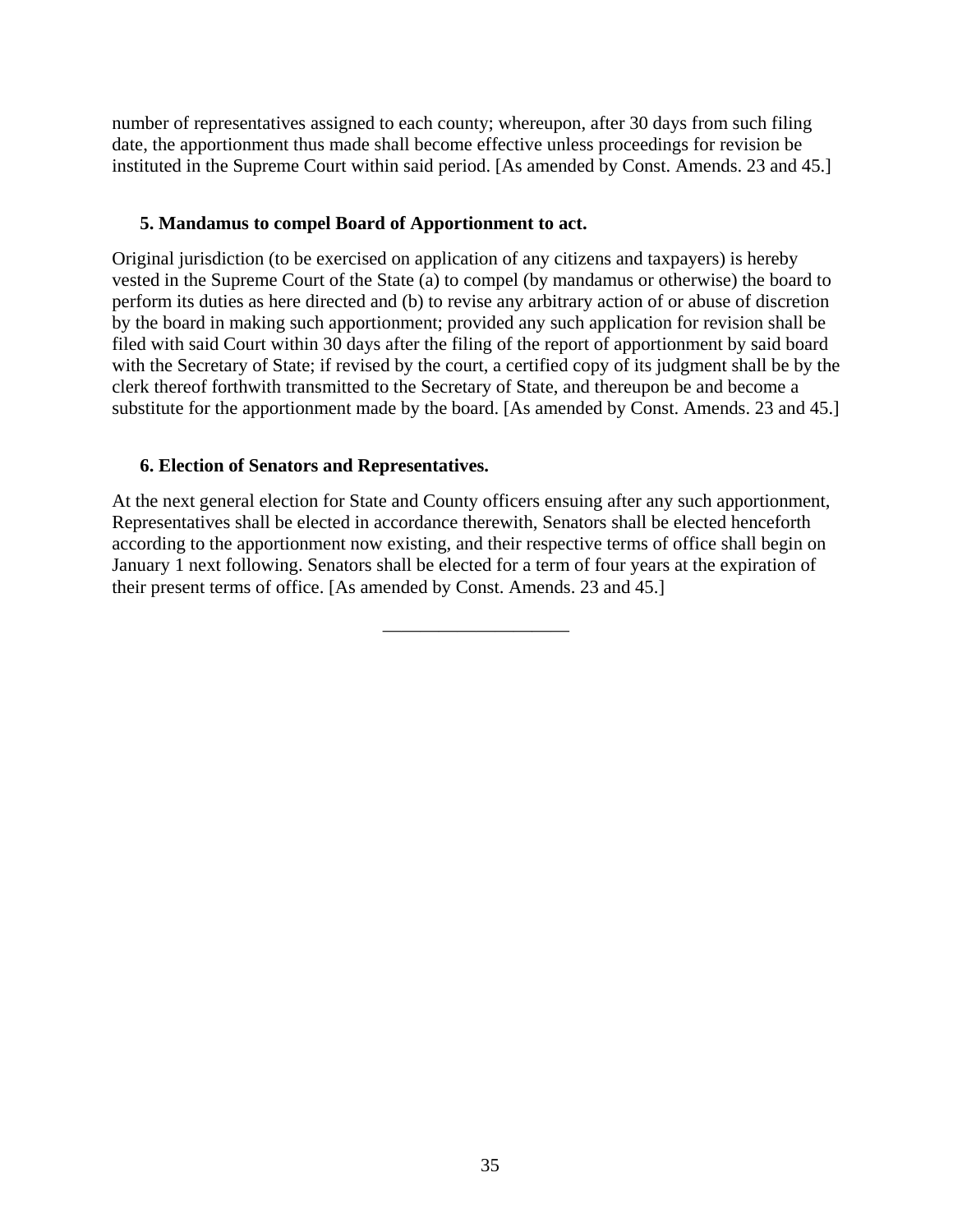# **Article 9.**

## **Exemption.**

Section:

- 1. Personal property exemptions of persons not heads of families.
- 2. Heads of families Exempt personal property.
- 3. Homestead exemption from legal process Exceptions.
- 4. Rural homestead Acreage Value.
- 5. Urban homestead Acreage Value.
- 6. Rights of widow and children.
- 7. Married woman's separate property Right of disposition Not liable for debts of husband.
- 8. Scheduling separate personal property of wife.
- 9. Exemptions under Constitution of 1868 Existing obligations.
- 10. Homestead rights of minor children.

#### **1. Personal property exemptions of persons not heads of families.**

The personal property of any resident of this State, who is not married or the head of a family, in specific articles to be selected by such resident, not exceeding in value the sum of two hundred dollars, in addition to his or her wearing apparel, shall be exempt from seizure on attachment, or sale on execution or other process from any court, issued for the collection of any debt by contract: Provided, That no property shall be exempt from execution for debts contracted for the purchase money therefor while in the hands of the vendee.

#### **2. Heads of families - Exempt personal property.**

The personal property of any resident of this State, who is married or the head of a family, in specific articles to be selected by such resident, not exceeding in value the sum of five hundred dollars, in addition to his or her wearing apparel, and that of his or her family, shall be exempt from seizure on attachment, or sale on execution or other process from any court, on debt by contract.

#### **3. Homestead exemption from legal process - Exceptions.**

The homestead of any resident of this State, who is married or the head of a family, shall not be subject to the lien of any judgment or decree of any court, or to sale under execution, or other process thereon, except such as may be rendered for the purchase money, or for specific liens, laborers' or mechanics' liens for improving the same, or for taxes, or against executors, administrators, guardians, receivers, attorneys for moneys collected by them, and other trustees of an express trust, for moneys due from them in their fiduciary capacity.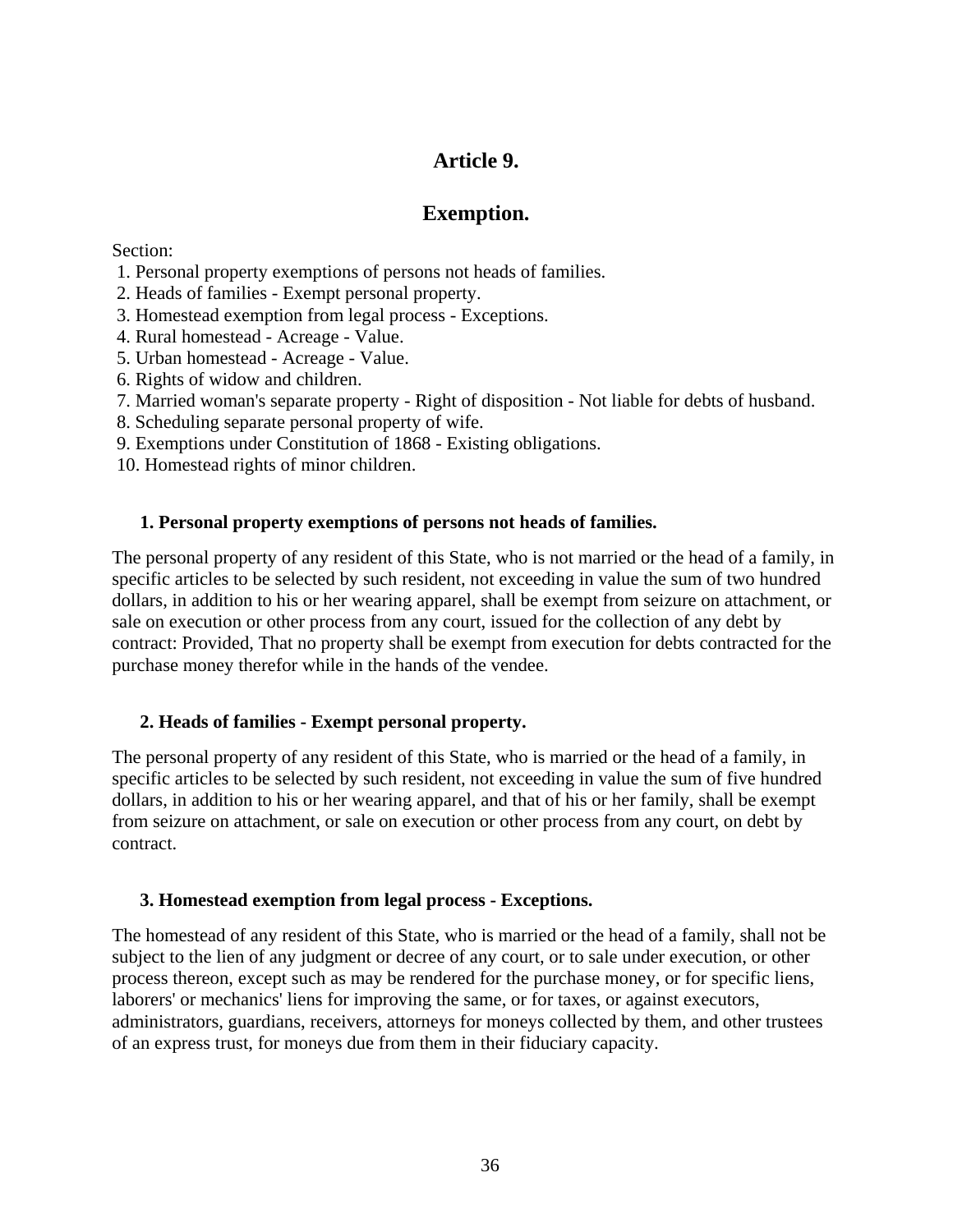#### **4. Rural homestead - Acreage - Value.**

The homestead outside any city, town or village, owned and occupied as a residence, shall consist of not exceeding one hundred and sixty acres of land, with the improvements thereon, to be selected by the owner; Provided, The same shall not exceed in value the sum of twenty-five hundred dollars, and in no event shall the homestead be reduced to less than eighty acres, without regard to value.

#### **5. Urban homestead - Acreage - Value.**

The homestead in any city, town or village, owned and occupied as a residence, shall consist of not exceeding one acre of land, with the improvements thereon, to be selected by the owner; provided, the same shall not exceed in value the sum of two thousand five hundred dollars, and in no event shall such homestead be reduced to less than one-quarter of an acre of land, without regard to value.

#### **6. Rights of widow and children.**

If the owner of a homestead die, leaving a widow, but no children, and said widow has no separate homestead in her own right, the same shall be exempt, and the rents and profits thereof shall vest in her during her natural life; Provided, That if the owner leaves children, one or more, said child or children shall share with said widow, and be entitled to half the rents and profits till each of them arrives at twenty-one years of age - each child's rights to cease at twenty-one years of age - and the shares to go to the younger children; and then all to go to the widow; and, provided, that said widow or children may reside on the homestead or not. And in case of the death of the widow, all of said homestead shall be vested in the minor children of the testator or intestate.

#### **7. Married woman's separate property - Right of disposition - Not liable for debts of husband.**

The real and personal property of any femme covert in this State, acquired either before or after marriage, whether by gift, grant, inheritance, devise or otherwise, shall, so long as she may choose, be and remain her separate estate and property, and may be devised, bequeathed or conveyed by her the same as if she were a femme sole; and the same shall not be subject to the debts of her husband.

#### **8. Scheduling separate personal property of wife.**

The General Assembly shall provide for the time and mode of scheduling the separate personal property of married women.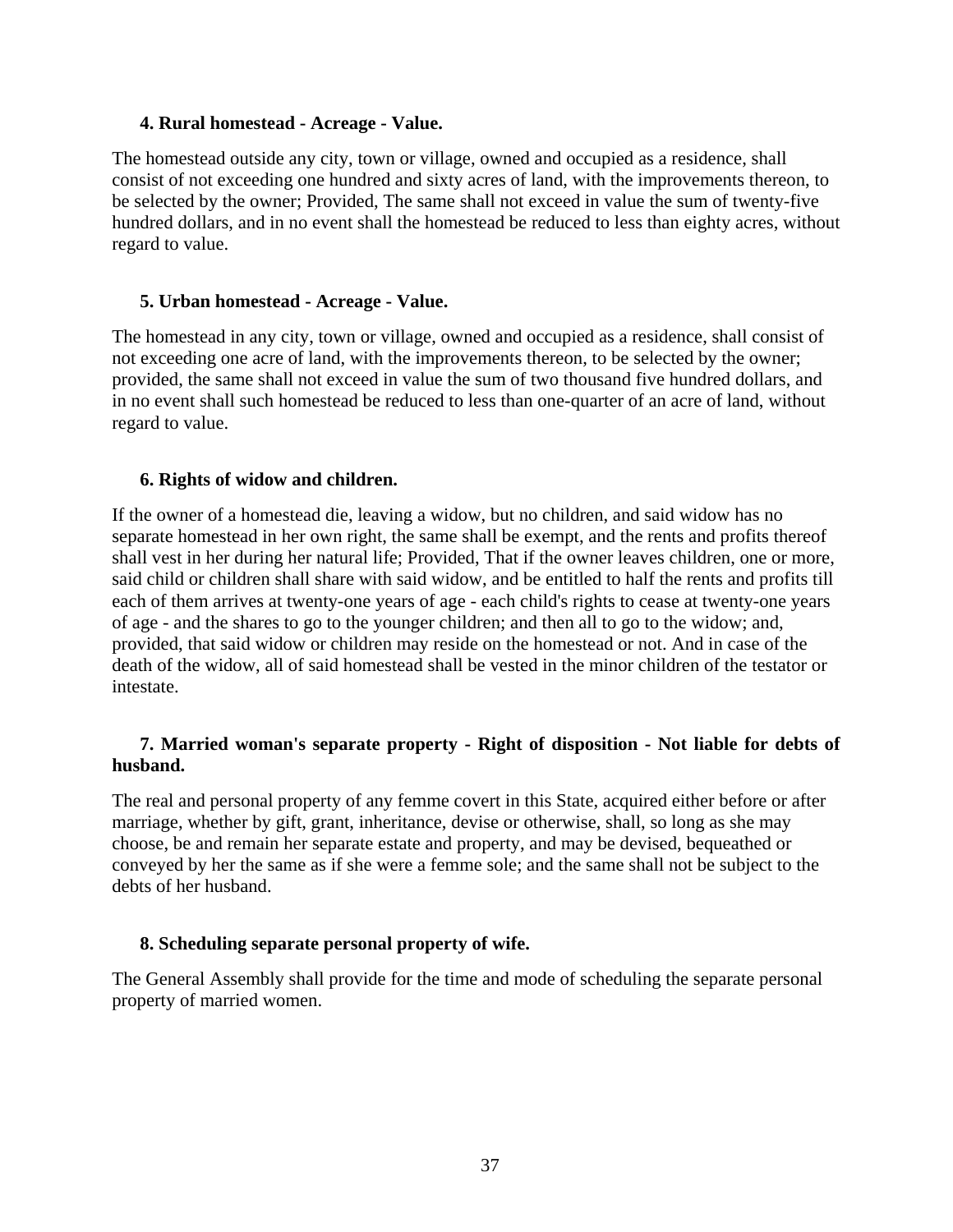#### **9. Exemptions under Constitution of 1868 - Existing obligations.**

The exemptions contained in the Constitution of 1868 shall apply to all debts contracted since the adoption thereof, and prior to the adoption of this Constitution.

#### **10. Homestead rights of minor children.**

The homestead provided for in this article shall inure to the benefit of the minor children, under the exemptions herein provided, after the decease of the parents.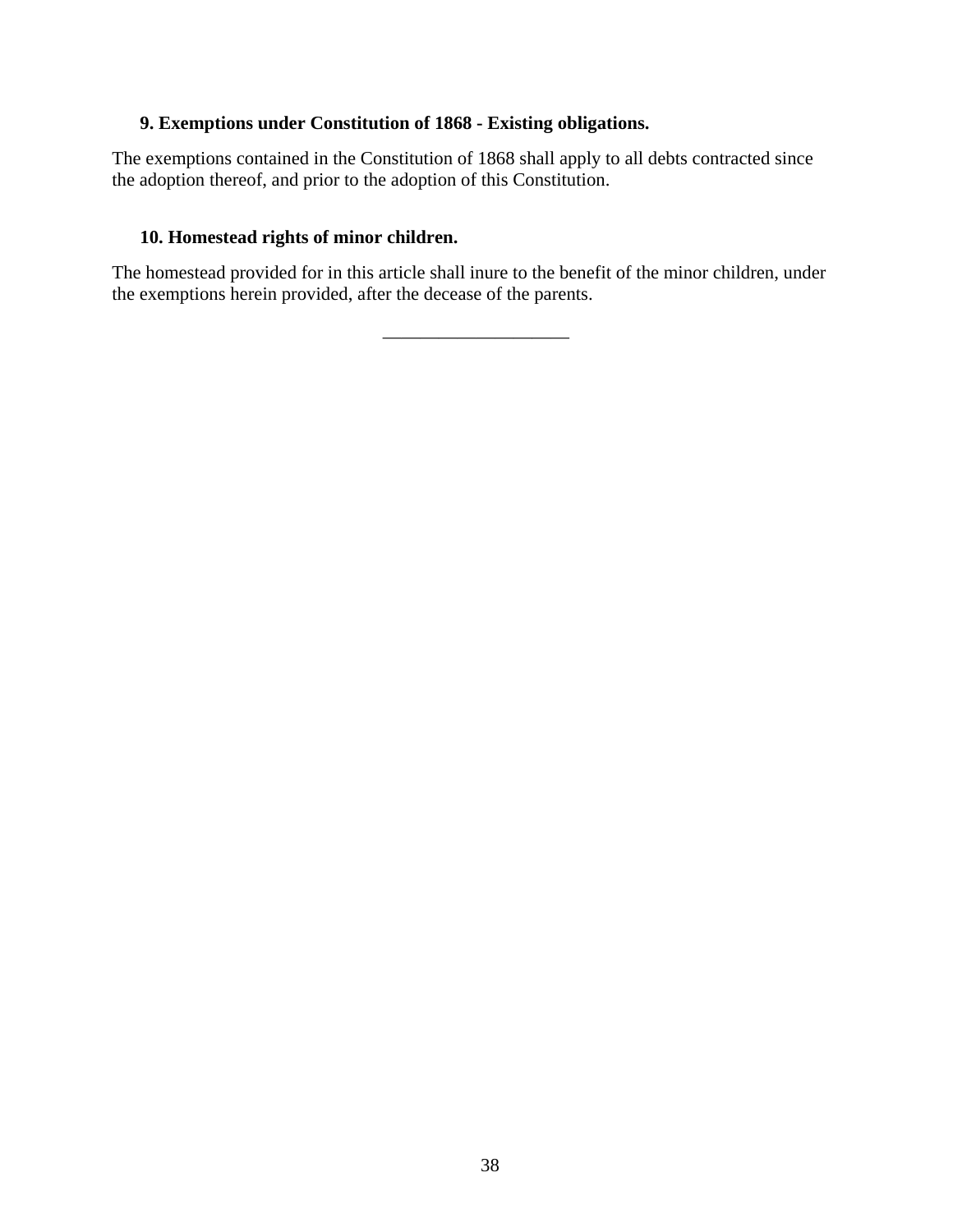# **Article 10.**

# **Agriculture, Mining and Manufacture.**

Section:

- 1. Mining, manufacturing and agricultural bureau State aid.
- 2. State geologist Creation of office Appointment and removal.
- 3. Exemption of mines and manufactures from taxation.

#### **1. Mining, manufacturing and agricultural bureau - State aid.**

The General Assembly shall pass such laws as will foster and aid the agricultural, mining and manufacturing interests of the State, and may create a bureau, to be known as the Mining, Manufacturing and Agricultural Bureau.

#### **2. State geologist - Creation of office - Appointment and removal.**

The General Assembly, when deemed expedient, may create the office of State Geologist, to be appointed by the Governor, by and with the advice and consent of the Senate, who shall hold his office for such time, and perform such duties, and receive such compensation as may be prescribed by law; Provided: That he shall be at all times subject to removal by the Governor, for incompetency or gross neglect of duty.

#### **3. Exemption of mines and manufactures from taxation.**

The General Assembly may, by general law, exempt from taxation for the term of seven years from the ratification of this Constitution, the capital invested in any or all kinds of mining and manufacturing business in this State, under such regulations and restrictions as may be prescribed by law.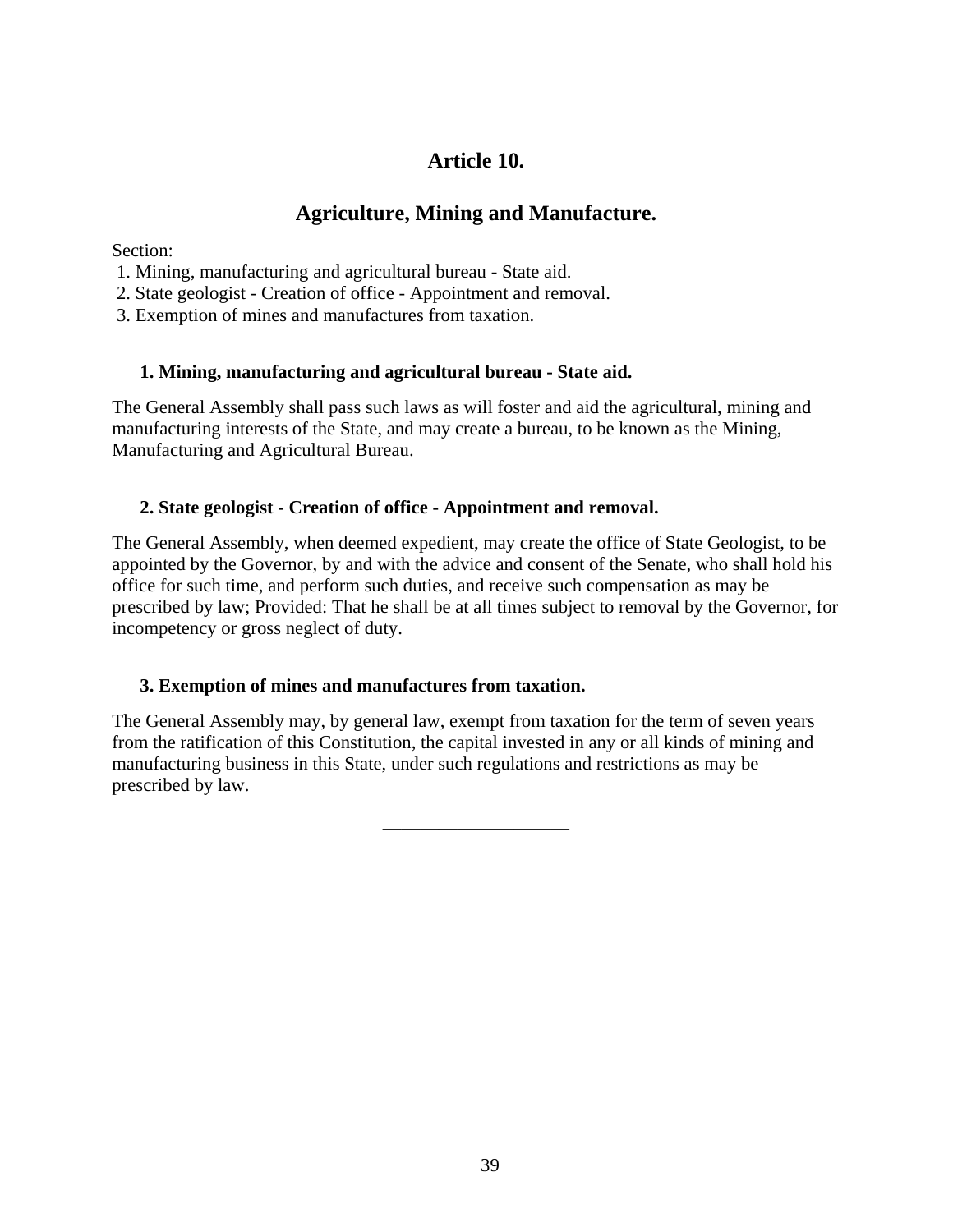# **Article 11.**

# **Militia.**

Section:

- 1. Persons liable to military duty.
- 2. Volunteer companies.
- 3. Privilege of members from arrest.
- 4. Authority to call out volunteers or militia.

## **1. Persons liable to military duty.**

The militia shall consist of all able-bodied male persons, residents of the State, between the ages of eighteen and forty-five years; except such as may be exempted by the laws of the United States, or this State; and shall be organized, officered, armed and equipped and trained in such manner as may be provided by law.

## **2. Volunteer companies.**

Volunteer Companies of Infantry, Cavalry or Artillery may be formed in such manner and with such restrictions as may be provided by law.

## **3. Privilege of members from arrest.**

The volunteer and militia forces shall in all cases (except treason, felony and breach of the peace) be privileged from arrest during their attendance at muster and the election of officers, and in going to and returning from the same.

## **4. Authority to call out volunteers or militia.**

The Governor shall, when the General Assembly is not in session, have power to call out the Volunteers or Militia, or both, to execute the laws, repel invasion, repress insurrection and preserve the public peace; in such manner as may be authorized by law.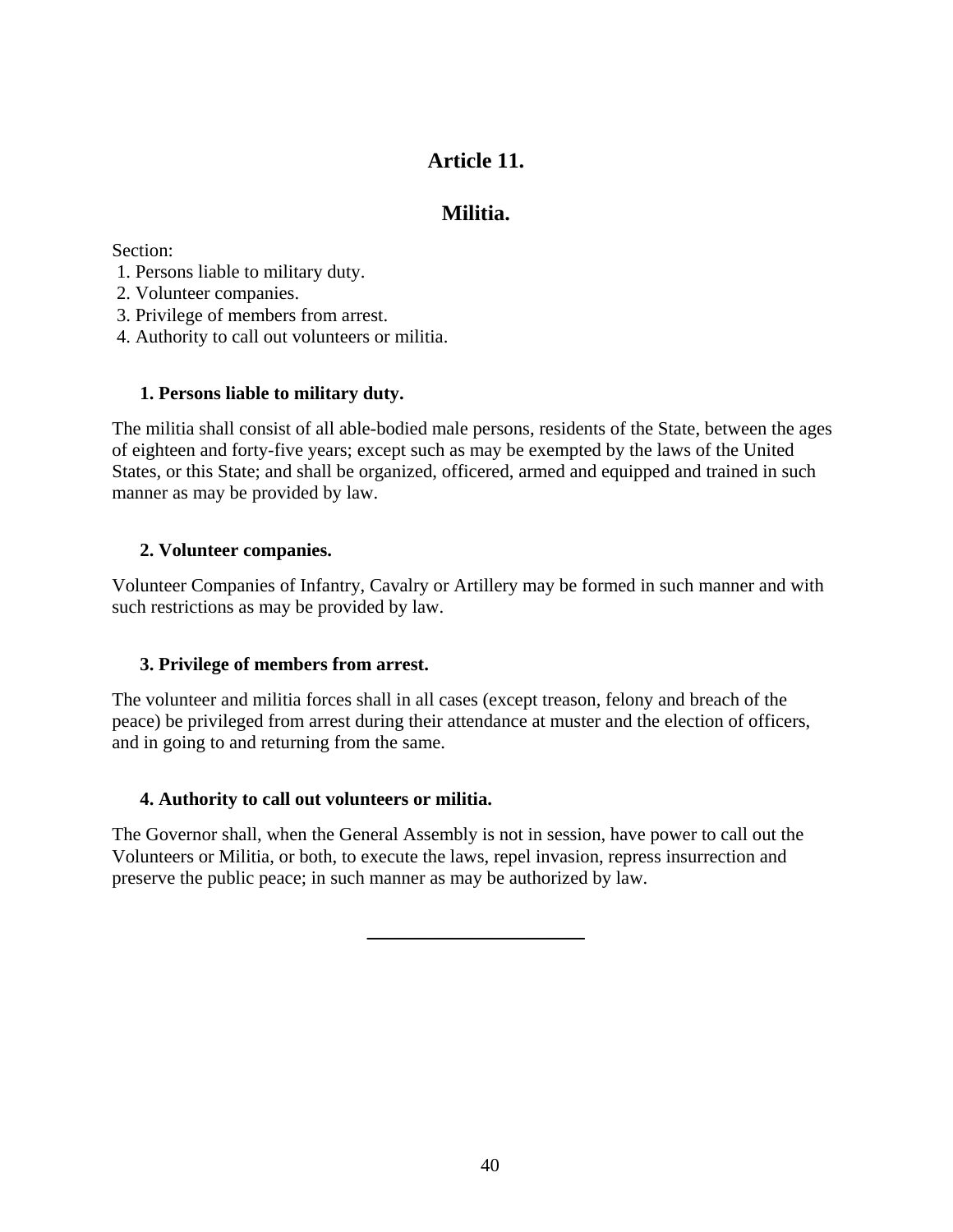# **Article 12.**

# **Municipal and Private Corporations.**

### Section:

- 1. Revocation of certain charters.
- 2. Special acts prohibited Exception.
- 3. Cities and towns Organization under general laws.
- 4. Limitation on legislative and taxing power Local bond issues.
- 5. Political subdivisions not to become stockholders in or lend credit to private corporations.
- 6. General incorporation laws Charters Revocation.
- 7. State not to be stockholder.
- 8. Private corporations Issuance of stocks or bonds Conditions and restrictions.
- 9. Taking of property by corporation Compensation.
- 10. Issue of circulating paper.
- 11. Foreign corporations doing business in state.
- 12. State not to assume liabilities of political subdivisions or private corporations Indebtedness to state - Release.

## **1. Revocation of certain charters.**

All existing charters or grants of special or exclusive privileges, under a bona fide organization shall not have taken place, and business been commenced in good faith, at the time of the adoption of this Constitution, shall thereafter have no validity.

## **2. Special acts prohibited - Exception.**

The General Assembly shall pass no special act conferring corporate powers, except for charitable, educational, penal or reformatory purposes, where the corporations created are to be and remain under the patronage and control of the state.

## **3. Cities and towns - Organization under general laws.**

The General Assembly shall provide, by general laws, for the organization of cities (which may be classified) and incorporated towns; and restrict their power of taxation, assessment, borrowing money and contracting debts, so as to prevent the abuse of such power.

## **4. Limitation on legislative and taxing power - Local bond issues.**

No municipal corporation shall be authorized to pass any laws contrary to the general laws of the state; nor levy any tax on real or personal property to a greater extent, in one year, than five mills on the dollar of the assessed value of the same; Provided: That, to pay indebtedness existing at the time of the adoption of this Constitution, an additional tax of not more than five mills on the dollar, may be levied.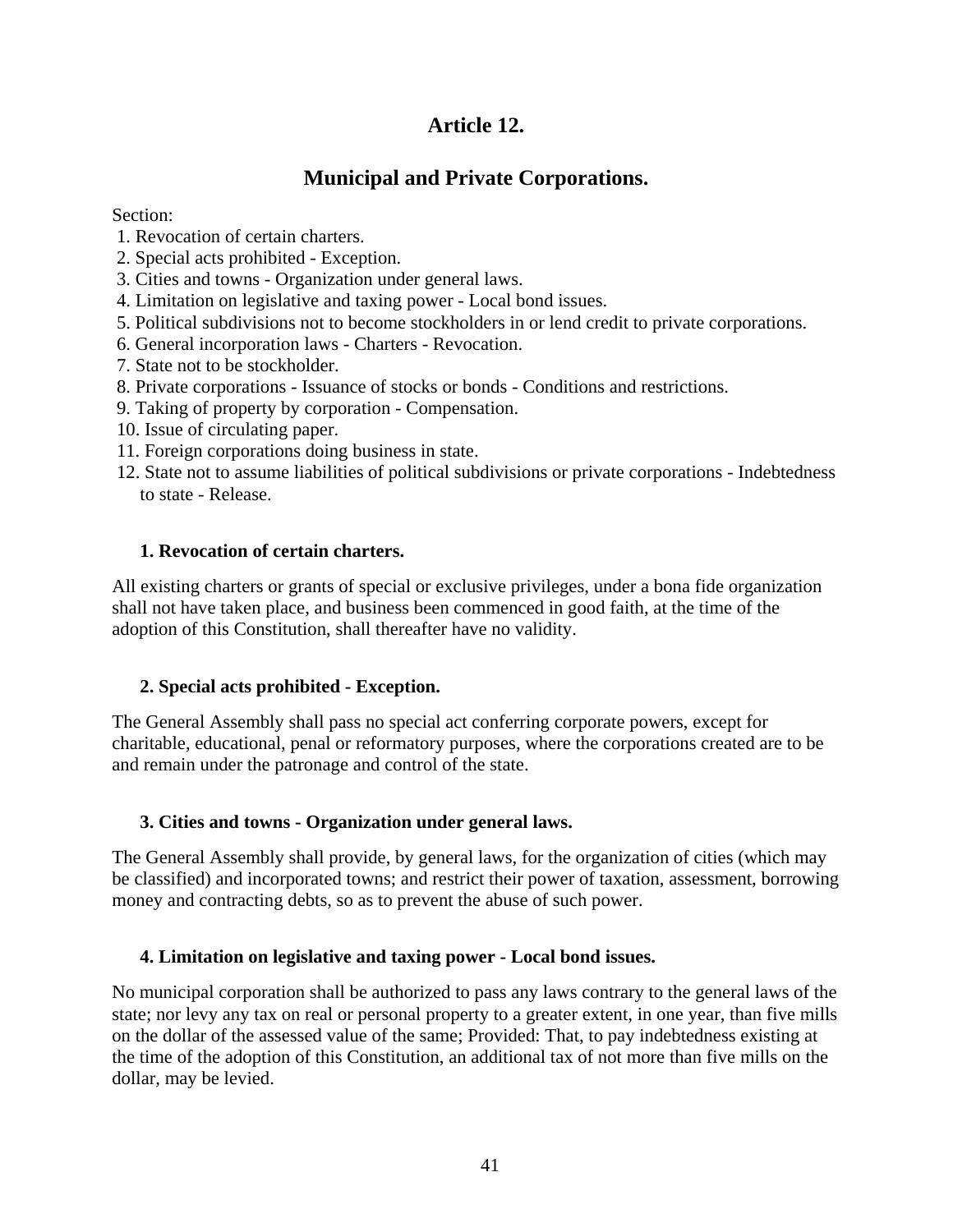The fiscal affairs of counties, cities and incorporated towns shall be conducted on a sound financial basis, and no county court or levying board or agent of any county shall make or authorize any contract or make any allowance for any purpose whatsoever in excess of the revenue from all sources for the fiscal year in which said contract or allowance is made; nor shall any county judge, county clerk, or other county officer, sign or issue any scrip warrant or make any allowance in excess of the revenue from all sources for the current fiscal year; nor shall any city council, board of aldermen, board of public affairs, or commissioners, of any city of the first or second class, or any incorporated town, enter into any contract or make any allowance for any purpose whatsoever, or authorize the issuance of any contract or warrants, scrip or other evidences of indebtedness in excess of the revenue for such city or town for the current fiscal year; nor shall any mayor, city clerk, or recorder, or any other officer or officers, however designated, of any city of the first or second class or incorporated town sign or issue scrip, warrant or other certificate of indebtedness of excess of the revenue from all sources for the current fiscal year.

Provided, however, to secure funds to pay indebtedness outstanding at the time of the adoption of this amendment, counties, cities, and incorporated towns may issue interest bearing certificates of indebtedness or bonds with interest coupons for the payment of which a county or city tax, in addition to that now authorized, not exceeding three mills may be levied for the time as provided by law until such indebtedness is paid.

Where the annual report of any city or county in the State of Arkansas shows that scrip, warrants or other certificate of indebtedness had been issued in excess of the total revenue for that year, the officer or officers of the county or city or incorporated town who authorized, signed or issued such scrip, warrants or other certificates of indebtedness shall be deemed guilty of a misdemeanor and upon conviction thereof, shall be fined in any sum not less than five hundred dollars nor more than ten thousand dollars, and shall be removed from office. [As amended by Const. Amend. 10.]

## **5. Political subdivisions not to become stockholders in or lend credit to private corporations.**

No county, city, town or other municipal corporation, shall become a stockholder in any company, association, or corporation; or obtain or appropriate money for, or loan its credit to, any corporation, association, institution or individual.

#### **6. General incorporation laws - Charters - Revocation.**

Corporations may be formed under general laws; which laws may, from time to time, be altered or repealed. The General Assembly shall have the power to alter, revoke or annul any charter of incorporation now existing and revocable at the adoption of this Constitution, or any that may hereafter be created, whenever, in their opinion, it may be injurious to the citizens of this State; in such manner, however, that no injustice shall be done to the corporators.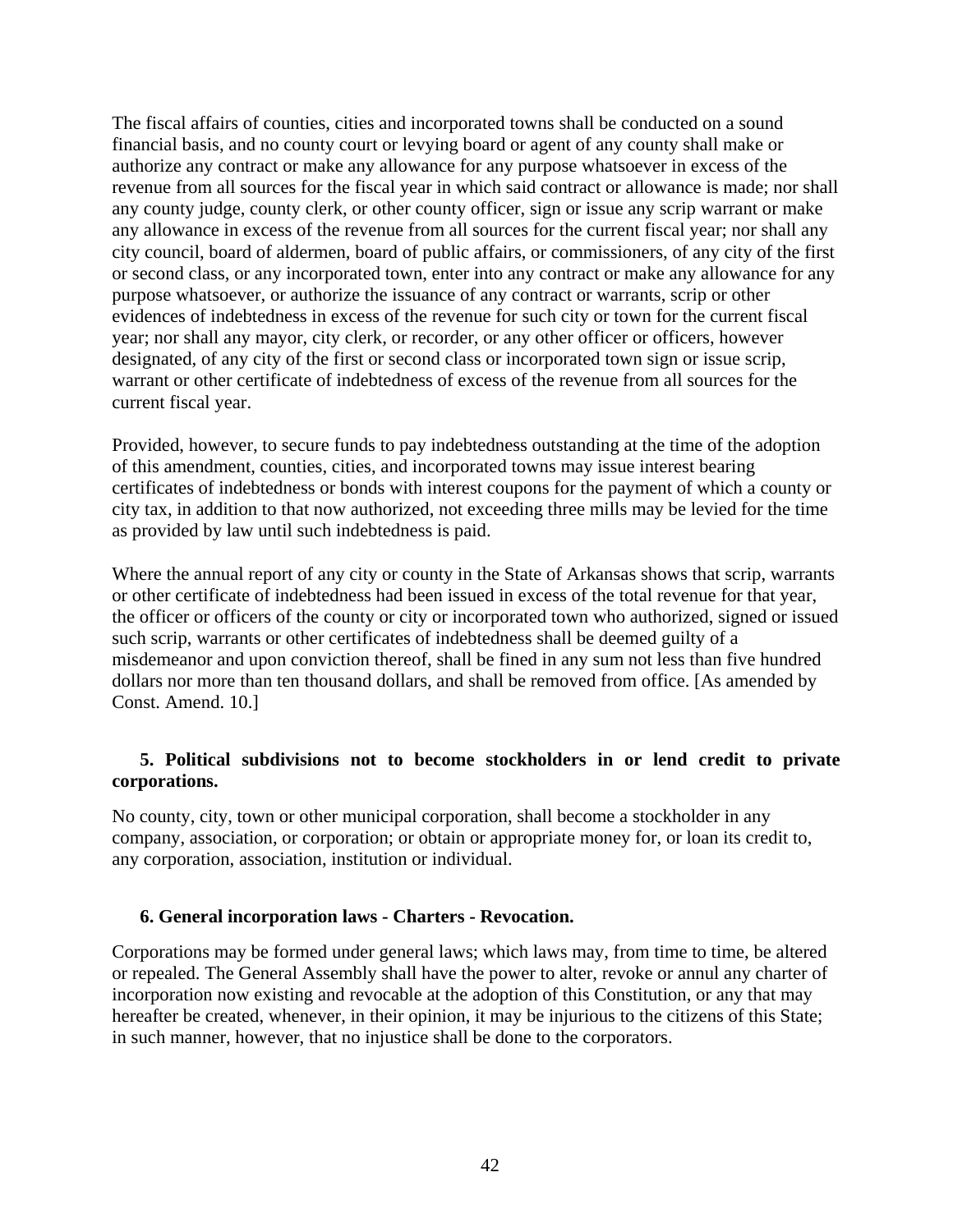#### **7. State not to be stockholder.**

Except as herein provided, the State shall never become a stockholder in, or subscribe to, or be interested in the stock of any corporation or association.

#### **8. Private corporations - Issuance of stocks or bonds - Conditions and restrictions.**

No private corporation shall issue stocks or bonds, except for money or property actually received, or labor done; and all fictitious increase of stock or indebtedness shall be void; nor shall the stock or bonded indebtedness of any private corporation be increased, except in pursuance of general laws; nor until the consent of the persons holding the larger amount, in value, of stock, shall be obtained at a meeting held after notice given, for a period not less than sixty days, in pursuance of law.

#### **9. Taking of property by corporation - Compensation.**

No property, nor right of way, shall be appropriated to the use of any corporation, until full compensation therefor shall be first made to the owner, in money; or first secured to him by a deposit of money; which compensation, irrespective of any benefit from any improvement proposed by such corporation, shall be ascertained by a jury of twelve men, in a court of competent jurisdiction, as shall be prescribed by law.

#### **10. Issue of circulating paper.**

No act of the General Assembly shall be passed authorizing the issue of bills, notes, or other paper which may circulate as money.

#### **11. Foreign corporations doing business in state.**

Foreign corporations may be authorized to do business in this State, under such limitations and restrictions as may be prescribed by law; Provided: That no such corporation shall do any business in this State, except while it maintains therein one or more known places of business, and an authorized agent or agents in the same, upon whom process may be served; and, as to contracts made or business done in this State, they shall be subject to the same regulations, limitations and liabilities as like corporations of this State; and shall exercise no other or greater powers, privileges or franchises than may be exercised by like corporations of this State; nor shall they have power to condemn or appropriate private property.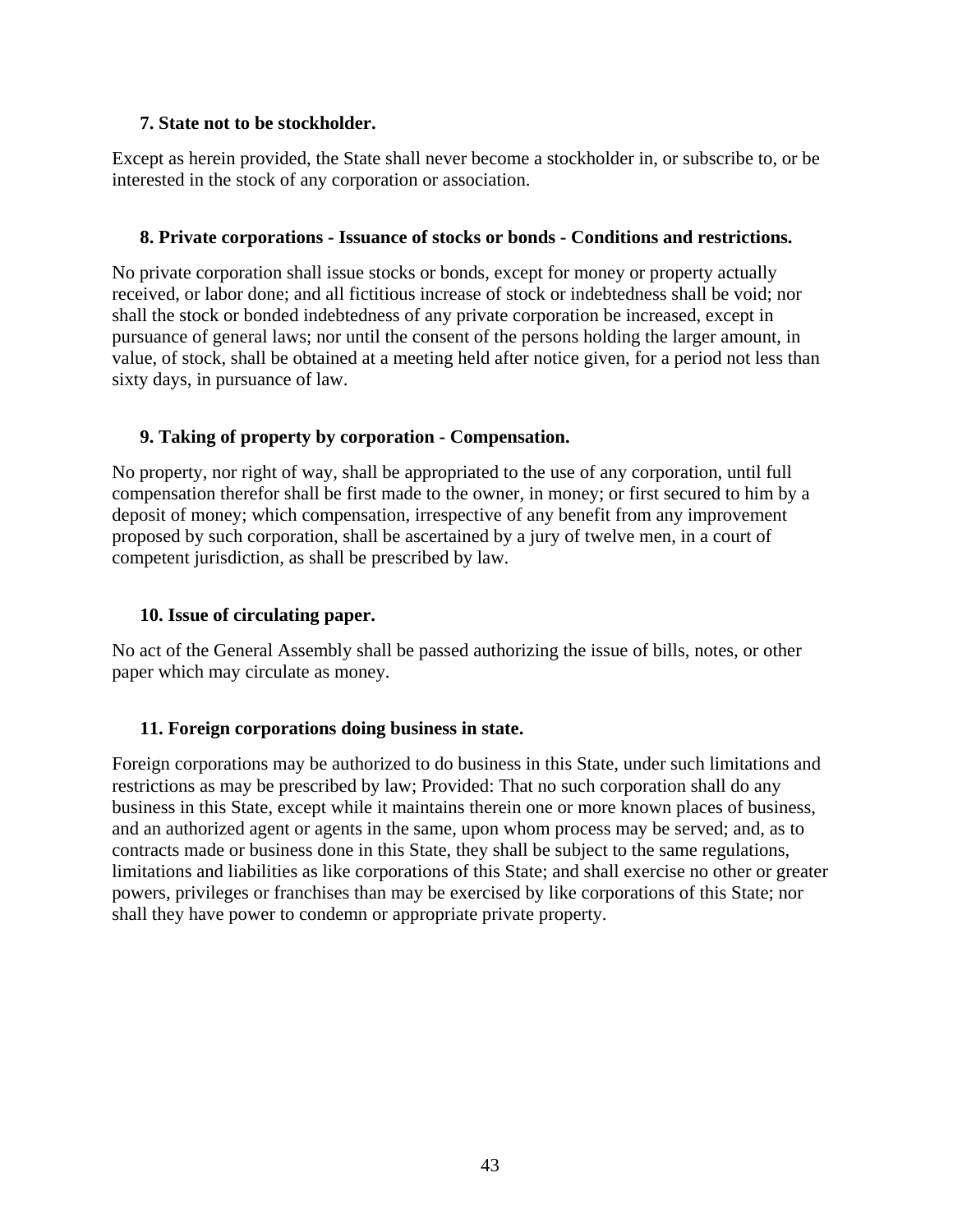#### **12. State not to assume liabilities of political subdivisions or private corporations - Indebtedness to state - Release.**

Except as herein otherwise provided, the State shall never assume, or pay the debt or liability of any county, town, city or other corporation whatever; or any part thereof; unless such debt or liability shall have been created to repel invasion, suppress insurrection, or to provide for the public welfare and defense. Nor shall the indebtedness of any corporation to the State, ever be released, or in any manner discharged, save by payment into the public treasury.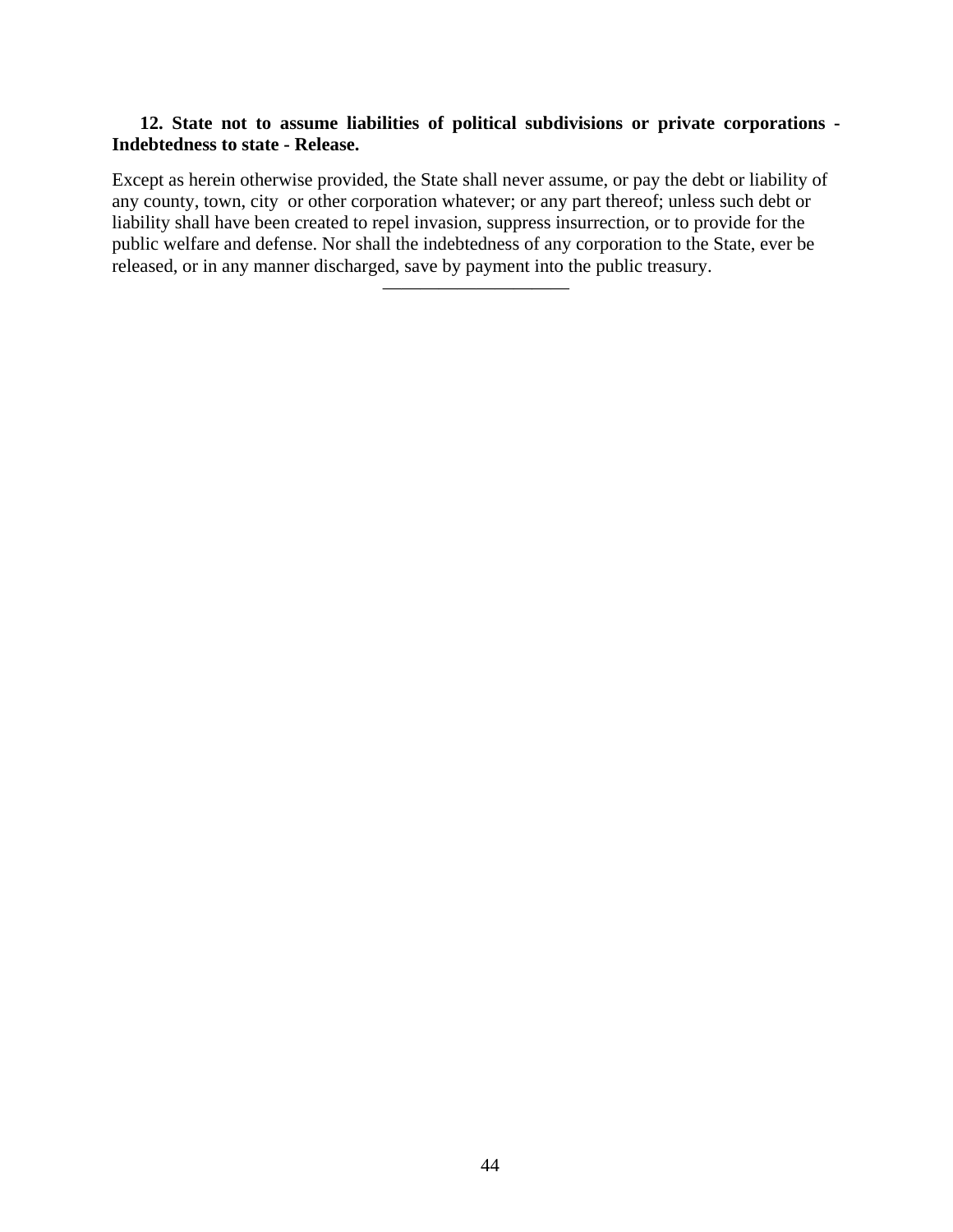# **Article 13.**

# **Counties, County Seats and County Lines.**

Section:

- 1. Size of counties Exceptions.
- 2. Consent of voters to change of county lines.
- 3. Change of county seats Conditions New counties.
- 4. Lines of new counties Distance from county seat of adjoining county Exception.

5. Sebastian County - Districts.

#### **1. Size of counties - Exceptions.**

No county now established shall be reduced to an area of less than six hundred square miles, nor to less than five thousand inhabitants: nor shall any new county be established with less than six hundred square miles and five thousand inhabitants: Provided, that this section shall not apply to the counties of Lafayette, Pope and Johnson, nor be so construed as to prevent the General Assembly from changing the line between the counties of Pope and Johnson.

## **2. Consent of voters to change of county lines.**

No part of a county shall be taken off to form a new county, or a part thereof, without the consent of a majority of the voters in such part proposed to be taken off.

## **3. Change of county seats - Conditions - New counties.**

No county seat shall be established or changed without the consent of a majority of the qualified voters of the county to be affected by such change, nor until the place at which it is proposed to establish or change such county seat shall be fully designated: Provided, That in formation of new counties, the county seat may be located temporarily by provisions of law.

## **4. Lines of new counties - Distance from county seat of adjoining county - Exception.**

In the formation of new counties no line thereof shall run within ten miles of the county seat of the county proposed to be divided, except the county seat of Lafayette County.

## **5. Sebastian County - Districts.**

Sebastian County may have two districts and two county seats, at which county, probate and circuit courts shall be held as may be provided by law, each district paying its own expenses.

————————————————————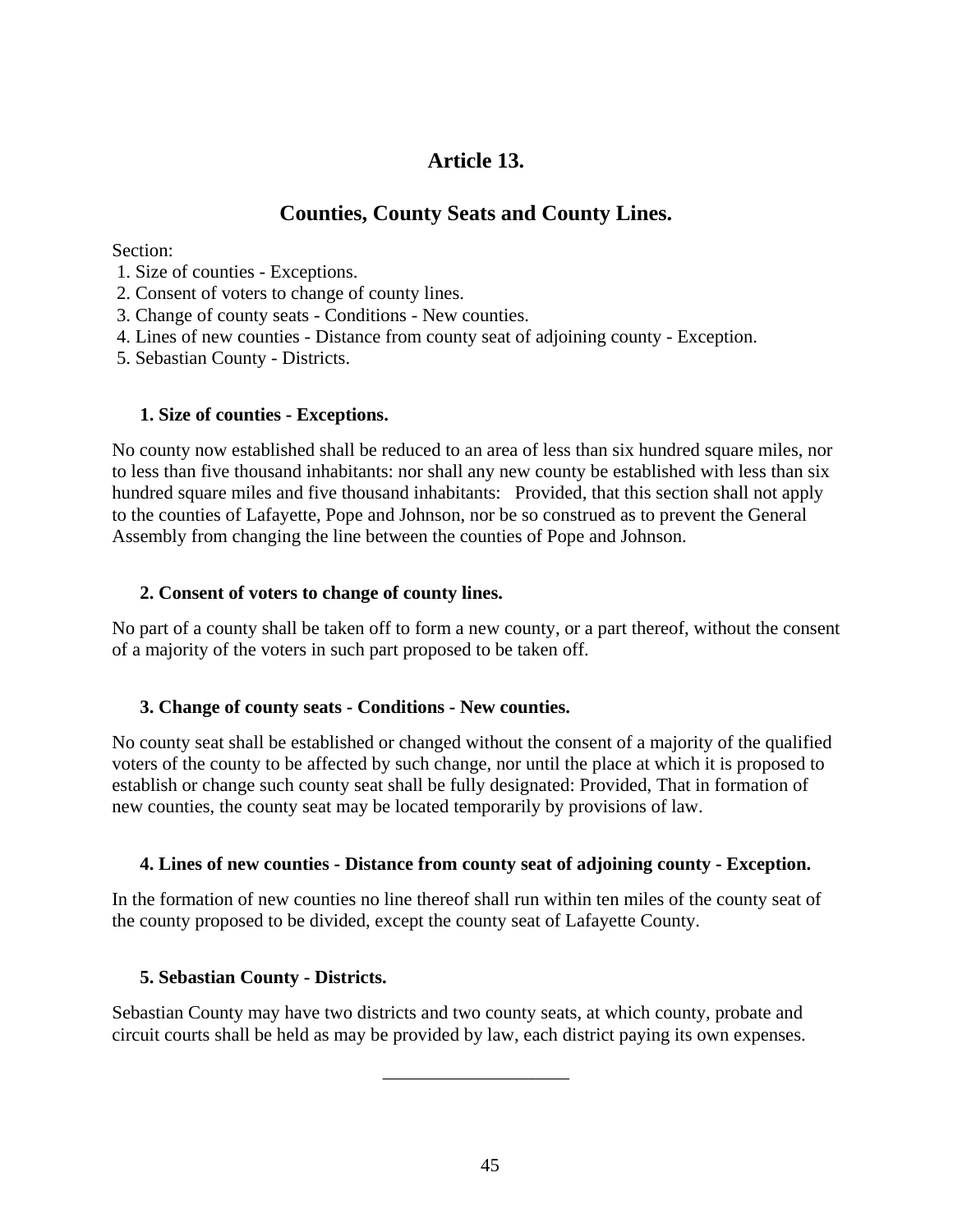# **Article 14.**

## **Education.**

Section:

- 1. Free school system.
- 2. School fund Use Purposes.
- 3. School tax Budget Approval of tax rate (Const., Art. 14, § 3, as amended by Const. Amend. 11, Const. Amend. 40, amended, and Const. Amend. 74).

4. Supervision of schools.

#### **1. Free school system.**

Intelligence and virtue being the safeguards of liberty and the bulwark of a free and good government, the State shall ever maintain a general, suitable and efficient system of free public schools and shall adopt all suitable means to secure to the people the advantages and opportunities of education. The specific intention of this amendment is to authorize that in addition to existing constitutional or statutory provisions the General Assembly and/or public school districts may spend public funds for the education of persons over twenty-one (21) years of age and under six (6) years of age, as may be provided by law, and no other interpretation shall be given to it. [As amended by Const. Amend. 53.]

#### **2. School fund - Use - Purposes.**

No money or property belonging to the public school fund, or to this State, for the benefit of schools or universities, shall ever be used for any other than for the respective purposes to which it belongs.

#### **3. School tax - Budget - Approval of tax rate (Const., Art. 14, § 3, as amended by Const. Amend. 11, Const. Amend. 40, amended, and Const. Amend. 74).**

 (a) The General Assembly shall provide for the support of common schools by general law. In order to provide quality education, it is the goal of this state to provide a fair system for the distribution of funds. It is recognized that, in providing such a system, some funding variations may be necessary. The primary reason for allowing such variations is to allow school districts, to the extent permissible, to raise additional funds to enhance the educational system within the school district. It is further recognized that funding variations or restrictions thereon may be necessary in order to comply with, or due to, other provisions of this Constitution, the United States Constitution, state or federal laws, or court orders.

(b)(1) There is established a uniform rate of ad valorem property tax of twenty-five (25) mills to be levied on the assessed value of all taxable real, personal, and utility property in the state to be used solely for maintenance and operation of the schools.

(2) Except as provided in this subsection the uniform rate of tax shall not be an additional levy for maintenance and operation of the schools but shall replace a portion of the existing rate of tax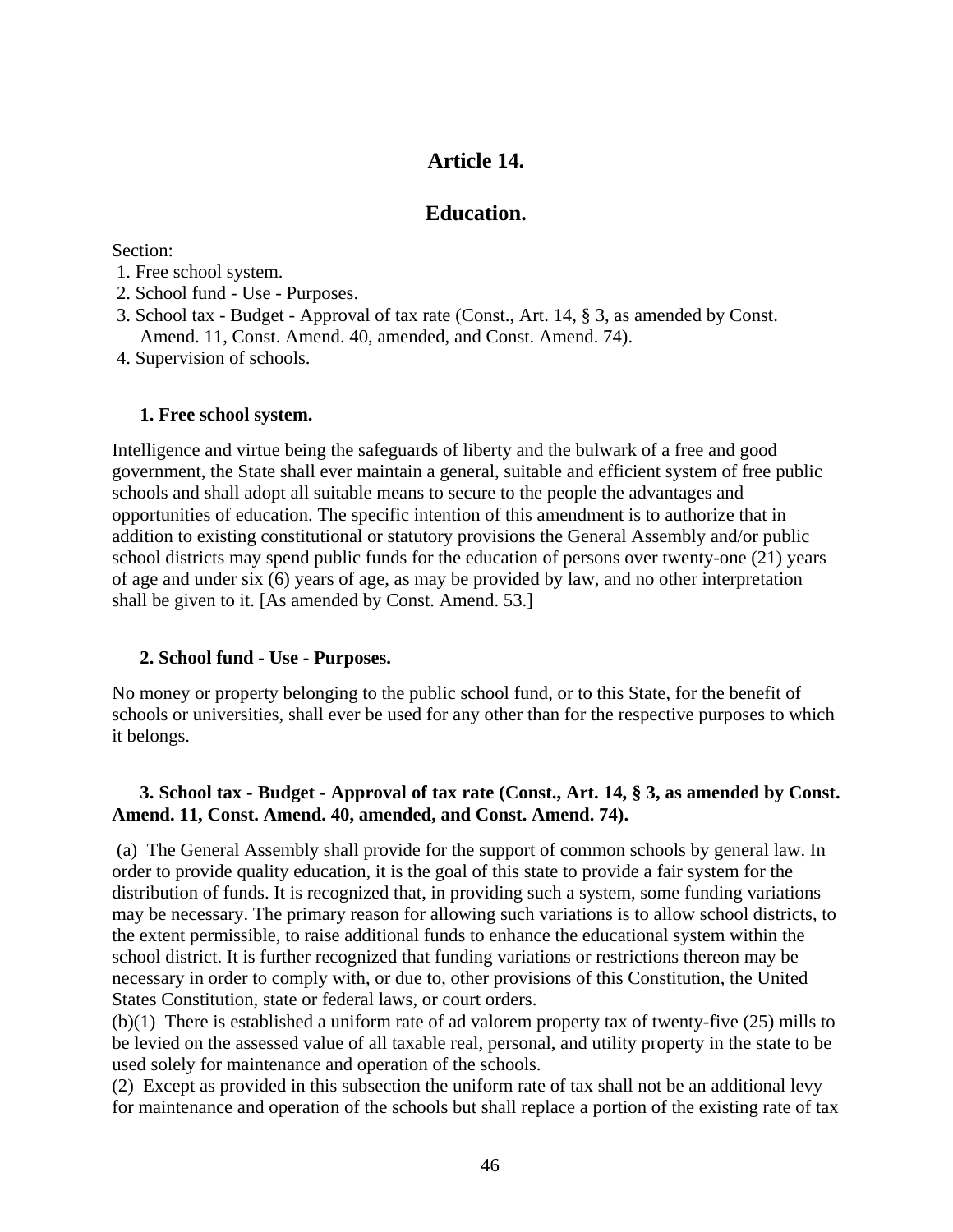levied by each school district available for maintenance and operation of schools in the school district. The rate of tax available for maintenance and operation levied by each school district on the effective date of this amendment shall be reduced to reflect the levy of the uniform rate of tax. If the rate of tax available for maintenance and operation levied by a school district on the effective date of this amendment exceeds the uniform rate of tax, the excess rate of tax shall continue to be levied by the school district until changed as provided in subsection (c)(1). If the rate of tax available for maintenance and operation levied by a school district on the effective date of this amendment is less than the uniform rate of tax, the uniform rate of tax shall nevertheless be levied in the district.

(3) The uniform rate of tax shall be assessed and collected in the same manner as other school property taxes, but the net revenues from the uniform rate of tax shall be remitted to the State Treasurer and distributed by the state to the school districts as provided by law. No portion of the revenues from the uniform rate of tax shall be retained by the state. The revenues so distributed shall be used by the school districts solely for maintenance and operation of schools.

(4) The General Assembly may by law propose an increase or decrease in the uniform rate of tax and submit the question to the electors of the state at the next general election. If a majority of the electors of the state voting on the issue vote **For** the proposed increase or decrease in the uniform rate of tax, the uniform rate of tax shall be increased or decreased as approved. If a majority of the electors of the state voting on the issue vote **Against** the proposed increase or decrease in the uniform rate of tax, the uniform rate of tax shall continue to be levied at the rate for the year in which the election is held.

(c)(1) In addition to the uniform rate of tax provided in subsection (b), school districts are authorized to levy, by a vote of the qualified electors respectively thereof, an annual ad valorem property tax on the assessed value of taxable real, personal, and utility property for the maintenance and operation of schools and the retirement of indebtedness. The Board of Directors of each school district shall prepare, approve and make public not less than sixty (60) days in advance of the annual school election a proposed budget of expenditures deemed necessary to provide for the foregoing purposes, together with a rate of tax levy sufficient to provide the funds therefor, including the rate under any continuing levy for the retirement of indebtedness. The Board of Directors shall submit the tax at the annual school election or at such other time as may be provided by law. If a majority of the qualified voters in the school district voting in the school election approve the rate of tax proposed by the Board of Directors, then the tax at the rate approved shall be collected as provided by law. In the event a majority of the qualified electors voting in the school election disapprove the proposed rate of tax, then the tax shall be collected at the rate approved in the last preceding school election. However, if the rate last approved has been modified pursuant to subsection (b) or  $(c)(2)$  of this section, then the tax shall be collected at the modified rate until another rate is approved.

(2) The tax levied by a school district pursuant to subsection  $(c)(1)$  of this section may be reduced pursuant to procedures provided by law if the tax would cause the state or district to be out of compliance with any other provision of this Constitution, the United States Constitution, state or federal law, or court order.

(3) No tax levied pursuant to subsection  $(c)(1)$  of this section shall be appropriated to any other district than that for which it is levied.

(d) For the purposes of this section, "maintenance and operation" means such expenses for the general maintenance and operation of schools as may be defined by law. [As amended by Const. Amends 11, 40 and 74.]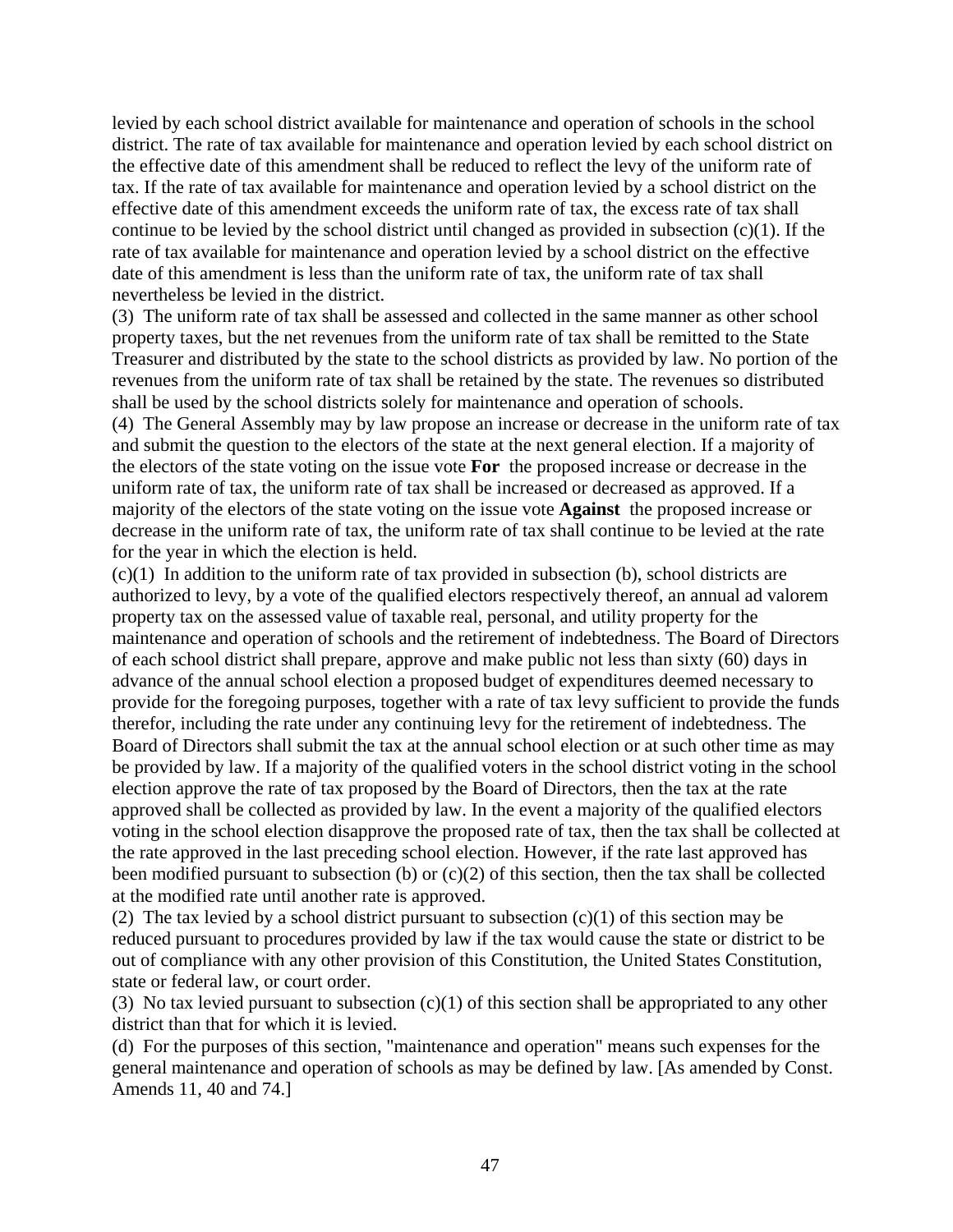## **4. Supervision of schools.**

The supervision of public schools, and the execution of the laws regulating the same, shall be vested in and confided to, such officers as may be provided for by the General Assembly.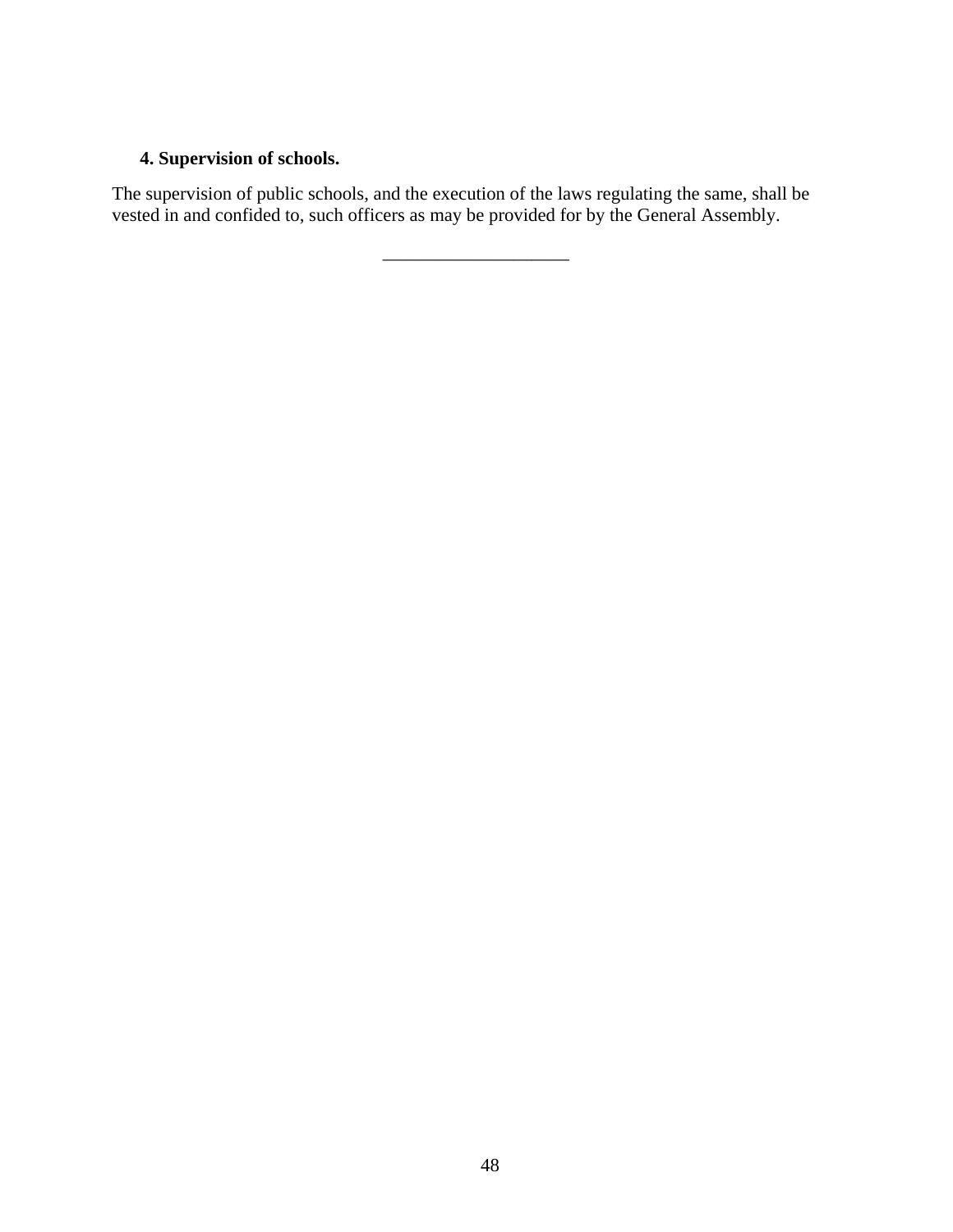# **Article 15.**

## **Impeachment and Address.**

Section:

- 1. Officers subject to impeachment Grounds.
- 2. Impeachment by House Trial by Senate Presiding officer.
- 3. Officers removable by Governor upon address.

#### **1. Officers subject to impeachment - Grounds.**

The Governor and all State officers, Judges of the Supreme and Circuit Courts, Chancellors and Prosecuting Attorneys, shall be liable to impeachment for high crimes and misdemeanors, and gross misconduct in office; but the judgment shall go no further than removal from office and disqualification to hold any office of honor, trust or profit under this State. An impeachment, whether successful or not, shall be no bar to an indictment.

#### **2. Impeachment by House - Trial by Senate - Presiding officer.**

The House of Representatives shall have the sole power of impeachment. All impeachments shall be tried by the Senate. When sitting for that purpose, the Senators shall be upon oath or affirmation; no person shall be convicted without the concurrence of two-thirds of the members thereof. The Chief Justice shall preside, unless he is impeached or otherwise disqualified, when the Senate shall select a presiding officer.

#### **3. Officers removable by Governor upon address.**

The governor, upon the joint address of two-thirds of all the members elected to each House of the General Assembly, for good cause, may remove the Auditor, Treasurer, Secretary of State, Attorney-General, Judges of the Supreme and Circuit Courts, Chancellors and Prosecuting Attorneys.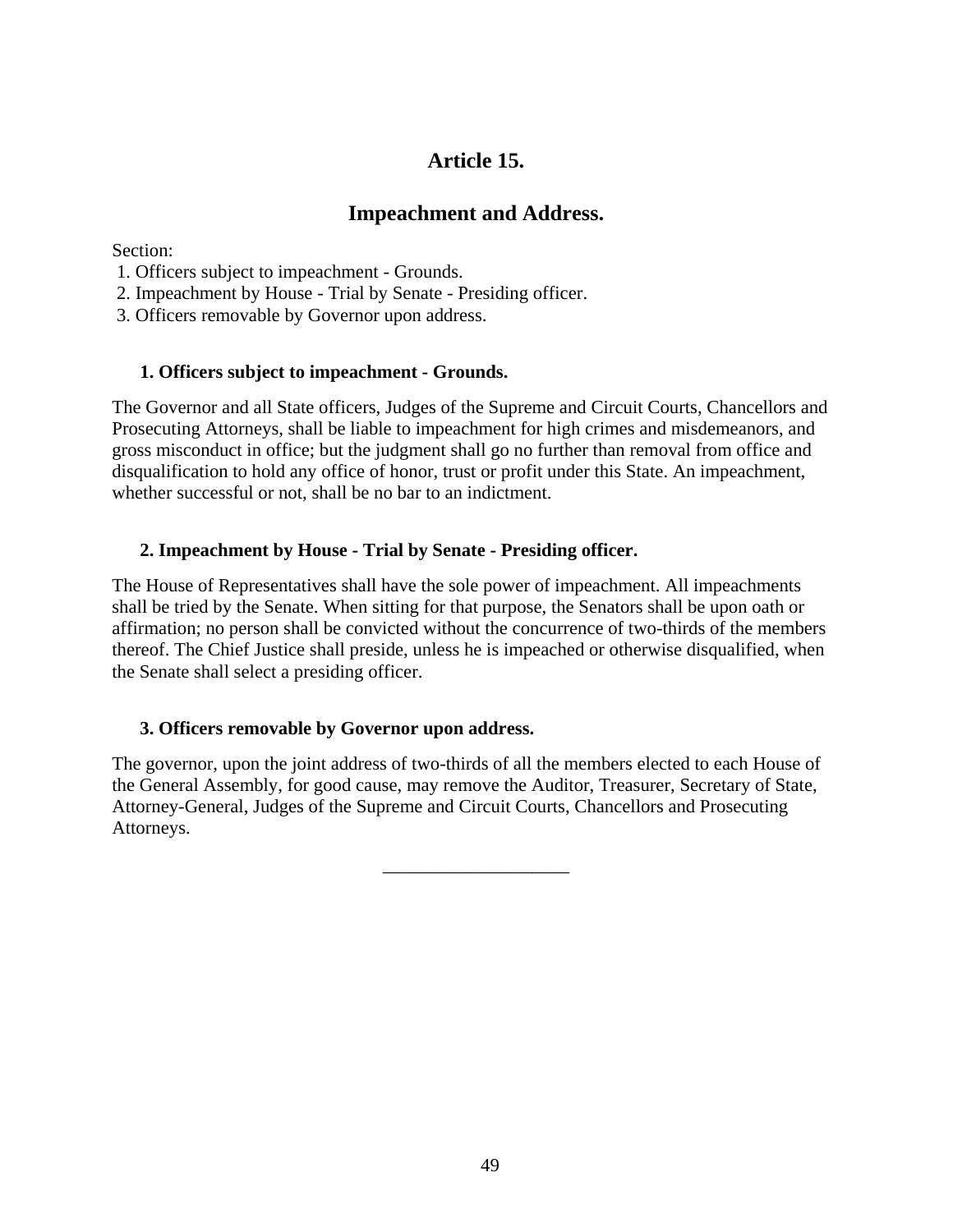# **Article 16.**

## **Finance and Taxation.**

Section:

- 1. Lending credit Bond issues Interest-bearing warrants.
- 2. Debts of state Payment.
- 3. Making profit out of or misusing public funds Penalty.
- 4. Salaries and fees of state officers.
- 5. Property taxed according to value Procedures for valuation Tax exemptions.
- 6. Other tax exemptions forbidden.
- 7. Taxation of corporate property.
- 8. Maximum rate of state taxes.
- 9. County taxes Limitation.
- 10. Payment of county and municipal taxes.
- 11. Levy and appropriation of taxes.
- 12. Disbursement of funds Appropriation required.
- 13. Illegal exactions.
- 14. Procedure for adjustment of taxes after reappraisal or reassessment of property.
- 15. Assessment of residential property and agricultural, pasture, timber, residential and commercial land.
- 16. Providing for exemption of value of residence of person 65 or over.

#### **1. Lending credit - Bond issues - Interest-bearing warrants.**

Neither the State nor any city, county, town or other municipality in this State shall ever lend its credit for any purpose whatever; nor shall any county, city or town or municipality ever issue any interest bearing evidences of indebtedness, except such bonds as may be authorized by law to provide for and secure the payment of the indebtedness existing at the time of the adoption of the Constitution of 1874, and the State shall never issue any interest-bearing treasury warrants or scrip. [As amended in 1918.]

#### **2. Debts of state - Payment.**

The General Assembly shall, from time to time, provide for the payment of all just and legal debts of the State.

#### **3. Making profit out of or misusing public funds - Penalty.**

The making of profit out of public moneys, or using the same for any purpose not authorized by law, by any officer of the State, or member or officer of the General Assembly, shall be punishable as may be provided by law, but part of such punishment shall be disqualification to hold office in this State for a period of five years.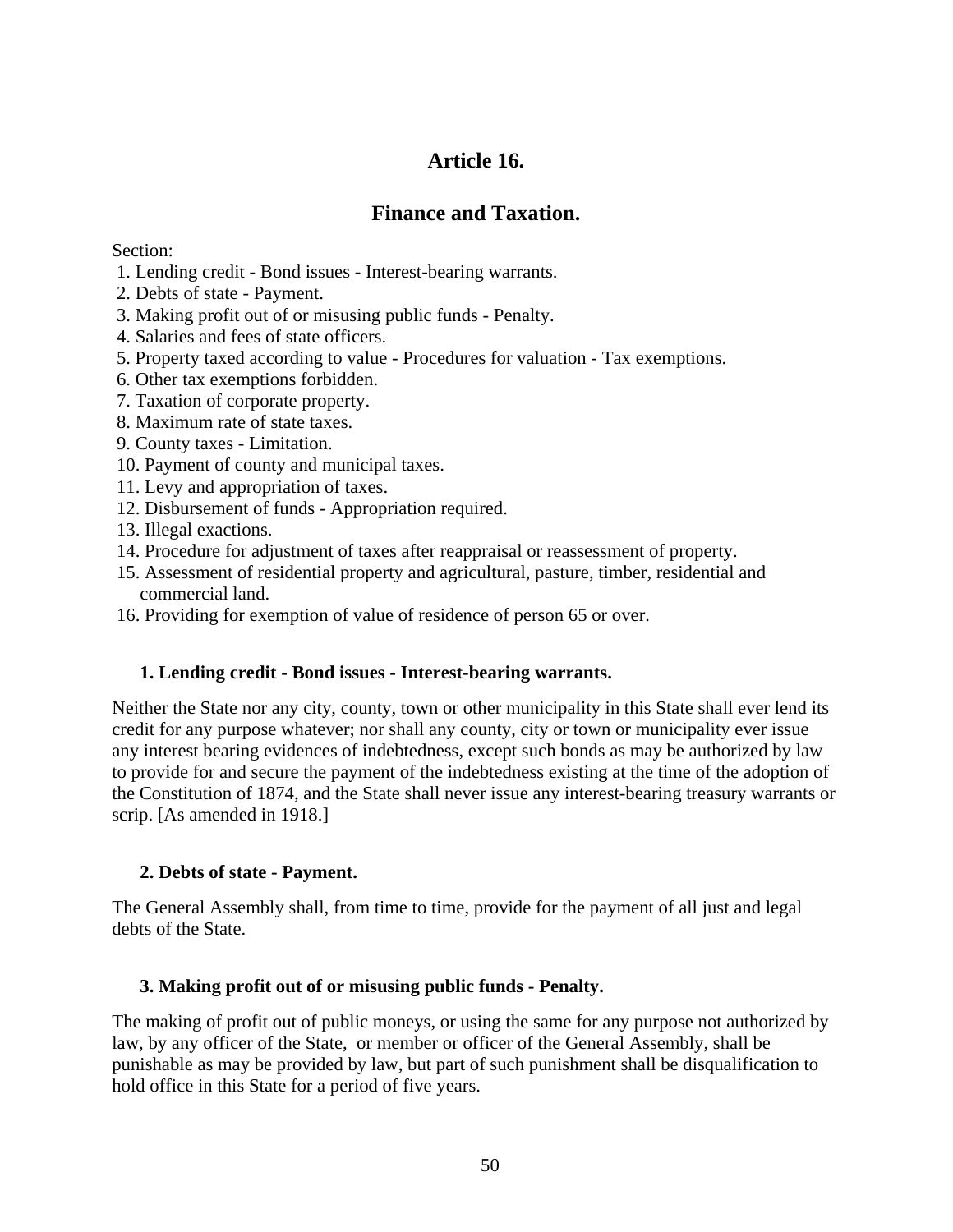#### **4. Salaries and fees of state officers.**

The General Assembly shall fix the salaries and fees of all officers in the State; and no greater salary or fee than that fixed by law shall be paid to any officer, employee or other person, or at any rate other than par value; and the number and salaries of the clerks and employees of the different departments of the State shall be fixed by law.

#### **5. Property taxed according to value - Procedures for valuation - Tax exemptions.**

 (a) All real and tangible personal property subject to taxation shall be taxed according to its value, that value to be ascertained in such manner as the General Assembly shall direct, making the same equal and uniform throughout the State. No one species of property for which a tax may be collected shall be taxed higher than another species of property of equal value, except as provided and authorized in Section 15 of this Article, and except as authorized in Section 14 of this Article. The General Assembly, upon the approval thereof by a vote of not less than threefourths (*3*/4ths) of the members elected to each house, may establish the methods and procedures for valuation of property for taxation purposes, but may not alter the method of valuation set forth in Section 15 of this Article.

(b) The following property shall be exempt from taxation: public property used exclusively for public purposes; churches used as such; cemeteries used exclusively as such; school buildings and apparatus; libraries and grounds used exclusively for school purposes; and buildings and grounds and materials used exclusively for public charity.

Nothing in this Section shall affect or repeal the provision of Amendment 57 to the Constitution of the State of Arkansas pertaining to intangible personal property. [Added by Const. Amend. 59.]

#### **6. Other tax exemptions forbidden.**

All laws exempting property from taxation, other than as provided in this Constitution shall be void.

#### **7. Taxation of corporate property.**

The power to tax corporations and corporate property, shall not be surrendered or suspended by any contract or grant to which the State may be a party.

#### **8. Maximum rate of state taxes.**

The General Assembly shall not have power to levy State taxes for any one year to exceed, in the aggregate, one per cent of the assessed valuation of the property of the State for that year.

#### **9. County taxes - Limitation.**

No county shall levy a tax to exceed one-half of one per cent., for all purposes; but may levy an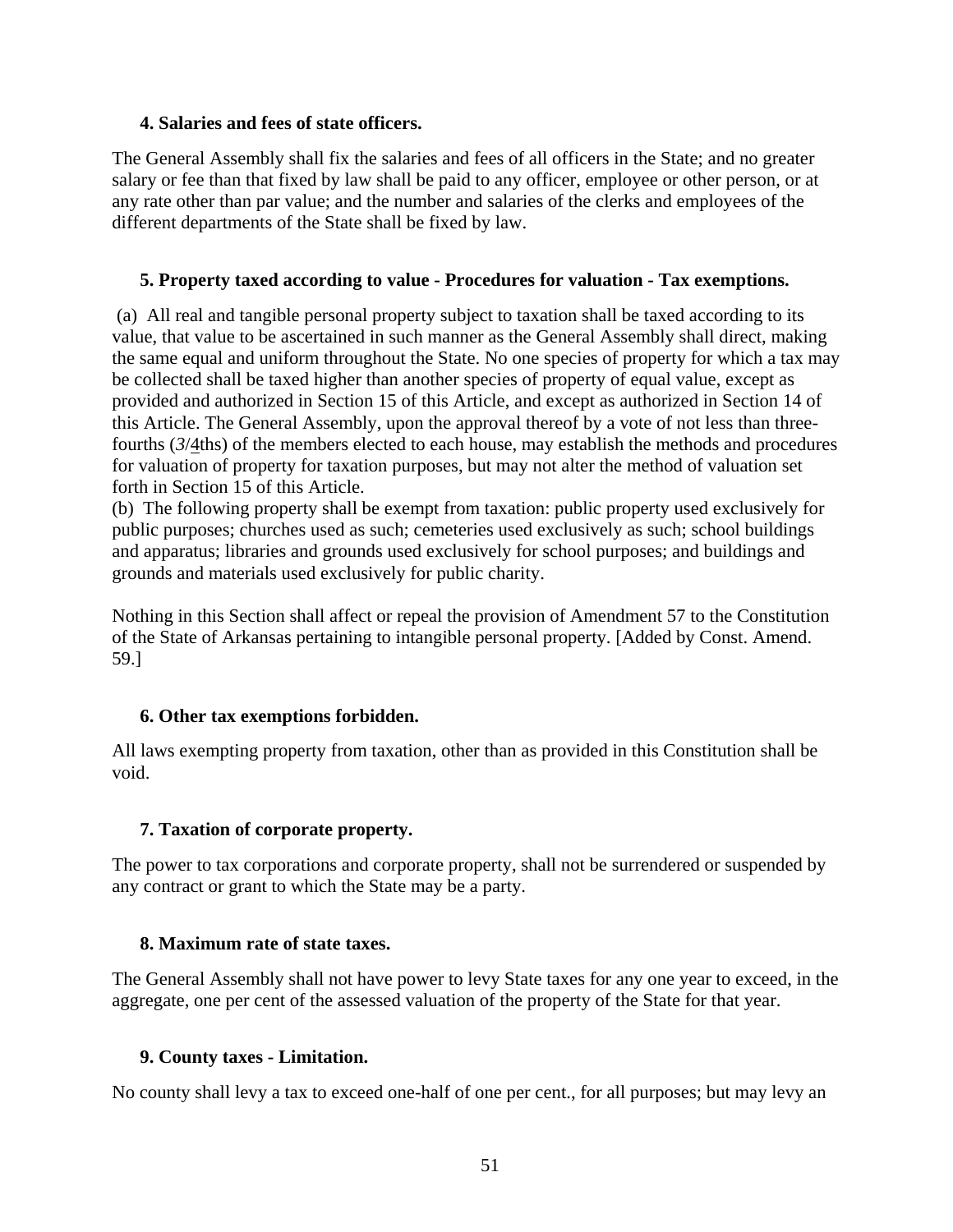additional one-half of one per cent. to pay indebtedness existing at the time of the ratification of this Constitution.

#### **10. Payment of county and municipal taxes.**

The taxes of counties, towns and cities shall only be payable in lawful currency of the United States, or the orders or warrants of said counties, towns and cities respectively.

### **11. Levy and appropriation of taxes.**

No tax shall be levied except in pursuance of law, and every law imposing a tax shall state distinctly the object of the same; and no moneys arising from a tax levied for any purpose shall be used for any other purpose.

## **12. Disbursement of funds - Appropriation required.**

No money shall be paid out of the treasury until the same shall have been appropriated by law; and then only in accordance with said appropriation.

## **13. Illegal exactions.**

Any citizen of any county, city or town may institute suit, in behalf of himself and all others interested, to protect the inhabitants thereof against the enforcement of any illegal exactions whatever.

#### **14. Procedure for adjustment of taxes after reappraisal or reassessment of property.**

 (a) Whenever a countywide reappraisal or reassessment of property subject to ad valorem taxes made in accordance with procedures established by the General Assembly shall result in an increase in the aggregate value of taxable real and personal property in any taxing unit in this State of ten percent (10%) or more over the previous year the rate of city or town, county, school district, and community college district taxes levied against the taxable real and personal property of each such taxing unit shall, upon completion of such reappraisal or reassessment, be adjusted or rolled back, by the governing body of the taxing unit, for the year for which levied as provided below. The General Assembly shall, by law, establish the procedures to be followed by a county in making a countywide reappraisal or reassessment of property which will, upon completion, authorize the adjustment or rollback of property tax rates or millage, as authorized hereinabove. The adjustment or rollback of tax rates or millage for the "base year" as hereinafter defined shall be designed to assure that each taxing unit will receive an amount of tax revenue from each tax source no greater than ten percent (10%) above the revenues received during the previous year from each such tax source, adjusted for any lawful tax or millage rate increase or reduction imposed in the manner provided by law for the year for which the tax adjustment or rollback is to be made, and after making the following additional adjustments:

(i) by excluding from such calculation the assessed value of, and taxes derived from, tangible personal property assessed in the taxing unit, and all real and tangible personal property of public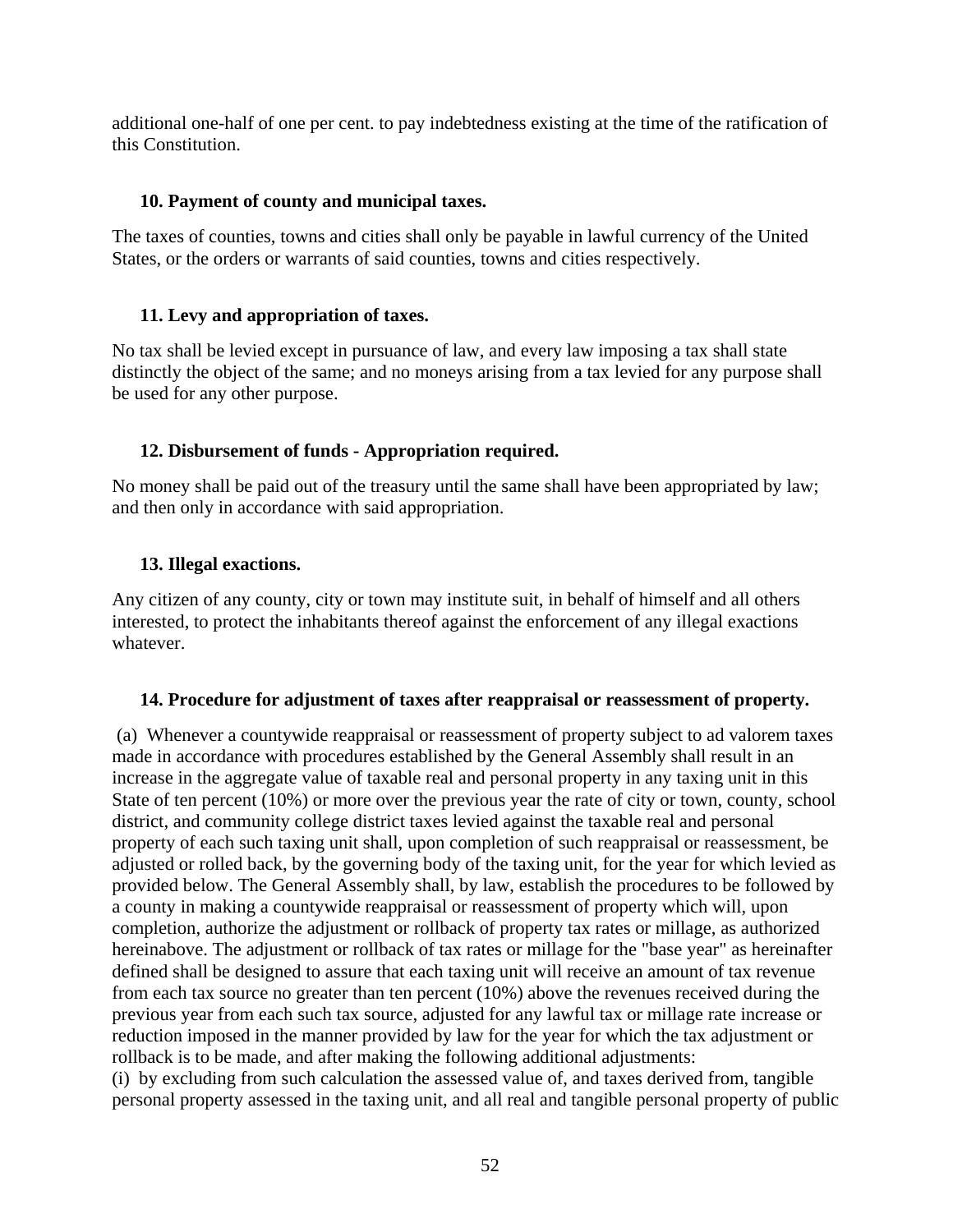utilities and regulated carriers assessed in the taxing unit, and

(ii) by computing the adjusted or rollback millage rates on the basis of the reassessed taxable real property for the base year that will produce an amount of revenue no greater than ten percent (10%) above the revenues produced from the assessed value of real property in the taxing unit (after making the aforementioned adjustments for personal properties and properties of public utilities and regulated carriers noted above) from millage rates in effect in the taxing unit during the base year in which the millage adjustment or rollback is to be calculated. Provided, further, that in calculating the amount of adjusted or rollback millage necessary to produce tax revenues no greater than ten percent (10%) above the revenues received during the previous year, the governing body shall separate from the assessed value of taxable real property of the taxing unit, newly-discovered real property and new construction and improvements to real property, after making the adjustments for personal property or property of public utilities and regulated carriers noted above, and shall compute the millage necessary to produce an amount of revenues equal to, but no greater than the base year revenues of the taxing unit from each millage source. Such taxing unit may elect either to obtain an increase in revenues equal to the amount of revenues that the computed or adjusted rollback millage will produce from newly-discovered real property and new construction and improvements to real property, or if the same be less than ten percent (10%), the governing body of the taxing unit may recompute the millage rate to be charged to produce an amount no greater than ten percent (10%) above the revenues collected for taxable real property during the base year.

Provided, however, that the amount of revenues to be derived from taxable personal property assessed in the taxing unit for the base year, other than personal property taxes to be paid by public utilities and regulated carriers in the manner provided hereinabove, shall be computed at the millage necessary to produce the same dollar amount of revenues derived during the current year in which the base year adjustment or rollback of millage is computed, and the millage necessary to produce the amount of revenues received from personal property taxes received by the taxing unit, for the base year shall be reduced annually as the assessed value of taxable personal property increases until the amount of revenues from personal property taxes, computed on the basis of the current year millage rates will produce an amount of revenues from taxable personal property equal to or greater than received during the base year, and thereafter the millage rates for computing personal property taxes shall be the millage rates levied for the current year.

Provided, however, that the taxes to be paid by public utilities and regulated carriers in the respective taxing units of the several counties of this State during the first five (5) calendar years in which taxes are levied on the taxable real and personal property as reassessed and equalized in each of the respective counties as a part of a statewide reappraisal program, shall be the greater of the following:

(1) the amount of taxes paid on property owned by such public utilities or regulated carriers in or assigned to such taxing unit, less adjustments for properties disposed of or reductions in the assessed valuation of such properties in the base year as defined below, or

(2) the amount of taxes due on the assessed valuation of taxable real and tangible personal property belonging to the public utilities or regulated carriers located in or assigned to the taxing unit in each county at millage rates levied for the current year.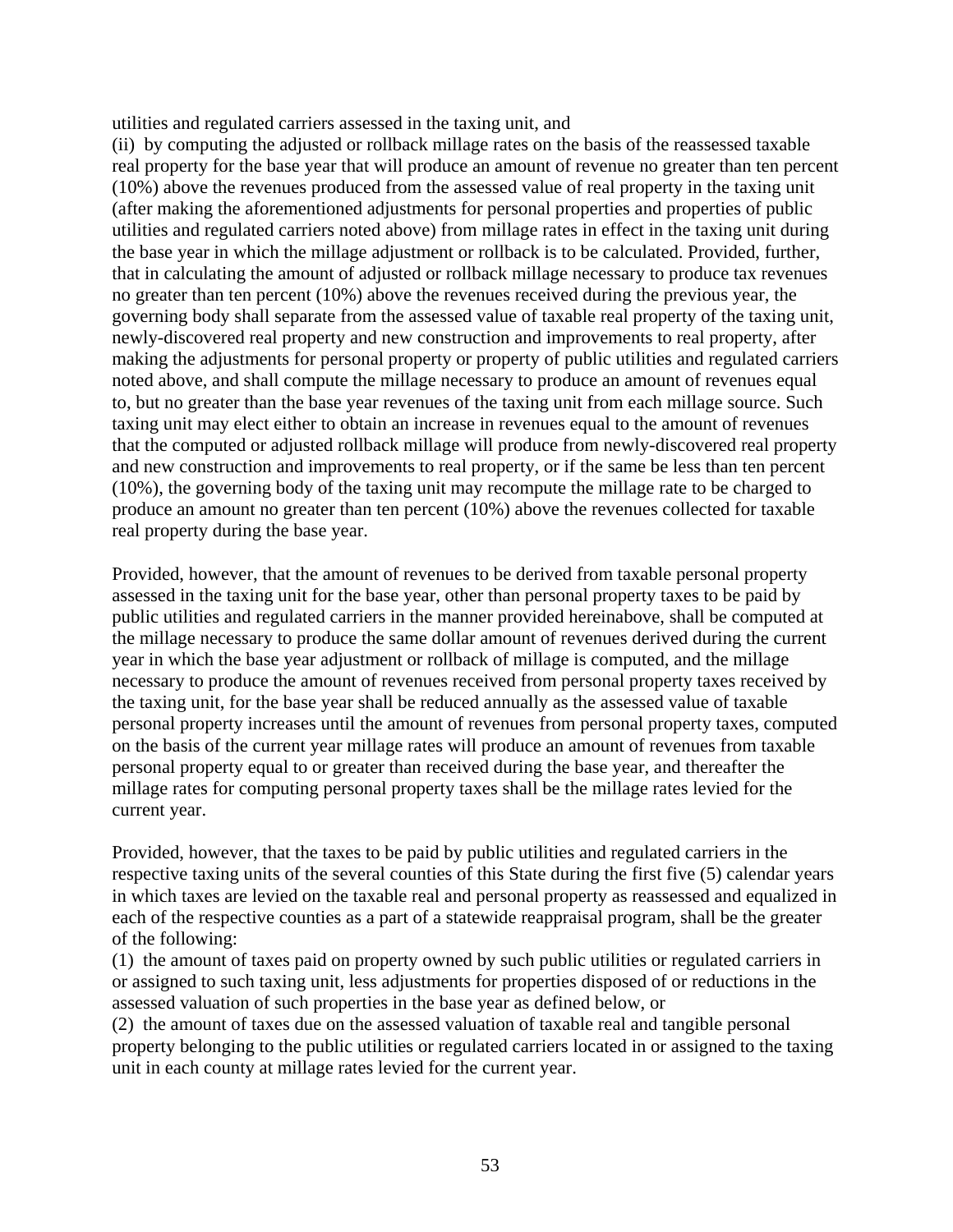As used herein, the term "base year" shall mean the year in which a county completes reassessment and equalization of taxable real and personal property as a part of a statewide reappraisal program, and extends the adjusted or rolled back millage rates for the first time, as provided in subsection (a) of this Section, for the respective taxing units in such county for collection in the following year.

(i) in the event the amount of taxes paid the taxing unit in a county in the base year, as defined herein, is greater than the taxes due to be paid to such taxing unit for the current year of any year of the second (2nd) period of five (5) years after the base year, the difference between the base year taxes and the current year taxes for any year of such five (5) year period shall be adjusted as follows:

| Current year of         | Taxes shall be current year taxes    |
|-------------------------|--------------------------------------|
| second period of $(5)$  | to which shall be added the          |
|                         | following percentage of the          |
| years                   | difference between the current       |
|                         | year taxes and the base year taxes   |
|                         | (if greater than current year taxes) |
| 1st year                | 80% of difference                    |
| 2nd year                | 60% of difference                    |
| 3rd year                | 40% of difference                    |
| 4th year                | 20% of difference                    |
| 5th year and thereafter | Current years taxes only.            |

(ii) if the current year taxes of a public utility or regulated carrier equal or exceed the base years taxes due a taxing unit during any year of the first ten (10) years after the base year, the amount of taxes to be paid to such taxing unit shall thereafter be the current years taxes and the adjustment authorized herein shall no longer apply in computing taxes to be paid to such taxing unit.

Provided, that in the event the aforementioned requirement for payment of taxes by public utilities and regulated carriers, or any class of utilities or carriers for the ten (10) year period noted above, shall be held by court decision to be contrary to the constitution or statutes of this State or of the Federal Government, the General Assembly may provide for other utilities or classes of carriers to receive the same treatment provided or required under the court order, if deemed necessary to promote equity between similar utilities or classes of carriers. (b) The General Assembly shall, by law, provide for procedures to be followed with respect to adjusting ad valorem taxes or millage pledged for bonded indebtedness purposes, to assure that the adjusted or rolled-back rate of tax or millage levied for bonded indebtedness purposes will, at all times, provide a level of income sufficient to meet the current requirements of all principal, interest, paying agent fees, reserves, and other requirements of the bond indenture. [Added by Const. Amend. 59.]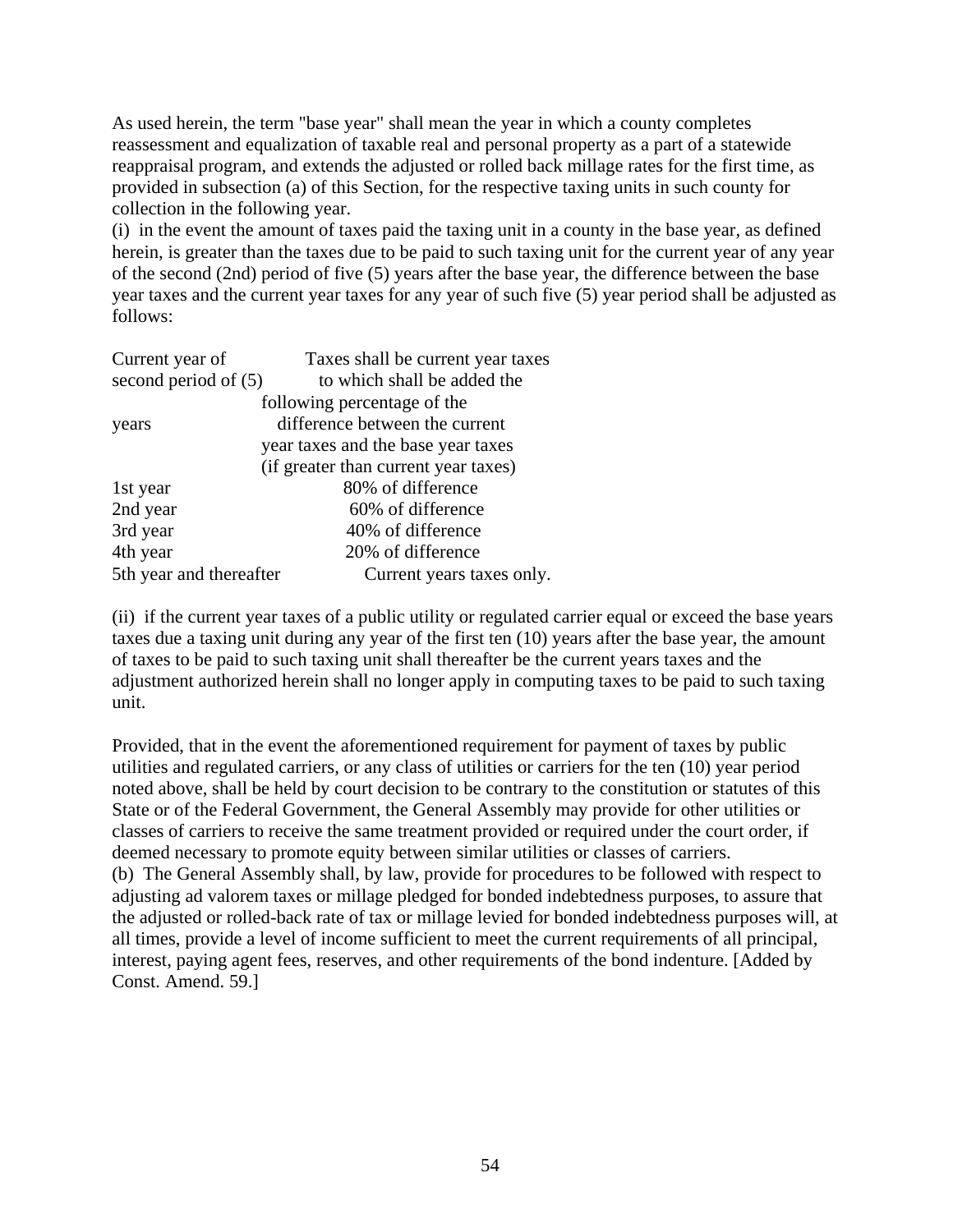#### **15. Assessment of residential property and agricultural, pasture, timber, residential and commercial land.**

 (a) Residential property used solely as the principal place of residence of the owner thereof shall be assessed in accordance with its value as a residence, so long as said property is used as the principal place of residence of the owner thereof, and shall not be assessed in accordance with some other method of valuation until said property ceases to be used for such residential purpose.

(b) Agricultural land, pasture land, timber land, residential and commercial land, excluding structures thereon, used primarily as such, shall be valued for taxation purposes under the provisions of Section 5 of this Article, upon the basis of its agricultural, pasture, timber, residential, or commercial productivity or use, and when so valued, such land shall be assessed at the same percentum of value and taxed at the same rate as other property subject to ad valorem taxes.

(c) The General Assembly shall enact laws providing for the administration and enforement of this Section and for the imposition of penalties for violations of this Section, or statutes enacted pursuant thereto. [Added by Const. Amend. 59.]

## **16. Providing for exemption of value of residence of person 65 or over.**

The General Assembly, upon approval thereof by a vote of not less than three-fourths (*3*/4ths) of the members elected to each house, may provide that the valuation of real property actually occupied by its owner as a residence who is sixty-five (65) years of age, or older, may be exempt in such amount as may be determined by law, but no greater than the first Twenty Thousand Dollars (\$20,000) in value thereof, as a homestead from ad valorem property taxes. [Added by Const. Amend. 59.]

——————————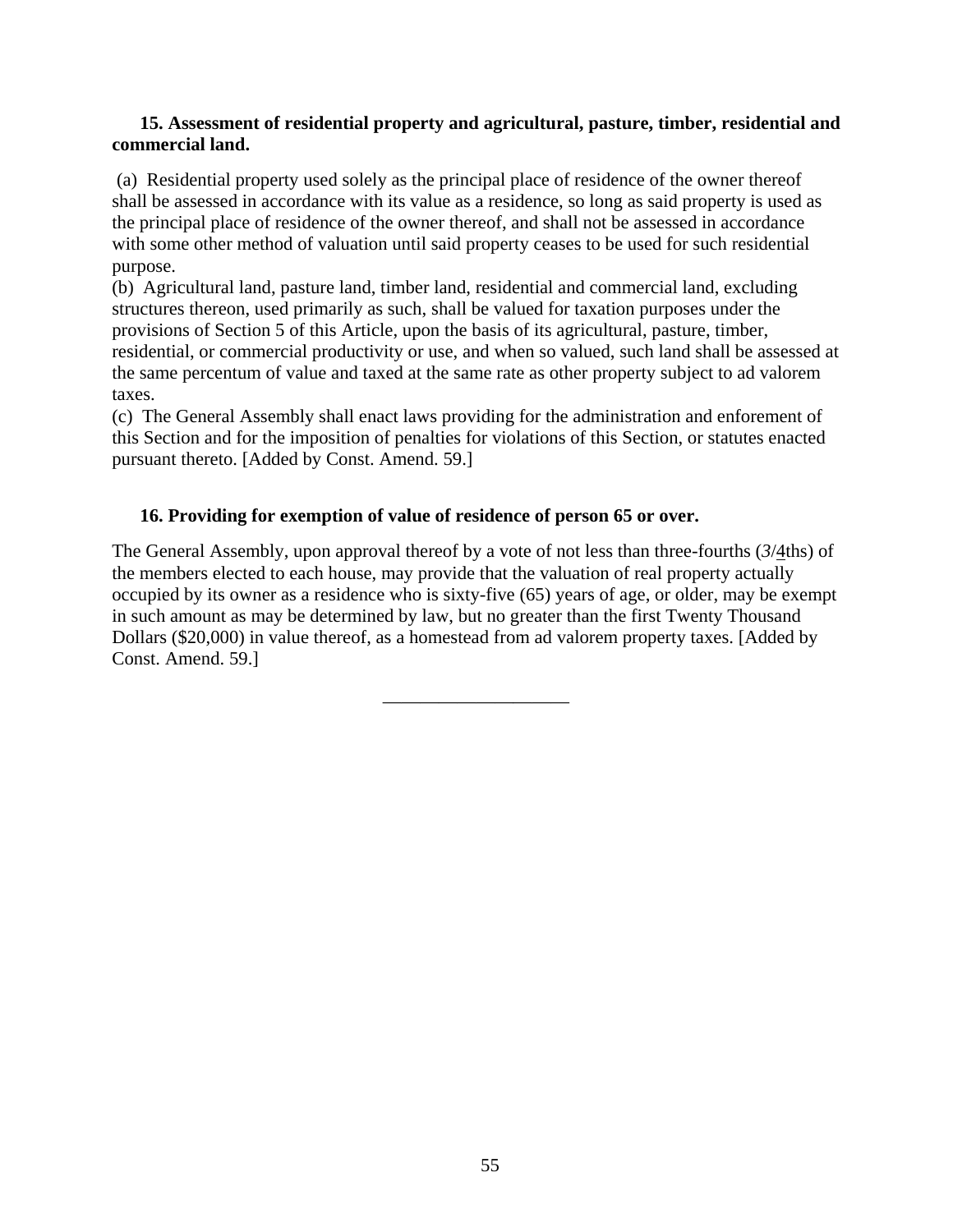# **Article 17.**

# **Railroads, Canals and Turnpikes.**

Section:

- 1. Common carriers Construction of railroads.
- 2. Offices of common carriers.
- 3. Equal right to transportation.
- 4. Parallel or competing lines.
- 5. Officers, agents and employees of carrier Personal interest in contracts prohibited.
- 6. Discrimination by carriers.
- 7. Free passes.
- 8. Condition of remission of forfeitures.
- 9. Right of eminent domain.
- 10. Regulation of carriers.
- 11. Movable property of carriers subject to execution.
- 12. Damages by railroads to persons and property Liability.
- 13. Annual reports of railroads.

## **1. Common carriers - Construction of railroads.**

All railroads, canals and turnpikes shall be public highways, and all railroads and canal companies shall be common carriers. Any association or corporation, organized for the purpose, shall have the right to construct and operate a railroad between any points within this State, and to connect at the State line with railroads of other States. Every railroad company shall have the right with its road to intersect, connect with, or cross any other road, and shall receive and transport each the other's passengers, tonnage and cars, loaded or empty, without delay or discrimination.

#### **2. Offices of common carriers.**

Every railroad, canal or turnpike corporation operated, or partly operated in this State, shall maintain one office therein, where transfers of its stock shall be made and where its books shall be kept for inspection by any stockholder or creditor of such corporation; in which shall be recorded the amount of capital stock subscribed or paid in, and the amounts owned by them respectively, the transfer of said stock, and the names and places of residence of the officers.

#### **3. Equal right to transportation.**

All individuals, associations and corporations shall have equal right to have persons and property transported over railroads, canals and turnpikes; and no undue or unreasonable discrimination shall be made in charges for, or in facilities for transportation of freight or passengers within the State, or coming from, or going to any other State. Persons and property transported over any railroad shall be delivered at any station at charges not exceeding the charges for transportation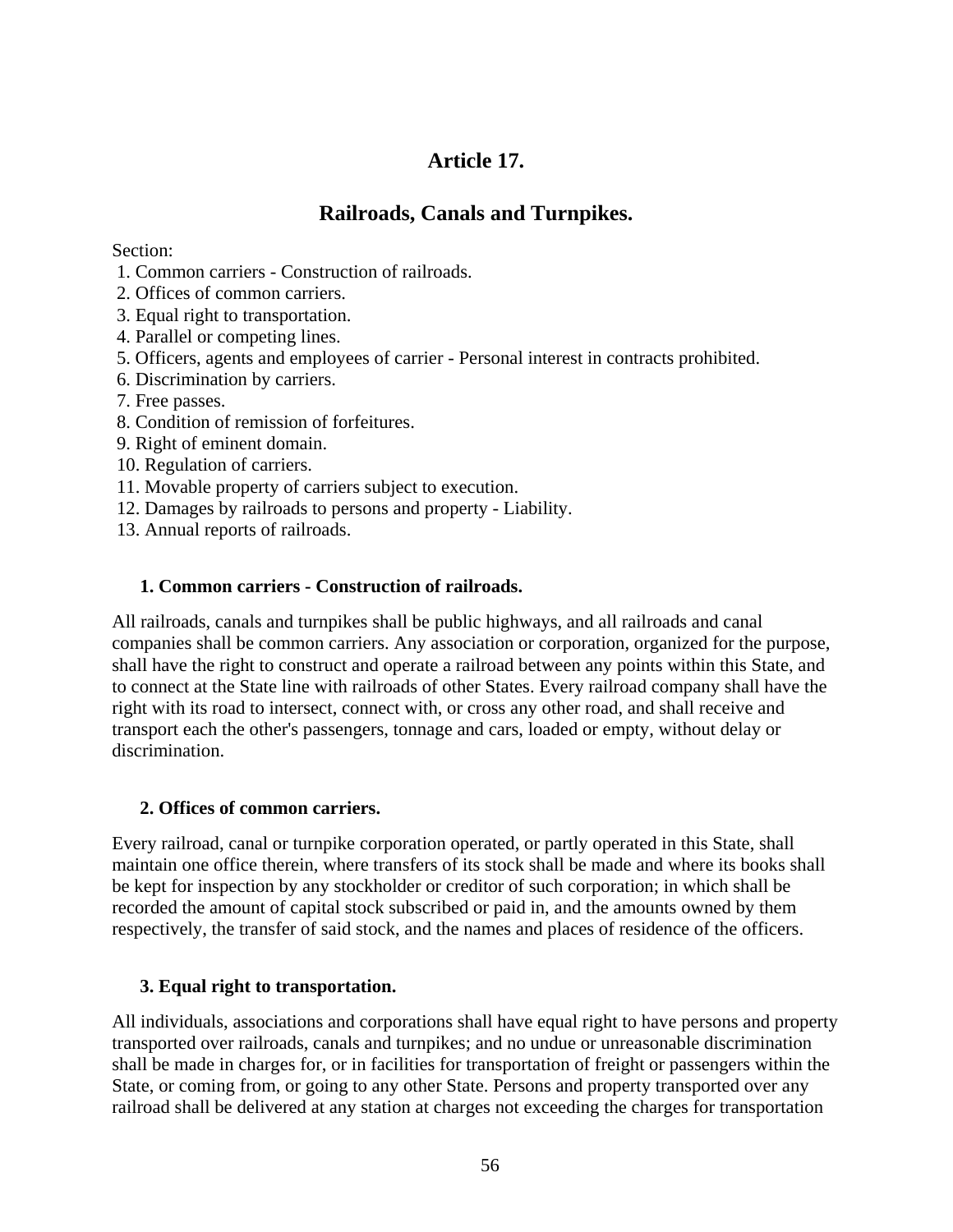of persons and property of the same class, in the same direction, to any more distant station. But excursion and commutation tickets may be issued at special rates.

## **4. Parallel or competing lines.**

No railroad, canal or other corporation, or the lessees, purchasers or managers of any railroad, canal or corporation shall consolidate the stock, property or franchises of such corporation with, or lease, or purchase the works or franchises of, or in any way control any other railroad or canal corporation owning or having under its control a parallel or competing line, nor shall any officer of such railroad or canal corporation act as an officer of any other railroad or canal corporation owning or having control of a parallel or competing line; and the question whether railroads or canals are parallel or competing lines shall, when demanded by the party complainant, be decided by a jury as in other civil issues.

## **5. Officers, agents and employees of carrier - Personal interest in contracts prohibited.**

No president, director, officer, agent or employee of any railroad or canal company, shall be interested, directly or indirectly, in the furnishing of material or supplies to such company, or in the business of transportation as a common carrier of freight or passengers over the works owned, leased, controlled or worked by such company. Nor in any arrangement which shall afford more advantageous terms, or greater facilities than are offered or accorded to the public. And all contracts and arrangements in violation of this section shall be void.

## **6. Discrimination by carriers.**

No discrimination in charges, or facilities for transportation, shall be made between transportation companies and individuals, or in favor of either by abatement, drawback or otherwise; and no railroad or canal company, or any lessee, manager or employee thereof shall make any preferences in furnishing cars or motive power.

## **7. Free passes.**

The General Assembly shall prevent by law the granting of free passes by any railroad or transportation company to any officer of this State, legislative, executive or judicial.

## **8. Condition of remission of forfeitures.**

The General Assembly shall not remit the forfeiture of the charter of any corporation now existing, or alter or amend the same, or pass any general or special law for the benefit of such corporation, except on condition that such corporation shall thereafter hold its charter subject to the provisions of this Constitution.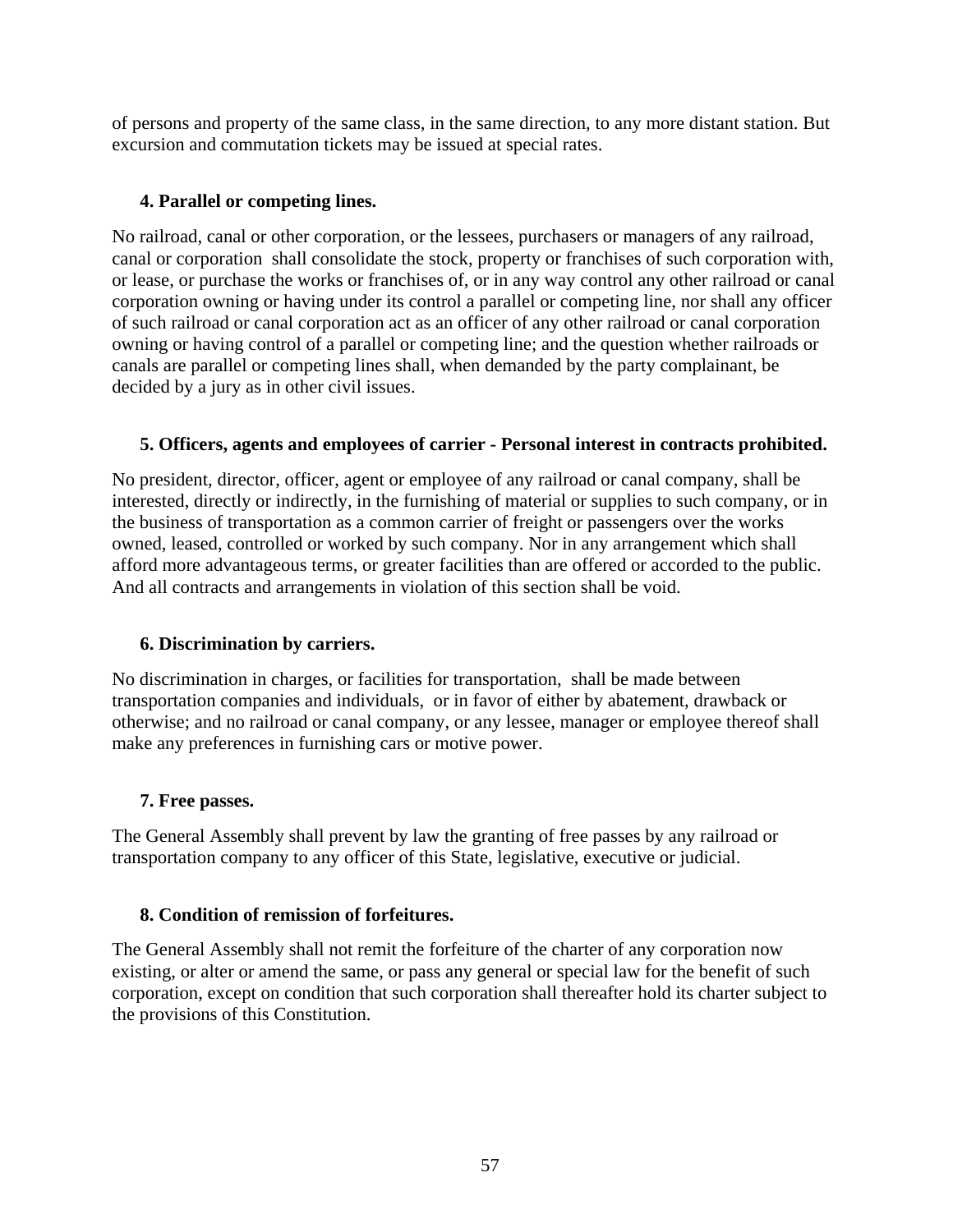### **9. Right of eminent domain.**

The exercise of the right of eminent domain shall never be abridged or so construed as to prevent the General Assembly from taking the property and franchises of incorporated companies, and subjecting them to public - use the same as the property of individuals.

## **10. Regulation of carriers.**

The General Assembly shall pass laws to correct abuses and prevent unjust discrimination and excessive charges by railroads, canals and turn-pike companies for transporting freight and passengers, and shall provide for enforcing such laws by adequate penalties and forfeitures, and shall provide for the creation of such offices and commissions and vest in them such authority as shall be necessary to carry into effect the powers hereby conferred. [As amended by Const. Amend. 2.]

## **11. Movable property of carriers subject to execution.**

That rolling stock and all other movable property belonging to any railroad company or corporation in this State shall be considered personal property, and shall be liable to execution and sale, in the same manner as the personal property of individuals, and the General Assembly shall pass no law exempting any such property from execution and sale.

## **12. Damages by railroads to persons and property - Liability.**

All railroads, which are now, or may be hereafter built, and operated either in whole or in part, in this State, shall be responsible for all damages to persons and property, under such regulations as may be prescribed by the General Assembly.

## **13. Annual reports of railroads.**

The directors of every railroad corporation shall annually make a report under oath to the Auditor of Public Accounts, of all of their acts and doings, which reports shall include such matters relating to railroads as may be prescribed by law, and the General Assembly shall pass laws enforcing, by suitable penalties, the provisions of this section.

——————————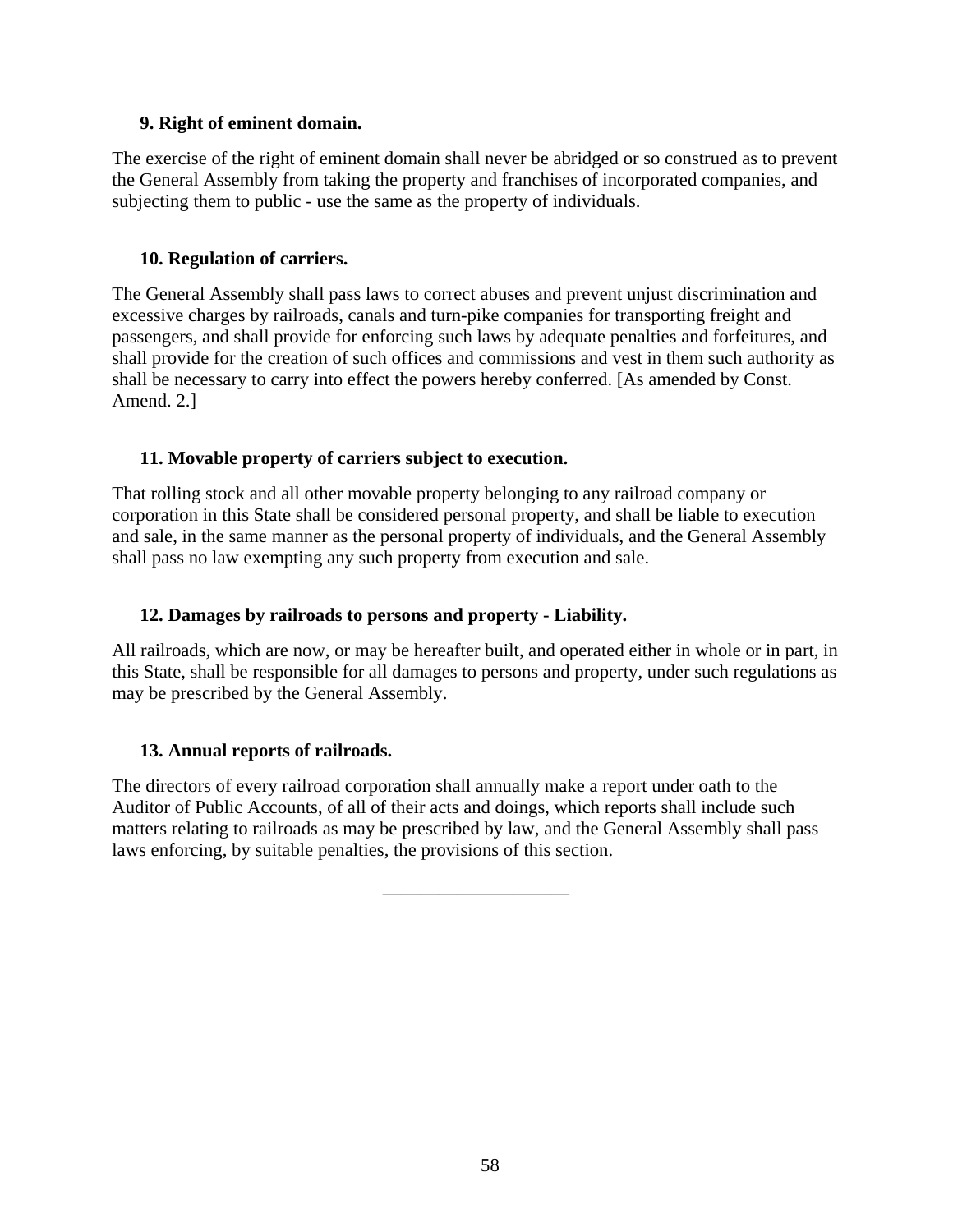# **Article 18.**

## **Judicial Circuits.**

#### Judicial Circuits

Until otherwise provided by the General Assembly, the Judicial Circuits shall be composed of the following counties:

First - Phillips, Lee, St. Francis, Prairie, Woodruff, White and Monroe. Second - Mississippi, Crittenden, Cross, Poinsett, Craighead, Greene, Clayton and Randolph. Third - Jackson, Independence, Lawrence, Sharp, Fulton, Izard, Stone and Baxter. Fourth - Marion, Boone, Searcy, Newton, Madison, Carroll, Benton and Washington. Fifth - Pope, Johnson, Franklin, Crawford, Sebastian, Sarber and Yell. Sixth - Lonoke, Pulaski, Van Buren and Faulkner. Seventh - Grant, Hot Springs, Garland, Perry, Saline and Conway. Eighth - Scott, Montgomery, Polk, Howard, Sevier, Little River, Pike and Clark. Ninth - Hempstead, Lafayette, Nevada, Columbia, Union, Ouachita and Calhoun. Tenth - Chicot, Drew, Ashley, Bradley, Dorsey and Dallas. Eleventh - Desha, Arkansas, Lincoln and Jefferson.

#### Terms of Courts

Until otherwise provided by the General Assembly, the Circuit Courts shall be begun and held in the several counties as follows:

#### First Circuit

White - First Monday in February and August. Woodruff - Third Monday in February and August. Prairie - Second Monday after the third Monday in February and August. Monroe - Sixth Monday after the third Monday in February and August. St. Francis - Eighth Monday after the third Monday in February and August. Lee - Tenth Monday after the third Monday in February and August. Phillips - Twelfth Monday after the third Monday in February and August.

#### Second Circuit

Mississippi - First Monday in March and September. Crittenden - Second Monday in March and September. Cross - Second Monday after the second Monday in March and September. Poinsett - Third Monday after the second Monday in March and September. Craighead - Fourth Monday after the second Monday in March and September. Greene - Sixth Monday after the second Monday in March and September.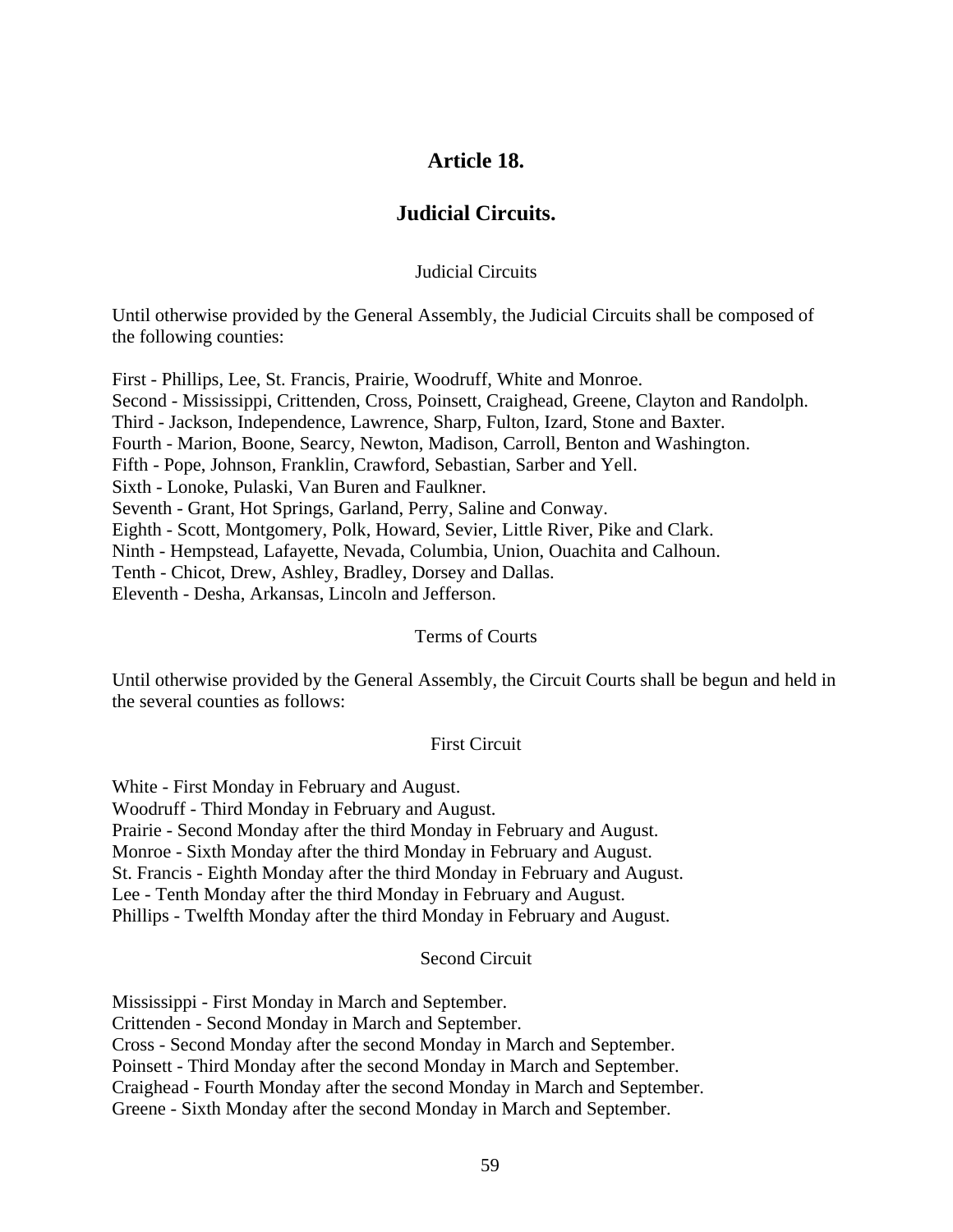Clayton - Seventh Monday after the second Monday in March and September. Randolph - Ninth Monday after the second Monday in March and September.

#### Third Circuit

Jackson - First Monday in March and September. Lawrence - Fourth Monday in March and September. Sharp - Second Monday after the fourth Monday in March and September. Fulton - Fourth Monday after the fourth Monday in March and September. Baxter - Sixth Monday after the fourth Monday in March and September. Izard - Seventh Monday after the fourth Monday in March and September. Stone - Ninth Monday after the fourth Monday in March and September. Independence - Tenth Monday after the fourth Monday in March and September.

#### Fourth Circuit

Marion - Second Monday in February and August.

Boone - Third Monday in February and August.

Searcy - Second Monday after the third Monday in February and August.

Newton - Third Monday after the third Monday in February and August.

Carroll - Fourth Monday after the third Monday in February and August.

Madison - Fifth Monday after the third Monday in February and August.

Benton - Sixth Monday after the third Monday in February and August.

Washington - Eighth Monday after the third Monday in February and August.

#### Fifth Circuit

Greenwood District, Sebastian county - Third Monday in February and August.

Fort Smith District, Sebastian county - First Monday after the fourth Monday in February and August.

Crawford county - Fourth Monday after the fourth Monday in February and August.

Franklin county - Sixth Monday after the fourth Monday in February and August.

Sarber county - Eighth Monday after the fourth Monday in February and August.

Yell county - Tenth Monday after the fourth Monday in February and August.

Pope county - Twelfth Monday after fourth Monday in February and August.

Johnson county - Fourteenth Monday after the fourth Monday in February and August.

## Sixth Circuit

In the county of Pulaski on the first Monday in February, and continue twelve weeks if the business of said court require it.

In the county of Lonoke on the first Monday succeeding the Pulaski Court, and continue two weeks if the business of said Court require it.

In the county of Faulkner on the first Monday after the Lonoke Court, and continue two weeks if the business of said Court require it.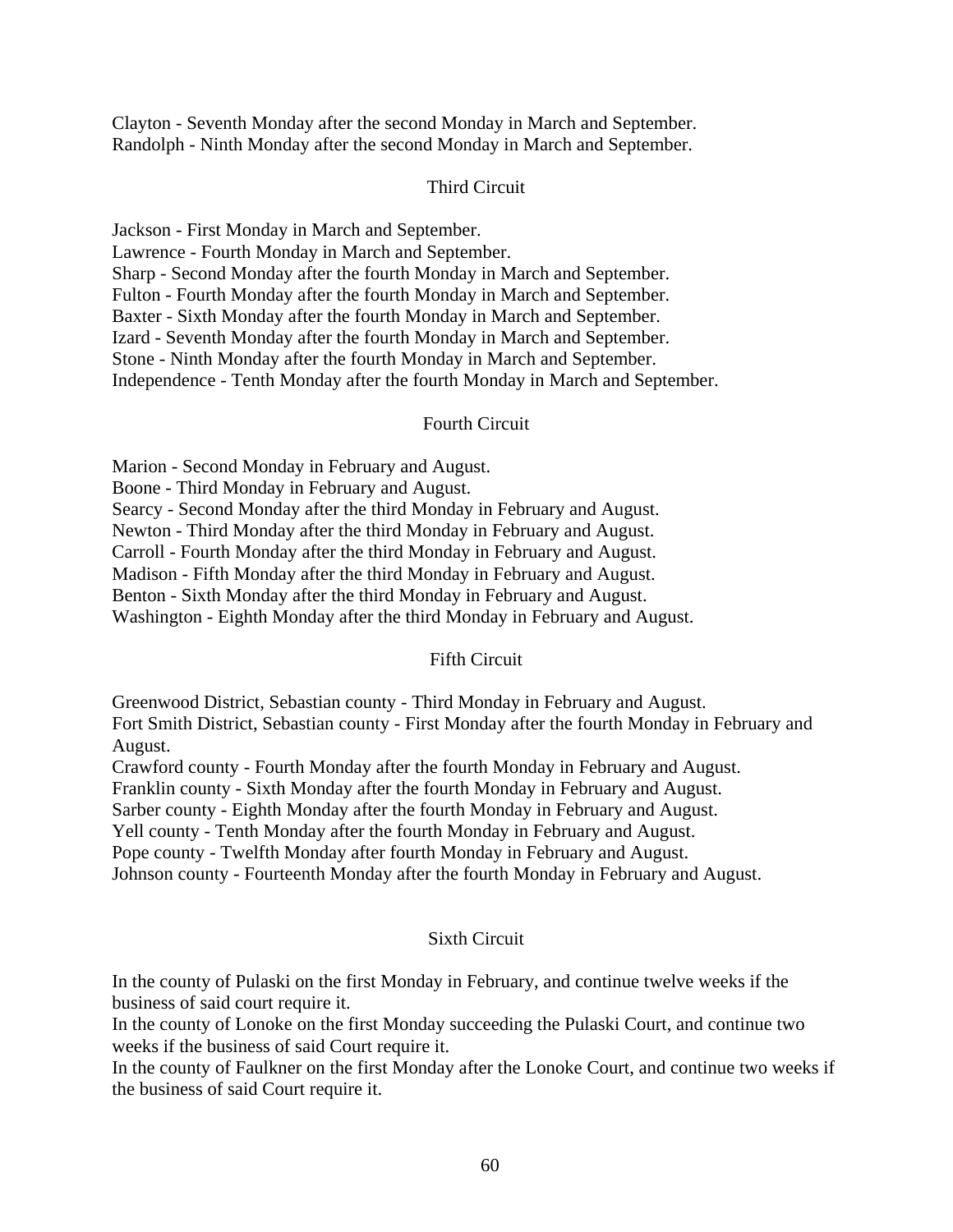In the county of Van Buren on the first Monday after the Faulkner Court, and continue two weeks if the business of said Court require it.

### Fall Term, Sixth Circuit

In the county of Pulaski on the first Monday in October, and continue seven weeks if the business of said Court require it.

In the county of Lonoke on the first Monday next after the Pulaski Court and continue two weeks if the business of said court require it.

In the county of Faulkner on the first Monday after the Lonoke Court, and continue one week if the business of said Court require it.

In the County of Van Buren on the first Monday after the Faulkner Court, and continue one week if the business of said Court require it.

#### Seventh Circuit

Hot Spring - Second Monday in March and September.

Grant - Third Monday in March and September.

Saline - Fourth Monday in March and September.

Conway - Second Monday after fourth Monday in March and September.

Perry - Fourth Monday after the fourth Monday in March and September.

Garland - Fifth Monday after the fourth Monday in March and September.

#### Eighth Circuit

Montgomery - First Monday in February and August.

Scott - First Monday after the first Monday in February and August. Polk - Second Monday after the first Monday in February and August. Sevier - Third Monday after the first Monday in February and August. Little River - Fifth Monday after the first Monday in February and August. Howard - Seventh Monday after the first Monday in February and August. Pike - Eighth Monday after the first Monday in February and August. Clark - Ninth Monday after the first Monday in February and August.

#### Ninth Circuit

Calhoun - First Monday in March and September.

Union - Second Monday after the first Monday in March and September. Columbia - Fourth Monday after the first Monday in March and September. Lafayette - Sixth Monday after the first Monday in March and September. Hempstead - Eighth Monday after the first Monday in March and September. Nevada - Eleventh Monday after the first Monday in March and September. Ouachita - Thirteenth Monday after the first Monday in March and September.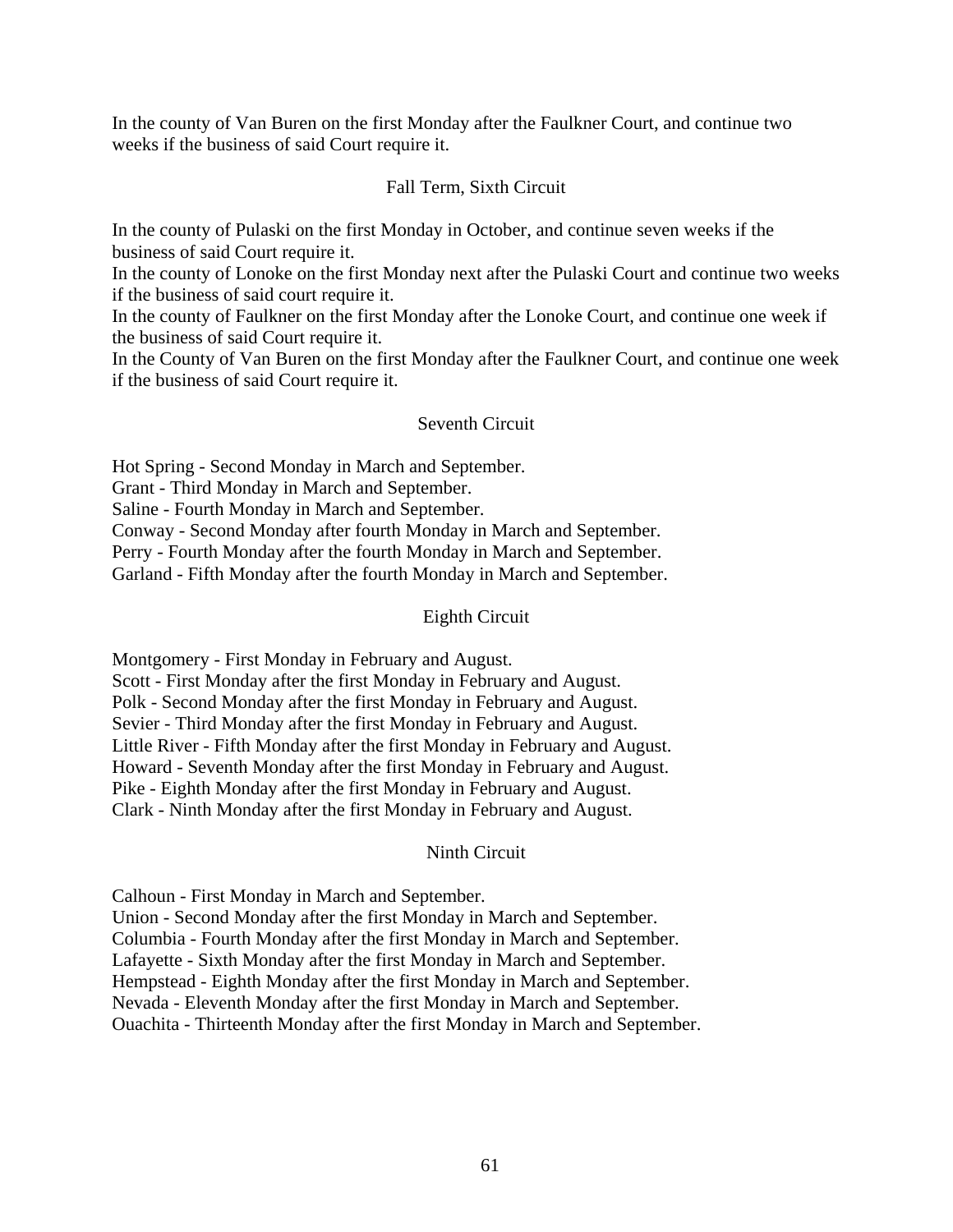#### Tenth Circuit

Dorsey - Third Monday in February and August. Dallas - First Monday in March and September. Bradley - Second Monday in March and September.

Ashley - Third Monday in March and September.

Drew - Second Monday after the third Monday in March and September.

Chicot - Fourth Monday after the third Monday in March and September.

#### Eleventh Circuit

In the county of Desha on the first Monday in March and September.

In the county of Arkansas on the fourth Monday in March and September.

In the county of Lincoln on the third Monday after the fourth Monday in March and September. In the county of Jefferson on the sixth Monday after the fourth Monday in March and September.

——————————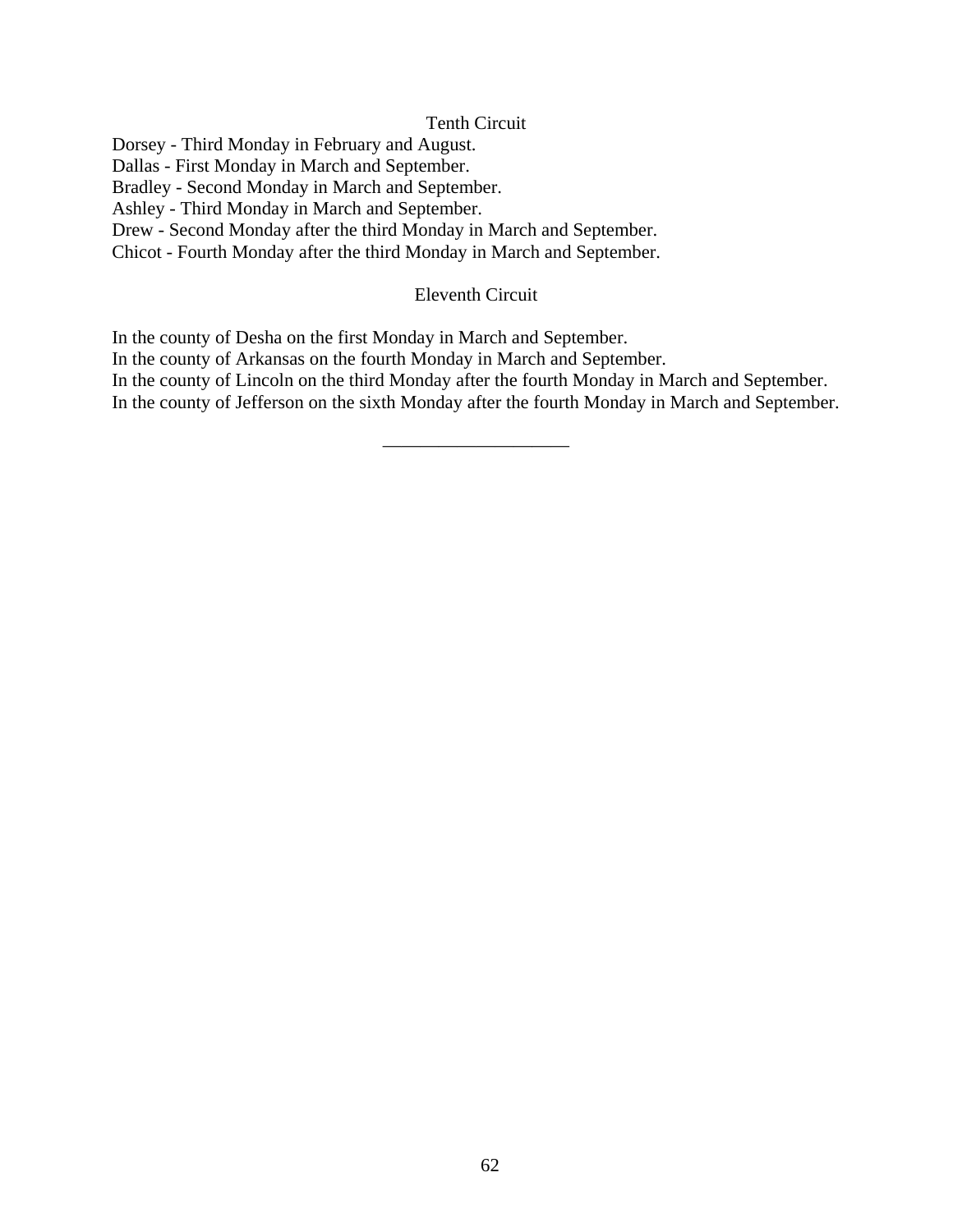# **Article 19.**

# **Miscellaneous Provisions.**

Section:

- 1. Atheists disqualified from holding office or testifying as witness.
- 2. Dueling.
- 3. Elected or appointed officers Qualifications of an elector required.
- 4. Residence of officers.
- 5. Officers Holding over.
- 6. Dual office holding prohibited.
- 7. Residence Temporary absence not to forfeit.
- 8. Deduction from salaries.
- 9. Permanent state offices Creation restricted.
- 10. Election returns State officers.
- 11. Salaries of state officers Increase or decrease during term prohibited Fees.
- 12. Receipts and expenditures to be published.
- 13. Maximum lawful rates of interest.
- 14. Lotteries prohibited.
- 15. [Repealed.]
- 16. Contracts for public buildings or bridges.
- 17. Digest of laws Publication.
- 18. Safety of miners and travelers.
- 19. Deaf and dumb and blind and insane persons.
- 20. Oath of office.
- 21. Sureties on official bonds Qualifications Bonding companies.
- 22. Constitutional amendments.
- 23. [Repealed.]
- 24. Election contests.
- 25. Seal of state.
- 26. Officers eligible to executive or judicial office.
- 27. Local improvements Municipal assessments.

## **1. Atheists disqualified from holding office or testifying as witness.**

No person who denies the being of a God shall hold any office in the civil departments of this State, nor be competent to testify as a witness in any Court.

## **2. Dueling.**

No person who may hereafter fight a duel, assist in the same as second, or send, accept, or knowingly carry a challenge therefor, shall hold any office in the State, for a period of ten years; and may be otherwise punished as the law may prescribe.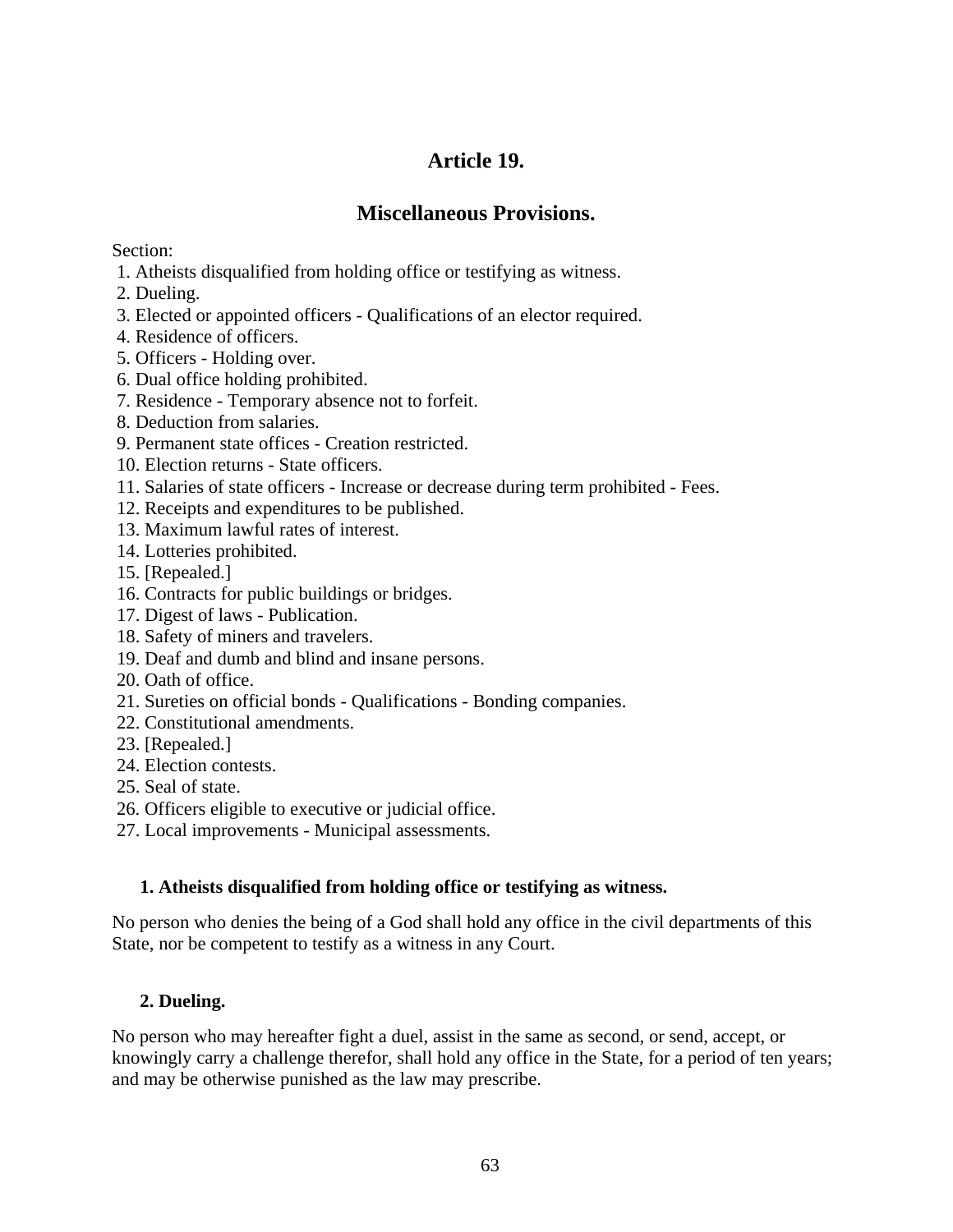### **3. Elected or appointed officers - Qualifications of an elector required.**

No persons shall be elected to, or appointed to fill a vacancy in, any office who does not possess the qualifications of an elector.

#### **4. Residence of officers.**

All civil officers for the State at large shall reside within the State, and all district, county and township officers within their respective districts, counties and townships, and shall keep their offices at such places therein as are now, or may hereafter be required by law.

#### **5. Officers - Holding over.**

All officers shall continue in office after the expiration of their official terms, until their successors are elected and qualified.

#### **6. Dual office holding prohibited.**

No person shall hold or perform the duties of more than one office in the same department of the government at the same time, except as expressly directed or permitted by this Constitution.

#### **7. Residence - Temporary absence not to forfeit.**

Absence on business of the State, or of the United States, or on a visit, or on necessary private business, shall not cause a forfeiture of residence once obtained.

## **8. Deduction from salaries.**

It shall be the duty of the General Assembly to regulate, by law in what cases, and what, deductions from the salaries of public officers shall be made for neglect of duty in their official capacity.

#### **9. Permanent state offices - Creation restricted.**

The General Assembly shall have no power to create any permanent State Office, not expressly provided for by this Constitution.

#### **10. Election returns - State officers.**

Returns for all elections, for officers who are to be commissioned by the Governor, and for members of the General Assembly, except as otherwise provided by this Constitution, shall be made to the Secretary of State.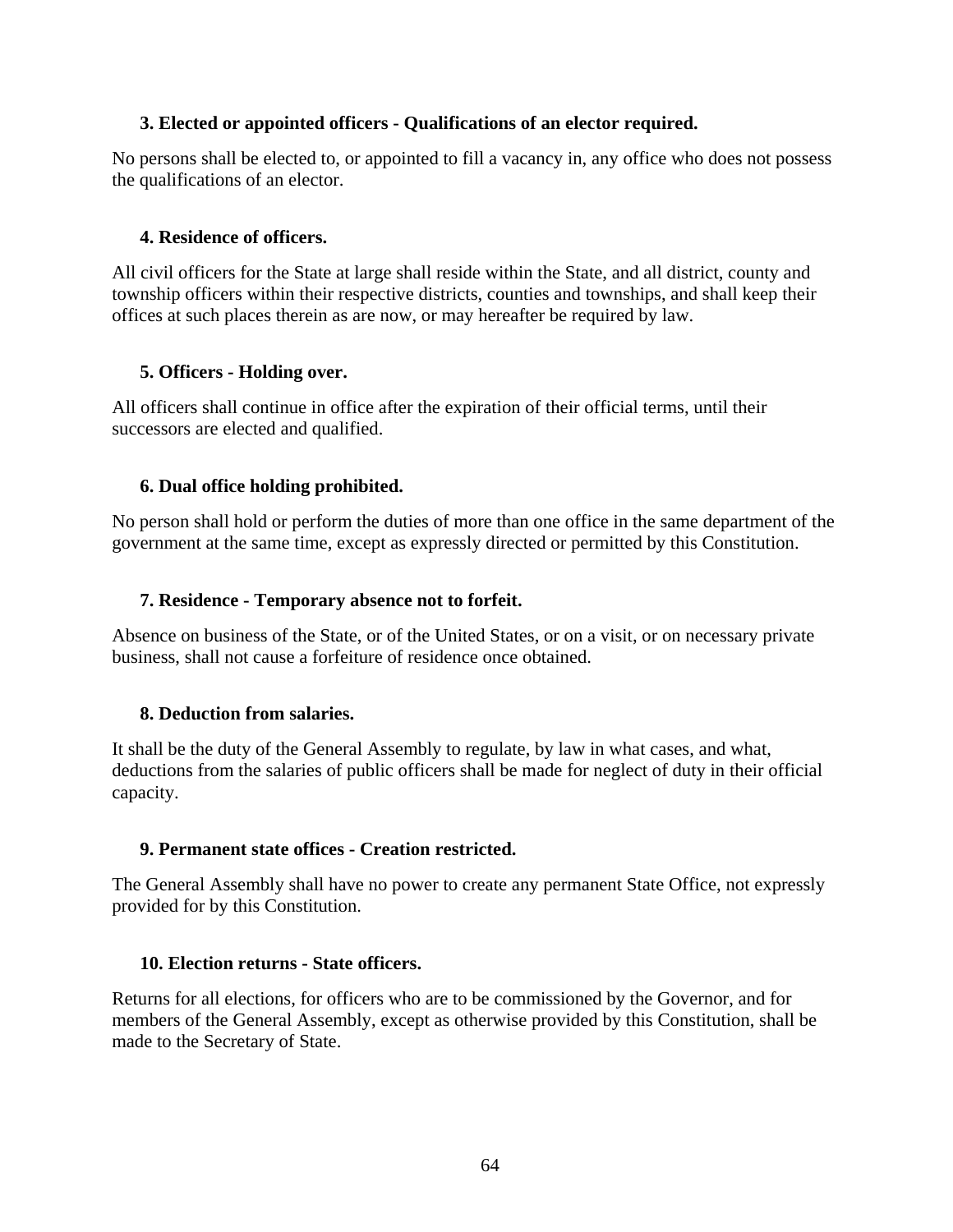#### **11. Salaries of state officers - Increase or decrease during term prohibited - Fees.**

The Governor, Secretary of State, Auditor, Treasurer, Attorney-General, Judges of the Supreme Court, Judges of the Circuit Court, Commissioner of State Lands, and Prosecuting Attorneys, shall each receive a salary to be established by law, which shall not be increased or diminished during their respective terms, nor shall any of them, except the Prosecuting Attorneys, after the adoption of this Constitution, receive to his own use any fees, costs, perquisites of office, or other compensation; and all fees that may hereafter by payable by law, for any service performed by any officer mentioned in this section, except Prosecuting Attorneys, shall be paid in advance into the State Treasury; Provided, That the salaries of the respective officers herein mentioned shall never exceed per annum:

For Governor, the sum of \$4,000 For Secretary of State, the sum of \$2,500 For Treasurer of State, the sum of \$3,000 For Auditor of State, the sum of \$3,000 For Attorney-General, the sum of \$2,500 For Commissioner of State Lands, the sum of \$2,500 For the Judges of the Supreme Court, each, the sum of \$4,000 For Judges of the Circuit Courts, and Chancellors, each, the sum of \$3,000 For Prosecuting Attorneys, the sum of \$400 And provided further, That the General Assembly shall provide for no increase of salaries of its members which shall take effect before the meeting of the next General Assembly.

## **12. Receipts and expenditures to be published.**

An accurate and detailed statement of the receipts and expenditures of the public money, the several amounts paid, to whom and on what account, shall, from time to time, be published as may be prescribed by law.

## **13. Maximum lawful rates of interest.**

(a) General Loans:

(i) The maximum lawful rate of interest on any contract entered into after the effective date hereof shall not exceed five percent (5%) per annum above the Federal Reserve Discount Rate at the time of the contract.

(ii) All such contracts having a rate of interest in excess of the maximum lawful rate shall be void as to the unpaid interest. A person who has paid interest in excess of the maximum lawful rate may recover, within the time provided by law, twice the amount of interest paid. It is unlawful for any person to knowingly charge a rate of interest in excess of the maximum lawful rate in effect at the time of the contract, and any person who does so shall be subject to such punishment as may be provided by law.

(b) Consumer Loans and Credit Sales: All contracts for consumer loans and credit sales having a greater rate of interest than seventeen percent (17%) per annum shall be void as to principal and interest and the General Assembly shall prohibit the same by law.

(c) Definitions: As used herein, the term: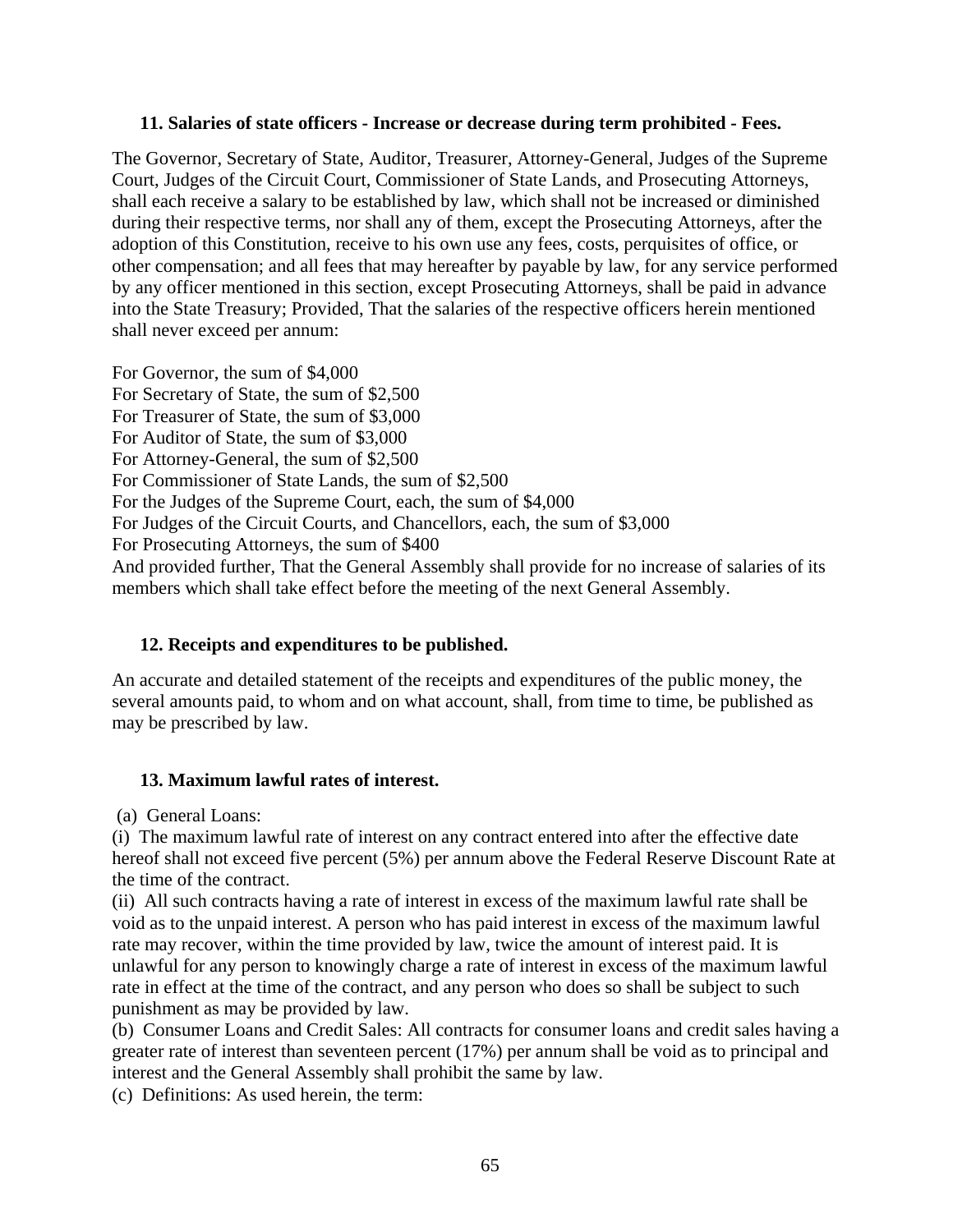(i) "consumer loans and credit sales" means credit extended to a natural person in which the money, property, or service which is the subject of the transaction is primarily for personal, family or household purposes.

(ii) "Federal Reserve Discount Rate" means the Federal Reserve discount Rate on ninety-day commercial paper in effect in the Federal Reserve Bank in the Federal Reserve District in which Arkansas is located.

(d) Miscellaneous:

(i) The rate of interest for contracts in which no rate of interest is agreed upon shall be six percent (6%) per annum.

(ii) The provisions hereof are not intended and shall not be deemed to supersede or otherwise invalidate any provisions of federal law applicable to loans or interest rates including loans secured by residential real property.

(iii) The provisions hereof revoke all provisions of State law which establish the maximum rate of interest chargeable in the State or which are otherwise inconsistent herewith. [As amended by Const. Amend. 60.]

#### **14. Lotteries .**

(a) The General Assembly may enact laws to establish, operate, and regulate State lotteries.

 (b) Lottery proceeds shall be used solely to pay the operating expenses of lotteries, including all prizes, and to fund or provide for scholarships and grants to citizens of this State enrolled in public and private non-profit two-year and four-year colleges and universities located within the State that are certified according to criteria established by the General Assembly. The General Assembly shall establish criteria to determine who is eligible to receive the scholarships and grants pursuant to this Amendment.

 (c) Lottery proceeds shall not be subject to appropriation by the General Assembly and are specifically declared to be cash funds held in trust separate and apart from the State treasury to be managed and maintained by the General Assembly or an agency or department of the State as determined by the General Assembly.

 (d) Lottery proceeds remaining after payment of operating expenses and prizes shall supplement, not supplant, non-lottery educational resources.

 (e) This Amendment does not repeal, supersede, amend or otherwise affect Amendment 84 to the Arkansas Constitution or games of bingo and raffles permitted therein.

 (f) Except as herein specifically provided, lotteries and the sale of lottery tickets are prohibited.

#### **15. [Repealed.]**

#### **16. Contracts for public buildings or bridges.**

All contracts for erecting or repairing public buildings or bridges in any county, or for materials therefor; or for providing for the care and keeping of paupers, where there are no alms-houses, shall be given to the lowest responsible bidder, under such regulations as may be provided by law.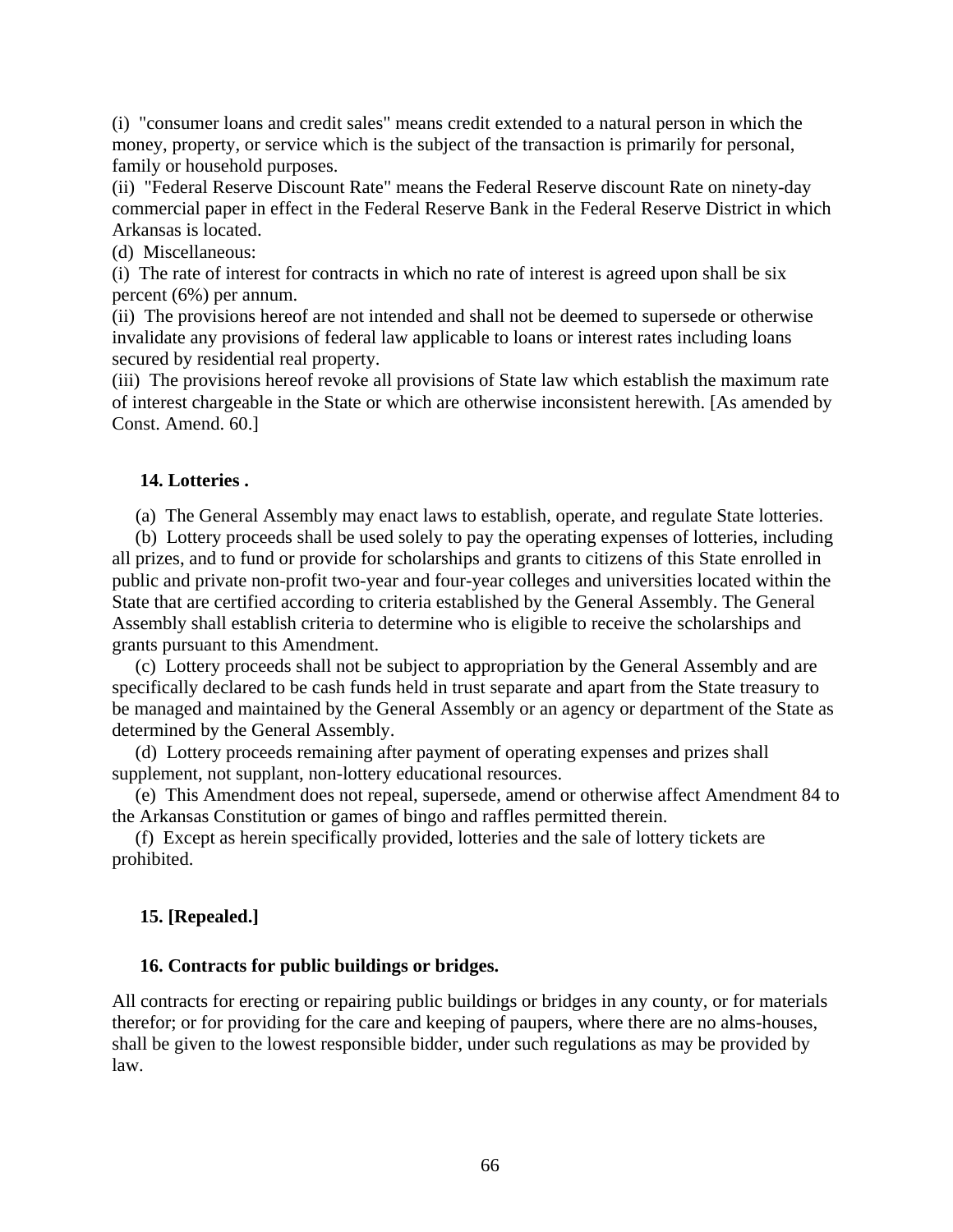#### **17. Digest of laws - Publication.**

The laws of this State, civil and criminal, shall be revised, digested, arranged, published and promulgated at such times and in such manner as the General Assembly may direct.

### **18. Safety of miners and travelers.**

The General Assembly, by suitable enactments, shall require such appliances and means to be provided and used as may be necessary to secure, as far as possible, the lives, health and safety of persons employed in mining, and of persons traveling upon railroads, and by other public conveyances, and shall provide for enforcing such enactments by adequate pains and penalties.

## **19. Deaf and dumb and blind and insane persons.**

It shall be the duty of the General Assembly to provide by law for the support of institutions for the education of the deaf and dumb, and of the blind; and also for the treatment of the insane.

## **20. Oath of office.**

Senators and Representatives, and all judicial and executive, State and county officers, and all other officers, both civil and military, before entering on the duties of their respective offices, shall take and subscribe to the following oath of affirmation:

"I, \_\_\_\_\_\_\_\_, do solemnly swear (or affirm) that I will support the Constitution of the United States and the Constitution of the State of Arkansas, and that I will faithfully discharge the duties of the office of \_\_\_\_\_\_\_\_, upon which I am now about to enter."

## **21. Sureties on official bonds - Qualifications - Bonding companies.**

The sureties upon the official bonds of all State Officers shall be residents of, and have sufficient property within the State, not exempt from sale under execution, attachment or other process of any court, to make good their bonds and the sureties upon the official bonds of all county officers shall reside within the counties where such officers reside, and shall have sufficient property therein, not exempt from such sale, to make good their bonds; provided, however, that any surety, bonding or guaranty company, organized for the purpose of doing a surety, or bonding business, and authorized to do business, in this State, may become surety on the bonds of all State, County and Municipal Officers under such regulations as may be prescribed by law. [As amended by Const. Amend. 4.]

## **22. Constitutional amendments.**

Either branch of the General Assembly, at a regular session thereof, may propose amendments to this Constitution; and if the same be agreed to by a majority of all members elected to each house, such proposed amendments shall be entered on the journals with the yeas and nays, and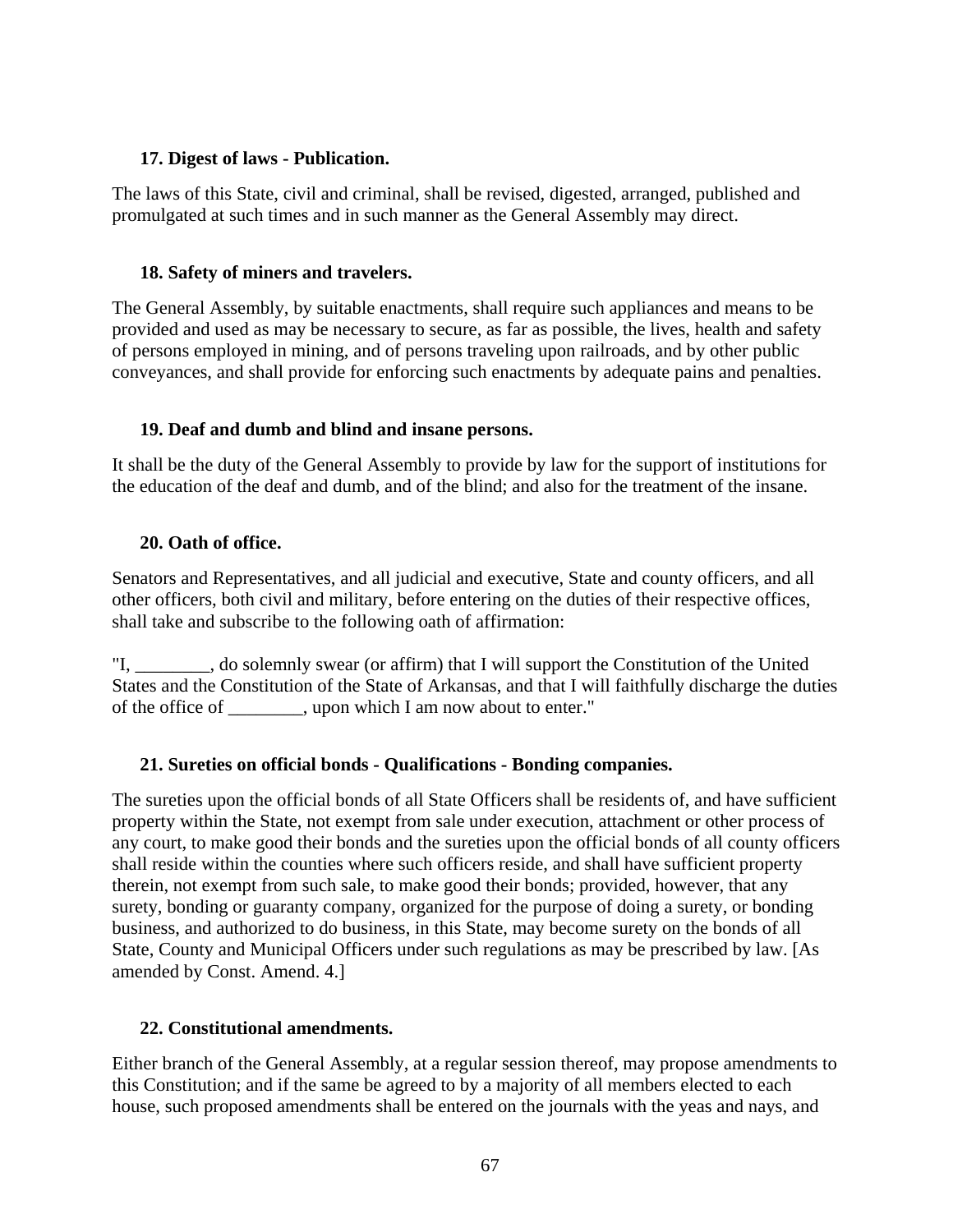published in at least one newspaper in each county, where a newspaper is published, for six months immediately preceding the next general election for Senators and Representatives, at which time the same shall be submitted to the electors of the State, for approval or rejection; and if a majority of the electors voting at such election adopt such amendments, the same shall become a part of this Constitution. But no more than three amendments shall be proposed or submitted at the same time. They shall be so submitted as to enable the electors to vote on each amendment separately.

## **23. [Repealed.]**

## **24. Election contests.**

The General Assembly shall provide by law the mode of contesting elections in cases not specifically provided for in this Constitution.

## **25. Seal of state.**

The present seal of the State shall be and remain the seal of the State of Arkansas until otherwise provided by law, and shall be kept and used as provided in this Constitution.

## **26. Officers eligible to executive or judicial office.**

Militia officers, and officers of the public schools, and Notaries may be elected to fill any executive or judicial office.

# **27. Local improvements - Municipal assessments.**

Nothing in this Constitution shall be so construed as to prohibit the General Assembly from authorizing assessments on real property for local improvements, in towns and cities, under such regulations as may be prescribed by law; to be based upon the consent of a majority in value of the property-holders owning property adjoining the locality to be affected; but such assessments shall be ad valorem and uniform.

————————————————————

68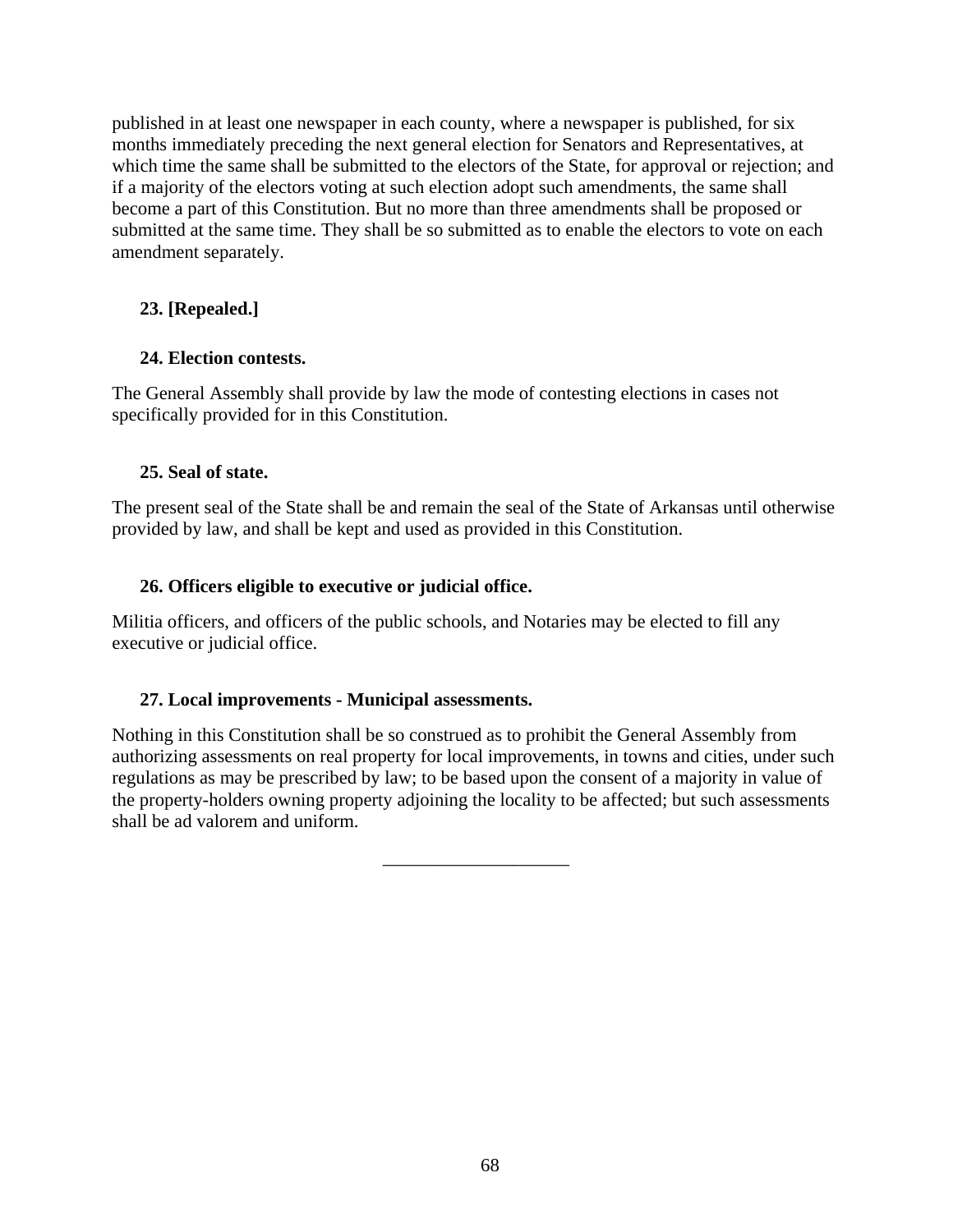## **Article 20.**

#### **"Holford" Bonds Not to Be Paid.**

The General Assembly shall have no power to levy any tax, or make any appropriations, to pay either the principal or interest, or any part thereof, of any of the following bonds of the State, or the claims, or pretended claims, upon which they may be based, to-wit: Bonds issued under an act of the General Assembly of the State of Arkansas, entitled, "An act to provide for the funding of the public debt of the State," approved April 6th, A. D. 1869, and numbered from four hundred and ninety-one to eighteen hundred and sixty, inclusive, being the "funding bonds," delivered to F. W. Caper, and sometimes called "Holford bonds;" or bonds known as railroad aid bonds, issued under an act of the General Assembly of the State of Arkansas, entitled, An act to aid in the construction of railroads, approved July 21, A. D. 1868; or bonds called "levee bonds," being bonds issued under an act of the General Assembly of the State of Arkansas, entitled "An act providing for the building and repairing the public levees of the State, and for other purposes," approved March 16, A. D. 1869, and the supplemental act thereto, approved April 12, 1869; and the act entitled "An act to amend an act entitled an act providing for the building and repairing of the public levees of this State," approved March 23, A. D. 1871, and any law providing for any such tax or appropriation, shall be null and void. [Added by Const. Amend. 1.]

——————————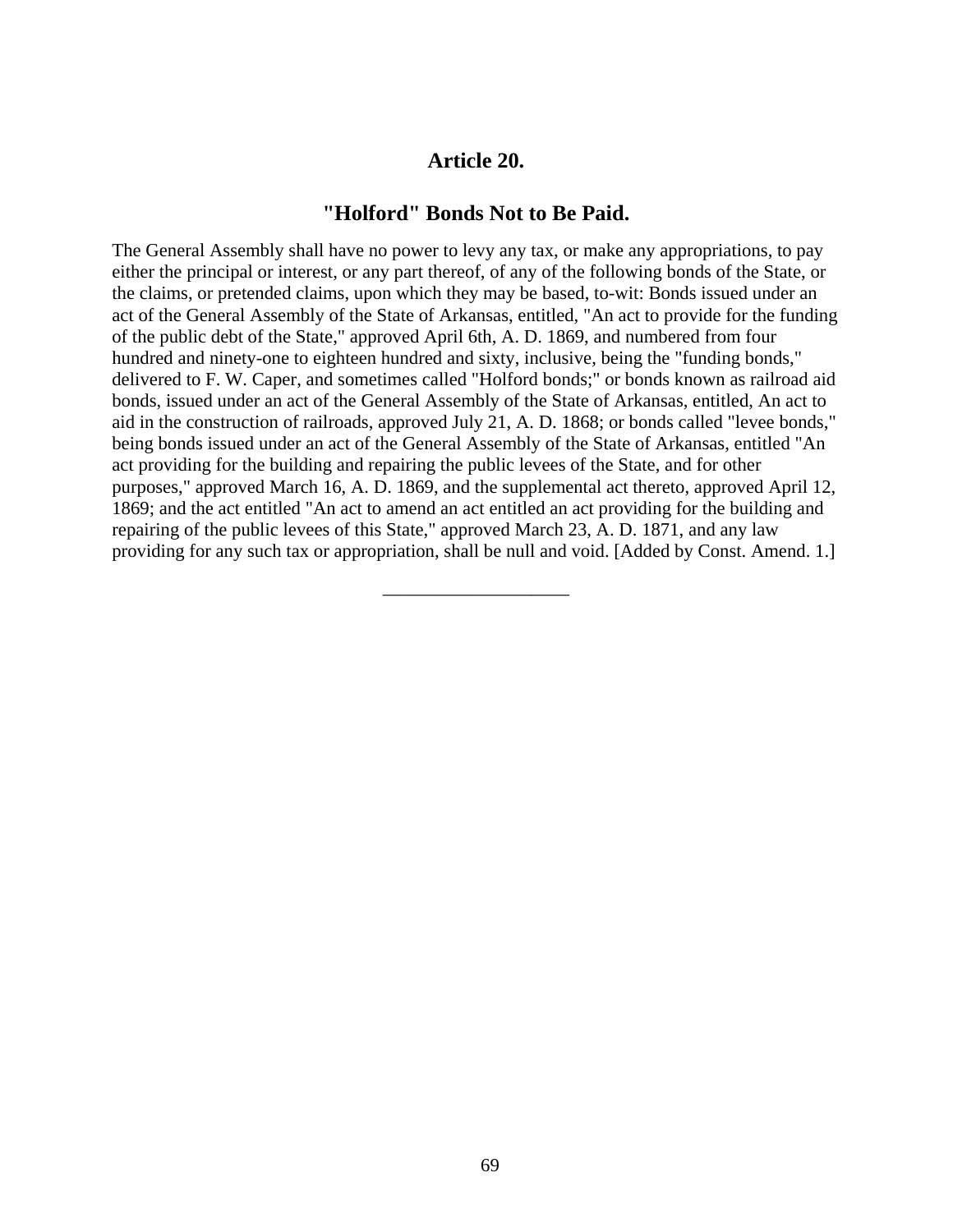# **SCHEDULE**

#### **1. Retention of existing laws - Sealed instruments.**

All laws now in force, which are not in conflict or inconsistent with this Constitution, shall continue in force until amended or repealed by the General Assembly, and all laws exempting property from sale on execution, or by decree of a court, which were in force at the time of the adoption of the Constitution of 1868, shall remain in force with regard to contracts made before that time. Until otherwise provided by law no distinction shall exist between sealed and unsealed instruments, concerning contracts between individuals, executed since the adoption of the Constitution of 1868; Provided: That the statutes of limitation with regard to sealed and unsealed instruments in force at that time, continue to apply to all instruments afterward executed, and until altered or repealed.

## **2. [Repealed.]**

## **3. First general election.**

An election shall be held at the several election precincts of every county in the State, on Tuesday, the thirteenth day of October, 1874, for Governor, Secretary of State, Auditor, Treasurer, Attorney-General, Commissioner of State Lands, (for two years unless the office is sooner abolished by the General Assembly), Chancellor, and Clerk of the separate Chancery court of Pulaski county, Chief Justice and two Associate Justices of the Supreme Court, a Circuit Judge and Prosecuting Attorney for each Judicial Circuit provided for in this Constitution; Senators and Representatives to the General Assembly, all county and township officers provided for in this Constitution; and also for the submission of this Constitution to the qualified electors of the State, for its adoption or rejection.

#### **4. Qualifications of voters.**

The qualification of voters at the election, to be held as provided in this schedule, shall be the same as is now prescribed by law.

## **5. Notice of election.**

The State Board of Supervisors, hereinafter mentioned, shall give notice of said election immediately after the adoption of this Constitution by this Convention, by proclamation in at least two newspapers published at Little Rock, and such other newspapers as they may select. And each county board of Supervisors, shall give public notice in their respective counties, of said election, immediately after their appointment.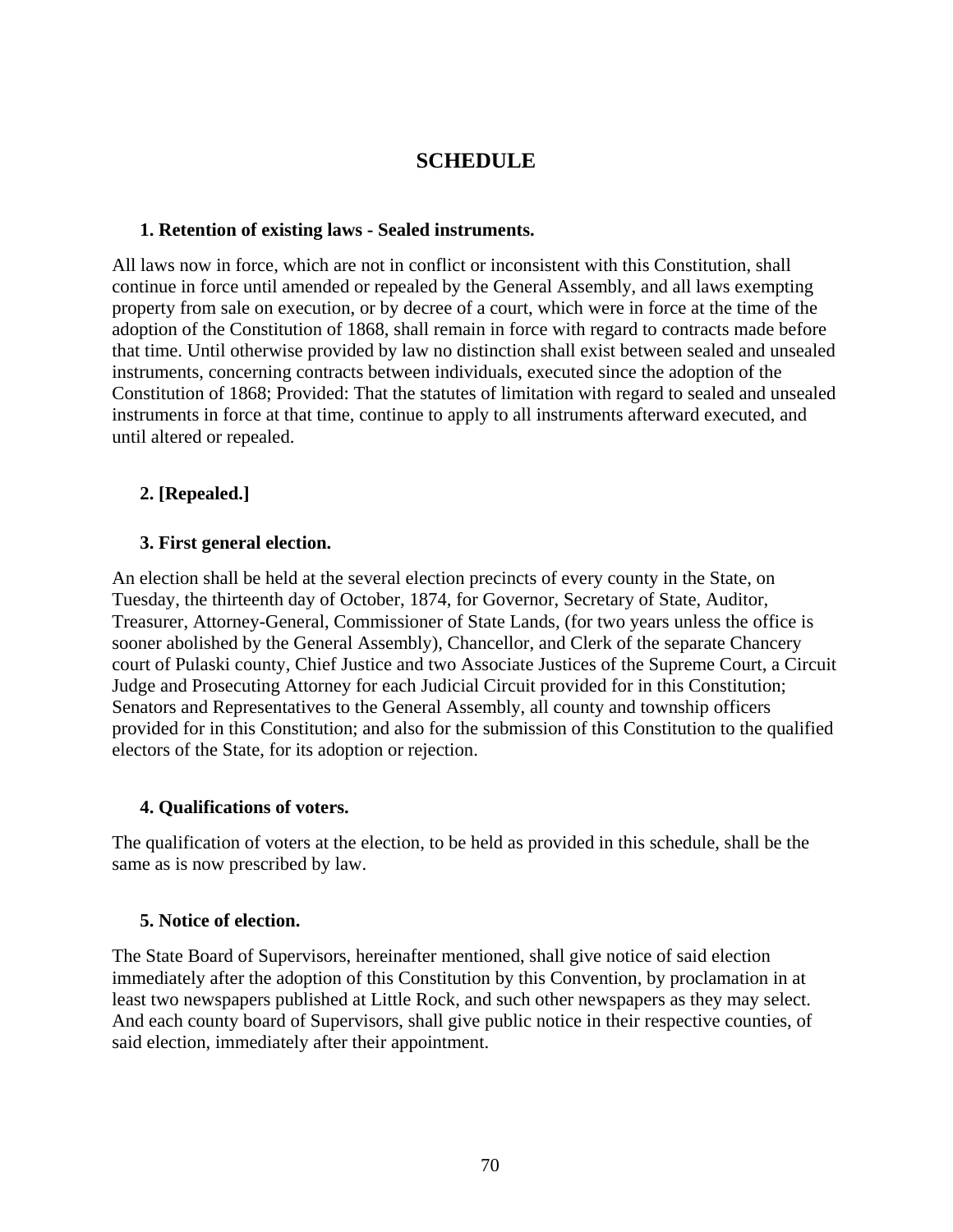#### **6. Governor's proclamation.**

The Governor shall also issue a proclamation enjoining upon all peace officers the duty of preserving good order on the day of said election, and preventing any disturbance of the same.

## **7. State board of supervisors.**

Augustus H. Garland, Gordon N. Peay and Dudley E. Jones are hereby constituted a State Board of Supervisors of said election, who shall take an oath faithfully and impartially to discharge the duties of their office; a majority of whom shall be a quorum, and who shall perform the duties herein assigned them. Should a vacancy occur in said Board, by refusal to serve, death, removal, resignation, or otherwise; or if any member should become incapacitated from performing said duties, the remaining members of the Board shall fill the vacancy by appointment. But if all the places on said Board become vacant at the same time, the said vacancies shall be filled by the President of this Convention.

## **8. County board of supervisors.**

Said State Board shall at once proceed to appoint a Board of Election Supervisors for each County of this State, consisting of three men of known intelligence and uprightness of character, who shall take the same oath as above provided for the State Board. A majority of each Board shall constitute a quorum, and shall perform the duties herein assigned to them; and vacancies occurring in the County Boards shall be filled by the State Board.

## **9. Poll books and ballot boxes - First election.**

The State Board shall provide the form of poll books and each County Board shall furnish the Judges of each election precinct with three copies of the poll books in the form prescribed, and with ballot-boxes at the expense of the county.

## **10. Copies of Constitution to be distributed.**

The State Board of Supervisors shall cause to be furnished in pamphlet form a sufficient number of copies of this Constitution to supply each County Supervisor and Judge of Election with a copy, and shall forward the same to the County Election Boards for distribution.

## **11. Judges and clerks of first election.**

The Boards of County Election Supervisors shall at once proceed to appoint three Judges of Election for each election precinct in their respective counties; and the Judges shall appoint three Election Clerks for their respective precincts, all of whom shall be good, competent men, and take an oath as prescribed above. Should the Judges of any election precinct fail to attend at the time and place provided by law, or decline to act, the assembled electors shall choose competent persons, in the manner provided by law, to act in their place, who shall be sworn as above.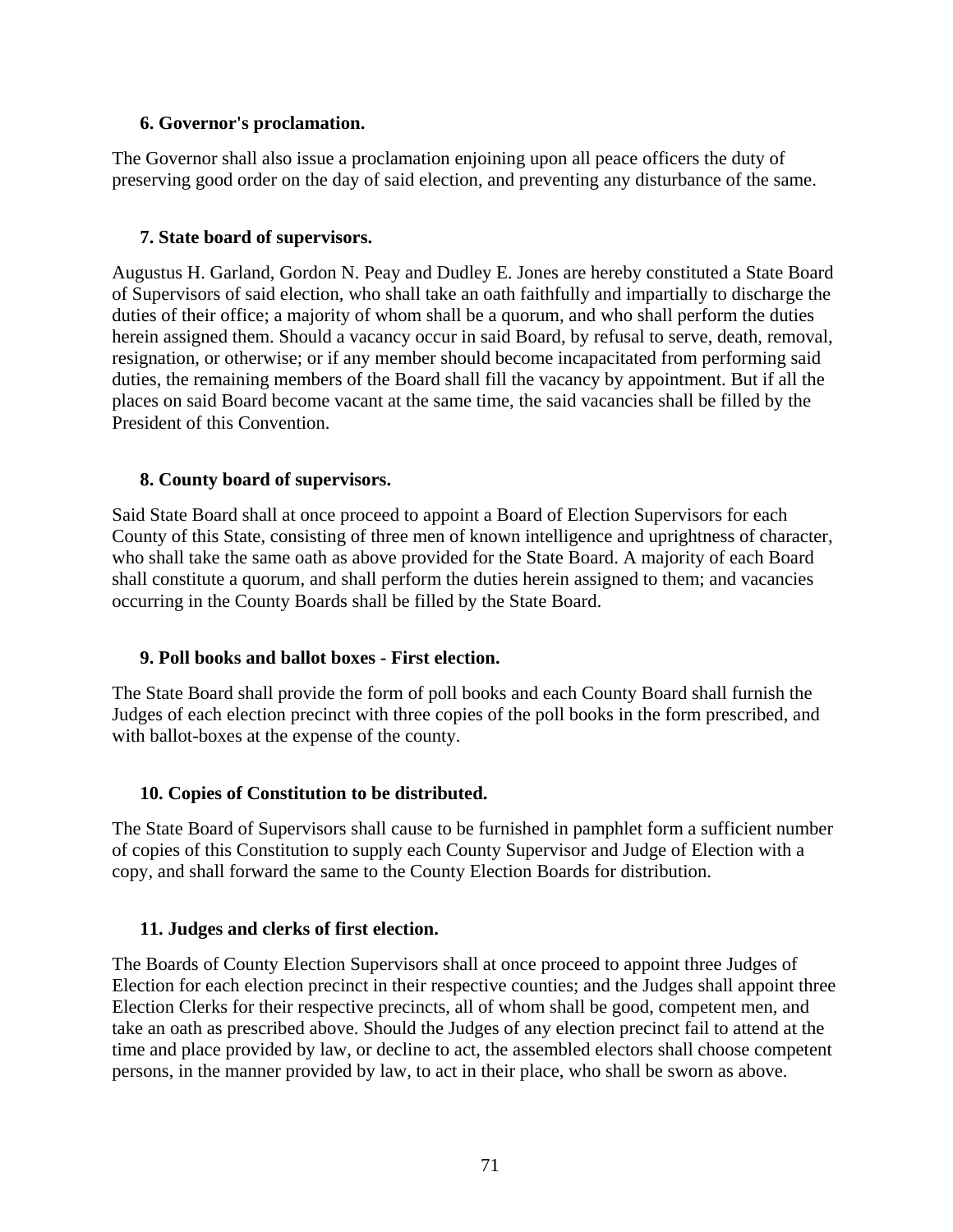#### **12. Conduct of first election.**

Said election shall be conducted in accordance with existing laws, except as herein provided. As the electors present themselves at the polls to vote, the judges of the election shall pass upon their qualifications and the clerks of the election shall register their names on the poll-books if qualified; and such registration by said clerks shall be a sufficient registration in conformity with the Constitution of this State, and then their votes shall be taken.

## **13. Style of ballot.**

Each elector shall have written or printed on his ticket "For Constitution," or "Against Constitution," and also the offices and the names of the candidates for the offices for whom he desires to vote.

## **14. Manner of voting.**

The judges shall deposit the tickets in the ballot-box; but no elector shall vote outside of the township or ward in which he resides. The names of the electors shall be numbered, and the corresponding numbers shall be placed on the ballots by the judges when deposited.

#### **15. Dram shops to be closed - First election.**

All dram shops and drinking houses in this State shall be closed during the day of said election, and the succeeding night; and any person selling or giving away intoxicating liquors during said day or night shall be punished by fine, not less than two hundred dollars, for each and every offense, or imprisoned not less than six months, or both.

## **16. Hours of voting - Counting of ballots - Returns.**

The polls shall be opened at eight o'clock in the forenoon, and shall be kept open until sunset. After the polls are closed the ballots shall be counted by the judges at the place of voting, as soon as the polls are closed, unless prevented by violence or accident; and the results by them certified on the poll-books, and the ballots sealed up. They shall be returned to the County Board of Election Supervisors, who shall proceed to cast up the votes and ascertain and state the number of votes cast for the Constitution and the number cast against the Constitution, and also the number of votes cast for each candidate voted for for any office, and shall forthwith forward to the State Board of Supervisors, duly certified by them, one copy of the statement or abstracts of the votes so made out by them, retain one copy in their possession, and file one copy in the office of the County Clerk, where they shall also deposit, for safe-keeping, the ballots, sealed up, and one copy of the poll-books, retaining possession of the other copies.

#### **17. Publication of result.**

The State Board of Supervisors shall at once proceed, on receiving such returns from the County Boards, to ascertain therefrom, and state the whole number of votes given for the Constitution,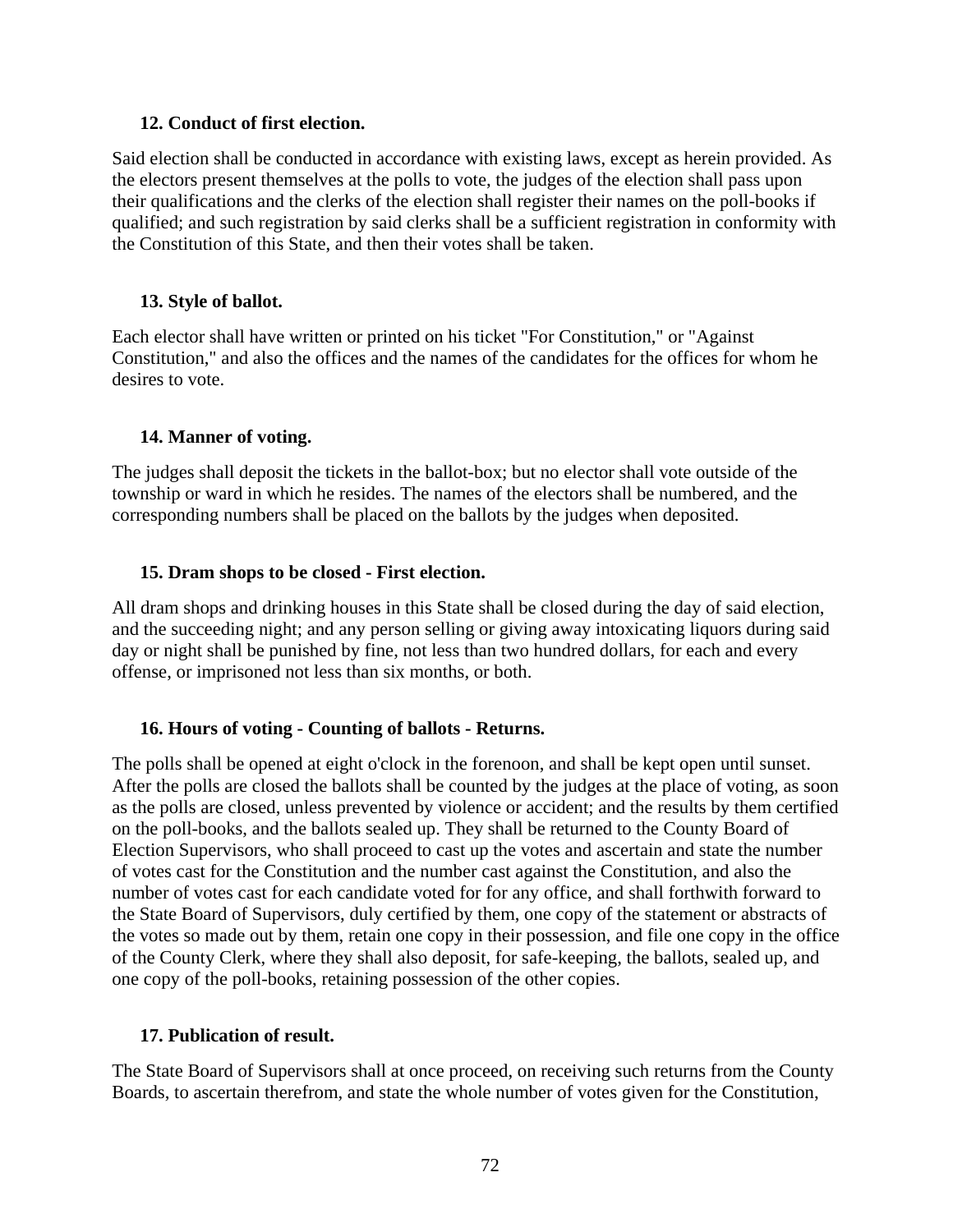and the whole number given against it; and if a majority of all votes cast in favor of the Constitution, they shall at once make public the fact by publication in two or more of the leading newspapers published in the city of Little Rock, and this Constitution, from that date, shall be in force; and they shall also make out and file, in the office of the Secretary of State an abstract of all the votes cast for the Constitution, and all votes cast against it; and also an abstract of all votes cast for every candidate voted for at the election, and file the same in the office of the Secretary of State, showing the candidate elected. They shall also make out and certify, and lay before each house of the General Assembly a list of the members elected to that house; and shall also make out, certify and deliver to the Speaker of the House of Representatives an abstract of all votes cast at the election, for any and all persons for the office of Governor, Secretary of State, Treasurer of State, Auditor of State, Attorney General and Commissioner of State Lands, and the said Speaker shall cast up the votes and announce the names of the persons elected to these offices. The Governor, Secretary of State, Treasurer of State, Auditor of State, Attorney-General and Commissioner of State Lands chosen at said election shall qualify and enter upon the discharge of the duties of their respective offices within fifteen days after the announcement of their election as aforesaid.

#### **18. Commissions - Officers elected at first election.**

All officers shown to be elected by the abstract of said election filed by the State Board of Supervisors in the office of the Secretary of State, required by this Constitution to be commissioned, shall be commissioned by the Governor.

#### **19. Election of representatives and senators - First election.**

At said election the qualified voters of each County and Senatorial District, as defined in article eight of this Constitution, shall elect, respectively, Representatives and Senators according to the numbers and apportionment contained in said article. The Board of Election Supervisors of each county shall furnish certificates of election to the person or persons elected to the House of Representatives as soon as practicable after the result of the election has been ascertained; and such Board of Election Supervisors in each county shall make a correct return of the election for Senator or Senators to the Board of Election Supervisors of the county first named in the Senatorial apportionment, and said Board shall furnish certificates of election to the person or persons elected as Senator or Senators in said Senatorial district as soon as practicable.

#### **20. When officers to enter upon duties.**

All officers elected under this Constitution, except the Governor, Secretary of State, Auditor of State, Treasurer, Attorney-General and Commissioner of State Lands shall enter upon the duties of their several offices when they shall have been declared duly elected by said State Board of Supervisors, and shall have duly qualified. All such officers shall qualify and enter upon the duties of their offices within fifteen days after they have been duly notified of their election.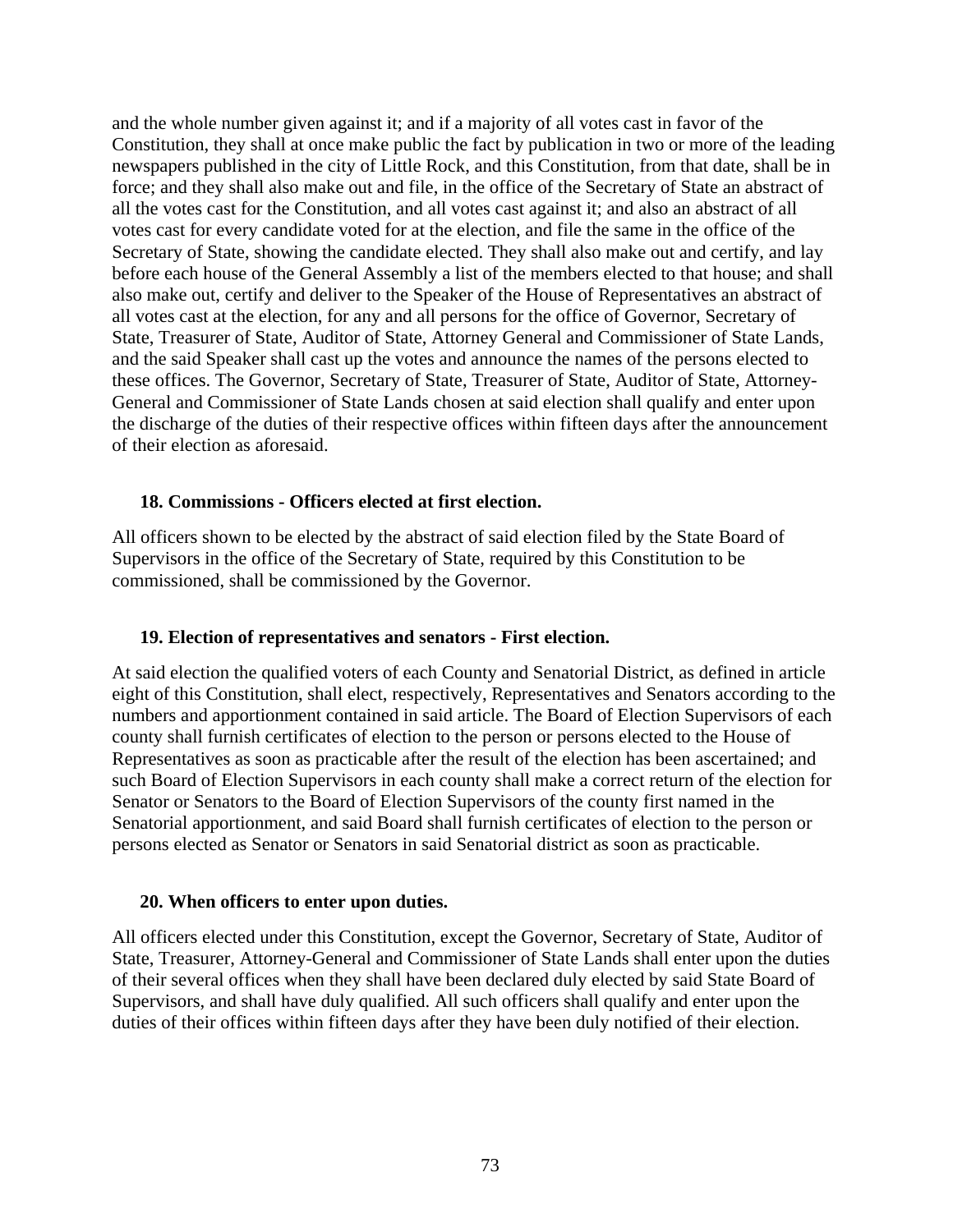#### **21. Prior incumbents to vacate office.**

Upon the qualification of the officers elected at said election the present incumbents of the offices for which the election is held shall vacate the same and turn over to the officers thus elected and qualified, all books, papers, records, moneys and documents belonging or pertaining to said offices by them respectively held.

#### **22. First session of General Assembly.**

The first session of the General Assembly under this constitution shall commence on the first Tuesday after the second Monday in November, 1874.

## **23. Transfer of jurisdiction of courts.**

The County Courts provided for in this Constitution shall be regarded in law as a continuation of the Boards of Supervisors now existing by law, and the Circuit Courts shall be regarded in law as continuations of the Criminal Courts wherever the same may have existed in their respective counties: and the Probate Courts shall be regarded as continuations of the Circuit Courts for the business within the jurisdiction of such Probate Courts, and the papers and records pertaining to said courts and jurisdictions shall be transferred accordingly; and no suit or prosecution of any kind shall abate because of any change made in this Constitution.

## **24. Present incumbents to hold until successors qualify.**

All officers now in office whose offices are not abolished by this Convention, shall continue in office and discharge the duties imposed on them by law, until their successors are elected and qualified under this Constitution. The office of Commissioner of State Lands shall be continued; Provided, That the General Assembly at its next session may abolish or continue the same in such manner as may be prescribed by law.

## **25. Fraud in first election.**

Any election officer, appointed under the provisions of this schedule, who shall fraudulently and corruptly permit any person to vote illegally or refuse the vote of any qualified elector, cast up or make a false return of said election, shall be deemed guilty of a felony, and on conviction thereof, shall be imprisoned in the penitentiary not less than five years nor more than ten years. And any person who shall vote when not a qualified elector, or vote more than once, or bribe any one to vote contrary to his wishes, or intimidate or prevent any elector by threats, menace or promises from voting, shall be guilty of a felony, and upon conviction thereof, shall be imprisoned in the penitentiary not less than one, nor more than five years.

## **26. Tenure of officers elected.**

All officers elected at the election provided for in this schedule shall hold their offices for the respective periods provided for in the foregoing Constitution, and until their successors are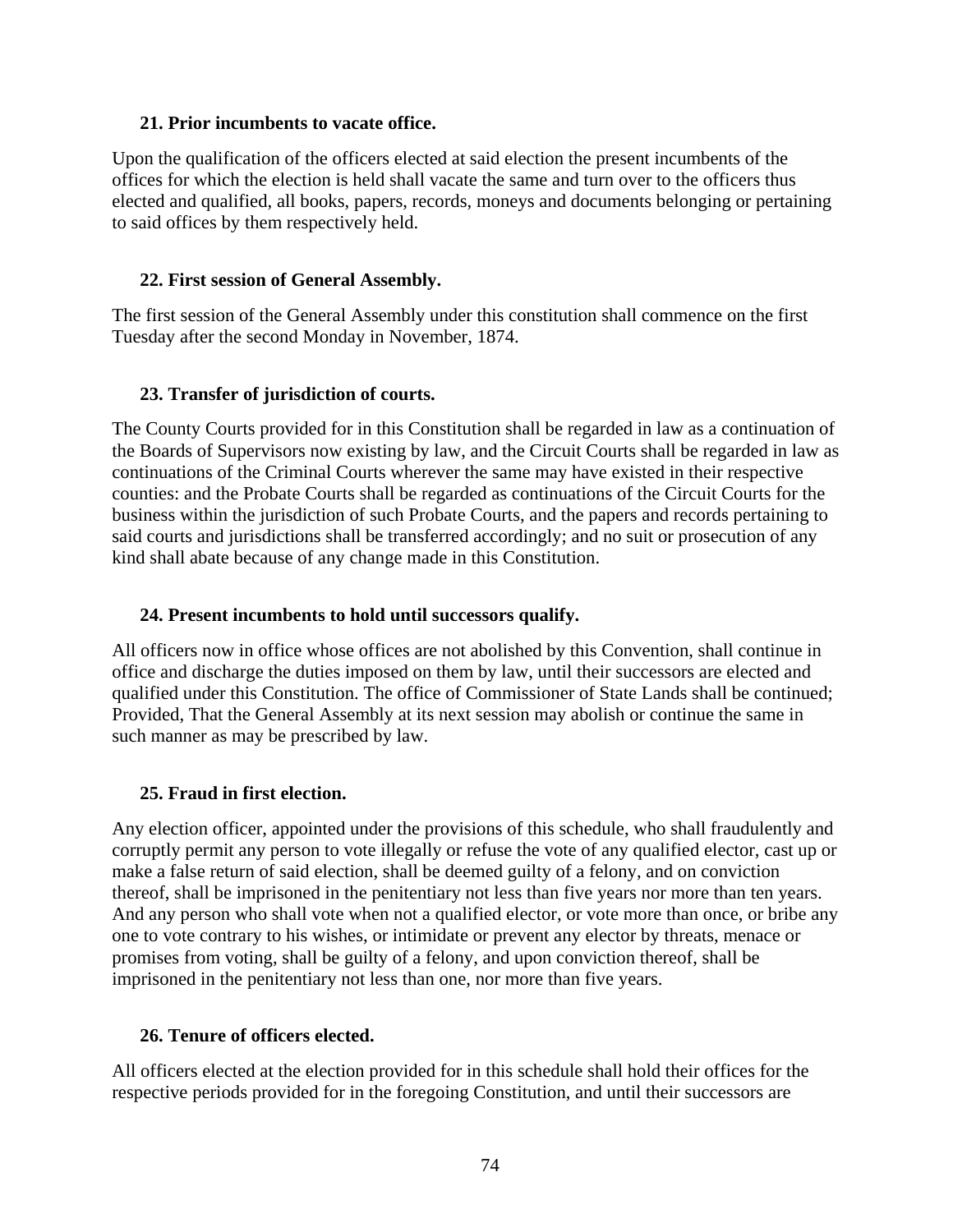elected and qualified. The first general elections after the ratification of this Constitution shall be held on the first Monday of September A. D. 1876. Nothing in this Constitution and the schedule thereto shall be so construed as to prevent the election of congressmen at the time as now prescribed by law.

### **27. Appropriation for expenses of election.**

The sum of five thousand dollars is hereby appropriated out of any money in the treasury, not otherwise appropriated, to defray the expenses of the election provided for in this schedule, and the Auditor of State shall draw his warrants on the Treasurer for such expenses, not exceeding said amount, on the certificate of the State Board of Supervisors of election.

#### **28. Salaries of officers.**

For the period of two years from the adoption of this Constitution, and until otherwise provided by law, the respective officers herein enumerated shall receive for their services the following salaries per annum:

| For Judges of Supreme Court, each, the sum of 3,500                                                                                                     |  |
|---------------------------------------------------------------------------------------------------------------------------------------------------------|--|
| For Judges of Circuit and Chancery Courts, each, the sum of 2,500                                                                                       |  |
|                                                                                                                                                         |  |
| $\Gamma$ and $\Gamma$ and $\Gamma$ and $\Gamma$ and $\Gamma$ and $\Gamma$ and $\Gamma$ and $\Gamma$ and $\Gamma$ and $\Gamma$ and $\Gamma$ and $\Gamma$ |  |

For members of the General Assembly, the sum of \$6 per day, and twenty cents per mile for each mile traveled in going to and returning from the seat of government over the most direct and practicable route.

Done in Convention, at Little Rock, the Seventh day of September in the year of our Lord one thousand eight hundred and seventy four and of the Independence of the United States the ninety-ninth.

In Witness Whereof, we have hereunto subscribed our names.

GRANDISON D. ROYSTON, President of the Convention, and Delegate from the County of Hempstead.

#### THOMAS W. NEWTON, Secretary.

A. M. RODGERS, Delegate from Benton County. HORACE H. PATTERSON, Delegate from Benton County. W. W. BAILEY, Delegate from Boone County.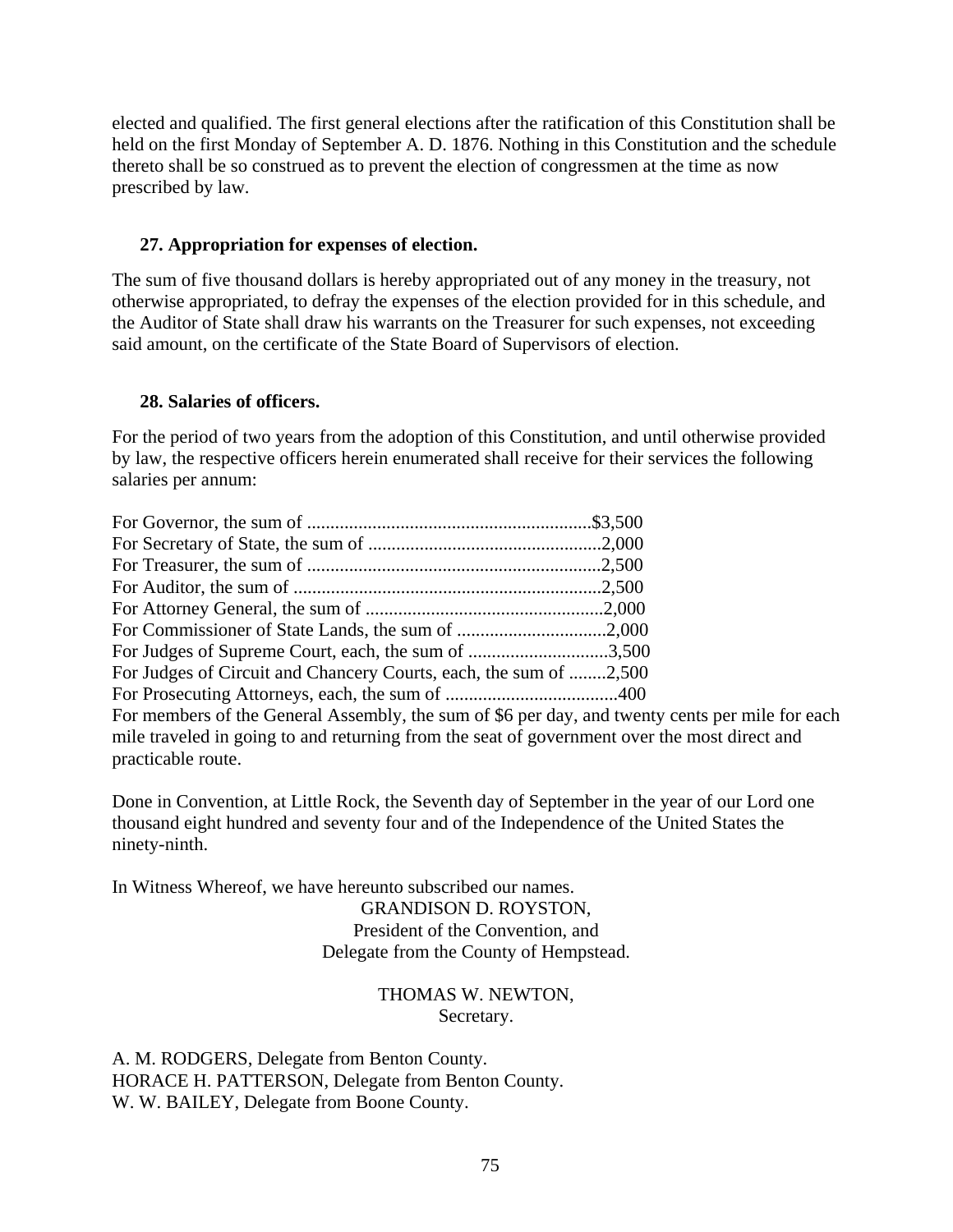JNO. R. HAMPTON, Delegate from Bradley County. JOHN W. CYPERT, Delegate from Baxter County. BRADLEY BUNCH, Delegate from Carroll County. JESSE A. ROSS, Delegate from Clark County. H. F. THOMASON, Delegate from Crawford County. W. D. LEIPER, Delegate from Dallas County. WM. J. THOMPSON, Delegate from Woodruff County. JAMES A. GIBSON, Delegate from Arkansas County. HENRY W. CARTER, Delegate from Pike County. DANIEL F. REINHARDT, Delegate from Prairie County. ELIJAH MOSELEY, Delegate from Ouachita County. STEPHEN C. BATES, Delegate from Polk County. G. P. SMOOTE, Delegate from Columbia County. D. L. KILLGORE, Delegate from Columbia County. WILLIAM S. HANNA, Delegate from Conway County. JOHN S. ANDERSON, Delegate from Craighead County. J. G. FRIERSON, Delegate from Cross County. E. FOSTER BROWN, Delegate from Clayton County. JAS. P. STANLEY, Delegate from Drew County. JOHN NIVEN, Delegate from Dorsey County. WILLIAM W. MANSFIELD, Delegate from the County of Franklin. JOHN DUNAWAY, Delegate from the County of Faulkner. DAVIDSON D. CUNNINGHAM, Delegate from the County of Grant. BEN H. CROWLEY, Delegate from the County of Greene. H. M. RECTOR, Delegate from Garland County. JN. R. EAKIN, Delegate from Hempstead County. W. C. KELLY, Delegate from Hot Spring County. J. W. BUTLER, Delegate from Independence County. JAMES RUTHERFORD, Delegate from Independence County. RANSOM GULLEY, Delegate from Izard County. FRANKLIN DOSWELL, Delegate from Jackson County. JNO. A. WILLIAMS, Delegate from Jefferson County. SETH J. HOWELL, Delegate from Johnson County. PHILIP K. LESTER, Delegate from Lawrence County. J. H. WILLIAMS, Delegate from Little River County. J. P. EAGLE, Delegate from Lonoke County. REASON G. PUNTNEY, Delegate from Lincoln County. MONROE ANDERSON, Delegate from Lee County. JOHN CARROLL, Delegate from Madison County. S. P. HUGHES, Delegate from Monroe County. NICHOLAS W. CABLE, Delegate from Montgomery County. CHARLES BOWEN, Delegate from Mississippi County. R. K. GARLAND, Delegate from Nevada County. HENRY G. BUNN, Delegate from Ouachita County W. H. BLACKWELL, Delegate from Perry County JNO. J. HORNOR, Delegate from Phillips County.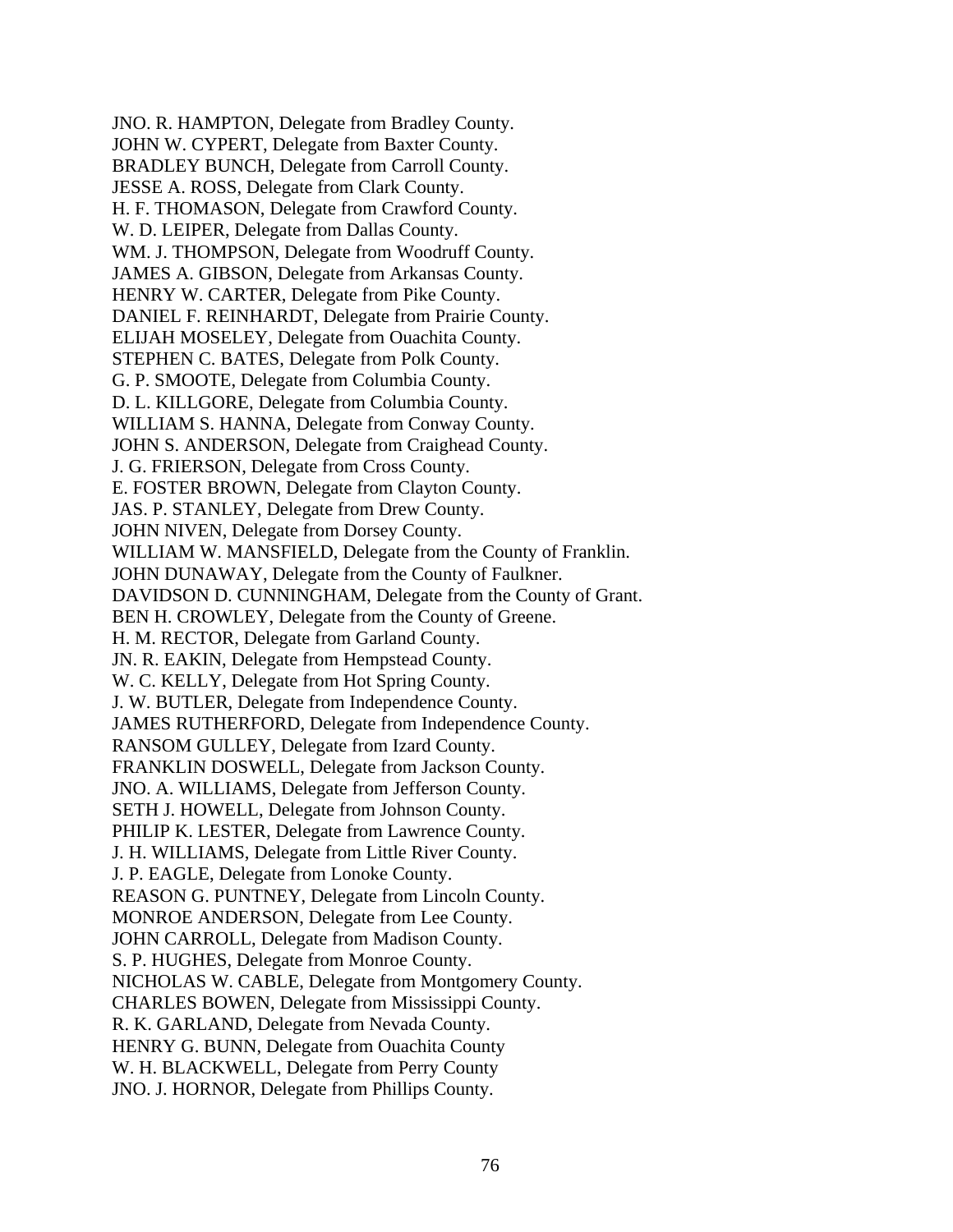JNO. R. HOMER SCOTT, Delegate from the County of Pope. JOHN MILLER, JR., Delegate from the County of Randolph. SIDNEY M. BARNES, Delegate from the County of Pulaski. JABEZ M. SMITH, Delegate from Saline County. BEN B. CHISM, Delegate from the County of Sarber. J. W. SORRELS, Delegate from Scott County. W. S. LINDSEY, Delegate from Searcy County. R. P. PULLIAM, Delegate from Sebastian County. W. M. FISHBACK, Delegate from Sebastian County. B. H. KINSWORTHY, Delegate from Sevier County. LEWIS WILLIAMS, Delegate from Sharp County. JOHN M. PARROTT, Delegate from Saint Francis County. WALTER J. CAGLE, Delegate from Stone County. HORATIO G. P. WILLIAMS, Delegate from Union County. ROBT. GOODWIN, Delegate from Union County. A. R. WITT, Delegate from Van Buren County. R. P. POLK, Delegate from Phillips County. T. W. THOMASON, Delegate from Washington County. BENJAMIN F. WALKER, Delegate from Washington County. M. F. LAKE, Delegate from Washington County. JESSE N. CYPERT, Delegate from White County. J. W. HOUSE, Delegate from White County. JOSEPH T. HARRISON, Delegate from Yell County. MARCUS L. HAWKINS, Delegate from Ashley County. EDWIN R. LUCAS, Delegate from Fulton County. BENJAMIN W. JOHNSON, Delegate from Calhoun County. RODERICK JOYNER, Delegate from Poinsett County.

## PROCLAMATION

By The

STATE BOARD OF ELECTION SUPERVISORS Office of State Board of Election Supervisors, Little Rock, Ark., October 30, 1874.

In pursuance of the provisions of section seventeen of the schedule to the Constitution recently framed for the State of Arkansas, the undersigned do hereby proclaim and make known that at a general election held on the thirteenth day of October, A. D. 1874, the following votes were cast "For" and "Against" said Constitution in the several counties of said State, as appears by the official returns made to said board by the county boards of election supervisors, to-wit:

Here follows a tabulation of the vote by counties.

Total Vote "For Constitution" .................................... 78,697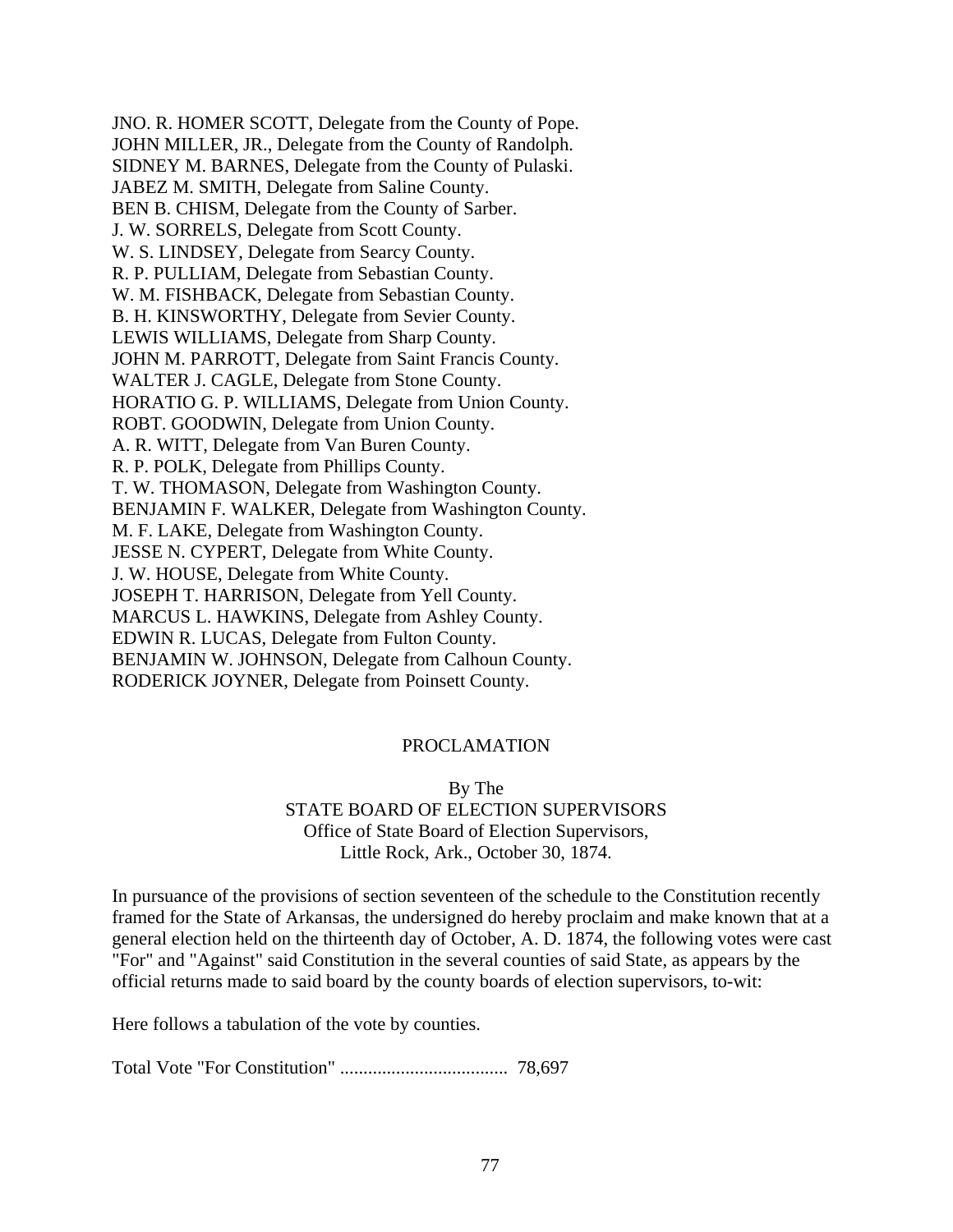Total Vote "Against Constitution" ................................ 24,807

Majority "For Constitution" .................................... 53,890

Given under our hands this thirtieth day of October, 1874.

U. M. ROSE, DUDLEY E. JONES, GORDON N. PEAY,

State Board of Election Supervisors.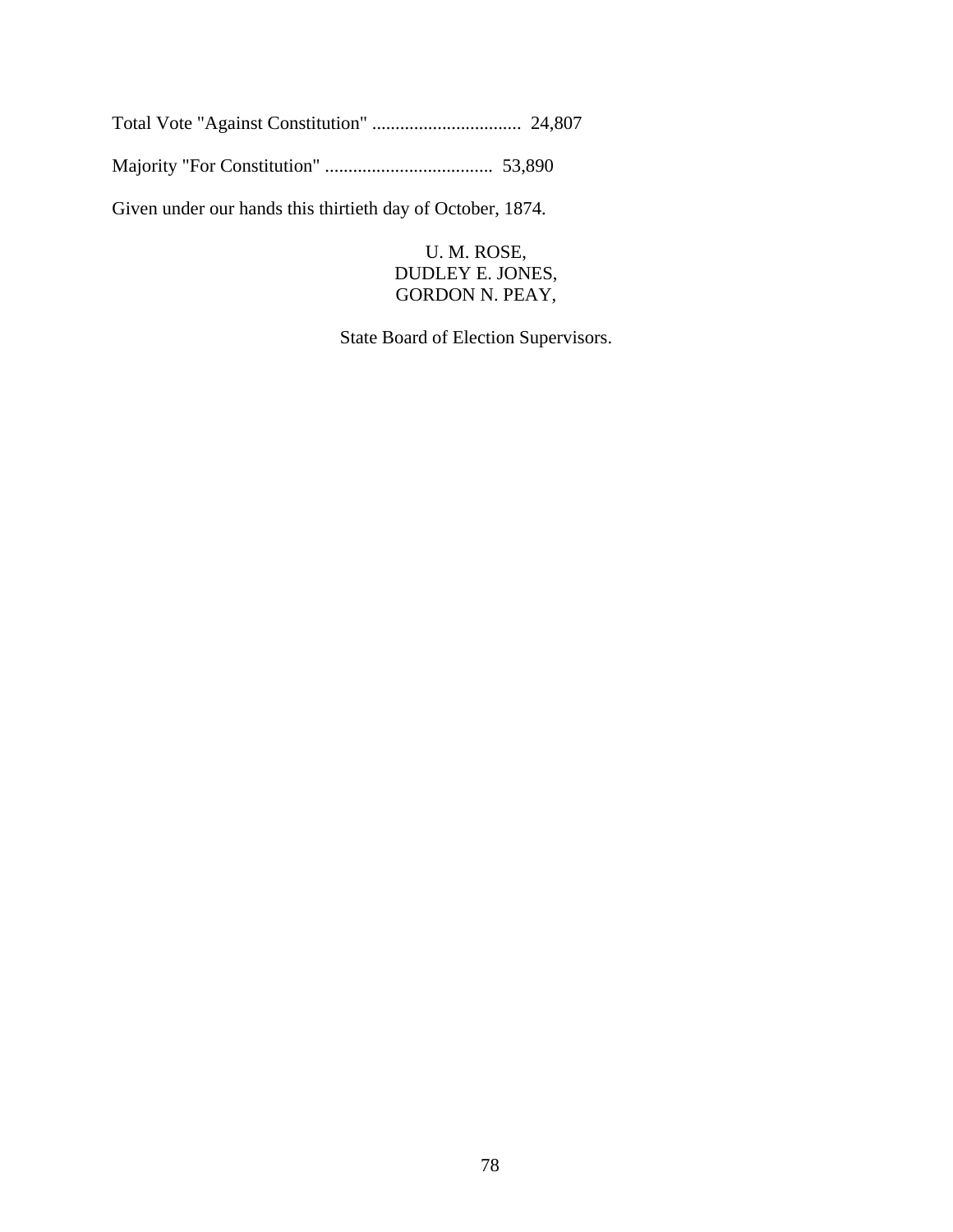**Amend. 1.** 

**"Holford" Bonds (Const., Art. 20 Added).** 

——————————

**Amend. 2.** 

**Regulation of Carriers (Const., Art. 17, § 10 Amended).** 

**Amend. 3.** 

——————————

**County Road Tax [Repealed.]** 

**Amend. 4.** 

——————————

**Sureties on Official Bonds (Const., Art. 19, § 21 Amended).** 

**Amend. 5.** 

**Per Diem and Mileage of General Assembly (Const., Art. 5, § 16 Amended).** 

**Amend. 6.** 

——————————

**Executive Department and Officers (Const., Art. 6, § 1, Amended and Sections Added).** 

Section:

1. Executive department.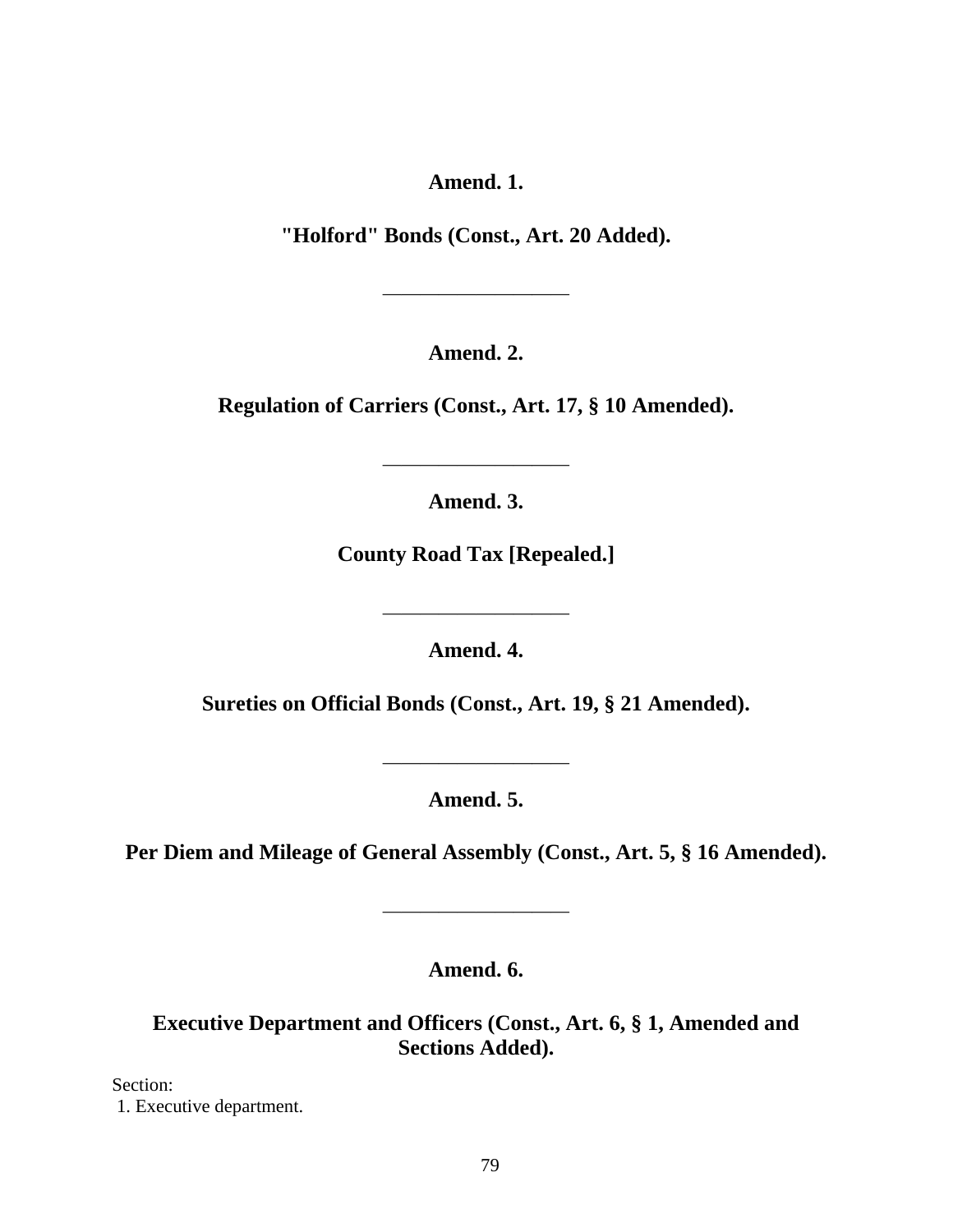2. Executive power vested in Governor and Lieutenant Governor.

3. Election of Governor and Lieutenant Governor.

- 4. Lieutenant Governor acting as Governor.
- 5. Qualifications and duties of Lieutenant Governor Succession to the governorship.
- 6. Salary of Lieutenant Governor.

#### **1. Executive department.**

#### **2. Executive power vested in Governor and Lieutenant Governor.**

The executive power shall be vested in a Governor, who shall hold office for two years; a Lieutenant Governor shall be chosen at the same time and for the same term. The Governor and Lieutenant Governor elected next preceding the time when this section shall take effect shall hold office until and including the second Monday of September, and their successors shall be chosen at the general election in that year.

#### **3. Election of Governor and Lieutenant Governor.**

The Governor and Lieutenant Governor shall be elected at the times and places of choosing members of the Assembly. The persons respectively having the highest number of votes for Governor and Lieutenant Governor shall be elected, but in case two or more shall have an equal and the highest number of votes for Governor, or for Lieutenant Governor, the two houses of the Legislature at its next annual session shall forthwith, by joint ballot, choose one of the said persons so having an equal and the highest number of votes for Governor or Lieutenant Governor.

#### **4. Lieutenant Governor acting as Governor.**

In case of the impeachment of the Governor, or his removal from office, death, inability to discharge the powers and duties of the said office, resignation or absence from the State, the powers and duties of the office, shall devolve upon the Lieutenant Governor for the residue of the term, or until the disability shall cease. But when the Governor shall, with the consent of the Legislature, be out of the State, in time of war, at the head of a military force thereof, he shall continue commander-in-chief of all the military force of the State.

#### **5. Qualifications and duties of Lieutenant Governor - Succession to the governorship.**

The Lieutenant Governor shall possess the same qualifications of eligibility for the office as the Governor. He shall be President of the Senate, but shall have only a casting vote therein in case of a tie vote. If during a vacancy of the office of Governor, the Lieutenant Governor shall be impeached, displaced, resign, die, or become incapable of performing the duties of his office or be absent from the State, the President of the Senate shall act as Governor until the vacancy be filled or the disability shall cease; and if the President of the Senate for any of the above causes shall become incapable of performing the duties pertaining to the office of Governor, the Speaker of the Assembly shall act as Governor until the vacancy be filled or the disability shall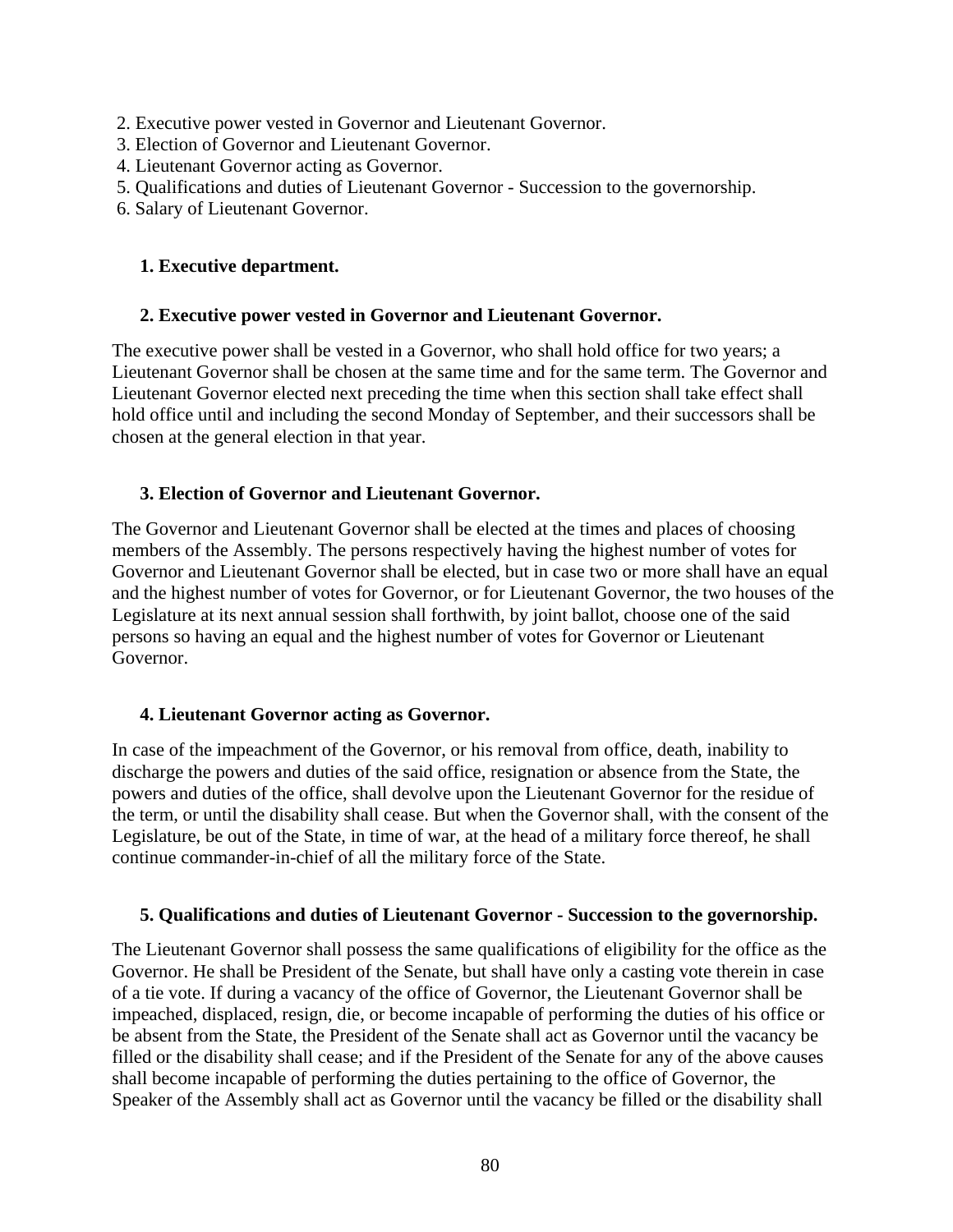cease.

#### **6. Salary of Lieutenant Governor.**

The Lieutenant Governor shall receive for his services an annual salary of two thousand dollars, and shall not receive or be entitled to any other compensation, fee or perquisite, for any duty or service he may be required to perform by the Constitution or by law.

## **Amend. 7.**

——————————

# **Initiative and Referendum (Const., Art. 5, § 1, Amended).**

# **Amend. 8.**

——————————

# **Qualifications of Electors (Const., Art. 3, § 1, Amended).**

——————————

# **Amend. 9.**

# **Supreme Court.**

Section:

1. Enlargement - Sitting in division.

2. Compensation of judges.

#### **1. Enlargement - Sitting in division.**

The Supreme Court shall be composed of five judges, one of whom shall be styled Chief Justice and elected as such, any three of whom shall in every case be necessary to a decision. Provided if it should hereafter become necessary to increase the number of the judges of the Supreme Court, the Legislature may provide for two additional judges and may also provide for the court sitting in divisions under such regulations as may be prescribed by law; provided further, that should the court sit in divisions, in all cases where the construction of the Constitution is involved, the cause shall be heard by the court in banc, and in all cases when a judge of a division dissents from the opinion therein, at the request of the Chief Justice, or such dissenting justice, the cause shall be transferred to the court in banc for its decision.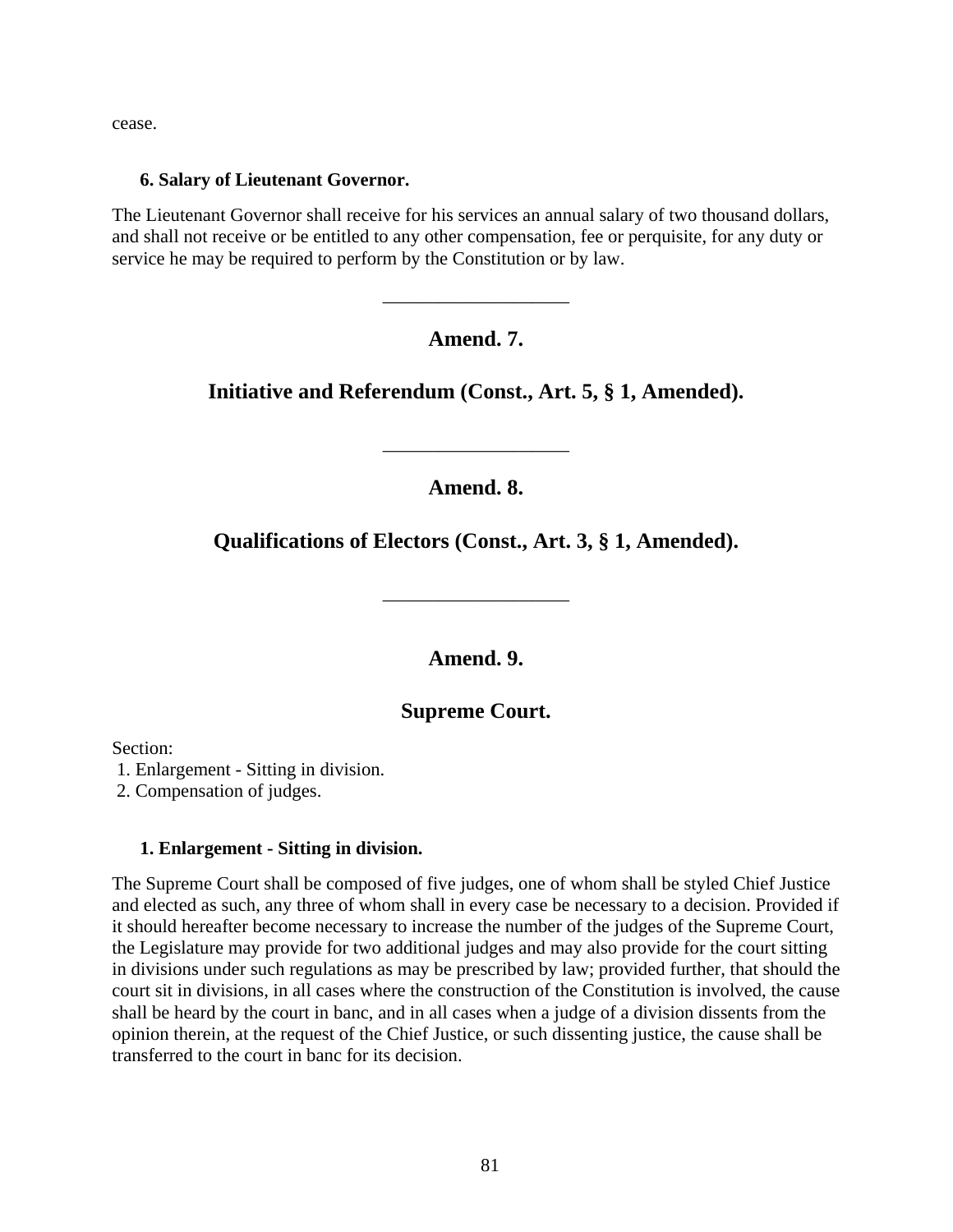#### **2. Compensation of judges.**

The Supreme Court judges shall at stated times receive compensation for their services to be fixed by law. When the salary of the judges under this amendment to the Constitution shall have been established by law, such salary shall not thereafter be increased or diminished during their respective terms. Until otherwise provided by law, the judges of the Supreme Court shall each receive a salary of Seven thousand five hundred dollars per annum.

## **Amend. 10.**

——————————

**Limitation on Legislative and Taxing Power (Const., Art. 12, § 4, Amended).** 

**Amend. 11.** 

——————————

**School Tax (Const., Art. 14, § 3, Amended).** 

## **Amend. 12.**

——————————

## **Textile Mills, Tax Exemption.**

#### **Cotton mills tax exempt for seven years.**

All capital invested in a textile mill in this state for the manufacture of cotton and fiber goods in any manner shall be and is hereby declared to be exempt from taxation for a period of seven years from the date of the location of said textile mill.

## **Amend. 13.**

——————————

**[Repealed.]** 

# **Amend. 14.**

——————————

# **Local Acts.**

**Local or special acts prohibited - Rights to repeal acts by legislature.**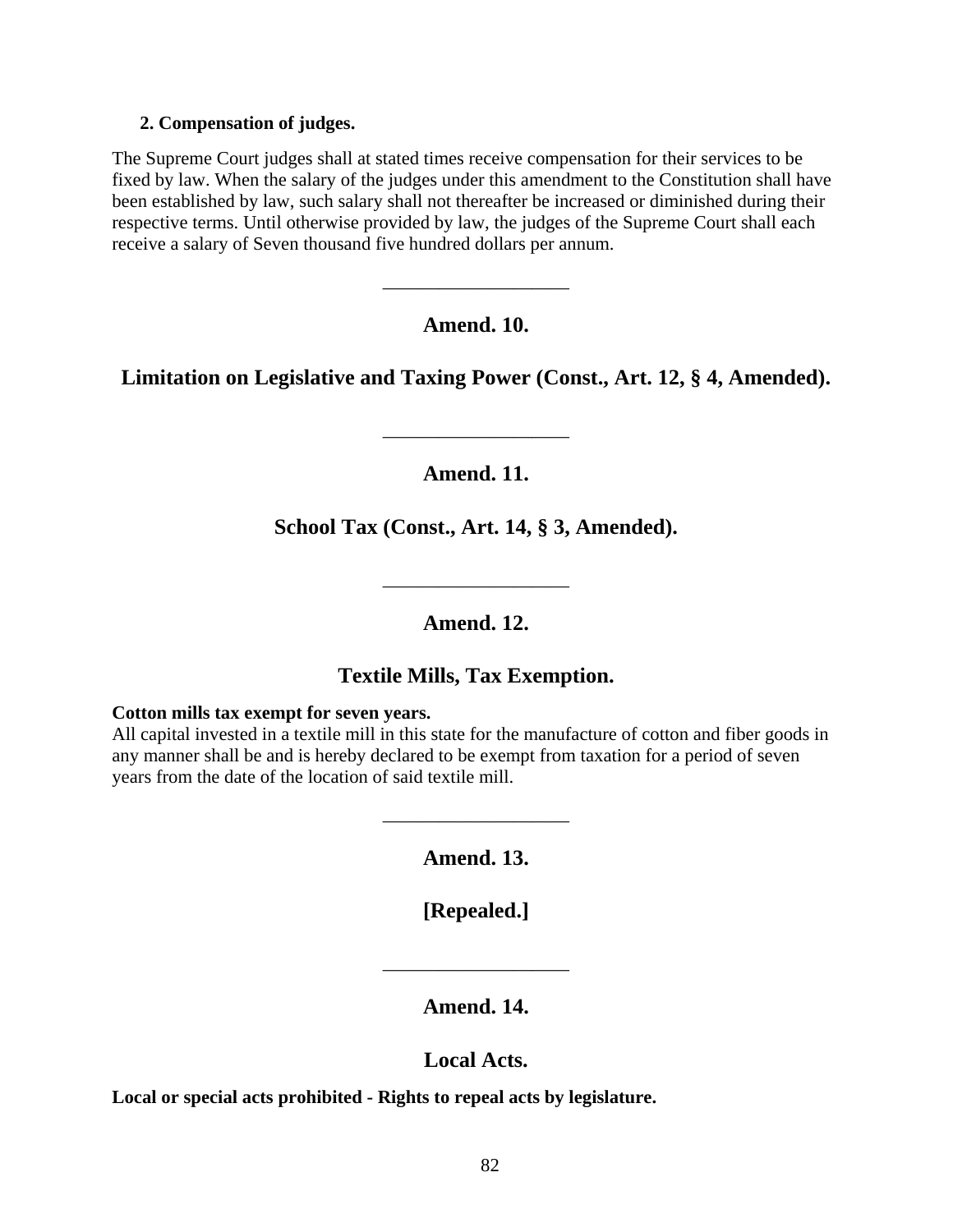The General Assembly shall not pass any local or special act. This amendment shall not prohibit the repeal of local or special acts.

# **Amend. 15.**

——————————

## **Salaries of State Officers.**

### **Salaries of state officials.**

The annual salaries of the State and District Officers hereinafter mentioned, which shall be paid in monthly installments, shall be as follows:

For Governor, the sum of \$6,000.00; for Secretary of State, the sum of \$4,000.00; for Treasurer of the State, the sum of \$4,000.00; for Auditor of the State, the sum of \$4,000.00; for Attorney General, the sum of \$5,000.00; for Judge of the Circuit Courts and Chancellors, each, the sum of \$3,600.00.

The members of the General Assembly shall receive as their salary the sum of One Thousand (\$1,000.00) Dollars, except the Speaker of the House of Representatives, who shall receive his salary of Eleven Hundred Dollars (\$1,100.00), for each period of two (2) years; and in addition to such salary the members of the general Assembly shall receive five cents per mile for each mile traveled in going to and returning from the seat of government over the most direct and practicable route, and provided further that when said members are required to attend an extraordinary session of the General Assembly they shall receive in addition to the salary herein provided the sum of 6.00 per day for each day they are required to attend, and mileage at the rate herein provided.

# **Amend. 16.**

——————————

**Jury Trial (Const., Art. 2, § 7, Amended).** 

**Amend. 17.** 

——————————

**[Repealed.]** 

**Amend. 18.** 

——————————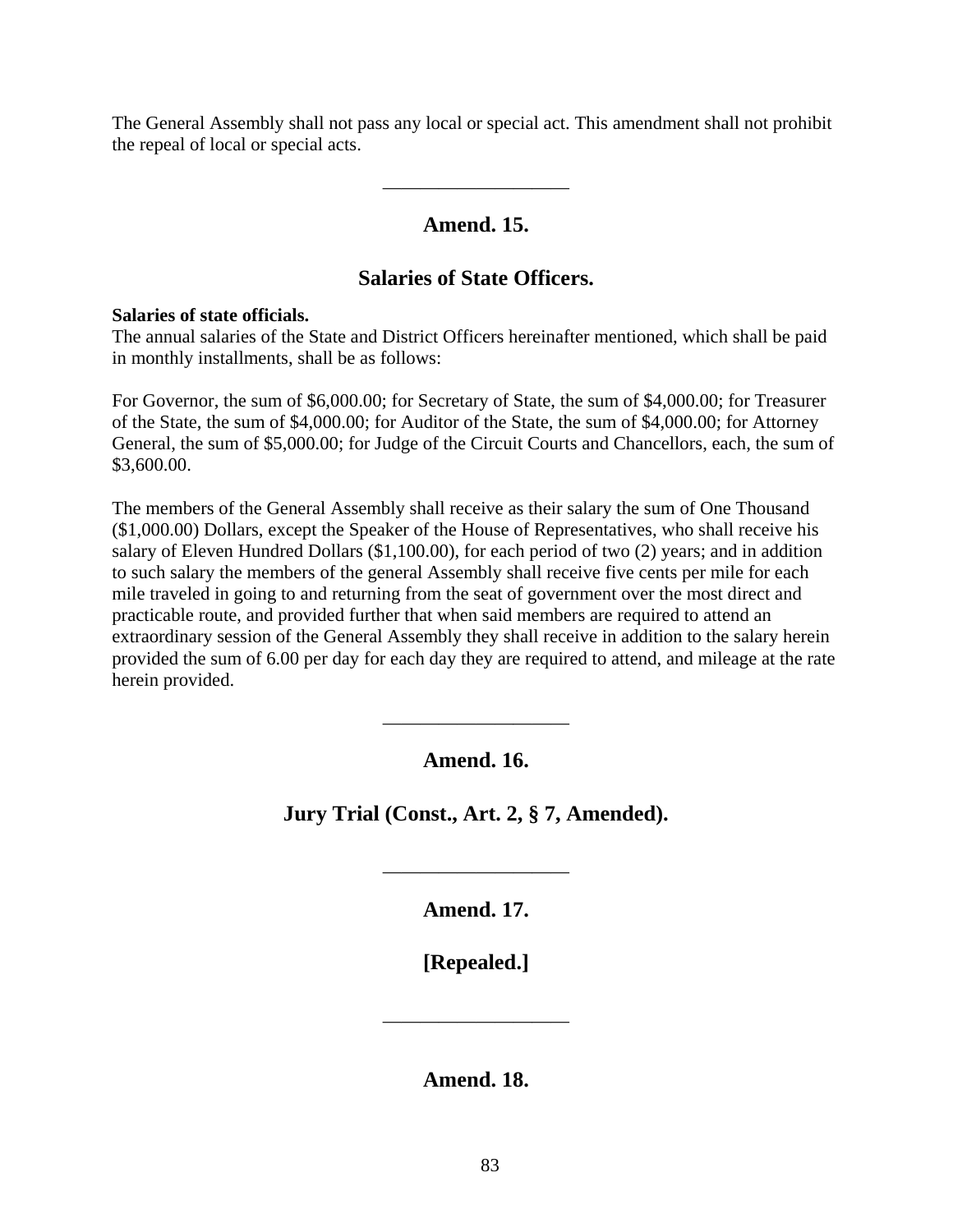## **Tax to Aid Industries.**

**City tax. -** It being most apparent that factories, industries and transportation facilities are necessary for the development of a community and for the welfare of its inhabitants, a special tax not exceeding five mills on the dollar of all taxable property in cities of the first class located in counties now or hereafter having not less than one hundred five thousand population, in addition to other taxes now provided by law, may be levied in such cities for the period that may be provided by law, when petitioned for by ten per cent of the owners of real property in such city and on consent of a majority of the electors of such city voting on the question.

The proceeds of such tax shall be expended by a board of three commissioners, each of whom shall be taxpayer in such city, said commissioners, to serve for such term as may be provided by law without compensation, except actual expenses. One of the commissioners shall be selected by a majority of the judges of the Supreme Court, sitting as a board, one by a majority of the judges of the Circuit, County and Chancery Courts of the county, sitting as a board, and one by a majority of the banks and trust companies located in such city whose representatives shall sit as a board. Where there are two such cities in such county and the tax herein provided for has been voted in each, one board of commissioners may be appointed for both cities if a majority of the boards having the appointive power deem best, and in that event a majority of the banks and trust companies in both cities shall appoint one commissioner, and the proceeds of the tax shall be expended for the benefit of both cities.

The proceeds of such tax may be expended as may be provided by law for the purpose of securing the location of factories, industries, river transportation and facilities therefor within and adjacent to such cities or other public purposes, exclusive of charities and those now within the powers of said cities to perform, and expenditures may also be made for advertising such cities and the State, or making secured loans to such factories and industries, or for any other public purpose that may be provided by law, connected with securing the location of such factories and industries and encouraging them.

The provisions of this amendment are separable, and if any should be held invalid the remainder shall stand.

## **Amend. 19.**

——————————

**Passage of Laws (Const., Art. 5, §§ [37]-[41] Added).** 

**Amend. 20.** 

——————————

**State Bonds.** 

**Bonds prohibited except when approved by majority vote of electors. - Except for the**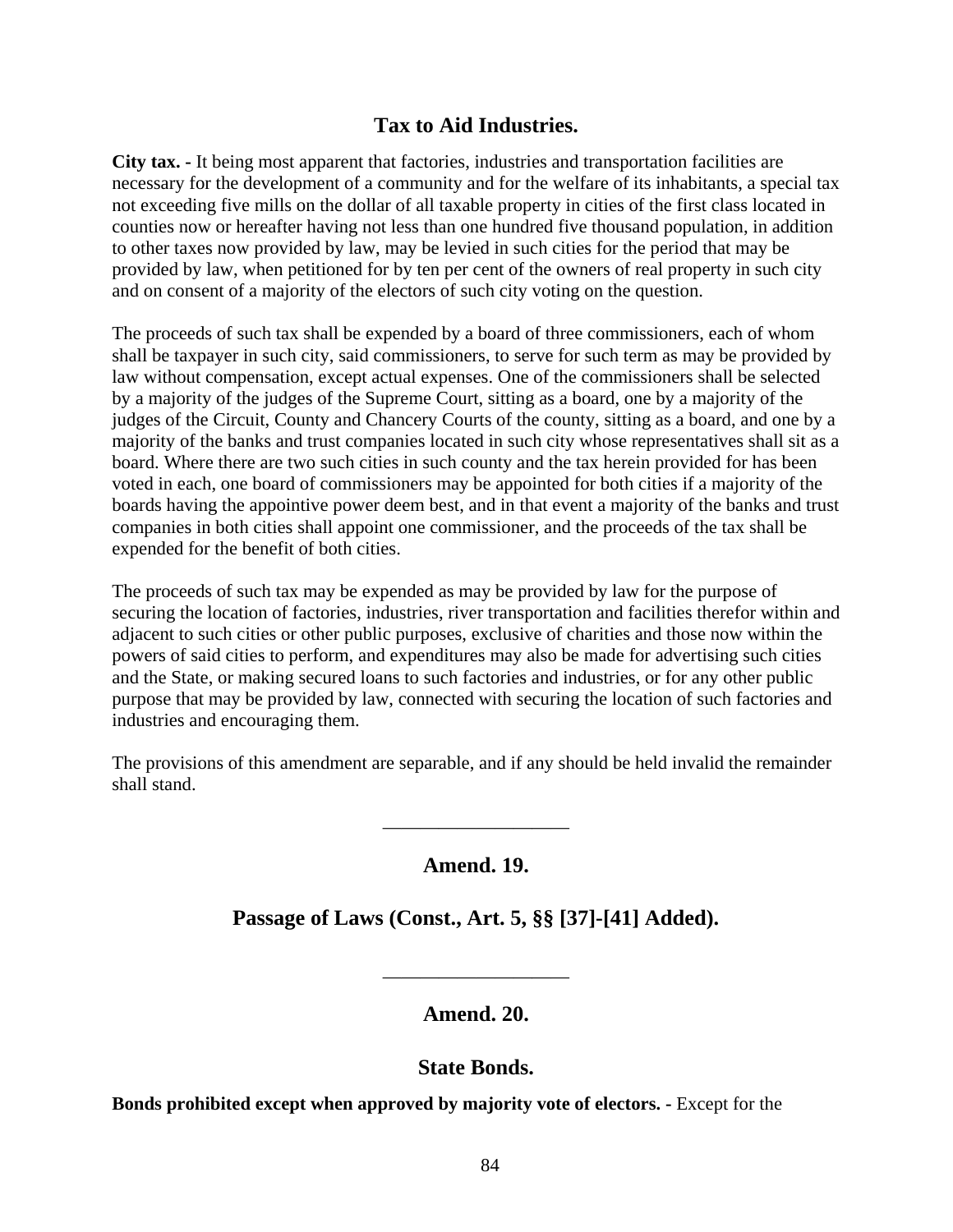purpose of refunding the existing outstanding indebtedness of the State and for assuming and refunding valid outstanding road improvement district bonds, the State of Arkansas shall issue no bonds or other evidence of indebtedness pledging the faith and credit of the State or any of its revenues for any purpose whatsoever, except by and with the consent of the majority of the qualified electors of the State voting on the question at a general election or at a special election called for that purpose.

# **Amend. 21.**

——————————

# **Criminal Prosecutions - Salaries of Prosecutors.**

Section:

1. Prosecution by indictment or information.

2. Salaries of prosecuting attorneys.

## **1. Prosecution by indictment or information.**

All offenses heretofore required to be prosecuted by indictment may be prosecuted either by indictment by a grand jury or information filed by the Prosecuting Attorney.

## **2. Salaries of prosecuting attorneys.**

The General Assembly of Arkansas shall by law determine the amount and method of payment of salaries of prosecuting attorneys.

# **Amend. 22.**

——————————

# **Exemption of Homesteads from Certain State Taxes.**

Section:

- 1. Homesteads of \$1,000.00 assessed valuation exempted from certain taxes.
- 2. Legislature authorized to make further exemptions.
- 3. Legislature to restore tax funds eliminated hereby, and to pass enabling law.
- 4. No notes or bonds of state impaired hereby.
- 5. Amendment in effect, when.

## **1. Homesteads of \$1,000.00 assessed valuation exempted from certain taxes.**

The homestead of each and every resident of the State, whether or not such resident be married or unmarried, male or female, shall be wholly exempt from all state taxes authorized or referred to in Section 8 of Article 16 of the Constitution of Arkansas in all cases where such homestead does not exceed the assessed valuation of one thousand dollars (\$1,000.00). Where the assessed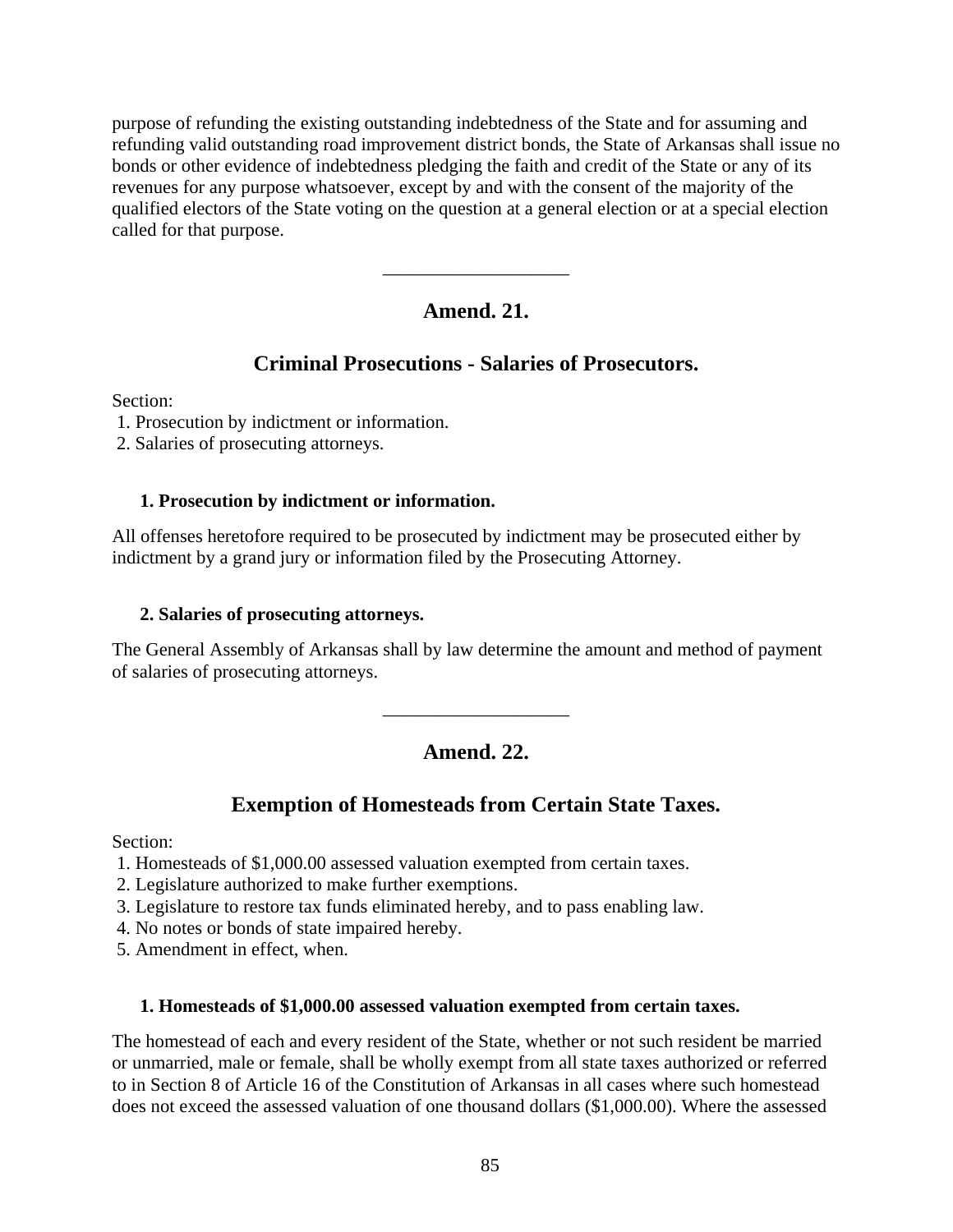valuation of such homestead exceeds one thousand dollars (\$1,000.00) this exemption shall apply to the first one thousand dollars (\$1,000.00) of such valuation.

## **2. Legislature authorized to make further exemptions.**

Within a maximum limit of two thousand five hundred dollars (\$2,500.00) and a minimum limit of one thousand dollars (\$1,000.00), the legislature is hereby authorized and empowered from time to time to fix the amount of the exemption hereby provided.

## **3. Legislature to restore tax funds eliminated hereby, and to pass enabling law.**

It is hereby made the duty of the legislature, and the legislature is hereby directed: (a) Fully and completely to replace or restore any and all funds which will or may be eliminated, diminished or otherwise affected hereby or hereunder; but the legislature shall not, in order to accomplish that purpose, impose or levy any new form of tax.

(b) To enact, without unnecessary delay, all legislation necessary and sufficient to make this amendment in all respects effective and workable.

## **4. No notes or bonds of state impaired hereby.**

Nothing herein shall ever be construed, applied or administered so as to impair any right of any holder of any bond, note or other obligation heretofore issued or assumed by the state and now outstanding; but this amendment shall in every respect be construed, applied and administered so as fully to protect all the legal rights of all such holders.

## **5. Amendment in effect, when.**

After and as soon as, and not before, the legislature shall have fulfilled the requirements of section 3 hereof, this amendment or any legislation enacted in pursuance of section 2, shall be in full force and effect.

# **Amend. 23.**

——————————

# **Apportionment (Const., Art. 8 Amended).**

**Amend. 24.** 

——————————

**Probate Courts - Circuit and County Clerks (Const., Art. 7, §§ 19, 34, 35, Amended).**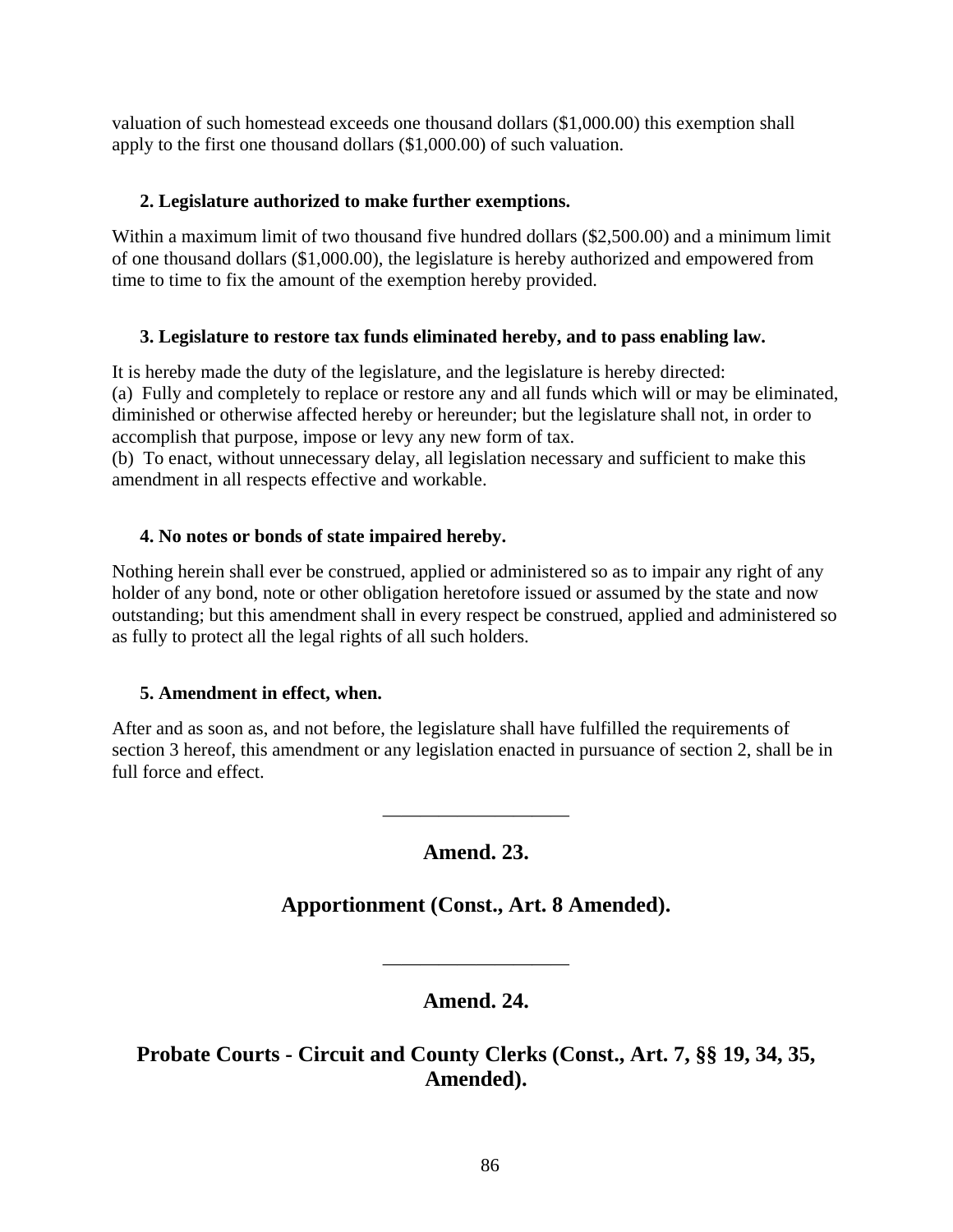**Amend. 25.** 

——————————

**[Repealed.]** 

**Amend. 26.** 

——————————

**Workers' Compensation (Const., Art. 5, § 32, Amended).** 

**Amend. 27.** 

——————————

# **Exempting New Manufacturing Establishment from Taxation.**

#### **Power to exempt - Duration.**

The Governor and the Agricultural and Industrial Commission (or the agency created by law to assist in the industrial development of Arkansas) may investigate and contract with the owners of any new manufacturing or processing establishment to be located in the State, or owners making addition or additions to any manufacturing or processing establishment already located in the State, for the exemption from State property taxation of any such new manufacturing or processing establishment, or any addition or additions to any such existing manufacturing or processing establishment, upon such terms and conditions as the Governor and the said Commission may deem to the best interests of the State; provided, that no exemption from taxes shall be granted under this amendment for a longer period than ten (10) calendar years succeeding the date of any such contract. Any such exemption shall "ipso facto" cease upon violation of the terms and conditions of any contract hereby made.

**Amend. 28.** 

——————————

# **Regulating Practice of Law.**

#### **Supreme Court - Rule making power.**

The Supreme Court shall make rules regulating the practice of law and the professional conduct of attorneys at law.

——————————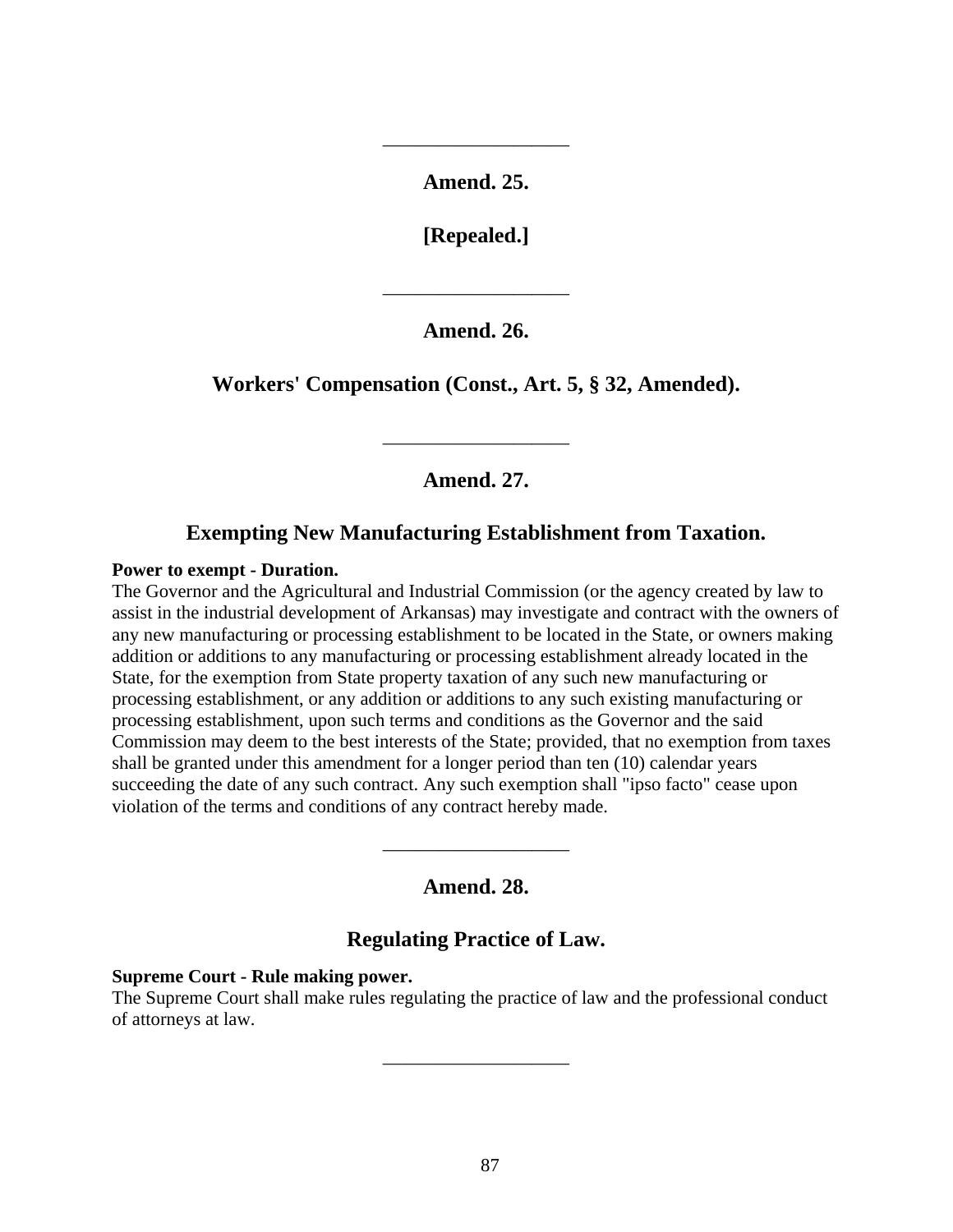## **Amend. 29.**

# **Filling Vacancies in Office.**

Section:

- 1. Elective offices Exceptions.
- 2. Ineligible persons Nepotism.
- 3. Violation of amendment Compensation withheld.
- 4. Duration of term of appointee Election to fill vacancy.
- 5. Election to fill Placing names on ballots.

#### **1. Elective offices - Exceptions.**

Vacancies in the office of United States Senator, and in all elective state, district, circuit, county, and township offices except those of Lieutenant Governor, Member of the General Assembly and Representative in the Congress of the United States, shall be filled by appointment by the Governor.

#### **2. Ineligible persons - Nepotism.**

The Governor, Lieutenant Governor and Acting Governor shall be ineligible for appointment to fill any vacancies occurring or any office or position created, and resignation shall not remove such ineligibility. Husbands and wives of such officers, and relatives of such officers, or of their husbands and wives within the fourth degree of consanguinity or affinity, shall likewise be ineligible. No person appointed under Section 1 shall be eligible for appointment or election to succeed himself.

#### **3. Violation of amendment - Compensation withheld.**

No person holding office contrary to this amendment shall be paid any compensation for his services. Any warrant, voucher or evidence of indebtedness issued in payment for such services shall be void.

#### **4. Duration of term of appointee - Election to fill vacancy.**

The appointee shall serve during the entire unexpired term in the office in which the vacancy occurs if such office would in regular course be filled at the next General Election if no vacancy had occurred. If such office would not in regular course be filled at such next general election the vacancy shall be filled as follows: At the next General Election, if the vacancy occurs four months or more prior thereto, and at the second General Election after the vacancy occurs if the vacancy occurs less than four months before the next General Election after it occurs. The person so elected shall take office on the 1st day of January following his election.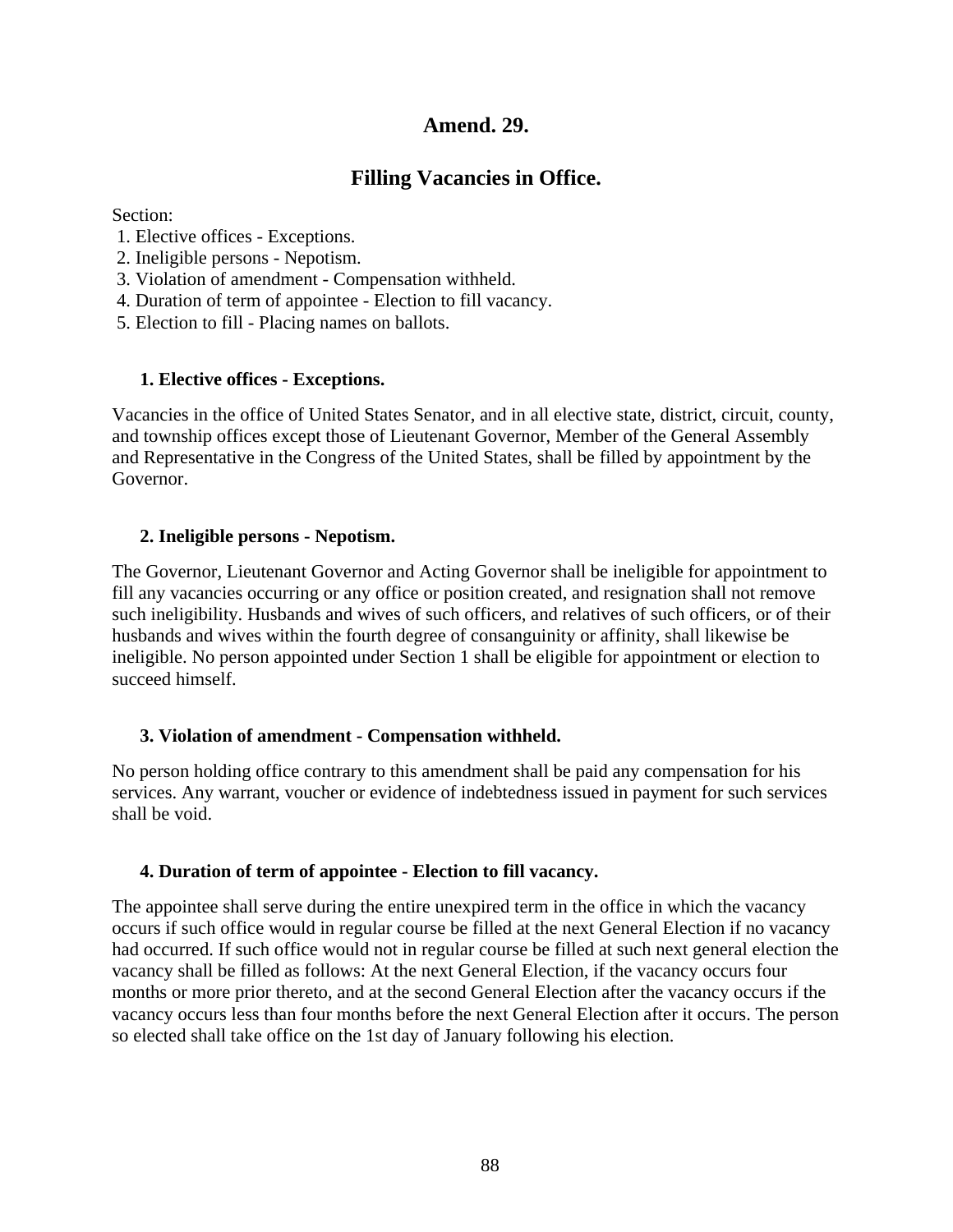#### **5. Election to fill - Placing names on ballots.**

Only the names of candidates for office nominated by an organized political party at a convention of delegates, or by a majority of all the votes cast for candidates for the office in a primary election, or by petition of electors as provided by law, shall be placed on the ballots in any election.

## **Amend. 30.**

——————————

# **City Libraries.**

#### Section:

- 1. Petition for tax levy Election.
- 2. Result of election Certification and proclamation Tax levy.
- 3. Raising, reducing or abolishing tax Petition and election.
- 4. Co-ordination of city with county library.
- 5. Petition for tax levy Election.

#### **1. Petition for tax levy - Election.**

Whenever 100 or more taxpaying electors of any city, having a population of not less than 5,000, shall file a petition with the Mayor asking that an annual tax on real and personal property be levied for the purpose of maintaining and operating a public city library and shall specify a rate of taxation not to exceed five mills on the dollar, the question as to whether such tax shall be levied shall be submitted to the qualified electors of such city at a general or special election. Such petition must be filed at least thirty days prior to the election at which it will be submitted to the voters. The ballot shall be in substantially the following form:

For a \_\_\_\_\_\_\_\_ mill tax on real and personal property to be used for maintenance and operation of a public city library.

Against a \_\_\_\_\_\_\_\_ mill tax on real and personal property to be used for maintenance and operation of a public city library. [As amended by Const. Amend. 72, § 1.]

## **2. Result of election - Certification and proclamation - Tax levy.**

The Election Commissioners shall certify to the Mayor the result of the vote, and if a majority of the qualified electors voting on the question at such election vote in favor of the specified tax, then it shall thereafter be continually levied and collected as other general taxes of such city are levied and collected. The result of the election shall be proclaimed by the Mayor. The result so proclaimed shall be conclusive unless attacked in the courts within thirty days. The proceeds of any tax voted for the maintenance of a city public library shall be segregated by the city officials and used only for that purpose.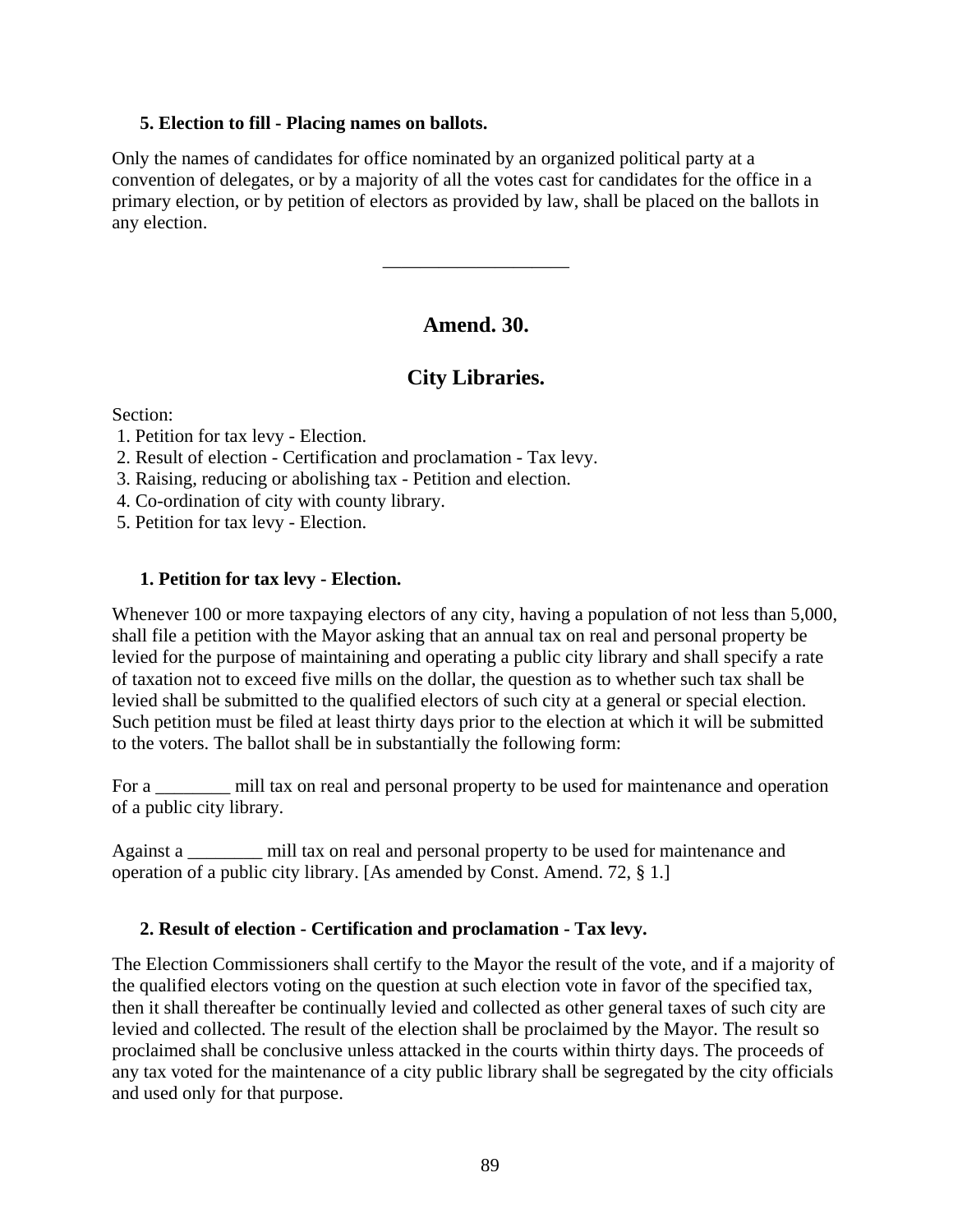#### **3. Raising, reducing or abolishing tax - Petition and election.**

Whenever 100 or more taxpaying electors of any city having a library tax in force shall file a petition with the Mayor asking that such tax be raised, reduced or abolished, the question shall be submitted to the qualified electors at a general or special election. Such petition must be filed at least thirty days prior to the election at which it will be submitted to the voters. The ballot shall follow, as far as practicable, the form set forth in Section 1 hereof. The result shall be certified and proclaimed, as provided in Section 2 hereof, and the result as proclaimed shall be conclusive unless attacked in the courts within thirty days. Subject to the limitations of Section 5(e) hereof, the tax shall be lowered, raised or abolished, as the case may be, according to the majority of the qualified electors voting on the question of such election. If lowered or raised, the revised tax shall thereafter be continually levied and collected and the proceeds used in the manner and for the purposes as provided in Section 2 hereof. [As amended by Const. Amend. 72, § 2.]

#### **4. Co-ordination of city with county library.**

Nothing herein shall be construed as preventing a co-ordination of the services of a city public library and a county public library.

#### **5. Petition for tax levy - Election.**

(a) Whenever 100 or more taxpaying electors of any city, having a population of not less than 5,000, shall file a petition with the Mayor asking that an annual tax on real and personal property be levied for capital improvements to or construction of a public city library and shall specify a rate of taxation not to exceed three mills on the dollar, the question as to whether such tax shall be levied shall be submitted to the qualified electors of such city at a general or special election. Such petition must be filed at least thirty days prior to the election at which it will be submitted to the voters. The ballot shall be in substantially the following form:

For a \_\_\_\_\_\_\_\_ mill tax on real and personal property to be used for capital improvements to or construction of a public city library.

Against a \_\_\_\_\_\_\_ mill tax on real and personal property to be used for capital improvements to or construction of a public city library.

(b) The electors may authorize the governing body of the city to issue bonds as prescribed by law for capital improvements to or construction of the library and to authorize the pledge of all, or any part of, the tax authorized by this section for the purpose of retiring the bonds. The interest rate on any bonds shall not exceed the rate provided by this Constitution. The ballot submitting the question to the voters shall be in substantially the following form:

For a \_\_\_\_\_\_\_\_ mill tax on real and personal property within the city, to be pledged to an issue or issues of bonds not to exceed \$\_\_\_\_\_\_, in aggregate principal amount, to finance capital improvements to or construction of the city library and to authorize the issuance of the bonds on such terms and conditions as shall be approved by the city.

Against a \_\_\_\_\_\_\_\_ mill tax on real and personal property within the city, to be pledged to an issue or issues of bonds not to exceed \$\_\_\_\_\_\_, in aggregate principal amount, to finance capital improvements to or construction of the city library and to authorize the issuance of the bonds on such terms and conditions as they shall be approved by the city.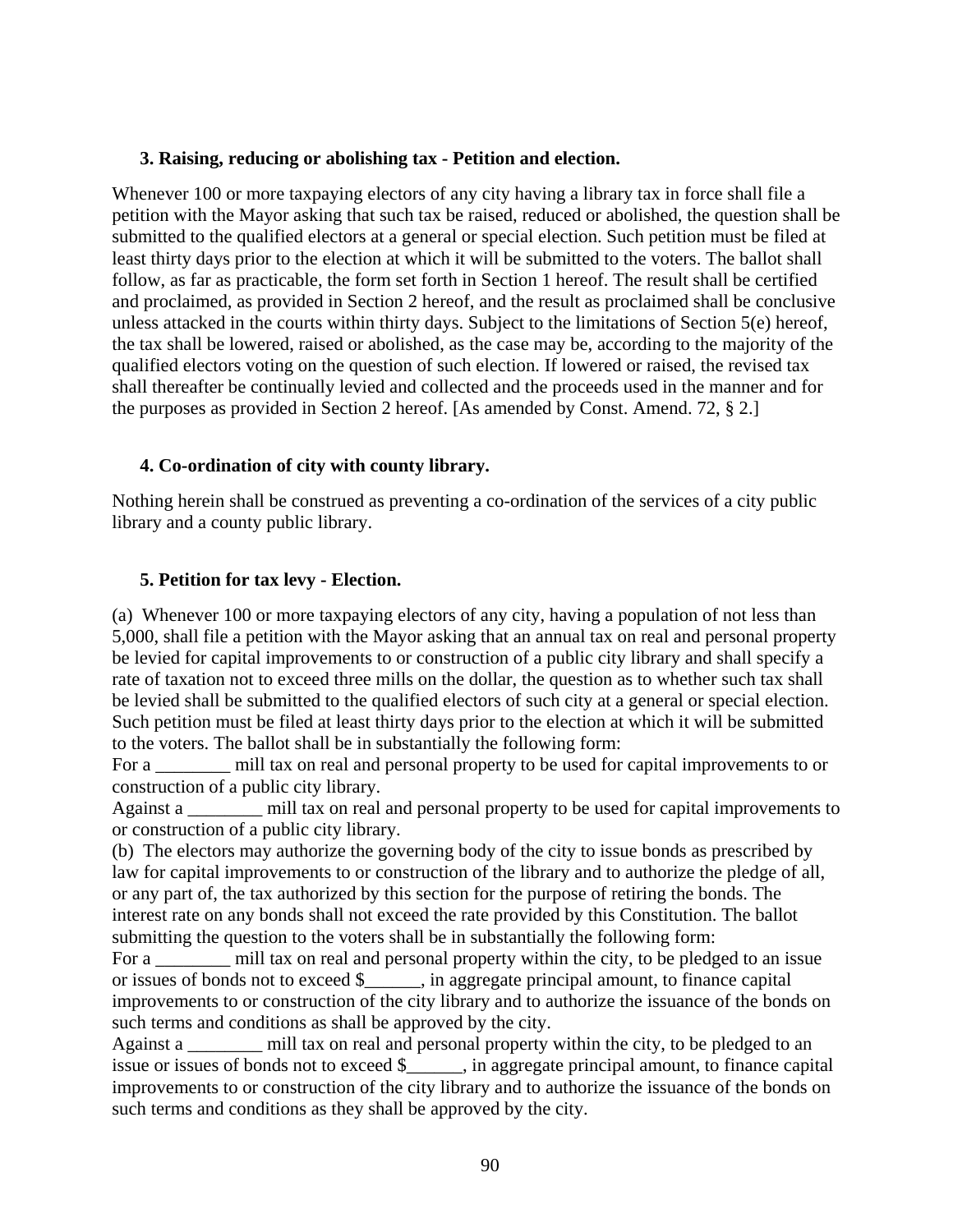(c) The maximum rate of any special tax to pay bonded indebtedness, as authorized by paragraph (b) hereof shall be stated on the ballot.

(d) The special tax for payment of bonded indebtedness authorized in paragraph (b) hereof shall constitute a special fund pledged as security for the payment of such indebtedness. The special tax shall never be extended for any purpose, nor collected for any greater length of time than necessary to retire such bonded indebtedness, except that tax receipts in excess of the amount required to retire the debt according to its terms may, subject to covenants entered into with the holders of the bonds, be pledged as security for the issuance of additional bonds if authorized by the voters. The tax for such additional bonds shall terminate within the time provided for the tax originally imposed. Upon retirement of the bonded indebtedness, any surplus tax collections, which may have accumulated shall be transferred to the general funds of the city, and shall be used for maintenance and operation of the public city library.

(e) Notwithstanding any other provision of this amendment, a tax approved by the voters for the purpose of paying the bonded indebtedness shall not be reduced or diminished, nor shall it be used for any other purpose than to pay principal of, premium or interest on, and the reasonable fees of a trustee or paying agent, so long as the bonded indebtedness shall remain outstanding and unpaid. [Added by Const. Amend. 72, § 3.]

# **Amend. 31.**

——————————

## **Police and Firefighters' Retirement Salaries and Pensions.**

Section:

1. Election on question - Tax levy.

#### **1. Election on question - Tax levy.**

After consent of the majority of those voting on the question at any general or special election in cities of the first or second class, the cities may annually thereafter, levy a tax on the assessed value of real and personal property, not to exceed two mills on the dollar, from which there shall be created a Fund to pay Retirement Salaries and pensions to policemen and firemen theretofore or thereafter earned, and pensions to the widows and minor children of such, as may be provided by law. The annual levy for the Policeman's Retirement Salary and Pension Fund shall not exceed one mill on the dollar, and the annual levy for the Fireman's Retirement Salary and Pension Funds, shall not exceed one mill on the dollar. The manner of such levy of the tax, and the eligibility for the retirement salaries and pensions, the several amounts thereof and when payable, shall be such as may be provided by law.

——————————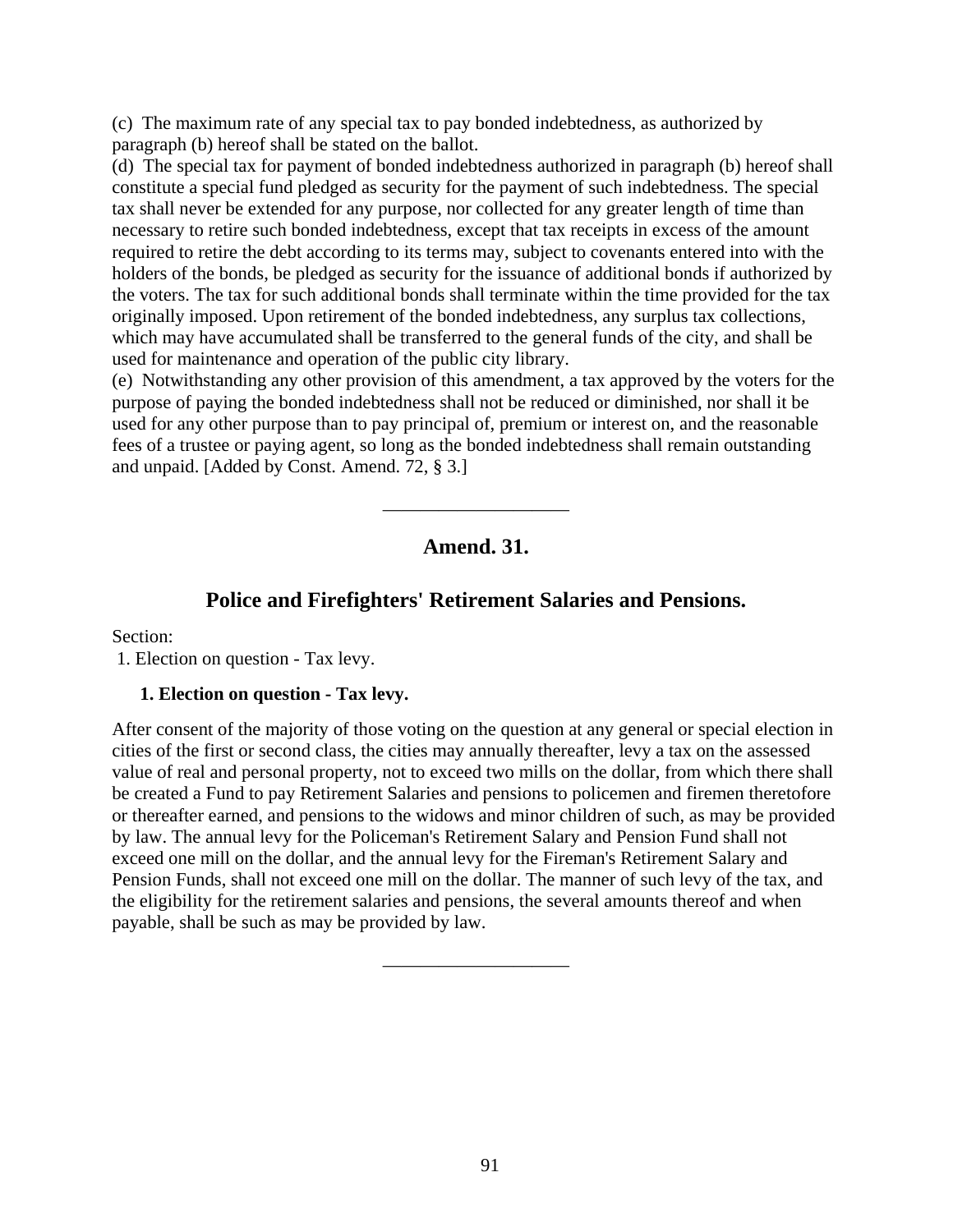# **Amend. 32.**

# **County or City Hospitals.**

Section:

- 1. Petition for tax levy Election.
- 2. Result of election Certification and proclamation Tax levy.
- 3. Raising, reducing or abolishing tax Petition and election.
- 4. Amendment self executing.

### **1. Petition for tax levy - Election.**

Whenever in any county where there is located a public hospital owned by such county or by any municipal corporation therein, whether such hospital be operated by such county or municipal corporation or by a benevolent association as the agent or lessee of such county or municipal corporation, one hundred or more electors of such county shall file a petition with the county judge asking that an annual tax on real and personal property in such county be levied for the purpose of maintaining, operating and supporting such hospital and shall specify a rate of taxation not exceeding one mill on the dollar of the assessed value of real and personal property in the county. The question as to whether such tax shall be levied shall be submitted to the qualified electors of such county at a general election. Such petition must be filed at least thirty days prior to the election at which it will be submitted to the voters. The county judge upon the filing of such petition shall notify the county board of election commissioners thereof and the county board of election commissioners shall cause the question to be placed upon the ballots in substantially the following form:

For a mill tax on real and personal property to be used for maintenance, operation and support of a public hospital.

Against a \_\_\_\_\_\_\_\_\_\_\_\_\_ mill tax on real and personal property to be used for maintenance, operation and support of a public hospital.

#### **2. Result of election - Certification and proclamation - Tax levy.**

The election commissioners shall certify to the county judge the result of the vote and if a majority of the qualified electors voting on the question at such election vote in favor of the specified tax then it shall thereafter be continually levied and collected as other general taxes of such county are levied and collected. The result of the election shall be proclaimed by the county judge by publication for one insertion in some newspaper published and having a bona fide circulation in such county. The result so proclaimed shall be conclusive unless attacked in the courts within thirty days and after the election it shall not be competent to attack the result thereof on the ground that any signers of the petition were not qualified electors. The proceeds of any tax so voted shall upon the settlement of the collecting officer be paid by the treasurer of the county to the treasurer of such hospital to be used by such treasurer in the maintenance, operation and support of such institution; provided that any county where there may be more than one hospital qualified to receive the proceeds of such tax, the quorum court at its meeting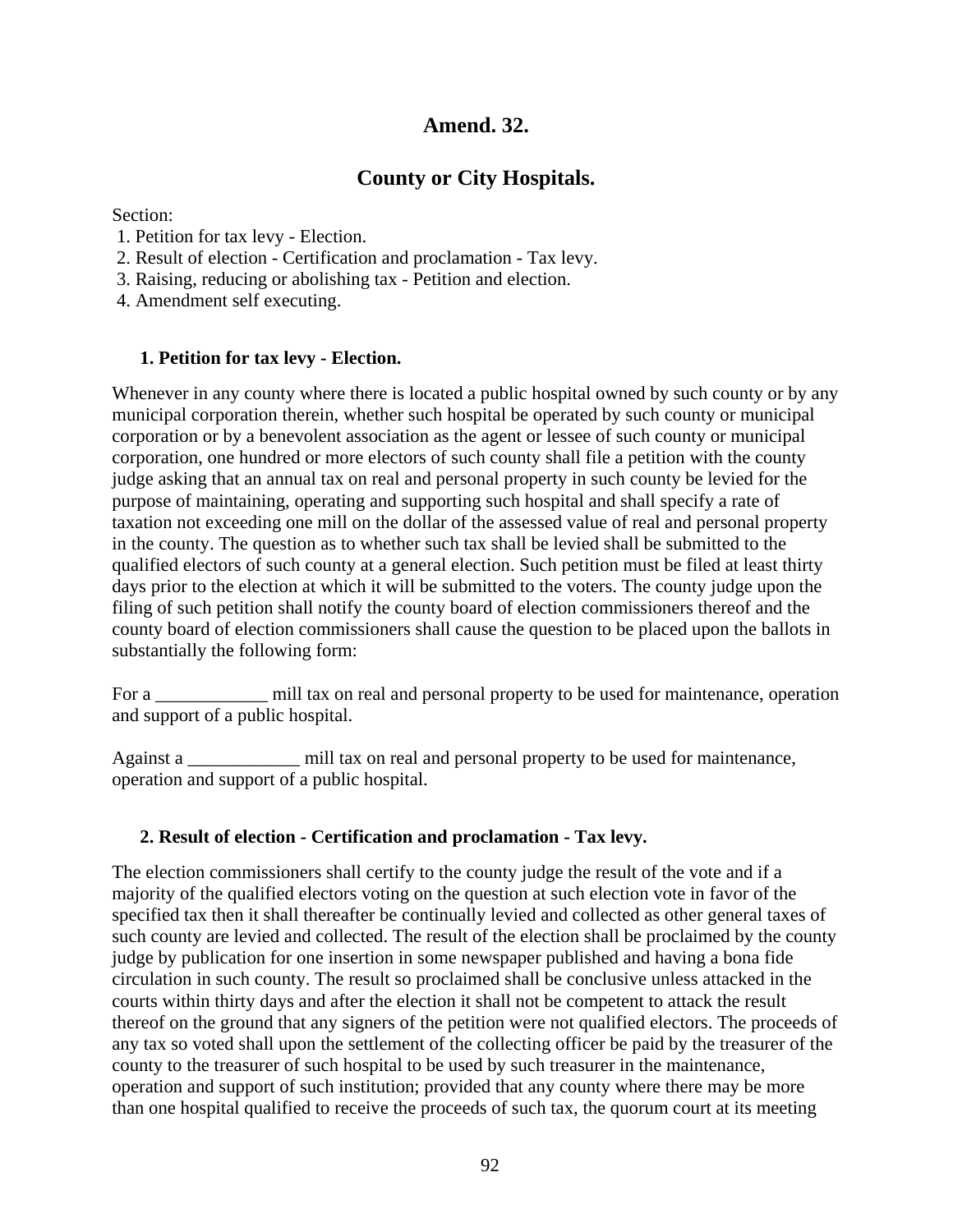for the purpose of adopting the county's budget, shall provide for the apportionment of the proceeds of said tax between the institutions so qualified according to their respective needs.

#### **3. Raising, reducing or abolishing tax - Petition and election.**

Whenever one hundred or more electors of any county having a hospital tax in force shall file a petition with the county judge asking that such tax be raised, reduced or abolished, the question shall be submitted to the qualified electors at a general election. Such petition must be filed at least thirty days prior to the election at which it will be submitted to the voters. The ballots shall follow, as far as practicable, the form set out in Section 1 hereof, and the result shall be certified and proclaimed as provided in Section 2 hereof and shall be conclusive in like manner. The tax shall be lowered, raised or abolished as the case may be, according to the majority of qualified electors voting on the question at such election, provided, however, that it shall not be raised to more than one mill on the dollar. If lowered or raised the revised tax shall thereafter be continually levied and collected and the proceeds used in the manner and for the purposes provided in Section 2 hereof.

### **4. Amendment self executing.**

This amendment shall be self executing and shall become a part of the constitution of the State of Arkansas when approved by a majority of the electors voting thereon at the next general election.

# **Amend. 33.**

——————————

## **Boards and Commissions Governing State Institutions.**

Section:

- 1. Term of office of members.
- 2. Abolition or transfer of powers of board or commission Restrictions.
- 3. Increase or decrease of members of board or commission prohibited.
- 4. Removal of member Procedure Appeal.
- 5. Vacancy Filling.

### **1. Term of office of members.**

The term of office of members of the boards or commissions charged with the management or control of all charitable, penal or correctional institutions and institutions of higher learning of the State of Arkansas, now in existence or hereafter created, shall be five years when the membership is five in number, seven years when the membership is seven in number, and ten years when the membership is ten in number. Such terms of office shall be arranged by the General Assembly to provide a membership with one term of office expiring every year from the effective date of this amendment. The unexpired terms of members serving on the effective date of this amendment shall not be decreased.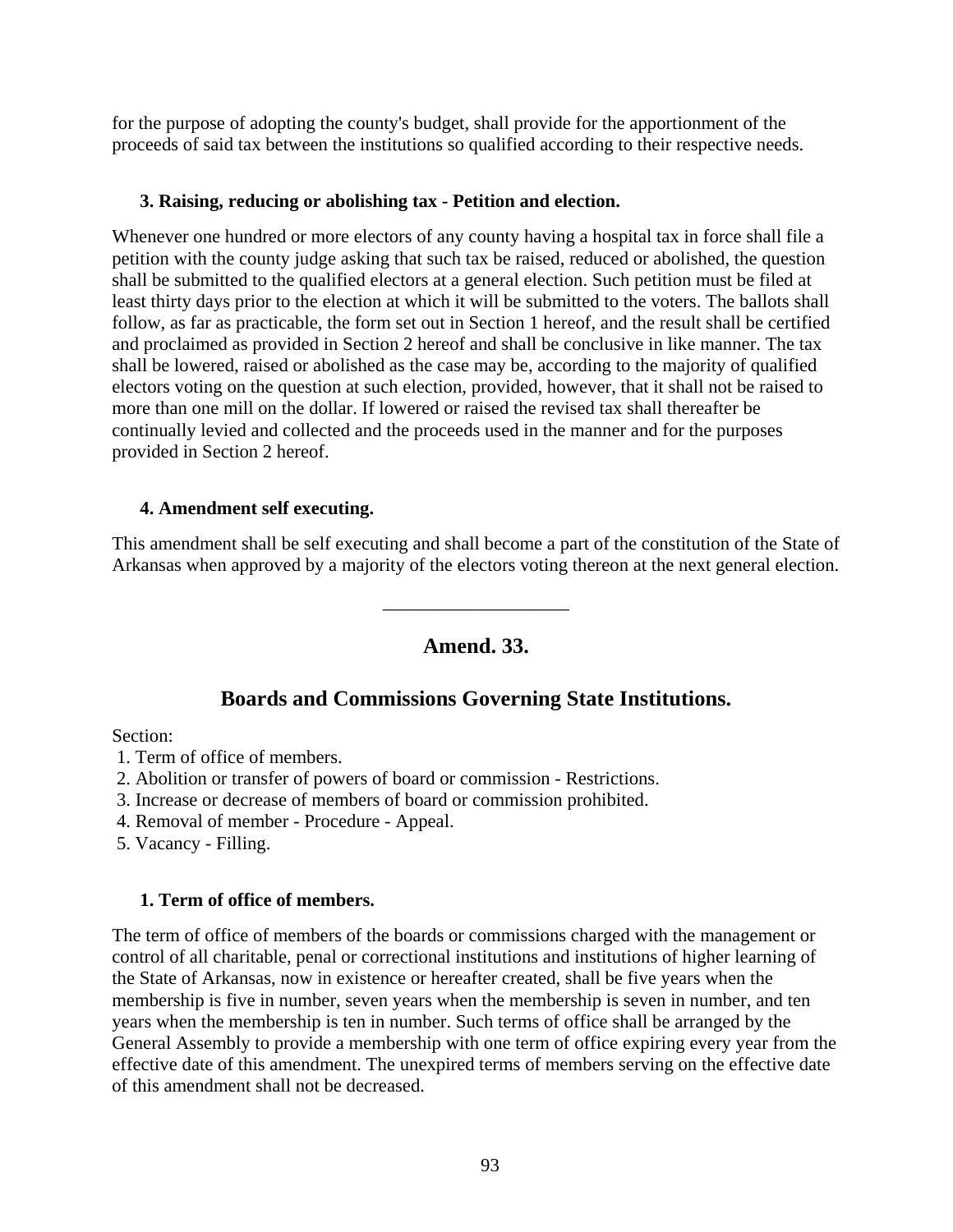### **2. Abolition or transfer of powers of board or commission - Restrictions.**

The board or commission of any institution, governed by this amendment, shall not be abolished nor shall the powers vested in any such board or commission be transferred, unless the institution is abolished or consolidated with some other State institution. In the event of abolition or consolidation, the new board or commission shall consist of a membership of five, seven, or ten.

### **3. Increase or decrease of members of board or commission prohibited.**

The membership of any such board or commission now in existence shall not be increased or decreased in number after the effective date of this amendment nor shall the number of members of any such board or commission created after this amendment is in operation be increased or decreased subsequent to its creation.

### **4. Removal of member - Procedure - Appeal.**

The Governor shall have the power to remove any member of such boards or commissions before the expiration of his term for cause only, after notice and hearing. Such removal shall become effective only when approved in writing by a majority of the total number of the board or commission, but without the right to vote by the member removed or by his successor, which action shall be filed with the Secretary of State together with a complete record of the proceedings at the hearing.

An appeal may be taken to the Pulaski Circuit Court by the Governor or the member ordered removed, and the same shall be tried de novo on the record. An appeal may be taken from the circuit court to the Arkansas Supreme Court, which shall likewise be tried de novo.

### **5. Vacancy - Filling.**

Any vacancy arising in the membership of such board or commission for any reason other than the expiration of the regular term for which the member was appointed shall be filled by appointment by the Governor, subject to approval by a majority of the remaining members of the board or commission, and to be thereafter effective until the expiration of such regular term.

## **Amend. 34.**

——————————

# **Rights of Labor.**

Section:

1. Discrimination for or against union labor prohibited.

2. Enforcement of amendment - Legislation authorized.

#### **1. Discrimination for or against union labor prohibited.**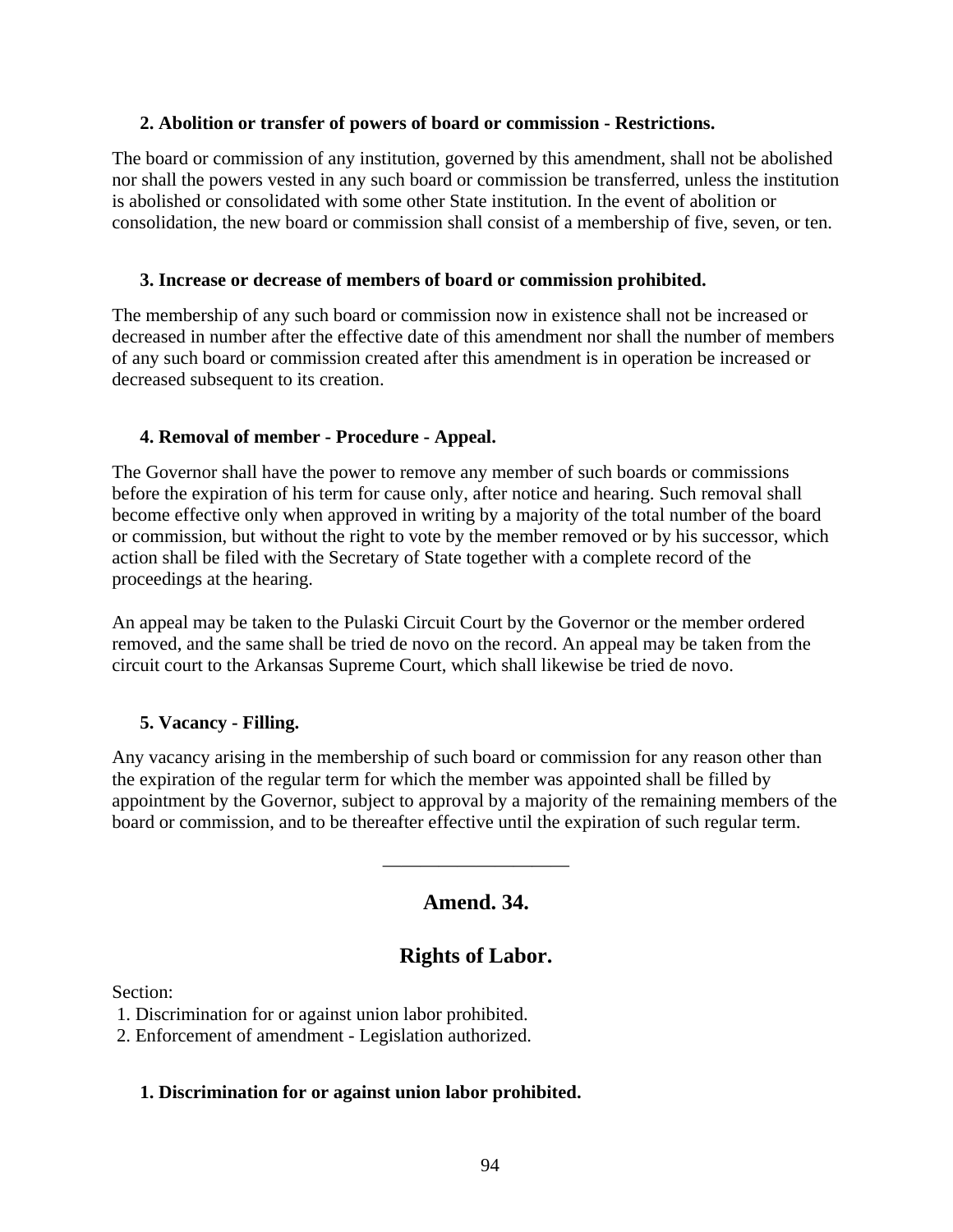No person shall be denied employment because of membership in or affiliation with or resignation from a labor union, or because of refusal to join or affiliate with a labor union; nor shall any corporation or individual or association of any kind enter into any contract, written or oral, to exclude from employment members of a labor union or persons who refuse to join a labor union, or because of resignation from a labor union; nor shall any person against his will be compelled to pay dues to any labor organization as a prerequisite to or condition of employment.

### **2. Enforcement of amendment - Legislation authorized.**

The General Assembly shall have power to enforce this article by appropriate legislation.

# **Amend. 35.**

——————————

# **Wild Life - Conservation - Arkansas State Game and Fish Commission.**

Section:

- 1. Commission created Members Powers.
- 2. Qualifications and appointment of members Terms of office of first commission.
- 3. Term of office of members.
- 4. Oath of office Members serve without compensation Expenses Payment.
- 5. Removal of members Hearing Review and appeal.
- 6. Vacancies Filling Chairman of commission.
- 7. Executive secretary and other personnel Selection Salaries and expenditures.
- 8. Nepotism prohibited Powers of arrest Funds Use Purposes Game Protection Fund Audit of accounts - Resident hunting and fishing licenses - Powers of commission.

### **1. Commission created - Members - Powers.**

The control, management, restoration, conservation and regulation of birds, fish, game and wildlife resources of the State, including hatcheries, sanctuaries, refuges, reservations and all property now owned, or used for said purposes and the acquisition and establishment of same, the administration of the laws now and/or hereafter pertaining thereto, shall be vested in a Commission to be known as the Arkansas State Game and Fish Commission, to consist of eight members. Seven of whom shall be active and one an associate member who shall be the Head of the Department of Zoology at the University of Arkansas, without voting power.

#### **2. Qualifications and appointment of members - Terms of office of first commission.**

Commissioners shall have knowledge of and interest in wildlife conservation. All shall be appointed by the Governor. The first members of the Commission shall be appointed by the Governor for terms as follows: One for one year, one for two years, one for three years, one for four years, one for five years, one for six years, and one for seven years. Each Congressional District must be represented on the Commission.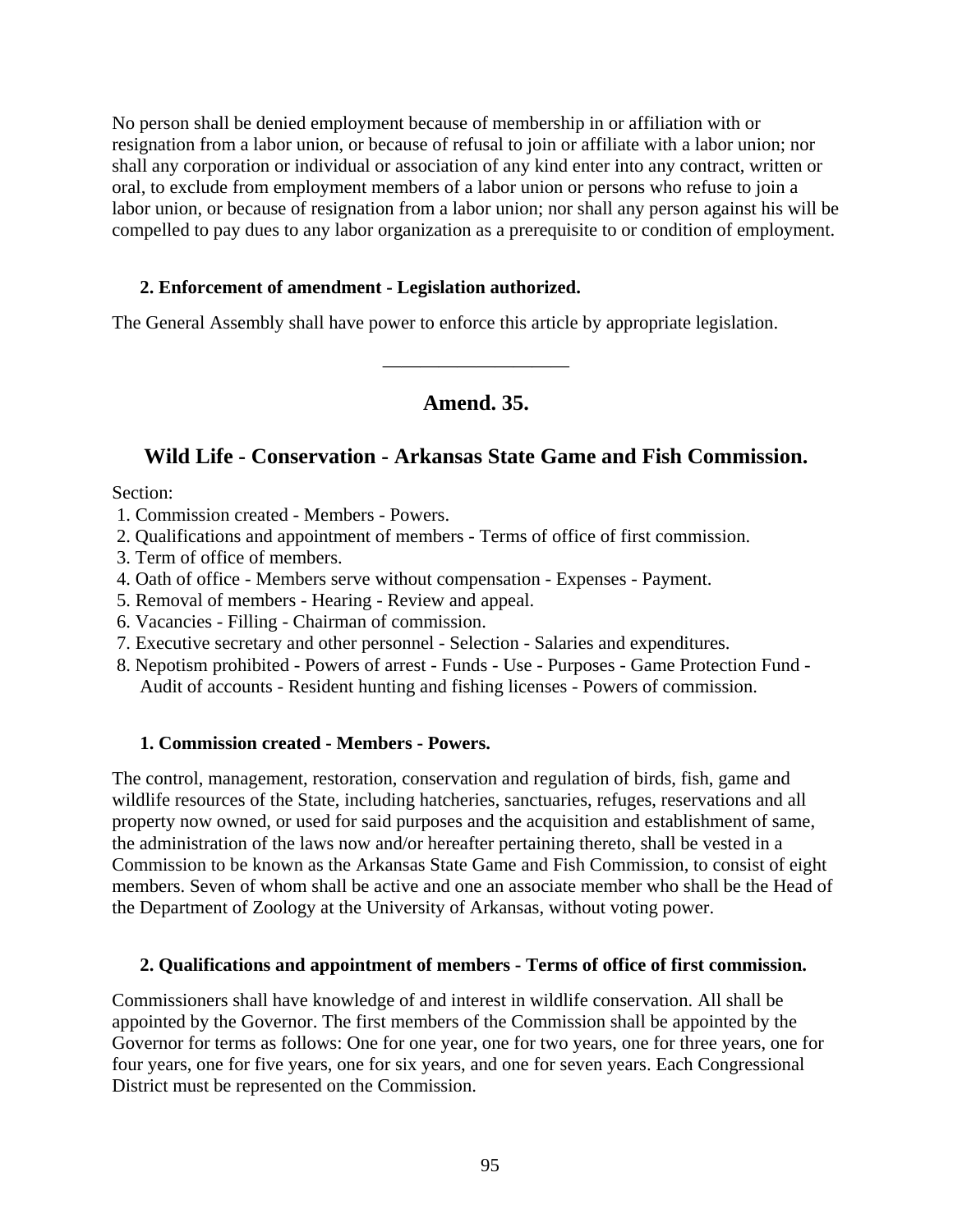#### **3. Term of office of members.**

Upon the expiration of the foregoing terms of the said Commission, a successor shall be appointed by the Governor for a term of seven years, which term of seven years shall thereafter be for each member of the Commission. No Commissioner can serve more than one term and none can succeed himself.

### **4. Oath of office - Members serve without compensation - Expenses - Payment.**

Each Commissioner shall take the regular oath of office provided in the Constitution and serve without compensation other than actual expenses while away from home engaged entirely on the work of the Commission.

### **5. Removal of members - Hearing - Review and appeal.**

A Commissioner may be removed by the Governor only for the same causes as apply to other Constitutional Officers, after a hearing which may be reviewed by the Chancery Court for the First District with right of appeal therefrom to the Supreme Court, such review and appeal to be without presumption in favor of any finding by the Governor or the trial court.

### **6. Vacancies - Filling - Chairman of commission.**

Vacancies on the Commission due to resignation or death shall be filled by appointment of the Governor for the unexpired term within thirty days from date of such vacancy; upon failure of the Governor to fill the vacancy within thirty days, the remaining Commissioners shall make the appointment for the unexpired term. A chairman shall be elected annually from the seven members of the Commission to serve one year.

#### **7. Executive secretary and other personnel - Selection - Salaries and expenditures.**

The Commission shall elect an Executive Secretary, whose salary shall not exceed that of limitations placed on other constitutional departments; and other executive officers, supervisor, personnel, office assistants, wardens, game refuge keepers, and hatchery employees, whose salaries and expenditures must be submitted to the Legislature and approved by an Act covering specific items in the appropriation as covered by Article XVI Section 4 of the Constitution.

### **8. Nepotism prohibited - Powers of arrest - Funds - Use - Purposes - Game Protection Fund - Audit of accounts - Resident hunting and fishing licenses - Powers of commission.**

No person shall be employed by the Commission who shall be related to any of the Commissioners or any other State officers within the third degree of relationship by blood or marriage. All employed personnel may make arrests for violation of the game and fish laws.

The fees, monies, or funds arising from all sources by the operation and transaction of the said Commission and from the application and administration of the laws and regulations pertaining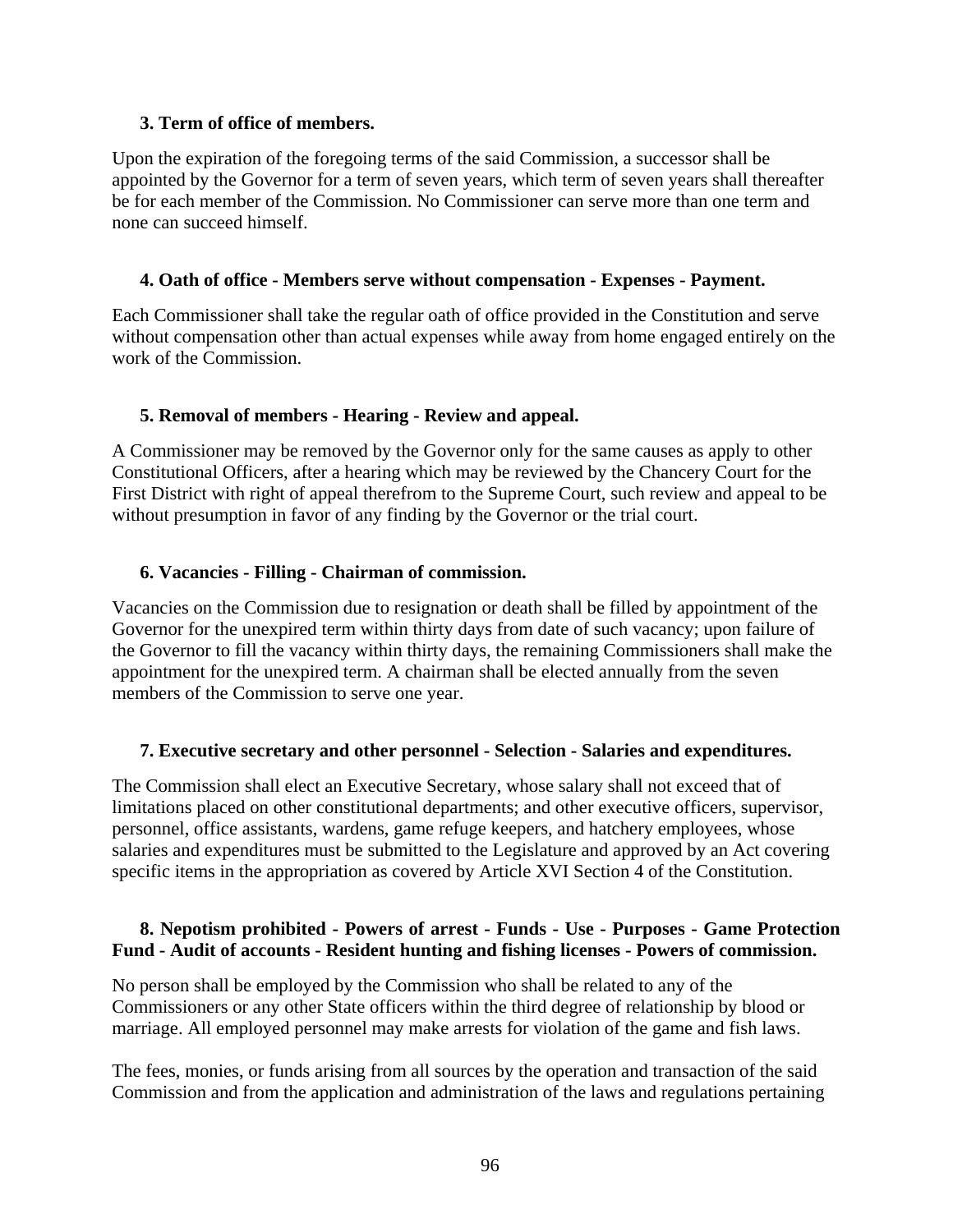to birds, game, fish and wildlife resources of the State and the sale of property used for said purposes shall be expended by the Commission for the control, management, restoration, conservation and regulation of the birds, fish and wildlife resources of the State, including the purchases or other acquisitions of property for said purposes and for the administration of the laws pertaining thereto and for no other purposes. All monies shall be deposited in the Game Protection Fund with the State Treasurer and such monies as are necessary, including an emergency fund, shall be appropriated by the Legislature at each legislative session for the use of the Game and Fish Commission as hereto set forth. No monies other than those credited to the Game Protection Fund can be appropriated.

All money to the credit of or that should be credited to the present Game Protection Fund shall be credited to the new Game Protection Fund and any appropriation made by the Legislature out of the Game Protection Fund shall be construed to be for the use of the new Commission and out of the new Game Protection Fund.

The books, accounts and financial affairs of the Commission shall be audited by the State Comptroller as that department deems necessary, but at least once a year.

Resident hunting and fishing license, each, shall be One and 50/100 Dollars annually, and shall not exceed this amount unless a higher license fee is authorized by an Act of Legislature.

The Commission shall have the exclusive power and authority to issue licenses and permits, to regulate bag limits and the manner of taking game and fish and furbearing animals, and shall have the authority to divide the State into zones, and regulate seasons and manner of taking game, and fish and furbearing animals therein, and fix penalties for violations. No rule or regulations shall apply to less than a complete zone, except temporarily in case of extreme emergency.

Said Commission shall have the power to acquire by purchase, gifts, eminent domain, or otherwise, all property necessary, useful or convenient for the use of the Commission in the exercise of any of its duties, and in the event the right of eminent domain is exercised, it shall be exercised in the same manner as now or hereafter provided for the exercise of eminent domain by the State Highway Commission. All laws now in effect shall continue in force until changed by the Commission. All contracts and agreements now in effect shall remain in force until the date of their expiration.

This amendment shall not repeal, alter or modify the provisions of any existing special laws under the terms of which a County Game Commission has been created:

The Commission shall be empowered to spend such monies as are necessary to match Federal grants under the Pittman-Robertson or similar acts for the propagation, conservation and restoration of game and fish.

This amendment shall become effective July 1, 1945.

——————————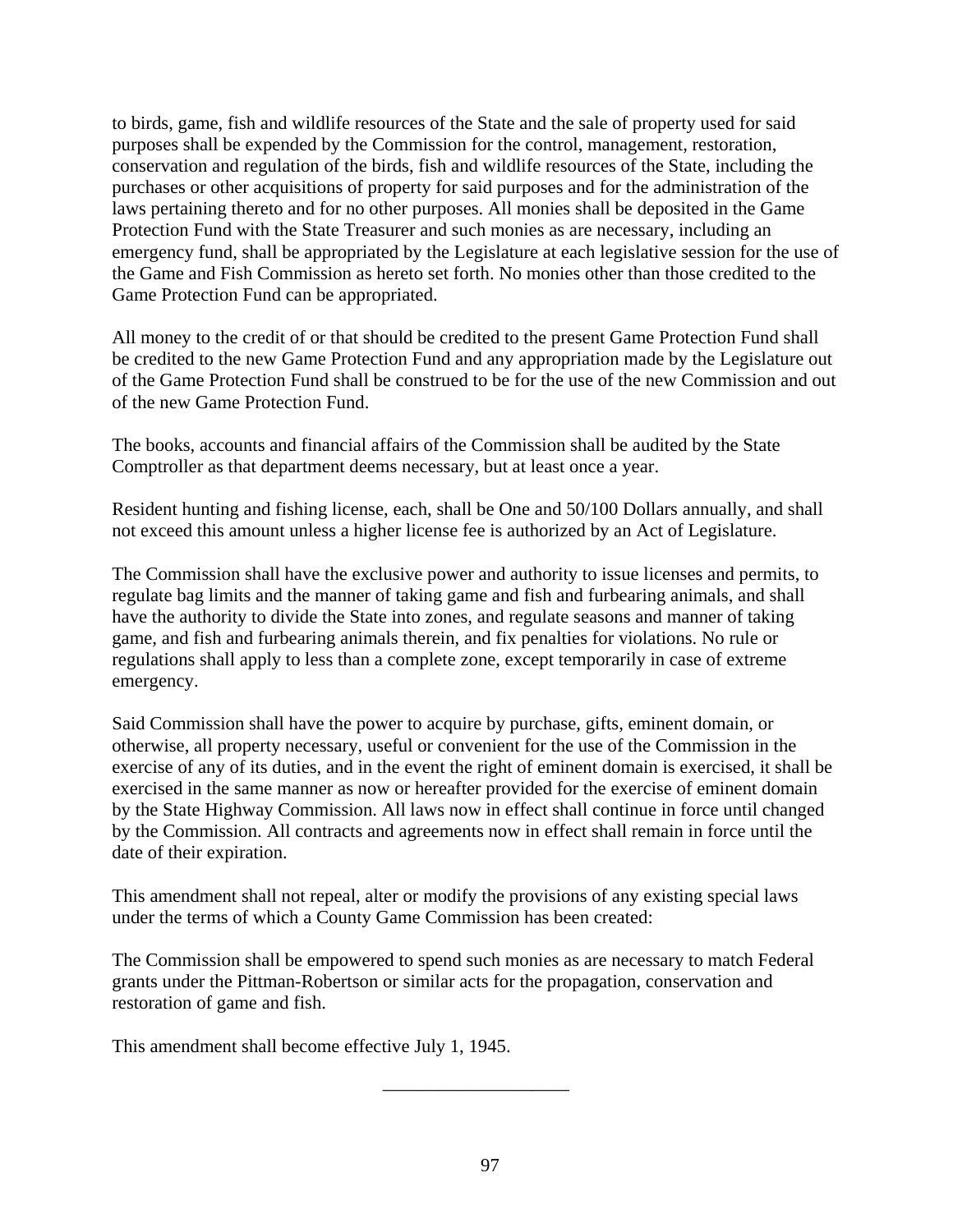# **Amend. 36.**

# **Poll Tax Exemption.**

#### **Members of the armed forces of United States.**

Any citizen of Arkansas, while serving in the armed forces of the United States, may vote in any election, without having paid a poll tax, if otherwise qualified to vote in any such election.

## **Amend. 37.**

——————————

# **[Repealed.]**

# **Amend. 38.**

——————————

# **County Libraries.**

Section:

- 1. Petition for tax levy Election.
- 2. Result of election Certification Record Tax levy Funds Disbursement.
- 3. Raising, reducing or abolishing tax Petition and election.
- 4. Co-ordination of county with city library.
- 5. Petition for tax levy Election.

#### **1. Petition for tax levy - Election.**

Whenever 100 or more taxpaying electors of any county shall file a petition in the County Court asking that an annual tax on real and personal property be levied for the purpose of maintaining and operating a public county library or a county library service or system and shall specify a rate of taxation not to exceed five mills on the dollar, the question as to whether said tax shall be levied shall be submitted to the qualified electors of such county at a general or special election. Such petition must be filed at least thirty days prior to the election at which it will be submitted to the voters. The ballot shall be in substantially the following form:

FOR a \_\_\_\_\_\_ mill tax on real and personal property to be used for maintenance and operation of a public county library or county library service or system.

AGAINST a \_\_\_\_\_\_ mill tax on real and personal property to be used for maintenance and operation of a public county library or county library service or system. [As amended by Const. Amend. 72, § 4.]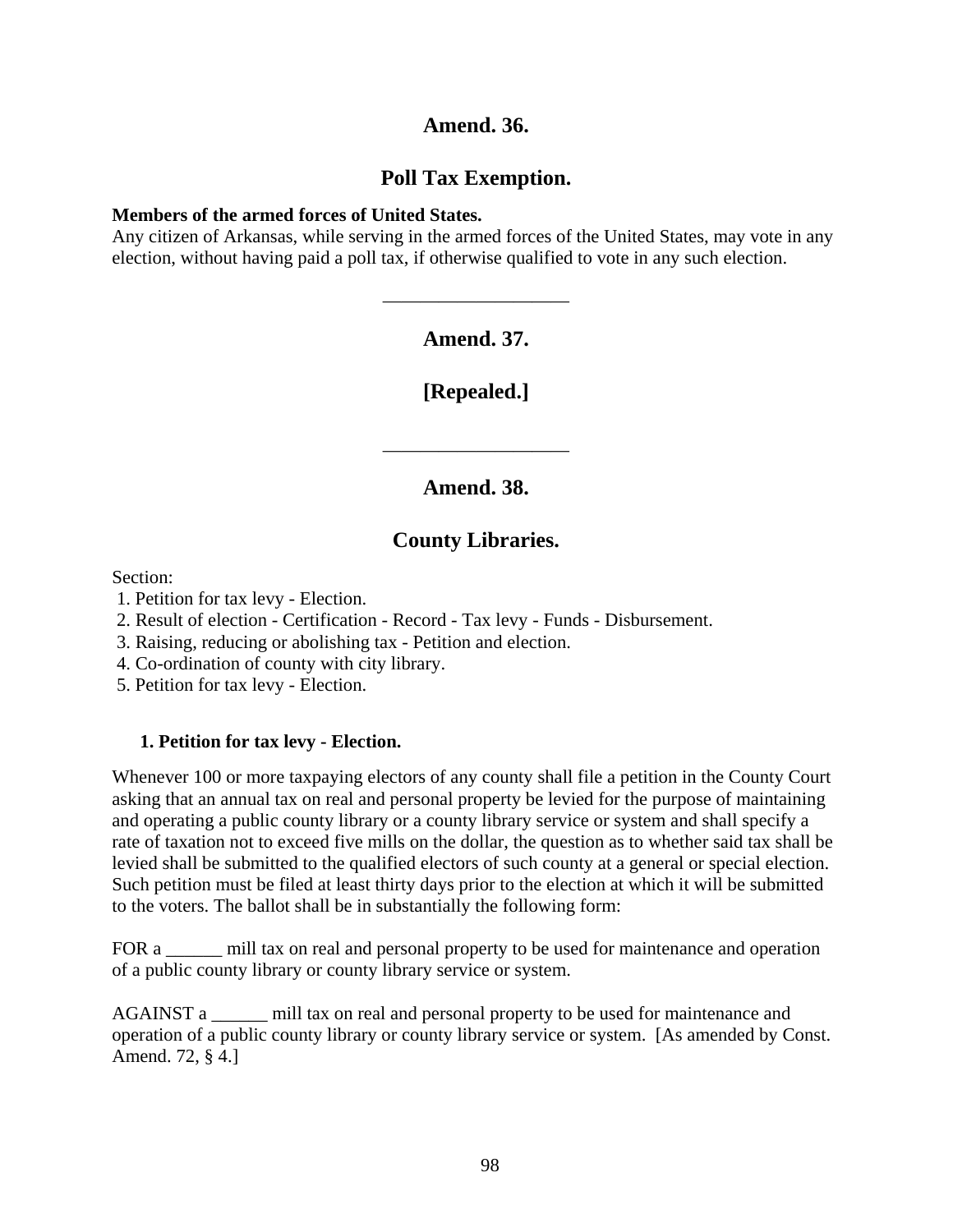#### **2. Result of election - Certification - Record - Tax levy - Funds - Disbursement.**

The election commissioners shall certify to the County Judge the result of the vote. The County Judge shall cause the result of the election to be entered of record in the County Court. The result so entered shall be conclusive unless attacked in the courts within thirty days. If a majority of the qualified electors voting on the question at such election vote in favor of the specified tax, then it shall thereafter be continually levied and collected as other general taxes of such county are levied and collected; provided, however, that such tax shall not be levied against any real or personal property which is taxed for the maintenance of a city library, pursuant to the provisions of Amendment No. 30; and no voter residing within such city shall be entitled to vote on the question as to whether county tax shall be levied. The proceeds of any tax voted for the maintenance of a county public library or county library service or system shall be segregated by the county officials and used only for that purpose. Such funds shall be held in the custody of the County Treasurer. No claim against said funds shall be approved by the County Court unless first approved by the County Library Board, if there is a county Library Board functioning under Act 244 of 1927 [§§ 17-1001 - 17-1011], or similar legislation.

#### **3. Raising, reducing or abolishing tax - Petition and election.**

Whenever 100 or more taxpaying electors of any county having library tax in force shall file a petition in the County Court asking that such tax be raised, reduced or abolished, the question shall be submitted to the qualified electors at a general or special election. Such petition must be filed at least thirty days prior to the election at which it will be submitted to the voters. The ballot shall follow, as far as practicable, the form set forth in Section 1 hereof. The result shall be certified and entered of record as provided in Section 2 hereof, and the result as entered of record shall be conclusive unless attacked in the courts within thirty days. Subject to the limitations of Section 5(e) hereof, the tax shall be lowered, raised or abolished, as the case may be, according to the majority of qualified electors voting on the question at such election. If lowered or raised, the revised tax shall thereafter be continually levied and collected and proceeds used in the manner and for the purposes as provided in Section 2 hereof. [As amended by Const. Amend. 72, § 5.]

### **4. Co-ordination of county with city library.**

Nothing herein shall be construed as preventing the co-ordination of the services of a city public library and county public library, or the co-ordination of the services of libraries of different counties.

### **5. Petition for tax levy - Election.**

(a) Whenever 100 or more taxpaying electors of any county shall file a petition in the County Court asking that an annual tax on real and personal property be levied for the purpose of capital improvements to or construction of a public county library or a county library service or system and shall specify a rate of taxation not to exceed three mills on the dollar, the question as to whether said tax shall be levied shall be submitted to the qualified electors of such county at a general or special election. Such petition must be filed at least thirty days prior to the election at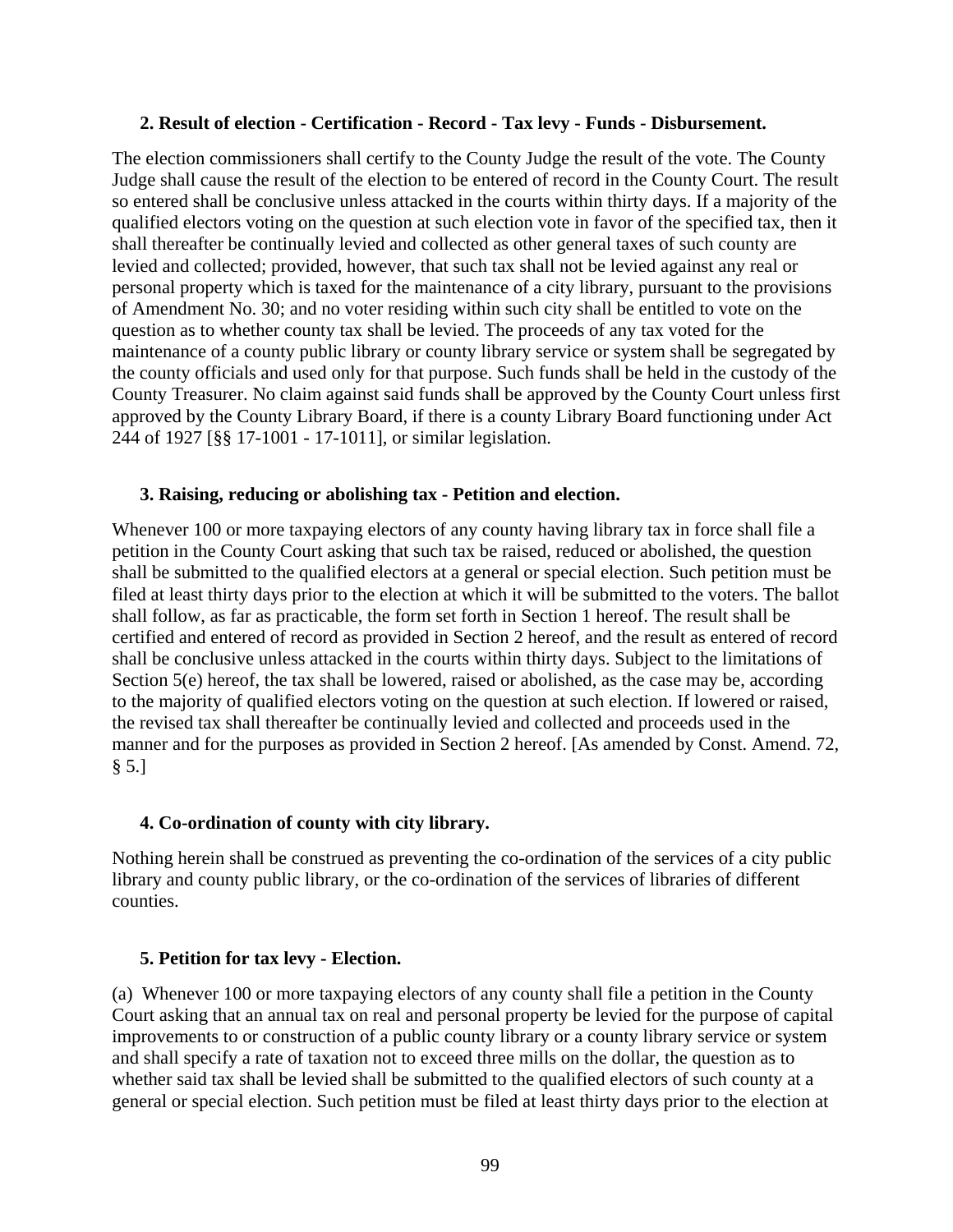which it will be submitted to the voters. The ballot shall be in substantially the following form: FOR a \_\_\_\_\_\_ mill tax on real and personal property to be used for capital improvements to or construction of a public county library or county library service or system.

AGAINST a \_\_\_\_\_\_ mill tax on real and personal property to be used for capital improvements to or construction of a public county library or county library service or system.

(b) The voters may authorize the County Court to issue bonds as prescribed by law for capital improvements to or construction of the library and to authorize the pledge of all, or any part of, the tax authorized in Section 1 of this Amendment for the purpose of retiring the bonds. The interest rate on any bonds shall not exceed the rate provided in this Constitution. The ballot submitting the question to the voters shall be in substantially the following form:

For a <u>same in</u> mill tax on real and personal property within the county, to be pledged to an issue or issues of bonds not to exceed \$\_\_\_\_\_\_, in aggregate principal amount, to finance capital improvements to or construction of the county library or county library service or system, and to authorize the issuance of the bonds on such terms and conditions as shall be approved by the County Court.

Against a \_\_\_\_\_\_ mill tax on real and personal property within the county, to be pledged to an issue or issues of bonds not to exceed \$\_\_\_\_\_\_, in aggregate principal amount, to finance capital improvements to or construction of the county library or county library service or system, and to authorize the issuance of the bonds on such terms and conditions as shall be approved by the County Court.

(c) The maximum rate of any special tax to pay bonded indebtedness, as authorized by paragraph (b) hereof shall be stated on the ballot.

(d) The special tax for payment of bonded indebtedness authorized in paragraph (b) hereof shall constitute a special fund pledged as security for the payment of such indebtedness. The special tax shall never be extended for any purpose, nor collected for any greater length of time than necessary to retire such bonded indebtedness, except that tax receipts in excess of the amount required to retire the debt according to its terms may, subject to covenants entered into with the holders of the bonds, be pledged as security for the issuance of additional bonds if authorized by the voters. The tax for such additional bonds shall terminate within the time provided for the tax originally imposed. Upon retirement of the bonded indebtedness, any surplus tax collections, which may have accumulated, shall be transferred to the general funds of the county, and shall be used for maintenance of the county library or county library service or system.

(e) Notwithstanding any other provision of this Amendment, a tax approved by the voters for the purpose of paying the bonded indebtedness shall not be reduced or diminished, nor shall it be used for any other purpose than to pay principal of, premium or interest on, and the reasonable fees of a trustee or paying agent, so long as the bonded indebtedness shall remain outstanding and unpaid. [Added by Const. Amend. 72, § 6.]

——————————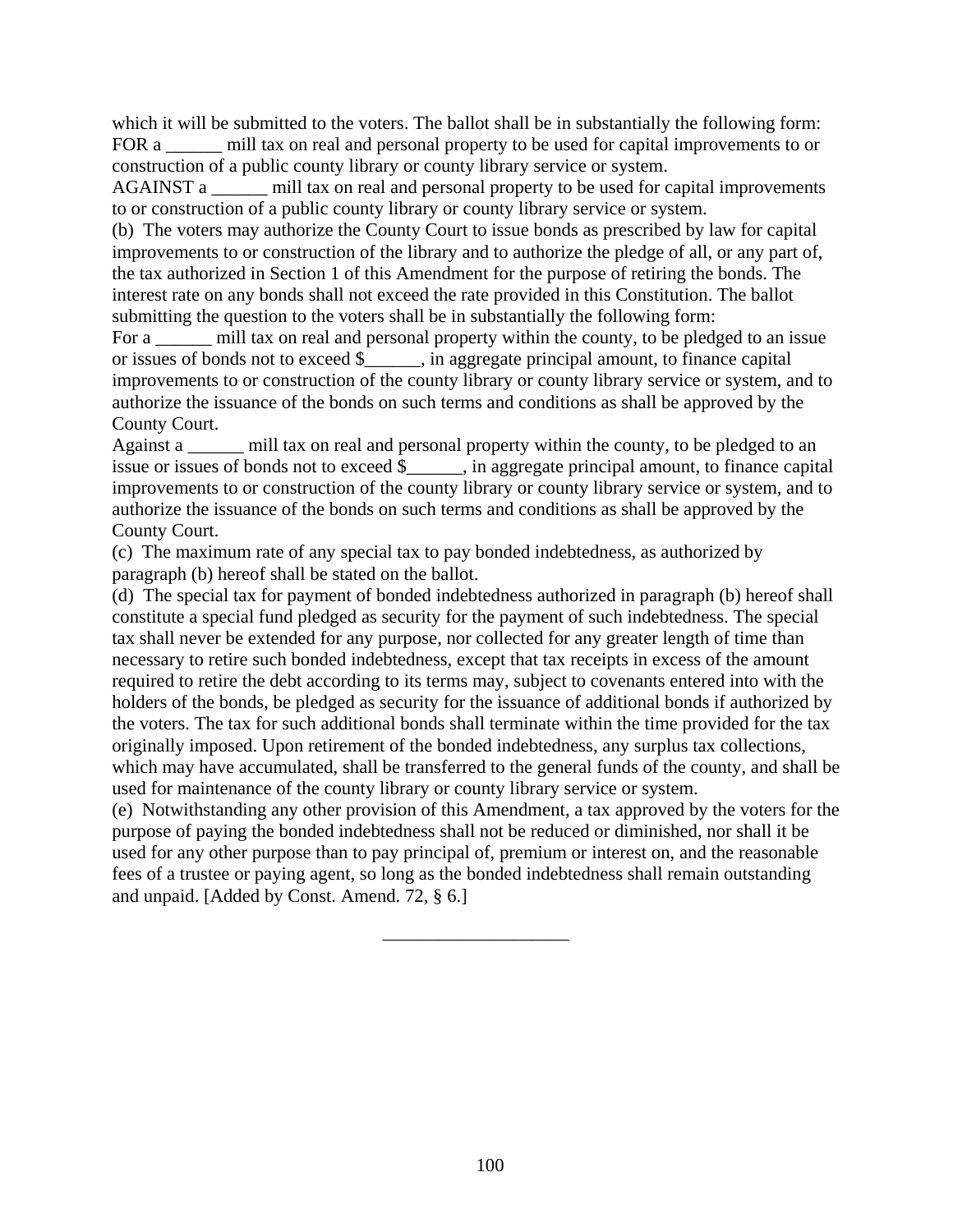### **Amend. 39.**

### **Voter Registration Laws.**

Section:

1. Authority to enact registration law.

#### **1. Authority to enact registration law.**

The General Assembly shall have power to enact laws providing for a registration of voters prior to any general, special, or primary election, and to require that the right to vote at any such election shall depend upon such previous registration.

### **Amend. 40.**

——————————

## **School District Tax (Const., Art. 14, § 3, As Amended By Const. Amend. 11, Amended).**

# **Amend. 41.**

——————————

#### **Election of County Clerks.**

#### **Election of county clerk.**

The provisions for the election of a County Clerk upon a population basis are hereby abolished and there may be elected a County Clerk in like manner as a Circuit Clerk, and in such cases, the County Clerk may be ex officio Clerk of the Probate Court of such county until otherwise provided by the General Assembly.

### **Amend. 42.**

——————————

### **State Highway Commission.**

Section:

- 1. Commission created Members Powers.
- 2. Qualifications and appointment of members Terms of office of first commission.
- 3. Terms of office of members.
- 4. Removal of members Hearing Review and appeal.
- 5. Vacancies Filling.
- 6. Director of Highways.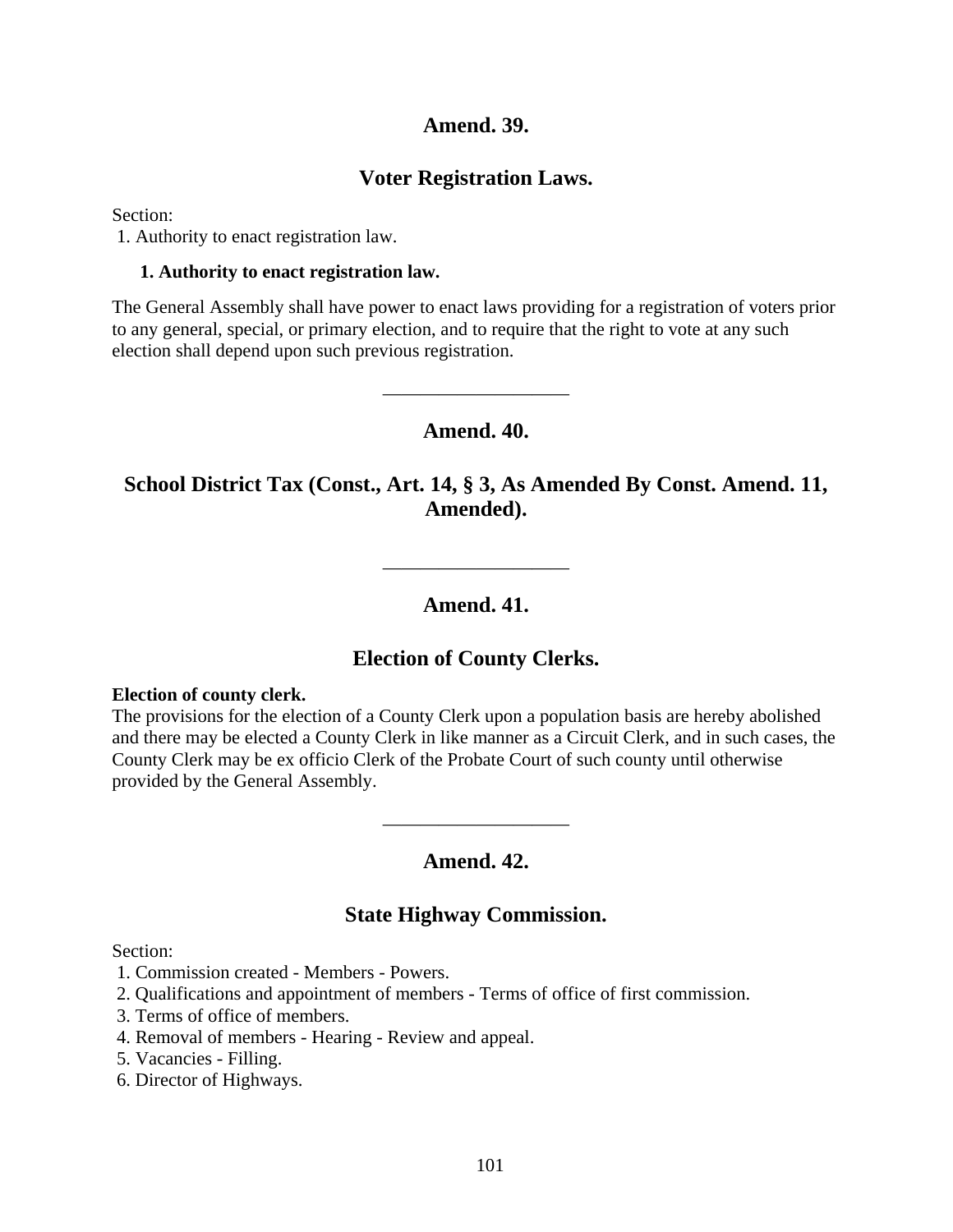### **1. Commission created - Members - Powers.**

There is hereby created a State Highway Commission which shall be vested with all the powers and duties now or hereafter imposed by law for the administration of the State Highway Department, together with all powers necessary or proper to enable the Commission or any of its officers or employees to carry out fully and effectively the regulations and laws relating to the State Highway Department.

### **2. Qualifications and appointment of members - Terms of office of first commission.**

Within ten days after the convening of the General Assembly of the State of Arkansas in the year 1953, the Governor, by and with the advice and consent of the Senate, shall appoint five persons who are qualified electors of the State to constitute the State Highway Commission for terms of two, four, six, eight and ten years respectively. The terms of the persons so appointed shall be determined by lot. The Commissioners to be appointed from the State at large; provided, however, that no two Commissioners shall be appointed from any single Congressional District.

In the event of rejection by the Senate of a person whose name has been so submitted, the Governor shall within five days after receipt of written notice from the Secretary of the Senate of such rejection submit the name of another appointee to fill such vacancy. In the event the Governor should within five days thereafter fail to appoint or fail to submit to the Senate for confirmation the name of any person to be appointed, the Senate shall proceed to make the appointment of its own choice.

### **3. Terms of office of members.**

Upon the expiration of the foregoing terms of said Commissioners, a successor shall be appointed by the Governor in the manner provided for in Section 2 for a term of ten years, which term shall thereafter be for each member of the Commission.

### **4. Removal of members - Hearing - Review and appeal.**

A Commissioner may be removed by the Governor only for the same causes as apply to other constitutional officers after a hearing which may be reviewed by the Chancery Court for the First District with right of appeal therefrom to the Supreme Court, such review and appeal to be without presumption in favor of any finding by the Governor or the trial court, and provided further, in addition to the right of confirmation hereinabove reserved to the Senate, the Senate may upon the written request of at least Five (5) of its members that a member or members of the Commission should be removed therefrom, proceed, when in session, to hear any and all evidence pertinent to the reasons for removal. The member or members whose removal is so requested shall be entitled to be heard in the matter and to be represented before the Senate by legal Counsel. These proceedings conducted by the Senate shall be public and a transcript of the testimony so heard shall be prepared and preserved in the journal of the Senate. The taking of evidence either orally or by deposition shall not be bound by the formal rules of evidence. Upon the conclusion of the hearing, the Senate, sitting as a body in executive session, may remove said member or members of the Commission by a majority vote conducted by secret ballot.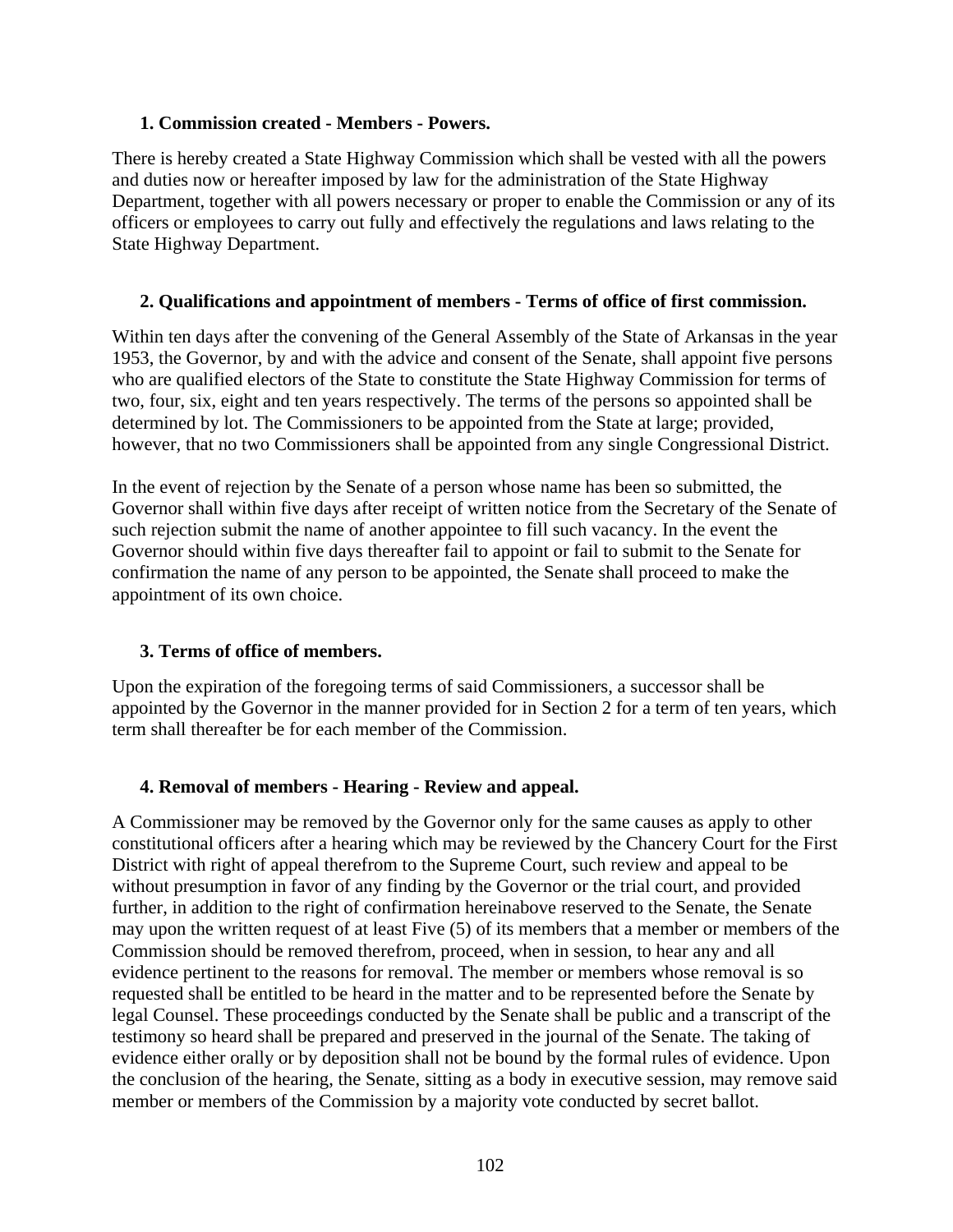#### **5. Vacancies - Filling.**

Vacancies on the Commission due to resignations, death or removal shall be filled by appointment of the Governor for the unexpired term within thirty days from the date of such vacancy. Upon failure of the Governor to fill the vacancy within thirty days, the remaining Commissioners shall make the appointment for the unexpired term.

### **6. Director of Highways.**

The Commission shall appoint a Director of Highways who shall have such duties as may be prescribed by the Commission or by statute.

# **Amend. 43.**

——————————

# **Salaries and Expenses of Judicial Officers.**

#### **Salaries and expenses of judges.**

The General Assembly shall by law determine the amount and method of payment of salaries and expenses of the judges of the Supreme Court, Circuit Courts, Chancery Courts, and Municipal Courts of Arkansas; provided such salaries and expenses may be increased but not diminished during the term for which such judges are elected; provided further that the salaries of Circuit and Chancery Judges shall be uniform throughout the state.

**Amend. 44.** 

——————————

**[Repealed.]** 

**Amend. 45.** 

——————————

**Apportionment (Const., Art. 8, As Amended By Const. Amend. 23, Amended).** 

——————————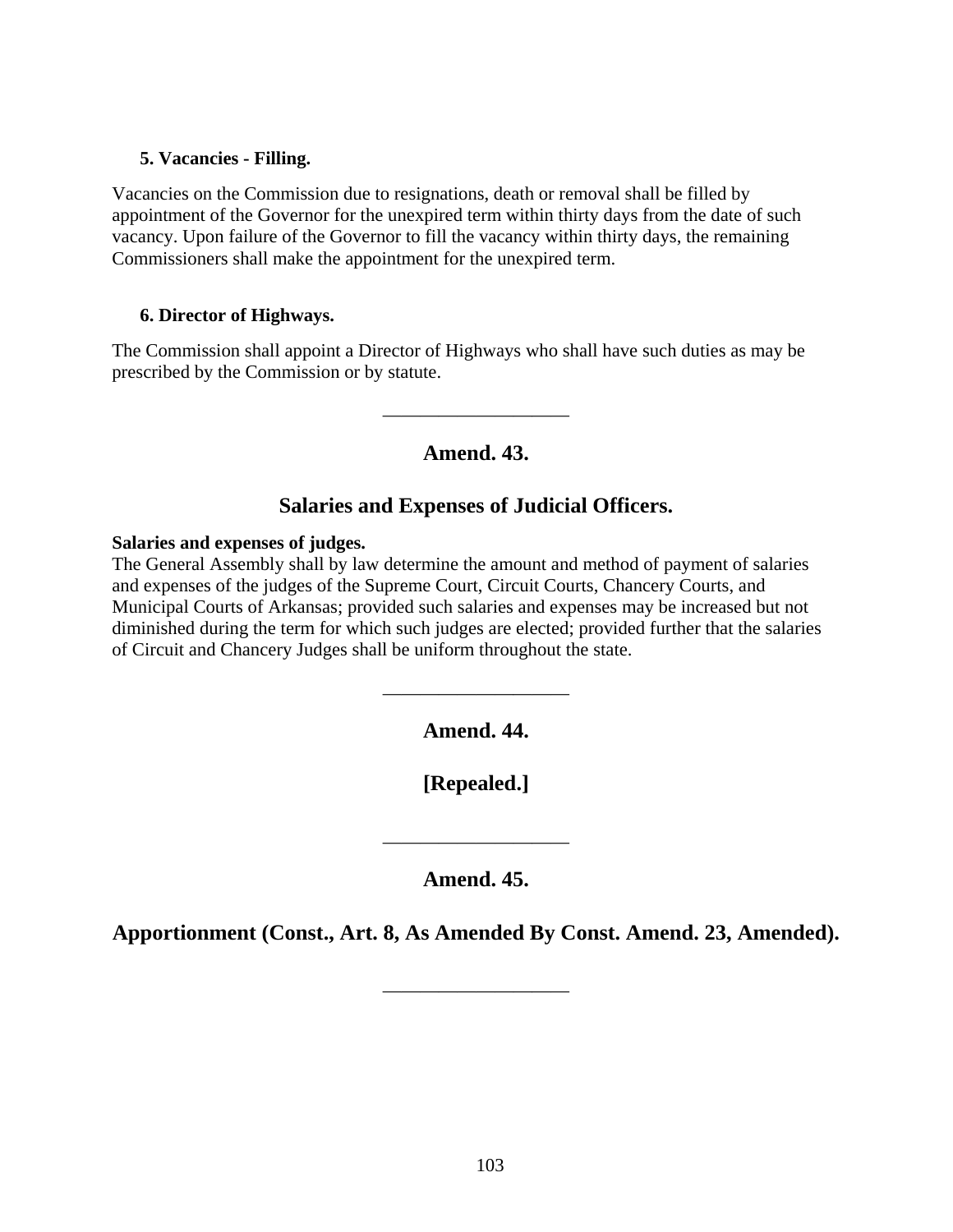## **Amend. 46.**

# **Horse Racing and Pari-Mutuel Wagering at Hot Springs.**

### **Horse racing and pari-mutuel wagering lawful at Hot Springs.**

Horse racing and pari-mutuel wagering thereon shall be lawful in Hot Springs, Garland County, Arkansas, and shall be regulated by the General Assembly.

# **Amend. 47.**

——————————

# **State Ad Valorem Tax Prohibition.**

**State ad valorem tax prohibited.**  No ad-valorem tax shall be levied upon property by the State.

**Amend. 48.** 

——————————

**[Repealed.]** 

**Amend. 49.** 

——————————

**[Repealed.]** 

**Amend. 50.** 

——————————

# **Elections Conducted by Ballot or Voting Machine (Const., Art. 3, § 3, Repealed and New Sections Added).**

Section:

1. Repeal of Article III, Section 3.

- 2. Elections by ballot or voting machines authorized.
- 3. [Repealed.]
- 4. Voting machines.

### **1. Repeal of Article III, Section 3.**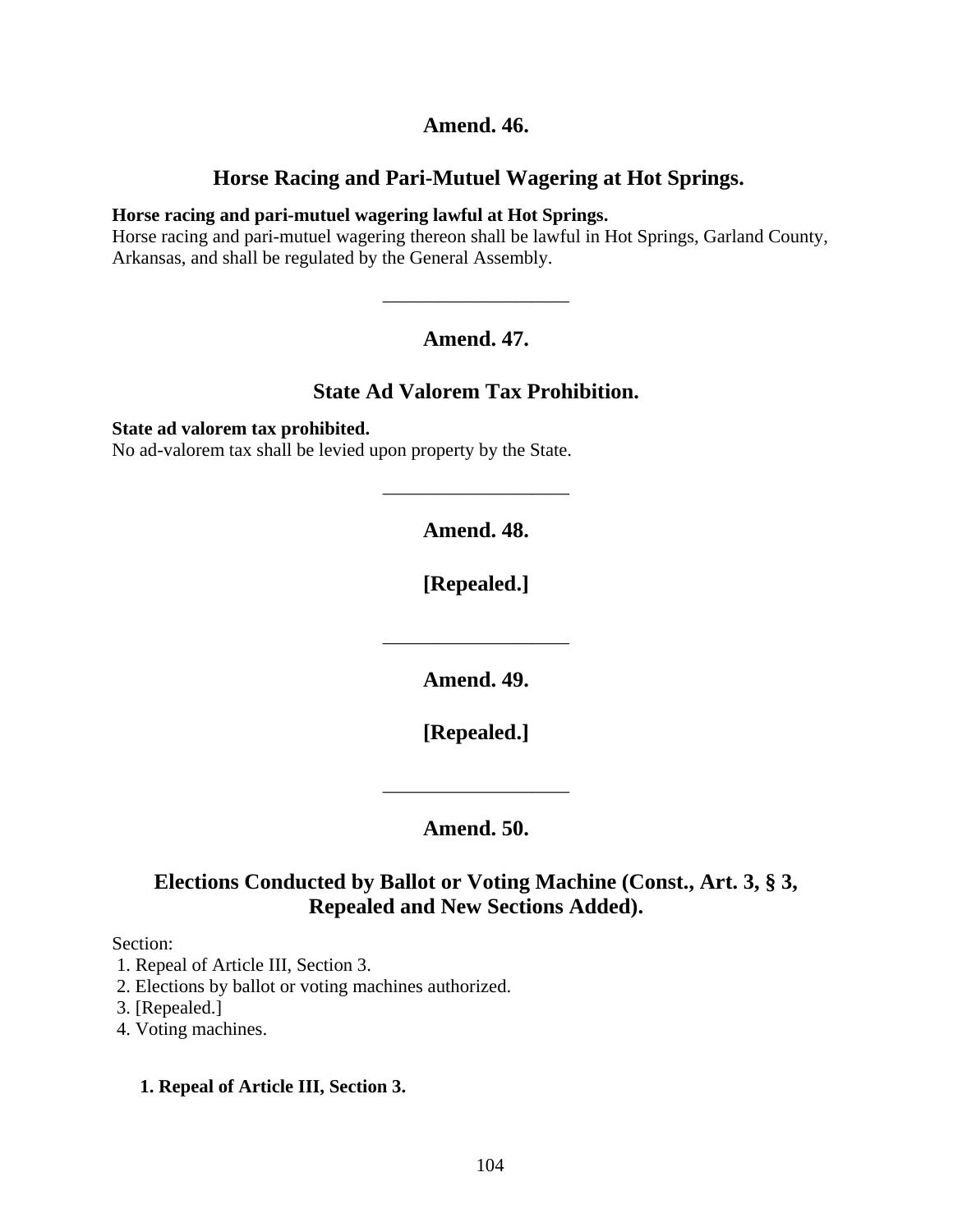Article III, Section 3, of the Constitution of the State of Arkansas is hereby repealed and the following section is substituted therefor.

### **2. Elections by ballot or voting machines authorized.**

All elections by the people shall be by ballot or by voting machines which insure the secrecy of individual votes.

## **3. [Repealed.]**

### **4. Voting machines.**

Voting machines may be used to such extent and under such rules as may be prescribed by the General Assembly.

# **Amend. 51.**

——————————

# **Voter Registration.**

Section:

- 1. Statement of policy.
- 2. Definitions.
- 3. Application.
- 4. Permanent registration.
- 5. Duties of registration officials.
- 6. Voter registration application forms.
- 7. Registration record files.
- 8. Voter registration application records and reports.
- 9. Application to register.
- 10. Transfer and change of status.
- 11. Cancellation of registration.
- 12. Loss or destruction of voter registration records.
- 13. Fail-safe voting.
- 14. Voter registration lists.
- 15. Penalties.
- 16. Severability.
- 17. Effect on other laws.
- 18. Appropriations.
- 19. Amendment.
- 20. Short title.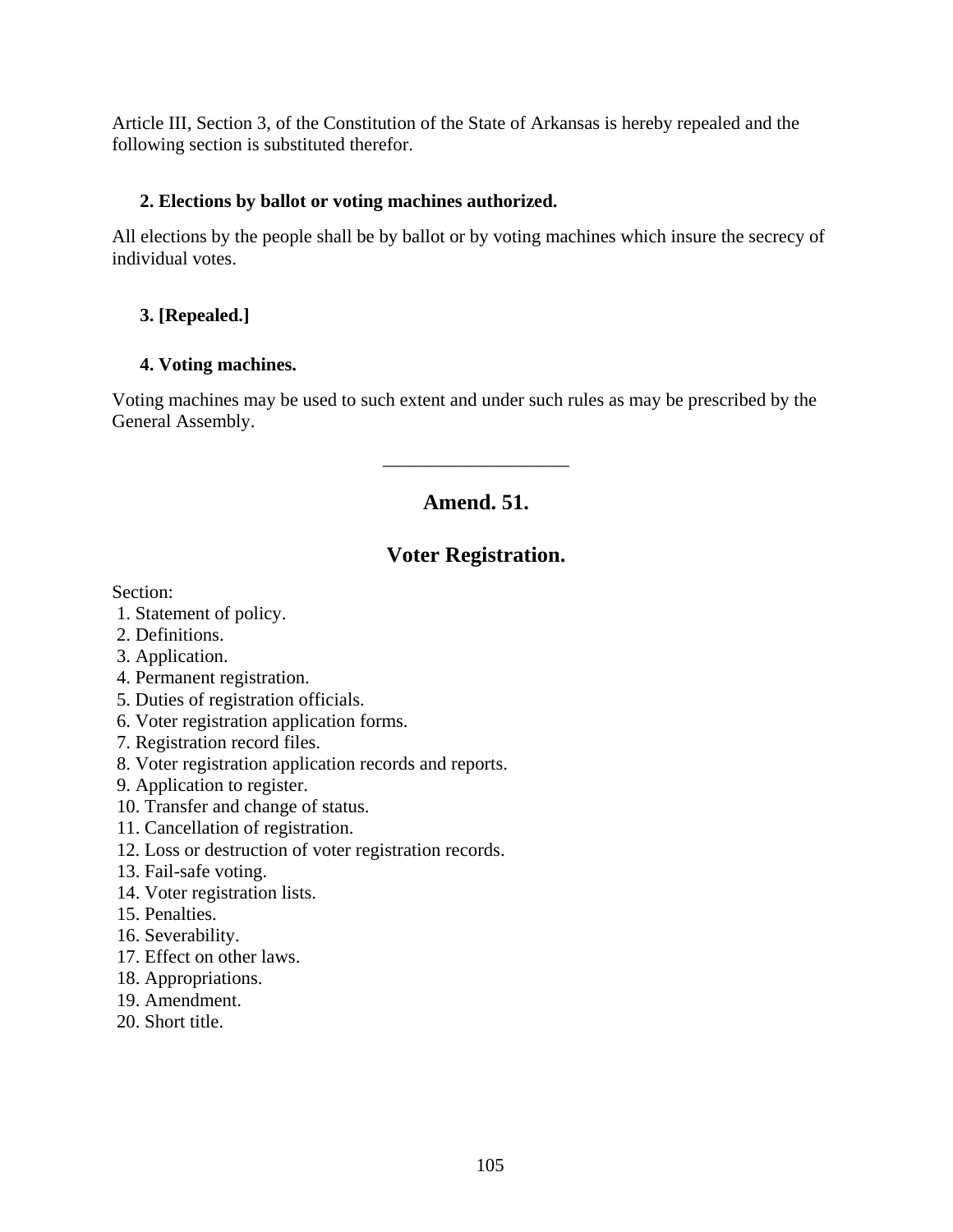## **1. Statement of policy.**

The purpose of this amendment is to establish a system of permanent personal registration as a means of determining that all who cast ballots in general, special and primary elections in this State are legally qualified to vote in such elections, in accordance with the Constitution of Arkansas and the Constitution of the United States.

## **2. Definitions.**

As used in this amendment, the terms:

(a) "County Board of Registration" means the County Board of Election Commissioners in each of the several counties of this State.

(b) "Permanent Registrar" means the County Clerk in each of the several counties of this State.

(c) "Deputy Registrar" means the Deputy County Clerk or clerical assistants appointed by the County Clerk.

(d) "Election" means any general, special or primary election held pursuant to any provisions of the Constitution or statutes of the State of Arkansas; provided, that this amendment shall not apply to selection of delegates to party conventions by party committees or to selection of party committeemen by party conventions.

## **3. Application.**

No person shall vote or be permitted to vote in any election unless registered in a manner provided for by this amendment.

## **4. Permanent registration.**

When a voter is once registered under the provisions of this amendment, it is unnecessary for such voter again to register unless such registration is cancelled or subject to cancellation in a manner provided for by this amendment.

## **5. Duties of registration officials.**

(a) Voter registration agencies shall distribute mail voter registration applications, provide assistance to applicants in completing voter registration application forms, unless the applicant refuses assistance, and accept completed voter registration application forms for transmittal to the appropriate permanent registrar via the Secretary of State. Voter registration agencies include the following:

(1) The Office of Driver Services of the Revenue Division of the Department of Finance and Administration and all State Revenue Offices;

(2) Public assistance agencies, which shall mean those agencies that provide services under the Food Stamps, Medicaid, Aid to Families with Dependent Children (AFDC), and the Special Supplemental Food Program for Women, Infants and Children (WIC) programs;

(3) Disabilities agencies, which shall mean agencies that offer state-funded programs primarily engaged in providing services to persons with disabilities;

(4) Public libraries; and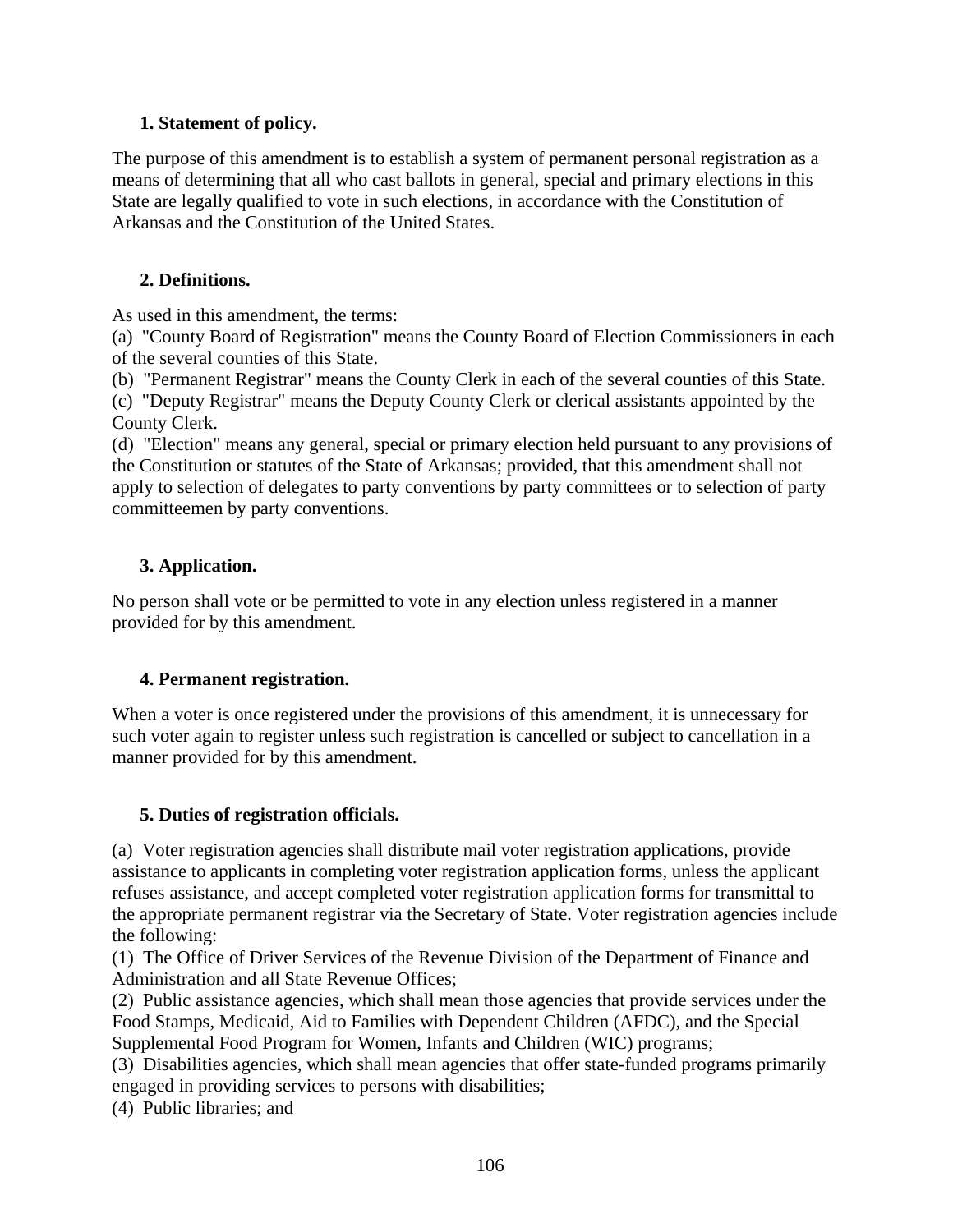#### (5) The Arkansas National Guard.

(b)(1) The Secretary of State is designated as the chief election official. The Secretary shall prepare and distribute the pre-addressed postcard mail voter registration application forms described in 51-6 [section 6] of this amendment. Mail registration application forms shall serve for purposes of initial applications to register and shall also serve for changes of name, address, or party affiliation. Bilingual (Spanish/English) forms, braille forms, and large print forms shall be available upon request. The Secretary of State shall make the state mail voter registration application form available for distribution through governmental and private entities with particular emphasis on making them available for organized voter registration programs. Any person may distribute state registration cards. All registration cards shall be distributed to the public without charge.

(2) The Office of Driver Services and State Revenue Offices shall provide voter registration opportunities to those obtaining or renewing drivers licenses, personal identification cards, duplicate or corrected licenses or cards, or changing address or name whether in person or by mail. The Office of Driver Services and State Revenue Offices shall use a computer process, which combines the drivers license and voter registration applications, minimizing duplicative information, and shall have available the federal or state mail voter registration application form, which may be used upon request or when the computer process is not available. If a person declines to apply to register to vote, the Office of Driver Services or State Revenue Office shall retain the record of declination for two (2) years.

(3) All public assistance agencies shall provide a federal or state mail voter registration application form with each application for assistance, and with each recertification, renewal or change of address or name relating to such assistance. Public assistance agencies shall provide voter registration application forms as part of the intake process, or as a combined computer process when a computer process is available. Public assistance agencies shall use a process or form that combines the application for assistance with the voter registration application when available. Public assistance agencies shall also provide declination forms as described in 51-6 [section 6] of this amendment, which shall be retained for two (2) years if an applicant declines to apply to register to vote.

(4) All disabilities agencies shall provide a federal or state mail voter registration application form with each application for services and with each recertification, renewal or change of address or name relating to such services. Disabilities agencies shall provide voter registration application forms as part of the intake process, or as a combined computer process when a computer process is available. Disabilities agencies may use a form that combines the application for services or assistance with the voter registration application when available. If the disabilities agency provides services in a person's home, then the agency shall also provide voter registration services at the person's home. Disabilities agencies shall also provide declination forms as described in 51-6 [section 6] of this amendment, which shall be retained for two (2) years if an applicant declines to apply to register to vote.

(c)(1) Employees of the Office of Driver Services and State Revenue Offices shall provide appropriate nonpartisan voter registration assistance and provide all applicants with a receipt containing the applicant's name and the date of the submission.

(2) Public assistance agencies and disabilities agencies shall train agency employees to provide the same degree of assistance in completing voter registration forms as is provided with regard to the completion of agency forms, unless the applicant refuses such assistance.

(3) Each revenue office, public assistance agency and disabilities agency shall provide ongoing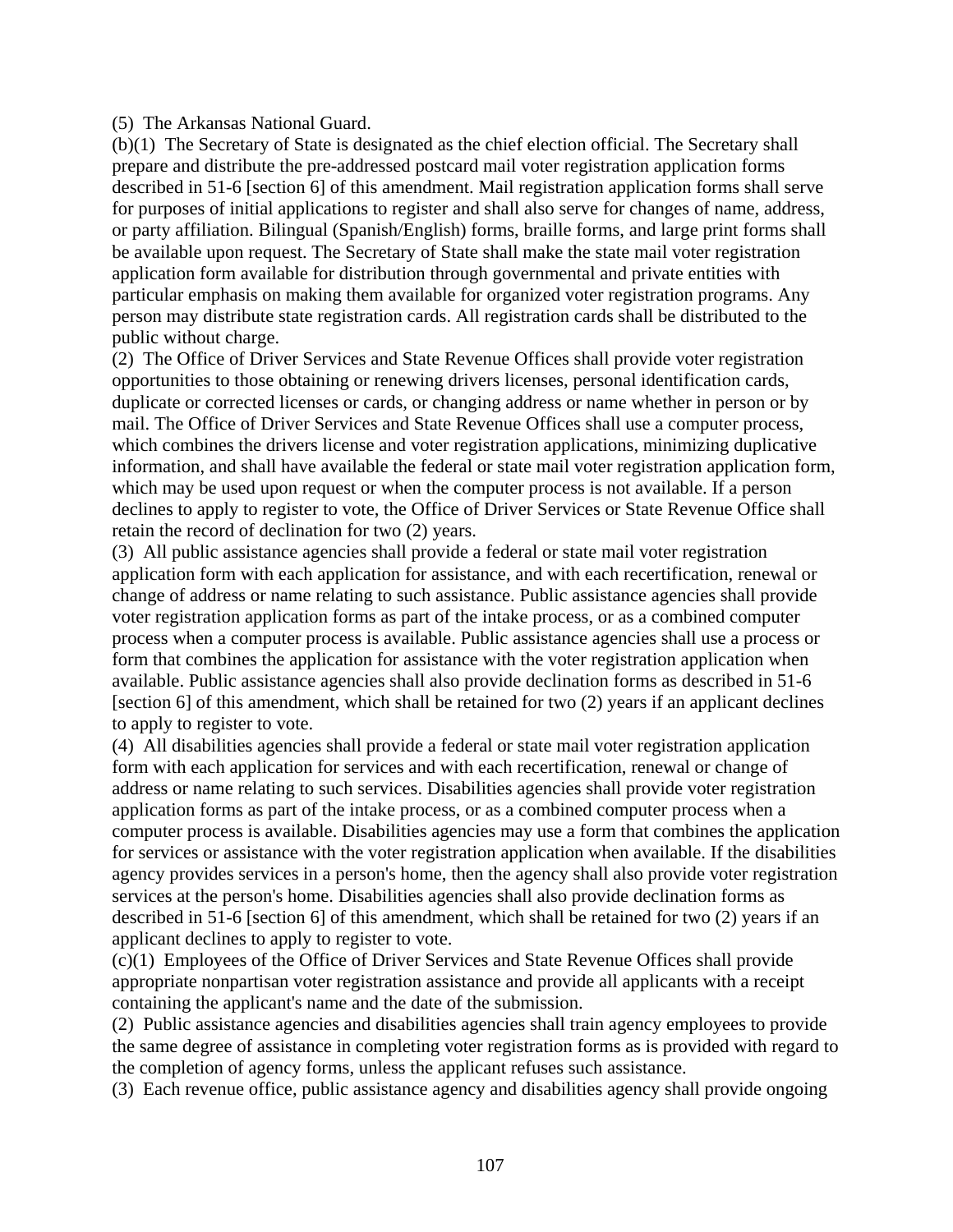training for employees who will be assisting persons with voter registration applications and shall include information regarding training procedures in the report filed with the Secretary of State pursuant to  $\S$  51-8(d) [section 8(d)] of this amendment.

(4) A person who provides voter registration assistance through any voter registration agency shall not:

(A) Seek to influence an applicant's political preference or party registration;

(B) Display any such political preference or party allegiance;

(C) Make any statement to an applicant or take any action to the purpose or effect of discouraging the applicant from registering to vote;

(D) Make any statement to an applicant or take any action to the purpose or effect of leading the applicant to believe that a decision to register or not to register has any bearing on the availability of services or benefits; or

(E) Disclose any applicant's voter registration information, except as necessary for the administration of voter registration.

(d) The Permanent Registrar shall provide office and clerical facilities and may employ such clerical assistants which he may deem necessary to fulfill the duties imposed by this amendment; provided, that all clerical assistants so employed shall have the qualifications required by law of eligible voters and shall be selected on the basis of competence and without reference to political affiliation.

(e) The State Board of Election Commissioners is authorized and, as soon as is possible after the effective date of this amendment, directed to prescribe, adopt, publish and distribute:

(1) such Rules and Regulations supplementary to this amendment and consistent with this amendment and other laws of Arkansas as are necessary to secure uniform and efficient procedures in the administration of this amendment throughout the State;

(2) a Manual of instruction for the information, guidance and direction of election officials within the state; and

(3) detailed specifications of the registration record files, the voter registration application forms and other registration forms, including voter registration list maintenance forms, all of which shall be consistent with this amendment and uniform throughout the State. [As amended by Acts 1995, No. 599, § 1; 1995, No. 947, § 1; 1995, No. 964, § 1.]

### **6. Voter registration application forms.**

(a)(1) The mail voter registration application form may only require identifying information, including signature or mark, and other information, including data relating to previous registration by the applicant, as is necessary to assess the applicant's eligibility and to administer voter registration and other parts of the election process.

(2) Such forms shall include, in identical print, statements that:

(A) Specify voter eligibility requirements;

(B) Contain an attestation that the applicant meets all voter eligibility requirements;

(C) Specify the penalties provided by law for submission of a false voter registration application;

(D) Inform applicants that where they register to vote will be kept confidential; and

(E) Inform applicants that declining to register will also be kept confidential.

(3) The following information will be required of the applicant:

(A) Full name;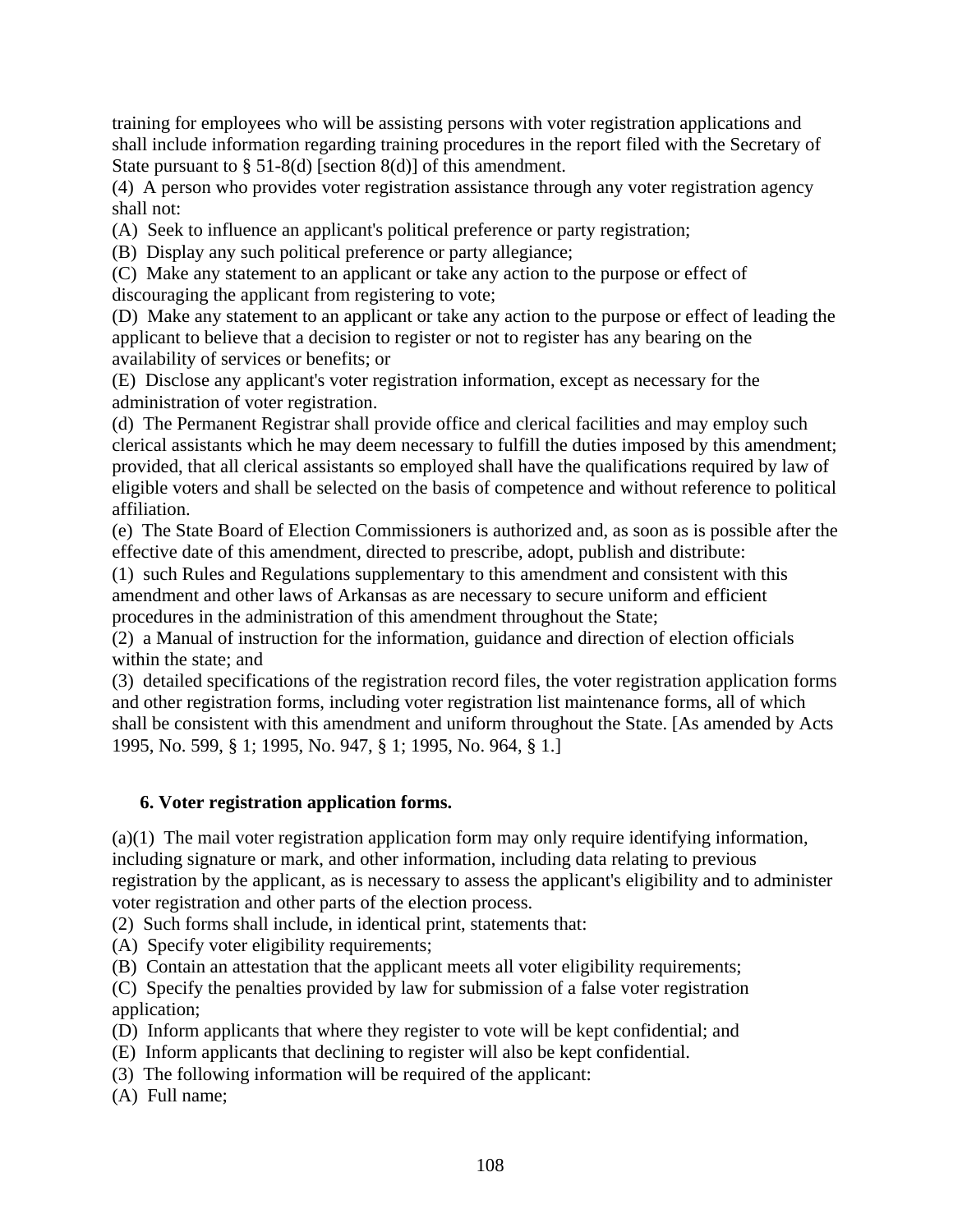(B) Mailing address;

(C) Residence address and any other information necessary to identify the residence of the applicant;

(D) If previously registered, the name then supplied by the applicant, and the previous address, county, and state;

(E) Date of birth;

(F) A signature or mark made under penalty of perjury that the applicant meets each requirement for voter registration;

(G) If the applicant is unable to sign his or her name, the name, address, and telephone number of the person providing assistance;

(H) If the applicant has a current and valid driver's license, the applicant's driver's license number;

(I) If the applicant does not have a current and valid driver's license, the last four (4) digits of the applicant's social security number; and

(J) If the applicant does not have a current and valid driver's license number or social security number, the Secretary of State will assign the applicant a number which will serve to identify the applicant for voter registration purposes, and this number shall be placed on the application.

(4) The following information may be requested on the registration card, but it shall not be required:

(A) Telephone number where the applicant may be contacted; and

(B) Political party with which the applicant wishes to be affiliated, if any.

(5) The mail voter registration application shall not include any requirement for notarization or other formal authentication.

(6) The mail voter registration application form shall include the following questions along with boxes for the applicant to check "yes" or "no" in response:

(A) "Are you a citizen of the United States of America and an Arkansas resident?";

(B) "Will you be eighteen (18) years of age on or before election day?";

(C) "Are you presently adjudged mentally incompetent by a court of competent jurisdiction?";

(D) "Have you ever pleaded guilty or nolo contendere to, or found guilty of a felony without your sentence having been discharged or pardoned?"; and

(E) "Do you claim the right to vote in another county or state?".

(7) The mail voter registration application form shall include the following statements immediately following the questions asked in subdivision (a)(6) of this section:

(A) "If you checked "No" in response to either questions A or B, do not complete this form.";

(B) "If you checked "Yes" in response to one or more of questions C, D, or E, do not complete this form."; and

(C)(i) A statement informing the individual that if the form is submitted by mail and the individual is registering for the first time, a current and valid photo identification or a copy of a current utility bill, bank statement, government check, paycheck, or other government document that shows the name and address of the voter, must be submitted with the mailed registration form in order to avoid the additional identification requirements upon voting for the first time; or (ii) When the state acquires the capacity to match the registrant's driver's license number and the

registrant's social security number to the registrant's name, the mail-in voter registration application form shall include the following statement in lieu of the statement contained in subdivision  $(6)(a)(7)(C)(i)$ :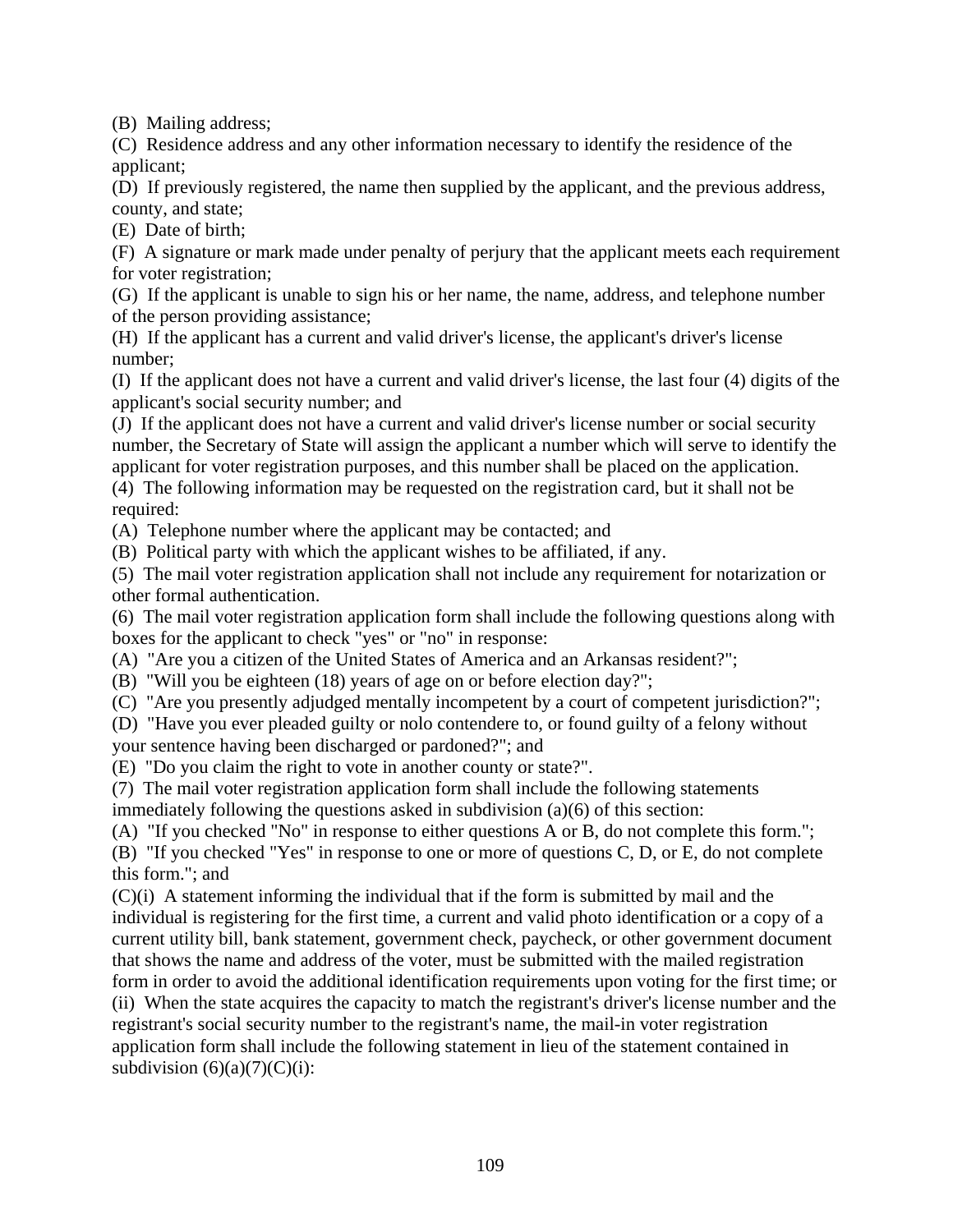"If your voter registration application form is submitted by mail and you are registering for the first time, in order to avoid the additional identification requirements upon voting for the first time you must submit with the mailed registration form: (a) your driver's license number; (b) the last four digits of your social security number; (c) a current and valid photo identification; or (d) a copy of a current utility bill, bank statement, government check, paycheck, or other government document that shows your name and address."

(8) If an applicant for voter registration fails to provide any of the information required by this section, the permanent registrar shall notify the applicant of the failure and provide the applicant with an opportunity to complete the form in a timely manner to allow for its completion before the next election for federal office.

(9) The mail voter registration application shall be pre-addressed to the Secretary of State. (b)(1) The voter registration application portion of the process used by the Office of Driver Services and state revenue offices shall include:

(A) The question: "If you are not registered to vote where you live now, would you like to apply to register to vote here today?";

(B) A statement that, if an applicant declines to register to vote, the fact that the applicant has declined to register will remain confidential and will be used only for voter registration purposes;

(C) A statement that if an applicant does register to vote, the office at which the applicant submits a voter registration application will remain confidential and will be used only for voter registration purposes;

(D) Voter registration eligibility requirements;

(E) Penalties provided by law for providing false information;

(F) An attestation that the applicant meets each eligibility requirement; and

(G) A space for the applicant's signature or mark.

(2) The voter registration application portion shall require the signature of the applicant under penalty of perjury, but shall not require notarization or other formal authentication.

(c) Public assistance agencies and disabilities agencies shall provide, in addition to the federal or state mail voter registration application form, a declination form, to be approved by the State Board of Election Commissioners, which includes the following question and statements:

(1) The question, in prominent type, "IF YOU ARE NOT REGISTERED TO VOTE WHERE YOU LIVE NOW, WOULD YOU LIKE TO APPLY TO REGISTER TO VOTE HERE TODAY? YES ... NO ...";

(2) The statement in close proximity to the question above and in equally prominent type, "IF YOU DO NOT CHECK EITHER BOX, YOU WILL BE CONSIDERED TO HAVE DECIDED NOT TO REGISTER TO VOTE AT THIS TIME";

(3) The statement, "APPLYING TO REGISTER OR DECLINING TO REGISTER TO VOTE WILL NOT AFFECT THE AMOUNT OF ASSISTANCE THAT YOU WILL BE PROVIDED BY THIS AGENCY";

(4) The statement, "IF YOU WOULD LIKE HELP IN FILLING OUT THE VOTER REGISTRATION APPLICATION FORM, WE WILL HELP YOU. THE DECISION WHETHER TO SEEK OR ACCEPT HELP IS YOURS. YOU MAY FILL OUT THE APPLICATION FORM IN PRIVATE";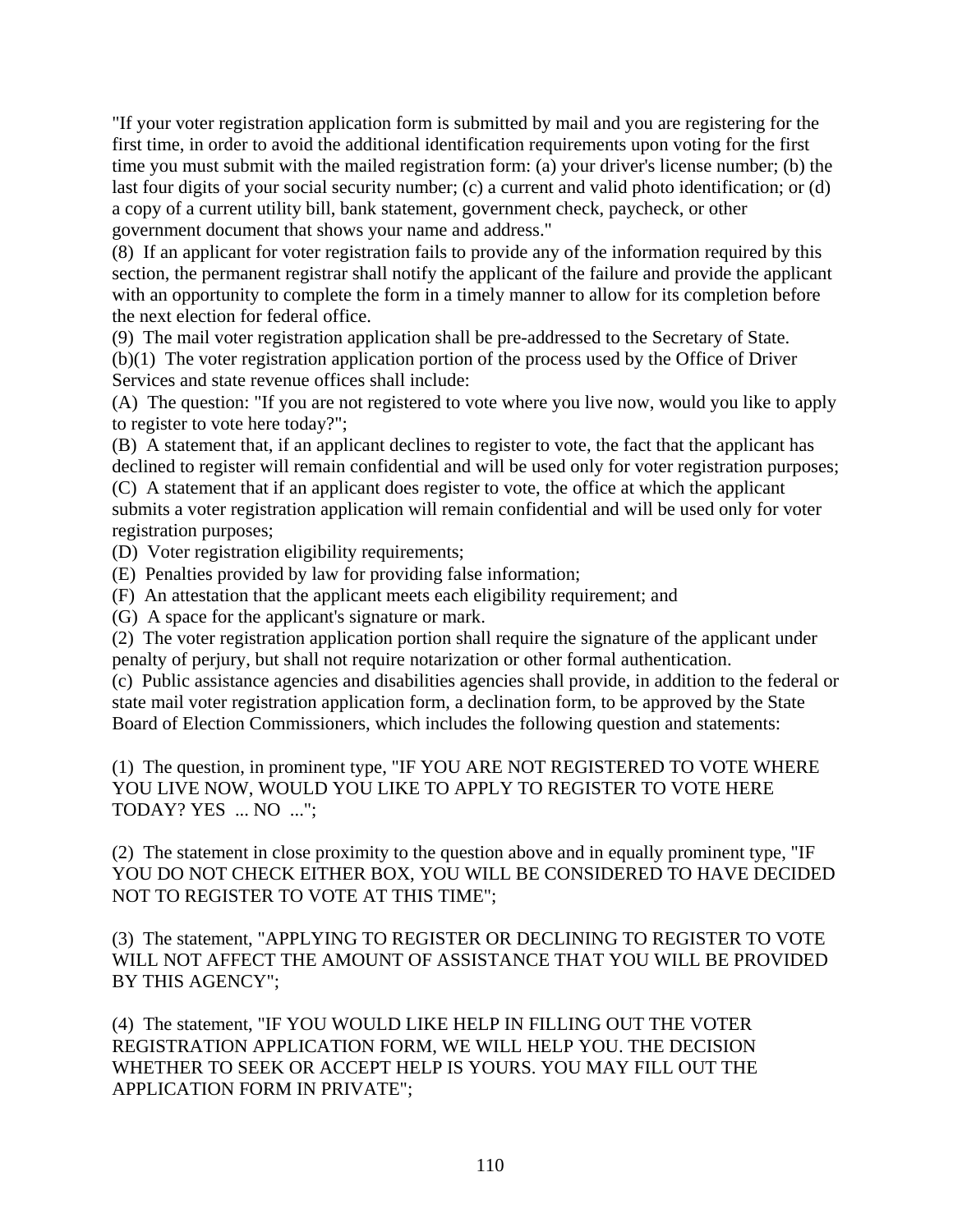(5) The statement, "IF YOU BELIEVE THAT SOMEONE HAS INTERFERED WITH YOUR RIGHT TO REGISTER OR TO DECLINE TO REGISTER TO VOTE, YOUR RIGHT TO PRIVACY IN DECIDING WHETHER TO REGISTER OR IN APPLYING TO REGISTER TO VOTE, OR YOUR RIGHT TO CHOOSE YOUR OWN POLITICAL PARTY OR OTHER POLITICAL PREFERENCE, YOU MAY FILE A COMPLAINT WITH THE SECRETARY OF STATE AT ......." (filled in with the address and telephone number of the Secretary of State's office);

(6) The statement, "IF YOU DECLINE TO REGISTER TO VOTE, THE FACT THAT YOU HAVE DECLINED TO REGISTER WILL REMAIN CONFIDENTIAL AND WILL BE USED ONLY FOR VOTER REGISTRATION PURPOSES"; and

(7) The statement, "IF YOU DO REGISTER TO VOTE, THE OFFICE AT WHICH YOU SUBMIT A VOTER REGISTRATION APPLICATION WILL REMAIN CONFIDENTIAL AND WILL BE USED ONLY FOR VOTER REGISTRATION PURPOSES". [As amended by Acts 1971, No. 828, § 1; 1995, No. 947, § 2; 1995, No. 964, § 2; 2003, No. 995, § 1.]

### **7. Registration record files.**

(a) By the deadline to establish a computerized statewide voter registration database under the federal Help America Vote Act of 2002, including any waivers or extensions of that deadline, the Secretary of State shall define, maintain, and administer the official, centralized, and interactive computerized voter registration list for all voters legally residing within the State. The list shall include:

(1) The name, address, county, precinct, assigned unique identifier and registration information of every legally registered voter in the state;

(2) The inactive registration records of persons who have failed to respond to address confirmation mailings described in § 10 of this amendment;

(3) List maintenance information for each person receiving address confirmation notices or final address confirmation notices, or both, and the person's response; and

(4) Cancelled voter registration records and documentation noting the reason for cancellation.

(b) The computerized list shall serve as the single system for storing and managing the official list of registered voters throughout the state.

(c) The computerized list shall serve as the official voter registration list for the conduct of all elections for federal, state, county, municipal, school, or other office in the state.

(d) The permanent registrar of each county shall maintain copies of that county's precinct voter registration list from the statewide computerized list as necessary for holding elections.

(e) The computerized list shall be coordinated with other state agency records on felony status as maintained by the Arkansas Crime Information Center, records on death as maintained by the State Department of Health, and driver's license records maintained by the Office of Driver Services, according to § 9 of Amendment 51 to the Arkansas Constitution.

(f) A person with an inactive voter registration status may activate his or her voting status by appearing to vote at the precinct in which he or she currently resides or by updating his or her voter registration records with the permanent registrar of the county in which he or she resides. (g) The county board of election commissioners or other lawfully designated election officials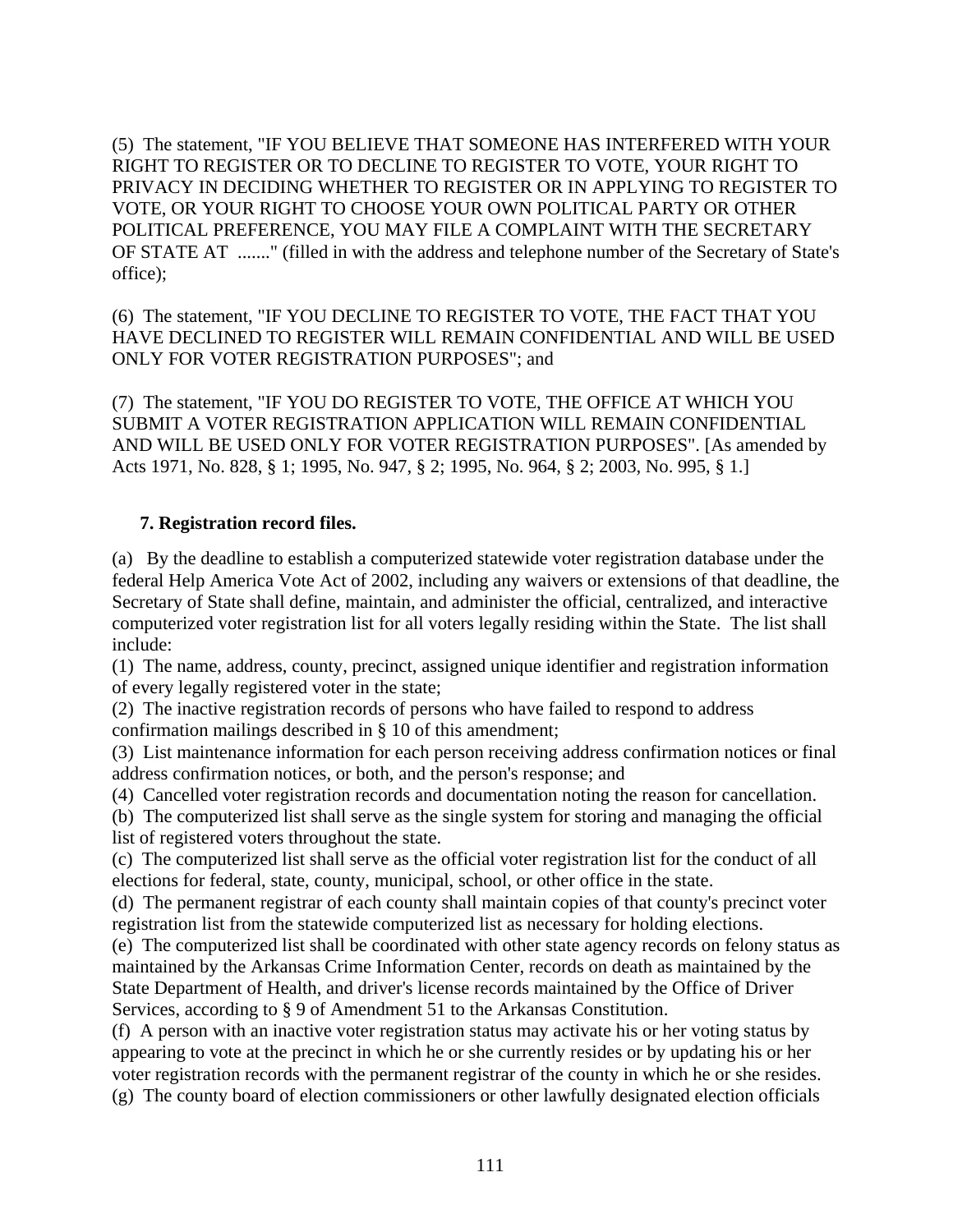shall cause the appropriate precinct voter registration lists to be at the polling places on the date of elections, and shall return them at the close of the election to the office of the permanent registrar with the ballot boxes.

(h) If the legal residence of a voter is renamed, renumbered, or annexed, the permanent registrar or any local election official may change the name or number of the legal residence on the voter's registration record and any other voting records. Within fifteen (15) days after the records are changed to reflect the new name or number of the residence, the permanent registrar shall notify the voter by mail that the change has been made.

(i)(1) The Secretary of State and any permanent registrar in the state, may obtain immediate electronic access to the information contained in the computerized list.

(2) All voter registration information obtained by any local election official in the state shall be electronically entered into the computerized list on an expedited basis at the time the information is provided to the local official.

(3) The Secretary of State shall provide the support as may be required so that local election officials are able to enter the information. [As amended by Acts 1971, No. 299, § 1; 1973, No. 149, §§ 1-4; 1977, No. 563, § 1; 1991, No. 410, § 1; 1995, No. 947, § 3; 1995, No. 964, § 3; 2003, No. 995, § 2.]

### **8. Voter registration application records and reports.**

(a)(1) The Office of Driver Services, State Revenue Offices, public assistance agencies, disabilities agencies, and other voter registration agencies shall transmit all completed voter registration applications to the Secretary of State in sufficient time to allow the Secretary of State to transmit the applications to the appropriate permanent registrar no later than ten (10) days after the date of acceptance by the assisting agency. When applications are accepted within five (5) days before the last day of registration for an election, they must be transmitted no later than five (5) days after the date of acceptance at the assisting agency.

(2) The Secretary of State shall transmit all mail voter registration applications to the appropriate permanent registrar no later than ten (10) days after the date of receipt. When applications are received within five (5) days before the last day of registration for an election, they must be transmitted no later than five (5) days after date of receipt. If forms are received by the wrong election office, they shall be forwarded to the appropriate permanent registrar not later than the fifth day after receipt.

(b) The Office of Driver Services, State Revenue Offices, public assistance agencies, disabilities and other voter registration agencies shall collect data on the number of voter registration applications completed or declined at each agency, and any additional statistical evidence that the Secretary of State or the State Board of Election Commissioners deems necessary for program evaluation and shall retain such voter registration data for a period of two (2) years. (c)(1) The Secretary of State shall collect, maintain, and publish monthly statistical data reflecting the number of new voter registration applications, changes of address, name, and party affiliation, and declinations received by mail and in:

(A) state revenue offices;

- (B) public assistance agencies;
- (C) disabilities agencies;
- (D) recruitment offices of the Armed Forces of the United States;
- (E) public libraries; and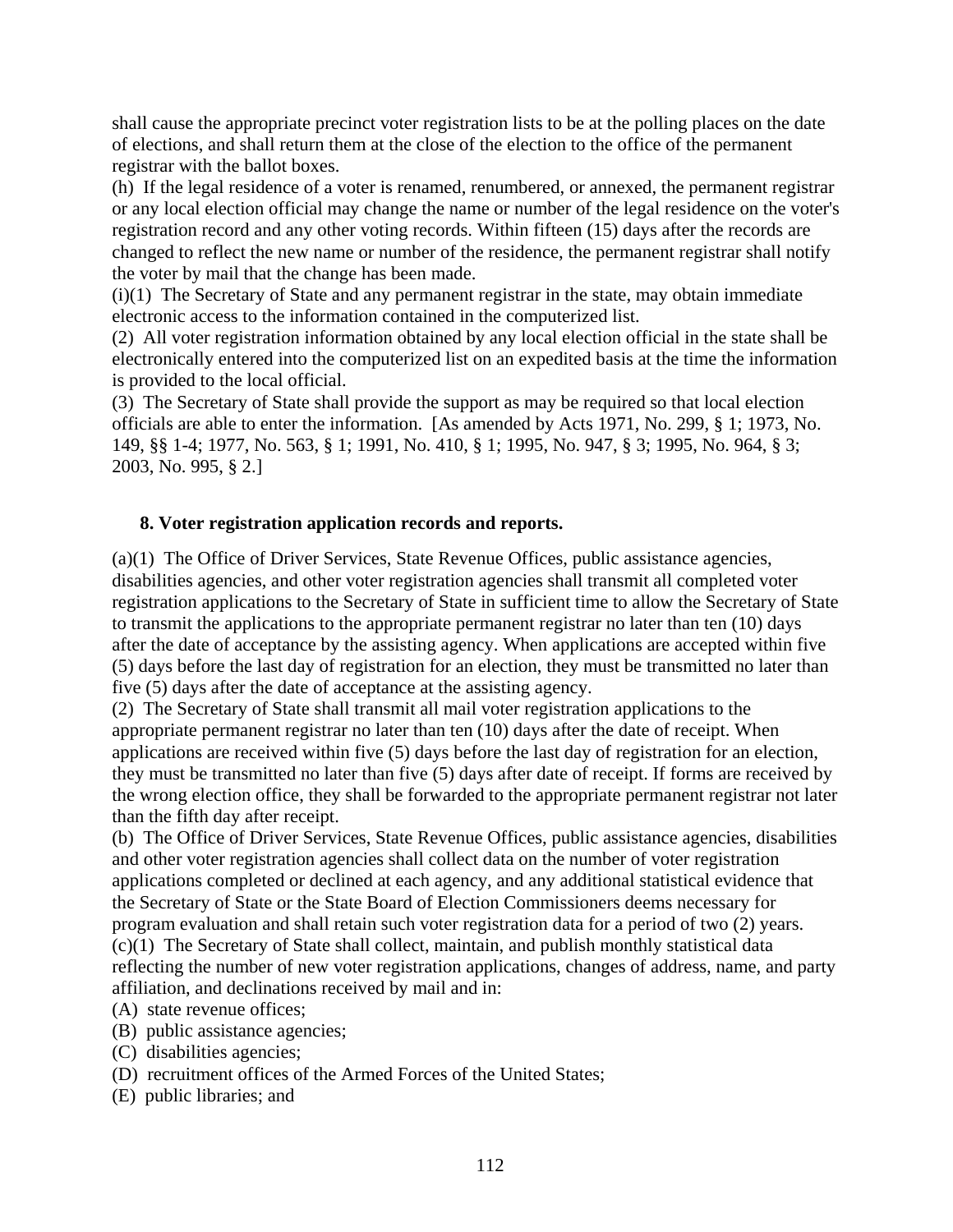(F) offices of the Arkansas National Guard.

(2) Every six (6) months the Secretary of State shall compile a statewide report available to the public reflecting the statistical data collected pursuant to subsection (a). This report shall be submitted to the Federal Election Commission for the national report pursuant to section (9)(a)(3) of the National Voter Registration Act of 1993. The state report shall also include: (A) numbers of and descriptions of the agencies, and the method of integrating voter registration in the agencies;

(B) an assessment of the impact of the National Voter Registration Act of 1993 on the administration of elections;

(C) recommendations for improvements in procedures, forms, and other matters affected by the National Voter Registration Act of 1993.

(d) Every six (6) months the state-level administration of each voter registration agency shall issue a report to the Legislative Council and the Secretary of State containing the statistical and other information collected in each agency office, and recommendations for improvements in procedures, forms, and other matters, including training.

(e) Information relating to the place where a person registered to vote, submitted a voter registration application, or updated voter registration records, and information relating to declination forms is confidential and exempt from the Freedom of Information Act, § 25-19-101, et seq. [As amended by Acts 1989, No. 540, § 1; 1995, No. 947, § 4; 1995, No. 964, § 4.]

### **9. Application to register.**

(a) All persons may register who:

(1) Are qualified electors and who have not previously registered;

(2) Will become qualified electors during the thirty-day period immediately prior to the next election scheduled within the county; or

(3) Are qualified electors but whose registration has been cancelled in a manner provided for by this amendment.

(b) Registration shall be in progress at all times except during the thirty-day period immediately prior to any election scheduled within the county, during which period registration of voters shall cease for that election, but registration during such period shall be effective for subsequent elections.

(c)(1) The permanent registrar shall register qualified applicants when a legible and complete voter registration application is received and acknowledged by the permanent registrar.

(2) Any person who assists applicants with a voter registration application as part of a voter registration drive or who gathers or possesses completed applications for submission to the permanent registrar or Secretary of State in furtherance of a voter registration drive, shall deliver all applications in his or her possession to the permanent registrar or Secretary of State within twenty-one (21) days of the date on the voter registration application and, in any event, no later than the deadline for voter registration for the next election.

(3) The permanent registrar shall register qualified applicants who apply to register to vote by mail using the state or federal mail voter registration application form if:

(A) A legible and complete voter registration application form is postmarked not later than thirty (30) days before the date of the election, or, if the form is received by mail without a postmark, not later than twenty-five (25) days before the date of an election; and

(B)(i) The applicant provides a current valid driver's license number or the last four (4) digits of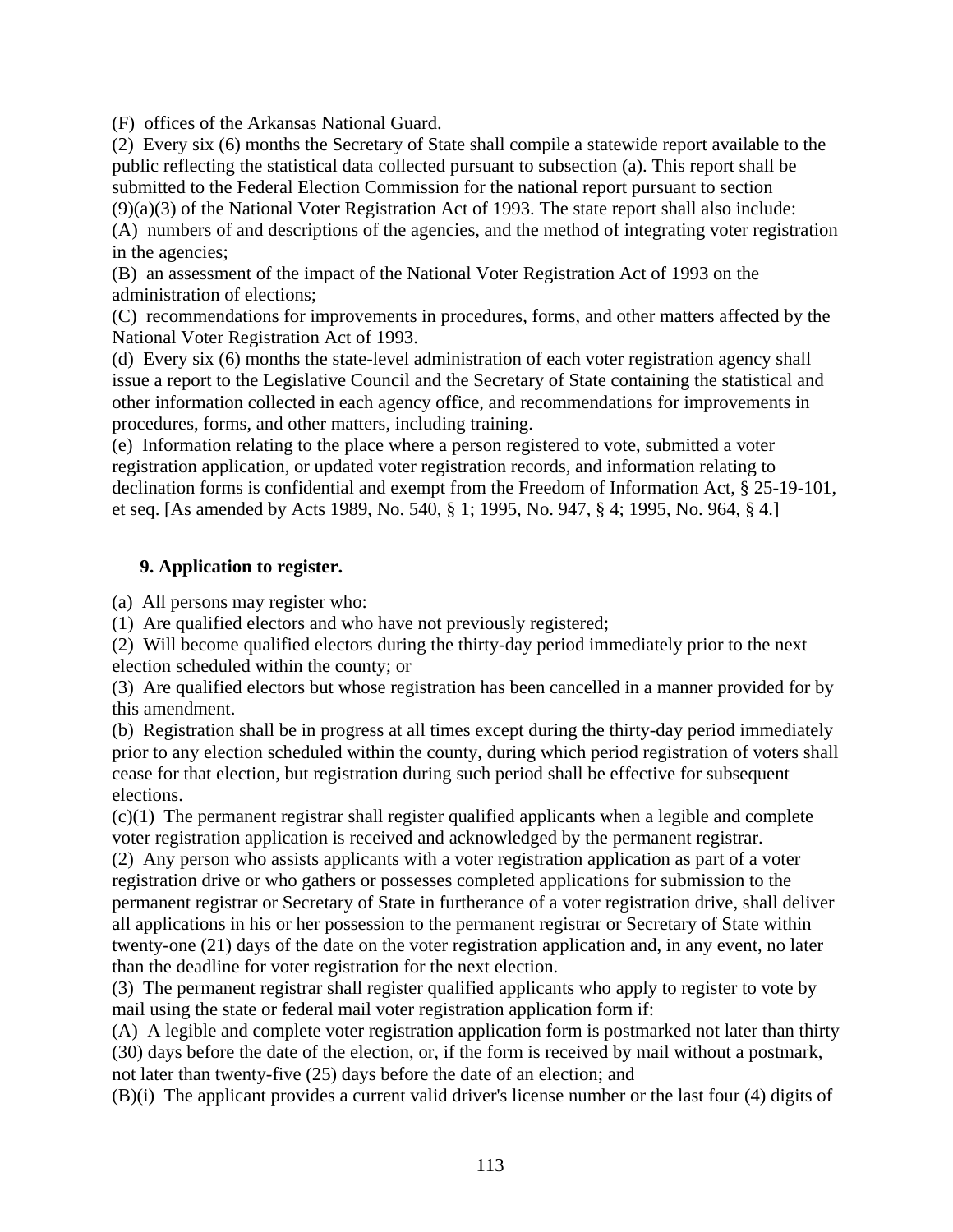the applicant's social security number; or

(ii) If an applicant for voter registration does not have a valid driver's license or a social security number, the Secretary of State shall assign the applicant a number that will serve as a unique identifier of the applicant for voter registration purposes.

(d) The permanent registrar shall notify applicants whether their applications are accepted or rejected, or are incomplete. If information required by the permanent registrar is missing from the voter registration application, the permanent registrar shall contact the applicant to obtain the missing information.

(e) The Secretary of State and the Director of the Office of Driver Services shall enter into an agreement to match information in the database of the statewide voter registration system with information in the database of the Office of Driver Services to the extent required to enable each official to verify the accuracy of the information provided on applications for voter registration. The Director of the Office of Driver Services shall enter into an agreement with the Commissioner of Social Security to verify driver's license information according to § 303 of the Federal Help America Vote Act of 2002.

(f) Registration records shall be entered promptly in the computerized statewide registration record files. If the applicant lacks one (1) or more of the qualifications required by law of voters in this state, the permanent registrar shall not register the applicant, but shall document the reason for denying the applicant's registration and promptly file or enter the application and the documented reason for denying registration in the statewide registration record files.

(g) If the permanent registrar has any reason to doubt the qualifications of an applicant for registration, he or she shall submit such application to the county board of election commissioners, and such board shall make a determination with respect to such qualifications and shall instruct the permanent registrar regarding the same.

(h) If any person eligible to register as a voter is unable to register in person at the permanent registrar's office by reason of sickness or physical disability, the permanent registrar shall register the applicant at his or her place of abode within such county, if practicable, in the same manner as if he or she had appeared at the permanent registrar's office.

(i) Notwithstanding other provisions of this amendment, every person in any of the following categories who is absent from the place of his or her voting residence may vote without registration by absentee ballot in any primary, special, or general election held in his or her election precinct if he or she is otherwise eligible to vote in that election:

(1) Members of the armed forces while in active service, and their spouses and dependents;

(2) Members of the Merchant Marines in the United States, and their spouses and dependents;

(3) Citizens of the United States temporarily residing outside the limits of the United States and the District of Columbia, and their spouses and dependents when residing with or accompanying them.

(j)(1) The Secretary of State shall be responsible for providing to all absent uniformed services voters and overseas voters who wish to register to vote or vote in any jurisdiction in the state, information regarding voter registration procedures and absentee ballot procedures.

(2) No later than ninety (90) days after the date of each regularly scheduled general election for federal office, the Secretary of State shall submit a report, based on information submitted to him or her by the permanent registrars of each county, to the Election Assistance Commission on the combined number of absentee ballots transmitted to absent uniformed services voters and overseas voters for the election and the combined number of the ballots which were returned by the voters and cast in the election.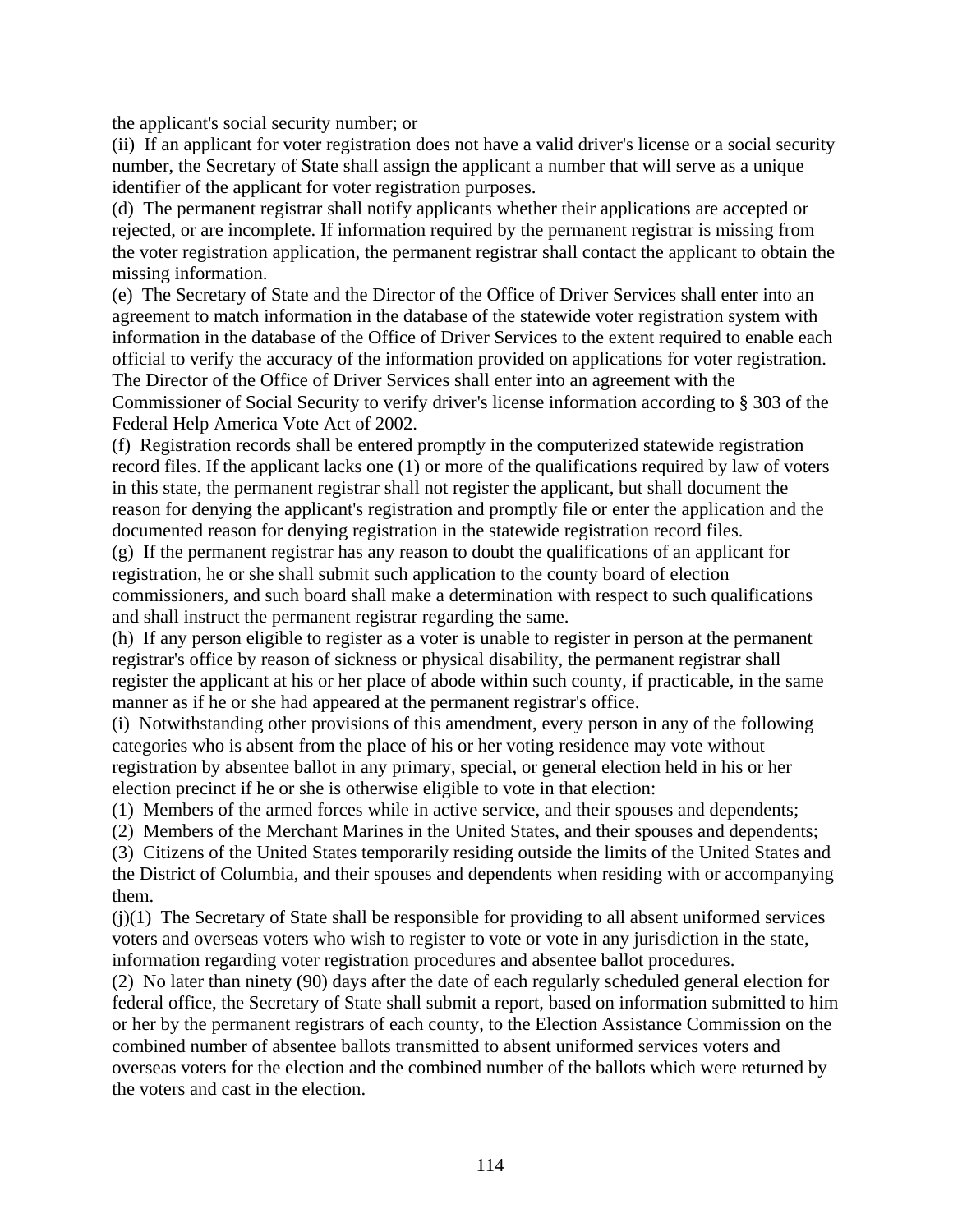(3) The Secretary of State shall make the report available to the general public.

(k) Any person whose registration status or voting eligibility is affected adversely by an administrative determination under this amendment may appeal such adverse determination within five (5) days of receipt of notice thereof to the county board of election commissioners. The county board of election commissioners shall act on such appeal and render its decision within ten (10) days of its receipt. Within thirty (30) days after receipt of such decision, any aggrieved party may appeal further to the circuit court of the county.

(l) If an election law deadline occurs on a Saturday, Sunday, or legal holiday, the deadline shall be the next day which is not a Saturday, Sunday, or legal holiday. [As amended by Acts 2003, No. 995, § 3; Acts 2005, No. 1952, § 1.]

### **10. Transfer and change of status.**

(a) Upon a change of legal residence within the county, or a change of name, any registered voter may cause his registration to be transferred to his new address or new name by completing and mailing a federal or state mail voter registration application form, by updating his address at the Office of Driver Services, any state revenue office, public assistance agency, disabilities agency, or other voter registration agency, by signing a mailed request to the permanent registrar, giving his present address and the address at which he was last registered or his present name and the name under which he was last registered, or by applying in person at the office of the permanent registrar.

(b) If the change of legal residence is made pursuant to subsection (a) or subdivision  $(c)(1)$  of this section during the thirty-day administrative cut-off period immediately prior to any election scheduled within the county, the registered voter shall retain his right to vote in the scheduled election in the precinct to which he just moved.

(c) The permanent registrar shall conduct a uniform, nondiscriminatory address confirmation program during each odd-numbered year to ensure that voter registration lists are accurate and current. The address confirmation program shall be completed not later than ninety (90) days prior to a primary or general election for federal office. Based on change of address data received from the United States Postal Service or its licensees, or other unconfirmed data indicating that a registered voter no longer resides at his or her registered address, the permanent registrar shall send a forwardable address confirmation notice, including a postage-paid and preaddressed return card, to enable the voter to verify or correct the address information.

(1) If change of address data indicate that the voter has moved to a new residence address in the same county and, if the county is divided into more than one (1) congressional district, the same congressional district, the address confirmation notice shall contain the following statement:

"We have received notification that you have moved to a new address in

County (or in the County congressional District). We will reregister you at your new address unless, within ten (10) days, you notify us that your change of address is not a change of your permanent residence. You may notify us by returning the attached postage-paid postcard or by calling  $(\_\_\_\_\_)$  \_\_\_\_\_\_\_\_\_\_\_\_\_\_\_\_\_\_\_\_\_\_\_\_\_. If this is not a permanent change of residence and if you do not notify us within ten (10) days you may be required to update your residence address in order to vote at future elections."

(2) If the change of address data indicates that the voter has moved to a new address in another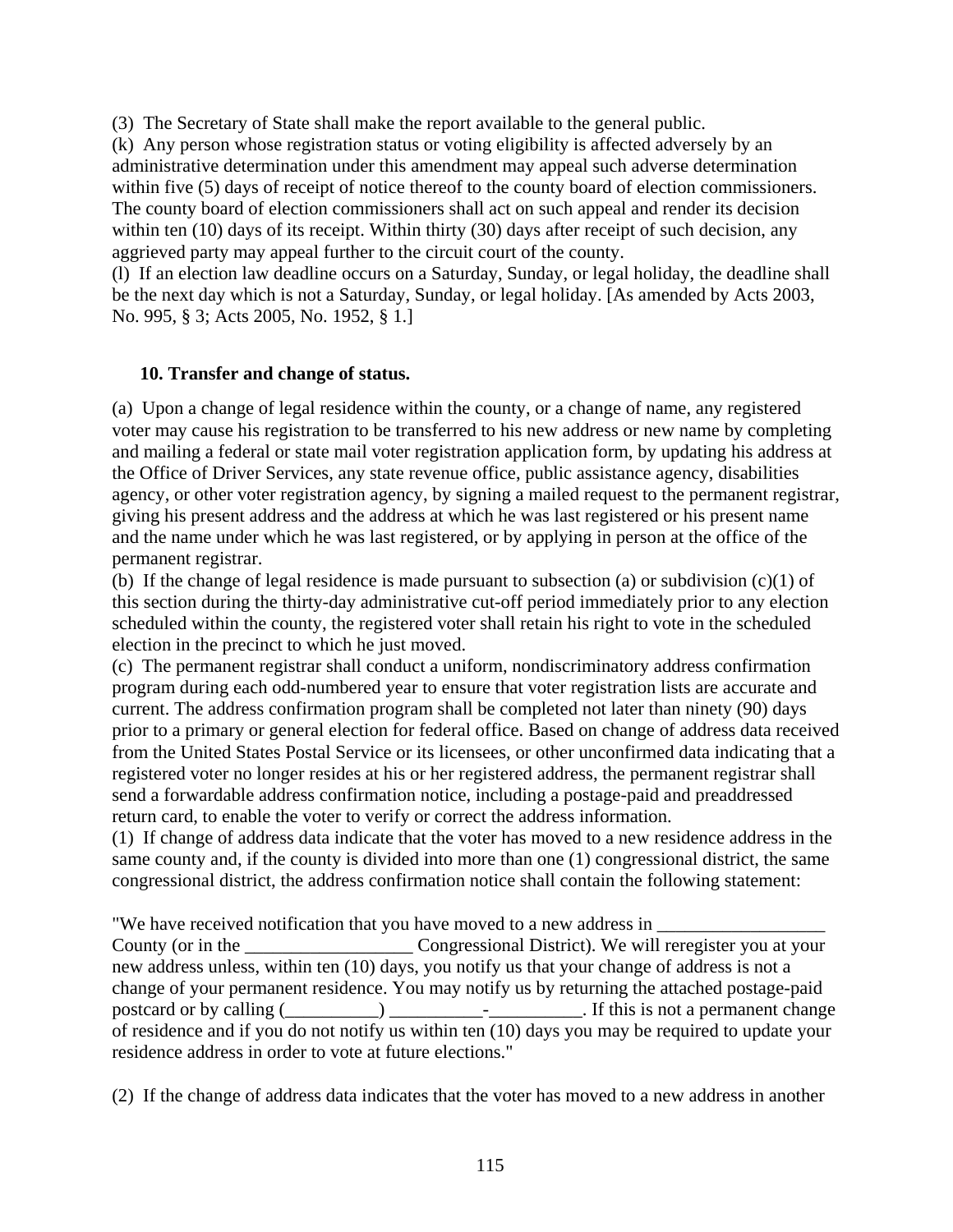county or, if a county is divided into more than one (1) congressional district, to a new address in the same county but in a new congressional district, the notice shall include the following statement:

"We have received notification that you have moved to a new address not in

\_\_\_\_\_\_\_\_\_\_\_\_\_\_\_\_\_\_ County (or not in the \_\_\_\_\_\_\_\_\_\_\_\_\_\_\_\_\_\_ Congressional District). If you no longer live in County (or in the Congressional District), you must reregister at your new residence address in order to vote in the next election. If you are still an Arkansas resident, you may obtain a form to register to vote by calling your county clerk's office or the Secretary of State. If your change of address is not a change of your permanent residence, you must return the attached postage-paid postcard. If you

do not return this card and continue to reside in \_\_\_\_\_\_\_\_\_\_\_\_\_\_\_\_\_\_ County (and in the Congressional District), you may be required to provide identification and update your residence address in order to vote at future elections, and if you do not vote at any election in the period between the date of this notice and the second federal general election after the date of this notice, your voter registration will be cancelled and you will have to reregister in order to vote. If the change of address is permanent, please return the attached postage-paid postcard which will assist us in keeping our voter registration records accurate."

(d) The county clerk may send out an address confirmation to any voter when they receive unconfirmed information that the voter no longer resides at the address on the voter registration records. The county clerk shall follow the same confirmation procedure as set forth in subsection (c).

(e) Based on change of address information received pursuant to subsections (a) and (c) of this section, the permanent registrar shall:

(1) Update and correct the voter's registration if the information indicates that the voter has moved to a new address within the same county and the same congressional district;

(2) Designate the voter as inactive if the information indicates the voter has moved to a new address in another county or to a new address in another congressional district in the same county or if the address confirmation notices have been returned as undeliverable; or

(3) Cancel the voter registration in the county from which the voter has moved if the voter verifies in writing that he or she has moved to a residence address in another county. [As amended by Acts 1977, No. 882, § 1; 1991, No. 581, § 1; 1995, No. 947, § 6; 1995, No. 964, § 6; 1999, No. 1108, § 1.]

# **11. Cancellation of registration.**

(a) It shall be the duty of the permanent registrar to cancel the registration of voters:

(1) Who have failed to respond to address confirmation mailings described in section 10 of this amendment and have not voted or appeared to vote in an election during the period beginning on the date of the notice and ending on the day after the date of the second general election for federal office that occurs after the date of the address confirmation notice;

(2) Who have changed their residence to an address outside the county;

(3) Who have died;

(4) Who have been convicted of felonies and have not discharged their sentence or been pardoned;

(5) Who are not lawfully qualified or registered electors of this state, or of the county; or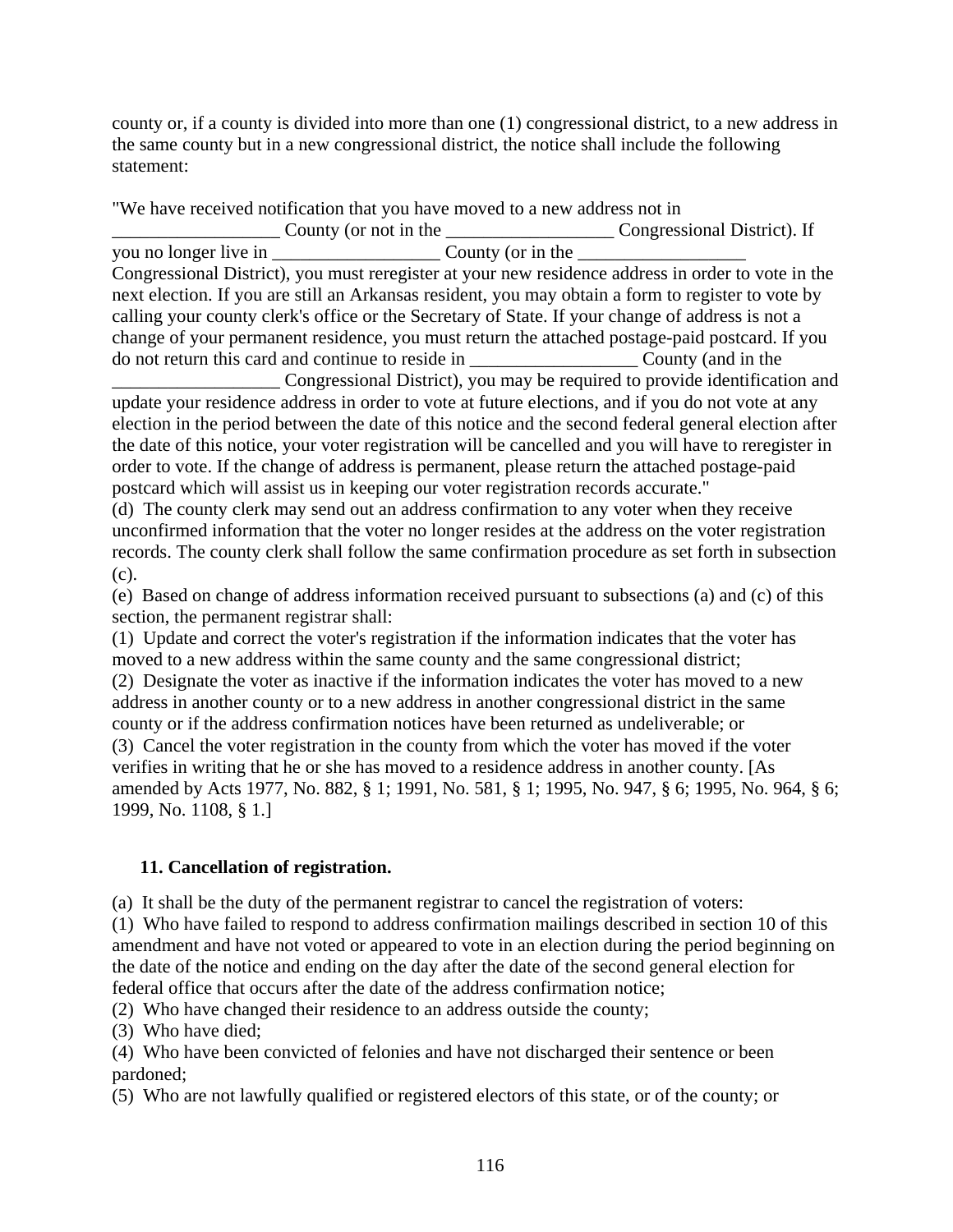(6) Who have been adjudged mentally incompetent by a court of competent jurisdiction.

(b) It shall be the duty of the permanent registrar of each county upon the registration of a person who has been registered previously in another county or state to notify promptly the permanent registrar of such other county or state of the new registration.

(c)(1) It shall be the duty of the State Registrar of Vital Records to notify promptly the Secretary of State of the death of all residents of this state.

(2)(A) The Secretary of State shall compile a listing of the deceased residents of this state and shall promptly provide this listing to the permanent registrar of each county.

(B) The deceased voter registration shall be cancelled by the permanent registrar.

(d)(1) It shall be the duty of the circuit clerk of each county upon the conviction of any person of a felony to notify promptly the permanent registrar of the county of residence of such convicted felon.

(2)(A) It is the duty of any convicted felon who desires to register to vote to provide the county clerk with proof from the appropriate state or local agency, or office that the felon has been discharged from probation or parole, has paid all probation or parole fees, or has satisfied all terms of imprisonment, and paid all applicable court costs, fines, or restitution.

(B) Proof that the felon has been discharged from probation or parole, paid all probation or parole fees, or satisfied all terms of imprisonment, and paid all applicable court costs, fines, or restitution shall be provided to the felon after completion of the probation, parole, or sentence by the Department of Correction, the Department of Community Correction, the appropriate probation office or the circuit clerk as applicable.

(C) The circuit clerk, or any other entity responsible for collection, shall provide proof to the Department of Correction, the Department of Community Correction, or the appropriate probation office that the felon has paid all applicable court costs, fines, or restitution. (D) Upon compliance with subdivision  $(d)(2)(A)$  of this section, the felon shall be deemed eligible to vote.

(e) Within ten (10) days following the receipt or possession of information requiring any cancellation of registration, other than under section  $11(a)(1)$  of this amendment, the permanent registrar shall cancel the registration, note the date of the cancellation, the reason for the cancellation, and the person cancelling the registration.

(f)(1) The permanent registrar shall, thirty (30) days before cancellation, notify all persons whose registration records are to be cancelled in accordance with section  $11(a)(1)$  of this amendment. The notice may be either by publication or by first class mail. The notice by mail shall be as follows:

### "NOTICE OF IMPENDING CANCELLATION OF VOTER REGISTRATION.

According to our records you have not responded to our address confirmation notice and you have not voted in any election during the period beginning on the date of the notice and ending on the day after the date of the second general election for federal office after the date of the first notice. This may indicate that you no longer live at the residence address printed on the postcard. If your permanent residence address is still the same as the printed address on this postcard YOU MUST CONFIRM YOUR RESIDENCE ADDRESS in order to remain on the voter registration list. If you do not return the attached postcard within thirty (30) days after the date postmarked on this card YOUR REGISTRATION WILL BE CANCELLED and you will have to re-register to vote."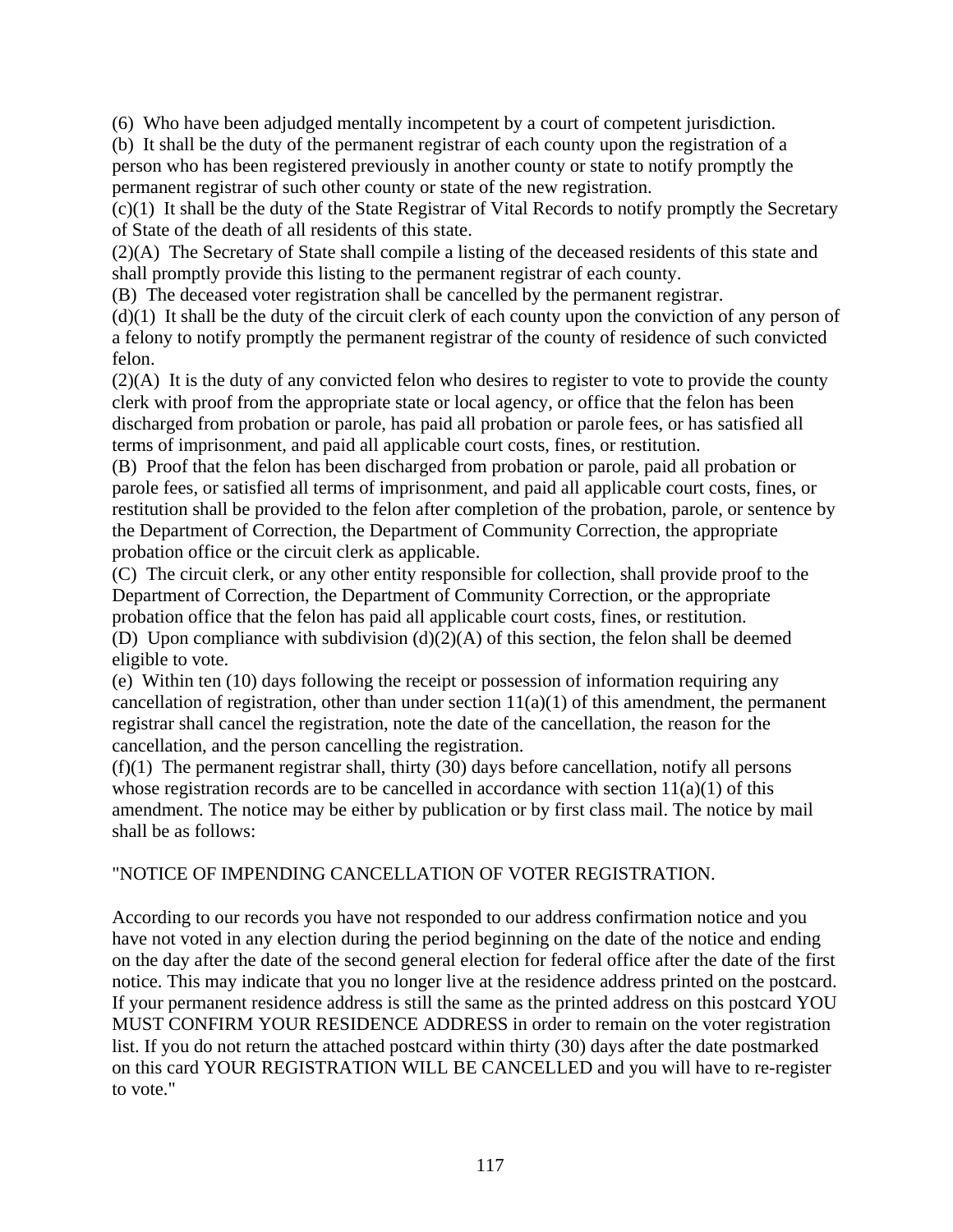(2) When, in response to the notice, a qualified voter requests the permanent registrar not to cancel the voter registration, the voter registration shall not be cancelled under section 11(a)(1) of this amendment.

(g) The permanent registrar is authorized, and may be directed by the county board of registration, to determine by mail check, house to house canvass, or any other reasonable means at any time within the whole or any part of the county whether active record registration files contain the names of any persons not qualified by law to vote. Further, upon application based upon affidavits of one (1) or more qualified voters by the prosecuting attorney for the county, the circuit judge of the county, for good cause shown, may order the permanent registrar to make sure determination or to cancel the registration of such unqualified persons. [As amended by Acts 1977, No. 744, § 1; 1983, No. 11, § 1; 1987, No. 800, § 1; 1991, No. 581, § 2; 1995, No. 947, § 7; 1995, No. 964, § 7; 2001, No. 560, § 1; 2003, No. 271, § 1; 2003, No. 375, § 1; 2003, No. 1451, § 1.]

### **12. Loss or destruction of voter registration records.**

In the event any Registration Record or File shall become lost or destroyed, the Permanent Registrar shall prepare, from the remaining Files, temporary copies of the registration records if necessary for the conduct of any election. The Permanent Registrar shall send notice of such fact by first-class mail to any voter whose registration record has been lost, destroyed or mutilated in order that such voter may register again. The previous registration shall be cancelled at the time of the new registration, and in any event within sixty (60) days after mailing of such notice. [As amended by Acts 1995, No. 947, § 9; 1995, No. 964, § 9.]

### **13. Fail-safe voting.**

If a voter presents himself at a polling place on the date of an election but no record of his voter registration can be located by the judges of the election on the precinct voter registration list, such voter shall be permitted to vote only under the conditions set forth in § 7-5-306 or § 7-7- 308. [As amended by Acts 1973, No. 149, §§ 5, 6; 1995, No. 947, § 10; 1995, No. 964, § 10.]

#### **14. Voter registration lists.**

(a) By the first day of June of each year, and at such other times as may be practicable, all Permanent Registrars shall, and at their discretion at other times may, print or otherwise duplicate and publish lists of registered voters by precincts, and may distribute such lists pursuant to §§ 7-5-105 and 7-5-109. A copy of the most current such list in each precinct shall be furnished the election officials at each precinct at the time the ballot boxes are delivered and such election officials shall post said list at a conspicuous place in the polling area. (b) By the first day of June of each year, the Permanent Registrar shall certify to the Secretary of State the total number of registered voters in the county. The Secretary of State shall tabulate the total number of registered voters in the state and shall make such information available to interested persons upon request. [As amended by Acts 1995, No. 947, § 11; 1995, No. 964, § 11.]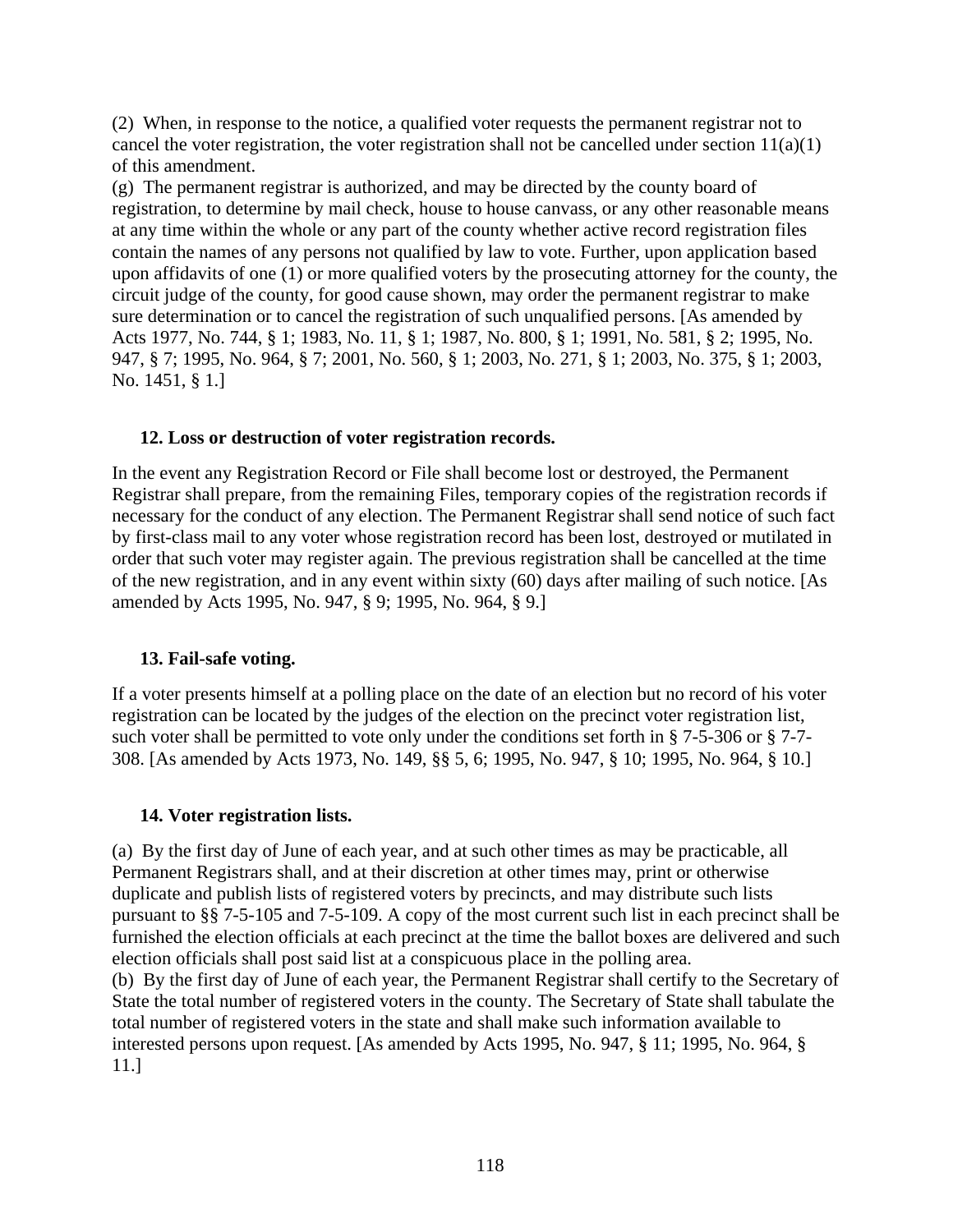### **15. Penalties.**

(a) Any person who shall maliciously and intentionally destroy, steal, mutilate or unlawfully detain or obtain any voter registration form or any Registration Record Files shall be guilty of a felony, and upon conviction thereof shall be fined in the sum of not less than one hundred dollars (\$100.00) nor more than one thousand dollars (\$1,000.00), or be imprisoned in the State Penitentiary for a period of not less than one (1) year nor more than five (5) years, or both. (b) Any public official or election official who wilfully violates any provision of this amendment shall be guilty of a misdemeanor, and upon conviction thereof shall also be removed from such office.

(c) Any other person who wilfully violates any provision of this amendment shall be guilty of a misdemeanor. [As amended by Acts 1995, No. 947, § 12; 1995, No. 964, § 12.]

#### **16. Severability.**

If any provision of this amendment or the application thereof to any person or circumstance is held invalid, such invalidity shall not affect other provisions or applications of the amendment which can be given effect without the invalid provision or application, and to this end the provisions of this amendment are declared to be severable.

### **17. Effect on other laws.**

This amendment supersedes and repeals the requirement of Amendment No. 8 that a poll tax receipt be presented prior to registration or voting, and further supersedes and repeals Act 19 of 1964 and all other laws or parts of laws in conflict herewith.

### **18. Appropriations.**

The General Assembly shall make such appropriations as may be required for the effectuation of this amendment.

#### **19. Amendment.**

The General Assembly may, in the same manner as required for amendment of laws initiated by the people, amend Sections 5 through 15 of this amendment, so long as such amendments are germane to this amendment, and consistent with its policy and purposes.

#### **20. Short title.**

This amendment shall be known as the "Arkansas Amendment for Voter Registration without Poll Tax Payment."

——————————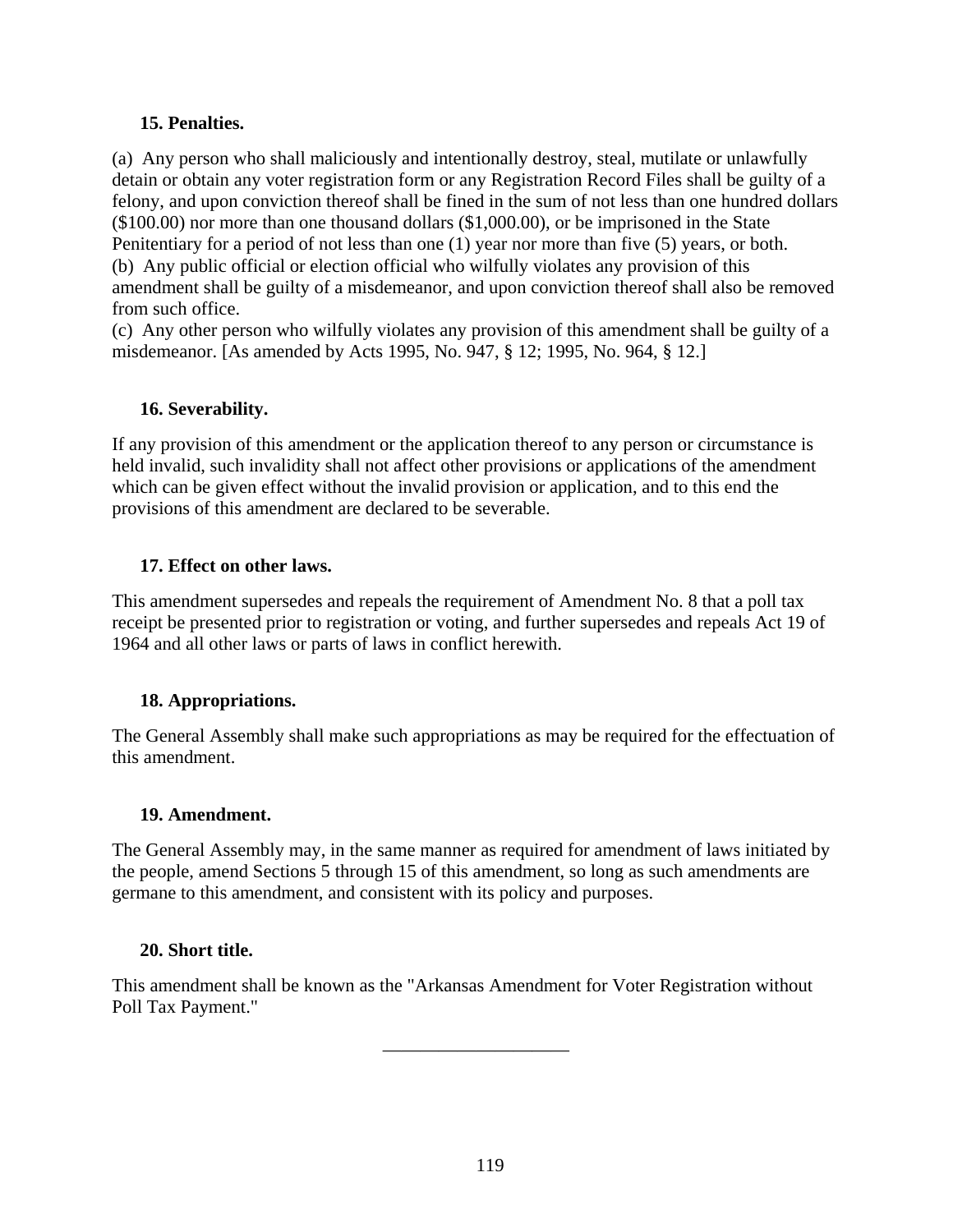# **Amend. 52.**

# **Community Colleges.**

Section:

- 1. General Assembly may establish districts to furnish community college instruction and technical training.
- 2. Prior approval of majority of qualified voters in proposed district required.

### **1. General Assembly may establish districts to furnish community college instruction and technical training.**

The General Assembly may by law provide for the establishment of districts for the purpose of providing community college instruction and technical training. The General Assembly shall prescribe the method of financing such communuity college and technical institutes, and may authorize the levy of a tax upon the taxable property in such districts for the acquisition, construction, reconstruction, repair, expansion, operation, and maintenance of facilities therefor.

### **2. Prior approval of majority of qualified voters in proposed district required.**

No such district shall be created and no such tax shall be levied upon the property in an established district except upon approval of a majority of the qualified electors of such proposed or established district voting thereon. Provided that any millage so approved by the electors of a district shall be a continuing levy until increased, reduced or repealed in such manner as may be provided by law, providing they shall ever remain a community college and shall never be extended into four-year institutions.

# **Amend. 53.**

——————————

## **Free School System (Const., Art. 14, § 1, Amended).**

# **Amend. 54.**

——————————

# **Purchase of Printing, Stationery and Supplies.**

Section:

1. Contracts given to lowest responsible bidder.

### **1. Contracts given to lowest responsible bidder.**

The printing, stationery, and supplies purchased by the General Assembly and other departments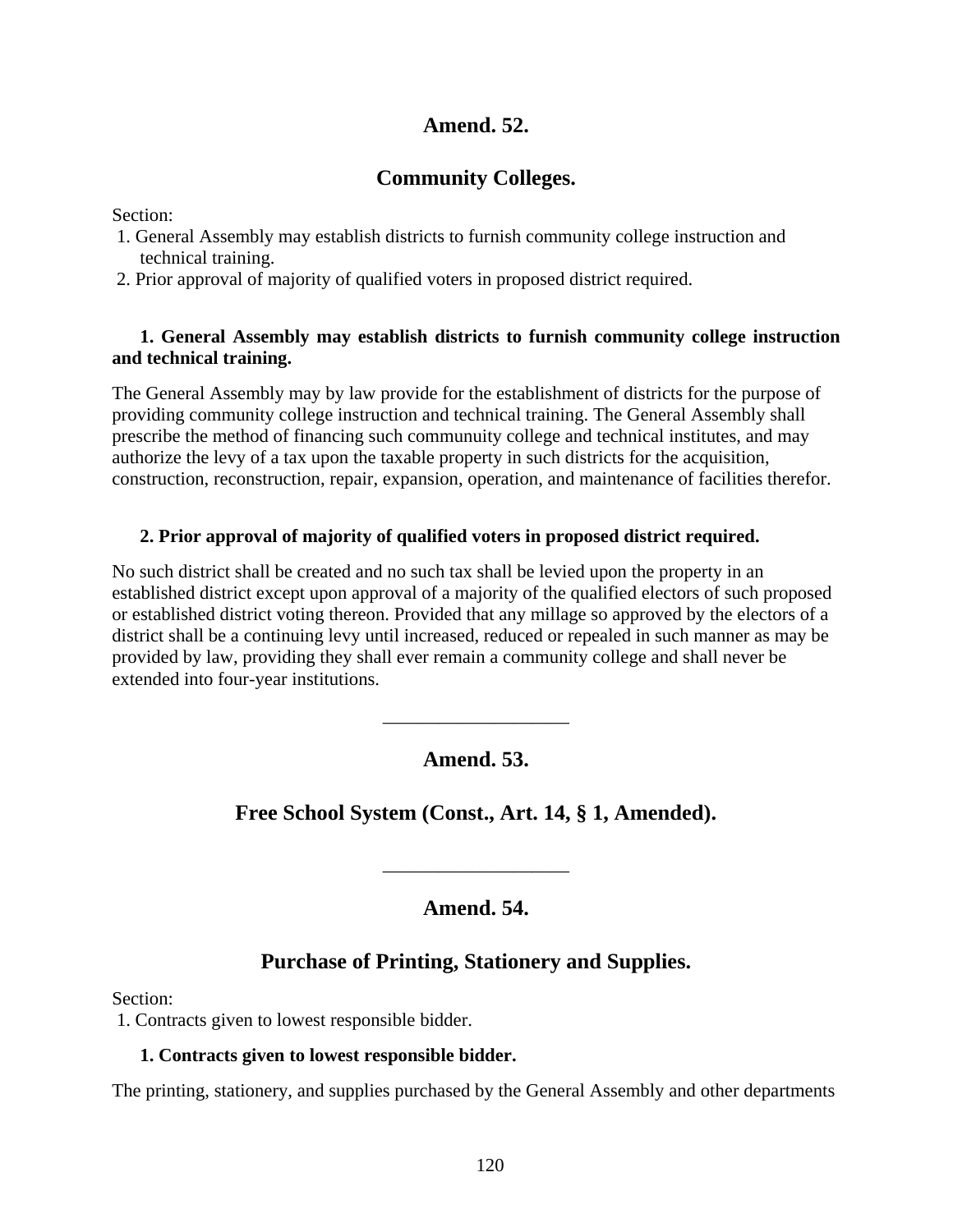of government shall be under contracts given to the lowest responsible bidder, below such maximum price and under such regulations as shall be prescribed by law. No member or officer of any department of government shall in any way be interested in such contracts.

# **Amend. 55.**

——————————

# **Revision of County Government.**

Section:

- 1. Power of quorum court.
- 2. Composition of quorum court Power over elective offices.
- 3. Power of county judge.
- 4. Powers of quorum court.
- 5. Compensation of county officers fixed by quorum court.
- 6. Bonding of county officers.

## **1. Power of quorum court.**

(a) A county acting through its Quorum Court may exercise local legislative authority not denied by the Constitution or by law.

(b) No county may declare any act a felony or exercise any authority not relating to county affairs.

(c) A county may, for any public purpose, contract, cooperate, or join with any other county, or with any political subdivisions of the State or any other states or their political subdivisions, or with the United States.

### **2. Composition of quorum court - Power over elective offices.**

(a) No county's Quorum Court shall be comprised of fewer than nine (9) justices of the peace, nor comprised of more than fifteen (15) justices of the peace. The number of justices of the peace that comprise a county's Quorum Court shall be determined by law. The county's Election Commission shall, after each decennial census, divide the county into convenient and single member districts so that the Quorum Court shall be based upon the inhabitants of the county with each member representing, as nearly as practicable, an equal number thereof.

(b) The Quorum Court may create, consolidate, separate, revise, or abandon any elective county office or offices except during the term thereof; provided, however, that a majority of those voting on the question at a general election have approved said action.

## **3. Power of county judge.**

The County Judge, in addition to other powers and duties provided for by the Constitution and by law, shall preside over the Quorum Court without a vote but with the power of veto; authorize and approve disbursement of appropriated county funds; operate the system of county roads; administer ordinances enacted by the Quorum Court; have custody of county property; hire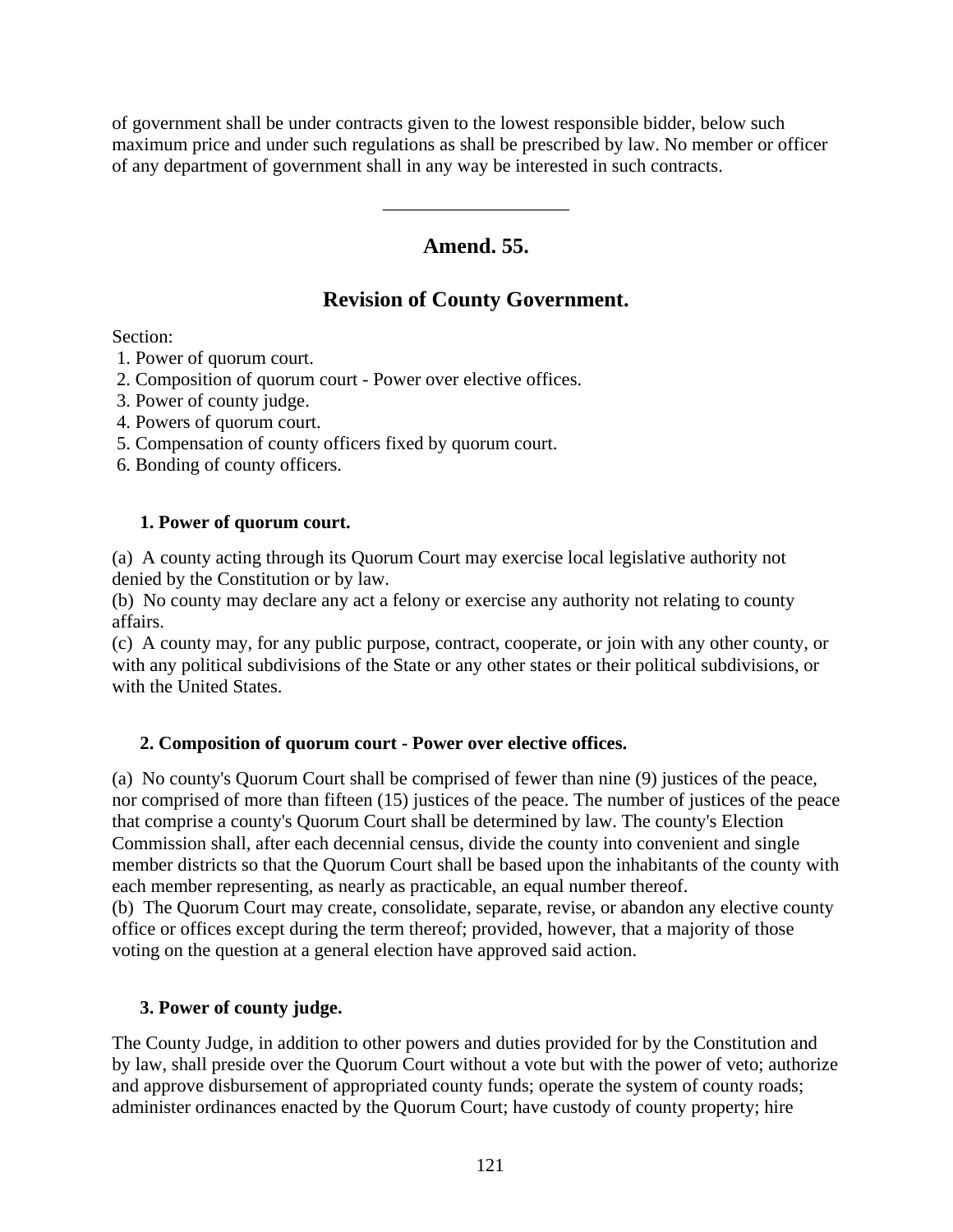county employees, except those persons employed by other elected officials of the county.

### **4. Powers of quorum court.**

In addition to other powers conferred by the Constitution and by law, the Quorum Court shall have the power to override the veto of the County Judge by a vote of three-fifths of the total membership; fix the number and compensation of deputies and county employees; fill vacancies in elective county offices; and adopt ordinances necessary for the government of the county. The Quorum Court shall meet and exercise all such powers as provided by law.

### **5. Compensation of county officers fixed by quorum court.**

Compensation of each county officer shall be fixed by the Quorum Court within a minimum and maximum to be determined by law. Compensation may not be decreased during a current term; provided, however, during the interim, from the date of adoption of this Amendment until the first day of the next succeeding month following the date of approval of salaries by the Quorum Court, salaries of county officials shall be determined by law. Fees of the office shall not be the basis of compensation for officers or employees of county offices. Per diem compensation for members of the Quorum Court shall be fixed by law.

### **6. Bonding of county officers.**

All County Officers shall be bonded as provided by law.

# **Amend. 56.**

——————————

# **Constitutional Officers - General Assembly.**

Section:

- 1. Executive department Composition.
- 2. [Repealed.]
- 3. [Repealed.]
- 4. Compensation of municipal officers.

#### **1. Executive department - Composition.**

The Executive Department of this State shall consist of a Governor, Lieutenant Governor, Secretary of State, Treasurer of State, Auditor of State, Attorney General, and Commissioner of State Lands, all of whom shall keep their offices at the seat of government, and hold their offices for the term of two (2) years, and until their successors are elected and qualified.

### **2. [Repealed.]**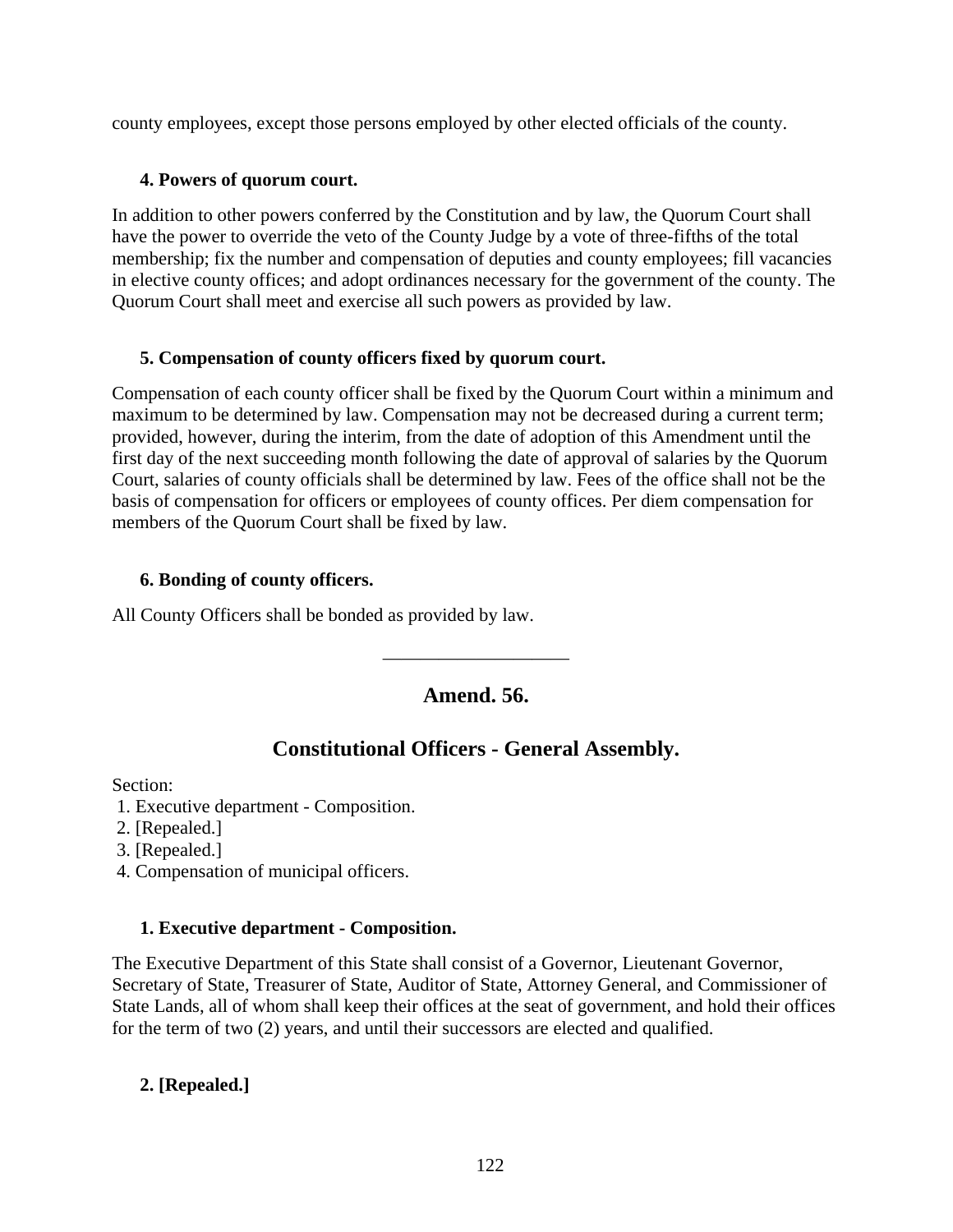### **3. [Repealed.]**

### **4. Compensation of municipal officers.**

Compensation of municipal officers and officials shall be fixed by the governing body of the municipality, not to exceed limits which may be established by law.

# **Amend. 57.**

——————————

# **Intangible Personal Property.**

Section:

1. Intangible personal property - Assessment and taxation.

2. Effect on other constitutional provisions.

### **1. Intangible personal property - Assessment and taxation.**

The General Assembly may classify intangible personal property for assessment at lower percentages of value than other property and may exempt one or more classes of intangible personal property from taxation, or may provide for the taxation of intangible personal property on a basis other than ad valorem.

### **2. Effect on other constitutional provisions.**

The provisions of this Amendment shall be in lieu of those provisions of Article 16, Section 5 of the Constitution of the State of Arkansas relating to the assessment and taxation of intangible personal property.

**Amend. 58.** 

——————————

**[Repealed.]** 

**Amend. 59.** 

——————————

**Taxation (Const., Art. 16, § 5 Repealed; §§ 5, 14, 15, 16 Added).** 

——————————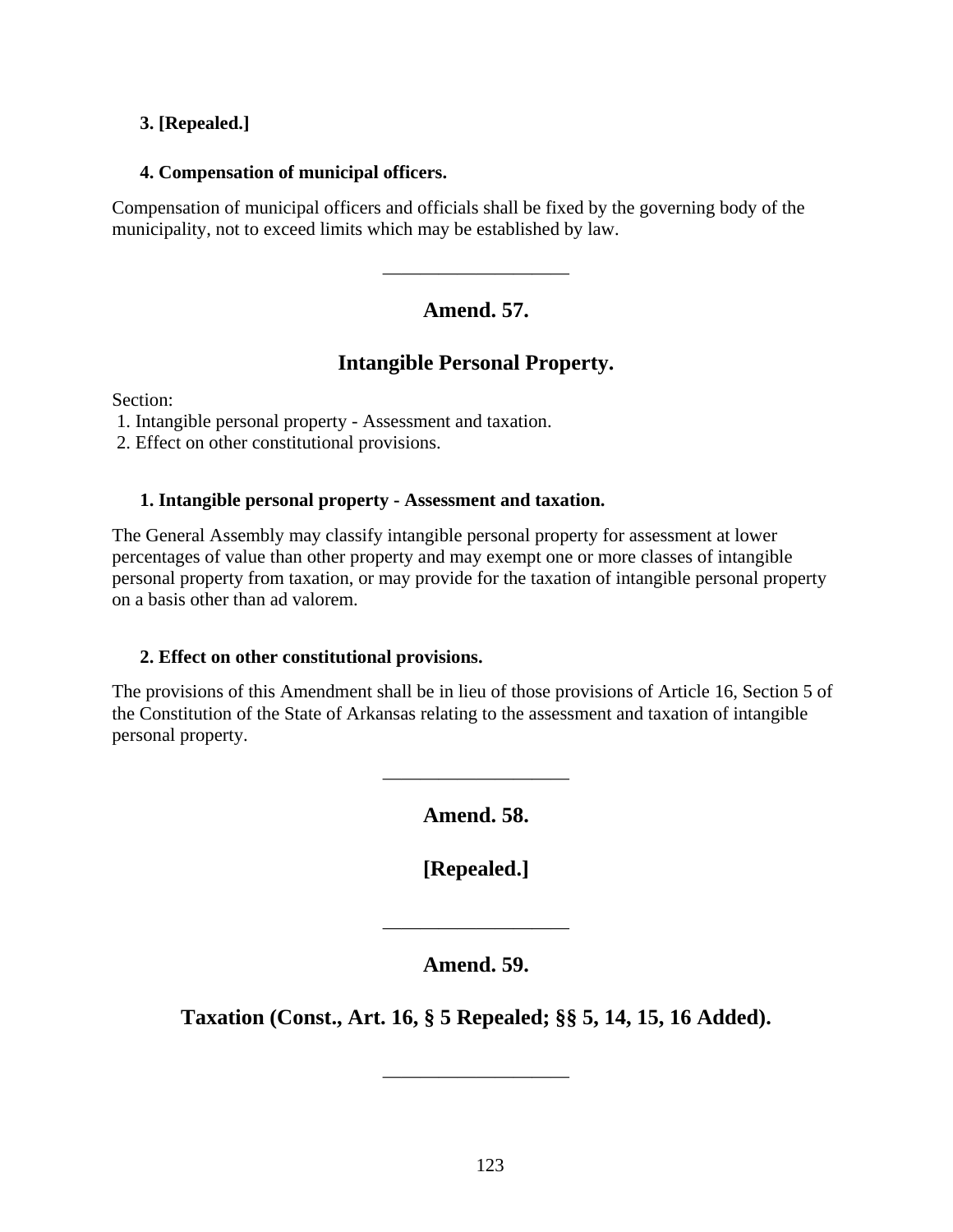### **Amend. 60.**

## **1982 Interest Rate Control Amendment (Const., Art. 19, § 13, Amended).**

### **Amend. 61.**

——————————

## **County Road Tax.**

County quorum courts may annually levy a county road tax not to exceed three (3) mills on the dollar on all taxable real and personal property within their respective counties. Revenues derived from the county road tax shall be used for the sole purpose of constructing and repairing public roads and bridges within the county wherein levied. The authority granted by this amendment shall be in addition to all other taxing authority of the county quorum courts.

### **Amend. 62.**

——————————

### **Local Capital Improvement Bonds.**

Section:

- 1. Local capital improvement bonds authorized Election Taxes Limit on indebtedness Suspension of tax levy.
- 2. Issuance of bonds to secure and develop industry Levy of tax Suspension of collection Limit on tax levy.
- 3. Sale of bonds Procedure.
- 4. Maximum rate of tax stated on ballot Borrowing prior to issuance of bonds.
- 5. Special tax constitutes special fund Disbursement of surplus.
- 6. Conduct of elections.
- 7. Provisions self-executing.
- 8. Taxes levied and bonds authorized prior to amendment.
- 9. Joint project of various governing bodies Compact agreement elections.

#### **1. Local capital improvement bonds authorized - Election - Taxes - Limit on indebtedness - Suspension of tax levy.**

(a) The legislative body of a municipality or county, with the consent of a majority of the qualified electors voting on the question at an election called for that purpose, may authorize the issuance of bonds, to bear interest at a rate not to exceed two percent (2%) per annum above the Federal Reserve Rate at the time of the election authorizing the bonds, for capital improvements of a public nature, as defined by the General Assembly, in amounts approved by a majority of those voting on the question either at an election called for that purpose or at a general election. The General Assembly shall prescribe a uniform method of calling and holding such elections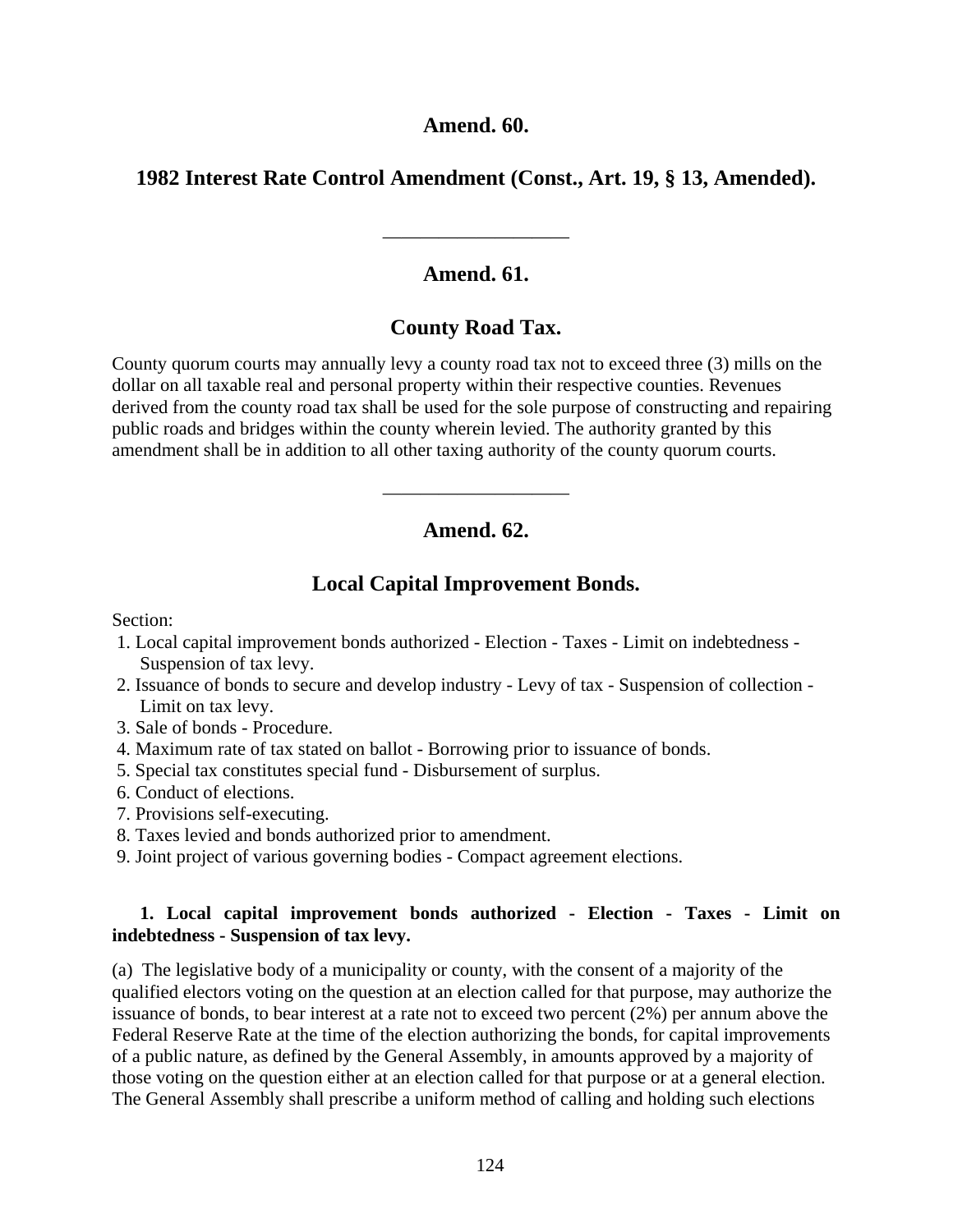and the terms upon which the bonds may be issued. If more than one purpose is proposed, each shall be stated separately on the ballot. The election shall be held no earlier than thirty (30) days after it is called by the legislative body. The tax to retire the bonds may be an ad valorem tax on real and personal property. Other taxes may be authorized by the General Assembly or the legislative body to retire the bonds.

(b) The limit of the principal amount of bonded indebtedness of the municipality or county which may be outstanding and unpaid at the time of issuance of any bonds secured by a tax on real or personal property, except for bonds issued for industrial development purposes pursuant to Section 2 hereof, shall be a sum equal to ten percent (10%) for a county or twenty percent (20%) for a municipality of the total assessed value for tax purposes of real and personal property in the county or municipality, as determined by the last tax assessment.

(c) The municipality or county may from time to time, suspend the collection of a levy, when not required for the payment of its bonds, subject to the covenants with the bondholders.

### **2. Issuance of bonds to secure and develop industry - Levy of tax - Suspension of collection - Limit on tax levy.**

(a) In addition to the authority for bonded indebtedness set forth in Section 1, any municipality or county may, with the consent of the majority of the voters voting on the question at an election held for that purpose, issue bonds in sums approved by such majority at that election for the purpose of financing facilities for the securing and developing of industry within or near the county or municipality holding the election.

(b) To provide for payment of principal and interest of the bonds issued pursuant to the section, as they mature, the municipality or county may levy a special tax, not to exceed five (5) mills on the dollar of the taxable real and personal property therein. However, the municipality or county may, from time to time, suspend the collection of such annual levy when not required for the payment of its bonds. In no event shall any parcel of real and personal taxable property be subject to a special tax levied under the authority of this Section in excess of five (5) mills for bonds issued under this Section.

### **3. Sale of bonds - Procedure.**

The bonds described in Section 2 hereof shall be sold only at public sale after twenty (20) days advertisement in a newspaper having a bona fide circulation in the municipality or county issuing such bonds; provided, however, that the municipality or county may exchange such bonds for bonds of like amount, rate or interest, and length of issue.

#### **4. Maximum rate of tax stated on ballot - Borrowing prior to issuance of bonds.**

The maximum rate of any special tax to pay bonded indebtedness as authorized in Sections 1 and 2 hereof shall be stated on the ballot. After such bond issue has been approved by the electorate, the municipality or county may, prior to the issuance of the bonds, borrow funds on an interim basis, not to exceed three (3) years, and pledge to the payment thereof the tax approved by the voters.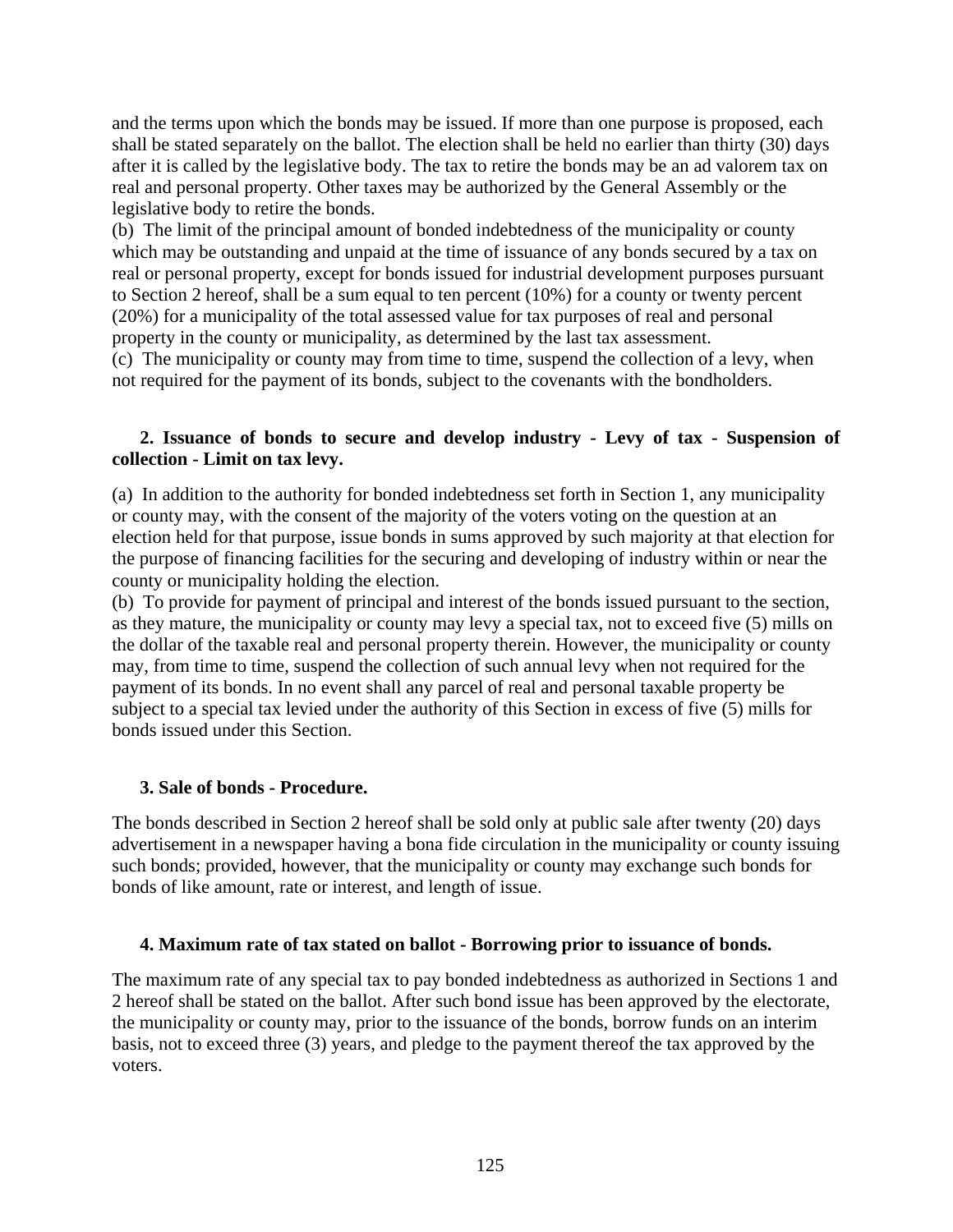### **5. Special tax constitutes special fund - Disbursement of surplus.**

The special tax for payment of bonded indebtedness authorized in Sections 1 and 2 hereof shall constitute a special fund pledged as security for the payment of such indebtedness. The special tax shall never be extended for any other purpose, nor collected for any greater length of time than necessary to retire such bonded indebtedness, except that tax receipts in excess of the amount required to retire the debt according to its terms may, subject to covenants entered into with the holders of the bonds, be pledged as security for the issuance of additional bonds if authorized by the voters. The tax for such additional bonds shall terminate within the time provided for the tax originally imposed. Upon retirement of the bonded indebtedness, any surplus tax collections which may have accumulated shall be transferred to the general funds of the municipality or county.

### **6. Conduct of elections.**

The General Assembly may enact laws governing the conduct of elections authorized by this Amendment. Absent the enactment of such laws, such elections shall be held, called and conducted in accordance with the laws governing elections generally. The results of such election shall be published in a newspaper of general circulation in the county or municipality (as the case may be) and any contest of such election or the tabulation of the votes therein shall be brought within thirty (30) days after such publication or shall be forever barred.

### **7. Provisions self-executing.**

The provisions of this Amendment shall be self-executing.

### **8. Taxes levied and bonds authorized prior to amendment.**

Taxes levied prior to the effective date of this Amendment shall continue in force until abolished, reduced, or increased as provided by law. All bonds and other evidences of indebtedness authorized prior to the effective date of this Amendment shall be governed by the Constitutional provision and laws in effect at the time of authorization.

### **9. Joint project of various governing bodies - Compact agreement elections.**

Whenever two or more cities of the First or Second Class, or incorporated towns, and/or one or more counties and the school districts therein, desire to join together in a combined effort to secure and develop industries within one or more of such cities, towns, counties, and share in the increased revenues estimated to be received by the city, town, or county, or school district, in which the industry or industries are to be located, they may, upon adoption by the governing bodies of each such city, town, school district, or county, enter into a compact setting forth the terms by which each of the participating cities, towns, school districts, and counties is to share in the revenues to be derived from the location of an industrial plant within the compact area through the combined efforts of the various participating cities, towns, school districts, and counties. Upon adoption of such compact by the governing bodies of the participating cities, towns, school districts, and/or counties, the county court of each of the counties involved shall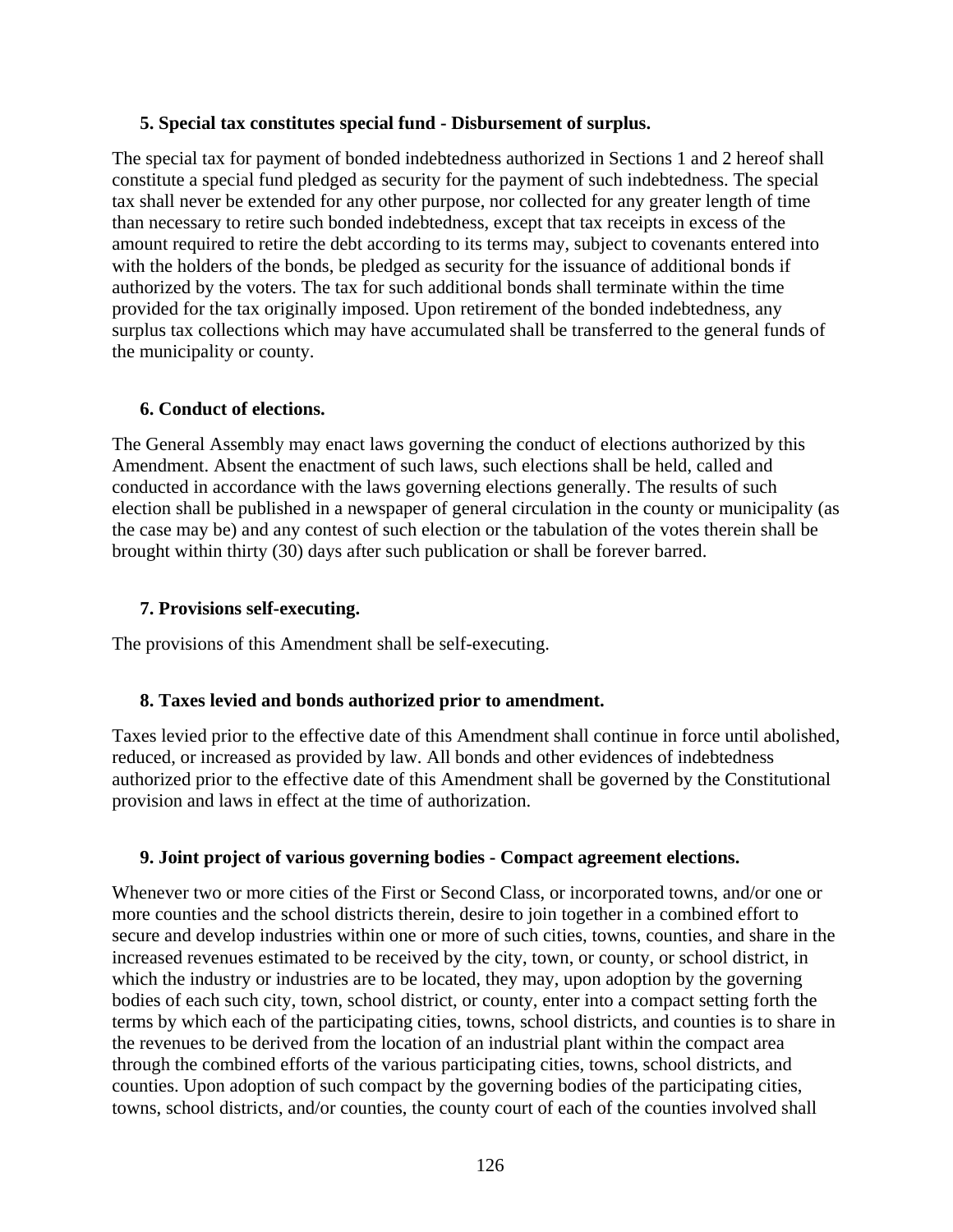cause a special election to be called within not more than forty-five (45) days from the date of the filing of such compact with the county court. At such special election, the qualified electors of each of the cities, towns, school districts, and counties shall vote on whether to approve the compact and the method of sharing in increased revenues to be derived by the city, school district, and/or county in which the proposed industry is to be located among the various participating cities, towns, counties, and school districts. The ballot at such election shall be in substantially the following form:

"FOR the establishment of an industrial development compact and the sharing of revenues to be derived from additional taxes to be generated by new industries

AGAINST the establishment of an industrial development compact and the sharing of revenues to be derived from additional taxes to be generated by new industries"

Said election shall be conducted in accordance with the election laws of this State, and the results thereof tabulated and certified to the County Clerk in the manner now provided by law. If a majority of the qualified electors voting on the question vote in favor of the creation of the compact, and the sharing of revenues to be derived from new industries located in the compact area, the said compact shall be implemented in accordance with the terms thereof. If a majority of the qualified electors voting on said issue vote against issue at said special election, no additional election on said issue may be held within one (1) year from the date of said election. The results of said election shall be proclaimed by the county court of each of the counties in which the county and/or cities and towns, or school districts, are located. The results of said election shall be conclusive unless attacked in the courts within thirty (30) days.

## **Amend. 63.**

——————————

## **Four Year Terms for State Constitutional Officers.**

Section:

1. Executive Department - Term of office.

#### **1. Executive Department - Term of office.**

The Executive Department of this State shall consist of a Governor, Lieutenant Governor, Secretary of State, Treasurer of State, Auditor of State, Attorney General and Commissioner of State Lands, all of whom shall keep their offices at the seat of government, and hold their offices for the term of four (4) years, and until their successors are elected and qualified.

## **Amend. 64.**

——————————

# **[Repealed.]**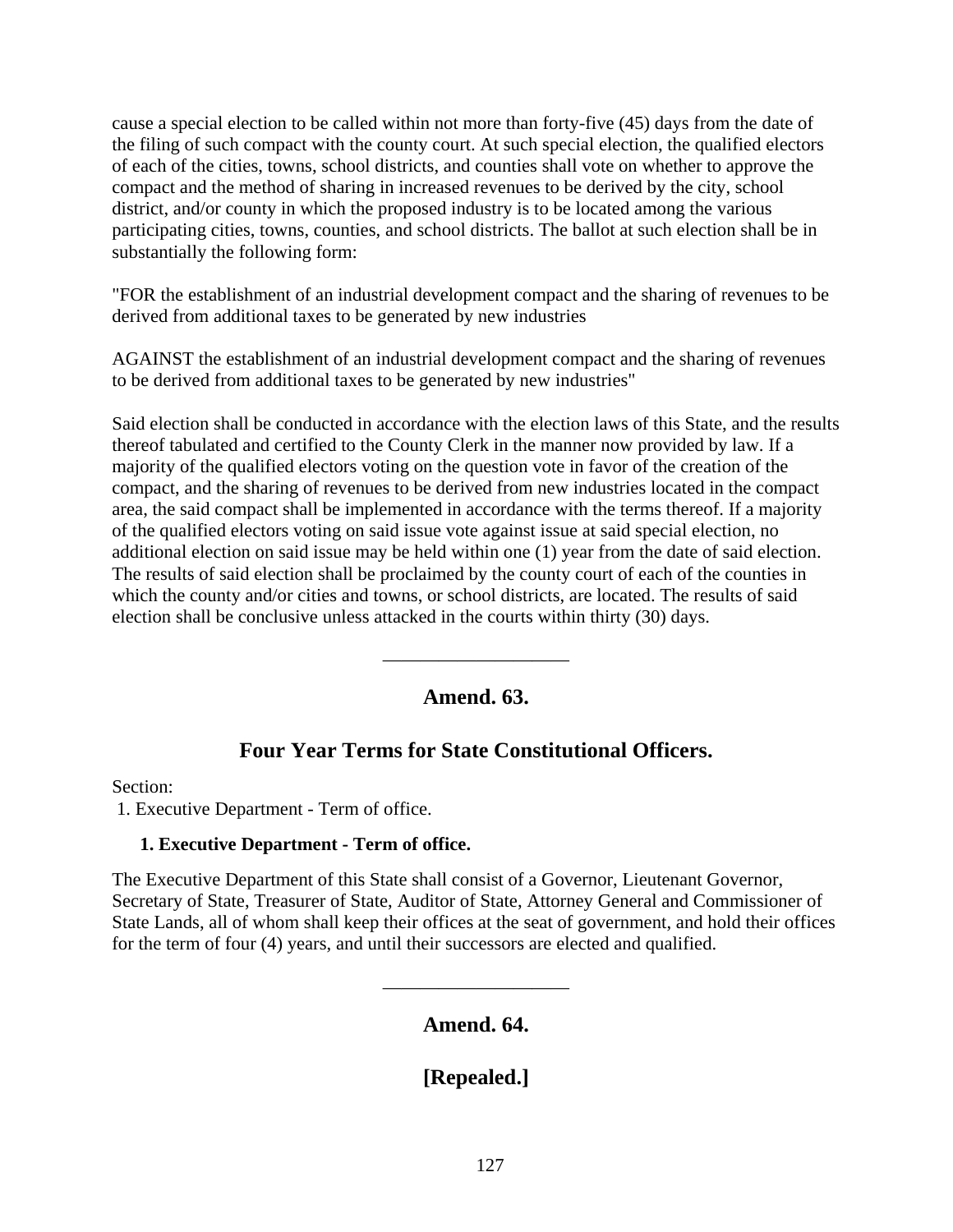# **Amend. 65.**

——————————

## **Revenue Bonds.**

Section:

1. Issuance - Terms and conditions.

2. Purpose of issuance.

3. Definitions.

4. Authority exclusive - Interest - Initiative and referendum.

#### **1. Issuance - Terms and conditions.**

Subject to the provisions of Section 2 hereof, any governmental unit, pursuant to laws heretofore or hereafter adopted by the General Assembly, may issue revenue bonds for the purpose of financing all or a portion of the costs of capital improvements of a public nature, facilities for the securing and developing of industry or agriculture, and for such other public purposes as may be authorized by the General Assembly. Such bonds may bear such terms, be issued in such manner, and be subject to such conditions, all as may be authorized by the General Assembly; and the General Assembly may, but shall not be required to, condition the issuance of such bonds upon an election.

### **2. Purpose of issuance.**

 (a) No revenue bonds shall be issued by or on behalf of any governmental unit if the primary purpose of the bonds is to loan the proceeds of the bonds, or to lease or sell the facilities financed with the proceeds of the bonds, to one or more private business users for shopping centers or other establishments engaged in the sale of food or goods at retail.

(b) No revenue bonds shall be issued by or on behalf of any governmental unit without the consent of a majority of the qualified electors voting on the question at an election held in accordance with state law if the primary purpose of the bonds is to loan the proceeds of the bonds, or to lease or sell the facilities financed with the proceeds of the bonds, to one or more private business users for hotels or motels, rental or professional office buildings, or facilities for recreation or entertainment.

### **3. Definitions.**

 (a) The term "revenue bonds" as used herein shall mean all bonds, notes, certificates or other instruments or evidences of indebtedness the repayment of which is secured by rents, user fees, charges, or other revenues (other than assessments for local improvements and taxes) derived from the project or improvements financed in whole or in part by such bonds, notes, certificates or other instruments or evidences of indebtedness, from the operations of any governmental unit, or from any other special fund or source other than assessments for local improvements and taxes.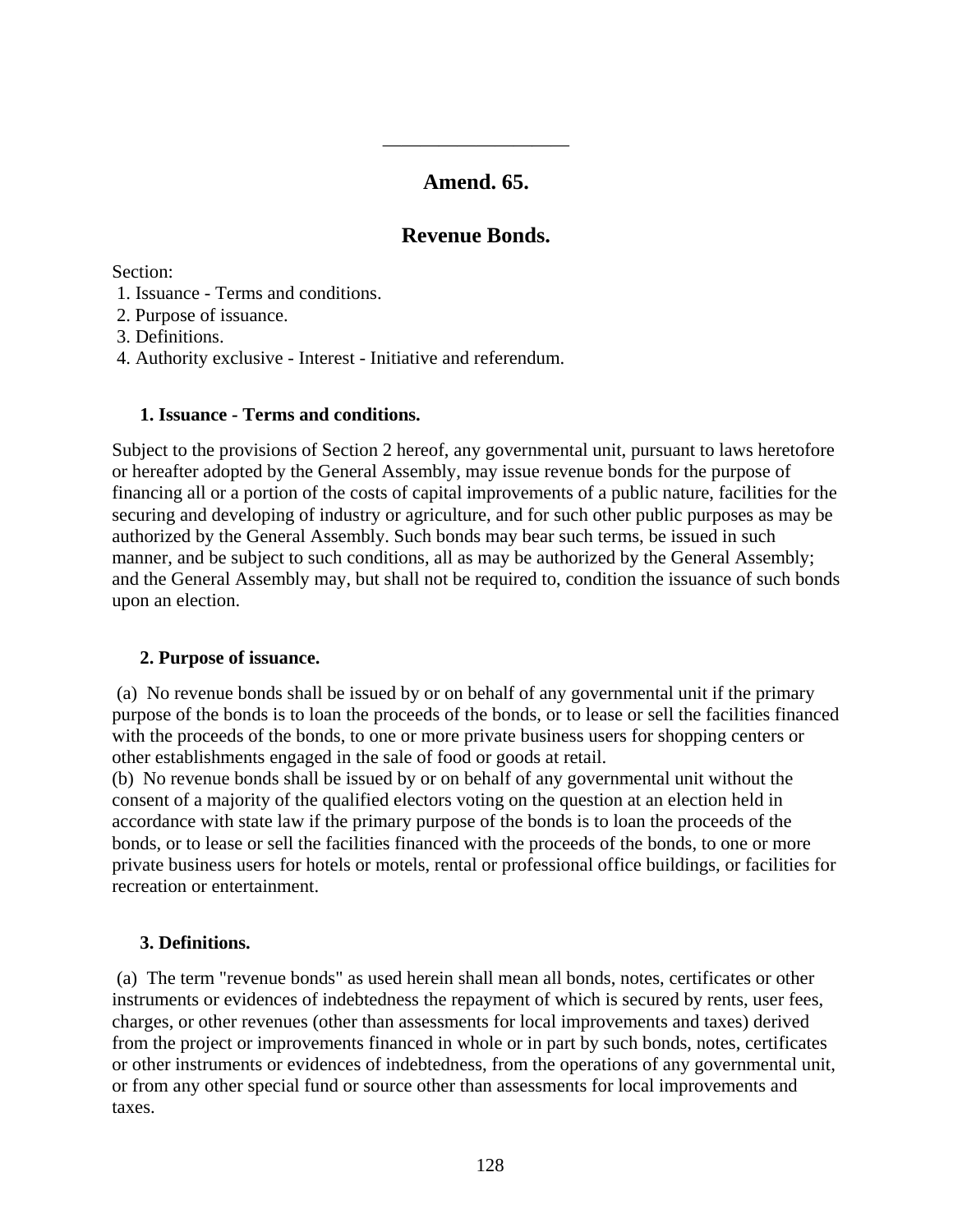(b) The term "governmental unit" as used herein shall mean the State of Arkansas; any county, municipality, or other political subdivision of the State of Arkansas; any special assessment or taxing district established under the laws of the State of Arkansas; and any agency, board, commission, or instrumentality of any of the foregoing.

#### **4. Authority exclusive - Interest - Initiative and referendum.**

This amendment shall be the sole authority required for the authorization, issuance, sale, execution and delivery of revenue bonds authorized hereby; provided, however, that the rate of interest on revenue bonds shall not exceed the maximum authorized by Amendment No. 60 to the Constitution of the State of Arkansas or any similar provision hereafter adopted. Nothing herein shall be construed to impair the initiative and referendum powers reserved to the people under Amendment No. 7 to the Constitution of the State of Arkansas.

## **Amend. 66.**

——————————

# **Judicial Discipline And Disability Commission.**

(a) **Commission:** Under the judicial power of the State, a Judicial Discipline and Disability Commission is established and shall be comprised of nine persons: three justices or judges, appointed by the Supreme Court; three licensed attorneys in good standing who are not justices or judges, one appointed by the Attorney General, one by the President of the Senate, and one by the Speaker of the House; and three members appointed by the Governor. The members appointed by the Governor shall not be justices or judges, retired justices or judges, or attorneys. Alternate members shall be selected and vacancies filled in the same manner. (b) **Discipline, Suspension, Leave, and Removal:** The Commission may initiate, and shall receive and investigate, complaints concerning misconduct of all justices and judges, and requests and suggestions for leave or involuntary disability retirement. Any judge or justice may voluntarily request that the Commission recommend suspension because of pending disciplinary action or leave because of a mental or physical disability. Grounds for sanctions imposed by the

Commission or recommendations made by the Commission shall be violations of the professional and ethical standards governing judicial officers, conviction of a felony, or physical or mental disability that prevents the proper performance of judicial duties. Grounds for suspension, leave, or removal from office shall be determined by legislative enactment.

(c) **Discipline:** If, after notice and hearing, the Commission by majority vote of the membership determines that grounds exist for the discipline of a judge or justice, it may reprimand or censure the judge or justice, who may appeal to the Supreme Court. The Commission may, if it determines that grounds exist, after notice and hearing, and by majority vote of the membership, recommend to the Supreme Court that a judge or justice be suspended, with or without pay, or be removed, and the Supreme court, en banc, may take such action. Under this amendment, a judge who also has executive or legislative responsibilities shall be suspended or removed only from judicial duties. In any hearing involving a Supreme Court justice, all Supreme Court justices shall be disqualified from participation.

(d) **Leave and Retirement:** If, after notice and hearing, the Commission by majority vote of the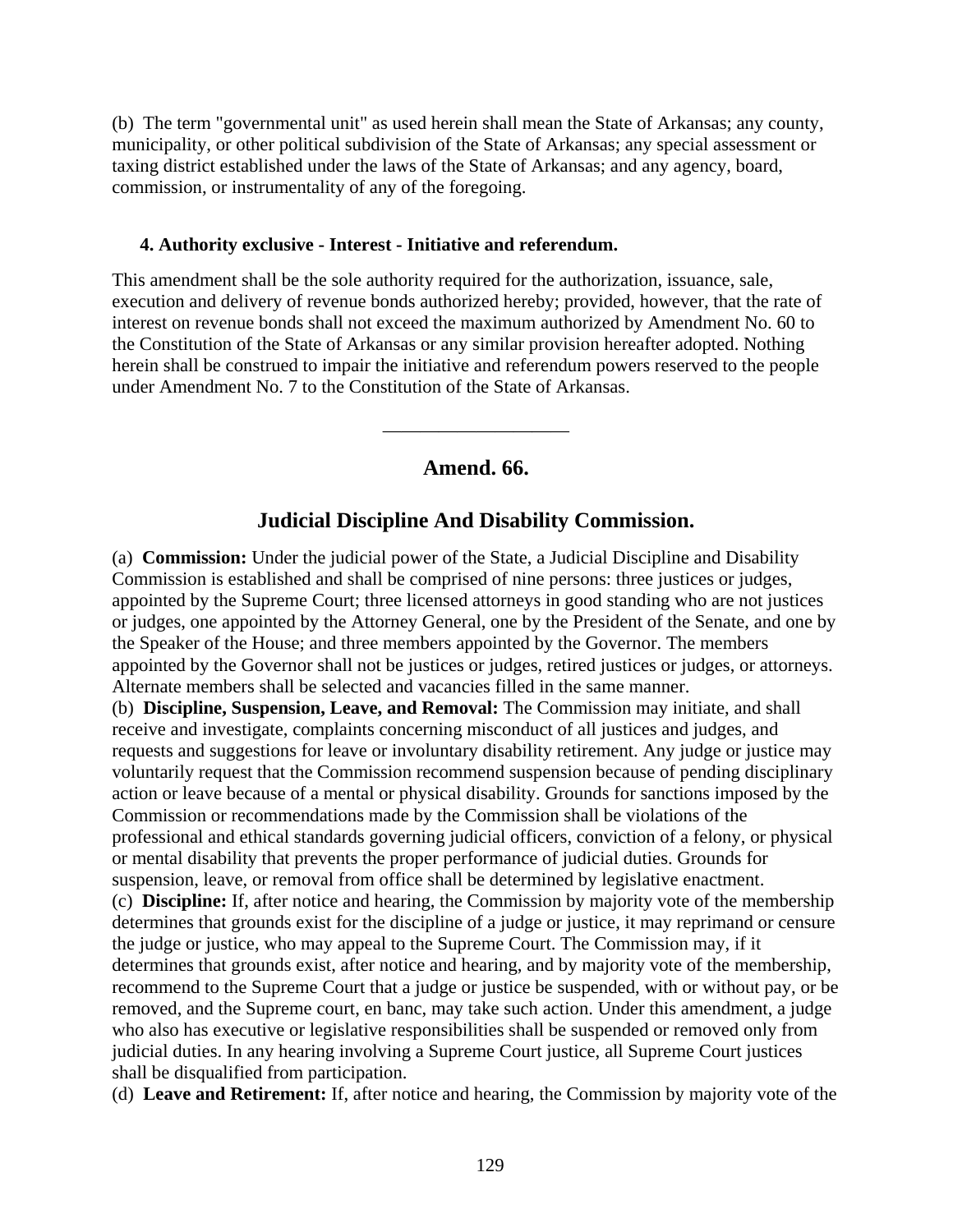membership determines that a judge or justice is unable because of physical or mental disability to perform the duties of office, the Commission may recommend to the Supreme Court that the judge or justice be granted leave with pay or be retired, and the Supreme Court, en banc, may take such action. A judge or justice retired by the Supreme Court shall be considered to have retired voluntarily as provided by law.

(e) **Vacancies:** Vacancies created by suspension, the granting of leave or the removal of a judge or justice, or vacancies created by disqualification of justices, shall be filled as provided by law. (f) **Rules:** The Supreme Court shall make procedural rules implementing this amendment and setting the length of terms on the Commission.

(g) **Cumulative Nature:** This amendment is alternative to, and cumulative with, impeachment and address authorized by this Constitution.

## **Amend. 67.**

——————————

## **Jurisdiction of Matters Relating to Juveniles and Bastardy.**

The General Assembly shall define jurisdiction of matters relating to juveniles (persons under eighteen (18) years of age) and matters relating to bastardy and may confer such jurisdiction upon chancery, circuit or probate courts, or upon separate divisions of such courts, or may establish separate juvenile courts upon which such jurisdiction may be conferred, and shall transfer to such courts the jurisdiction over bastardy and juvenile matters now vested in county courts by Section 28 of Article 7 of this Constitution.

### **Amend. 68.**

——————————

### **Abortion.**

Section:

- 1. Public funding.
- 2. Public policy.
- 3. Effect of amendment.

#### **1. Public funding.**

No public funds will be used to pay for any abortion, except to save the mother's life.

#### **2. Public policy.**

The policy of Arkansas is to protect the life of every unborn child from conception until birth, to the extent permitted by the Federal Constitution.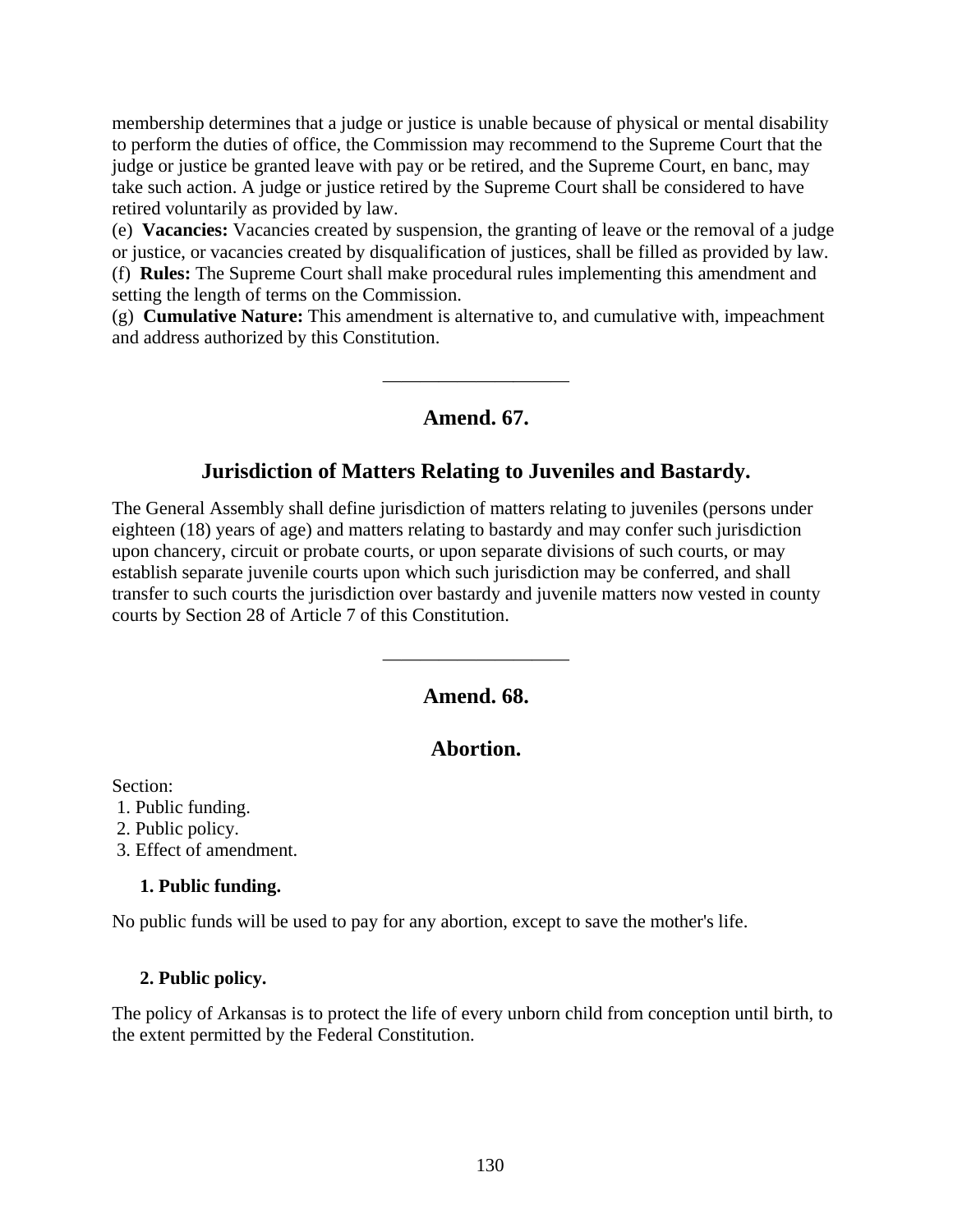#### **3. Effect of amendment.**

This amendment will not affect contraceptives or require an appropriation of public funds.

## **Amend. 69.**

——————————

## **Repeal of Amendment 44 (Protection of States' Rights).**

**Amend. 70.** 

——————————

## **Executive Department and General Assembly Salaries - Restrictions on Expense Reimbursements.**

Section:

1. Executive Department and General Assembly - Salaries - Restrictions on reimbursements.

2. Additional Constitutional amendments authorized.

3. Salary adjustments.

4. Effective date.

5. Repeal of Amendment 56, Sections 2 and 3.

### **1. Executive Department and General Assembly - Salaries - Restrictions on reimbursements.**

 (a) No official of the Executive Department shall be reimbursed by the State of Arkansas for any expenses except those reasonably connected to their official duties and only if such reimbursement is made for documented expenses actually incurred and from the regular budget appropriated for the official's office. Such restrictions on expense reimbursement are of a general application and also are intended specifically to prohibit the appropriation and use of public relations funds. The annual salaries of the Executive Department, which shall be paid in monthly installments, shall be as follows: the Governor, the sum of \$60,000; the Lieutenant Governor, the sum of \$29,000; the Secretary of State, the sum of \$37,500; the Treasurer of State, the sum of \$37,000; the Attorney General, the sum of \$50,000; the Commissioner of State Lands, the sum of \$37,500; and the Auditor of State, the sum of \$37,500. Except as provided herein, such officials of the Executive Department shall not receive any other income from the State of Arkansas, whether in the form of salaries or expenses.

(b) The members of the General Assembly shall receive as their annual salary the sum of \$12,500, except the President Pro Tempore of the Senate and the Speaker of the House of Representatives, who shall each receive the sum of \$14,000 annually, with such salaries to be payable in equal monthly installments. Except as provided herein, no member of the General Assembly shall receive any other income for service in the General Assembly, whether in the form of salaries or expenses, including, but not limited to, public relations funds. Provided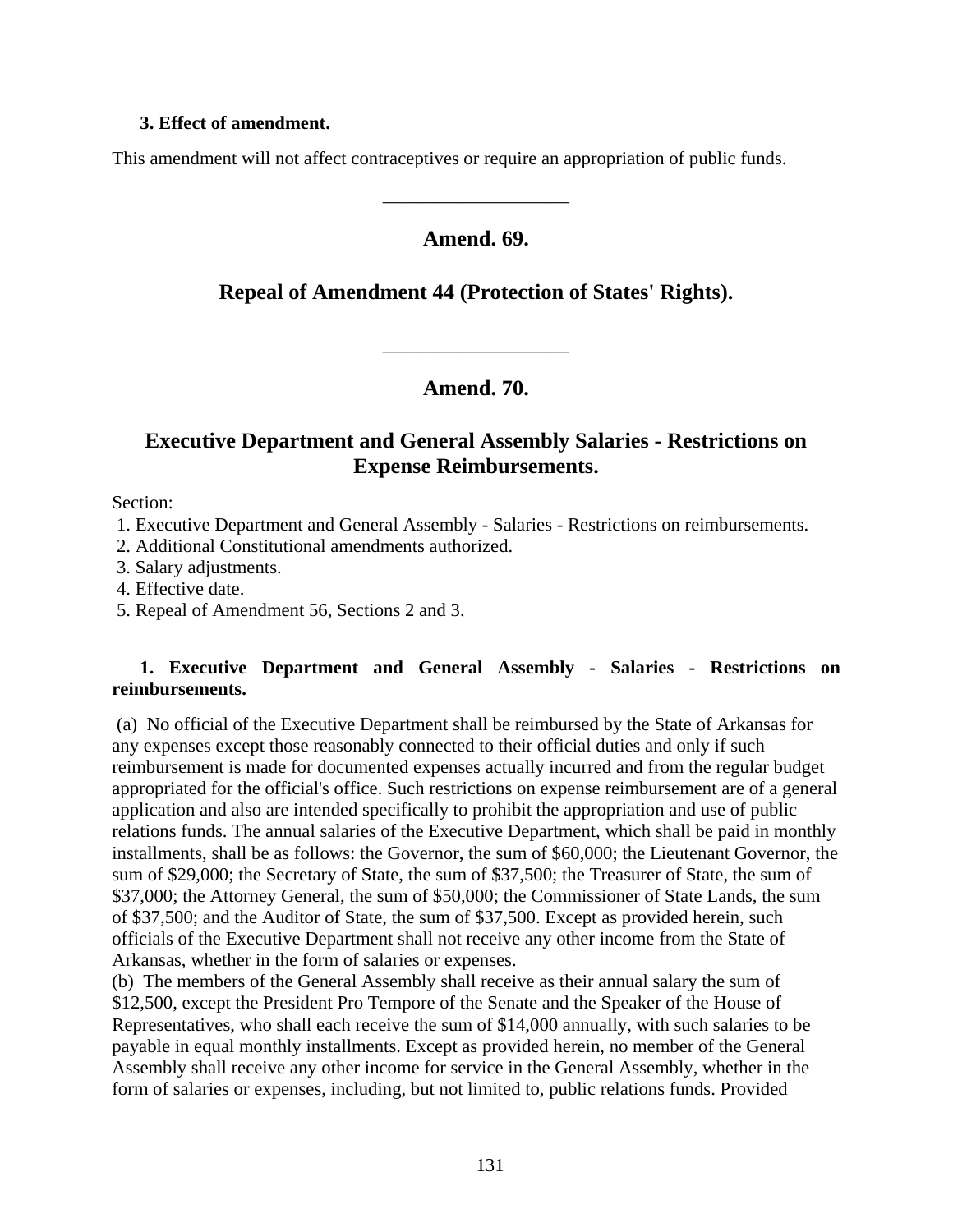further, that no member of the General Assembly shall be entitled to per diem unless authorized by law, or to reimbursement for expenses or mileage unless authorized by law, documented, and reasonably related to their official duties.

#### **2. Additional Constitutional amendments authorized.**

In addition to the three amendments to the Constitution allowed pursuant to Article 19, § 22, either branch of the General Assembly at a regular session thereof may propose an amendment to the Constitution to change the salaries for the offices of Governor, Lieutenant Governor, Attorney General, Secretary of State, Treasurer of State, Commissioner of State Lands, and Auditor of State and for members of the General Assembly. If the same be agreed to by a majority of all members elected to each house, such proposed amendment shall be entered on the journals with the yeas and nays, and published in at least one newspaper in each county, where a newspaper is published, for six months immediately preceding the next general election for Senators and Representatives, at which time the same shall be submitted to the electors of the State for approval or rejection. If a majority of the electors voting at such election adopt the amendment the same shall become a part of this Constitution. Only one amendment to the Constitution may be referred pursuant to this section.

#### **3. Salary adjustments.**

The salaries of the Executive Department officials and members of the General Assembly provided for in Section 1 or 2 of this amendment or adjusted pursuant to this section may be increased annually through subsequent appropriations by the General Assembly by an amount not to exceed the average percentage increase in the Consumer Price Index for All Urban Consumers or its successor, as published by the United States Department of Labor, for the two years immediately preceding the year of the salary appropriation.

### **4. Effective date.**

The provisions of this amendment shall be effective on January 1, 1993.

### **5. Repeal of Amendment 56, Sections 2 and 3.**

Section 2 and Section 3 of Amendment 56 to the Arkansas Constitution are hereby repealed.

# **Amend. 71.**

——————————

# **Personal Property Taxes.**

Section:

1. Exemption from ad valorem taxes.

2. Motor vehicles - Procedures for assessment and collection.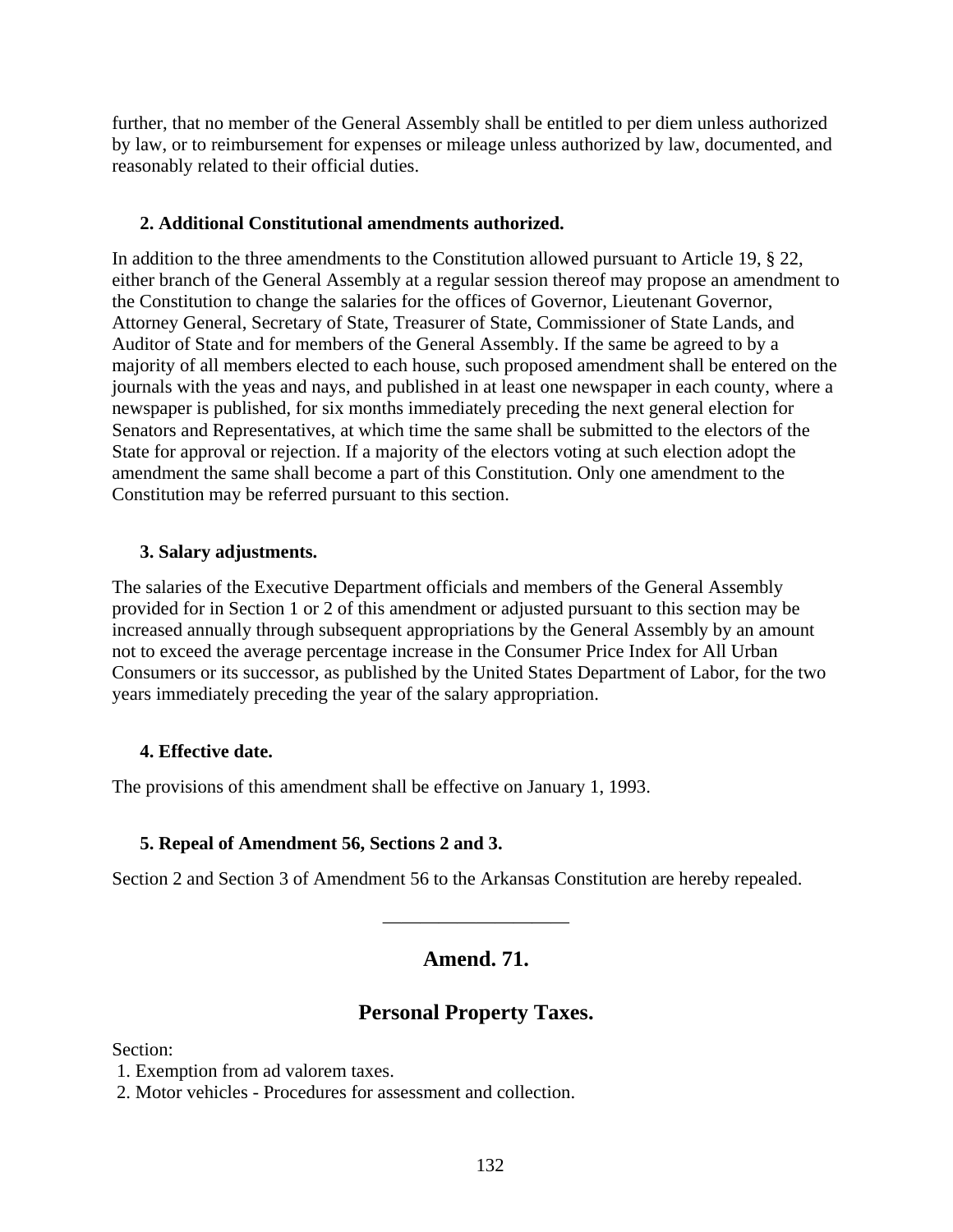- 3. Supersession of Article 16, Section 5.
- 4. Effective date.

#### **1. Exemption from ad valorem taxes.**

Items of household furniture and furnishings, clothing, appliances, and other personal property used within the home, if not held for sale, rental, or other commercial or professional use, shall be exempt from all ad valorem taxes levied by any city, county, school district, or other taxing unit in this state.

#### **2. Motor vehicles - Procedures for assessment and collection.**

In addition to the method established by law for assessing and collecting real and personal property taxes, the General Assembly may establish special procedures, in lieu thereof, for the assessment and collection of annual personal property taxes on motor vehicles, owned by individuals, at the time of issuance or renewal of the registration and the license thereof. Personal property taxes collected on motor vehicles under such procedures shall be based on the assessed value of the vehicles determined at the time the tax is paid, computed at the rate of personal property taxes levied during the preceding November, in the manner provided by law, in the taxing units in which the owner of the motor vehicle resides, or in which the motor vehicle is regularly located and assessed, and the taxpayer shall not be required to pay ad valorem taxes upon such motor vehicle based on the assessment for the previous year. In no event may more than one year's personal property taxes be collected on the same vehicle in the same year. Personal property taxes collected on motor vehicles under such procedures shall be remitted to the counties in which due, for distribution, as revenues of the year in which collected, to the respective taxing units in the manner provided by law.

#### **3. Supersession of Article 16, Section 5.**

The provisions of this amendment shall be in lieu of those provisions of Article 16, Section 5 of the Constitution of the State of Arkansas relating to the assessment and taxation of tangible personal property.

#### **4. Effective date.**

This amendment shall be in effect from and after January 1, 1993.

### **Amend. 72.**

——————————

# **City and County Library Amendment (Const. Amends. 30 and 38, §§ 1 and 3, Amended, Const. Amends. 30 and 38, § 5, Added).**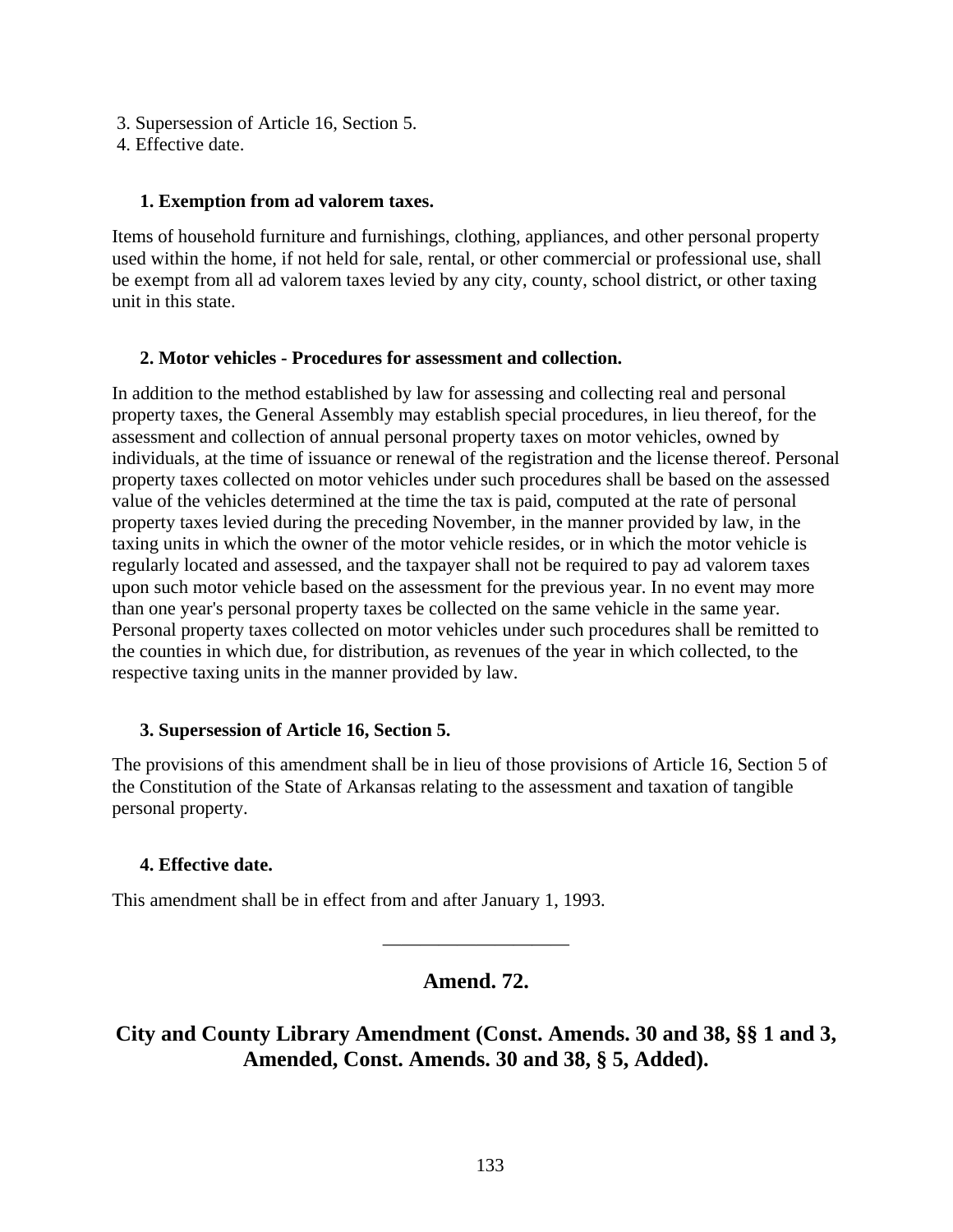# **Amend. 73.**

——————————

# **Arkansas Term Limitation Amendment.**

Preamble: The people of Arkansas find and declare that elected officials who remain in office too long become preoccupied with reelection and ignore their duties as representatives of the people. Entrenched incumbency has reduced voter participation and has led to an electoral system that is less free, less competitive, and less representative than the system established by the Founding Fathers. Therefore, the people of Arkansas, exercising their reserved powers, herein limit the terms of elected officials.

- Section:
- 1. Executive Branch.
- 2. Legislative Branch.
- 3. Congressional Delegation.
- 4. Severability.
- 5. Provisions Self-executing.
- 6. Application.

### **1. Executive Branch.**

 (a) The Executive Department of this State shall consist of a Governor, Lieutenant Governor, Secretary of State, Treasurer of State, Auditor of State, Attorney General, and Commissioner of State Lands, all of whom shall keep their offices at the seat of government, and hold their offices for the term of four years, and until their successors are elected and qualified.

(b) No elected officials of the Executive Department of this State may serve in the same office more than two such four year terms.

### **2. Legislative Branch.**

 (a) The Arkansas House of Representatives shall consist of members to be chosen every second year by the qualified electors of the several counties. No member of the Arkansas House of Representatives may serve more than three such two year terms.

(b) The Arkansas Senate shall consist of members to be chosen every four years by the qualified electors of the several districts. No member of the Arkansas Senate may serve more than two such four year terms.

### **3. Congressional Delegation.**

 (a) Any person having been elected to three or more terms as a member of the United States House of Representatives from Arkansas shall not be certified as a candidate and shall not be eligible to have his/her name placed on the ballot for election to the United States House of Representatives from Arkansas.

(b) Any person having been elected to two or more terms as a member of the United States Senate from Arkansas shall not be certified as a candidate and shall not be eligible to have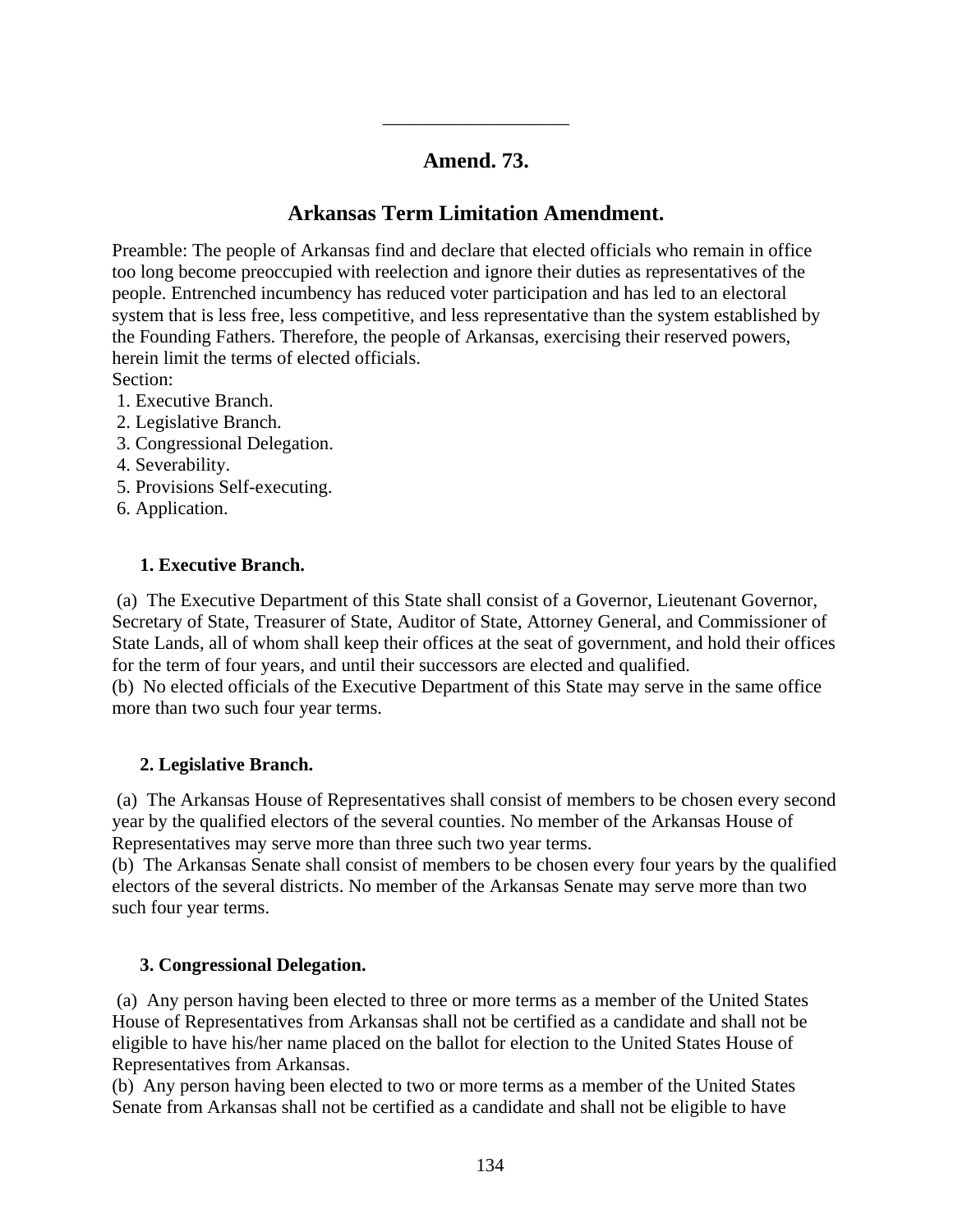his/her name placed on the ballot for election to the United States Senate from Arkansas.

#### **4. Severability.**

The provisions of this Amendment are severable, and if any should be held invalid, the remainder shall stand.

#### **5. Provisions Self-executing.**

Provisions of this Amendment shall be self-executing.

#### **6. Application.**

 (a) This Amendment to the Arkansas Constitution shall take effect and be in operation on January 1, 1993, and its provisions shall be applicable to all person thereafter seeking election to the offices specified in this Amendment.

(b) All laws and constitutional provisions which conflict with this Amendment are hereby repealed to the extent that they conflict with this amendment.

# **Amend. 74.**

——————————

# **School tax - Budget - Approval of tax rate (Const., Art. 14, § 3, as amended by Const. Amend. 11 and Const. Amend. 40, amended).**

## **Amend. 75.**

——————————

# **Environmental enhancement funds.**

Section:

- 1. Statement of purpose.
- 2. Excise tax levied.
- 3. Use of proceeds.
- 4. Administrative procedures.

#### **1. Statement of purpose.**

The people of the State of Arkansas find that fish, wildlife, parks, tourism and natural heritage constitute a major economic and natural resource of the state and they desire to provide additional funds to the Arkansas Game and Fish Commission, the Department of Parks and Tourism, the Department of Heritage and Keep Arkansas Beautiful.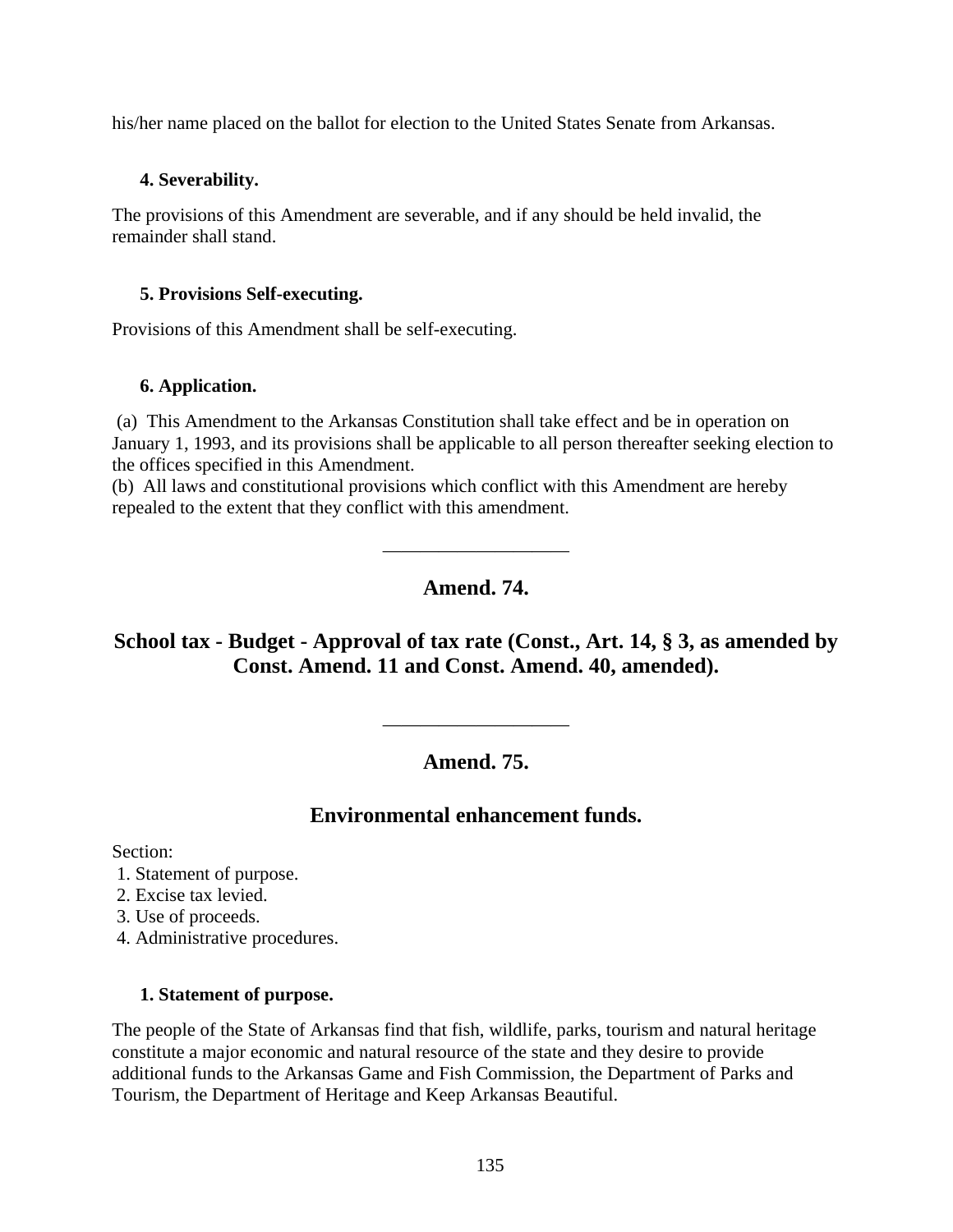### **2. Excise tax levied.**

(a) There is hereby levied an additional excise tax of one-eighth of one percent  $(1/8 \text{ of } 1\%)$ upon all taxable sales of property and services subject to the tax levied by the Arkansas Gross Receipts Act (Arkansas Code § 26-52-101 et seq.), and such tax shall be collected, reported, and paid in the same manner and at the same time as is prescribed by law for the collection, reporting and payment of all other Arkansas gross receipts taxes.

(b) There is hereby levied an additional excise tax of one-eighth of one percent (1/8 of 1%) upon all tangible personal property subject to the tax levied by the Arkansas Compensating Tax Act (Arkansas Code § 26-53-101 et seq.), and such tax shall be collected, reported, and paid in the same manner and at the same time as is prescribed by law for the collection, reporting and payment of Arkansas compensating taxes.

### **3. Use of proceeds.**

 (a) Notwithstanding any provision of Amendment 35 or any other provision of the Arkansas Constitution to the contrary, forty-five percent (45%) of all monies collected from the tax levied herein shall be deposited in the State Treasury as special revenues and credited to the Game Protection Fund to be used exclusively by the Arkansas Game and Fish Commission, as appropriated by the General Assembly.

(b) Forty-five percent (45%) of all monies collected from the tax levied herein shall be deposited in the State Treasury as special revenues and credited to the Department of Parks and Tourism Fund Account to be used by the Department of Parks and Tourism for state park purposes, as appropriated by the General Assembly.

(c) Nine percent (9%) of all monies collected from the tax levied herein shall be deposited in the State Treasury as special revenues and credited to the Arkansas Department of Heritage Fund Account to be used exclusively by the Department of Heritage as appropriated by the General Assembly.

(d) One percent (1%) of all monies collected from the tax levied herein shall be deposited in the State Treasury as special revenues and credited to the Keep Arkansas Beautiful Fund Account, which is hereby created on the books of the State Treasurer, State Auditor and the Chief Fiscal Officer of the State, to be used exclusively by Keep Arkansas Beautiful, as appropriated by the General Assembly.

## **4. Administrative procedures.**

 (a) The General Assembly shall provide for the proper administration and enforcement of this amendment by law.

(b) Unless the General Assembly provides another procedure by law, the provisions of the Arkansas Tax Procedure Act, Sections 26-18-101 et seq., shall so far as practicable be applicable to the tax levied by this amendment and the reporting, remitting and enforcement of the tax.

——————————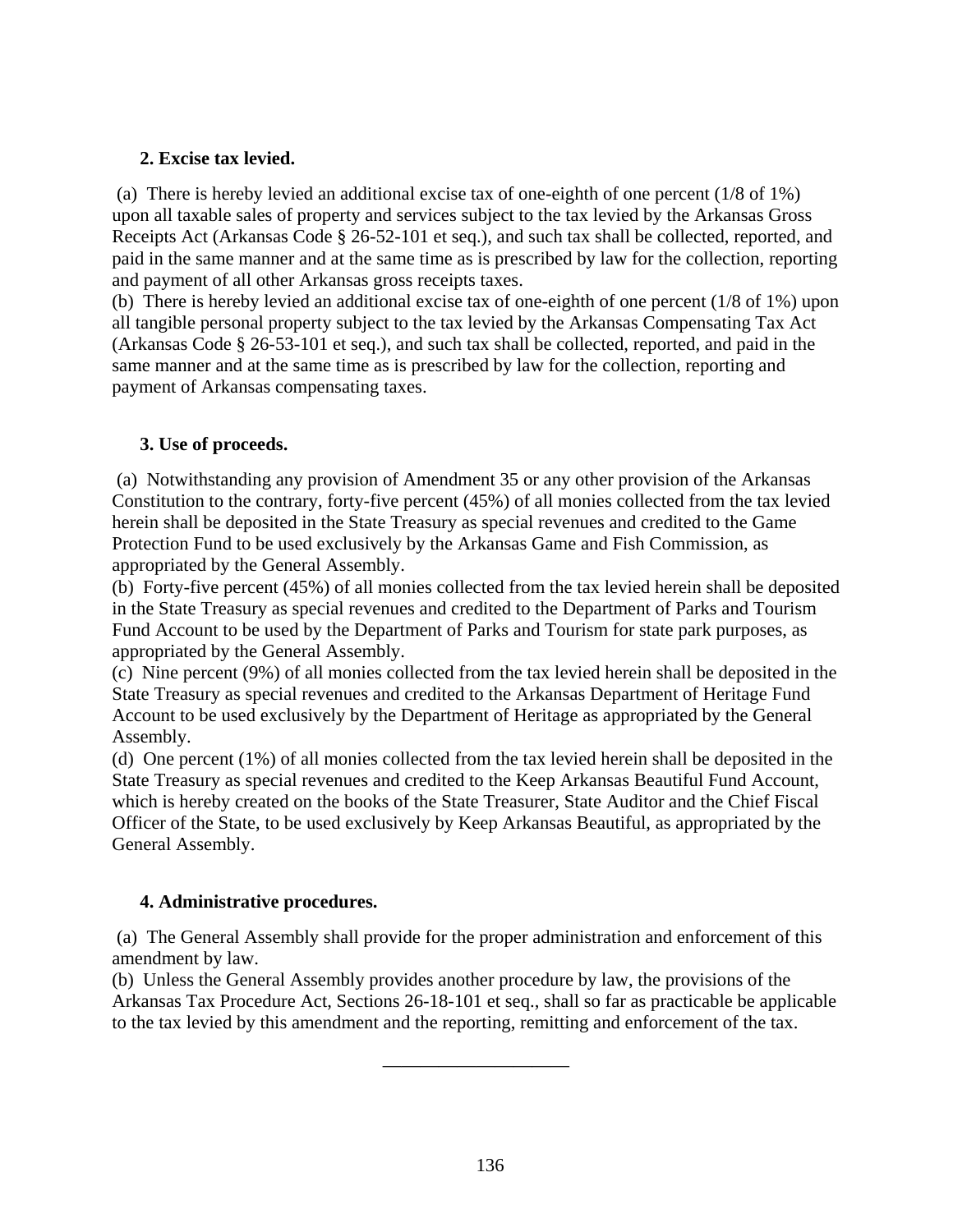# **Amend. 76.**

# **The Congressional Term Limits Amendment of 1996 (Const. Amend. 73, § 3, amended).**

Section:

1. Congressional Delegation (Const. Amend. 73, § 3 amended).

#### **1. Congressional Delegation (Const. Amend. 73, § 3 amended).**

Section 3 of Amendment 73 to the Arkansas Constitution is hereby amended to add to the current language the following subsections:

(c) The foregoing provisions in sections (a) and (b) shall be revived upon passage of appropriate federal laws.

(d) It is the official position of the people of the State of Arkansas that all of our elected officials should vote to enact, by amendment to the United States Constitution, term limits for members of the United States Congress that are not longer than: three (3) two-year terms in the United States House of Representatives, nor two (2) six-year terms in the United States Senate, respectively.

(e) It is the will of the people of the State of Arkansas that the following amendment be added to the United States Constitution:

"Congressional Term Limits Amendment

"Section A. No person shall serve in the office of United States Representative for more than three terms, but upon ratification of the Congressional Term Limits Amendment no person who has held the office of United States Representative or who then holds the office shall serve for more than two additional terms.

"Section B. No person shall serve in the office of United States Senator for more than two terms, but upon ratification of the Congressional Term Limits Amendment no person who has held the office of United States Senator or who then holds the office shall serve more than one additional term.

"Section C. This article shall have no time limit within which it must be ratified by the legislatures of three-fourths of the several states.

 $(f)(1)$  As provided in this subsection, and in subsections (h) and (j) of this section, at each primary, special, and general election for the office of United States Representative, United States Senator, or any state legislator, the ballot shall inform voters regarding any incumbent and non-incumbent candidate's failure to support "The Congressional Term Limits Amendment" proposed above.

(g) Each member of the Arkansas Delegation to the United States Congress is hereby instructed to use all of the powers of the Congressional office to pass the Congressional Term Limits Amendment set forth in subsection (e) above.

(h) All primary, general, and special election ballots shall have the information "DISREGARDED VOTERS' INSTRUCTION ON TERM LIMITS" printed adjacent to the name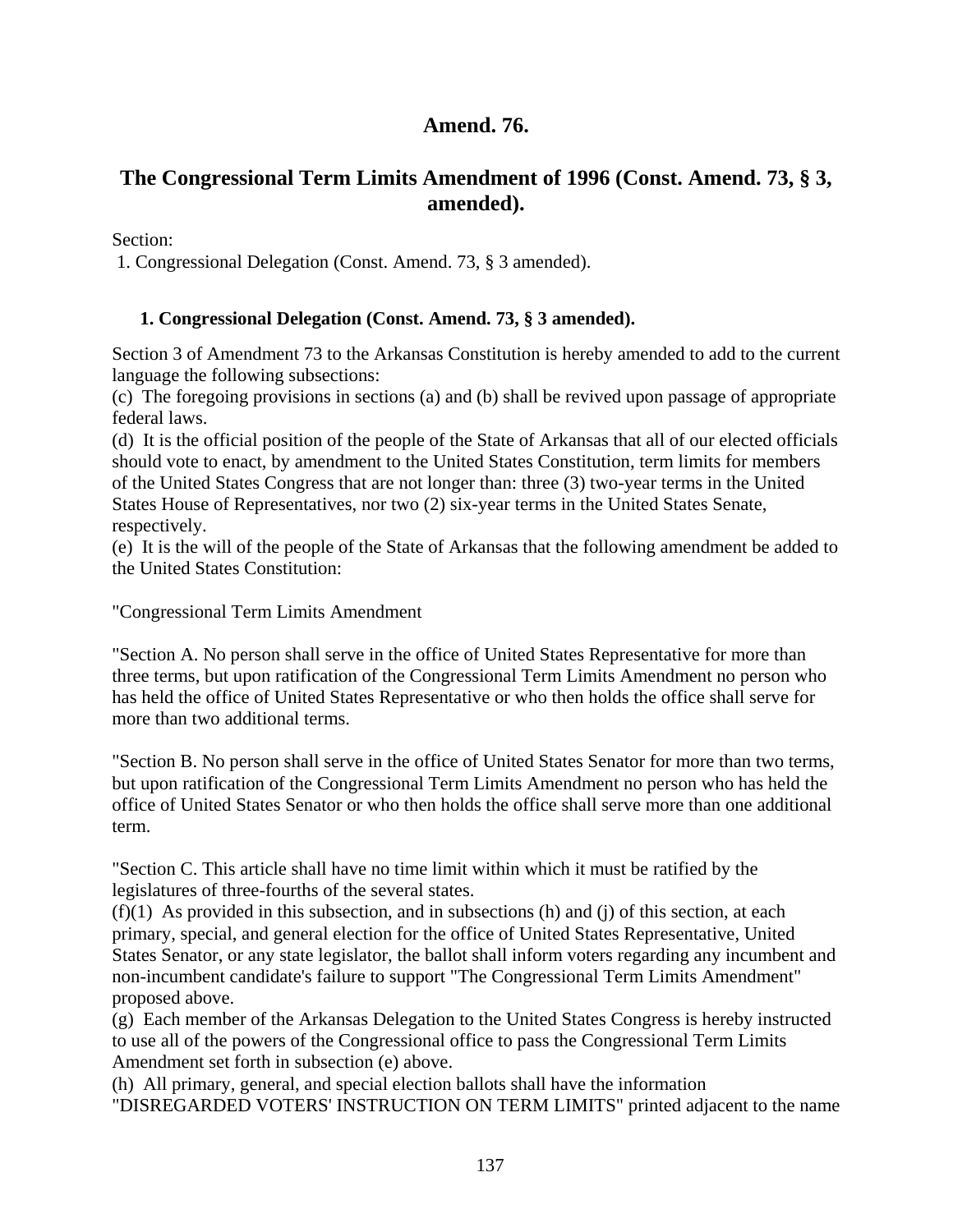of any United States Representative or United States Senator who:

(1) Failed to vote in favor of the Congressional Term Limits Amendment proposed in subsection (e) when brought to any vote;

(2) Failed to second the Congressional Term Limits Amendment proposed in subsection (e) if it lacked for a second before any proceeding of the legislative body;

(3) Failed to propose or otherwise bring to a vote of the full legislative body the Congressional Term Limits Amendment proposed in subsection (e) above if it otherwise lacked a legislator who so proposed or brought to a vote of the full legislative body the Congressional Term Limits Amendment proposed in subsection (e) above; or

(4) Failed to vote in favor of discharging the Congressional Term Limits Amendment proposed in subsection (e) before any committee or subcommittee upon which the Legislator served in the respective legislative body; or

(5) Failed to vote against or reject any attempt to delay, table, or otherwise prevent a vote by the full legislative body on the Congressional Term Limits Amendment set forth in subsection (e); or

(6) Failed to vote against any term limits proposal with terms longer than those set forth in the Congressional Term Limits Amendment proposed in subsection (e); or

(7) Sponsored or co-sponsored any proposed constitutional amendment or law that proposes term limits longer than those in the Congressional Term Limits Amendment set forth in subsection (e); or

(8) Failed to ensure that all legislative votes on Congressional Term Limits were recorded and made available to the public.

(i) The information "DISREGARDED VOTERS' INSTRUCTION ON TERM LIMITS" shall not appear adjacent to the names of candidates for Congress if the Congressional Term Limits Amendment set forth in subsection (e) is before the states for ratification or has become a part of the United States Constitution.

(j) Notwithstanding any other provision of Arkansas law:

(1) A non-incumbent candidate for the office of United States Representative, United States Senator, State Representative, or State Senator, shall be permitted to sign a "Term Limits Pledge" each time the non-incumbent files as a candidate for such an office. A candidate who declines to sign the "Term Limits Pledge" shall have "DECLINED TO PLEDGE TO SUPPORT TERM LIMITS" printed adjacent to the candidate's name on the election ballot;

(2) Each time a non-incumbent candidate for United States Senator, United States Representative, State Senator, or State Representative files for candidacy for those offices, the candidate shall be offered the "Term Limits Pledge" until the United States Constitution has been amended to limit United States Senators to two terms in office and United States Representative to three terms in office;

(3) The "Term Limits Pledge" that each non-incumbent candidate for state and federal legislative offices shall be offered is as follows:

"I support Congressional Term Limits and pledge to use all of my legislative powers to enact the proposed Congressional Term Limits Amendment set forth in the United States Congressional Term Limits Amendment of 1996. If elected, I pledge to act and to vote in such a way that the information 'DISREGARDED VOTERS' INSTRUCTION ON TERM LIMITS' will not appear next to my name."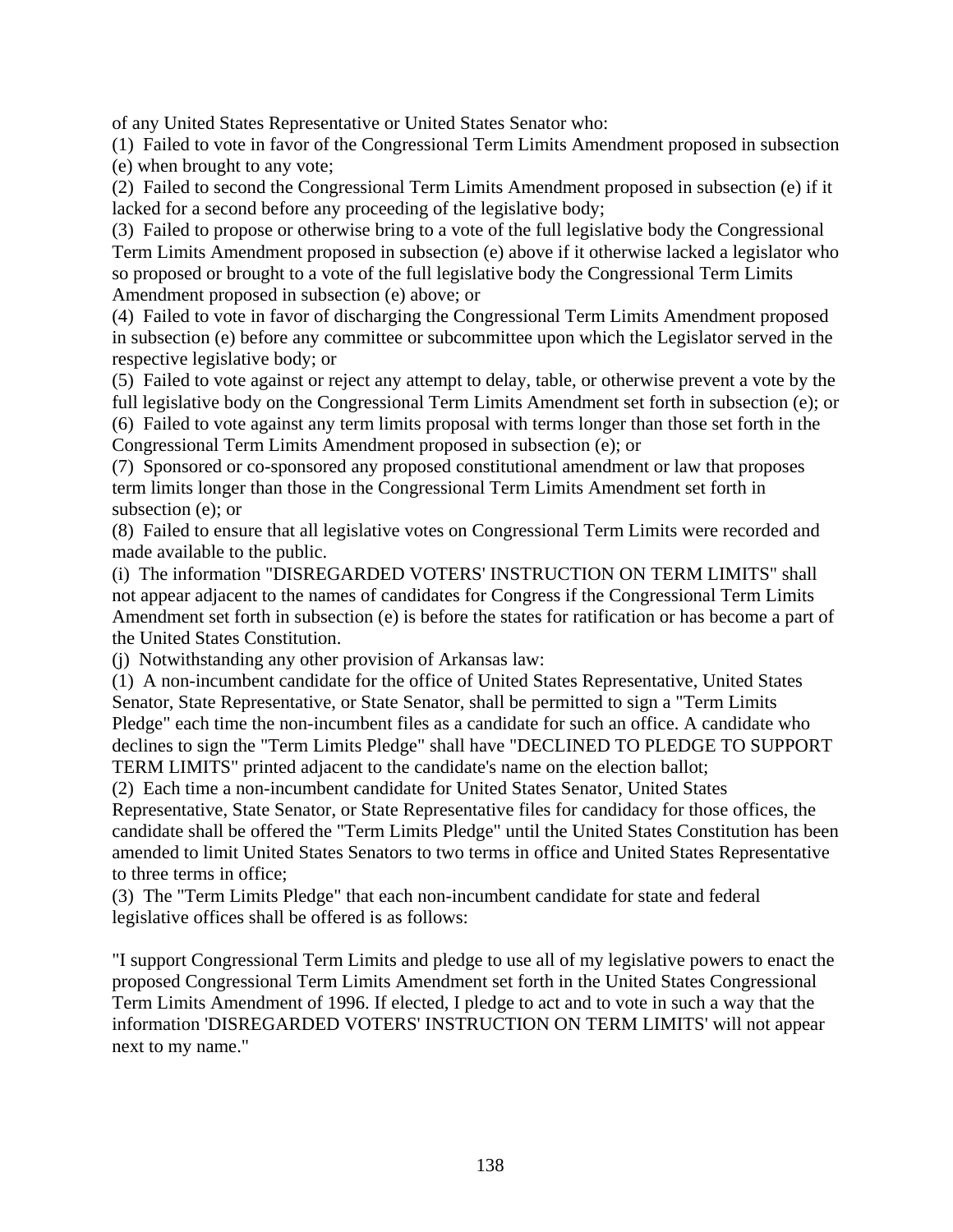The pledge form will provide a space for the signature of the candidate and the date of the signature.

(k) The House of Representatives of the State of Arkansas, and the Arkansas Senate, due to the desire of the people of the State of Arkansas to establish term limits for the Congress of the United States, are hereby instructed to make the following application to the United States Congress, pursuant to their powers under Article V of the United States Constitution, to wit:

"We, the people and the legislature of the State of Arkansas, due to our desire to establish term limits on the members of the Congress of the United States, hereby make application to the United States Congress, pursuant to our power under Article V of the United States Constitution, to call a convention for proposing amendments to the Constitution."

(l) Each state legislator is hereby instructed to use all powers delegated to each legislator to pass the Article V application to the United States Congress set forth in subsection (k) above, and to ratify, if proposed, the Congressional Term Limits Amendment set forth above.

(m) Not withstanding any other provision of Arkansas Law:

(1) All primary, general, and special election ballots shall have the information

"DISREGARDED VOTERS' INSTRUCTION ON TERM LIMITS" printed adjacent to the name of any State Senator or State Representative who:

(A) Failed to vote in favor of the application set forth in subsection (k) above when brought to a vote; or

(B) Failed to second the application set forth in subsection (k) above if it lacked a second; or

(C) Failed to vote in favor of all votes bringing the application set forth in subsection (k) above before any committee or subcommittee upon which the legislator served; or

(D) Failed to propose or otherwise bring to a vote of the full legislative body the application set forth in subsection (k) if it otherwise lacked a legislator who so proposed or brought to a vote of the full legislative body the application set forth above; or

(E) Failed to vote against any attempt to delay, table, or otherwise prevent a vote by the full legislative body on the application set forth in subsection (k) above; or

(F) Failed in any way to ensure that all votes on the application set forth in subsection (k) were recorded and made available to the public; or

(G) Failed to vote against any change, addition, or modification to the application set forth in subsection (k) above; or

(H) Failed to attend a hearing, session, or vote of the legislative body concerning any aspect of consideration of the proposals in subsection (e) and subsection (k) above, where such failure to attend resulted in any failure to obtain a quorum sufficient to conduct business; or

(I) Failed to move for, second, or vote in favor of a roll-call vote on any aspect of consideration of the proposals in subsection (e) and subsection (k) above, where such failure resulted in the defeat of any aspect of subsection (e) and subsection (k) above, without recording the votes of individual legislators to be held accountable at a later time.

(J) Failed to vote against any effort to rescind the application.

(K) Failed to vote in favor of the amendment set forth in subsection (e) above, when the amendment was sent to the states for ratification; or

(L) Failed to vote against any term limits amendment with terms longer than the limits set forth in the proposed amendment in subsection (e) above, when such an amendment is ssent [sic] to the states for ratification.

(2) The information "DISREGARDED VOTERS' INSTRUCTION ON TERM LIMITS" as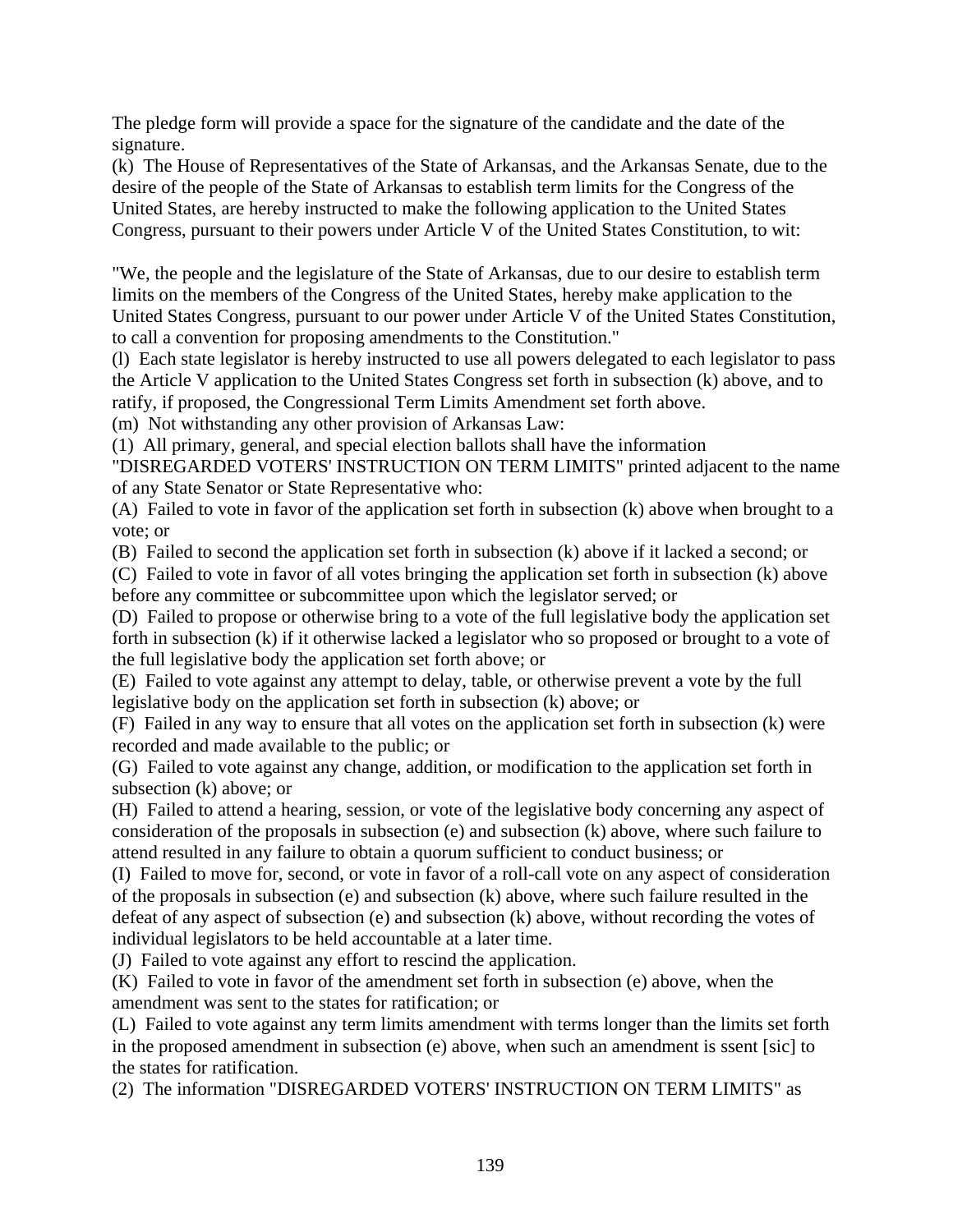required by any of subsection  $(1)(A)$  through  $(1)(J)$  shall not appear adjacent to the names of the candidates for the state legislature if the State of Arkansas has made application to Congress for a convention for proposing amendments to the United States Constitution pursuant to this amendment and such application is currently effective, has not been withdrawn, and has not expired.

(3) The information "DISREGARDED VOTERS' INSTRUCTION ON TERM LIMITS" as required by either of subsections  $(1)(K)$  or  $(1)(L)$  shall not appear adjacent to the names of the candidates for the state legislature if: The Congressional Term Limits Amendment set forth above has been submitted to the states for ratification and ratified by the Arkansas Legislature; or the Congressional Term Limits Amendment set forth and proposed in subsection (e) has become a part of the United States Constitution.

(n)(1) The Secretary of State of the State of Arkansas shall be responsible for making an accurate determination as to whether a candidate for state or federal legislative office shall have placed next to the candidate's name on the election ballot the information "DISREGARDED VOTERS' INSTRUCTION ON TERM LIMITS" or the information "DECLINED TO PLEDGE TO SUPPORT TERM LIMITS" and for certifying the appropriate indication to the appropriate county clerks and other appropriate voting officials.

(2) The Secretary of State, in accordance with subsection (1) of this subsection, shall be responsible for making an accurate determination from any reliable source.

(3) The Secretary of State shall consider timely submitted public comments prior to making the determination required in subsection (1) of this section.

(4) The Secretary of State, in accordance with subsections (1), (2), and (3) of this subsection shall determine and declare what information, if any, shall appear adjacent to the names of each incumbent state and federal legislator if the incumbent were to be a candidate in the next general election and shall certify such information to the appropriate county clerks and other appropriate voting officials.

In the case of United States Representatives and United States Senators, this determination, declaration, and certification shall be made in a fashion necessary to ensure orderly printing of primary and general election ballots with allowance made for all legal action provided in subsections (5), (6) and (7), below, and shall be based upon each Congressional member's actions during their current term of office and any actions taken in any concluded term, if such action was taken after the determination and declaration was made by the Secretary of State previously.

In the case of incumbent state legislators, this determination and declaration shall be made not later than thirty (30) days after the end of the regular session following each general election, and shall be based upon legislative action in the previous regular session or any action taken in any special session in the previous four (4) years, but in no event upon any actions taken before the adoption of this amendment.

The Secretary of State shall provide official notification to the incumbents by certified mail and to the public by official media statement and legal publication in a newspaper of statewide circulation at least two separate times prior to the election, in accordance with the time frames set forth herein.

(5) The Secretary of State shall determine, declare, and certify what information, if any, shall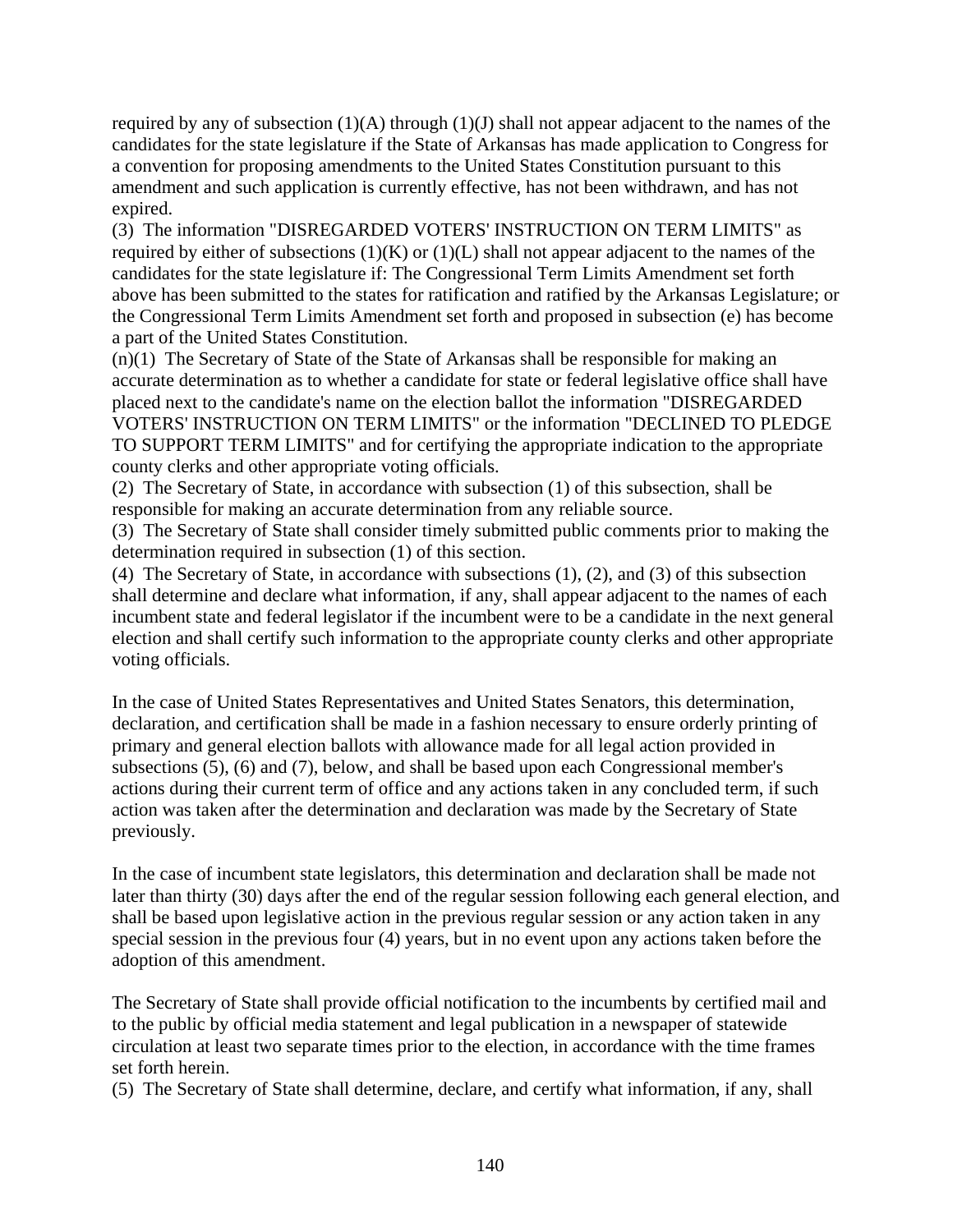appear adjacent to the names of non-incumbent candidates for state and federal legislator, not later than five (5) business days after the deadline for filing for the office. The Secretary of State shall provide official notification to the candidate by certified mail and to the public by official media statement and legal publication in a newspaper of statewide circulation at least two separate times prior to the election, in accordance with the time frames set forth herein. (6) If the Secretary of State makes the determination that the information "DISREGARDED VOTERS' INSTRUCTION ON TERM LIMITS" OR "DECLINED TO PLEDGE TO SUPPORT TERM LIMITS" shall not be certified for placement on the ballot adjacent to the name of a candidate for senator or representative for state or federal office, any candidate or elector may appeal such decision to the Arkansas Supreme Court as an original action within five (5) business days after the second official newspaper publication of the determination by the Secretary of State or shall waive any right to appeal such decision. The burden of proof shall be upon the Secretary of State to demonstrate by clear and convincing evidence that the candidate has met the requirements set forth in this act and therefore should not have the information "DISREGARDED VOTERS' INSTRUCTION ON TERM LIMITS" or "DECLINED TO PLEDGE TO SUPPORT TERM LIMITS" printed on the ballot adjacent to the candidate's name. (7) If the Secretary of State determines that the information "DISREGARDED VOTERS' INSTRUCTION ON TERM LIMITS" OR "DECLINED TO PLEDGE TO SUPPORT TERM LIMITS" shall be certified for placement on the ballot adjacent to a candidate's name for a senator or representative for state or federal office, the candidate may appeal such decision to the Arkansas Supreme Court as an original action within five (5) business days after receipt of notification or shall waive any right to appeal such decision. The burden of proof shall be upon the candidate to demonstrate by clear and convincing evidence that the candidate should not have the information "DISREGARDED VOTERS' INSTRUCTION ON TERM LIMITS" or "DECLINED TO PLEDGE TO SUPPORT TERM LIMITS" printed on the ballot adjacent to the candidate's name.

(o) The Arkansas Supreme Court shall hear the appeal provided for in subsections (n)(6) and (n)(7) of this section, on an expedited basis as the first priority among any Supreme Court case, and shall issue its decision on an expedited basis before any other civil appeals are resolved after submission of the matter to the Arkansas Supreme Court. Failure of the Arkansas Supreme Court to render a timely decision will require the Secretary of State to certify the challenged language for placement on the ballot next to the candidate's name.

(p) At such time as the congressional Term Limits Amendment set forth in subsection (e) has become a part of the United States Constitution, subsections (e) through (o) of this amendment automatically shall be repealed.

(q) Repealer. All laws in conflict with the foregoing are hereby repealed.

(r) Severability. If any portion, clause, or phrase of this Amendment is for any reason held to be invalid or unconstitutional by a court of competent jurisdiction, the remaining portions, clauses, and phrases shall not be affected, but shall remain in full force and effect.

——————————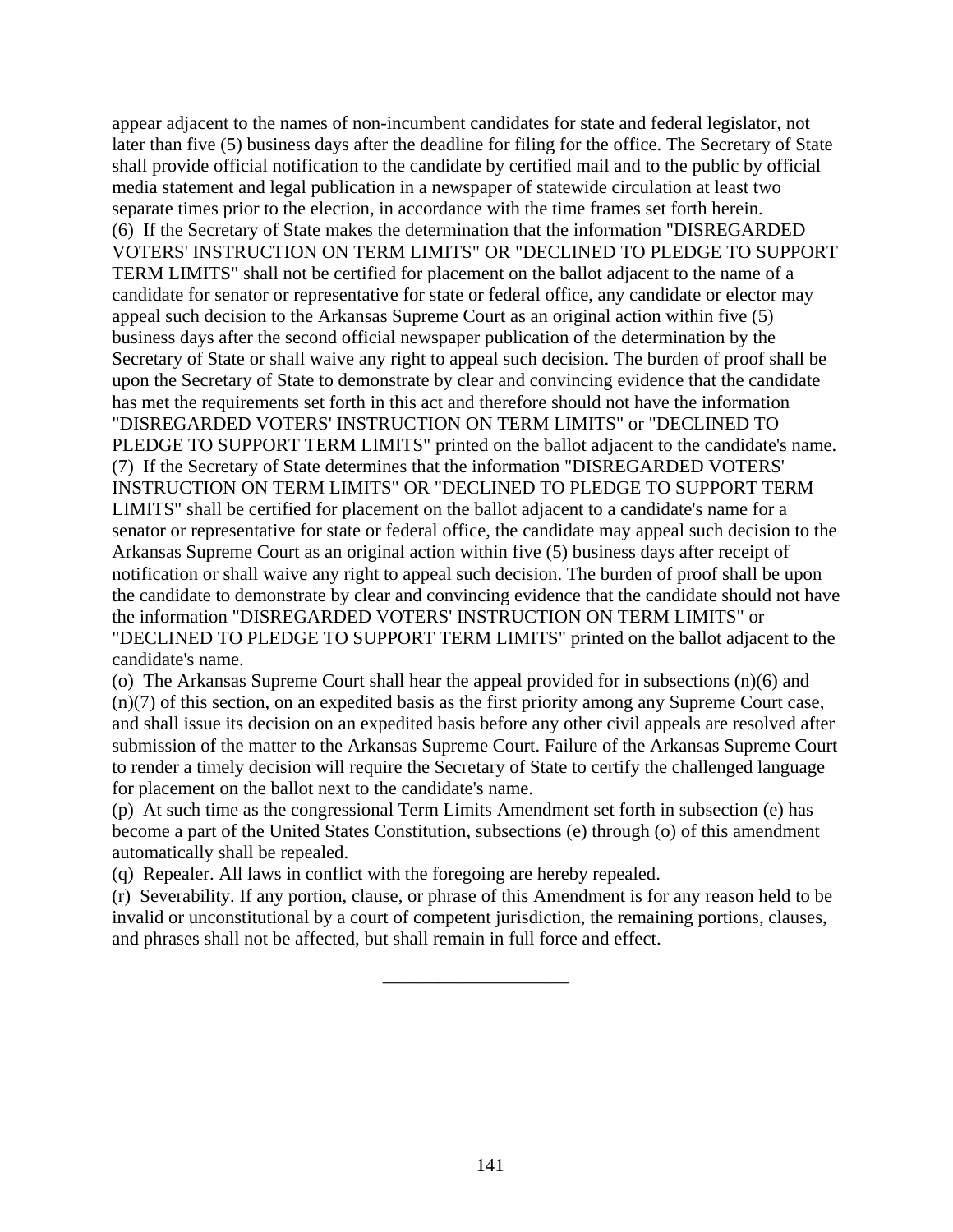## **Amend. 77.**

# **Special Judges (Ark. Const. Art 7, §§ 9, 21, 22, repealed).**

Section:

- 1. Repealed.
- 2. Circuit, chancery, and probate judges.
- 3. Repeal of Ark. Const., Art. 7, §§ 9, 21, 22.

## **1. [Repealed.]**

### **2. Circuit, chancery, and probate judges.**

Circuit, chancery, and probate judges may temporarily exchange circuits by joint order. Any circuit, chancery, or probate judge who consents may be assigned to another circuit for temporary service under rules prescribed by the Supreme Court.

## **3. Repeal of Ark. Const., Art. 7, §§ 9, 21, 22.**

Article 7, Section 9, 21, and 22 are hereby repealed.

# **Amend. 78.**

——————————

# **City and County Government Redevelopment.**

### Section:

3. Scope of authority to incur debt.

### **1. Redevelopment Projects.**

 (a) Any city or county may form a redevelopment district for the purpose of financing one (1) or more redevelopment projects within the district.

(b) A city or county which has formed a redevelopment district may issue bonds for the purpose of financing capital improvements for redevelopment projects within the district. The bonds may be secured by and be payable from all or a portion of the division of ad valorem taxes in the district provided for in (d) below. The bonds shall not be considered in calculating debt limits for bonds issued pursuant to Article XII, Section 4, of the Arkansas Constitution and shall not be subject to the provisions of Article XVI, Section 1 of the Arkansas Constitution or Amendments 62 or 65 to the Arkansas Constitution.

(c) For purposes of this section, the term "redevelopment project" means an undertaking for eliminating, or preventing the development or spread of, slums or blighted, deteriorated, or

 <sup>1.</sup> Redevelopment Projects.

 <sup>2.</sup> Short-term financing obligations.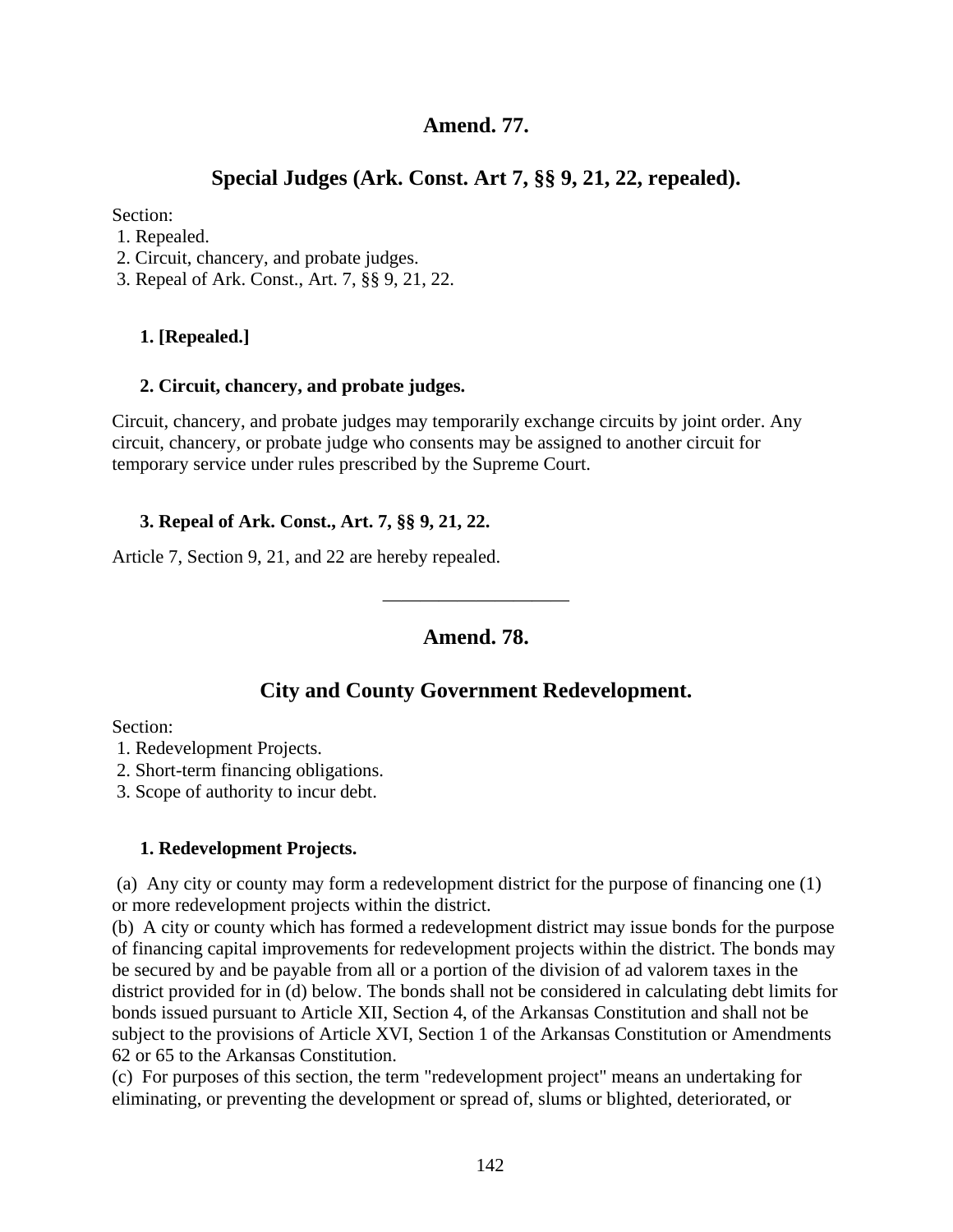deteriorating areas, for discouraging the loss of commerce, industry, or employment, or for increasing employment, or any combination thereof, as may be defined by the General Assembly.

(d) The General Assembly may provide that the ad valorem taxes levied by any taxing unit, in which is located all or part of an area included in a redevelopment district, may be divided so that all or part of the ad valorem taxes levied against any increase in the assessed value of property in the area obtaining after the effective date of the ordinance approving the redevelopment plan for the district shall be used to pay any indebtedness incurred for the redevelopment project; provided, however, there shall be excluded from the division all ad valorem taxes for debt service approved by voters in a taxing unit prior to the effective date of this amendment.

(e) After the effective date of an ordinance approving the redevelopment plan for the district, no increase in the assessed value of property in a redevelopment district shall be taken into account for purposes of calculating increases in the aggregate value of taxable real and personal property in a taxing unit pursuant to Article XVI, Section 14 of the Arkansas Constitution.

(f) Any provision of the Constitution of the State of Arkansas in conflict with this section is repealed insofar as it is in conflict with this amendment.

(g) The General Assembly shall provide for the implementation of this section by law.

#### **2. Short-term financing obligations.**

 (a) For the purpose of acquiring, constructing, installing or renting real property or tangible personal property having an expected useful life of more than one (1) year, municipalities and counties may incur short-term financing obligations maturing over a period of, or having a term, not to exceed five (5) years. Such obligations may bear interest at either:

(1) a fixed rate throughout the term thereof, including a fixed interest rate which is to be determined by reference to an index or other formula, but not to exceed the maximum lawful rate of interest for fixed rate obligations, or

(2) a rate which may vary at such times and under such circumstances as the parties may agree, whether or not the interest rate in fact varies, but not to exceed the maximum lawful rate of interest for variable rate obligations. The maximum lawful rate of interest for fixed rate obligations is the formula rate in effect on the date the obligation is incurred, regardless of when such interest is to begin to accrue. The maximum lawful rate of interest for variable rate obligations is the formula rate in effect on the date such interest accrues. The aggregate principal amount of short-term financing obligations incurred by a municipality or a county pursuant to this section shall not exceed five percent (5%) of the assessed value of taxable property located within the municipality or two and one half percent (2.5%) of the assessed value of taxable property located within the county, as determined by the last tax assessment completed before the last obligation was incurred by the city or county. The total annual principal and interest payments in each fiscal year on all outstanding obligations of a municipality or a county pursuant to this section shall be charged against and paid from the general revenues for such fiscal year, which may include road fund revenues. Tax revenues earmarked for solid waste disposal purposes may be used to pay printing and other costs associated with bonds issued under this amendment for solid waste disposal purposes.

#### (b) As used here:

(1) "Short-term financing obligation" means a debt, a note, an installment purchase agreement, a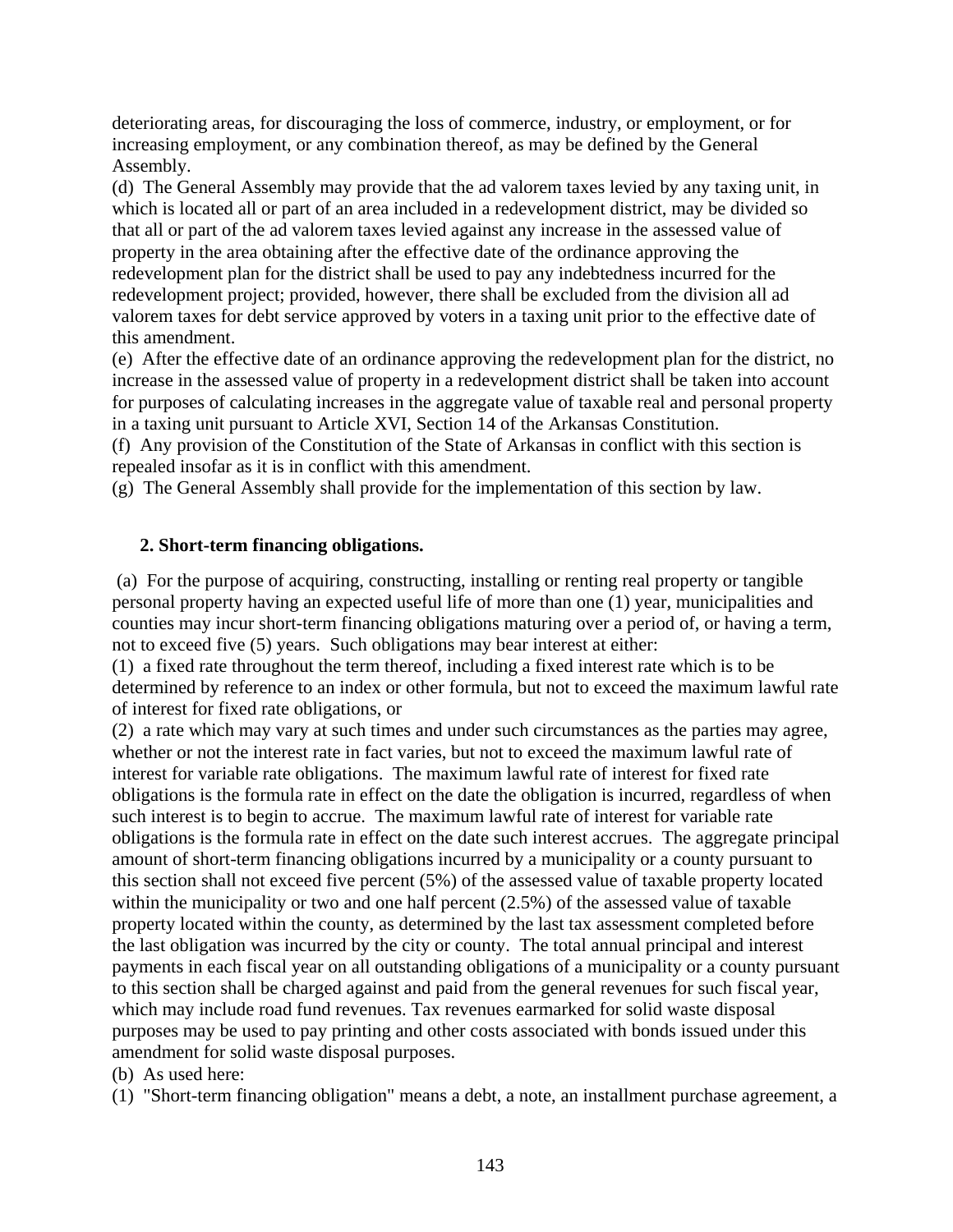lease, a lease-purchase contract, or any other similar agreement, whether secured or unsecured; provided, that the obligation shall mature over a period of, or have a term, not to exceed five (5) years;

(2) "Formula rate" means that rate of interest which is five percentage points (5%) above the equivalent bond yield of one year United States Treasury Bills offered by the United States Treasury at the last auction during the immediately preceding calendar quarter, calculated by rounding up to the nearest one-fourth of one percentage point (0.25%) (unless the equivalent bond yield is already by a multiple of one-fourth of one percentage point), and announced by the State Bank Commissioner (or such successor official who may be performing substantially the same duties) from information available from the Federal Reserve System of the United States. The calculation of the formula rate shall be made on or before the tenth (10th) day of each calendar quarter. The formula rate so calculated shall be effective on the eleventh (11th) day of the calendar quarter and shall continue in effect until the formula rate for the succeeding calendar quarter shall have been calculated and becomes effective. If, for any reason, the United States ceases to issue one year Treasury Bills, such calculation shall be made using a debt instrument of the United States having substantially the same general character and maturity. The calculation and announcement of the formula rate by the State Bank Commissioner shall be final. (c) The provisions of this section shall be self-executing.

#### **3. Scope of authority to incur debt.**

The authority conferred by this amendment shall be in addition to the authority of municipalities and counties to issue bonds and other debt obligations pursuant to Amendments 62, 65, and 72, and other provisions of the Constitution and laws of the state.

# **Amend. 79.**

——————————

# **Property Tax Relief.**

Section:

- 1. Assessing value of real property.
- 2. Effect of county-wide reappraisal Public utility and carrier exception.
- 3. Annual state credit.
- 4. Income adjustments Personal property millage rate Uniform property tax rate requirement Reassessment - Rollback adjustments.

#### **1. Assessing value of real property.**

 (a) After each county-wide reappraisal, as defined by law, and the resulting assessed value of property for ad valorum tax purposes and after each Tax Division appraisal and the resulting assessed value of utility and carrier real property for ad valorem tax purposes, the county assessor, or other official or officials designated by law, shall compare the assessed value of each parcel of real property reappraised or reassessed to the prior year's assessed value. If the assessed value of the parcel increased, then the assessed value of the parcel shall be adjusted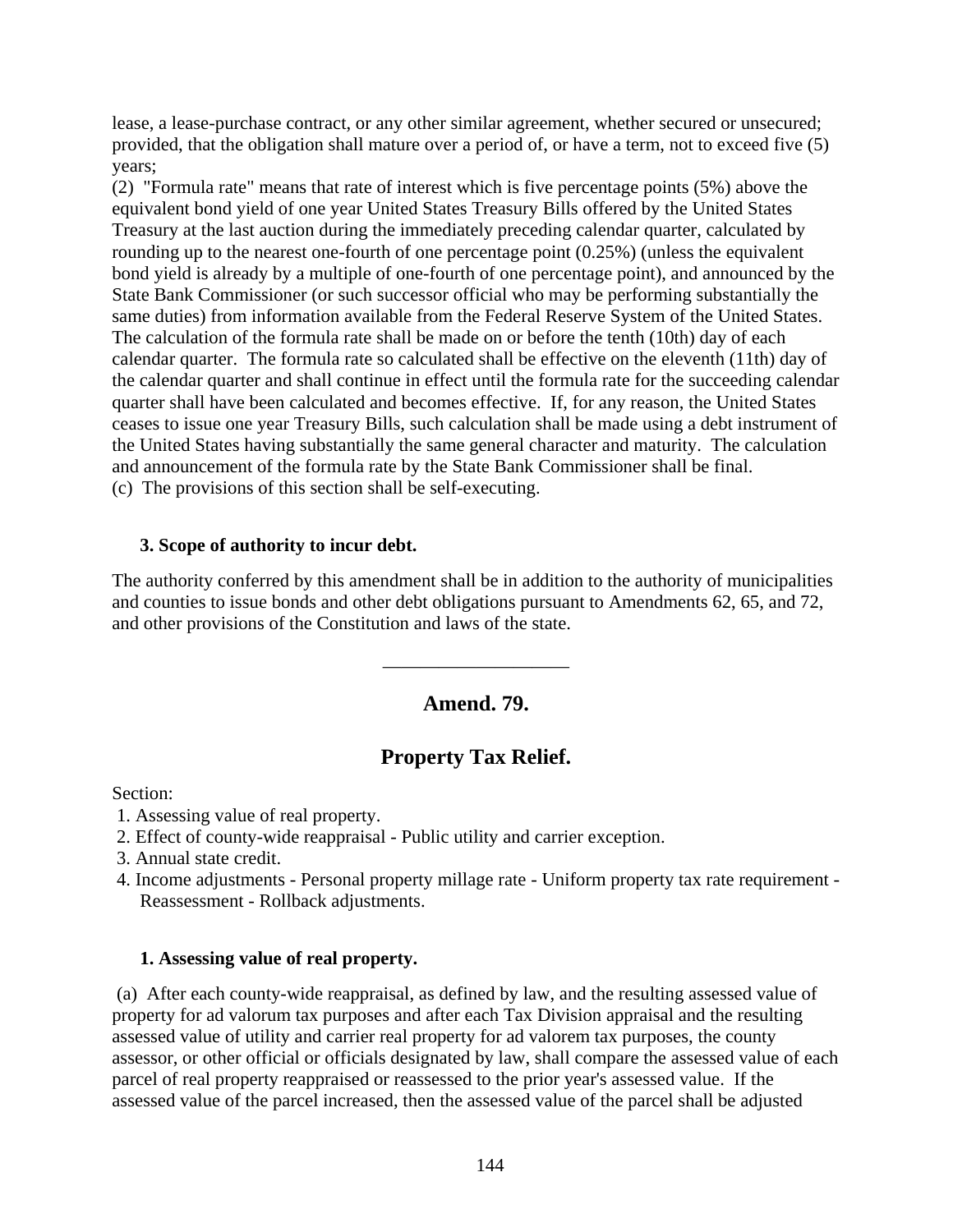pursuant to this section.

(b)(1) If the parcel is not a taxpayer's homestead used as the taxpayer's principal place of residence, then for the first assessment following reappraisal, any increase in the assessed value of the parcel shall be limited to not more than ten percent (10%) of the assessed value of the parcel for the previous year. In each year thereafter the assessed value shall increase by an additional ten percent (10%) of the assessed value of the parcel for the year prior to the first assessment that resulted from reappraisal but shall not exceed the assessed value determined by the reappraisal prior to adjustment under this subsection. For utility and carrier real property, any annual increase in the assessed value of the parcel shall be limited to not more than ten percent (10%) of the assessed value for the previous year.

(2) This subsection (b) does not apply to newly discovered real property, new construction, or to substantial improvements to real property.

(c)(1) Except as provided in subsection (d), if the parcel is a taxpayer's homestead used as the taxpayer's principal place of residence then for the first assessment following reappraisal, any increase in the assessed value of the parcel shall be limited to not more than five percent (5%) of the assessed value of the parcel for the previous year. In each year thereafter the assessed value shall increase by an additional five percent (5%) of the assessed value of the parcel for the year prior to the first assessment that resulted from reappraisal but shall not exceed the assessed value determined by the reappraisal prior to adjustment under this subsection.

(2) This subsection (c) does not apply to newly discovered real property, new construction, or to substantial improvements to real property.

 $(d)(1)(A)$  A homestead used as the taxpayer's principal place of residence purchased or constructed on or after January 1, 2001 by a disabled person or by a person sixty-five (65) years of age or older shall be assessed thereafter based on the lower of the assessed value as of the date of purchase or construction or a later assessed value.

(B) When a person becomes disabled or reaches sixty-five (65) years of age on or after January 1, 2001, that person's homestead used as the taxpayer's principal place of residence shall thereafter be assessed based on the lower of the assessed value on the person's sixty-fifth birthday, on the date the person becomes disabled or a later assessed value.

(C) If a person is disabled or is at least sixty-five (65) years of age and owns a homestead used as the taxpayer's principal place of residence on January 1, 2001, the homestead shall be assessed based on the lower of the assessed value on January 1, 2001 or a later assessed value.

(2) Residing in a nursing home shall not disqualify a person from the benefits of this subsection (d).

(3) In instances of joint ownership, if one of the owners qualifies under this subsection (d), all owners shall receive the benefits of this amendment.

(4) This subsection (d) does not apply to substantial improvements to real property.

(5) For real property that is subject to Section 2 of this Amendment in lieu of January 1, 2001, the applicable date for this subsection (d) shall be January 1 of the year following the completion of the adjustments to assessed value required by Section 2.

### **2. Effect of county-wide reappraisal - Public utility and carrier exception.**

 (a)(1) Section 1 of this Amendment shall not be applicable to a county in which there has been no county-wide reappraisal, as defined by law, and resulting assessed value of property between January 1, 1986 and December 31, 2000. Real property in such a county shall be adjusted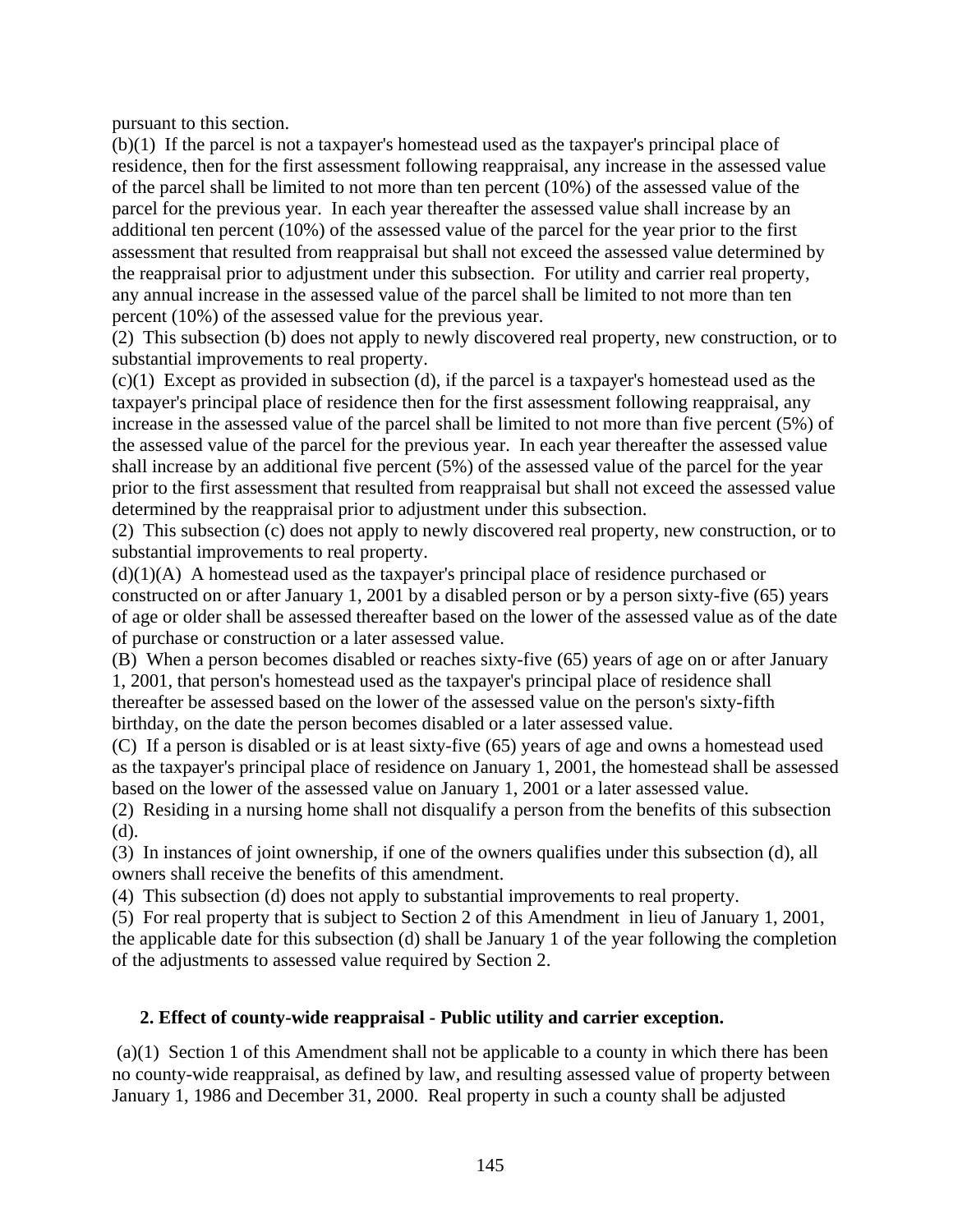according to the provisions of this section.

(2) Upon the completion of the adjustments to assessed value required by this section each taxpayer of that county shall be entitled to apply the provision of Section 1 of this Amendment to the real property owned by them.

(b) The county assessor, or other official or officials designated by law, shall compare the assessed value of each parcel of real property to the prior year's assessed value. If assessed value of the parcel increased, then the assessed value of the parcel for the first assessment resulting from reappraisal shall be adjusted by adding one-third (1/3) of the increase to the assessed value of the parcel for the previous year. An additional one-third (1/3) of the increase shall be added in each of the next two (2) years. This adjustment procedure shall not apply to public utility and carrier property. Public utility and carrier property shall be adjusted pursuant to Section 1. (c) No adjustment shall be made for newly discovered real property, new construction, or to substantial improvements to real property.

#### **3. Annual state credit.**

The General Assembly shall provide by law for an annual state credit against ad valorem property tax on a homestead in an amount of not less than three hundred dollars (\$300). The credit shall not exceed the amount of ad valorem property taxes owed. The credit shall apply beginning for taxes due in calendar year 2001. This section shall be applied in a manner that would not impair a bond holder's interest in ad valorem debt service revenues.

#### **4. Income adjustments - Personal property millage rate - Uniform property tax rate requirement - Reassessment - Rollback adjustments.**

 (a) The General Assembly shall, by law, provide for procedures to be followed with respect to adjusting ad valorem taxes or millage pledged for bonded indebtedness purposes, to assure that the tax or millage levied for bonded indebtedness purposes will, at all times, provide a level of income sufficient to meet the current requirements of all principal, interest, paying agent fees, reserves, and other requirements of the bond indenture.

(b) The millage rate levied against taxable personal property and utility and regulated carrier property in each taxing unit in the state shall be equal to the millage rate levied against real property in each taxing unit in the state. Personal property millage rates currently not equal to real estate millage rates shall be reduced to the level of the real estate millage rate; except to the extent necessary to provide a level of income sufficient to meet the current requirements of all principal, interest, paying agent fees, reserves, and other requirements of the bond indenture. (c) The provisions of this section shall not affect or repeal the required uniform rate of ad valorem property tax set forth in Amendment 74.

(d) The General Assembly may, by law, prescribe the method and means for reassessing real property and establish the frequency of reassessment. However, reassessment shall occur at least once every five (5) years.

(e) Rollback adjustments under Article 16, Section 14 shall be determined after the adjustments are made to assessed value under this Amendment.

——————————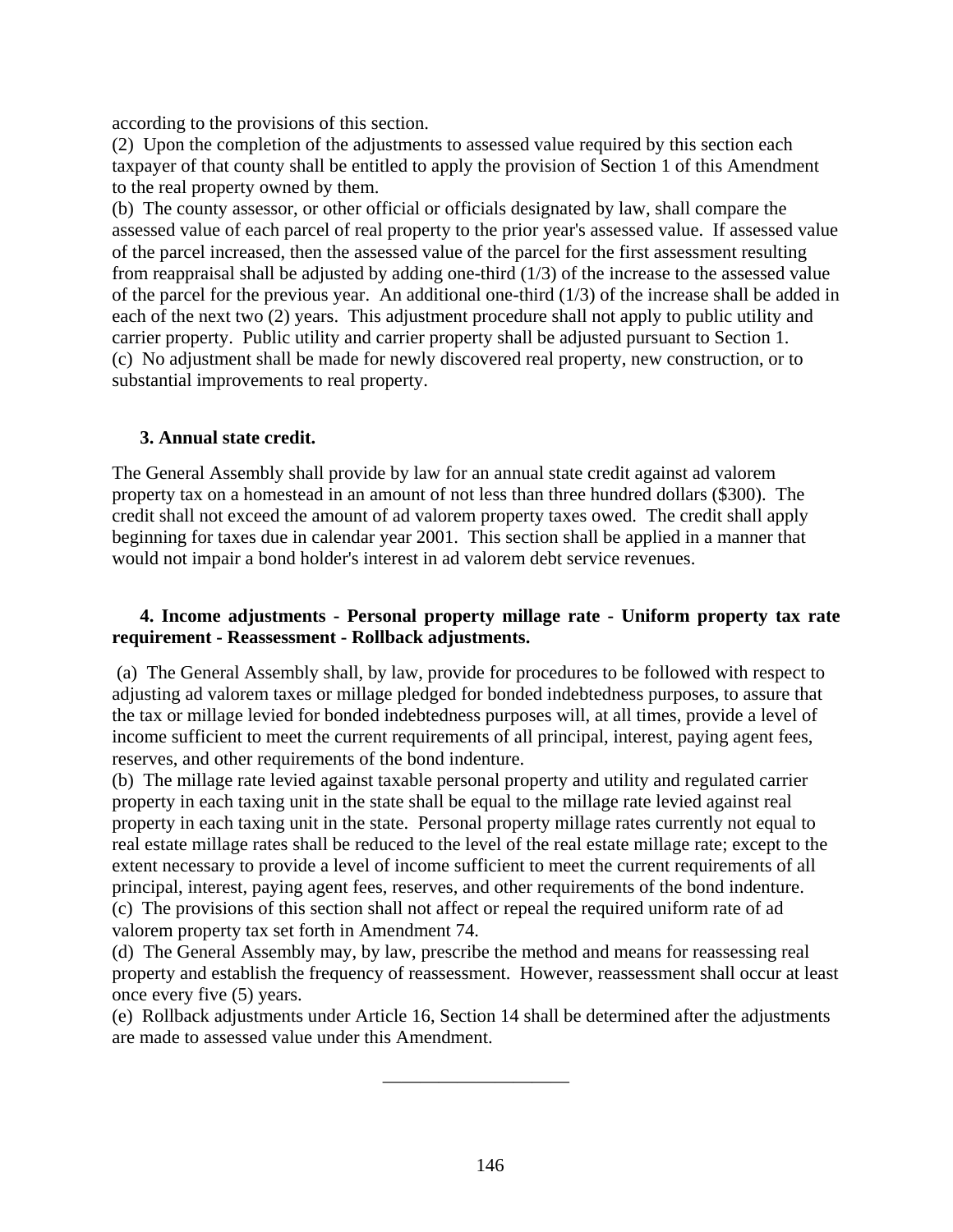# **Amend. 80.**

# **Qualifications of justices and judges.**

Section:

- 1. Judicial power.
- 2. Supreme Court.
- 3. Rules of pleading, practice and procedure.
- 4. Superintending control.
- 5. Court of Appeals.
- 6. Circuit courts.
- 7. District courts.
- 8. Referees, masters and magistrates.
- 9. Annulment or amendment of rules.
- 10. Jurisdiction, venue, circuits, districts and number of judges.
- 11. Right of appeal.
- 12. Temporary disqualification of justices or judges.
- 13. Assignment of special and retired judges.
- 14. Prohibition of practice of law.
- 15. Prohibition of candidacy for non-judicial office.
- 16. Qualifications and terms of justices and judges.
- 17. Election of circuit and district judges.
- 18. Election of Supreme Court Justices and Court of Appeals Judges.
- 19. Transition provisions, tenure of present justices and judges, and jurisdiction of present courts.
- 20. Prosecuting attorneys.
- 21. Effective date.
- 22. Repealer.

## **1. Judicial power.**

The judicial power is vested in the Judicial Department of state government, consisting of a Supreme Court and other courts established by this Constitution.

## **2. Supreme Court.**

 (A) The Supreme Court shall be composed of seven Justices, one of whom shall serve as Chief Justice. The Justices of the Supreme Court shall be selected from the State at large.

(B) The Chief Justice shall be selected for that position in the same manner as the other Justices are selected. During any temporary period of absence or incapacity of the Chief Justice, an acting Chief Justice shall be selected by the Court from among the remaining justices.

(C) The concurrence of at least four justices shall be required for a decision in all cases.

- (D) The Supreme Court shall have:
- (1) Statewide appellate jurisdiction;

(2) Original jurisdiction to issue writs of quo warranto to all persons holding judicial office, and to officers of political corporations when the question involved is the legal existence of such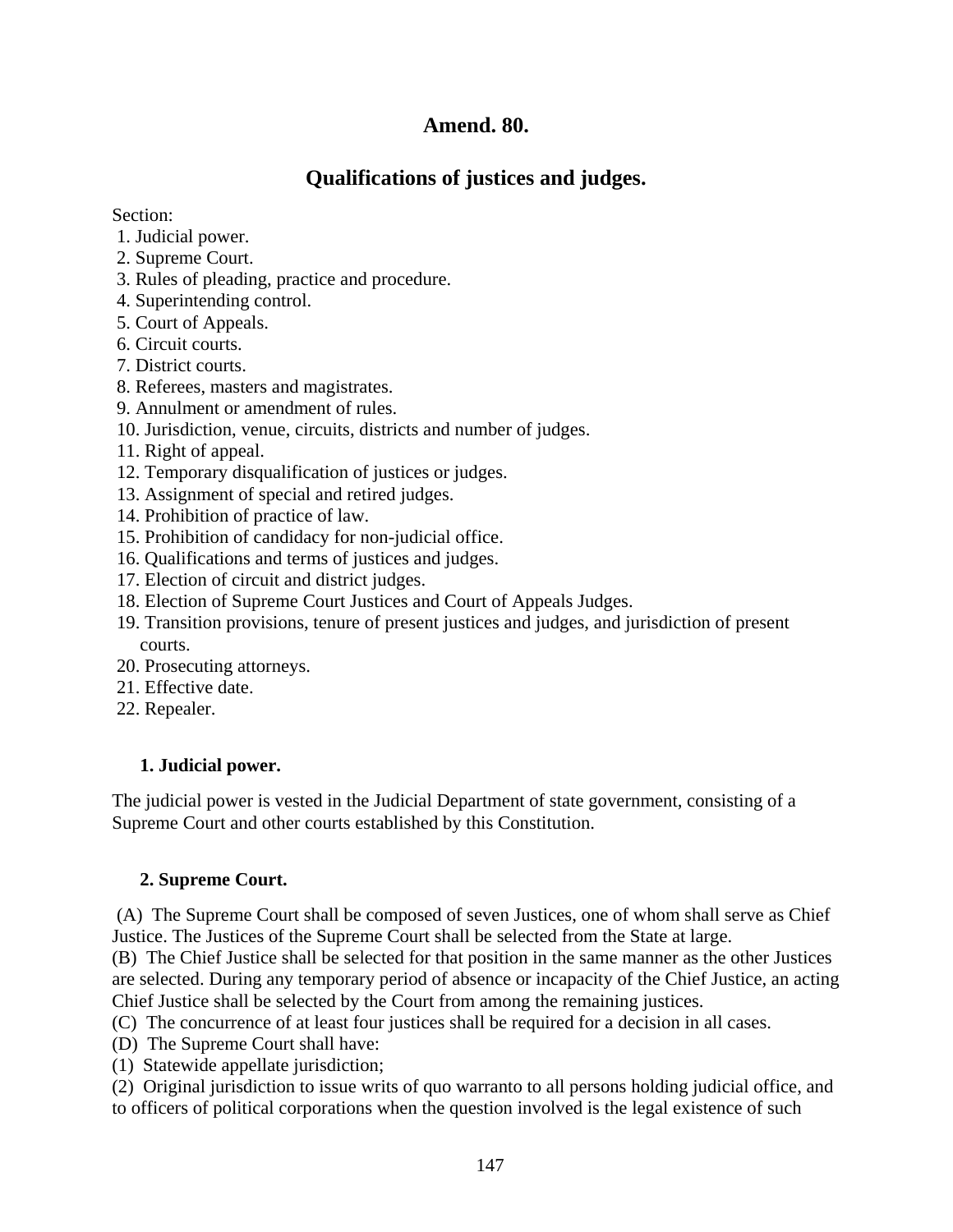corporations;

(3) Original jurisdiction to answer questions of state law certified by a court of the United States, which may be exercised pursuant to Supreme Court rule;

(4) Original jurisdiction to determine sufficiency of state initiative and referendum petitions and proposed constitutional amendments; and

(5) Only such other original jurisdiction as provided by this Constitution.

(E) The Supreme Court shall have power to issue and determine any and all writs necessary in

aid of its jurisdiction and to delegate to its several justices the power to issue such writs.

(F) The Supreme Court shall appoint its clerk and reporter.

(G) The sessions of the Supreme Court shall be held at such times and places as may be adopted by Supreme Court rule.

#### **3. Rules of pleading, practice and procedure.**

The Supreme Court shall prescribe the rules of pleading, practice and procedure for all courts; provided these rules shall not abridge, enlarge or modify any substantive right and shall preserve the right of trial by jury as declared in this Constitution.

#### **4. Superintending control.**

The Supreme Court shall exercise general superintending control over all courts of the state and may temporarily assign judges, with their consent, to courts or divisions other than that for which they were elected or appointed. These functions shall be administered by the Chief Justice.

### **5. Court of Appeals.**

There shall be a Court of Appeals which may have divisions thereof as established by Supreme Court rule. The Court of Appeals shall have such appellate jurisdiction as the Supreme Court shall by rule determine and shall be subject to the general superintending control of the Supreme Court. Judges of the Court of Appeals shall have the same qualifications as Justices of the Supreme Court.

#### **6. Circuit courts.**

 (A) Circuit Courts are established as the trial courts of original jurisdiction of all justiciable matters not otherwise assigned pursuant to this Constitution.

(B) Subject to the superintending control of the Supreme Court, the Judges of a Circuit Court may divide that Circuit Court into subject matter divisions, and any Circuit Judge within the Circuit may sit in any division.

(C) Circuit Judges may temporarily exchange circuits by joint order. Any Circuit Judge who consents may be assigned to another circuit for temporary service under rules adopted by the Supreme Court.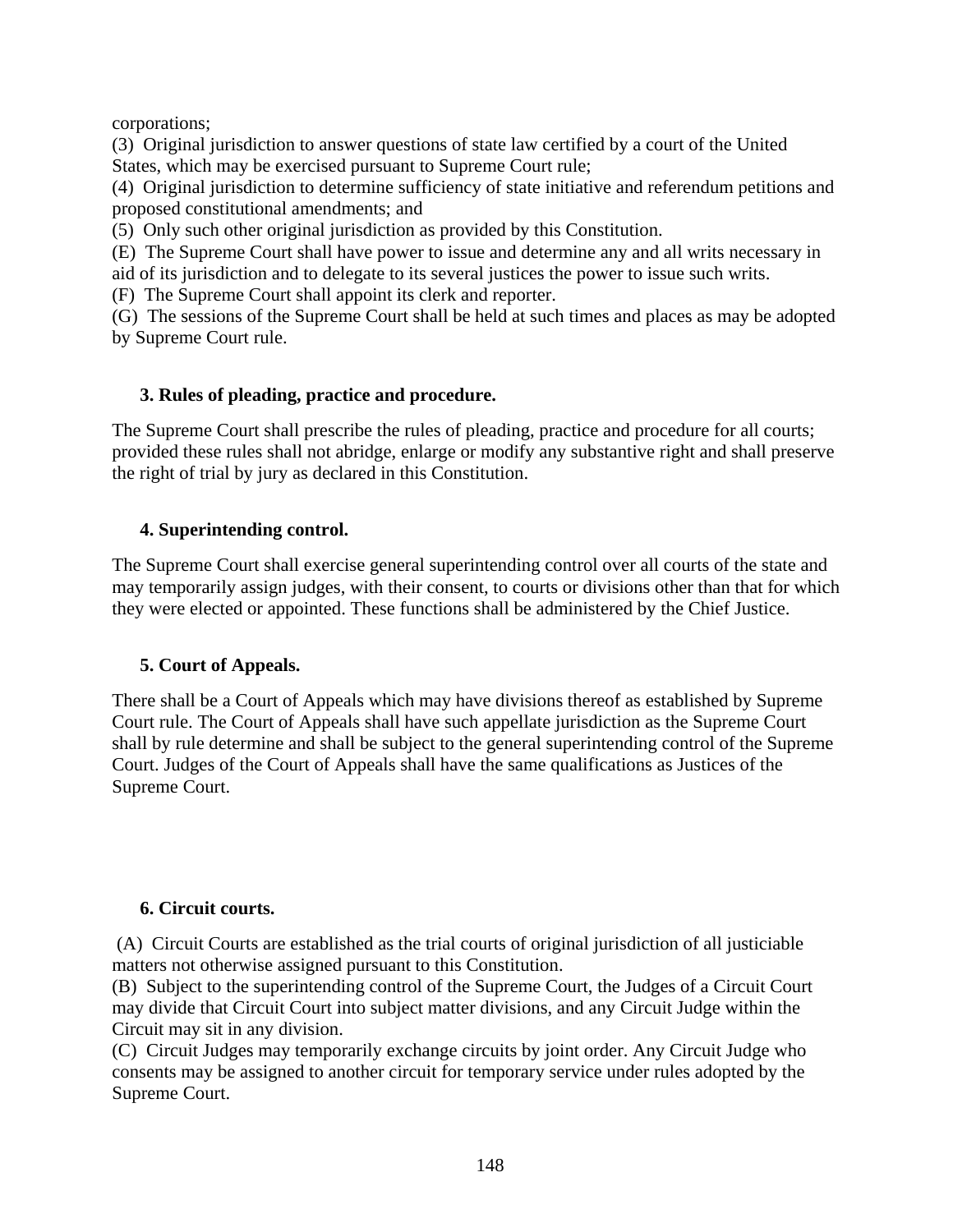(D) The Circuit Courts shall hold their sessions in each county at such times and places as are, or may be, prescribed by law.

### **7. District courts.**

 (A) District Courts are established as the trial courts of limited jurisdiction as to amount and subject matter, subject to the right of appeal to Circuit Courts for a trial de novo.

(B) The jurisdictional amount and the subject matter of civil cases that may be heard in the District Courts shall be established by Supreme Court rule. District Courts shall have original jurisdiction, concurrent with Circuit Courts, of misdemeanors, and shall also have such other criminal jurisdiction as may be provided pursuant to Section 10 of this Amendment.

(C) There shall be at least one District Court in each county. If there is only one District Court in a county, it shall have county-wide jurisdiction. Fines and penalties received by the district court shall continue to be distributed in the manner provided by current law, unless and until the General Assembly shall establish a new method of distribution.

(D) A District Judge may serve in one or more counties. Subject to the superintending control of the Supreme Court, the Judges of a District Court may divide that District Court into subject matter divisions, and any District Judge within the district may sit in any division.

(E) District Judges may temporarily exchange districts by joint order. Any District Judge who consents may be assigned to another district for temporary service under rules adopted by the Supreme Court.

### **8. Referees, masters and magistrates.**

 (A) A Circuit Court Judge may appoint referees or masters, who shall have power to perform such duties of the Circuit Court as may be prescribed by Supreme Court rule.

(B) With the concurrence of a majority of the Circuit Court Judges of the Circuit, a District Court judge may appoint magistrates, who shall be subject to the superintending control of the District Court and shall have power to perform such duties of the District Court as may be prescribed by Supreme Court rule.

### **9. Annulment or amendment of rules.**

Any rules promulgated by the Supreme Court pursuant to Sections 5, 6(B), 7(B), 7(D), or 8 of this Amendment may be annulled or amended, in whole or in part, by a two-thirds (2/3) vote of the membership of each house of the General Assembly.

## **10. Jurisdiction, venue, circuits, districts and number of judges.**

The General Assembly shall have the power to establish jurisdiction of all courts and venue of all actions therein, unless otherwise provided in this Constitution, and the power to establish judicial circuits and districts and the number of judges for Circuit Courts and District Courts, provided such circuits or districts are comprised of contiguous territories.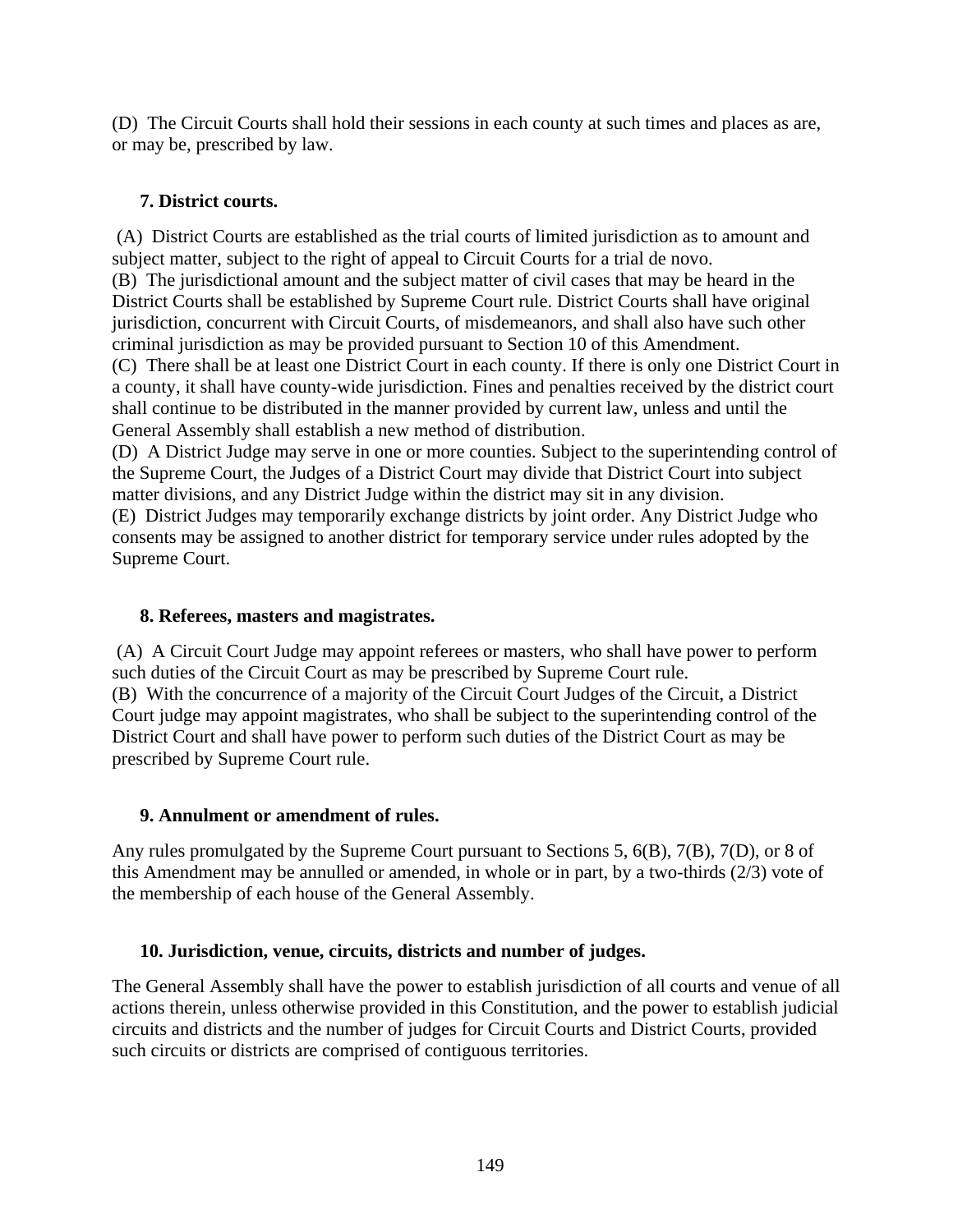### **11. Right of appeal.**

There shall be a right of appeal to an appellate court from the Circuit Courts and other rights of appeal as may be provided by Supreme Court rule or by law.

### **12. Temporary disqualification of justices or judges.**

No Justice or Judge shall preside or participate in any case in which he or she might be interested in the outcome, in which any party is related to him or her by consanguinity or affinity within such degree as prescribed by law, or in which he or she may have been counsel or have presided in any inferior court.

### **13. Assignment of special and retired judges.**

 (A) If a Supreme Court Justice is disqualified or temporarily unable to serve, the Chief Justice shall certify the fact to the Governor, who within thirty (30) days thereafter shall commission a Special Justice, unless the time is extended by the Chief Justice upon a showing by the Governor that, in spite of the exercise of diligence, additional time is needed. If the Governor fails to commission a Special Justice within thirty (30) days, or within any extended period granted by the Chief Justice, the Lieutenant Governor shall commission a Special Justice.

(B) If a Judge of the Court of Appeals is disqualified or temporarily unable to serve, the Chief Judge shall certify the fact to the Chief Justice who shall commission a Special Judge.

(C) If a Circuit or District Judge is disqualified or temporarily unable to serve, or if the Chief Justice shall determine there is other need for a Special Judge to be temporarily appointed, a Special Judge may be assigned by the Chief Justice or elected by the bar of that Court, under rules prescribed by the Supreme Court, to serve during the period of temporary disqualification, absence or need.

(D) In naming Special Justices and Judges, the Governor or the Chief Justice may commission, with their consent, retired Justices or Judges, active Circuit or District Judges, or licensed attorneys.

(E) Special and retired Justices and Judges selected and assigned for temporary judicial service shall meet the qualifications of Justices or Judges of the Court to which selected and assigned. (F) Special and retired judges shall be compensated as provided by law.

## **14. Prohibition of practice of law.**

Justices and Judges, except District Judges, shall not practice law during their respective terms of office. The General Assembly may, by classification, prohibit District Judges from practicing law.

### **15. Prohibition of candidacy for non-judicial office.**

If a Judge or Justice files as a candidate for non-judicial governmental office, that candidate's judicial office shall immediately become vacant.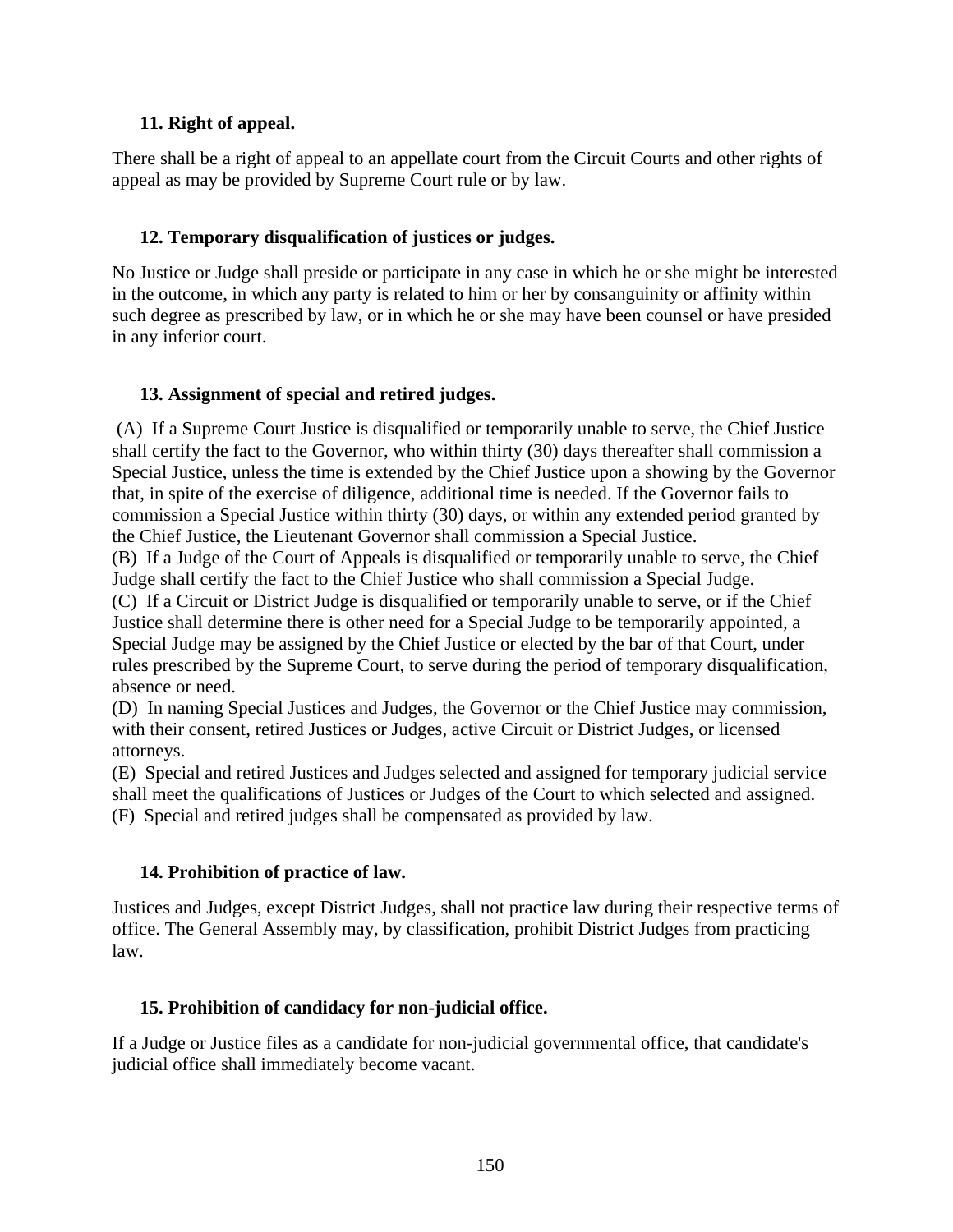### **16. Qualifications and terms of justices and judges.**

 (A) Justices of the Supreme Court and Judges of the Court of Appeals shall have been licensed attorneys of this state for at least eight years immediately preceding the date of assuming office. They shall serve eight-year terms.

(B) Circuit Judges shall have been licensed attorneys of this state for at least six years immediately preceding the date of assuming office. They shall serve six-year terms.

(C) District Judges shall have been licensed attorneys of this state for at least four years immediately preceding the date of assuming office. They shall serve four-year terms.

(D) All Justices and Judges shall be qualified electors within the geographical area from which they are chosen, and Circuit and District Judges shall reside within that geographical area at the time of election and during their period of service. A geographical area may include any county contiguous to the county to be served when there are no qualified candidates available in the county to be served.

(E) The General Assembly shall by law determine the amount and method of payment of Justices and Judges. Such salaries and expenses may be increased, but not diminished, during the term for which such Justices or Judges are selected or elected. Salaries of Circuit Judges shall be uniform throughout the state.

(F) Circuit, District, and Appellate Court Judges and Justices shall not be allowed any fees or perquisites of office, nor hold any other office of trust or profit under this state or the United States, except as authorized by law.

### **17. Election of circuit and district judges.**

 (A) Circuit Judges and District Judges shall be elected on a nonpartisan basis by a majority of qualified electors voting for such office within the circuit or district which they serve. (B) Vacancies in these offices shall be filled as provided by this Constitution.

### **18. Election of Supreme Court Justices and Court of Appeals Judges.**

 (A) Supreme Court Justices and Court of Appeals Judges shall be elected on a nonpartisan basis by a majority of qualified electors voting for such office. Provided, however, the General Assembly may refer the issue of merit selection of members of the Supreme Court and the Court of Appeals to a vote of the people at any general election. If the voters approve a merit selection system, the General Assembly shall enact laws to create a judicial nominating commission for the purpose of nominating candidates for merit selection to the Supreme Court and Court of Appeals.

(B) Vacancies in these offices shall be filled by appointment of the Governor, unless the voters provide otherwise in a system of merit selection.

### **19. Transition provisions, tenure of present justices and judges, and jurisdiction of present courts.**

(A) Tenure of Present Justices and Judges.

(1) Justices of the Supreme Court and Judges of the Court of Appeals in office at the time this amendment takes effect shall continue in office until the end of the terms for which they were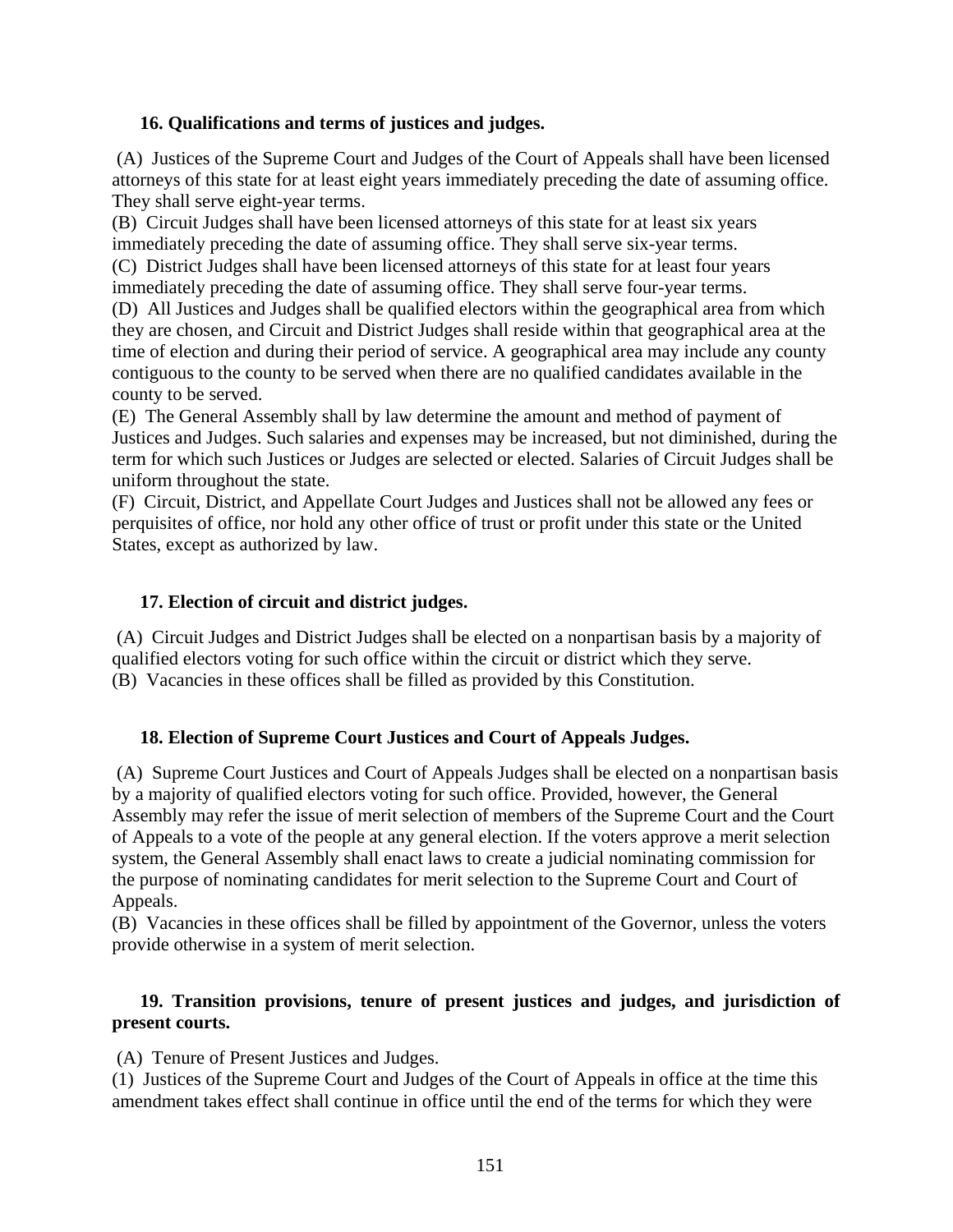elected or appointed.

(2) All Circuit, Chancery, and Circuit-Chancery Judges in office at the time this Amendment takes effect shall continue in office as Circuit Judges until the end of the terms for which they were elected or appointed; provided further, the respective jurisdictional responsibilities for matters legal, equitable or juvenile in nature as presently exercised by such Judges shall continue until changed pursuant to law.

(3) Municipal Court Judges in office at the time this Amendment takes effect shall continue in office through December 31, 2004; provided, if a vacancy occurs in an office of a Municipal Judge, that vacancy shall be filled for a term which shall end December 31, 2004.

(B) Jurisdiction of Present Courts.

(1) The Jurisdiction conferred on Circuit Courts established by this Amendment includes all matters previously cognizable by Circuit, Chancery, Probate and Juvenile Courts including those matters repealed by Section 22 of this Amendment. The geographic circuits and subject matter divisions of these courts existing at the time this Amendment takes effect shall become circuits and divisions of the Circuit Court as herein established until changed pursuant to this Amendment. Circuit Courts shall assume the jurisdiction of Circuit, Chancery, Probate and Juvenile Courts.

(2) District Courts shall have the jurisdiction vested in Municipal Courts, Corporation Courts, Police Courts, Justice of the Peace Courts, and Courts of Common Pleas at the time this Amendment takes effect. District Courts shall assume the jurisdiction of these courts of limited jurisdiction and other jurisdiction conferred in this Amendment on January 1, 2005. City Courts shall continue in existence after the effective date of this Amendment unless such City Court is abolished by the governing body of the city or by appropriate action of the General Assembly. Immediately upon abolition of such City Court, the jurisdiction of the City Court shall vest in the nearest District Court in the county where the city is located.

(C) Continuation of Courts. The Supreme Court provided for in this Amendment shall be a continuation of the Supreme Court now existing. The Court of Appeals shall be regarded as a continuation of the Court of Appeals now existing. All laws and parts of laws relating to the Supreme Court and to the Court of Appeals which are not in conflict or inconsistent with this Amendment shall remain in full force and effect and shall apply to the Supreme Court and Court of Appeals, respectively, established by this Amendment until amended, repealed or superseded by appropriate action of the General Assembly or the Supreme Court pursuant to this Amendment. The Circuit Courts shall be regarded as a continuation of the Circuit, Chancery, Probate and Juvenile Courts now existing. Effective January 1, 2005, the District Courts shall be regarded as a continuation of the Municipal Courts, Corporation Courts, Police Courts, Justice of the Peace Courts and Courts of Common Pleas now existing. All the papers and records pertaining to these courts shall be transferred accordingly, and no suit or prosecution of any kind or nature shall abate because of any change made by this Amendment. All writs, actions, suits, proceedings, civil or criminal liabilities, prosecutions, judgments, decrees, orders, sentences, regulations, causes of action and appeals existing on the effective date of this Amendment shall continue unaffected except as modified in accordance with this Amendment.

### **20. Prosecuting attorneys.**

A Prosecuting Attorney shall be elected by the qualified electors of each judicial circuit. Prosecuting Attorneys shall have been licensed attorneys of this state for at least four years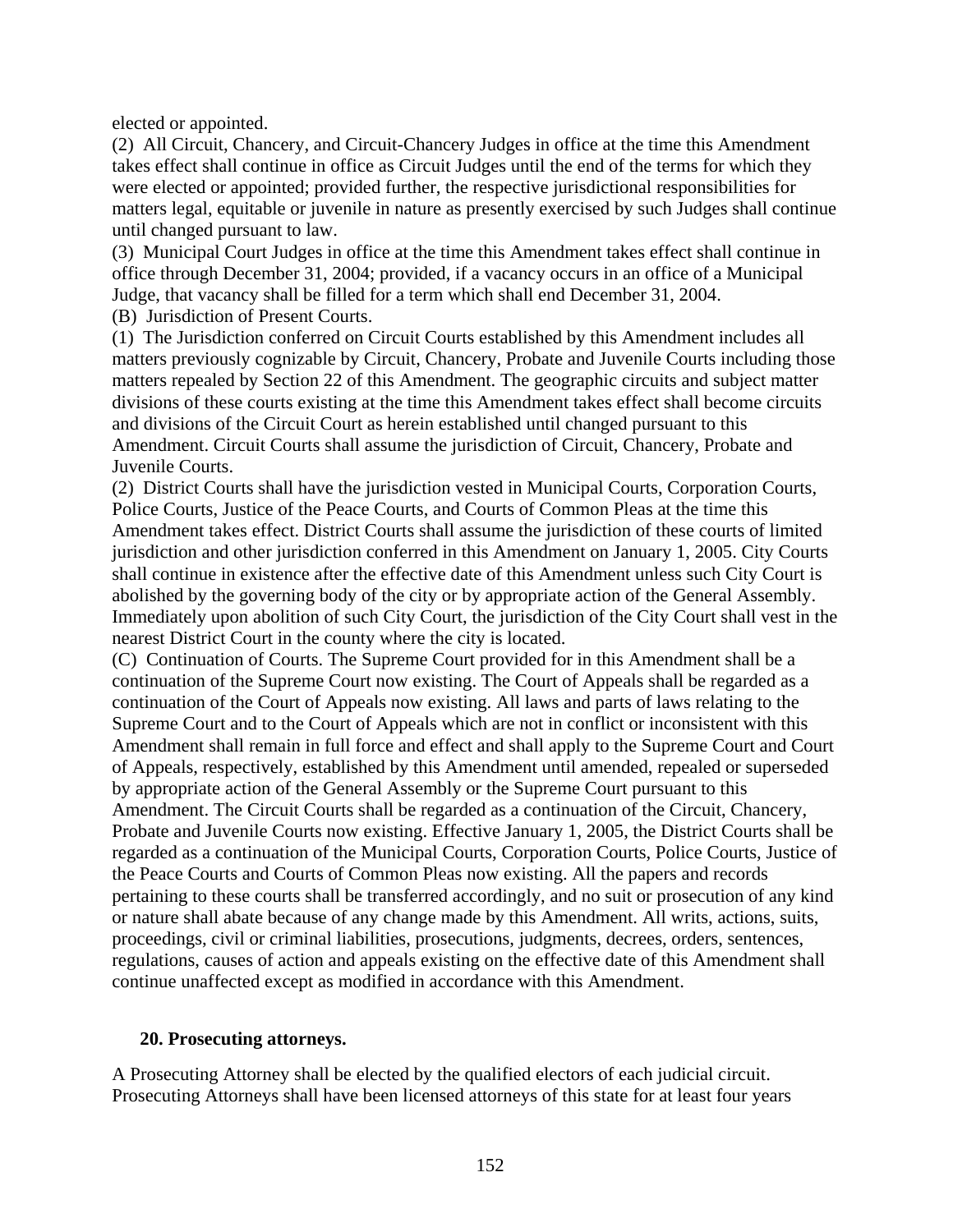immediately preceding the date of assuming office. They shall be qualified electors within the judicial circuit from which they are elected and shall reside within that geographical area at the time of the election and during their period of service. They shall serve four-year terms.

### **21. Effective date.**

This Amendment shall become effective on July, 2001.

### **22. Repealer.**

 (A) The following sections of Article 7 of the Constitution of the State of Arkansas are hereby repealed effective July 1, 2001; 1 through 18; 20 through 22; 24; 25; 32; 34; 35; 39; 40; 42; 44; 45 and 50.

(B) Sections 34 and 35 of Article 7 of the Constitution of the State of Arkansas, as amended by Sections 1 and 2 of Amendment 24, are hereby repealed effective July 1, 2001.

(C) Section 43 of Article 7 of the Constitution of the State of Arkansas is hereby repealed effective January 1, 2005.

(D) Section 1 of Amendment 58 of the Constitution of the State of Arkansas is hereby repealed effective July 1, 2001.

(E) Section 1 of Amendment 64 of the Constitution of the State of Arkansas is hereby repealed effective January 1, 2005.

(F) Section 1 of Amendment 77 of the Constitution of the State of Arkansas is hereby repealed effective July 1, 2001.

(G) No other provision of the Constitution of the State of Arkansas shall be repealed by this Amendment unless the provision is in irreconcilable conflict with the provisions of this Amendment.

# **Amend. 81.**

——————————

# **Protection of the Secrecy of Individual Votes (Const., Amend. 50, § 3 Repealed).**

**Preambles.** This amendment contained a preamble which read: "BE IT RESOLVED BY THE HOUSE OF REPRESENTATIVES OF THE EIGHTY-THIRD GENERAL ASSEMBLY OF THE STATE OF ARKANSAS AND BY THE SENATE, A MAJORITY OF ALL MEMBERS ELECTED TO EACH HOUSE AGREEING THERETO:

"That the following is hereby proposed as an amendment to the Constitution of the State of Arkansas, and upon being submitted to the electors of the state for approval or rejection at the next general election for Representatives and Senators, if a majority of the electors voting thereon at such election, adopt such amendment, the same shall become a part of the Constitution of the State of Arkansas, to wit:"

——————————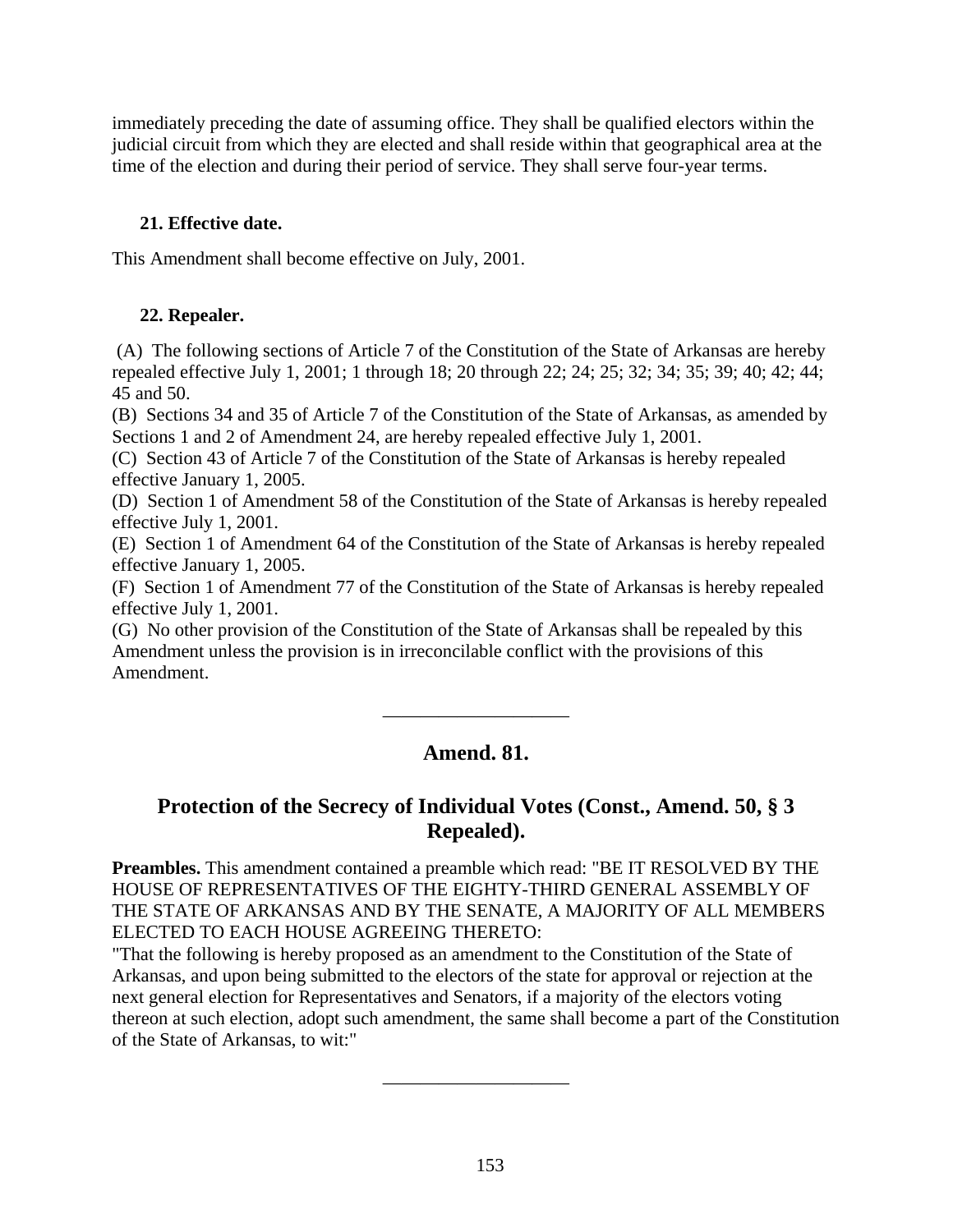# **Amend. 82.**

# **Obligation Bonds for Economic Development.**

(a) In order for the State of Arkansas to effectively compete for large economic development projects, the Arkansas General Assembly, meeting in special or regular session, may authorize the Arkansas Development Finance Authority to issue general obligation bonds to finance infrastructure or other needs to attract large economic development projects.

(b) Bonds may be issued for an amount up to five percent (5%) of state general revenues collected during the most recent fiscal year.

(c) Infrastructure needs may include, but are not limited to:

(1) Land acquisition;

(2) Site preparation;

(3) Road and highway improvements;

(4) Rail spur construction; water service;

(5) Wastewater treatment;

(6) Employee training which may include equipment for such purpose;

(7) Environmental mitigation; and

(8) Training and research facilities and the necessary equipment therefore.

(d) In order for the General Assembly to authorize the issuance of bonds bearing the full faith and credit of the State of Arkansas, the prospective employer must be planning an economic development project that will invest more than five hundred million dollars (\$500,000,000) in capital expenditures and plan on hiring over five hundred (500) new employees.

(e) The bonds shall be paid for in full by general or special revenues appropriated by the General Assembly until the bonds have been retired and all obligations associated with the issuance of the bonds have been met.

(f) Bonds may be issued under this amendment pursuant to an act of the General Assembly without voter approval.

——————————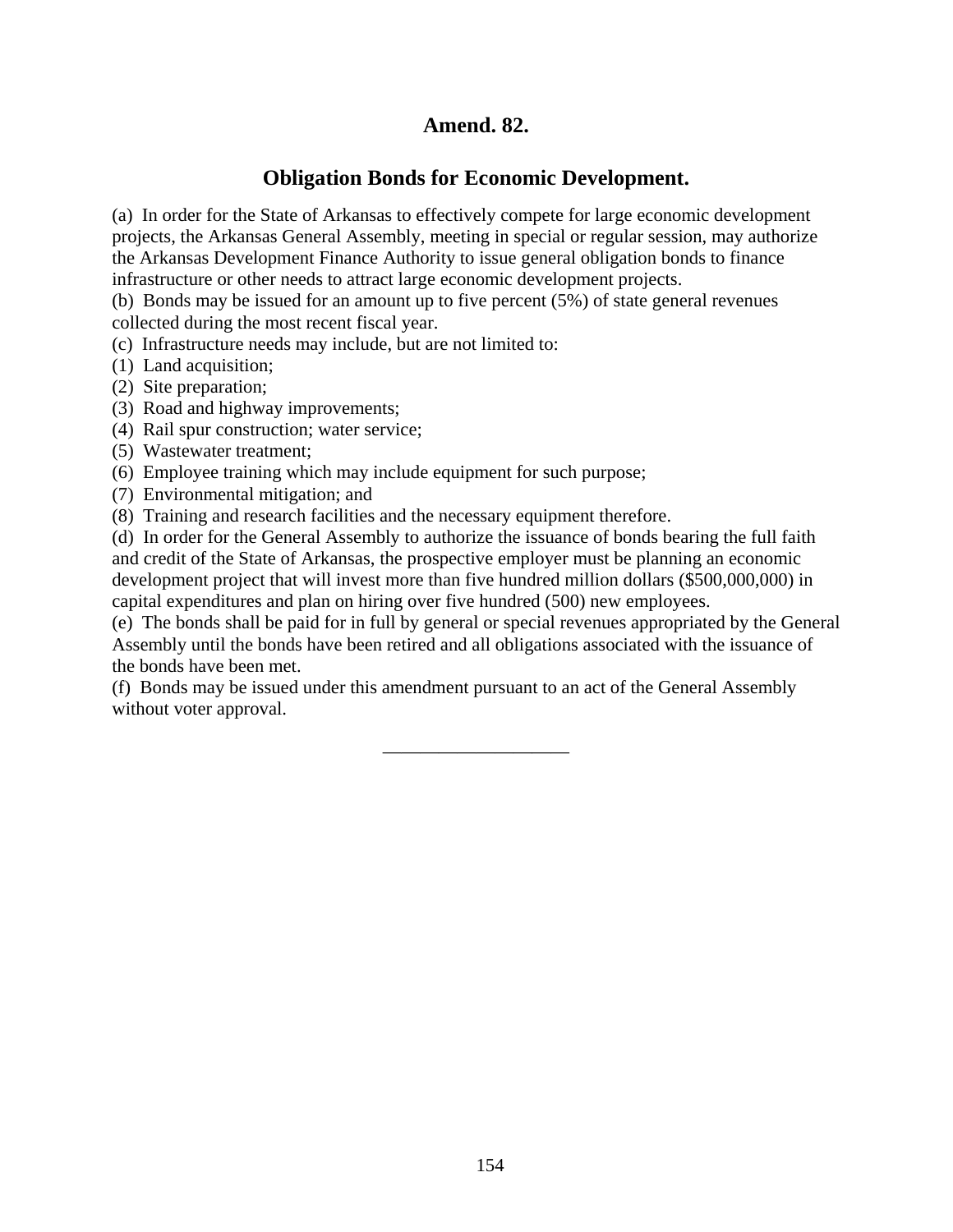# **Amend. 83.**

# **Marriage.**

Section:

- 1. Marriage.
- 2. Marital status.
- 3. Capacity, rights, obligations, privileges, and immunities.

### **1. Marriage.**

Marriage consists only of the union of one man and one woman.

### **2. Marital status.**

Legal status for unmarried persons which is identical or substantially similar to marital status shall not be valid or recognized in Arkansas, except that the legislature may recognize a common law marriage from another state between a man and a woman.

### **3. Capacity, rights, obligations, privileges, and immunities.**

The legislature has the power to determine the capacity of persons to marry, subject to this amendment, and the legal rights, obligations, privileges, and immunities of marriage.

# **Amend. 84**

——————————

# **Bingo and Raffles**

### **1**. **Bingo and Raffles: As used in this section**

(1) "Authorized bingo and raffles organization" means a nonprofit tax-exempt religious, educational, veterans, fraternal, service, civic, medical, volunteer rescue service, volunteer firefights organization, or volunteer police organization that has been in continuing existence as a nonprofit tax-exempt organization in this state for a period of not less than five (5) years immediately prior to conducting the game of bingo or raffles;

(2)(A) "Game of bingo" means a single game of the activity commonly known as "bingo" in which the participants pay a sum of money for the use of one (1) or more bingo cards.

(B) "Game of bingo" shall include only games in which the winner receives a preannounced, fixed-dollar prize and in which the winner is determined by the matching of letters and numbers on a bingo card imprinted with at least twenty-four (24) numbers, with letters and numbers appearing on objects randomly drawn and announced by a caller, in contemporaneous competition among all players in the game; and

(3) "Raffle" means the selling of tickets or chances to win a prize awarded through a random drawing.